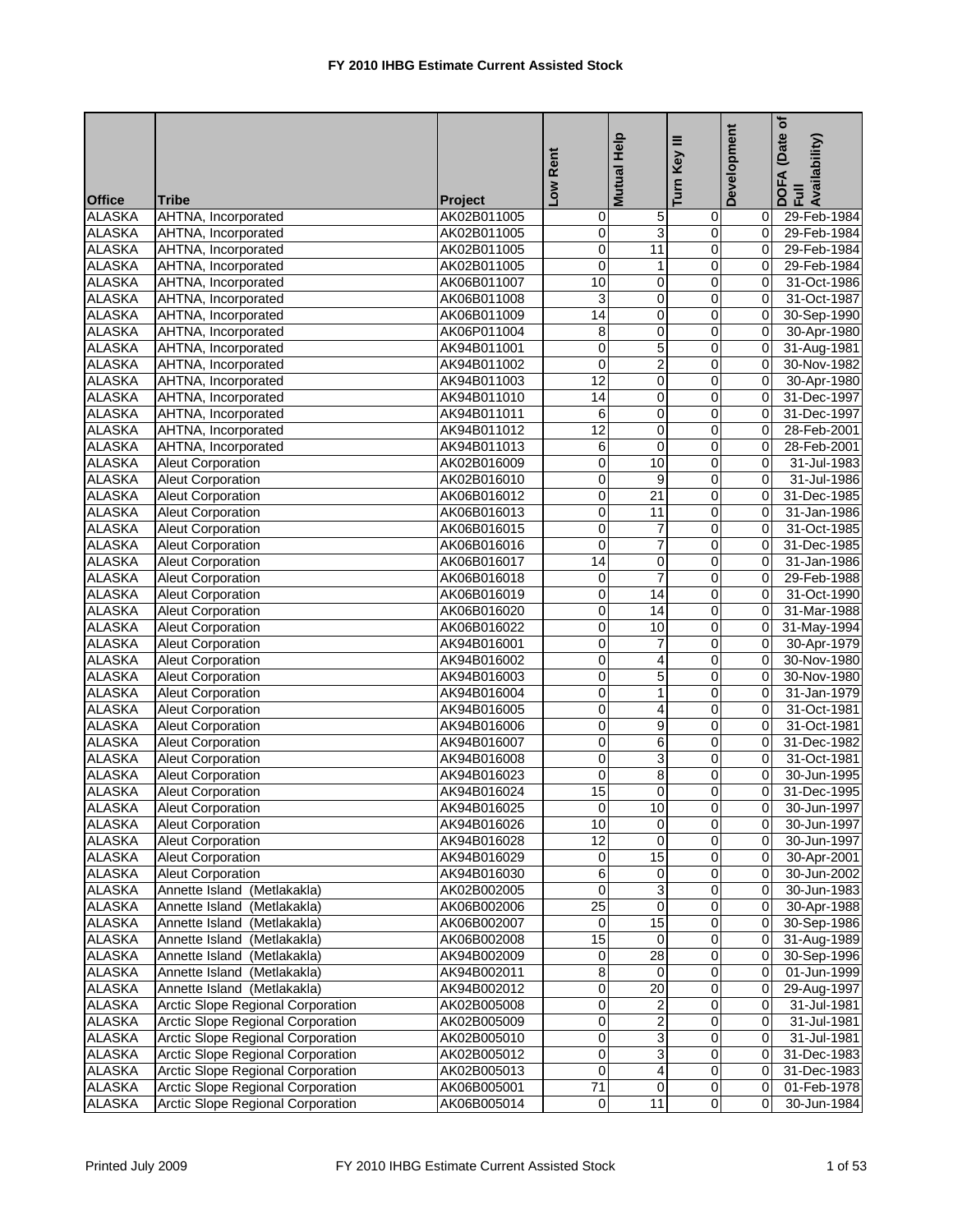|               |                                            |                | Low Rent                | Help<br><b>Mutual</b> | Key III<br>Turn         | Development    | (Date of<br>DOFA (Date<br>Full<br>Availability) |
|---------------|--------------------------------------------|----------------|-------------------------|-----------------------|-------------------------|----------------|-------------------------------------------------|
| <b>Office</b> | <b>Tribe</b>                               | <b>Project</b> |                         |                       |                         |                |                                                 |
| <b>ALASKA</b> | <b>Arctic Slope Regional Corporation</b>   | AK06B005015    | 0                       | $\overline{2}$        | $\mathbf 0$             | 01             | 30-Jun-1984                                     |
| <b>ALASKA</b> | Arctic Slope Regional Corporation          | AK06B005016    | 0                       | 8                     | 0                       | 0              | 30-Jun-1984                                     |
| <b>ALASKA</b> | Arctic Slope Regional Corporation          | AK06B005017    | 0                       | 3                     | 0                       | $\mathbf{0}$   | 30-Jun-1984                                     |
| <b>ALASKA</b> | Arctic Slope Regional Corporation          | AK06B005018    | 0                       | 3                     | $\mathbf 0$             | $\Omega$       | 31-Dec-1984                                     |
| <b>ALASKA</b> | Arctic Slope Regional Corporation          | AK06B005019    | 0                       | 7                     | 0                       | $\mathbf{0}$   | 31-Dec-1984                                     |
| <b>ALASKA</b> | <b>Arctic Slope Regional Corporation</b>   | AK06B005021    | 0                       | 5                     | 0                       | 0              | 31-Dec-1984                                     |
| <b>ALASKA</b> | Arctic Slope Regional Corporation          | AK06B005023    | 0                       | $\overline{2}$        | 0                       | $\mathbf{0}$   | 31-Dec-1985                                     |
| <b>ALASKA</b> | Arctic Slope Regional Corporation          | AK06B005024    | 0                       | 3                     | $\mathbf 0$             | $\overline{0}$ | 31-Dec-1985                                     |
| <b>ALASKA</b> | <b>Arctic Slope Regional Corporation</b>   | AK06B005025    | 0                       | 13                    | 0                       | $\mathbf{0}$   | 31-Dec-1985                                     |
| <b>ALASKA</b> | Arctic Slope Regional Corporation          | AK06B005026    | 0                       | 8                     | 0                       | $\mathbf{0}$   | 31-Mar-1986                                     |
| <b>ALASKA</b> | Arctic Slope Regional Corporation          | AK06B005027    | 0                       | $\overline{2}$        | $\overline{0}$          | $\overline{0}$ | 31-Dec-1985                                     |
| <b>ALASKA</b> | <b>Arctic Slope Regional Corporation</b>   | AK06B005028    | 0                       | 7                     | $\mathbf 0$             | $\overline{0}$ | 30-Sep-1986                                     |
| <b>ALASKA</b> | <b>Arctic Slope Regional Corporation</b>   | AK06B005029    | 0                       | 3                     | $\pmb{0}$               | $\mathbf{0}$   | 31-Dec-1985                                     |
| <b>ALASKA</b> | <b>Arctic Slope Regional Corporation</b>   | AK06B005030    | 0                       | 10                    | $\mathbf 0$             | $\overline{0}$ | 30-Jul-1992                                     |
| <b>ALASKA</b> | <b>Arctic Slope Regional Corporation</b>   | AK06B005031    | 0                       | 3                     | $\overline{0}$          | $\overline{0}$ | 30-Nov-1988                                     |
| <b>ALASKA</b> | Arctic Slope Regional Corporation          | AK06B005033    | 0                       | $\overline{2}$        | $\mathbf 0$             | $\overline{0}$ | 30-Sep-1987                                     |
| <b>ALASKA</b> | <b>Arctic Slope Regional Corporation</b>   | AK06B005034    | 0                       | 5                     | 0                       | $\mathbf{0}$   | 31-Jul-1991                                     |
| <b>ALASKA</b> | <b>Arctic Slope Regional Corporation</b>   | AK06B005036    | 0                       | 4                     | 0                       | $\overline{0}$ | 30-Jul-1992                                     |
| <b>ALASKA</b> | <b>Arctic Slope Regional Corporation</b>   | AK94B005003    | 0                       | 3                     | 0                       | $\overline{0}$ | 30-Apr-1981                                     |
| <b>ALASKA</b> | Arctic Slope Regional Corporation          | AK94B005004    | 0                       | $\overline{2}$        | 0                       | $\overline{0}$ | 30-Sep-1979                                     |
| <b>ALASKA</b> | <b>Arctic Slope Regional Corporation</b>   | AK94B005005    | 0                       | 1                     | 0                       | $\overline{0}$ | 30-Sep-1979                                     |
| <b>ALASKA</b> | <b>Arctic Slope Regional Corporation</b>   | AK94B005006    | 0                       | 1                     | 0                       | $\overline{0}$ | 30-Sep-1979                                     |
| <b>ALASKA</b> | <b>Arctic Slope Regional Corporation</b>   | AK94B005007    | 0                       | $\overline{2}$        | $\overline{\mathsf{o}}$ | $\overline{0}$ | 31-Mar-1980                                     |
| <b>ALASKA</b> | Arctic Slope Regional Corporation          | AK94B005037    | 0                       | 19                    | $\pmb{0}$               | 0              | 31-Jul-1997                                     |
| <b>ALASKA</b> | Arctic Slope Regional Corporation          | AK94B005038    | 0                       | 17                    | 0                       | $\overline{2}$ | 31-Mar-1999                                     |
| <b>ALASKA</b> | Arctic Slope Regional Corporation          | AK94B005039    | 19                      | 0                     | 0                       | 0              | 31-Jan-2000                                     |
| <b>ALASKA</b> | Arctic Slope Regional Corporation          | AK94B005040    | 17                      | 0                     | 0                       | 0              | 31-Jan-2000                                     |
| <b>ALASKA</b> | <b>Arctic Slope Regional Corporation</b>   | AK94B005041    | 0                       | $\overline{17}$       | 0                       | $\overline{0}$ | 31-Mar-1999                                     |
| <b>ALASKA</b> | Arctic Slope Regional Corporation          | AK94B005042    | 0                       | $\overline{2}$        | $\mathbf 0$             | $\overline{0}$ | 31-Dec-2002                                     |
| <b>ALASKA</b> | <b>Arctic Slope Regional Corporation</b>   | AK94B005042    | 0                       | 2                     | 0                       | 0              | 31-Dec-2002                                     |
| <b>ALASKA</b> | <b>Arctic Slope Regional Corporation</b>   | AK94B005042    | 0                       | $\overline{2}$        | 0                       | 0              | 31-Dec-2002                                     |
| <b>ALASKA</b> | Arctic Slope Regional Corporation          | AK94B005042    | 0                       | 3                     | 0                       | $\mathbf{0}$   | 31-Dec-2002                                     |
| <b>ALASKA</b> | Arctic Slope Regional Corporation          | AK94B005042    | 0                       | $\overline{2}$        | $\mathbf 0$             | $\mathbf{0}$   | 31-Dec-2002                                     |
| <b>ALASKA</b> | <b>Arctic Slope Regional Corporation</b>   | AK94B005042    | 0                       | 3                     | 0                       | 0l             | 31-Dec-2002                                     |
| <b>ALASKA</b> | Arctic Slope Regional Corporation          | AK94B005042    | 0                       | $\overline{c}$        | 0                       | $\mathbf{0}$   | 31-Dec-2002                                     |
| <b>ALASKA</b> | Baranof Island Housing Authority           | AK06B017001    | 0                       | 10                    | $\overline{0}$          | $\overline{0}$ | 30-Sep-1987                                     |
| <b>ALASKA</b> | <b>Baranof Island Housing Authority</b>    | AK06B017002    | $\overline{0}$          | $\overline{3}$        | $\overline{0}$          |                | 31-May-1989                                     |
| <b>ALASKA</b> | <b>Baranof Island Housing Authority</b>    | AK94B017003    | $\overline{20}$         | $\overline{0}$        | $\overline{0}$          | ΟI             | 30-Jun-1996                                     |
| <b>ALASKA</b> | <b>Baranof Island Housing Authority</b>    | AK94B017004    | 0                       | 22                    | 0                       | ΟI             | 30-Jun-1996                                     |
| <b>ALASKA</b> | Baranof Island Housing Authority           | AK94B017005    | $\overline{\mathbf{0}}$ | 1                     | $\overline{0}$          |                | 0 01-Mar-2000                                   |
| <b>ALASKA</b> | Baranof Island Housing Authority           | AK94B017005    | 0                       | 4                     | $\pmb{0}$               | 01             | 01-Aug-2000                                     |
| <b>ALASKA</b> | <b>Baranof Island Housing Authority</b>    | AK94B017005    | 0                       | 8                     | 0                       | 01             | 07-Nov-2001                                     |
| <b>ALASKA</b> | Baranof Island Housing Authority           | AK94B017005    | 0                       | 1                     | 0                       | 01             | 31-Dec-2001                                     |
| <b>ALASKA</b> | <b>Baranof Island Housing Authority</b>    | AK94B017005    | 0                       | 3                     | $\pmb{0}$               | 01             | 01-Sep-1999                                     |
| <b>ALASKA</b> | <b>Bering Straits Regional Corporation</b> | AK02B008018    | 0                       | 3                     | 0                       | 01             | 30-Sep-1982                                     |
| <b>ALASKA</b> | <b>Bering Straits Regional Corporation</b> | AK02B008019    | 0                       | 4                     | 0                       | 0I             | 31-Jan-1983                                     |
| <b>ALASKA</b> | Bering Straits Regional Corporation        | AK02B008021    | 0                       | ω                     | 0                       | 01             | 30-Sep-1982                                     |
| <b>ALASKA</b> | <b>Bering Straits Regional Corporation</b> | AK06B008023    | 0                       | 15                    | $\overline{0}$          | 01             | 28-Feb-1991                                     |
| <b>ALASKA</b> | <b>Bering Straits Regional Corporation</b> | AK06B008024    | 0                       | 20                    | $\pmb{0}$               | 01             | 30-Nov-1988                                     |
| <b>ALASKA</b> | <b>Bering Straits Regional Corporation</b> | AK06B008028    | 0                       | 13                    | 0                       | 01             | 29-Feb-1992                                     |
| <b>ALASKA</b> | <b>Bering Straits Regional Corporation</b> | AK06B008029    | 0                       | 19                    | $\mathbf 0$             | 01             | 31-Dec-1992                                     |
| <b>ALASKA</b> | Bering Straits Regional Corporation        | AK06B008030    | 0                       | 15                    | $\pmb{0}$               | 01             | 31-Mar-1991                                     |
| <b>ALASKA</b> | Bering Straits Regional Corporation        | AK06B008031    | 0                       | 10                    | $\pmb{0}$               | 01             | 31-Mar-1991                                     |
| <b>ALASKA</b> | Bering Straits Regional Corporation        | AK06B008032    | 0                       | 10                    | 0                       | 01             | 28-Feb-1991                                     |
| <b>ALASKA</b> | Bering Straits Regional Corporation        | AK06P008009    | 18                      | $\mathbf 0$           | $\overline{0}$          | $\overline{0}$ | 31-Mar-1978                                     |
|               |                                            |                |                         |                       |                         |                |                                                 |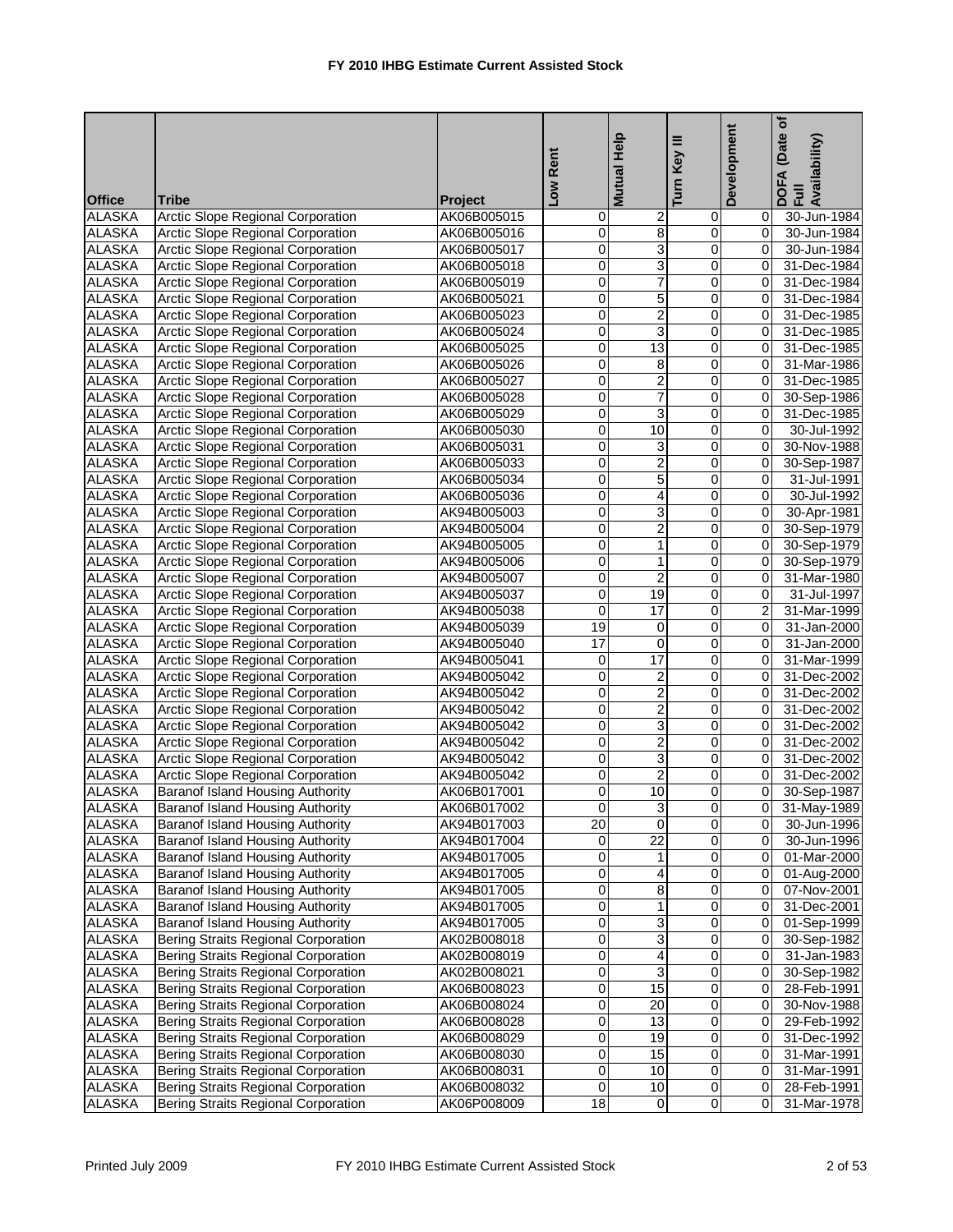| Turn<br><b>Office</b><br><b>Tribe</b><br><b>Project</b><br><b>ALASKA</b><br><b>Bering Straits Regional Corporation</b><br><u>ري</u><br>31-Mar-1977<br>AK94B008006<br>0<br>0<br>01<br><b>ALASKA</b><br>1<br>Bering Straits Regional Corporation<br>0<br>$\mathbf 0$<br>$\overline{0}$<br>30-Nov-1976<br>AK94B008007<br>$\overline{2}$<br><b>ALASKA</b><br>0<br>0<br>$\overline{0}$<br>Bering Straits Regional Corporation<br>31-Dec-1976<br>AK94B008008<br><b>ALASKA</b><br>0<br>8<br><b>Bering Straits Regional Corporation</b><br>AK94B008014<br>0<br>$\overline{0}$<br>30-Sep-1980<br><b>ALASKA</b><br>$\overline{13}$<br><b>Bering Straits Regional Corporation</b><br>0<br>0<br>$\overline{0}$<br>31-Oct-1980<br>AK94B008015<br><b>ALASKA</b><br><b>Bering Straits Regional Corporation</b><br>$\overline{2}$<br>0<br>$\mathbf 0$<br>$\overline{0}$<br>30-Sep-1980<br>AK94B008016<br>0<br>11<br>0<br><b>ALASKA</b><br>Bering Straits Regional Corporation<br>$\overline{0}$<br>31-Aug-1993<br>AK94B008034<br>0<br>18<br>$\mathbf 0$<br>$\overline{0}$<br><b>ALASKA</b><br>Bering Straits Regional Corporation<br>31-Oct-1992<br>AK94B008035<br><b>ALASKA</b><br>0<br>23<br>0<br>Bering Straits Regional Corporation<br>$\overline{0}$<br>30-Nov-1995<br>AK94B008036<br><b>ALASKA</b><br>Bering Straits Regional Corporation<br>0<br>14<br>0<br>$\overline{0}$<br>30-Nov-1995<br>AK94B008037<br>20<br><b>ALASKA</b><br>0<br>0<br><b>Bering Straits Regional Corporation</b><br>$\overline{0}$<br>31-Jan-1997<br>AK94B008038<br>20<br><b>ALASKA</b><br><b>Bering Straits Regional Corporation</b><br>$\mathbf 0$<br>31-Oct-1996<br>AK94B008039<br>0<br>$\overline{0}$<br><b>ALASKA</b><br>0<br>19<br><b>Bering Straits Regional Corporation</b><br>0<br>$\overline{0}$<br>AK94B008040<br>31-Aug-1997<br>19<br><b>ALASKA</b><br><b>Bering Straits Regional Corporation</b><br>$\mathbf 0$<br>AK94B008041<br>$\mathbf 0$<br>$\overline{0}$<br>31-Aug-1997<br>28<br>$\overline{0}$<br><b>ALASKA</b><br>$\mathbf 0$<br>Bering Straits Regional Corporation<br>AK94B008042<br>$\overline{0}$<br>31-Oct-1999<br>$\overline{20}$<br><b>ALASKA</b><br><b>Bering Straits Regional Corporation</b><br>$\mathbf 0$<br>AK94B008043<br>0<br>$\overline{0}$<br>31-Dec-1999<br><b>ALASKA</b><br><b>Bering Straits Regional Corporation</b><br>0<br>8<br>0<br>$\overline{2}$<br>AK94B008046<br>30-Sep-1999<br><b>ALASKA</b><br><b>Bering Straits Regional Corporation</b><br>18<br>AK94B008047<br>0<br>0<br>$\overline{0}$<br>31-Jan-2000<br><b>ALASKA</b><br>0<br>$\pmb{0}$<br><b>Bristol Bay Native Corporation</b><br>AK02B010012<br>1<br>$\overline{0}$<br>31-Aug-1983<br>1<br><b>ALASKA</b><br>$\mathbf 0$<br><b>Bristol Bay Native Corporation</b><br>AK02B010013<br>0<br>$\overline{0}$<br>29-Feb-1984<br>$\overline{c}$<br><b>ALASKA</b><br>0<br>$\overline{0}$<br>29-Feb-1984<br><b>Bristol Bay Native Corporation</b><br>AK02B010013<br>0<br>$\mathbf{1}$<br><b>ALASKA</b><br><b>Bristol Bay Native Corporation</b><br>AK02B010013<br>0<br>0<br>$\overline{0}$<br>29-Feb-1984<br><b>ALASKA</b><br>5<br><b>Bristol Bay Native Corporation</b><br>AK02B010013<br>0<br>0<br>29-Feb-1984<br>$\overline{0}$<br>$\pmb{0}$<br>$\pmb{0}$<br><b>ALASKA</b><br>15<br><b>Bristol Bay Native Corporation</b><br>AK02P010011<br>$\overline{0}$<br>31-Dec-1982<br><b>ALASKA</b><br>1<br><b>Bristol Bay Native Corporation</b><br>0<br>0<br>$\overline{0}$<br>AK06B010018<br>29-Nov-1985<br><b>ALASKA</b><br>10<br><b>Bristol Bay Native Corporation</b><br>AK06B010020<br>0<br>0<br>$\overline{0}$<br>30-Jun-1988<br><b>ALASKA</b><br><b>Bristol Bay Native Corporation</b><br>0<br>$\overline{4}$<br>0<br>30-Sep-1986<br>AK06B010022<br>0<br><b>ALASKA</b><br>15<br>$\overline{O}$<br>0<br>$\overline{0}$<br><b>Bristol Bay Native Corporation</b><br>31-May-1986<br>AK06B010023<br><b>ALASKA</b><br>$\overline{14}$<br>$\mathbf 0$<br>$\overline{0}$<br><b>Bristol Bay Native Corporation</b><br>AK06B010024<br>0<br>31-Dec-1992<br><b>ALASKA</b><br><b>Bristol Bay Native Corporation</b><br>0<br>8<br>0<br>AK06B010025<br>$\overline{0}$<br>30-Nov-1988<br><b>ALASKA</b><br>6<br><b>Bristol Bay Native Corporation</b><br>AK06B010026<br>0<br>$\mathbf 0$<br>$\overline{0}$<br>30-Jan-1990<br>10<br>0<br>0<br><b>ALASKA</b><br><b>Bristol Bay Native Corporation</b><br>AK06B010027<br>$\overline{0}$<br>30-Nov-1989<br>$\overline{7}$<br><b>Bristol Bay Native Corporation</b><br>$\mathbf 0$<br>$\overline{0}$<br><b>ALASKA</b><br>AK06B010028<br>0<br>30-Dec-1995<br><b>ALASKA</b><br><b>Bristol Bay Native Corporation</b><br>0<br>20<br>0<br>$\overline{0}$<br>AK06B010029<br>30-Nov-1995<br><b>ALASKA</b><br>16<br><b>Bristol Bay Native Corporation</b><br>AK06B010030<br>0<br>0<br>$\Omega$<br>30-Jun-1995<br>5<br>$\overline{0}$<br><b>ALASKA</b><br>0<br>$\overline{0}$<br><b>Bristol Bay Native Corporation</b><br>AK06B010033<br>31-Dec-1992<br><b>ALASKA</b><br>12<br>$\overline{0}$<br><b>Bristol Bay Native Corporation</b><br>AK06B010034<br>$\overline{0}$<br>31-Dec-1992<br>$\overline{0}$<br>5<br>$\overline{0}$<br><b>ALASKA</b><br><b>Bristol Bay Native Corporation</b><br>AK94B010003<br>0 30-Sep-1979<br>5<br><b>ALASKA</b><br><b>Bristol Bay Native Corporation</b><br>$\mathbf 0$<br>$\pmb{0}$<br>31-Oct-1979<br>AK94B010004<br>ΟI<br>$\overline{3}$<br>$\overline{0}$<br>0<br><b>ALASKA</b><br><b>Bristol Bay Native Corporation</b><br>0 30-Sep-1979<br>AK94B010006<br>3<br>$\mathbf 0$<br>0<br><b>ALASKA</b><br><b>Bristol Bay Native Corporation</b><br>AK94B010007<br>0I<br>31-Aug-1983<br>13<br><b>ALASKA</b><br><b>Bristol Bay Native Corporation</b><br>AK94B010035<br>0<br>$\pmb{0}$<br>30-Nov-1995<br>01<br>8<br><b>ALASKA</b><br><b>Bristol Bay Native Corporation</b><br>AK94B010037<br>0<br>0<br>31-Mar-1998<br>01<br><b>ALASKA</b><br>0<br>$\overline{0}$<br><b>Bristol Bay Native Corporation</b><br>4<br>AK94B010038<br>01<br>31-May-1998<br>$\mathbf 0$<br>0<br><b>ALASKA</b><br><b>Bristol Bay Native Corporation</b><br>AK94B010039<br>4<br>Οl<br>31-Mar-1998<br><b>ALASKA</b><br>0<br>$\overline{4}$<br><b>Bristol Bay Native Corporation</b><br>AK94B010040<br>0<br>0I<br>31-Mar-1998<br>8<br><b>ALASKA</b><br><b>Bristol Bay Native Corporation</b><br>$\mathbf 0$<br>0<br>AK94B010041<br>31-Dec-1998<br>16<br>$\overline{0}$<br><b>ALASKA</b><br><b>Bristol Bay Native Corporation</b><br>0<br>AK94B010042<br>01<br>31-Mar-1998<br><b>ALASKA</b><br>19<br>$\overline{0}$<br><b>Bristol Bay Native Corporation</b><br>0<br>$\overline{0}$<br>01-Jan-2000<br>AK94B010043<br><b>ALASKA</b><br><b>Bristol Bay Native Corporation</b><br>6<br>$\mathsf{O}\xspace$<br>AK94B010044<br>$\pmb{0}$<br>0I<br>01-Jan-2000<br><b>ALASKA</b><br>$\overline{20}$<br>Calista Corporation<br>0<br>$\overline{0}$<br>AK02B009017<br>0<br>30-Sep-1984<br><b>ALASKA</b><br>3<br>Calista Corporation<br>0<br>$\mathbf 0$<br>AK02B009019<br>0<br>30-Sep-1981<br><b>ALASKA</b><br>8 <sup>1</sup><br>$\overline{0}$<br>Calista Corporation<br>0<br>$\overline{0}$<br>AK02B009020<br>31-Oct-1986<br>$\overline{9}$<br><b>ALASKA</b><br>Calista Corporation<br>AK02B009024<br>0<br>$\mathbf 0$<br>$\overline{0}$<br>31-Oct-1986<br>$\overline{0}$<br><b>ALASKA</b><br>Calista Corporation<br>AK02B009025<br>16<br>$\overline{0}$<br>$\overline{0}$<br>31-Oct-1983 |  | Low Rent | Mutual Help | Key III | Development | (Date of<br>DOFA (Date<br>Full<br>Availability) |
|----------------------------------------------------------------------------------------------------------------------------------------------------------------------------------------------------------------------------------------------------------------------------------------------------------------------------------------------------------------------------------------------------------------------------------------------------------------------------------------------------------------------------------------------------------------------------------------------------------------------------------------------------------------------------------------------------------------------------------------------------------------------------------------------------------------------------------------------------------------------------------------------------------------------------------------------------------------------------------------------------------------------------------------------------------------------------------------------------------------------------------------------------------------------------------------------------------------------------------------------------------------------------------------------------------------------------------------------------------------------------------------------------------------------------------------------------------------------------------------------------------------------------------------------------------------------------------------------------------------------------------------------------------------------------------------------------------------------------------------------------------------------------------------------------------------------------------------------------------------------------------------------------------------------------------------------------------------------------------------------------------------------------------------------------------------------------------------------------------------------------------------------------------------------------------------------------------------------------------------------------------------------------------------------------------------------------------------------------------------------------------------------------------------------------------------------------------------------------------------------------------------------------------------------------------------------------------------------------------------------------------------------------------------------------------------------------------------------------------------------------------------------------------------------------------------------------------------------------------------------------------------------------------------------------------------------------------------------------------------------------------------------------------------------------------------------------------------------------------------------------------------------------------------------------------------------------------------------------------------------------------------------------------------------------------------------------------------------------------------------------------------------------------------------------------------------------------------------------------------------------------------------------------------------------------------------------------------------------------------------------------------------------------------------------------------------------------------------------------------------------------------------------------------------------------------------------------------------------------------------------------------------------------------------------------------------------------------------------------------------------------------------------------------------------------------------------------------------------------------------------------------------------------------------------------------------------------------------------------------------------------------------------------------------------------------------------------------------------------------------------------------------------------------------------------------------------------------------------------------------------------------------------------------------------------------------------------------------------------------------------------------------------------------------------------------------------------------------------------------------------------------------------------------------------------------------------------------------------------------------------------------------------------------------------------------------------------------------------------------------------------------------------------------------------------------------------------------------------------------------------------------------------------------------------------------------------------------------------------------------------------------------------------------------------------------------------------------------------------------------------------------------------------------------------------------------------------------------------------------------------------------------------------------------------------------------------------------------------------------------------------------------------------------------------------------------------------------------------------------------------------------------------------------------------------------------------------------------------------------------------------------------------------------------------------------------------------------------------------------------------------------------------------------------------------------------------------------------------------------------------------------------------------------------------------------------------------------------------------------------------------------------------------------------------------------------------------------------------------------------------------------------------------------------------------------------------------------------------------------------------------------------------------------------------------------------------------------------------------------------------------------------------------------------------------------------------------------------------------------------------------------------------------------------------------------------------------------------------------------------------------------------------------------------------------------------------------------------------------------------------------------------------------------------------------------------------------------------------------------------------------------------------------------------------------------------------------------------------------------------------------------------------------------------------------------------------------------------------------------------------|--|----------|-------------|---------|-------------|-------------------------------------------------|
|                                                                                                                                                                                                                                                                                                                                                                                                                                                                                                                                                                                                                                                                                                                                                                                                                                                                                                                                                                                                                                                                                                                                                                                                                                                                                                                                                                                                                                                                                                                                                                                                                                                                                                                                                                                                                                                                                                                                                                                                                                                                                                                                                                                                                                                                                                                                                                                                                                                                                                                                                                                                                                                                                                                                                                                                                                                                                                                                                                                                                                                                                                                                                                                                                                                                                                                                                                                                                                                                                                                                                                                                                                                                                                                                                                                                                                                                                                                                                                                                                                                                                                                                                                                                                                                                                                                                                                                                                                                                                                                                                                                                                                                                                                                                                                                                                                                                                                                                                                                                                                                                                                                                                                                                                                                                                                                                                                                                                                                                                                                                                                                                                                                                                                                                                                                                                                                                                                                                                                                                                                                                                                                                                                                                                                                                                                                                                                                                                                                                                                                                                                                                                                                                                                                                                                                                                                                                                                                                                                                                                                                                                                                                                                                                                                                                                                                                                                            |  |          |             |         |             |                                                 |
|                                                                                                                                                                                                                                                                                                                                                                                                                                                                                                                                                                                                                                                                                                                                                                                                                                                                                                                                                                                                                                                                                                                                                                                                                                                                                                                                                                                                                                                                                                                                                                                                                                                                                                                                                                                                                                                                                                                                                                                                                                                                                                                                                                                                                                                                                                                                                                                                                                                                                                                                                                                                                                                                                                                                                                                                                                                                                                                                                                                                                                                                                                                                                                                                                                                                                                                                                                                                                                                                                                                                                                                                                                                                                                                                                                                                                                                                                                                                                                                                                                                                                                                                                                                                                                                                                                                                                                                                                                                                                                                                                                                                                                                                                                                                                                                                                                                                                                                                                                                                                                                                                                                                                                                                                                                                                                                                                                                                                                                                                                                                                                                                                                                                                                                                                                                                                                                                                                                                                                                                                                                                                                                                                                                                                                                                                                                                                                                                                                                                                                                                                                                                                                                                                                                                                                                                                                                                                                                                                                                                                                                                                                                                                                                                                                                                                                                                                                            |  |          |             |         |             |                                                 |
|                                                                                                                                                                                                                                                                                                                                                                                                                                                                                                                                                                                                                                                                                                                                                                                                                                                                                                                                                                                                                                                                                                                                                                                                                                                                                                                                                                                                                                                                                                                                                                                                                                                                                                                                                                                                                                                                                                                                                                                                                                                                                                                                                                                                                                                                                                                                                                                                                                                                                                                                                                                                                                                                                                                                                                                                                                                                                                                                                                                                                                                                                                                                                                                                                                                                                                                                                                                                                                                                                                                                                                                                                                                                                                                                                                                                                                                                                                                                                                                                                                                                                                                                                                                                                                                                                                                                                                                                                                                                                                                                                                                                                                                                                                                                                                                                                                                                                                                                                                                                                                                                                                                                                                                                                                                                                                                                                                                                                                                                                                                                                                                                                                                                                                                                                                                                                                                                                                                                                                                                                                                                                                                                                                                                                                                                                                                                                                                                                                                                                                                                                                                                                                                                                                                                                                                                                                                                                                                                                                                                                                                                                                                                                                                                                                                                                                                                                                            |  |          |             |         |             |                                                 |
|                                                                                                                                                                                                                                                                                                                                                                                                                                                                                                                                                                                                                                                                                                                                                                                                                                                                                                                                                                                                                                                                                                                                                                                                                                                                                                                                                                                                                                                                                                                                                                                                                                                                                                                                                                                                                                                                                                                                                                                                                                                                                                                                                                                                                                                                                                                                                                                                                                                                                                                                                                                                                                                                                                                                                                                                                                                                                                                                                                                                                                                                                                                                                                                                                                                                                                                                                                                                                                                                                                                                                                                                                                                                                                                                                                                                                                                                                                                                                                                                                                                                                                                                                                                                                                                                                                                                                                                                                                                                                                                                                                                                                                                                                                                                                                                                                                                                                                                                                                                                                                                                                                                                                                                                                                                                                                                                                                                                                                                                                                                                                                                                                                                                                                                                                                                                                                                                                                                                                                                                                                                                                                                                                                                                                                                                                                                                                                                                                                                                                                                                                                                                                                                                                                                                                                                                                                                                                                                                                                                                                                                                                                                                                                                                                                                                                                                                                                            |  |          |             |         |             |                                                 |
|                                                                                                                                                                                                                                                                                                                                                                                                                                                                                                                                                                                                                                                                                                                                                                                                                                                                                                                                                                                                                                                                                                                                                                                                                                                                                                                                                                                                                                                                                                                                                                                                                                                                                                                                                                                                                                                                                                                                                                                                                                                                                                                                                                                                                                                                                                                                                                                                                                                                                                                                                                                                                                                                                                                                                                                                                                                                                                                                                                                                                                                                                                                                                                                                                                                                                                                                                                                                                                                                                                                                                                                                                                                                                                                                                                                                                                                                                                                                                                                                                                                                                                                                                                                                                                                                                                                                                                                                                                                                                                                                                                                                                                                                                                                                                                                                                                                                                                                                                                                                                                                                                                                                                                                                                                                                                                                                                                                                                                                                                                                                                                                                                                                                                                                                                                                                                                                                                                                                                                                                                                                                                                                                                                                                                                                                                                                                                                                                                                                                                                                                                                                                                                                                                                                                                                                                                                                                                                                                                                                                                                                                                                                                                                                                                                                                                                                                                                            |  |          |             |         |             |                                                 |
|                                                                                                                                                                                                                                                                                                                                                                                                                                                                                                                                                                                                                                                                                                                                                                                                                                                                                                                                                                                                                                                                                                                                                                                                                                                                                                                                                                                                                                                                                                                                                                                                                                                                                                                                                                                                                                                                                                                                                                                                                                                                                                                                                                                                                                                                                                                                                                                                                                                                                                                                                                                                                                                                                                                                                                                                                                                                                                                                                                                                                                                                                                                                                                                                                                                                                                                                                                                                                                                                                                                                                                                                                                                                                                                                                                                                                                                                                                                                                                                                                                                                                                                                                                                                                                                                                                                                                                                                                                                                                                                                                                                                                                                                                                                                                                                                                                                                                                                                                                                                                                                                                                                                                                                                                                                                                                                                                                                                                                                                                                                                                                                                                                                                                                                                                                                                                                                                                                                                                                                                                                                                                                                                                                                                                                                                                                                                                                                                                                                                                                                                                                                                                                                                                                                                                                                                                                                                                                                                                                                                                                                                                                                                                                                                                                                                                                                                                                            |  |          |             |         |             |                                                 |
|                                                                                                                                                                                                                                                                                                                                                                                                                                                                                                                                                                                                                                                                                                                                                                                                                                                                                                                                                                                                                                                                                                                                                                                                                                                                                                                                                                                                                                                                                                                                                                                                                                                                                                                                                                                                                                                                                                                                                                                                                                                                                                                                                                                                                                                                                                                                                                                                                                                                                                                                                                                                                                                                                                                                                                                                                                                                                                                                                                                                                                                                                                                                                                                                                                                                                                                                                                                                                                                                                                                                                                                                                                                                                                                                                                                                                                                                                                                                                                                                                                                                                                                                                                                                                                                                                                                                                                                                                                                                                                                                                                                                                                                                                                                                                                                                                                                                                                                                                                                                                                                                                                                                                                                                                                                                                                                                                                                                                                                                                                                                                                                                                                                                                                                                                                                                                                                                                                                                                                                                                                                                                                                                                                                                                                                                                                                                                                                                                                                                                                                                                                                                                                                                                                                                                                                                                                                                                                                                                                                                                                                                                                                                                                                                                                                                                                                                                                            |  |          |             |         |             |                                                 |
|                                                                                                                                                                                                                                                                                                                                                                                                                                                                                                                                                                                                                                                                                                                                                                                                                                                                                                                                                                                                                                                                                                                                                                                                                                                                                                                                                                                                                                                                                                                                                                                                                                                                                                                                                                                                                                                                                                                                                                                                                                                                                                                                                                                                                                                                                                                                                                                                                                                                                                                                                                                                                                                                                                                                                                                                                                                                                                                                                                                                                                                                                                                                                                                                                                                                                                                                                                                                                                                                                                                                                                                                                                                                                                                                                                                                                                                                                                                                                                                                                                                                                                                                                                                                                                                                                                                                                                                                                                                                                                                                                                                                                                                                                                                                                                                                                                                                                                                                                                                                                                                                                                                                                                                                                                                                                                                                                                                                                                                                                                                                                                                                                                                                                                                                                                                                                                                                                                                                                                                                                                                                                                                                                                                                                                                                                                                                                                                                                                                                                                                                                                                                                                                                                                                                                                                                                                                                                                                                                                                                                                                                                                                                                                                                                                                                                                                                                                            |  |          |             |         |             |                                                 |
|                                                                                                                                                                                                                                                                                                                                                                                                                                                                                                                                                                                                                                                                                                                                                                                                                                                                                                                                                                                                                                                                                                                                                                                                                                                                                                                                                                                                                                                                                                                                                                                                                                                                                                                                                                                                                                                                                                                                                                                                                                                                                                                                                                                                                                                                                                                                                                                                                                                                                                                                                                                                                                                                                                                                                                                                                                                                                                                                                                                                                                                                                                                                                                                                                                                                                                                                                                                                                                                                                                                                                                                                                                                                                                                                                                                                                                                                                                                                                                                                                                                                                                                                                                                                                                                                                                                                                                                                                                                                                                                                                                                                                                                                                                                                                                                                                                                                                                                                                                                                                                                                                                                                                                                                                                                                                                                                                                                                                                                                                                                                                                                                                                                                                                                                                                                                                                                                                                                                                                                                                                                                                                                                                                                                                                                                                                                                                                                                                                                                                                                                                                                                                                                                                                                                                                                                                                                                                                                                                                                                                                                                                                                                                                                                                                                                                                                                                                            |  |          |             |         |             |                                                 |
|                                                                                                                                                                                                                                                                                                                                                                                                                                                                                                                                                                                                                                                                                                                                                                                                                                                                                                                                                                                                                                                                                                                                                                                                                                                                                                                                                                                                                                                                                                                                                                                                                                                                                                                                                                                                                                                                                                                                                                                                                                                                                                                                                                                                                                                                                                                                                                                                                                                                                                                                                                                                                                                                                                                                                                                                                                                                                                                                                                                                                                                                                                                                                                                                                                                                                                                                                                                                                                                                                                                                                                                                                                                                                                                                                                                                                                                                                                                                                                                                                                                                                                                                                                                                                                                                                                                                                                                                                                                                                                                                                                                                                                                                                                                                                                                                                                                                                                                                                                                                                                                                                                                                                                                                                                                                                                                                                                                                                                                                                                                                                                                                                                                                                                                                                                                                                                                                                                                                                                                                                                                                                                                                                                                                                                                                                                                                                                                                                                                                                                                                                                                                                                                                                                                                                                                                                                                                                                                                                                                                                                                                                                                                                                                                                                                                                                                                                                            |  |          |             |         |             |                                                 |
|                                                                                                                                                                                                                                                                                                                                                                                                                                                                                                                                                                                                                                                                                                                                                                                                                                                                                                                                                                                                                                                                                                                                                                                                                                                                                                                                                                                                                                                                                                                                                                                                                                                                                                                                                                                                                                                                                                                                                                                                                                                                                                                                                                                                                                                                                                                                                                                                                                                                                                                                                                                                                                                                                                                                                                                                                                                                                                                                                                                                                                                                                                                                                                                                                                                                                                                                                                                                                                                                                                                                                                                                                                                                                                                                                                                                                                                                                                                                                                                                                                                                                                                                                                                                                                                                                                                                                                                                                                                                                                                                                                                                                                                                                                                                                                                                                                                                                                                                                                                                                                                                                                                                                                                                                                                                                                                                                                                                                                                                                                                                                                                                                                                                                                                                                                                                                                                                                                                                                                                                                                                                                                                                                                                                                                                                                                                                                                                                                                                                                                                                                                                                                                                                                                                                                                                                                                                                                                                                                                                                                                                                                                                                                                                                                                                                                                                                                                            |  |          |             |         |             |                                                 |
|                                                                                                                                                                                                                                                                                                                                                                                                                                                                                                                                                                                                                                                                                                                                                                                                                                                                                                                                                                                                                                                                                                                                                                                                                                                                                                                                                                                                                                                                                                                                                                                                                                                                                                                                                                                                                                                                                                                                                                                                                                                                                                                                                                                                                                                                                                                                                                                                                                                                                                                                                                                                                                                                                                                                                                                                                                                                                                                                                                                                                                                                                                                                                                                                                                                                                                                                                                                                                                                                                                                                                                                                                                                                                                                                                                                                                                                                                                                                                                                                                                                                                                                                                                                                                                                                                                                                                                                                                                                                                                                                                                                                                                                                                                                                                                                                                                                                                                                                                                                                                                                                                                                                                                                                                                                                                                                                                                                                                                                                                                                                                                                                                                                                                                                                                                                                                                                                                                                                                                                                                                                                                                                                                                                                                                                                                                                                                                                                                                                                                                                                                                                                                                                                                                                                                                                                                                                                                                                                                                                                                                                                                                                                                                                                                                                                                                                                                                            |  |          |             |         |             |                                                 |
|                                                                                                                                                                                                                                                                                                                                                                                                                                                                                                                                                                                                                                                                                                                                                                                                                                                                                                                                                                                                                                                                                                                                                                                                                                                                                                                                                                                                                                                                                                                                                                                                                                                                                                                                                                                                                                                                                                                                                                                                                                                                                                                                                                                                                                                                                                                                                                                                                                                                                                                                                                                                                                                                                                                                                                                                                                                                                                                                                                                                                                                                                                                                                                                                                                                                                                                                                                                                                                                                                                                                                                                                                                                                                                                                                                                                                                                                                                                                                                                                                                                                                                                                                                                                                                                                                                                                                                                                                                                                                                                                                                                                                                                                                                                                                                                                                                                                                                                                                                                                                                                                                                                                                                                                                                                                                                                                                                                                                                                                                                                                                                                                                                                                                                                                                                                                                                                                                                                                                                                                                                                                                                                                                                                                                                                                                                                                                                                                                                                                                                                                                                                                                                                                                                                                                                                                                                                                                                                                                                                                                                                                                                                                                                                                                                                                                                                                                                            |  |          |             |         |             |                                                 |
|                                                                                                                                                                                                                                                                                                                                                                                                                                                                                                                                                                                                                                                                                                                                                                                                                                                                                                                                                                                                                                                                                                                                                                                                                                                                                                                                                                                                                                                                                                                                                                                                                                                                                                                                                                                                                                                                                                                                                                                                                                                                                                                                                                                                                                                                                                                                                                                                                                                                                                                                                                                                                                                                                                                                                                                                                                                                                                                                                                                                                                                                                                                                                                                                                                                                                                                                                                                                                                                                                                                                                                                                                                                                                                                                                                                                                                                                                                                                                                                                                                                                                                                                                                                                                                                                                                                                                                                                                                                                                                                                                                                                                                                                                                                                                                                                                                                                                                                                                                                                                                                                                                                                                                                                                                                                                                                                                                                                                                                                                                                                                                                                                                                                                                                                                                                                                                                                                                                                                                                                                                                                                                                                                                                                                                                                                                                                                                                                                                                                                                                                                                                                                                                                                                                                                                                                                                                                                                                                                                                                                                                                                                                                                                                                                                                                                                                                                                            |  |          |             |         |             |                                                 |
|                                                                                                                                                                                                                                                                                                                                                                                                                                                                                                                                                                                                                                                                                                                                                                                                                                                                                                                                                                                                                                                                                                                                                                                                                                                                                                                                                                                                                                                                                                                                                                                                                                                                                                                                                                                                                                                                                                                                                                                                                                                                                                                                                                                                                                                                                                                                                                                                                                                                                                                                                                                                                                                                                                                                                                                                                                                                                                                                                                                                                                                                                                                                                                                                                                                                                                                                                                                                                                                                                                                                                                                                                                                                                                                                                                                                                                                                                                                                                                                                                                                                                                                                                                                                                                                                                                                                                                                                                                                                                                                                                                                                                                                                                                                                                                                                                                                                                                                                                                                                                                                                                                                                                                                                                                                                                                                                                                                                                                                                                                                                                                                                                                                                                                                                                                                                                                                                                                                                                                                                                                                                                                                                                                                                                                                                                                                                                                                                                                                                                                                                                                                                                                                                                                                                                                                                                                                                                                                                                                                                                                                                                                                                                                                                                                                                                                                                                                            |  |          |             |         |             |                                                 |
|                                                                                                                                                                                                                                                                                                                                                                                                                                                                                                                                                                                                                                                                                                                                                                                                                                                                                                                                                                                                                                                                                                                                                                                                                                                                                                                                                                                                                                                                                                                                                                                                                                                                                                                                                                                                                                                                                                                                                                                                                                                                                                                                                                                                                                                                                                                                                                                                                                                                                                                                                                                                                                                                                                                                                                                                                                                                                                                                                                                                                                                                                                                                                                                                                                                                                                                                                                                                                                                                                                                                                                                                                                                                                                                                                                                                                                                                                                                                                                                                                                                                                                                                                                                                                                                                                                                                                                                                                                                                                                                                                                                                                                                                                                                                                                                                                                                                                                                                                                                                                                                                                                                                                                                                                                                                                                                                                                                                                                                                                                                                                                                                                                                                                                                                                                                                                                                                                                                                                                                                                                                                                                                                                                                                                                                                                                                                                                                                                                                                                                                                                                                                                                                                                                                                                                                                                                                                                                                                                                                                                                                                                                                                                                                                                                                                                                                                                                            |  |          |             |         |             |                                                 |
|                                                                                                                                                                                                                                                                                                                                                                                                                                                                                                                                                                                                                                                                                                                                                                                                                                                                                                                                                                                                                                                                                                                                                                                                                                                                                                                                                                                                                                                                                                                                                                                                                                                                                                                                                                                                                                                                                                                                                                                                                                                                                                                                                                                                                                                                                                                                                                                                                                                                                                                                                                                                                                                                                                                                                                                                                                                                                                                                                                                                                                                                                                                                                                                                                                                                                                                                                                                                                                                                                                                                                                                                                                                                                                                                                                                                                                                                                                                                                                                                                                                                                                                                                                                                                                                                                                                                                                                                                                                                                                                                                                                                                                                                                                                                                                                                                                                                                                                                                                                                                                                                                                                                                                                                                                                                                                                                                                                                                                                                                                                                                                                                                                                                                                                                                                                                                                                                                                                                                                                                                                                                                                                                                                                                                                                                                                                                                                                                                                                                                                                                                                                                                                                                                                                                                                                                                                                                                                                                                                                                                                                                                                                                                                                                                                                                                                                                                                            |  |          |             |         |             |                                                 |
|                                                                                                                                                                                                                                                                                                                                                                                                                                                                                                                                                                                                                                                                                                                                                                                                                                                                                                                                                                                                                                                                                                                                                                                                                                                                                                                                                                                                                                                                                                                                                                                                                                                                                                                                                                                                                                                                                                                                                                                                                                                                                                                                                                                                                                                                                                                                                                                                                                                                                                                                                                                                                                                                                                                                                                                                                                                                                                                                                                                                                                                                                                                                                                                                                                                                                                                                                                                                                                                                                                                                                                                                                                                                                                                                                                                                                                                                                                                                                                                                                                                                                                                                                                                                                                                                                                                                                                                                                                                                                                                                                                                                                                                                                                                                                                                                                                                                                                                                                                                                                                                                                                                                                                                                                                                                                                                                                                                                                                                                                                                                                                                                                                                                                                                                                                                                                                                                                                                                                                                                                                                                                                                                                                                                                                                                                                                                                                                                                                                                                                                                                                                                                                                                                                                                                                                                                                                                                                                                                                                                                                                                                                                                                                                                                                                                                                                                                                            |  |          |             |         |             |                                                 |
|                                                                                                                                                                                                                                                                                                                                                                                                                                                                                                                                                                                                                                                                                                                                                                                                                                                                                                                                                                                                                                                                                                                                                                                                                                                                                                                                                                                                                                                                                                                                                                                                                                                                                                                                                                                                                                                                                                                                                                                                                                                                                                                                                                                                                                                                                                                                                                                                                                                                                                                                                                                                                                                                                                                                                                                                                                                                                                                                                                                                                                                                                                                                                                                                                                                                                                                                                                                                                                                                                                                                                                                                                                                                                                                                                                                                                                                                                                                                                                                                                                                                                                                                                                                                                                                                                                                                                                                                                                                                                                                                                                                                                                                                                                                                                                                                                                                                                                                                                                                                                                                                                                                                                                                                                                                                                                                                                                                                                                                                                                                                                                                                                                                                                                                                                                                                                                                                                                                                                                                                                                                                                                                                                                                                                                                                                                                                                                                                                                                                                                                                                                                                                                                                                                                                                                                                                                                                                                                                                                                                                                                                                                                                                                                                                                                                                                                                                                            |  |          |             |         |             |                                                 |
|                                                                                                                                                                                                                                                                                                                                                                                                                                                                                                                                                                                                                                                                                                                                                                                                                                                                                                                                                                                                                                                                                                                                                                                                                                                                                                                                                                                                                                                                                                                                                                                                                                                                                                                                                                                                                                                                                                                                                                                                                                                                                                                                                                                                                                                                                                                                                                                                                                                                                                                                                                                                                                                                                                                                                                                                                                                                                                                                                                                                                                                                                                                                                                                                                                                                                                                                                                                                                                                                                                                                                                                                                                                                                                                                                                                                                                                                                                                                                                                                                                                                                                                                                                                                                                                                                                                                                                                                                                                                                                                                                                                                                                                                                                                                                                                                                                                                                                                                                                                                                                                                                                                                                                                                                                                                                                                                                                                                                                                                                                                                                                                                                                                                                                                                                                                                                                                                                                                                                                                                                                                                                                                                                                                                                                                                                                                                                                                                                                                                                                                                                                                                                                                                                                                                                                                                                                                                                                                                                                                                                                                                                                                                                                                                                                                                                                                                                                            |  |          |             |         |             |                                                 |
|                                                                                                                                                                                                                                                                                                                                                                                                                                                                                                                                                                                                                                                                                                                                                                                                                                                                                                                                                                                                                                                                                                                                                                                                                                                                                                                                                                                                                                                                                                                                                                                                                                                                                                                                                                                                                                                                                                                                                                                                                                                                                                                                                                                                                                                                                                                                                                                                                                                                                                                                                                                                                                                                                                                                                                                                                                                                                                                                                                                                                                                                                                                                                                                                                                                                                                                                                                                                                                                                                                                                                                                                                                                                                                                                                                                                                                                                                                                                                                                                                                                                                                                                                                                                                                                                                                                                                                                                                                                                                                                                                                                                                                                                                                                                                                                                                                                                                                                                                                                                                                                                                                                                                                                                                                                                                                                                                                                                                                                                                                                                                                                                                                                                                                                                                                                                                                                                                                                                                                                                                                                                                                                                                                                                                                                                                                                                                                                                                                                                                                                                                                                                                                                                                                                                                                                                                                                                                                                                                                                                                                                                                                                                                                                                                                                                                                                                                                            |  |          |             |         |             |                                                 |
|                                                                                                                                                                                                                                                                                                                                                                                                                                                                                                                                                                                                                                                                                                                                                                                                                                                                                                                                                                                                                                                                                                                                                                                                                                                                                                                                                                                                                                                                                                                                                                                                                                                                                                                                                                                                                                                                                                                                                                                                                                                                                                                                                                                                                                                                                                                                                                                                                                                                                                                                                                                                                                                                                                                                                                                                                                                                                                                                                                                                                                                                                                                                                                                                                                                                                                                                                                                                                                                                                                                                                                                                                                                                                                                                                                                                                                                                                                                                                                                                                                                                                                                                                                                                                                                                                                                                                                                                                                                                                                                                                                                                                                                                                                                                                                                                                                                                                                                                                                                                                                                                                                                                                                                                                                                                                                                                                                                                                                                                                                                                                                                                                                                                                                                                                                                                                                                                                                                                                                                                                                                                                                                                                                                                                                                                                                                                                                                                                                                                                                                                                                                                                                                                                                                                                                                                                                                                                                                                                                                                                                                                                                                                                                                                                                                                                                                                                                            |  |          |             |         |             |                                                 |
|                                                                                                                                                                                                                                                                                                                                                                                                                                                                                                                                                                                                                                                                                                                                                                                                                                                                                                                                                                                                                                                                                                                                                                                                                                                                                                                                                                                                                                                                                                                                                                                                                                                                                                                                                                                                                                                                                                                                                                                                                                                                                                                                                                                                                                                                                                                                                                                                                                                                                                                                                                                                                                                                                                                                                                                                                                                                                                                                                                                                                                                                                                                                                                                                                                                                                                                                                                                                                                                                                                                                                                                                                                                                                                                                                                                                                                                                                                                                                                                                                                                                                                                                                                                                                                                                                                                                                                                                                                                                                                                                                                                                                                                                                                                                                                                                                                                                                                                                                                                                                                                                                                                                                                                                                                                                                                                                                                                                                                                                                                                                                                                                                                                                                                                                                                                                                                                                                                                                                                                                                                                                                                                                                                                                                                                                                                                                                                                                                                                                                                                                                                                                                                                                                                                                                                                                                                                                                                                                                                                                                                                                                                                                                                                                                                                                                                                                                                            |  |          |             |         |             |                                                 |
|                                                                                                                                                                                                                                                                                                                                                                                                                                                                                                                                                                                                                                                                                                                                                                                                                                                                                                                                                                                                                                                                                                                                                                                                                                                                                                                                                                                                                                                                                                                                                                                                                                                                                                                                                                                                                                                                                                                                                                                                                                                                                                                                                                                                                                                                                                                                                                                                                                                                                                                                                                                                                                                                                                                                                                                                                                                                                                                                                                                                                                                                                                                                                                                                                                                                                                                                                                                                                                                                                                                                                                                                                                                                                                                                                                                                                                                                                                                                                                                                                                                                                                                                                                                                                                                                                                                                                                                                                                                                                                                                                                                                                                                                                                                                                                                                                                                                                                                                                                                                                                                                                                                                                                                                                                                                                                                                                                                                                                                                                                                                                                                                                                                                                                                                                                                                                                                                                                                                                                                                                                                                                                                                                                                                                                                                                                                                                                                                                                                                                                                                                                                                                                                                                                                                                                                                                                                                                                                                                                                                                                                                                                                                                                                                                                                                                                                                                                            |  |          |             |         |             |                                                 |
|                                                                                                                                                                                                                                                                                                                                                                                                                                                                                                                                                                                                                                                                                                                                                                                                                                                                                                                                                                                                                                                                                                                                                                                                                                                                                                                                                                                                                                                                                                                                                                                                                                                                                                                                                                                                                                                                                                                                                                                                                                                                                                                                                                                                                                                                                                                                                                                                                                                                                                                                                                                                                                                                                                                                                                                                                                                                                                                                                                                                                                                                                                                                                                                                                                                                                                                                                                                                                                                                                                                                                                                                                                                                                                                                                                                                                                                                                                                                                                                                                                                                                                                                                                                                                                                                                                                                                                                                                                                                                                                                                                                                                                                                                                                                                                                                                                                                                                                                                                                                                                                                                                                                                                                                                                                                                                                                                                                                                                                                                                                                                                                                                                                                                                                                                                                                                                                                                                                                                                                                                                                                                                                                                                                                                                                                                                                                                                                                                                                                                                                                                                                                                                                                                                                                                                                                                                                                                                                                                                                                                                                                                                                                                                                                                                                                                                                                                                            |  |          |             |         |             |                                                 |
|                                                                                                                                                                                                                                                                                                                                                                                                                                                                                                                                                                                                                                                                                                                                                                                                                                                                                                                                                                                                                                                                                                                                                                                                                                                                                                                                                                                                                                                                                                                                                                                                                                                                                                                                                                                                                                                                                                                                                                                                                                                                                                                                                                                                                                                                                                                                                                                                                                                                                                                                                                                                                                                                                                                                                                                                                                                                                                                                                                                                                                                                                                                                                                                                                                                                                                                                                                                                                                                                                                                                                                                                                                                                                                                                                                                                                                                                                                                                                                                                                                                                                                                                                                                                                                                                                                                                                                                                                                                                                                                                                                                                                                                                                                                                                                                                                                                                                                                                                                                                                                                                                                                                                                                                                                                                                                                                                                                                                                                                                                                                                                                                                                                                                                                                                                                                                                                                                                                                                                                                                                                                                                                                                                                                                                                                                                                                                                                                                                                                                                                                                                                                                                                                                                                                                                                                                                                                                                                                                                                                                                                                                                                                                                                                                                                                                                                                                                            |  |          |             |         |             |                                                 |
|                                                                                                                                                                                                                                                                                                                                                                                                                                                                                                                                                                                                                                                                                                                                                                                                                                                                                                                                                                                                                                                                                                                                                                                                                                                                                                                                                                                                                                                                                                                                                                                                                                                                                                                                                                                                                                                                                                                                                                                                                                                                                                                                                                                                                                                                                                                                                                                                                                                                                                                                                                                                                                                                                                                                                                                                                                                                                                                                                                                                                                                                                                                                                                                                                                                                                                                                                                                                                                                                                                                                                                                                                                                                                                                                                                                                                                                                                                                                                                                                                                                                                                                                                                                                                                                                                                                                                                                                                                                                                                                                                                                                                                                                                                                                                                                                                                                                                                                                                                                                                                                                                                                                                                                                                                                                                                                                                                                                                                                                                                                                                                                                                                                                                                                                                                                                                                                                                                                                                                                                                                                                                                                                                                                                                                                                                                                                                                                                                                                                                                                                                                                                                                                                                                                                                                                                                                                                                                                                                                                                                                                                                                                                                                                                                                                                                                                                                                            |  |          |             |         |             |                                                 |
|                                                                                                                                                                                                                                                                                                                                                                                                                                                                                                                                                                                                                                                                                                                                                                                                                                                                                                                                                                                                                                                                                                                                                                                                                                                                                                                                                                                                                                                                                                                                                                                                                                                                                                                                                                                                                                                                                                                                                                                                                                                                                                                                                                                                                                                                                                                                                                                                                                                                                                                                                                                                                                                                                                                                                                                                                                                                                                                                                                                                                                                                                                                                                                                                                                                                                                                                                                                                                                                                                                                                                                                                                                                                                                                                                                                                                                                                                                                                                                                                                                                                                                                                                                                                                                                                                                                                                                                                                                                                                                                                                                                                                                                                                                                                                                                                                                                                                                                                                                                                                                                                                                                                                                                                                                                                                                                                                                                                                                                                                                                                                                                                                                                                                                                                                                                                                                                                                                                                                                                                                                                                                                                                                                                                                                                                                                                                                                                                                                                                                                                                                                                                                                                                                                                                                                                                                                                                                                                                                                                                                                                                                                                                                                                                                                                                                                                                                                            |  |          |             |         |             |                                                 |
|                                                                                                                                                                                                                                                                                                                                                                                                                                                                                                                                                                                                                                                                                                                                                                                                                                                                                                                                                                                                                                                                                                                                                                                                                                                                                                                                                                                                                                                                                                                                                                                                                                                                                                                                                                                                                                                                                                                                                                                                                                                                                                                                                                                                                                                                                                                                                                                                                                                                                                                                                                                                                                                                                                                                                                                                                                                                                                                                                                                                                                                                                                                                                                                                                                                                                                                                                                                                                                                                                                                                                                                                                                                                                                                                                                                                                                                                                                                                                                                                                                                                                                                                                                                                                                                                                                                                                                                                                                                                                                                                                                                                                                                                                                                                                                                                                                                                                                                                                                                                                                                                                                                                                                                                                                                                                                                                                                                                                                                                                                                                                                                                                                                                                                                                                                                                                                                                                                                                                                                                                                                                                                                                                                                                                                                                                                                                                                                                                                                                                                                                                                                                                                                                                                                                                                                                                                                                                                                                                                                                                                                                                                                                                                                                                                                                                                                                                                            |  |          |             |         |             |                                                 |
|                                                                                                                                                                                                                                                                                                                                                                                                                                                                                                                                                                                                                                                                                                                                                                                                                                                                                                                                                                                                                                                                                                                                                                                                                                                                                                                                                                                                                                                                                                                                                                                                                                                                                                                                                                                                                                                                                                                                                                                                                                                                                                                                                                                                                                                                                                                                                                                                                                                                                                                                                                                                                                                                                                                                                                                                                                                                                                                                                                                                                                                                                                                                                                                                                                                                                                                                                                                                                                                                                                                                                                                                                                                                                                                                                                                                                                                                                                                                                                                                                                                                                                                                                                                                                                                                                                                                                                                                                                                                                                                                                                                                                                                                                                                                                                                                                                                                                                                                                                                                                                                                                                                                                                                                                                                                                                                                                                                                                                                                                                                                                                                                                                                                                                                                                                                                                                                                                                                                                                                                                                                                                                                                                                                                                                                                                                                                                                                                                                                                                                                                                                                                                                                                                                                                                                                                                                                                                                                                                                                                                                                                                                                                                                                                                                                                                                                                                                            |  |          |             |         |             |                                                 |
|                                                                                                                                                                                                                                                                                                                                                                                                                                                                                                                                                                                                                                                                                                                                                                                                                                                                                                                                                                                                                                                                                                                                                                                                                                                                                                                                                                                                                                                                                                                                                                                                                                                                                                                                                                                                                                                                                                                                                                                                                                                                                                                                                                                                                                                                                                                                                                                                                                                                                                                                                                                                                                                                                                                                                                                                                                                                                                                                                                                                                                                                                                                                                                                                                                                                                                                                                                                                                                                                                                                                                                                                                                                                                                                                                                                                                                                                                                                                                                                                                                                                                                                                                                                                                                                                                                                                                                                                                                                                                                                                                                                                                                                                                                                                                                                                                                                                                                                                                                                                                                                                                                                                                                                                                                                                                                                                                                                                                                                                                                                                                                                                                                                                                                                                                                                                                                                                                                                                                                                                                                                                                                                                                                                                                                                                                                                                                                                                                                                                                                                                                                                                                                                                                                                                                                                                                                                                                                                                                                                                                                                                                                                                                                                                                                                                                                                                                                            |  |          |             |         |             |                                                 |
|                                                                                                                                                                                                                                                                                                                                                                                                                                                                                                                                                                                                                                                                                                                                                                                                                                                                                                                                                                                                                                                                                                                                                                                                                                                                                                                                                                                                                                                                                                                                                                                                                                                                                                                                                                                                                                                                                                                                                                                                                                                                                                                                                                                                                                                                                                                                                                                                                                                                                                                                                                                                                                                                                                                                                                                                                                                                                                                                                                                                                                                                                                                                                                                                                                                                                                                                                                                                                                                                                                                                                                                                                                                                                                                                                                                                                                                                                                                                                                                                                                                                                                                                                                                                                                                                                                                                                                                                                                                                                                                                                                                                                                                                                                                                                                                                                                                                                                                                                                                                                                                                                                                                                                                                                                                                                                                                                                                                                                                                                                                                                                                                                                                                                                                                                                                                                                                                                                                                                                                                                                                                                                                                                                                                                                                                                                                                                                                                                                                                                                                                                                                                                                                                                                                                                                                                                                                                                                                                                                                                                                                                                                                                                                                                                                                                                                                                                                            |  |          |             |         |             |                                                 |
|                                                                                                                                                                                                                                                                                                                                                                                                                                                                                                                                                                                                                                                                                                                                                                                                                                                                                                                                                                                                                                                                                                                                                                                                                                                                                                                                                                                                                                                                                                                                                                                                                                                                                                                                                                                                                                                                                                                                                                                                                                                                                                                                                                                                                                                                                                                                                                                                                                                                                                                                                                                                                                                                                                                                                                                                                                                                                                                                                                                                                                                                                                                                                                                                                                                                                                                                                                                                                                                                                                                                                                                                                                                                                                                                                                                                                                                                                                                                                                                                                                                                                                                                                                                                                                                                                                                                                                                                                                                                                                                                                                                                                                                                                                                                                                                                                                                                                                                                                                                                                                                                                                                                                                                                                                                                                                                                                                                                                                                                                                                                                                                                                                                                                                                                                                                                                                                                                                                                                                                                                                                                                                                                                                                                                                                                                                                                                                                                                                                                                                                                                                                                                                                                                                                                                                                                                                                                                                                                                                                                                                                                                                                                                                                                                                                                                                                                                                            |  |          |             |         |             |                                                 |
|                                                                                                                                                                                                                                                                                                                                                                                                                                                                                                                                                                                                                                                                                                                                                                                                                                                                                                                                                                                                                                                                                                                                                                                                                                                                                                                                                                                                                                                                                                                                                                                                                                                                                                                                                                                                                                                                                                                                                                                                                                                                                                                                                                                                                                                                                                                                                                                                                                                                                                                                                                                                                                                                                                                                                                                                                                                                                                                                                                                                                                                                                                                                                                                                                                                                                                                                                                                                                                                                                                                                                                                                                                                                                                                                                                                                                                                                                                                                                                                                                                                                                                                                                                                                                                                                                                                                                                                                                                                                                                                                                                                                                                                                                                                                                                                                                                                                                                                                                                                                                                                                                                                                                                                                                                                                                                                                                                                                                                                                                                                                                                                                                                                                                                                                                                                                                                                                                                                                                                                                                                                                                                                                                                                                                                                                                                                                                                                                                                                                                                                                                                                                                                                                                                                                                                                                                                                                                                                                                                                                                                                                                                                                                                                                                                                                                                                                                                            |  |          |             |         |             |                                                 |
|                                                                                                                                                                                                                                                                                                                                                                                                                                                                                                                                                                                                                                                                                                                                                                                                                                                                                                                                                                                                                                                                                                                                                                                                                                                                                                                                                                                                                                                                                                                                                                                                                                                                                                                                                                                                                                                                                                                                                                                                                                                                                                                                                                                                                                                                                                                                                                                                                                                                                                                                                                                                                                                                                                                                                                                                                                                                                                                                                                                                                                                                                                                                                                                                                                                                                                                                                                                                                                                                                                                                                                                                                                                                                                                                                                                                                                                                                                                                                                                                                                                                                                                                                                                                                                                                                                                                                                                                                                                                                                                                                                                                                                                                                                                                                                                                                                                                                                                                                                                                                                                                                                                                                                                                                                                                                                                                                                                                                                                                                                                                                                                                                                                                                                                                                                                                                                                                                                                                                                                                                                                                                                                                                                                                                                                                                                                                                                                                                                                                                                                                                                                                                                                                                                                                                                                                                                                                                                                                                                                                                                                                                                                                                                                                                                                                                                                                                                            |  |          |             |         |             |                                                 |
|                                                                                                                                                                                                                                                                                                                                                                                                                                                                                                                                                                                                                                                                                                                                                                                                                                                                                                                                                                                                                                                                                                                                                                                                                                                                                                                                                                                                                                                                                                                                                                                                                                                                                                                                                                                                                                                                                                                                                                                                                                                                                                                                                                                                                                                                                                                                                                                                                                                                                                                                                                                                                                                                                                                                                                                                                                                                                                                                                                                                                                                                                                                                                                                                                                                                                                                                                                                                                                                                                                                                                                                                                                                                                                                                                                                                                                                                                                                                                                                                                                                                                                                                                                                                                                                                                                                                                                                                                                                                                                                                                                                                                                                                                                                                                                                                                                                                                                                                                                                                                                                                                                                                                                                                                                                                                                                                                                                                                                                                                                                                                                                                                                                                                                                                                                                                                                                                                                                                                                                                                                                                                                                                                                                                                                                                                                                                                                                                                                                                                                                                                                                                                                                                                                                                                                                                                                                                                                                                                                                                                                                                                                                                                                                                                                                                                                                                                                            |  |          |             |         |             |                                                 |
|                                                                                                                                                                                                                                                                                                                                                                                                                                                                                                                                                                                                                                                                                                                                                                                                                                                                                                                                                                                                                                                                                                                                                                                                                                                                                                                                                                                                                                                                                                                                                                                                                                                                                                                                                                                                                                                                                                                                                                                                                                                                                                                                                                                                                                                                                                                                                                                                                                                                                                                                                                                                                                                                                                                                                                                                                                                                                                                                                                                                                                                                                                                                                                                                                                                                                                                                                                                                                                                                                                                                                                                                                                                                                                                                                                                                                                                                                                                                                                                                                                                                                                                                                                                                                                                                                                                                                                                                                                                                                                                                                                                                                                                                                                                                                                                                                                                                                                                                                                                                                                                                                                                                                                                                                                                                                                                                                                                                                                                                                                                                                                                                                                                                                                                                                                                                                                                                                                                                                                                                                                                                                                                                                                                                                                                                                                                                                                                                                                                                                                                                                                                                                                                                                                                                                                                                                                                                                                                                                                                                                                                                                                                                                                                                                                                                                                                                                                            |  |          |             |         |             |                                                 |
|                                                                                                                                                                                                                                                                                                                                                                                                                                                                                                                                                                                                                                                                                                                                                                                                                                                                                                                                                                                                                                                                                                                                                                                                                                                                                                                                                                                                                                                                                                                                                                                                                                                                                                                                                                                                                                                                                                                                                                                                                                                                                                                                                                                                                                                                                                                                                                                                                                                                                                                                                                                                                                                                                                                                                                                                                                                                                                                                                                                                                                                                                                                                                                                                                                                                                                                                                                                                                                                                                                                                                                                                                                                                                                                                                                                                                                                                                                                                                                                                                                                                                                                                                                                                                                                                                                                                                                                                                                                                                                                                                                                                                                                                                                                                                                                                                                                                                                                                                                                                                                                                                                                                                                                                                                                                                                                                                                                                                                                                                                                                                                                                                                                                                                                                                                                                                                                                                                                                                                                                                                                                                                                                                                                                                                                                                                                                                                                                                                                                                                                                                                                                                                                                                                                                                                                                                                                                                                                                                                                                                                                                                                                                                                                                                                                                                                                                                                            |  |          |             |         |             |                                                 |
|                                                                                                                                                                                                                                                                                                                                                                                                                                                                                                                                                                                                                                                                                                                                                                                                                                                                                                                                                                                                                                                                                                                                                                                                                                                                                                                                                                                                                                                                                                                                                                                                                                                                                                                                                                                                                                                                                                                                                                                                                                                                                                                                                                                                                                                                                                                                                                                                                                                                                                                                                                                                                                                                                                                                                                                                                                                                                                                                                                                                                                                                                                                                                                                                                                                                                                                                                                                                                                                                                                                                                                                                                                                                                                                                                                                                                                                                                                                                                                                                                                                                                                                                                                                                                                                                                                                                                                                                                                                                                                                                                                                                                                                                                                                                                                                                                                                                                                                                                                                                                                                                                                                                                                                                                                                                                                                                                                                                                                                                                                                                                                                                                                                                                                                                                                                                                                                                                                                                                                                                                                                                                                                                                                                                                                                                                                                                                                                                                                                                                                                                                                                                                                                                                                                                                                                                                                                                                                                                                                                                                                                                                                                                                                                                                                                                                                                                                                            |  |          |             |         |             |                                                 |
|                                                                                                                                                                                                                                                                                                                                                                                                                                                                                                                                                                                                                                                                                                                                                                                                                                                                                                                                                                                                                                                                                                                                                                                                                                                                                                                                                                                                                                                                                                                                                                                                                                                                                                                                                                                                                                                                                                                                                                                                                                                                                                                                                                                                                                                                                                                                                                                                                                                                                                                                                                                                                                                                                                                                                                                                                                                                                                                                                                                                                                                                                                                                                                                                                                                                                                                                                                                                                                                                                                                                                                                                                                                                                                                                                                                                                                                                                                                                                                                                                                                                                                                                                                                                                                                                                                                                                                                                                                                                                                                                                                                                                                                                                                                                                                                                                                                                                                                                                                                                                                                                                                                                                                                                                                                                                                                                                                                                                                                                                                                                                                                                                                                                                                                                                                                                                                                                                                                                                                                                                                                                                                                                                                                                                                                                                                                                                                                                                                                                                                                                                                                                                                                                                                                                                                                                                                                                                                                                                                                                                                                                                                                                                                                                                                                                                                                                                                            |  |          |             |         |             |                                                 |
|                                                                                                                                                                                                                                                                                                                                                                                                                                                                                                                                                                                                                                                                                                                                                                                                                                                                                                                                                                                                                                                                                                                                                                                                                                                                                                                                                                                                                                                                                                                                                                                                                                                                                                                                                                                                                                                                                                                                                                                                                                                                                                                                                                                                                                                                                                                                                                                                                                                                                                                                                                                                                                                                                                                                                                                                                                                                                                                                                                                                                                                                                                                                                                                                                                                                                                                                                                                                                                                                                                                                                                                                                                                                                                                                                                                                                                                                                                                                                                                                                                                                                                                                                                                                                                                                                                                                                                                                                                                                                                                                                                                                                                                                                                                                                                                                                                                                                                                                                                                                                                                                                                                                                                                                                                                                                                                                                                                                                                                                                                                                                                                                                                                                                                                                                                                                                                                                                                                                                                                                                                                                                                                                                                                                                                                                                                                                                                                                                                                                                                                                                                                                                                                                                                                                                                                                                                                                                                                                                                                                                                                                                                                                                                                                                                                                                                                                                                            |  |          |             |         |             |                                                 |
|                                                                                                                                                                                                                                                                                                                                                                                                                                                                                                                                                                                                                                                                                                                                                                                                                                                                                                                                                                                                                                                                                                                                                                                                                                                                                                                                                                                                                                                                                                                                                                                                                                                                                                                                                                                                                                                                                                                                                                                                                                                                                                                                                                                                                                                                                                                                                                                                                                                                                                                                                                                                                                                                                                                                                                                                                                                                                                                                                                                                                                                                                                                                                                                                                                                                                                                                                                                                                                                                                                                                                                                                                                                                                                                                                                                                                                                                                                                                                                                                                                                                                                                                                                                                                                                                                                                                                                                                                                                                                                                                                                                                                                                                                                                                                                                                                                                                                                                                                                                                                                                                                                                                                                                                                                                                                                                                                                                                                                                                                                                                                                                                                                                                                                                                                                                                                                                                                                                                                                                                                                                                                                                                                                                                                                                                                                                                                                                                                                                                                                                                                                                                                                                                                                                                                                                                                                                                                                                                                                                                                                                                                                                                                                                                                                                                                                                                                                            |  |          |             |         |             |                                                 |
|                                                                                                                                                                                                                                                                                                                                                                                                                                                                                                                                                                                                                                                                                                                                                                                                                                                                                                                                                                                                                                                                                                                                                                                                                                                                                                                                                                                                                                                                                                                                                                                                                                                                                                                                                                                                                                                                                                                                                                                                                                                                                                                                                                                                                                                                                                                                                                                                                                                                                                                                                                                                                                                                                                                                                                                                                                                                                                                                                                                                                                                                                                                                                                                                                                                                                                                                                                                                                                                                                                                                                                                                                                                                                                                                                                                                                                                                                                                                                                                                                                                                                                                                                                                                                                                                                                                                                                                                                                                                                                                                                                                                                                                                                                                                                                                                                                                                                                                                                                                                                                                                                                                                                                                                                                                                                                                                                                                                                                                                                                                                                                                                                                                                                                                                                                                                                                                                                                                                                                                                                                                                                                                                                                                                                                                                                                                                                                                                                                                                                                                                                                                                                                                                                                                                                                                                                                                                                                                                                                                                                                                                                                                                                                                                                                                                                                                                                                            |  |          |             |         |             |                                                 |
|                                                                                                                                                                                                                                                                                                                                                                                                                                                                                                                                                                                                                                                                                                                                                                                                                                                                                                                                                                                                                                                                                                                                                                                                                                                                                                                                                                                                                                                                                                                                                                                                                                                                                                                                                                                                                                                                                                                                                                                                                                                                                                                                                                                                                                                                                                                                                                                                                                                                                                                                                                                                                                                                                                                                                                                                                                                                                                                                                                                                                                                                                                                                                                                                                                                                                                                                                                                                                                                                                                                                                                                                                                                                                                                                                                                                                                                                                                                                                                                                                                                                                                                                                                                                                                                                                                                                                                                                                                                                                                                                                                                                                                                                                                                                                                                                                                                                                                                                                                                                                                                                                                                                                                                                                                                                                                                                                                                                                                                                                                                                                                                                                                                                                                                                                                                                                                                                                                                                                                                                                                                                                                                                                                                                                                                                                                                                                                                                                                                                                                                                                                                                                                                                                                                                                                                                                                                                                                                                                                                                                                                                                                                                                                                                                                                                                                                                                                            |  |          |             |         |             |                                                 |
|                                                                                                                                                                                                                                                                                                                                                                                                                                                                                                                                                                                                                                                                                                                                                                                                                                                                                                                                                                                                                                                                                                                                                                                                                                                                                                                                                                                                                                                                                                                                                                                                                                                                                                                                                                                                                                                                                                                                                                                                                                                                                                                                                                                                                                                                                                                                                                                                                                                                                                                                                                                                                                                                                                                                                                                                                                                                                                                                                                                                                                                                                                                                                                                                                                                                                                                                                                                                                                                                                                                                                                                                                                                                                                                                                                                                                                                                                                                                                                                                                                                                                                                                                                                                                                                                                                                                                                                                                                                                                                                                                                                                                                                                                                                                                                                                                                                                                                                                                                                                                                                                                                                                                                                                                                                                                                                                                                                                                                                                                                                                                                                                                                                                                                                                                                                                                                                                                                                                                                                                                                                                                                                                                                                                                                                                                                                                                                                                                                                                                                                                                                                                                                                                                                                                                                                                                                                                                                                                                                                                                                                                                                                                                                                                                                                                                                                                                                            |  |          |             |         |             |                                                 |
|                                                                                                                                                                                                                                                                                                                                                                                                                                                                                                                                                                                                                                                                                                                                                                                                                                                                                                                                                                                                                                                                                                                                                                                                                                                                                                                                                                                                                                                                                                                                                                                                                                                                                                                                                                                                                                                                                                                                                                                                                                                                                                                                                                                                                                                                                                                                                                                                                                                                                                                                                                                                                                                                                                                                                                                                                                                                                                                                                                                                                                                                                                                                                                                                                                                                                                                                                                                                                                                                                                                                                                                                                                                                                                                                                                                                                                                                                                                                                                                                                                                                                                                                                                                                                                                                                                                                                                                                                                                                                                                                                                                                                                                                                                                                                                                                                                                                                                                                                                                                                                                                                                                                                                                                                                                                                                                                                                                                                                                                                                                                                                                                                                                                                                                                                                                                                                                                                                                                                                                                                                                                                                                                                                                                                                                                                                                                                                                                                                                                                                                                                                                                                                                                                                                                                                                                                                                                                                                                                                                                                                                                                                                                                                                                                                                                                                                                                                            |  |          |             |         |             |                                                 |
|                                                                                                                                                                                                                                                                                                                                                                                                                                                                                                                                                                                                                                                                                                                                                                                                                                                                                                                                                                                                                                                                                                                                                                                                                                                                                                                                                                                                                                                                                                                                                                                                                                                                                                                                                                                                                                                                                                                                                                                                                                                                                                                                                                                                                                                                                                                                                                                                                                                                                                                                                                                                                                                                                                                                                                                                                                                                                                                                                                                                                                                                                                                                                                                                                                                                                                                                                                                                                                                                                                                                                                                                                                                                                                                                                                                                                                                                                                                                                                                                                                                                                                                                                                                                                                                                                                                                                                                                                                                                                                                                                                                                                                                                                                                                                                                                                                                                                                                                                                                                                                                                                                                                                                                                                                                                                                                                                                                                                                                                                                                                                                                                                                                                                                                                                                                                                                                                                                                                                                                                                                                                                                                                                                                                                                                                                                                                                                                                                                                                                                                                                                                                                                                                                                                                                                                                                                                                                                                                                                                                                                                                                                                                                                                                                                                                                                                                                                            |  |          |             |         |             |                                                 |
|                                                                                                                                                                                                                                                                                                                                                                                                                                                                                                                                                                                                                                                                                                                                                                                                                                                                                                                                                                                                                                                                                                                                                                                                                                                                                                                                                                                                                                                                                                                                                                                                                                                                                                                                                                                                                                                                                                                                                                                                                                                                                                                                                                                                                                                                                                                                                                                                                                                                                                                                                                                                                                                                                                                                                                                                                                                                                                                                                                                                                                                                                                                                                                                                                                                                                                                                                                                                                                                                                                                                                                                                                                                                                                                                                                                                                                                                                                                                                                                                                                                                                                                                                                                                                                                                                                                                                                                                                                                                                                                                                                                                                                                                                                                                                                                                                                                                                                                                                                                                                                                                                                                                                                                                                                                                                                                                                                                                                                                                                                                                                                                                                                                                                                                                                                                                                                                                                                                                                                                                                                                                                                                                                                                                                                                                                                                                                                                                                                                                                                                                                                                                                                                                                                                                                                                                                                                                                                                                                                                                                                                                                                                                                                                                                                                                                                                                                                            |  |          |             |         |             |                                                 |
|                                                                                                                                                                                                                                                                                                                                                                                                                                                                                                                                                                                                                                                                                                                                                                                                                                                                                                                                                                                                                                                                                                                                                                                                                                                                                                                                                                                                                                                                                                                                                                                                                                                                                                                                                                                                                                                                                                                                                                                                                                                                                                                                                                                                                                                                                                                                                                                                                                                                                                                                                                                                                                                                                                                                                                                                                                                                                                                                                                                                                                                                                                                                                                                                                                                                                                                                                                                                                                                                                                                                                                                                                                                                                                                                                                                                                                                                                                                                                                                                                                                                                                                                                                                                                                                                                                                                                                                                                                                                                                                                                                                                                                                                                                                                                                                                                                                                                                                                                                                                                                                                                                                                                                                                                                                                                                                                                                                                                                                                                                                                                                                                                                                                                                                                                                                                                                                                                                                                                                                                                                                                                                                                                                                                                                                                                                                                                                                                                                                                                                                                                                                                                                                                                                                                                                                                                                                                                                                                                                                                                                                                                                                                                                                                                                                                                                                                                                            |  |          |             |         |             |                                                 |
|                                                                                                                                                                                                                                                                                                                                                                                                                                                                                                                                                                                                                                                                                                                                                                                                                                                                                                                                                                                                                                                                                                                                                                                                                                                                                                                                                                                                                                                                                                                                                                                                                                                                                                                                                                                                                                                                                                                                                                                                                                                                                                                                                                                                                                                                                                                                                                                                                                                                                                                                                                                                                                                                                                                                                                                                                                                                                                                                                                                                                                                                                                                                                                                                                                                                                                                                                                                                                                                                                                                                                                                                                                                                                                                                                                                                                                                                                                                                                                                                                                                                                                                                                                                                                                                                                                                                                                                                                                                                                                                                                                                                                                                                                                                                                                                                                                                                                                                                                                                                                                                                                                                                                                                                                                                                                                                                                                                                                                                                                                                                                                                                                                                                                                                                                                                                                                                                                                                                                                                                                                                                                                                                                                                                                                                                                                                                                                                                                                                                                                                                                                                                                                                                                                                                                                                                                                                                                                                                                                                                                                                                                                                                                                                                                                                                                                                                                                            |  |          |             |         |             |                                                 |
|                                                                                                                                                                                                                                                                                                                                                                                                                                                                                                                                                                                                                                                                                                                                                                                                                                                                                                                                                                                                                                                                                                                                                                                                                                                                                                                                                                                                                                                                                                                                                                                                                                                                                                                                                                                                                                                                                                                                                                                                                                                                                                                                                                                                                                                                                                                                                                                                                                                                                                                                                                                                                                                                                                                                                                                                                                                                                                                                                                                                                                                                                                                                                                                                                                                                                                                                                                                                                                                                                                                                                                                                                                                                                                                                                                                                                                                                                                                                                                                                                                                                                                                                                                                                                                                                                                                                                                                                                                                                                                                                                                                                                                                                                                                                                                                                                                                                                                                                                                                                                                                                                                                                                                                                                                                                                                                                                                                                                                                                                                                                                                                                                                                                                                                                                                                                                                                                                                                                                                                                                                                                                                                                                                                                                                                                                                                                                                                                                                                                                                                                                                                                                                                                                                                                                                                                                                                                                                                                                                                                                                                                                                                                                                                                                                                                                                                                                                            |  |          |             |         |             |                                                 |
|                                                                                                                                                                                                                                                                                                                                                                                                                                                                                                                                                                                                                                                                                                                                                                                                                                                                                                                                                                                                                                                                                                                                                                                                                                                                                                                                                                                                                                                                                                                                                                                                                                                                                                                                                                                                                                                                                                                                                                                                                                                                                                                                                                                                                                                                                                                                                                                                                                                                                                                                                                                                                                                                                                                                                                                                                                                                                                                                                                                                                                                                                                                                                                                                                                                                                                                                                                                                                                                                                                                                                                                                                                                                                                                                                                                                                                                                                                                                                                                                                                                                                                                                                                                                                                                                                                                                                                                                                                                                                                                                                                                                                                                                                                                                                                                                                                                                                                                                                                                                                                                                                                                                                                                                                                                                                                                                                                                                                                                                                                                                                                                                                                                                                                                                                                                                                                                                                                                                                                                                                                                                                                                                                                                                                                                                                                                                                                                                                                                                                                                                                                                                                                                                                                                                                                                                                                                                                                                                                                                                                                                                                                                                                                                                                                                                                                                                                                            |  |          |             |         |             |                                                 |
|                                                                                                                                                                                                                                                                                                                                                                                                                                                                                                                                                                                                                                                                                                                                                                                                                                                                                                                                                                                                                                                                                                                                                                                                                                                                                                                                                                                                                                                                                                                                                                                                                                                                                                                                                                                                                                                                                                                                                                                                                                                                                                                                                                                                                                                                                                                                                                                                                                                                                                                                                                                                                                                                                                                                                                                                                                                                                                                                                                                                                                                                                                                                                                                                                                                                                                                                                                                                                                                                                                                                                                                                                                                                                                                                                                                                                                                                                                                                                                                                                                                                                                                                                                                                                                                                                                                                                                                                                                                                                                                                                                                                                                                                                                                                                                                                                                                                                                                                                                                                                                                                                                                                                                                                                                                                                                                                                                                                                                                                                                                                                                                                                                                                                                                                                                                                                                                                                                                                                                                                                                                                                                                                                                                                                                                                                                                                                                                                                                                                                                                                                                                                                                                                                                                                                                                                                                                                                                                                                                                                                                                                                                                                                                                                                                                                                                                                                                            |  |          |             |         |             |                                                 |
|                                                                                                                                                                                                                                                                                                                                                                                                                                                                                                                                                                                                                                                                                                                                                                                                                                                                                                                                                                                                                                                                                                                                                                                                                                                                                                                                                                                                                                                                                                                                                                                                                                                                                                                                                                                                                                                                                                                                                                                                                                                                                                                                                                                                                                                                                                                                                                                                                                                                                                                                                                                                                                                                                                                                                                                                                                                                                                                                                                                                                                                                                                                                                                                                                                                                                                                                                                                                                                                                                                                                                                                                                                                                                                                                                                                                                                                                                                                                                                                                                                                                                                                                                                                                                                                                                                                                                                                                                                                                                                                                                                                                                                                                                                                                                                                                                                                                                                                                                                                                                                                                                                                                                                                                                                                                                                                                                                                                                                                                                                                                                                                                                                                                                                                                                                                                                                                                                                                                                                                                                                                                                                                                                                                                                                                                                                                                                                                                                                                                                                                                                                                                                                                                                                                                                                                                                                                                                                                                                                                                                                                                                                                                                                                                                                                                                                                                                                            |  |          |             |         |             |                                                 |
|                                                                                                                                                                                                                                                                                                                                                                                                                                                                                                                                                                                                                                                                                                                                                                                                                                                                                                                                                                                                                                                                                                                                                                                                                                                                                                                                                                                                                                                                                                                                                                                                                                                                                                                                                                                                                                                                                                                                                                                                                                                                                                                                                                                                                                                                                                                                                                                                                                                                                                                                                                                                                                                                                                                                                                                                                                                                                                                                                                                                                                                                                                                                                                                                                                                                                                                                                                                                                                                                                                                                                                                                                                                                                                                                                                                                                                                                                                                                                                                                                                                                                                                                                                                                                                                                                                                                                                                                                                                                                                                                                                                                                                                                                                                                                                                                                                                                                                                                                                                                                                                                                                                                                                                                                                                                                                                                                                                                                                                                                                                                                                                                                                                                                                                                                                                                                                                                                                                                                                                                                                                                                                                                                                                                                                                                                                                                                                                                                                                                                                                                                                                                                                                                                                                                                                                                                                                                                                                                                                                                                                                                                                                                                                                                                                                                                                                                                                            |  |          |             |         |             |                                                 |
|                                                                                                                                                                                                                                                                                                                                                                                                                                                                                                                                                                                                                                                                                                                                                                                                                                                                                                                                                                                                                                                                                                                                                                                                                                                                                                                                                                                                                                                                                                                                                                                                                                                                                                                                                                                                                                                                                                                                                                                                                                                                                                                                                                                                                                                                                                                                                                                                                                                                                                                                                                                                                                                                                                                                                                                                                                                                                                                                                                                                                                                                                                                                                                                                                                                                                                                                                                                                                                                                                                                                                                                                                                                                                                                                                                                                                                                                                                                                                                                                                                                                                                                                                                                                                                                                                                                                                                                                                                                                                                                                                                                                                                                                                                                                                                                                                                                                                                                                                                                                                                                                                                                                                                                                                                                                                                                                                                                                                                                                                                                                                                                                                                                                                                                                                                                                                                                                                                                                                                                                                                                                                                                                                                                                                                                                                                                                                                                                                                                                                                                                                                                                                                                                                                                                                                                                                                                                                                                                                                                                                                                                                                                                                                                                                                                                                                                                                                            |  |          |             |         |             |                                                 |
|                                                                                                                                                                                                                                                                                                                                                                                                                                                                                                                                                                                                                                                                                                                                                                                                                                                                                                                                                                                                                                                                                                                                                                                                                                                                                                                                                                                                                                                                                                                                                                                                                                                                                                                                                                                                                                                                                                                                                                                                                                                                                                                                                                                                                                                                                                                                                                                                                                                                                                                                                                                                                                                                                                                                                                                                                                                                                                                                                                                                                                                                                                                                                                                                                                                                                                                                                                                                                                                                                                                                                                                                                                                                                                                                                                                                                                                                                                                                                                                                                                                                                                                                                                                                                                                                                                                                                                                                                                                                                                                                                                                                                                                                                                                                                                                                                                                                                                                                                                                                                                                                                                                                                                                                                                                                                                                                                                                                                                                                                                                                                                                                                                                                                                                                                                                                                                                                                                                                                                                                                                                                                                                                                                                                                                                                                                                                                                                                                                                                                                                                                                                                                                                                                                                                                                                                                                                                                                                                                                                                                                                                                                                                                                                                                                                                                                                                                                            |  |          |             |         |             |                                                 |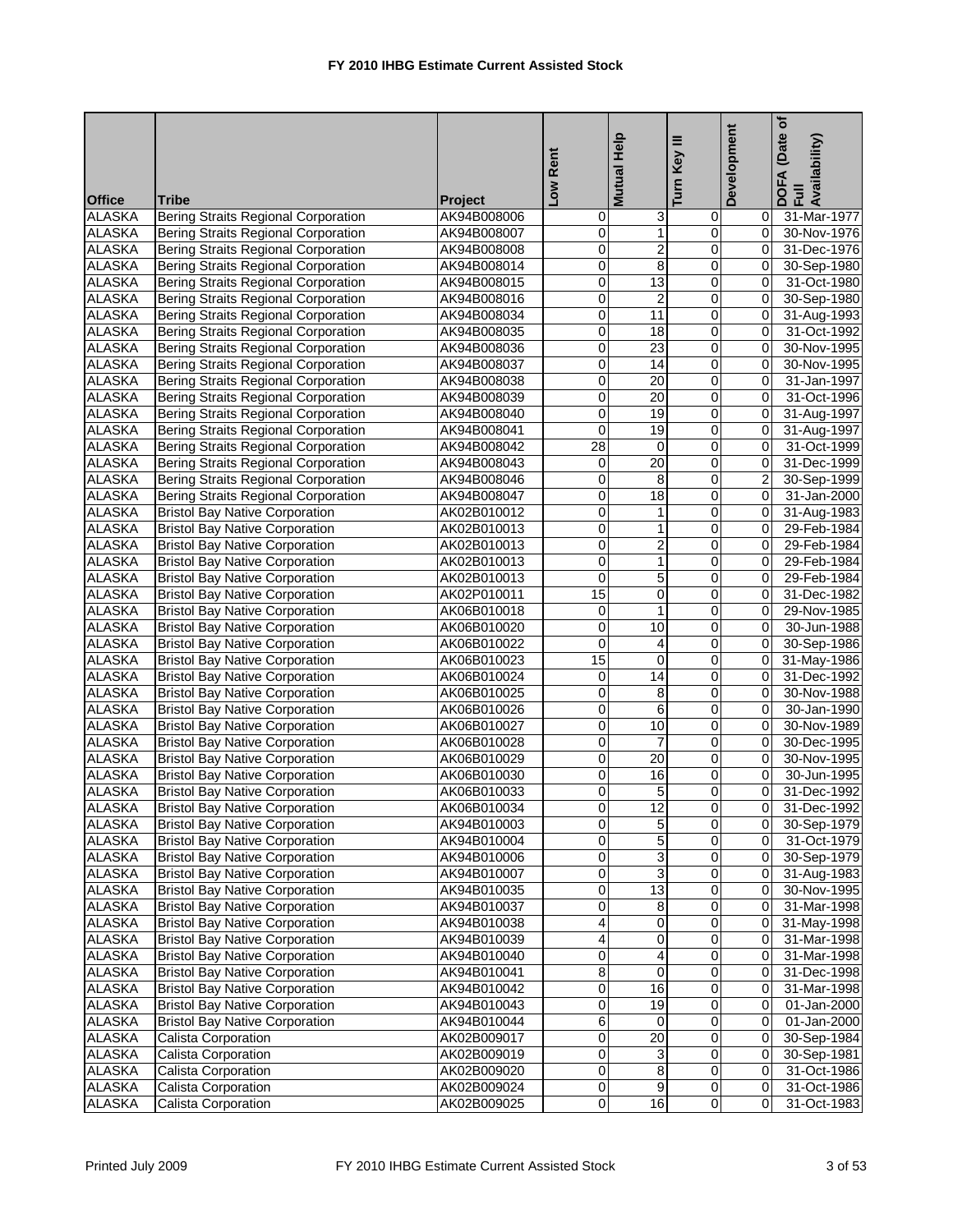|               |                            |             | Low Rent        | Mutual Help         | Key III                 | Development    | (Date of<br>DOFA (Date <sub>)</sub><br>Full<br> Availability) |
|---------------|----------------------------|-------------|-----------------|---------------------|-------------------------|----------------|---------------------------------------------------------------|
| <b>Office</b> | <b>Tribe</b>               | Project     |                 |                     | Turn                    |                |                                                               |
| <b>ALASKA</b> | <b>Calista Corporation</b> | AK02B009026 | 0               | 15                  | 0                       | 01             | 31-Oct-1984                                                   |
| <b>ALASKA</b> | Calista Corporation        | AK02B009028 | 0               | 5                   | $\mathbf 0$             | $\overline{0}$ | 30-Apr-1984                                                   |
| <b>ALASKA</b> | Calista Corporation        | AK02B009029 | 0               | $\overline{25}$     | $\pmb{0}$               | $\overline{0}$ | 30-May-1985                                                   |
| <b>ALASKA</b> | <b>Calista Corporation</b> | AK02B009030 | 0               | $\overline{14}$     | 0                       | $\overline{0}$ | 30-May-1984                                                   |
| <b>ALASKA</b> | Calista Corporation        | AK02B009031 | 0               | $\overline{24}$     | 0                       | $\overline{0}$ | 30-Nov-1986                                                   |
| <b>ALASKA</b> | <b>Calista Corporation</b> | AK02B009040 | 0               | 4                   | 0                       | $\overline{0}$ | 30-Apr-1982                                                   |
| <b>ALASKA</b> | <b>Calista Corporation</b> | AK02B009043 | 0               | $\mathbf{1}$        | $\pmb{0}$               | $\overline{0}$ | 31-Aug-1983                                                   |
| <b>ALASKA</b> | <b>Calista Corporation</b> | AK06B009042 | 0               | 15                  | 0                       | $\overline{0}$ | 31-Oct-1986                                                   |
| <b>ALASKA</b> | <b>Calista Corporation</b> | AK06B009044 | 0               | $\overline{23}$     | 0                       | $\overline{0}$ | 30-Nov-1986                                                   |
| <b>ALASKA</b> | Calista Corporation        | AK06B009045 | 0               | 10                  | 0                       | $\overline{0}$ | 30-Nov-1986                                                   |
| <b>ALASKA</b> | <b>Calista Corporation</b> | AK06B009046 | 0               | 16                  | 0                       | $\overline{0}$ | 30-Nov-1986                                                   |
| <b>ALASKA</b> | Calista Corporation        | AK06B009047 | 0               | $\overline{15}$     | $\mathbf 0$             | $\overline{0}$ | 31-Dec-1983                                                   |
| <b>ALASKA</b> | Calista Corporation        | AK06B009054 | 0               | 6                   | 0                       | $\overline{0}$ | 31-Oct-1984                                                   |
| <b>ALASKA</b> | Calista Corporation        | AK06B009056 | 0               | 6                   | 0                       | $\overline{0}$ | 31-Oct-1986                                                   |
| <b>ALASKA</b> | Calista Corporation        | AK06B009059 | 0               | 13                  | $\pmb{0}$               | $\overline{0}$ | 30-Dec-1987                                                   |
| <b>ALASKA</b> | Calista Corporation        | AK06B009060 | 0               | 15                  | 0                       | $\overline{0}$ | 30-Dec-1987                                                   |
| <b>ALASKA</b> | <b>Calista Corporation</b> | AK06B009062 | $\overline{0}$  | $\overline{24}$     | 0                       | $\overline{0}$ | 28-Feb-1989                                                   |
| <b>ALASKA</b> | Calista Corporation        | AK06B009063 | 0               | 20                  | 0                       | $\mathbf{0}$   | 31-Dec-1988                                                   |
| <b>ALASKA</b> | <b>Calista Corporation</b> | AK06B009064 | 0               | 13                  | $\overline{0}$          | $\overline{0}$ |                                                               |
| <b>ALASKA</b> |                            | AK06B009065 | 0               | 16                  | $\mathbf 0$             | $\overline{0}$ | 28-Feb-1989                                                   |
| <b>ALASKA</b> | Calista Corporation        | AK06B009067 | 0               | 5                   | $\overline{\mathbf{0}}$ | $\overline{0}$ | 31-May-1989<br>28-Feb-1989                                    |
| <b>ALASKA</b> | <b>Calista Corporation</b> |             | 0               | 15                  | 0                       | $\mathbf{0}$   |                                                               |
|               | Calista Corporation        | AK06B009068 | $\overline{12}$ |                     | $\overline{0}$          |                | 31-Aug-1991                                                   |
| <b>ALASKA</b> | <b>Calista Corporation</b> | AK06B009069 |                 | 0                   |                         | $\overline{0}$ | 30-Nov-1992                                                   |
| <b>ALASKA</b> | Calista Corporation        | AK06B009070 | 0               | 21                  | $\pmb{0}$               | $\overline{0}$ | 31-Mar-1991                                                   |
| <b>ALASKA</b> | <b>Calista Corporation</b> | AK06B009072 | 0               | $\overline{22}$     | 0                       | $\Omega$       | 31-Jul-1994                                                   |
| <b>ALASKA</b> | Calista Corporation        | AK06B009073 | 0               | 6<br>$\overline{5}$ | 0                       | $\overline{0}$ | 31-Jan-1994                                                   |
| <b>ALASKA</b> | Calista Corporation        | AK06B009074 | 0               | $\overline{9}$      | $\pmb{0}$               | $\overline{0}$ | 31-Mar-1991                                                   |
| <b>ALASKA</b> | Calista Corporation        | AK06B009075 | 0               |                     | $\pmb{0}$               | $\overline{0}$ | 31-Jan-1992                                                   |
| <b>ALASKA</b> | <b>Calista Corporation</b> | AK06B009076 | 0               | 19                  | 0                       | $\overline{0}$ | 31-Jul-1991                                                   |
| <b>ALASKA</b> | Calista Corporation        | AK06P00961  | $\overline{20}$ | 0                   | 0                       | $\overline{0}$ | 31-Oct-1988                                                   |
| <b>ALASKA</b> | Calista Corporation        | AK94B009004 | 0               | 1                   | 0                       | $\overline{0}$ | 31-Mar-1979                                                   |
| <b>ALASKA</b> | Calista Corporation        | AK94B009008 | 0               | $\mathbf{1}$        | 0                       | $\overline{0}$ | 30-Apr-1980                                                   |
| <b>ALASKA</b> | <b>Calista Corporation</b> | AK94B009018 | 0               | $\mathbf{1}$        | 0                       | $\overline{0}$ | 31-Oct-1981                                                   |
| <b>ALASKA</b> | Calista Corporation        | AK94B009083 | 0               | 16                  | 0                       | $\mathbf{0}$   | 31-Dec-1992                                                   |
| <b>ALASKA</b> | <b>Calista Corporation</b> | AK94B009084 | 0               | 9                   | 0                       | $\overline{0}$ | 30-Nov-1992                                                   |
| <b>ALASKA</b> | Calista Corporation        | AK94B009085 | 0               | $\overline{7}$      | $\overline{0}$          | $\overline{0}$ | 28-Feb-1994                                                   |
| <b>ALASKA</b> | Calista Corporation        | AK94B009086 | 0               | $\overline{9}$      | $\overline{0}$          | $\overline{0}$ | 28-Feb-1994                                                   |
| <b>ALASKA</b> | Calista Corporation        | AK94B009087 | $\overline{0}$  | 21                  | $\overline{0}$          | ΟI             | 30-May-1995                                                   |
| <b>ALASKA</b> | Calista Corporation        | AK94B009088 | 0               | 12                  | 0                       | $\overline{0}$ | 30-May-1995                                                   |
| <b>ALASKA</b> | Calista Corporation        | AK94B009089 | 0               | $\overline{27}$     | $\pmb{0}$               | $\overline{0}$ | 30-Jun-1995                                                   |
| <b>ALASKA</b> | Calista Corporation        | AK94B009090 | 0               | 25                  | 0                       | 01             | 30-Apr-1995                                                   |
| <b>ALASKA</b> | <b>Calista Corporation</b> | AK94B009093 | 0               | 31                  | $\overline{\mathsf{o}}$ | 01             | 30-Sep-1997                                                   |
| <b>ALASKA</b> | Calista Corporation        | AK94B009094 | 0               | 30                  | 0                       | 01             | 31-Dec-1996                                                   |
| <b>ALASKA</b> | Calista Corporation        | AK94B009095 | 0               | 9                   | $\overline{O}$          | 01             | 30-Jun-1997                                                   |
| <b>ALASKA</b> | Calista Corporation        | AK94B009096 | 0               | $\overline{23}$     | 0                       | 01             | 31-Jul-1997                                                   |
| <b>ALASKA</b> | Calista Corporation        | AK94B009097 | 0               | $\overline{20}$     | $\pmb{0}$               | 01             | 31-Jan-1998                                                   |
| <b>ALASKA</b> | Calista Corporation        | AK94B009098 | 0               | 19                  | 0                       | 01             | 31-Dec-1999                                                   |
| <b>ALASKA</b> | Calista Corporation        | AK94B009098 | 0               | 5                   | $\overline{\mathsf{o}}$ | 01             | 28-Feb-2003                                                   |
| <b>ALASKA</b> | Calista Corporation        | AK94B009099 | 0               | 18                  | 0                       | 01             | 30-Nov-1999                                                   |
| <b>ALASKA</b> | <b>Calista Corporation</b> | AK94B009102 | 0               | 18                  | 0                       | 0I             | 31-Dec-1999                                                   |
| <b>ALASKA</b> | Calista Corporation        | AK94B009103 | 0               | 20                  | 0                       | 01             | 31-Jul-2000                                                   |
| <b>ALASKA</b> | Chugach Alaska Corporation | AK02B015005 | 0               | 18                  | $\pmb{0}$               | $\overline{0}$ | 31-Dec-1982                                                   |
| <b>ALASKA</b> | Chugach Alaska Corporation | AK02B015006 | 0               | 20                  | $\pmb{0}$               | $\overline{0}$ | 30-May-1984                                                   |
| <b>ALASKA</b> | Chugach Alaska Corporation | AK02B015016 | 0               | 15                  | $\mathbf 0$             | ΟI             | 30-May-1984                                                   |
| <b>ALASKA</b> | Chugach Alaska Corporation | AK02P015008 | 23              | $\overline{0}$      | $\overline{0}$          | 0I             | 31-Jan-1984                                                   |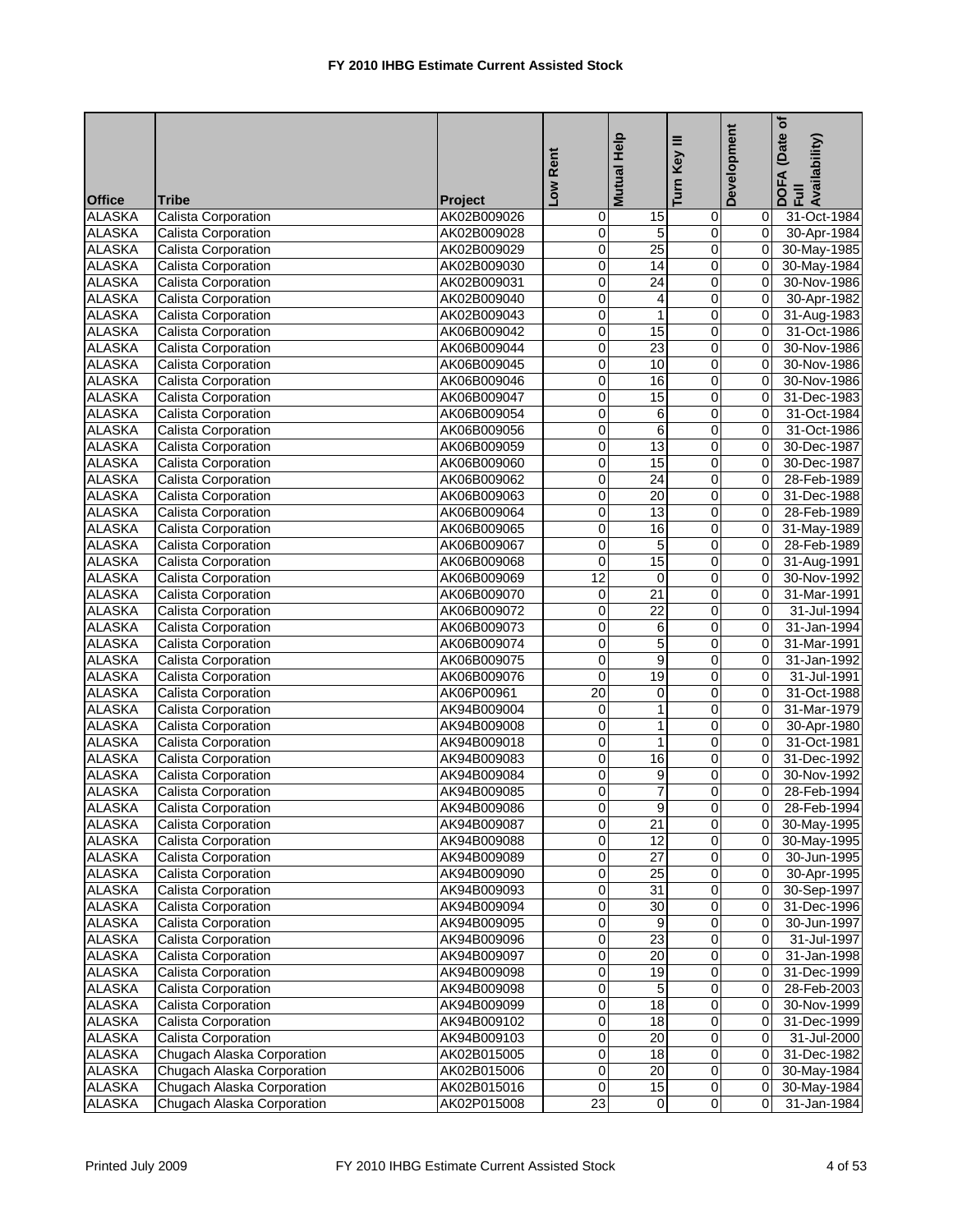| <b>Office</b><br><b>Tribe</b><br><b>Project</b><br><b>ALASKA</b><br>Chugach Alaska Corporation<br>AK06B015007<br>$\overline{20}$<br>0<br>$\mathbf 0$<br>31-Aug-1984<br>01<br><b>ALASKA</b><br>9<br>Chugach Alaska Corporation<br>0<br>$\mathbf 0$<br>31-Oct-1986<br>AK06B015011<br>01<br>17<br><b>ALASKA</b><br>0<br>0<br>Chugach Alaska Corporation<br>AK94B015003<br>$\overline{0}$<br>28-Feb-1983<br>$\overline{25}$<br><b>ALASKA</b><br>0<br>0<br>Chugach Alaska Corporation<br>AK94B015004<br>$\overline{0}$<br>31-Jan-1983<br><b>ALASKA</b><br>$\overline{20}$<br>0<br>0<br>Chugach Alaska Corporation<br>AK94B015017<br>$\overline{0}$<br>31-Mar-1994<br>15<br><b>ALASKA</b><br>0<br>Chugach Alaska Corporation<br>AK94B015018<br>0<br>$\overline{0}$<br>30-Jun-1998<br>7<br>$\mathbf 0$<br><b>ALASKA</b><br>Chugach Alaska Corporation<br>$\mathbf{O}$<br>AK94B015019<br>$\overline{0}$<br>30-Apr-1997<br>0<br><b>ALASKA</b><br>19<br>$\mathbf 0$<br>$\overline{0}$<br>Chugach Alaska Corporation<br>AK94B015020<br>30-Sep-1999<br><b>ALASKA</b><br>Chugach Alaska Corporation<br>15<br>0<br>0<br>$\overline{0}$<br>30-Aug-2000<br>AK94B015021<br><b>ALASKA</b><br>Cook Inlet Native Regional Corporation<br>1<br>0<br>$\overline{0}$<br>0<br>30-Apr-1980<br>AK02B012007<br>$\overline{1}$<br>$\overline{0}$<br><b>ALASKA</b><br>0<br>Cook Inlet Native Regional Corporation<br>AK02B012009<br>$\overline{0}$<br>30-Nov-1980<br><b>ALASKA</b><br>$\overline{0}$<br>$\mathbf{1}$<br>$\mathbf 0$<br>Cook Inlet Native Regional Corporation<br>$\overline{0}$<br>31-Jan-1981<br>AK02B012010<br><b>ALASKA</b><br>$\overline{24}$<br>$\overline{0}$<br>$\overline{0}$<br>Cook Inlet Native Regional Corporation<br>$\overline{0}$<br>28-Feb-1983<br>AK02B012012<br><b>ALASKA</b><br>Cook Inlet Native Regional Corporation<br>10<br>0<br>0<br>AK02B012012<br>$\overline{0}$<br>28-Feb-1983<br>$\overline{0}$<br>$\overline{0}$<br><b>ALASKA</b><br>60<br>Cook Inlet Native Regional Corporation<br>$\overline{0}$<br>30-Jun-1984<br>AK02B012013<br>$\mathbf 0$<br>$\mathbf 0$<br><b>ALASKA</b><br>Cook Inlet Native Regional Corporation<br>60<br>AK06B012017<br>$\overline{0}$<br>31-Oct-1984<br><b>ALASKA</b><br>Cook Inlet Native Regional Corporation<br>0<br>AK06B012019<br>1<br>0<br>$\overline{0}$<br>30-Nov-1985<br><b>ALASKA</b><br>Cook Inlet Native Regional Corporation<br>0<br>1<br>30-Apr-1987<br>AK06B012023<br>0<br>$\mathbf{0}$<br>18<br>0<br><b>ALASKA</b><br>Cook Inlet Native Regional Corporation<br>0<br>$\overline{0}$<br>AK06P012006<br>31-Dec-1979<br>11<br><b>ALASKA</b><br><b>Cook Inlet Native Regional Corporation</b><br>0<br>$\overline{0}$<br>AK94B012001<br>0<br>31-Aug-1979<br><b>ALASKA</b><br>0<br>$\overline{2}$<br>Cook Inlet Native Regional Corporation<br>0<br>$\overline{0}$<br>AK94B012028<br>30-Sep-1992<br>$\mathbf 1$<br><b>ALASKA</b><br><b>Cook Inlet Native Regional Corporation</b><br>0<br>0<br>AK94B012029<br>$\mathbf{0}$<br>31-Dec-1991<br>$\overline{75}$<br>$\overline{0}$<br><b>ALASKA</b><br>Cook Inlet Native Regional Corporation<br>$\overline{\mathsf{o}}$<br>AK94B012030<br>$\overline{0}$<br>31-Mar-1996<br><b>ALASKA</b><br>12<br>$\pmb{0}$<br>Cook Inlet Native Regional Corporation<br>0<br>AK94B012031<br>$\overline{0}$<br>31-Dec-1993<br><b>ALASKA</b><br>Cook Inlet Native Regional Corporation<br>$\mathbf 0$<br>13<br>0<br>AK94B012034<br>$\mathbf{0}$<br>28-Feb-1997<br><b>ALASKA</b><br>20<br>0<br>Cook Inlet Native Regional Corporation<br>AK94B012035<br>0<br>0l<br>31-May-1998<br><b>ALASKA</b><br>$\mathbf{1}$<br>0<br>Doyon, Ltd.<br>0<br>$\overline{0}$<br>30-Sep-1983<br>AK02B007011<br>$\overline{2}$<br><b>ALASKA</b><br>0<br>0<br>$\overline{0}$<br>Doyon, Ltd.<br>AK02B007012<br>30-Sep-1981<br>3<br><b>ALASKA</b><br>0<br>0<br>$\overline{0}$<br>AK02B007013<br>30-Sep-1988<br>Doyon, Ltd.<br><b>ALASKA</b><br>0<br>1<br>0<br>Doyon, Ltd.<br>AK02B007015<br>0<br>30-Sep-1983<br>3<br><b>ALASKA</b><br>0<br>Doyon, Ltd.<br>AK02B007016<br>0<br>$\overline{0}$<br>30-Nov-1988<br>3<br>$\mathbf 0$<br><b>ALASKA</b><br>0<br>Doyon, Ltd.<br>$\overline{0}$<br>31-Dec-1986<br>AK02B007017<br>$\overline{3}$<br><b>ALASKA</b><br>0<br>$\mathbf 0$<br>$\overline{0}$<br>Doyon, Ltd.<br>AK02B007018<br>30-Apr-1985<br><b>ALASKA</b><br>0<br>4<br>0<br>$\overline{0}$<br>Doyon, Ltd.<br>AK02B007019<br>31-Dec-1982<br>8<br><b>ALASKA</b><br>0<br>$\overline{0}$<br>Doyon, Ltd.<br>0<br>30-Sep-1988<br>AK02B007021<br>$\overline{2}$<br>$\overline{0}$<br><b>ALASKA</b><br>0<br>$\overline{0}$<br>AK06B007026<br>30-Sep-1988<br>Doyon, Ltd.<br><b>ALASKA</b><br>0 30-Sep-1991<br>Doyon, Ltd.<br>AK06B007027<br>15<br>$\overline{\mathbf{0}}$<br>$\overline{0}$<br><b>ALASKA</b><br>Doyon, Ltd.<br>AK06B007031<br>0 30-Nov-1992<br>$\overline{2}$<br>ALASKA<br>Doyon, Ltd.<br>AK94B007006<br>$\overline{0}$<br>$\mathbf 0$<br>0 31-Dec-1979<br>$\overline{2}$<br>$\overline{0}$<br>$\overline{0}$<br><b>ALASKA</b><br>Doyon, Ltd.<br>AK94B007007<br>0 31-Jul-1982<br>8<br>$\pmb{0}$<br>0<br><b>ALASKA</b><br>Doyon, Ltd.<br>AK94B007032<br>0 31-Oct-1993<br><b>ALASKA</b><br>Doyon, Ltd.<br>AK94B007033<br>0<br>14<br>$\mathbf 0$<br>0 31-May-1993<br><b>ALASKA</b><br>Doyon, Ltd.<br>AK94B007034<br>0<br>3<br>0<br>31-Dec-1994<br><b>ALASKA</b><br>0<br>$\overline{0}$<br>Doyon, Ltd.<br>AK94B007034<br>4<br>$\overline{0}$<br>31-Dec-1994<br>2<br>$\pmb{0}$<br><b>ALASKA</b><br>Doyon, Ltd.<br>AK94B007034<br>0<br>ΟI<br>31-Dec-1994<br><b>ALASKA</b><br>0<br>10<br>Doyon, Ltd.<br>AK94B007034<br>$\mathbf 0$<br>$\overline{O}$<br>31-Dec-1994<br><b>ALASKA</b><br>Doyon, Ltd.<br>AK94B007035<br>0<br>10<br>0<br>30-Sep-1994<br><b>ALASKA</b><br>0<br>$\overline{12}$<br>$\overline{0}$<br>Doyon, Ltd.<br>AK94B007036<br>31-Dec-1994<br>$\overline{0}$<br>5<br><b>ALASKA</b><br>$\overline{O}$<br>Doyon, Ltd.<br>AK94B007037<br>0<br>30-Jun-1997<br>01<br><b>ALASKA</b><br>0<br>24<br>$\pmb{0}$<br>Doyon, Ltd.<br>AK94B007038<br>31-Oct-1997<br>$\overline{0}$<br><b>ALASKA</b><br>$\overline{0}$<br>5<br>Doyon, Ltd.<br>AK94B007039<br>$\overline{0}$<br>31-Jul-1997<br>ΟI<br><b>ALASKA</b><br>6<br>$\mathbf 0$<br>Doyon, Ltd.<br>$\mathbf 0$<br>0 31-Aug-1997<br>AK94B007040<br><b>ALASKA</b><br>14<br>$\overline{O}$<br>Doyon, Ltd.<br>$\overline{0}$<br>$\overline{0}$<br>31-Oct-1997<br>AK94B007041<br><b>ALASKA</b><br>AK94B007044<br>6<br>0<br>$\mathbf 0$<br>Doyon, Ltd.<br>$\overline{0}$<br>31-May-1998<br>ALASKA<br>Doyon, Ltd.<br>AK94B007045<br>$\overline{0}$<br>10 <sup>1</sup><br>$\overline{0}$<br>31-May-1998<br>01 |  | Low Rent | Mutual Help | Turn Key III | Development | (Date of<br>DOFA (Date<br>Full<br>Availability) |
|-------------------------------------------------------------------------------------------------------------------------------------------------------------------------------------------------------------------------------------------------------------------------------------------------------------------------------------------------------------------------------------------------------------------------------------------------------------------------------------------------------------------------------------------------------------------------------------------------------------------------------------------------------------------------------------------------------------------------------------------------------------------------------------------------------------------------------------------------------------------------------------------------------------------------------------------------------------------------------------------------------------------------------------------------------------------------------------------------------------------------------------------------------------------------------------------------------------------------------------------------------------------------------------------------------------------------------------------------------------------------------------------------------------------------------------------------------------------------------------------------------------------------------------------------------------------------------------------------------------------------------------------------------------------------------------------------------------------------------------------------------------------------------------------------------------------------------------------------------------------------------------------------------------------------------------------------------------------------------------------------------------------------------------------------------------------------------------------------------------------------------------------------------------------------------------------------------------------------------------------------------------------------------------------------------------------------------------------------------------------------------------------------------------------------------------------------------------------------------------------------------------------------------------------------------------------------------------------------------------------------------------------------------------------------------------------------------------------------------------------------------------------------------------------------------------------------------------------------------------------------------------------------------------------------------------------------------------------------------------------------------------------------------------------------------------------------------------------------------------------------------------------------------------------------------------------------------------------------------------------------------------------------------------------------------------------------------------------------------------------------------------------------------------------------------------------------------------------------------------------------------------------------------------------------------------------------------------------------------------------------------------------------------------------------------------------------------------------------------------------------------------------------------------------------------------------------------------------------------------------------------------------------------------------------------------------------------------------------------------------------------------------------------------------------------------------------------------------------------------------------------------------------------------------------------------------------------------------------------------------------------------------------------------------------------------------------------------------------------------------------------------------------------------------------------------------------------------------------------------------------------------------------------------------------------------------------------------------------------------------------------------------------------------------------------------------------------------------------------------------------------------------------------------------------------------------------------------------------------------------------------------------------------------------------------------------------------------------------------------------------------------------------------------------------------------------------------------------------------------------------------------------------------------------------------------------------------------------------------------------------------------------------------------------------------------------------------------------------------------------------------------------------------------------------------------------------------------------------------------------------------------------------------------------------------------------------------------------------------------------------------------------------------------------------------------------------------------------------------------------------------------------------------------------------------------------------------------------------------------------------------------------------------------------------------------------------------------------------------------------------------------------------------------------------------------------------------------------------------------------------------------------------------------------------------------------------------------------------------------------------------------------------------------------------------------------------------------------------------------------------------------------------------------------------------------------------------------------------------------------------------------------------------------------------------------------------------------------------------------------------|--|----------|-------------|--------------|-------------|-------------------------------------------------|
|                                                                                                                                                                                                                                                                                                                                                                                                                                                                                                                                                                                                                                                                                                                                                                                                                                                                                                                                                                                                                                                                                                                                                                                                                                                                                                                                                                                                                                                                                                                                                                                                                                                                                                                                                                                                                                                                                                                                                                                                                                                                                                                                                                                                                                                                                                                                                                                                                                                                                                                                                                                                                                                                                                                                                                                                                                                                                                                                                                                                                                                                                                                                                                                                                                                                                                                                                                                                                                                                                                                                                                                                                                                                                                                                                                                                                                                                                                                                                                                                                                                                                                                                                                                                                                                                                                                                                                                                                                                                                                                                                                                                                                                                                                                                                                                                                                                                                                                                                                                                                                                                                                                                                                                                                                                                                                                                                                                                                                                                                                                                                                                                                                                                                                                                                                                                                                                                                                                                                                                                                                                                                                                                                                                                                                                                                                                                                                                                                                                                                                                                                                                                                         |  |          |             |              |             |                                                 |
|                                                                                                                                                                                                                                                                                                                                                                                                                                                                                                                                                                                                                                                                                                                                                                                                                                                                                                                                                                                                                                                                                                                                                                                                                                                                                                                                                                                                                                                                                                                                                                                                                                                                                                                                                                                                                                                                                                                                                                                                                                                                                                                                                                                                                                                                                                                                                                                                                                                                                                                                                                                                                                                                                                                                                                                                                                                                                                                                                                                                                                                                                                                                                                                                                                                                                                                                                                                                                                                                                                                                                                                                                                                                                                                                                                                                                                                                                                                                                                                                                                                                                                                                                                                                                                                                                                                                                                                                                                                                                                                                                                                                                                                                                                                                                                                                                                                                                                                                                                                                                                                                                                                                                                                                                                                                                                                                                                                                                                                                                                                                                                                                                                                                                                                                                                                                                                                                                                                                                                                                                                                                                                                                                                                                                                                                                                                                                                                                                                                                                                                                                                                                                         |  |          |             |              |             |                                                 |
|                                                                                                                                                                                                                                                                                                                                                                                                                                                                                                                                                                                                                                                                                                                                                                                                                                                                                                                                                                                                                                                                                                                                                                                                                                                                                                                                                                                                                                                                                                                                                                                                                                                                                                                                                                                                                                                                                                                                                                                                                                                                                                                                                                                                                                                                                                                                                                                                                                                                                                                                                                                                                                                                                                                                                                                                                                                                                                                                                                                                                                                                                                                                                                                                                                                                                                                                                                                                                                                                                                                                                                                                                                                                                                                                                                                                                                                                                                                                                                                                                                                                                                                                                                                                                                                                                                                                                                                                                                                                                                                                                                                                                                                                                                                                                                                                                                                                                                                                                                                                                                                                                                                                                                                                                                                                                                                                                                                                                                                                                                                                                                                                                                                                                                                                                                                                                                                                                                                                                                                                                                                                                                                                                                                                                                                                                                                                                                                                                                                                                                                                                                                                                         |  |          |             |              |             |                                                 |
|                                                                                                                                                                                                                                                                                                                                                                                                                                                                                                                                                                                                                                                                                                                                                                                                                                                                                                                                                                                                                                                                                                                                                                                                                                                                                                                                                                                                                                                                                                                                                                                                                                                                                                                                                                                                                                                                                                                                                                                                                                                                                                                                                                                                                                                                                                                                                                                                                                                                                                                                                                                                                                                                                                                                                                                                                                                                                                                                                                                                                                                                                                                                                                                                                                                                                                                                                                                                                                                                                                                                                                                                                                                                                                                                                                                                                                                                                                                                                                                                                                                                                                                                                                                                                                                                                                                                                                                                                                                                                                                                                                                                                                                                                                                                                                                                                                                                                                                                                                                                                                                                                                                                                                                                                                                                                                                                                                                                                                                                                                                                                                                                                                                                                                                                                                                                                                                                                                                                                                                                                                                                                                                                                                                                                                                                                                                                                                                                                                                                                                                                                                                                                         |  |          |             |              |             |                                                 |
|                                                                                                                                                                                                                                                                                                                                                                                                                                                                                                                                                                                                                                                                                                                                                                                                                                                                                                                                                                                                                                                                                                                                                                                                                                                                                                                                                                                                                                                                                                                                                                                                                                                                                                                                                                                                                                                                                                                                                                                                                                                                                                                                                                                                                                                                                                                                                                                                                                                                                                                                                                                                                                                                                                                                                                                                                                                                                                                                                                                                                                                                                                                                                                                                                                                                                                                                                                                                                                                                                                                                                                                                                                                                                                                                                                                                                                                                                                                                                                                                                                                                                                                                                                                                                                                                                                                                                                                                                                                                                                                                                                                                                                                                                                                                                                                                                                                                                                                                                                                                                                                                                                                                                                                                                                                                                                                                                                                                                                                                                                                                                                                                                                                                                                                                                                                                                                                                                                                                                                                                                                                                                                                                                                                                                                                                                                                                                                                                                                                                                                                                                                                                                         |  |          |             |              |             |                                                 |
|                                                                                                                                                                                                                                                                                                                                                                                                                                                                                                                                                                                                                                                                                                                                                                                                                                                                                                                                                                                                                                                                                                                                                                                                                                                                                                                                                                                                                                                                                                                                                                                                                                                                                                                                                                                                                                                                                                                                                                                                                                                                                                                                                                                                                                                                                                                                                                                                                                                                                                                                                                                                                                                                                                                                                                                                                                                                                                                                                                                                                                                                                                                                                                                                                                                                                                                                                                                                                                                                                                                                                                                                                                                                                                                                                                                                                                                                                                                                                                                                                                                                                                                                                                                                                                                                                                                                                                                                                                                                                                                                                                                                                                                                                                                                                                                                                                                                                                                                                                                                                                                                                                                                                                                                                                                                                                                                                                                                                                                                                                                                                                                                                                                                                                                                                                                                                                                                                                                                                                                                                                                                                                                                                                                                                                                                                                                                                                                                                                                                                                                                                                                                                         |  |          |             |              |             |                                                 |
|                                                                                                                                                                                                                                                                                                                                                                                                                                                                                                                                                                                                                                                                                                                                                                                                                                                                                                                                                                                                                                                                                                                                                                                                                                                                                                                                                                                                                                                                                                                                                                                                                                                                                                                                                                                                                                                                                                                                                                                                                                                                                                                                                                                                                                                                                                                                                                                                                                                                                                                                                                                                                                                                                                                                                                                                                                                                                                                                                                                                                                                                                                                                                                                                                                                                                                                                                                                                                                                                                                                                                                                                                                                                                                                                                                                                                                                                                                                                                                                                                                                                                                                                                                                                                                                                                                                                                                                                                                                                                                                                                                                                                                                                                                                                                                                                                                                                                                                                                                                                                                                                                                                                                                                                                                                                                                                                                                                                                                                                                                                                                                                                                                                                                                                                                                                                                                                                                                                                                                                                                                                                                                                                                                                                                                                                                                                                                                                                                                                                                                                                                                                                                         |  |          |             |              |             |                                                 |
|                                                                                                                                                                                                                                                                                                                                                                                                                                                                                                                                                                                                                                                                                                                                                                                                                                                                                                                                                                                                                                                                                                                                                                                                                                                                                                                                                                                                                                                                                                                                                                                                                                                                                                                                                                                                                                                                                                                                                                                                                                                                                                                                                                                                                                                                                                                                                                                                                                                                                                                                                                                                                                                                                                                                                                                                                                                                                                                                                                                                                                                                                                                                                                                                                                                                                                                                                                                                                                                                                                                                                                                                                                                                                                                                                                                                                                                                                                                                                                                                                                                                                                                                                                                                                                                                                                                                                                                                                                                                                                                                                                                                                                                                                                                                                                                                                                                                                                                                                                                                                                                                                                                                                                                                                                                                                                                                                                                                                                                                                                                                                                                                                                                                                                                                                                                                                                                                                                                                                                                                                                                                                                                                                                                                                                                                                                                                                                                                                                                                                                                                                                                                                         |  |          |             |              |             |                                                 |
|                                                                                                                                                                                                                                                                                                                                                                                                                                                                                                                                                                                                                                                                                                                                                                                                                                                                                                                                                                                                                                                                                                                                                                                                                                                                                                                                                                                                                                                                                                                                                                                                                                                                                                                                                                                                                                                                                                                                                                                                                                                                                                                                                                                                                                                                                                                                                                                                                                                                                                                                                                                                                                                                                                                                                                                                                                                                                                                                                                                                                                                                                                                                                                                                                                                                                                                                                                                                                                                                                                                                                                                                                                                                                                                                                                                                                                                                                                                                                                                                                                                                                                                                                                                                                                                                                                                                                                                                                                                                                                                                                                                                                                                                                                                                                                                                                                                                                                                                                                                                                                                                                                                                                                                                                                                                                                                                                                                                                                                                                                                                                                                                                                                                                                                                                                                                                                                                                                                                                                                                                                                                                                                                                                                                                                                                                                                                                                                                                                                                                                                                                                                                                         |  |          |             |              |             |                                                 |
|                                                                                                                                                                                                                                                                                                                                                                                                                                                                                                                                                                                                                                                                                                                                                                                                                                                                                                                                                                                                                                                                                                                                                                                                                                                                                                                                                                                                                                                                                                                                                                                                                                                                                                                                                                                                                                                                                                                                                                                                                                                                                                                                                                                                                                                                                                                                                                                                                                                                                                                                                                                                                                                                                                                                                                                                                                                                                                                                                                                                                                                                                                                                                                                                                                                                                                                                                                                                                                                                                                                                                                                                                                                                                                                                                                                                                                                                                                                                                                                                                                                                                                                                                                                                                                                                                                                                                                                                                                                                                                                                                                                                                                                                                                                                                                                                                                                                                                                                                                                                                                                                                                                                                                                                                                                                                                                                                                                                                                                                                                                                                                                                                                                                                                                                                                                                                                                                                                                                                                                                                                                                                                                                                                                                                                                                                                                                                                                                                                                                                                                                                                                                                         |  |          |             |              |             |                                                 |
|                                                                                                                                                                                                                                                                                                                                                                                                                                                                                                                                                                                                                                                                                                                                                                                                                                                                                                                                                                                                                                                                                                                                                                                                                                                                                                                                                                                                                                                                                                                                                                                                                                                                                                                                                                                                                                                                                                                                                                                                                                                                                                                                                                                                                                                                                                                                                                                                                                                                                                                                                                                                                                                                                                                                                                                                                                                                                                                                                                                                                                                                                                                                                                                                                                                                                                                                                                                                                                                                                                                                                                                                                                                                                                                                                                                                                                                                                                                                                                                                                                                                                                                                                                                                                                                                                                                                                                                                                                                                                                                                                                                                                                                                                                                                                                                                                                                                                                                                                                                                                                                                                                                                                                                                                                                                                                                                                                                                                                                                                                                                                                                                                                                                                                                                                                                                                                                                                                                                                                                                                                                                                                                                                                                                                                                                                                                                                                                                                                                                                                                                                                                                                         |  |          |             |              |             |                                                 |
|                                                                                                                                                                                                                                                                                                                                                                                                                                                                                                                                                                                                                                                                                                                                                                                                                                                                                                                                                                                                                                                                                                                                                                                                                                                                                                                                                                                                                                                                                                                                                                                                                                                                                                                                                                                                                                                                                                                                                                                                                                                                                                                                                                                                                                                                                                                                                                                                                                                                                                                                                                                                                                                                                                                                                                                                                                                                                                                                                                                                                                                                                                                                                                                                                                                                                                                                                                                                                                                                                                                                                                                                                                                                                                                                                                                                                                                                                                                                                                                                                                                                                                                                                                                                                                                                                                                                                                                                                                                                                                                                                                                                                                                                                                                                                                                                                                                                                                                                                                                                                                                                                                                                                                                                                                                                                                                                                                                                                                                                                                                                                                                                                                                                                                                                                                                                                                                                                                                                                                                                                                                                                                                                                                                                                                                                                                                                                                                                                                                                                                                                                                                                                         |  |          |             |              |             |                                                 |
|                                                                                                                                                                                                                                                                                                                                                                                                                                                                                                                                                                                                                                                                                                                                                                                                                                                                                                                                                                                                                                                                                                                                                                                                                                                                                                                                                                                                                                                                                                                                                                                                                                                                                                                                                                                                                                                                                                                                                                                                                                                                                                                                                                                                                                                                                                                                                                                                                                                                                                                                                                                                                                                                                                                                                                                                                                                                                                                                                                                                                                                                                                                                                                                                                                                                                                                                                                                                                                                                                                                                                                                                                                                                                                                                                                                                                                                                                                                                                                                                                                                                                                                                                                                                                                                                                                                                                                                                                                                                                                                                                                                                                                                                                                                                                                                                                                                                                                                                                                                                                                                                                                                                                                                                                                                                                                                                                                                                                                                                                                                                                                                                                                                                                                                                                                                                                                                                                                                                                                                                                                                                                                                                                                                                                                                                                                                                                                                                                                                                                                                                                                                                                         |  |          |             |              |             |                                                 |
|                                                                                                                                                                                                                                                                                                                                                                                                                                                                                                                                                                                                                                                                                                                                                                                                                                                                                                                                                                                                                                                                                                                                                                                                                                                                                                                                                                                                                                                                                                                                                                                                                                                                                                                                                                                                                                                                                                                                                                                                                                                                                                                                                                                                                                                                                                                                                                                                                                                                                                                                                                                                                                                                                                                                                                                                                                                                                                                                                                                                                                                                                                                                                                                                                                                                                                                                                                                                                                                                                                                                                                                                                                                                                                                                                                                                                                                                                                                                                                                                                                                                                                                                                                                                                                                                                                                                                                                                                                                                                                                                                                                                                                                                                                                                                                                                                                                                                                                                                                                                                                                                                                                                                                                                                                                                                                                                                                                                                                                                                                                                                                                                                                                                                                                                                                                                                                                                                                                                                                                                                                                                                                                                                                                                                                                                                                                                                                                                                                                                                                                                                                                                                         |  |          |             |              |             |                                                 |
|                                                                                                                                                                                                                                                                                                                                                                                                                                                                                                                                                                                                                                                                                                                                                                                                                                                                                                                                                                                                                                                                                                                                                                                                                                                                                                                                                                                                                                                                                                                                                                                                                                                                                                                                                                                                                                                                                                                                                                                                                                                                                                                                                                                                                                                                                                                                                                                                                                                                                                                                                                                                                                                                                                                                                                                                                                                                                                                                                                                                                                                                                                                                                                                                                                                                                                                                                                                                                                                                                                                                                                                                                                                                                                                                                                                                                                                                                                                                                                                                                                                                                                                                                                                                                                                                                                                                                                                                                                                                                                                                                                                                                                                                                                                                                                                                                                                                                                                                                                                                                                                                                                                                                                                                                                                                                                                                                                                                                                                                                                                                                                                                                                                                                                                                                                                                                                                                                                                                                                                                                                                                                                                                                                                                                                                                                                                                                                                                                                                                                                                                                                                                                         |  |          |             |              |             |                                                 |
|                                                                                                                                                                                                                                                                                                                                                                                                                                                                                                                                                                                                                                                                                                                                                                                                                                                                                                                                                                                                                                                                                                                                                                                                                                                                                                                                                                                                                                                                                                                                                                                                                                                                                                                                                                                                                                                                                                                                                                                                                                                                                                                                                                                                                                                                                                                                                                                                                                                                                                                                                                                                                                                                                                                                                                                                                                                                                                                                                                                                                                                                                                                                                                                                                                                                                                                                                                                                                                                                                                                                                                                                                                                                                                                                                                                                                                                                                                                                                                                                                                                                                                                                                                                                                                                                                                                                                                                                                                                                                                                                                                                                                                                                                                                                                                                                                                                                                                                                                                                                                                                                                                                                                                                                                                                                                                                                                                                                                                                                                                                                                                                                                                                                                                                                                                                                                                                                                                                                                                                                                                                                                                                                                                                                                                                                                                                                                                                                                                                                                                                                                                                                                         |  |          |             |              |             |                                                 |
|                                                                                                                                                                                                                                                                                                                                                                                                                                                                                                                                                                                                                                                                                                                                                                                                                                                                                                                                                                                                                                                                                                                                                                                                                                                                                                                                                                                                                                                                                                                                                                                                                                                                                                                                                                                                                                                                                                                                                                                                                                                                                                                                                                                                                                                                                                                                                                                                                                                                                                                                                                                                                                                                                                                                                                                                                                                                                                                                                                                                                                                                                                                                                                                                                                                                                                                                                                                                                                                                                                                                                                                                                                                                                                                                                                                                                                                                                                                                                                                                                                                                                                                                                                                                                                                                                                                                                                                                                                                                                                                                                                                                                                                                                                                                                                                                                                                                                                                                                                                                                                                                                                                                                                                                                                                                                                                                                                                                                                                                                                                                                                                                                                                                                                                                                                                                                                                                                                                                                                                                                                                                                                                                                                                                                                                                                                                                                                                                                                                                                                                                                                                                                         |  |          |             |              |             |                                                 |
|                                                                                                                                                                                                                                                                                                                                                                                                                                                                                                                                                                                                                                                                                                                                                                                                                                                                                                                                                                                                                                                                                                                                                                                                                                                                                                                                                                                                                                                                                                                                                                                                                                                                                                                                                                                                                                                                                                                                                                                                                                                                                                                                                                                                                                                                                                                                                                                                                                                                                                                                                                                                                                                                                                                                                                                                                                                                                                                                                                                                                                                                                                                                                                                                                                                                                                                                                                                                                                                                                                                                                                                                                                                                                                                                                                                                                                                                                                                                                                                                                                                                                                                                                                                                                                                                                                                                                                                                                                                                                                                                                                                                                                                                                                                                                                                                                                                                                                                                                                                                                                                                                                                                                                                                                                                                                                                                                                                                                                                                                                                                                                                                                                                                                                                                                                                                                                                                                                                                                                                                                                                                                                                                                                                                                                                                                                                                                                                                                                                                                                                                                                                                                         |  |          |             |              |             |                                                 |
|                                                                                                                                                                                                                                                                                                                                                                                                                                                                                                                                                                                                                                                                                                                                                                                                                                                                                                                                                                                                                                                                                                                                                                                                                                                                                                                                                                                                                                                                                                                                                                                                                                                                                                                                                                                                                                                                                                                                                                                                                                                                                                                                                                                                                                                                                                                                                                                                                                                                                                                                                                                                                                                                                                                                                                                                                                                                                                                                                                                                                                                                                                                                                                                                                                                                                                                                                                                                                                                                                                                                                                                                                                                                                                                                                                                                                                                                                                                                                                                                                                                                                                                                                                                                                                                                                                                                                                                                                                                                                                                                                                                                                                                                                                                                                                                                                                                                                                                                                                                                                                                                                                                                                                                                                                                                                                                                                                                                                                                                                                                                                                                                                                                                                                                                                                                                                                                                                                                                                                                                                                                                                                                                                                                                                                                                                                                                                                                                                                                                                                                                                                                                                         |  |          |             |              |             |                                                 |
|                                                                                                                                                                                                                                                                                                                                                                                                                                                                                                                                                                                                                                                                                                                                                                                                                                                                                                                                                                                                                                                                                                                                                                                                                                                                                                                                                                                                                                                                                                                                                                                                                                                                                                                                                                                                                                                                                                                                                                                                                                                                                                                                                                                                                                                                                                                                                                                                                                                                                                                                                                                                                                                                                                                                                                                                                                                                                                                                                                                                                                                                                                                                                                                                                                                                                                                                                                                                                                                                                                                                                                                                                                                                                                                                                                                                                                                                                                                                                                                                                                                                                                                                                                                                                                                                                                                                                                                                                                                                                                                                                                                                                                                                                                                                                                                                                                                                                                                                                                                                                                                                                                                                                                                                                                                                                                                                                                                                                                                                                                                                                                                                                                                                                                                                                                                                                                                                                                                                                                                                                                                                                                                                                                                                                                                                                                                                                                                                                                                                                                                                                                                                                         |  |          |             |              |             |                                                 |
|                                                                                                                                                                                                                                                                                                                                                                                                                                                                                                                                                                                                                                                                                                                                                                                                                                                                                                                                                                                                                                                                                                                                                                                                                                                                                                                                                                                                                                                                                                                                                                                                                                                                                                                                                                                                                                                                                                                                                                                                                                                                                                                                                                                                                                                                                                                                                                                                                                                                                                                                                                                                                                                                                                                                                                                                                                                                                                                                                                                                                                                                                                                                                                                                                                                                                                                                                                                                                                                                                                                                                                                                                                                                                                                                                                                                                                                                                                                                                                                                                                                                                                                                                                                                                                                                                                                                                                                                                                                                                                                                                                                                                                                                                                                                                                                                                                                                                                                                                                                                                                                                                                                                                                                                                                                                                                                                                                                                                                                                                                                                                                                                                                                                                                                                                                                                                                                                                                                                                                                                                                                                                                                                                                                                                                                                                                                                                                                                                                                                                                                                                                                                                         |  |          |             |              |             |                                                 |
|                                                                                                                                                                                                                                                                                                                                                                                                                                                                                                                                                                                                                                                                                                                                                                                                                                                                                                                                                                                                                                                                                                                                                                                                                                                                                                                                                                                                                                                                                                                                                                                                                                                                                                                                                                                                                                                                                                                                                                                                                                                                                                                                                                                                                                                                                                                                                                                                                                                                                                                                                                                                                                                                                                                                                                                                                                                                                                                                                                                                                                                                                                                                                                                                                                                                                                                                                                                                                                                                                                                                                                                                                                                                                                                                                                                                                                                                                                                                                                                                                                                                                                                                                                                                                                                                                                                                                                                                                                                                                                                                                                                                                                                                                                                                                                                                                                                                                                                                                                                                                                                                                                                                                                                                                                                                                                                                                                                                                                                                                                                                                                                                                                                                                                                                                                                                                                                                                                                                                                                                                                                                                                                                                                                                                                                                                                                                                                                                                                                                                                                                                                                                                         |  |          |             |              |             |                                                 |
|                                                                                                                                                                                                                                                                                                                                                                                                                                                                                                                                                                                                                                                                                                                                                                                                                                                                                                                                                                                                                                                                                                                                                                                                                                                                                                                                                                                                                                                                                                                                                                                                                                                                                                                                                                                                                                                                                                                                                                                                                                                                                                                                                                                                                                                                                                                                                                                                                                                                                                                                                                                                                                                                                                                                                                                                                                                                                                                                                                                                                                                                                                                                                                                                                                                                                                                                                                                                                                                                                                                                                                                                                                                                                                                                                                                                                                                                                                                                                                                                                                                                                                                                                                                                                                                                                                                                                                                                                                                                                                                                                                                                                                                                                                                                                                                                                                                                                                                                                                                                                                                                                                                                                                                                                                                                                                                                                                                                                                                                                                                                                                                                                                                                                                                                                                                                                                                                                                                                                                                                                                                                                                                                                                                                                                                                                                                                                                                                                                                                                                                                                                                                                         |  |          |             |              |             |                                                 |
|                                                                                                                                                                                                                                                                                                                                                                                                                                                                                                                                                                                                                                                                                                                                                                                                                                                                                                                                                                                                                                                                                                                                                                                                                                                                                                                                                                                                                                                                                                                                                                                                                                                                                                                                                                                                                                                                                                                                                                                                                                                                                                                                                                                                                                                                                                                                                                                                                                                                                                                                                                                                                                                                                                                                                                                                                                                                                                                                                                                                                                                                                                                                                                                                                                                                                                                                                                                                                                                                                                                                                                                                                                                                                                                                                                                                                                                                                                                                                                                                                                                                                                                                                                                                                                                                                                                                                                                                                                                                                                                                                                                                                                                                                                                                                                                                                                                                                                                                                                                                                                                                                                                                                                                                                                                                                                                                                                                                                                                                                                                                                                                                                                                                                                                                                                                                                                                                                                                                                                                                                                                                                                                                                                                                                                                                                                                                                                                                                                                                                                                                                                                                                         |  |          |             |              |             |                                                 |
|                                                                                                                                                                                                                                                                                                                                                                                                                                                                                                                                                                                                                                                                                                                                                                                                                                                                                                                                                                                                                                                                                                                                                                                                                                                                                                                                                                                                                                                                                                                                                                                                                                                                                                                                                                                                                                                                                                                                                                                                                                                                                                                                                                                                                                                                                                                                                                                                                                                                                                                                                                                                                                                                                                                                                                                                                                                                                                                                                                                                                                                                                                                                                                                                                                                                                                                                                                                                                                                                                                                                                                                                                                                                                                                                                                                                                                                                                                                                                                                                                                                                                                                                                                                                                                                                                                                                                                                                                                                                                                                                                                                                                                                                                                                                                                                                                                                                                                                                                                                                                                                                                                                                                                                                                                                                                                                                                                                                                                                                                                                                                                                                                                                                                                                                                                                                                                                                                                                                                                                                                                                                                                                                                                                                                                                                                                                                                                                                                                                                                                                                                                                                                         |  |          |             |              |             |                                                 |
|                                                                                                                                                                                                                                                                                                                                                                                                                                                                                                                                                                                                                                                                                                                                                                                                                                                                                                                                                                                                                                                                                                                                                                                                                                                                                                                                                                                                                                                                                                                                                                                                                                                                                                                                                                                                                                                                                                                                                                                                                                                                                                                                                                                                                                                                                                                                                                                                                                                                                                                                                                                                                                                                                                                                                                                                                                                                                                                                                                                                                                                                                                                                                                                                                                                                                                                                                                                                                                                                                                                                                                                                                                                                                                                                                                                                                                                                                                                                                                                                                                                                                                                                                                                                                                                                                                                                                                                                                                                                                                                                                                                                                                                                                                                                                                                                                                                                                                                                                                                                                                                                                                                                                                                                                                                                                                                                                                                                                                                                                                                                                                                                                                                                                                                                                                                                                                                                                                                                                                                                                                                                                                                                                                                                                                                                                                                                                                                                                                                                                                                                                                                                                         |  |          |             |              |             |                                                 |
|                                                                                                                                                                                                                                                                                                                                                                                                                                                                                                                                                                                                                                                                                                                                                                                                                                                                                                                                                                                                                                                                                                                                                                                                                                                                                                                                                                                                                                                                                                                                                                                                                                                                                                                                                                                                                                                                                                                                                                                                                                                                                                                                                                                                                                                                                                                                                                                                                                                                                                                                                                                                                                                                                                                                                                                                                                                                                                                                                                                                                                                                                                                                                                                                                                                                                                                                                                                                                                                                                                                                                                                                                                                                                                                                                                                                                                                                                                                                                                                                                                                                                                                                                                                                                                                                                                                                                                                                                                                                                                                                                                                                                                                                                                                                                                                                                                                                                                                                                                                                                                                                                                                                                                                                                                                                                                                                                                                                                                                                                                                                                                                                                                                                                                                                                                                                                                                                                                                                                                                                                                                                                                                                                                                                                                                                                                                                                                                                                                                                                                                                                                                                                         |  |          |             |              |             |                                                 |
|                                                                                                                                                                                                                                                                                                                                                                                                                                                                                                                                                                                                                                                                                                                                                                                                                                                                                                                                                                                                                                                                                                                                                                                                                                                                                                                                                                                                                                                                                                                                                                                                                                                                                                                                                                                                                                                                                                                                                                                                                                                                                                                                                                                                                                                                                                                                                                                                                                                                                                                                                                                                                                                                                                                                                                                                                                                                                                                                                                                                                                                                                                                                                                                                                                                                                                                                                                                                                                                                                                                                                                                                                                                                                                                                                                                                                                                                                                                                                                                                                                                                                                                                                                                                                                                                                                                                                                                                                                                                                                                                                                                                                                                                                                                                                                                                                                                                                                                                                                                                                                                                                                                                                                                                                                                                                                                                                                                                                                                                                                                                                                                                                                                                                                                                                                                                                                                                                                                                                                                                                                                                                                                                                                                                                                                                                                                                                                                                                                                                                                                                                                                                                         |  |          |             |              |             |                                                 |
|                                                                                                                                                                                                                                                                                                                                                                                                                                                                                                                                                                                                                                                                                                                                                                                                                                                                                                                                                                                                                                                                                                                                                                                                                                                                                                                                                                                                                                                                                                                                                                                                                                                                                                                                                                                                                                                                                                                                                                                                                                                                                                                                                                                                                                                                                                                                                                                                                                                                                                                                                                                                                                                                                                                                                                                                                                                                                                                                                                                                                                                                                                                                                                                                                                                                                                                                                                                                                                                                                                                                                                                                                                                                                                                                                                                                                                                                                                                                                                                                                                                                                                                                                                                                                                                                                                                                                                                                                                                                                                                                                                                                                                                                                                                                                                                                                                                                                                                                                                                                                                                                                                                                                                                                                                                                                                                                                                                                                                                                                                                                                                                                                                                                                                                                                                                                                                                                                                                                                                                                                                                                                                                                                                                                                                                                                                                                                                                                                                                                                                                                                                                                                         |  |          |             |              |             |                                                 |
|                                                                                                                                                                                                                                                                                                                                                                                                                                                                                                                                                                                                                                                                                                                                                                                                                                                                                                                                                                                                                                                                                                                                                                                                                                                                                                                                                                                                                                                                                                                                                                                                                                                                                                                                                                                                                                                                                                                                                                                                                                                                                                                                                                                                                                                                                                                                                                                                                                                                                                                                                                                                                                                                                                                                                                                                                                                                                                                                                                                                                                                                                                                                                                                                                                                                                                                                                                                                                                                                                                                                                                                                                                                                                                                                                                                                                                                                                                                                                                                                                                                                                                                                                                                                                                                                                                                                                                                                                                                                                                                                                                                                                                                                                                                                                                                                                                                                                                                                                                                                                                                                                                                                                                                                                                                                                                                                                                                                                                                                                                                                                                                                                                                                                                                                                                                                                                                                                                                                                                                                                                                                                                                                                                                                                                                                                                                                                                                                                                                                                                                                                                                                                         |  |          |             |              |             |                                                 |
|                                                                                                                                                                                                                                                                                                                                                                                                                                                                                                                                                                                                                                                                                                                                                                                                                                                                                                                                                                                                                                                                                                                                                                                                                                                                                                                                                                                                                                                                                                                                                                                                                                                                                                                                                                                                                                                                                                                                                                                                                                                                                                                                                                                                                                                                                                                                                                                                                                                                                                                                                                                                                                                                                                                                                                                                                                                                                                                                                                                                                                                                                                                                                                                                                                                                                                                                                                                                                                                                                                                                                                                                                                                                                                                                                                                                                                                                                                                                                                                                                                                                                                                                                                                                                                                                                                                                                                                                                                                                                                                                                                                                                                                                                                                                                                                                                                                                                                                                                                                                                                                                                                                                                                                                                                                                                                                                                                                                                                                                                                                                                                                                                                                                                                                                                                                                                                                                                                                                                                                                                                                                                                                                                                                                                                                                                                                                                                                                                                                                                                                                                                                                                         |  |          |             |              |             |                                                 |
|                                                                                                                                                                                                                                                                                                                                                                                                                                                                                                                                                                                                                                                                                                                                                                                                                                                                                                                                                                                                                                                                                                                                                                                                                                                                                                                                                                                                                                                                                                                                                                                                                                                                                                                                                                                                                                                                                                                                                                                                                                                                                                                                                                                                                                                                                                                                                                                                                                                                                                                                                                                                                                                                                                                                                                                                                                                                                                                                                                                                                                                                                                                                                                                                                                                                                                                                                                                                                                                                                                                                                                                                                                                                                                                                                                                                                                                                                                                                                                                                                                                                                                                                                                                                                                                                                                                                                                                                                                                                                                                                                                                                                                                                                                                                                                                                                                                                                                                                                                                                                                                                                                                                                                                                                                                                                                                                                                                                                                                                                                                                                                                                                                                                                                                                                                                                                                                                                                                                                                                                                                                                                                                                                                                                                                                                                                                                                                                                                                                                                                                                                                                                                         |  |          |             |              |             |                                                 |
|                                                                                                                                                                                                                                                                                                                                                                                                                                                                                                                                                                                                                                                                                                                                                                                                                                                                                                                                                                                                                                                                                                                                                                                                                                                                                                                                                                                                                                                                                                                                                                                                                                                                                                                                                                                                                                                                                                                                                                                                                                                                                                                                                                                                                                                                                                                                                                                                                                                                                                                                                                                                                                                                                                                                                                                                                                                                                                                                                                                                                                                                                                                                                                                                                                                                                                                                                                                                                                                                                                                                                                                                                                                                                                                                                                                                                                                                                                                                                                                                                                                                                                                                                                                                                                                                                                                                                                                                                                                                                                                                                                                                                                                                                                                                                                                                                                                                                                                                                                                                                                                                                                                                                                                                                                                                                                                                                                                                                                                                                                                                                                                                                                                                                                                                                                                                                                                                                                                                                                                                                                                                                                                                                                                                                                                                                                                                                                                                                                                                                                                                                                                                                         |  |          |             |              |             |                                                 |
|                                                                                                                                                                                                                                                                                                                                                                                                                                                                                                                                                                                                                                                                                                                                                                                                                                                                                                                                                                                                                                                                                                                                                                                                                                                                                                                                                                                                                                                                                                                                                                                                                                                                                                                                                                                                                                                                                                                                                                                                                                                                                                                                                                                                                                                                                                                                                                                                                                                                                                                                                                                                                                                                                                                                                                                                                                                                                                                                                                                                                                                                                                                                                                                                                                                                                                                                                                                                                                                                                                                                                                                                                                                                                                                                                                                                                                                                                                                                                                                                                                                                                                                                                                                                                                                                                                                                                                                                                                                                                                                                                                                                                                                                                                                                                                                                                                                                                                                                                                                                                                                                                                                                                                                                                                                                                                                                                                                                                                                                                                                                                                                                                                                                                                                                                                                                                                                                                                                                                                                                                                                                                                                                                                                                                                                                                                                                                                                                                                                                                                                                                                                                                         |  |          |             |              |             |                                                 |
|                                                                                                                                                                                                                                                                                                                                                                                                                                                                                                                                                                                                                                                                                                                                                                                                                                                                                                                                                                                                                                                                                                                                                                                                                                                                                                                                                                                                                                                                                                                                                                                                                                                                                                                                                                                                                                                                                                                                                                                                                                                                                                                                                                                                                                                                                                                                                                                                                                                                                                                                                                                                                                                                                                                                                                                                                                                                                                                                                                                                                                                                                                                                                                                                                                                                                                                                                                                                                                                                                                                                                                                                                                                                                                                                                                                                                                                                                                                                                                                                                                                                                                                                                                                                                                                                                                                                                                                                                                                                                                                                                                                                                                                                                                                                                                                                                                                                                                                                                                                                                                                                                                                                                                                                                                                                                                                                                                                                                                                                                                                                                                                                                                                                                                                                                                                                                                                                                                                                                                                                                                                                                                                                                                                                                                                                                                                                                                                                                                                                                                                                                                                                                         |  |          |             |              |             |                                                 |
|                                                                                                                                                                                                                                                                                                                                                                                                                                                                                                                                                                                                                                                                                                                                                                                                                                                                                                                                                                                                                                                                                                                                                                                                                                                                                                                                                                                                                                                                                                                                                                                                                                                                                                                                                                                                                                                                                                                                                                                                                                                                                                                                                                                                                                                                                                                                                                                                                                                                                                                                                                                                                                                                                                                                                                                                                                                                                                                                                                                                                                                                                                                                                                                                                                                                                                                                                                                                                                                                                                                                                                                                                                                                                                                                                                                                                                                                                                                                                                                                                                                                                                                                                                                                                                                                                                                                                                                                                                                                                                                                                                                                                                                                                                                                                                                                                                                                                                                                                                                                                                                                                                                                                                                                                                                                                                                                                                                                                                                                                                                                                                                                                                                                                                                                                                                                                                                                                                                                                                                                                                                                                                                                                                                                                                                                                                                                                                                                                                                                                                                                                                                                                         |  |          |             |              |             |                                                 |
|                                                                                                                                                                                                                                                                                                                                                                                                                                                                                                                                                                                                                                                                                                                                                                                                                                                                                                                                                                                                                                                                                                                                                                                                                                                                                                                                                                                                                                                                                                                                                                                                                                                                                                                                                                                                                                                                                                                                                                                                                                                                                                                                                                                                                                                                                                                                                                                                                                                                                                                                                                                                                                                                                                                                                                                                                                                                                                                                                                                                                                                                                                                                                                                                                                                                                                                                                                                                                                                                                                                                                                                                                                                                                                                                                                                                                                                                                                                                                                                                                                                                                                                                                                                                                                                                                                                                                                                                                                                                                                                                                                                                                                                                                                                                                                                                                                                                                                                                                                                                                                                                                                                                                                                                                                                                                                                                                                                                                                                                                                                                                                                                                                                                                                                                                                                                                                                                                                                                                                                                                                                                                                                                                                                                                                                                                                                                                                                                                                                                                                                                                                                                                         |  |          |             |              |             |                                                 |
|                                                                                                                                                                                                                                                                                                                                                                                                                                                                                                                                                                                                                                                                                                                                                                                                                                                                                                                                                                                                                                                                                                                                                                                                                                                                                                                                                                                                                                                                                                                                                                                                                                                                                                                                                                                                                                                                                                                                                                                                                                                                                                                                                                                                                                                                                                                                                                                                                                                                                                                                                                                                                                                                                                                                                                                                                                                                                                                                                                                                                                                                                                                                                                                                                                                                                                                                                                                                                                                                                                                                                                                                                                                                                                                                                                                                                                                                                                                                                                                                                                                                                                                                                                                                                                                                                                                                                                                                                                                                                                                                                                                                                                                                                                                                                                                                                                                                                                                                                                                                                                                                                                                                                                                                                                                                                                                                                                                                                                                                                                                                                                                                                                                                                                                                                                                                                                                                                                                                                                                                                                                                                                                                                                                                                                                                                                                                                                                                                                                                                                                                                                                                                         |  |          |             |              |             |                                                 |
|                                                                                                                                                                                                                                                                                                                                                                                                                                                                                                                                                                                                                                                                                                                                                                                                                                                                                                                                                                                                                                                                                                                                                                                                                                                                                                                                                                                                                                                                                                                                                                                                                                                                                                                                                                                                                                                                                                                                                                                                                                                                                                                                                                                                                                                                                                                                                                                                                                                                                                                                                                                                                                                                                                                                                                                                                                                                                                                                                                                                                                                                                                                                                                                                                                                                                                                                                                                                                                                                                                                                                                                                                                                                                                                                                                                                                                                                                                                                                                                                                                                                                                                                                                                                                                                                                                                                                                                                                                                                                                                                                                                                                                                                                                                                                                                                                                                                                                                                                                                                                                                                                                                                                                                                                                                                                                                                                                                                                                                                                                                                                                                                                                                                                                                                                                                                                                                                                                                                                                                                                                                                                                                                                                                                                                                                                                                                                                                                                                                                                                                                                                                                                         |  |          |             |              |             |                                                 |
|                                                                                                                                                                                                                                                                                                                                                                                                                                                                                                                                                                                                                                                                                                                                                                                                                                                                                                                                                                                                                                                                                                                                                                                                                                                                                                                                                                                                                                                                                                                                                                                                                                                                                                                                                                                                                                                                                                                                                                                                                                                                                                                                                                                                                                                                                                                                                                                                                                                                                                                                                                                                                                                                                                                                                                                                                                                                                                                                                                                                                                                                                                                                                                                                                                                                                                                                                                                                                                                                                                                                                                                                                                                                                                                                                                                                                                                                                                                                                                                                                                                                                                                                                                                                                                                                                                                                                                                                                                                                                                                                                                                                                                                                                                                                                                                                                                                                                                                                                                                                                                                                                                                                                                                                                                                                                                                                                                                                                                                                                                                                                                                                                                                                                                                                                                                                                                                                                                                                                                                                                                                                                                                                                                                                                                                                                                                                                                                                                                                                                                                                                                                                                         |  |          |             |              |             |                                                 |
|                                                                                                                                                                                                                                                                                                                                                                                                                                                                                                                                                                                                                                                                                                                                                                                                                                                                                                                                                                                                                                                                                                                                                                                                                                                                                                                                                                                                                                                                                                                                                                                                                                                                                                                                                                                                                                                                                                                                                                                                                                                                                                                                                                                                                                                                                                                                                                                                                                                                                                                                                                                                                                                                                                                                                                                                                                                                                                                                                                                                                                                                                                                                                                                                                                                                                                                                                                                                                                                                                                                                                                                                                                                                                                                                                                                                                                                                                                                                                                                                                                                                                                                                                                                                                                                                                                                                                                                                                                                                                                                                                                                                                                                                                                                                                                                                                                                                                                                                                                                                                                                                                                                                                                                                                                                                                                                                                                                                                                                                                                                                                                                                                                                                                                                                                                                                                                                                                                                                                                                                                                                                                                                                                                                                                                                                                                                                                                                                                                                                                                                                                                                                                         |  |          |             |              |             |                                                 |
|                                                                                                                                                                                                                                                                                                                                                                                                                                                                                                                                                                                                                                                                                                                                                                                                                                                                                                                                                                                                                                                                                                                                                                                                                                                                                                                                                                                                                                                                                                                                                                                                                                                                                                                                                                                                                                                                                                                                                                                                                                                                                                                                                                                                                                                                                                                                                                                                                                                                                                                                                                                                                                                                                                                                                                                                                                                                                                                                                                                                                                                                                                                                                                                                                                                                                                                                                                                                                                                                                                                                                                                                                                                                                                                                                                                                                                                                                                                                                                                                                                                                                                                                                                                                                                                                                                                                                                                                                                                                                                                                                                                                                                                                                                                                                                                                                                                                                                                                                                                                                                                                                                                                                                                                                                                                                                                                                                                                                                                                                                                                                                                                                                                                                                                                                                                                                                                                                                                                                                                                                                                                                                                                                                                                                                                                                                                                                                                                                                                                                                                                                                                                                         |  |          |             |              |             |                                                 |
|                                                                                                                                                                                                                                                                                                                                                                                                                                                                                                                                                                                                                                                                                                                                                                                                                                                                                                                                                                                                                                                                                                                                                                                                                                                                                                                                                                                                                                                                                                                                                                                                                                                                                                                                                                                                                                                                                                                                                                                                                                                                                                                                                                                                                                                                                                                                                                                                                                                                                                                                                                                                                                                                                                                                                                                                                                                                                                                                                                                                                                                                                                                                                                                                                                                                                                                                                                                                                                                                                                                                                                                                                                                                                                                                                                                                                                                                                                                                                                                                                                                                                                                                                                                                                                                                                                                                                                                                                                                                                                                                                                                                                                                                                                                                                                                                                                                                                                                                                                                                                                                                                                                                                                                                                                                                                                                                                                                                                                                                                                                                                                                                                                                                                                                                                                                                                                                                                                                                                                                                                                                                                                                                                                                                                                                                                                                                                                                                                                                                                                                                                                                                                         |  |          |             |              |             |                                                 |
|                                                                                                                                                                                                                                                                                                                                                                                                                                                                                                                                                                                                                                                                                                                                                                                                                                                                                                                                                                                                                                                                                                                                                                                                                                                                                                                                                                                                                                                                                                                                                                                                                                                                                                                                                                                                                                                                                                                                                                                                                                                                                                                                                                                                                                                                                                                                                                                                                                                                                                                                                                                                                                                                                                                                                                                                                                                                                                                                                                                                                                                                                                                                                                                                                                                                                                                                                                                                                                                                                                                                                                                                                                                                                                                                                                                                                                                                                                                                                                                                                                                                                                                                                                                                                                                                                                                                                                                                                                                                                                                                                                                                                                                                                                                                                                                                                                                                                                                                                                                                                                                                                                                                                                                                                                                                                                                                                                                                                                                                                                                                                                                                                                                                                                                                                                                                                                                                                                                                                                                                                                                                                                                                                                                                                                                                                                                                                                                                                                                                                                                                                                                                                         |  |          |             |              |             |                                                 |
|                                                                                                                                                                                                                                                                                                                                                                                                                                                                                                                                                                                                                                                                                                                                                                                                                                                                                                                                                                                                                                                                                                                                                                                                                                                                                                                                                                                                                                                                                                                                                                                                                                                                                                                                                                                                                                                                                                                                                                                                                                                                                                                                                                                                                                                                                                                                                                                                                                                                                                                                                                                                                                                                                                                                                                                                                                                                                                                                                                                                                                                                                                                                                                                                                                                                                                                                                                                                                                                                                                                                                                                                                                                                                                                                                                                                                                                                                                                                                                                                                                                                                                                                                                                                                                                                                                                                                                                                                                                                                                                                                                                                                                                                                                                                                                                                                                                                                                                                                                                                                                                                                                                                                                                                                                                                                                                                                                                                                                                                                                                                                                                                                                                                                                                                                                                                                                                                                                                                                                                                                                                                                                                                                                                                                                                                                                                                                                                                                                                                                                                                                                                                                         |  |          |             |              |             |                                                 |
|                                                                                                                                                                                                                                                                                                                                                                                                                                                                                                                                                                                                                                                                                                                                                                                                                                                                                                                                                                                                                                                                                                                                                                                                                                                                                                                                                                                                                                                                                                                                                                                                                                                                                                                                                                                                                                                                                                                                                                                                                                                                                                                                                                                                                                                                                                                                                                                                                                                                                                                                                                                                                                                                                                                                                                                                                                                                                                                                                                                                                                                                                                                                                                                                                                                                                                                                                                                                                                                                                                                                                                                                                                                                                                                                                                                                                                                                                                                                                                                                                                                                                                                                                                                                                                                                                                                                                                                                                                                                                                                                                                                                                                                                                                                                                                                                                                                                                                                                                                                                                                                                                                                                                                                                                                                                                                                                                                                                                                                                                                                                                                                                                                                                                                                                                                                                                                                                                                                                                                                                                                                                                                                                                                                                                                                                                                                                                                                                                                                                                                                                                                                                                         |  |          |             |              |             |                                                 |
|                                                                                                                                                                                                                                                                                                                                                                                                                                                                                                                                                                                                                                                                                                                                                                                                                                                                                                                                                                                                                                                                                                                                                                                                                                                                                                                                                                                                                                                                                                                                                                                                                                                                                                                                                                                                                                                                                                                                                                                                                                                                                                                                                                                                                                                                                                                                                                                                                                                                                                                                                                                                                                                                                                                                                                                                                                                                                                                                                                                                                                                                                                                                                                                                                                                                                                                                                                                                                                                                                                                                                                                                                                                                                                                                                                                                                                                                                                                                                                                                                                                                                                                                                                                                                                                                                                                                                                                                                                                                                                                                                                                                                                                                                                                                                                                                                                                                                                                                                                                                                                                                                                                                                                                                                                                                                                                                                                                                                                                                                                                                                                                                                                                                                                                                                                                                                                                                                                                                                                                                                                                                                                                                                                                                                                                                                                                                                                                                                                                                                                                                                                                                                         |  |          |             |              |             |                                                 |
|                                                                                                                                                                                                                                                                                                                                                                                                                                                                                                                                                                                                                                                                                                                                                                                                                                                                                                                                                                                                                                                                                                                                                                                                                                                                                                                                                                                                                                                                                                                                                                                                                                                                                                                                                                                                                                                                                                                                                                                                                                                                                                                                                                                                                                                                                                                                                                                                                                                                                                                                                                                                                                                                                                                                                                                                                                                                                                                                                                                                                                                                                                                                                                                                                                                                                                                                                                                                                                                                                                                                                                                                                                                                                                                                                                                                                                                                                                                                                                                                                                                                                                                                                                                                                                                                                                                                                                                                                                                                                                                                                                                                                                                                                                                                                                                                                                                                                                                                                                                                                                                                                                                                                                                                                                                                                                                                                                                                                                                                                                                                                                                                                                                                                                                                                                                                                                                                                                                                                                                                                                                                                                                                                                                                                                                                                                                                                                                                                                                                                                                                                                                                                         |  |          |             |              |             |                                                 |
|                                                                                                                                                                                                                                                                                                                                                                                                                                                                                                                                                                                                                                                                                                                                                                                                                                                                                                                                                                                                                                                                                                                                                                                                                                                                                                                                                                                                                                                                                                                                                                                                                                                                                                                                                                                                                                                                                                                                                                                                                                                                                                                                                                                                                                                                                                                                                                                                                                                                                                                                                                                                                                                                                                                                                                                                                                                                                                                                                                                                                                                                                                                                                                                                                                                                                                                                                                                                                                                                                                                                                                                                                                                                                                                                                                                                                                                                                                                                                                                                                                                                                                                                                                                                                                                                                                                                                                                                                                                                                                                                                                                                                                                                                                                                                                                                                                                                                                                                                                                                                                                                                                                                                                                                                                                                                                                                                                                                                                                                                                                                                                                                                                                                                                                                                                                                                                                                                                                                                                                                                                                                                                                                                                                                                                                                                                                                                                                                                                                                                                                                                                                                                         |  |          |             |              |             |                                                 |
|                                                                                                                                                                                                                                                                                                                                                                                                                                                                                                                                                                                                                                                                                                                                                                                                                                                                                                                                                                                                                                                                                                                                                                                                                                                                                                                                                                                                                                                                                                                                                                                                                                                                                                                                                                                                                                                                                                                                                                                                                                                                                                                                                                                                                                                                                                                                                                                                                                                                                                                                                                                                                                                                                                                                                                                                                                                                                                                                                                                                                                                                                                                                                                                                                                                                                                                                                                                                                                                                                                                                                                                                                                                                                                                                                                                                                                                                                                                                                                                                                                                                                                                                                                                                                                                                                                                                                                                                                                                                                                                                                                                                                                                                                                                                                                                                                                                                                                                                                                                                                                                                                                                                                                                                                                                                                                                                                                                                                                                                                                                                                                                                                                                                                                                                                                                                                                                                                                                                                                                                                                                                                                                                                                                                                                                                                                                                                                                                                                                                                                                                                                                                                         |  |          |             |              |             |                                                 |
|                                                                                                                                                                                                                                                                                                                                                                                                                                                                                                                                                                                                                                                                                                                                                                                                                                                                                                                                                                                                                                                                                                                                                                                                                                                                                                                                                                                                                                                                                                                                                                                                                                                                                                                                                                                                                                                                                                                                                                                                                                                                                                                                                                                                                                                                                                                                                                                                                                                                                                                                                                                                                                                                                                                                                                                                                                                                                                                                                                                                                                                                                                                                                                                                                                                                                                                                                                                                                                                                                                                                                                                                                                                                                                                                                                                                                                                                                                                                                                                                                                                                                                                                                                                                                                                                                                                                                                                                                                                                                                                                                                                                                                                                                                                                                                                                                                                                                                                                                                                                                                                                                                                                                                                                                                                                                                                                                                                                                                                                                                                                                                                                                                                                                                                                                                                                                                                                                                                                                                                                                                                                                                                                                                                                                                                                                                                                                                                                                                                                                                                                                                                                                         |  |          |             |              |             |                                                 |
|                                                                                                                                                                                                                                                                                                                                                                                                                                                                                                                                                                                                                                                                                                                                                                                                                                                                                                                                                                                                                                                                                                                                                                                                                                                                                                                                                                                                                                                                                                                                                                                                                                                                                                                                                                                                                                                                                                                                                                                                                                                                                                                                                                                                                                                                                                                                                                                                                                                                                                                                                                                                                                                                                                                                                                                                                                                                                                                                                                                                                                                                                                                                                                                                                                                                                                                                                                                                                                                                                                                                                                                                                                                                                                                                                                                                                                                                                                                                                                                                                                                                                                                                                                                                                                                                                                                                                                                                                                                                                                                                                                                                                                                                                                                                                                                                                                                                                                                                                                                                                                                                                                                                                                                                                                                                                                                                                                                                                                                                                                                                                                                                                                                                                                                                                                                                                                                                                                                                                                                                                                                                                                                                                                                                                                                                                                                                                                                                                                                                                                                                                                                                                         |  |          |             |              |             |                                                 |
|                                                                                                                                                                                                                                                                                                                                                                                                                                                                                                                                                                                                                                                                                                                                                                                                                                                                                                                                                                                                                                                                                                                                                                                                                                                                                                                                                                                                                                                                                                                                                                                                                                                                                                                                                                                                                                                                                                                                                                                                                                                                                                                                                                                                                                                                                                                                                                                                                                                                                                                                                                                                                                                                                                                                                                                                                                                                                                                                                                                                                                                                                                                                                                                                                                                                                                                                                                                                                                                                                                                                                                                                                                                                                                                                                                                                                                                                                                                                                                                                                                                                                                                                                                                                                                                                                                                                                                                                                                                                                                                                                                                                                                                                                                                                                                                                                                                                                                                                                                                                                                                                                                                                                                                                                                                                                                                                                                                                                                                                                                                                                                                                                                                                                                                                                                                                                                                                                                                                                                                                                                                                                                                                                                                                                                                                                                                                                                                                                                                                                                                                                                                                                         |  |          |             |              |             |                                                 |
|                                                                                                                                                                                                                                                                                                                                                                                                                                                                                                                                                                                                                                                                                                                                                                                                                                                                                                                                                                                                                                                                                                                                                                                                                                                                                                                                                                                                                                                                                                                                                                                                                                                                                                                                                                                                                                                                                                                                                                                                                                                                                                                                                                                                                                                                                                                                                                                                                                                                                                                                                                                                                                                                                                                                                                                                                                                                                                                                                                                                                                                                                                                                                                                                                                                                                                                                                                                                                                                                                                                                                                                                                                                                                                                                                                                                                                                                                                                                                                                                                                                                                                                                                                                                                                                                                                                                                                                                                                                                                                                                                                                                                                                                                                                                                                                                                                                                                                                                                                                                                                                                                                                                                                                                                                                                                                                                                                                                                                                                                                                                                                                                                                                                                                                                                                                                                                                                                                                                                                                                                                                                                                                                                                                                                                                                                                                                                                                                                                                                                                                                                                                                                         |  |          |             |              |             |                                                 |
|                                                                                                                                                                                                                                                                                                                                                                                                                                                                                                                                                                                                                                                                                                                                                                                                                                                                                                                                                                                                                                                                                                                                                                                                                                                                                                                                                                                                                                                                                                                                                                                                                                                                                                                                                                                                                                                                                                                                                                                                                                                                                                                                                                                                                                                                                                                                                                                                                                                                                                                                                                                                                                                                                                                                                                                                                                                                                                                                                                                                                                                                                                                                                                                                                                                                                                                                                                                                                                                                                                                                                                                                                                                                                                                                                                                                                                                                                                                                                                                                                                                                                                                                                                                                                                                                                                                                                                                                                                                                                                                                                                                                                                                                                                                                                                                                                                                                                                                                                                                                                                                                                                                                                                                                                                                                                                                                                                                                                                                                                                                                                                                                                                                                                                                                                                                                                                                                                                                                                                                                                                                                                                                                                                                                                                                                                                                                                                                                                                                                                                                                                                                                                         |  |          |             |              |             |                                                 |
|                                                                                                                                                                                                                                                                                                                                                                                                                                                                                                                                                                                                                                                                                                                                                                                                                                                                                                                                                                                                                                                                                                                                                                                                                                                                                                                                                                                                                                                                                                                                                                                                                                                                                                                                                                                                                                                                                                                                                                                                                                                                                                                                                                                                                                                                                                                                                                                                                                                                                                                                                                                                                                                                                                                                                                                                                                                                                                                                                                                                                                                                                                                                                                                                                                                                                                                                                                                                                                                                                                                                                                                                                                                                                                                                                                                                                                                                                                                                                                                                                                                                                                                                                                                                                                                                                                                                                                                                                                                                                                                                                                                                                                                                                                                                                                                                                                                                                                                                                                                                                                                                                                                                                                                                                                                                                                                                                                                                                                                                                                                                                                                                                                                                                                                                                                                                                                                                                                                                                                                                                                                                                                                                                                                                                                                                                                                                                                                                                                                                                                                                                                                                                         |  |          |             |              |             |                                                 |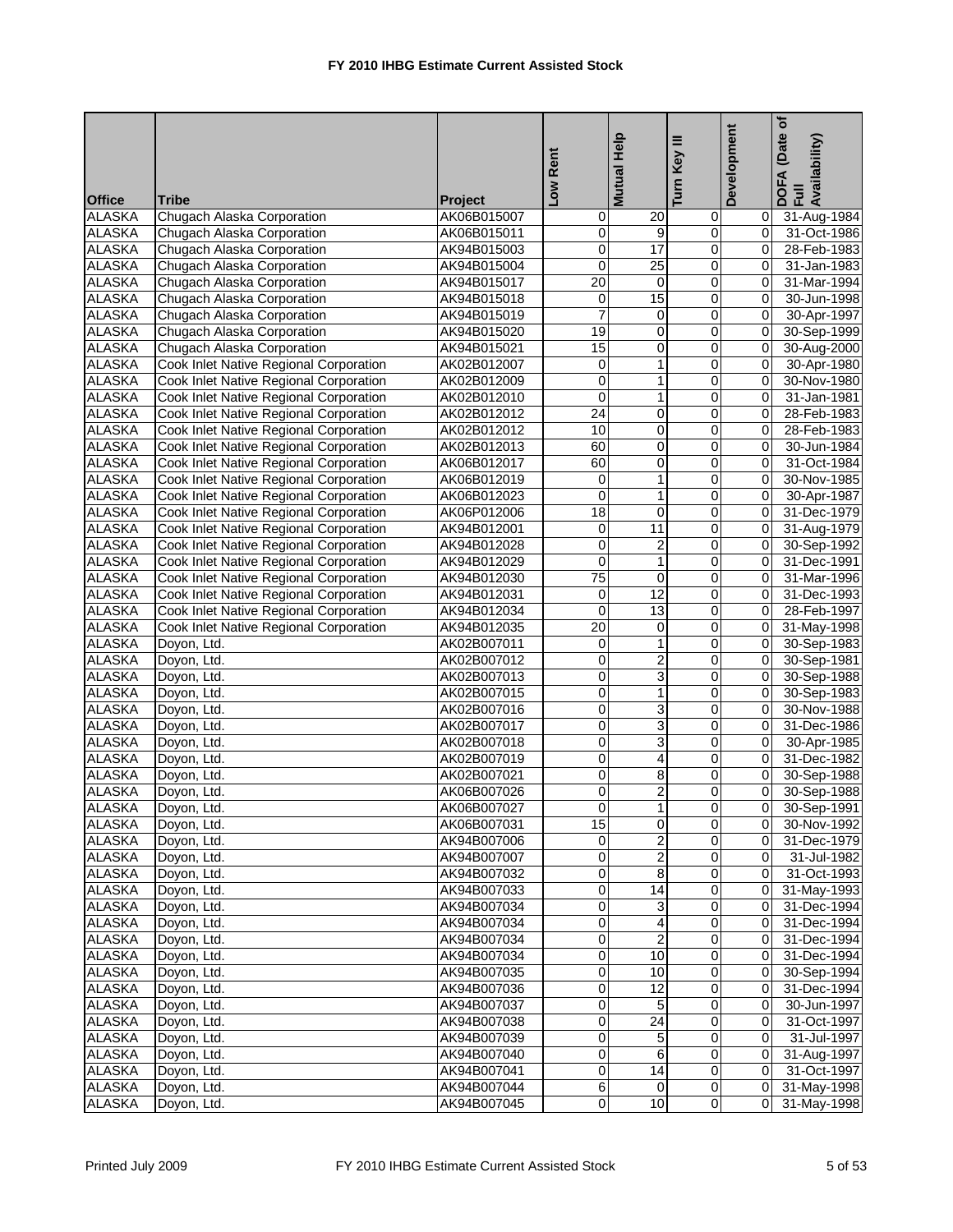|               |                         |                | Rent                     | <b>Mutual Help</b>      | Ξ<br>Key                | Development    | (Date of<br>DOFA (Date <sub>)</sub><br>Full<br>Availability) |
|---------------|-------------------------|----------------|--------------------------|-------------------------|-------------------------|----------------|--------------------------------------------------------------|
| <b>Office</b> | <b>Tribe</b>            | <b>Project</b> | $\overline{\phantom{0}}$ |                         | Turn                    |                |                                                              |
| <b>ALASKA</b> | Doyon, Ltd.             | AK94B007046    | 0                        | 5                       | 0                       | $\overline{0}$ | 31-Jul-1998                                                  |
| <b>ALASKA</b> | Doyon, Ltd.             | AK94B007047    | 0                        | $\overline{3}$          | $\overline{0}$          | $\overline{0}$ | 30-Jun-1998                                                  |
| <b>ALASKA</b> | Doyon, Ltd.             | AK94B007048    | 0                        | $\overline{2}$          | $\pmb{0}$               | $\mathbf 0$    | 30-Sep-2000                                                  |
| <b>ALASKA</b> | Doyon, Ltd.             | AK94B007048    | 0                        | $\overline{2}$          | $\overline{\mathsf{o}}$ | ō              | 30-Sep-2000                                                  |
| <b>ALASKA</b> | Doyon, Ltd.             | AK94B007048    | 0                        | $\overline{2}$          | 0                       | ō              | 30-Sep-2000                                                  |
| <b>ALASKA</b> | Doyon, Ltd.             | AK94B007048    | 0                        | $\overline{c}$          | $\overline{0}$          | $\mathbf{0}$   | 30-Sep-2000                                                  |
| <b>ALASKA</b> | Koniag, Incorporated    | AK02B013010    | 0                        | $\overline{4}$          | $\overline{0}$          | $\mathbf 0$    | 31-Aug-1982                                                  |
| <b>ALASKA</b> | Koniag, Incorporated    | AK02B013012    | $\mathbf 0$              | 16                      | $\mathbf 0$             | $\mathbf{0}$   | 31-Oct-1985                                                  |
| <b>ALASKA</b> | Koniag, Incorporated    | AK02P013011    | 48                       | 0                       | 0                       | $\overline{0}$ | 31-Jul-1983                                                  |
| <b>ALASKA</b> | Koniag, Incorporated    | AK06B013013    | 0                        | 10                      | 0                       | $\mathbf{0}$   | 31-Jan-1984                                                  |
| <b>ALASKA</b> | Koniag, Incorporated    | AK06B013014    | 0                        | 6                       | $\overline{0}$          | 0              | 31-Jan-1987                                                  |
| <b>ALASKA</b> | Koniag, Incorporated    | AK06B013015    | 0                        | 5                       | $\mathbf 0$             | $\Omega$       | 30-Nov-1987                                                  |
| <b>ALASKA</b> | Koniag, Incorporated    | AK06B013016    | 0                        | 9                       | 0                       | $\mathbf{0}$   | 30-Sep-1987                                                  |
| <b>ALASKA</b> | Koniag, Incorporated    | AK94B013001    | 0                        | 5                       | 0                       | 0              | 30-Sep-1978                                                  |
| <b>ALASKA</b> | Koniag, Incorporated    | AK94B013002    | 0                        | 5                       | $\overline{\mathbf{0}}$ | $\mathbf 0$    | 30-Nov-1978                                                  |
| <b>ALASKA</b> | Koniag, Incorporated    | AK94B013003    | 0                        | 6                       | 0                       | 0              | 30-Sep-1978                                                  |
| <b>ALASKA</b> | Koniag, Incorporated    | AK94B013004    | 0                        | $\overline{16}$         | ō                       | ō              | 30-Sep-1978                                                  |
| <b>ALASKA</b> | Koniag, Incorporated    | AK94B013005    | 0                        | 3                       | $\pmb{0}$               | $\mathbf 0$    | 30-Jun-1979                                                  |
| <b>ALASKA</b> | Koniag, Incorporated    | AK94B013006    | 0                        | 3                       | $\overline{0}$          | $\mathbf 0$    | 30-Nov-1978                                                  |
| <b>ALASKA</b> | Koniag, Incorporated    | AK94B013008    | 0                        | 10                      | $\pmb{0}$               | $\Omega$       | 31-Jul-1982                                                  |
| <b>ALASKA</b> | Koniag, Incorporated    | AK94B013009    | 0                        | 4                       | $\overline{0}$          | $\Omega$       | 31-Jul-1982                                                  |
| <b>ALASKA</b> | Koniag, Incorporated    | AK94B013017    | 15                       | 0                       | 0                       | $\overline{0}$ | 30-Sep-1996                                                  |
| <b>ALASKA</b> | Koniag, Incorporated    | AK94B013018    | $\overline{20}$          | $\overline{\mathbf{0}}$ | $\overline{\mathsf{o}}$ | $\mathbf 0$    | 31-Dec-1996                                                  |
| <b>ALASKA</b> | Koniag, Incorporated    | AK94B013019    | 4                        | 0                       | $\pmb{0}$               | $\mathbf 0$    | 30-Sep-1996                                                  |
| <b>ALASKA</b> | Koniag, Incorporated    | AK94B013020    | 0                        | 5                       | 0                       | $\mathbf 0$    | 30-Sep-2001                                                  |
| <b>ALASKA</b> | Koniag, Incorporated    | AK94B013020    | 0                        | 5                       | 0                       | $\mathbf 0$    | 30-Sep-2001                                                  |
| <b>ALASKA</b> | Koniag, Incorporated    | AK94B013021    | $\overline{3}$           | 0                       | $\pmb{0}$               | $\mathbf 0$    | 30-Sep-2001                                                  |
| <b>ALASKA</b> | <b>NANA Corporation</b> | AK02B006011    | 0                        | $\overline{c}$          | $\pmb{0}$               | $\mathbf 0$    | 31-Dec-1981                                                  |
| <b>ALASKA</b> | <b>NANA</b> Corporation | AK02B006014    | 0                        | 1                       | $\overline{\mathbf{0}}$ | ō              | 31-Dec-1981                                                  |
| <b>ALASKA</b> | <b>NANA</b> Corporation | AK02B006016    | 0                        | 3                       | 0                       | $\overline{0}$ | 31-Dec-1981                                                  |
| <b>ALASKA</b> | <b>NANA Corporation</b> | AK02B006018    | 0                        | $\mathbf{1}$            | $\overline{0}$          | $\overline{0}$ | 30-Sep-1981                                                  |
| <b>ALASKA</b> | <b>NANA Corporation</b> | AK02B006021    | 0                        | $\mathbf{1}$            | $\overline{0}$          | $\overline{0}$ | 31-Dec-1981                                                  |
| <b>ALASKA</b> | <b>NANA Corporation</b> | AK02B006022    | 0                        | $\mathbf{1}$            | $\mathbf 0$             | $\mathbf 0$    | 30-Nov-1981                                                  |
| <b>ALASKA</b> | <b>NANA Corporation</b> | AK02B006023    | 0                        | 1                       | 0                       | $\overline{0}$ | 31-Oct-1981                                                  |
| <b>ALASKA</b> | <b>NANA Corporation</b> | AK02P006017    | 43                       | 0                       | 0                       | $\Omega$       | 31-Mar-1983                                                  |
| <b>ALASKA</b> | <b>NANA Corporation</b> | AK06B006029    | 0                        | 10                      | $\overline{0}$          | ō              | 30-Nov-1986                                                  |
| ALASKA        | <b>NANA Corporation</b> | AK06B006030    | 0                        | 10                      | $\overline{\mathbf{0}}$ | $\overline{0}$ | 31-Dec-1986                                                  |
| <b>ALASKA</b> | <b>NANA Corporation</b> | AK06B006034    | 0                        | $\overline{20}$         | 0                       | ΟI             | 28-Feb-1991                                                  |
| ALASKA        | <b>NANA Corporation</b> | AK06B006038    | 0                        | 7                       | $\overline{\mathbf{0}}$ | $\overline{0}$ | 31-Dec-1991                                                  |
| ALASKA        | <b>NANA Corporation</b> | AK06B006039    | 0                        | 10                      | $\overline{0}$          | 0              | 31-Dec-1991                                                  |
| <b>ALASKA</b> | <b>NANA Corporation</b> | AK94B006008    | 0                        | 1                       | 0                       | $\overline{0}$ | 31-Oct-1979                                                  |
| <b>ALASKA</b> | <b>NANA Corporation</b> | AK94B006040    | 20                       | $\overline{\mathbf{0}}$ | $\overline{0}$          | 0I             | 01-Oct-1994                                                  |
| <b>ALASKA</b> | <b>NANA Corporation</b> | AK94B006042    | 0                        | 10                      | $\overline{0}$          | $\overline{0}$ | 30-Jun-1992                                                  |
| <b>ALASKA</b> | <b>NANA Corporation</b> | AK94B006043    | 0                        | 10                      | $\overline{0}$          | $\overline{0}$ | 31-Mar-1992                                                  |
| <b>ALASKA</b> | <b>NANA Corporation</b> | AK94B006044    | 20                       | 0                       | $\overline{0}$          | $\overline{0}$ | 30-Sep-1994                                                  |
| <b>ALASKA</b> | <b>NANA Corporation</b> | AK94B006045    | $\pmb{0}$                | 14                      | $\overline{0}$          | $\Omega$       | 30-Apr-1994                                                  |
| ALASKA        | <b>NANA Corporation</b> | AK94B006046    | 0                        | 23                      | 0                       | $\overline{0}$ | 31-Aug-1995                                                  |
| <b>ALASKA</b> | <b>NANA Corporation</b> | AK94B006047    | 0                        | 20                      | $\overline{0}$          | $\overline{0}$ |                                                              |
|               |                         |                |                          |                         |                         |                | 30-Sep-1996                                                  |
| <b>ALASKA</b> | <b>NANA Corporation</b> | AK94B006048    | 0                        | 5                       | $\pmb{0}$               | $\mathbf{0}$   | 30-Nov-1995                                                  |
| <b>ALASKA</b> | <b>NANA Corporation</b> | AK94B006049    | 0                        | $\overline{18}$         | $\overline{\mathbf{0}}$ | $\overline{0}$ | 30-Apr-1998                                                  |
| ALASKA        | <b>NANA Corporation</b> | AK94B006050    | 0                        | 8                       | 0                       |                | 31-Mar-1998                                                  |
| <b>ALASKA</b> | <b>NANA Corporation</b> | AK94B006051    | 0                        | 7<br>16                 | $\overline{\mathbf{0}}$ | $\overline{0}$ | 31-Jan-2002                                                  |
| <b>ALASKA</b> | <b>NANA Corporation</b> | AK94B006052    | 0                        |                         | $\pmb{0}$               | $\overline{0}$ | 04-Apr-1998                                                  |
| <b>ALASKA</b> | <b>NANA Corporation</b> | AK94B006054    | 0                        | 10                      | $\overline{0}$          | 0I             | 31-May-2002                                                  |
| <b>ALASKA</b> | <b>NANA Corporation</b> | AK94B006055    | $\overline{0}$           | 15                      | $\overline{0}$          | $\overline{0}$ | 31-Aug-2002                                                  |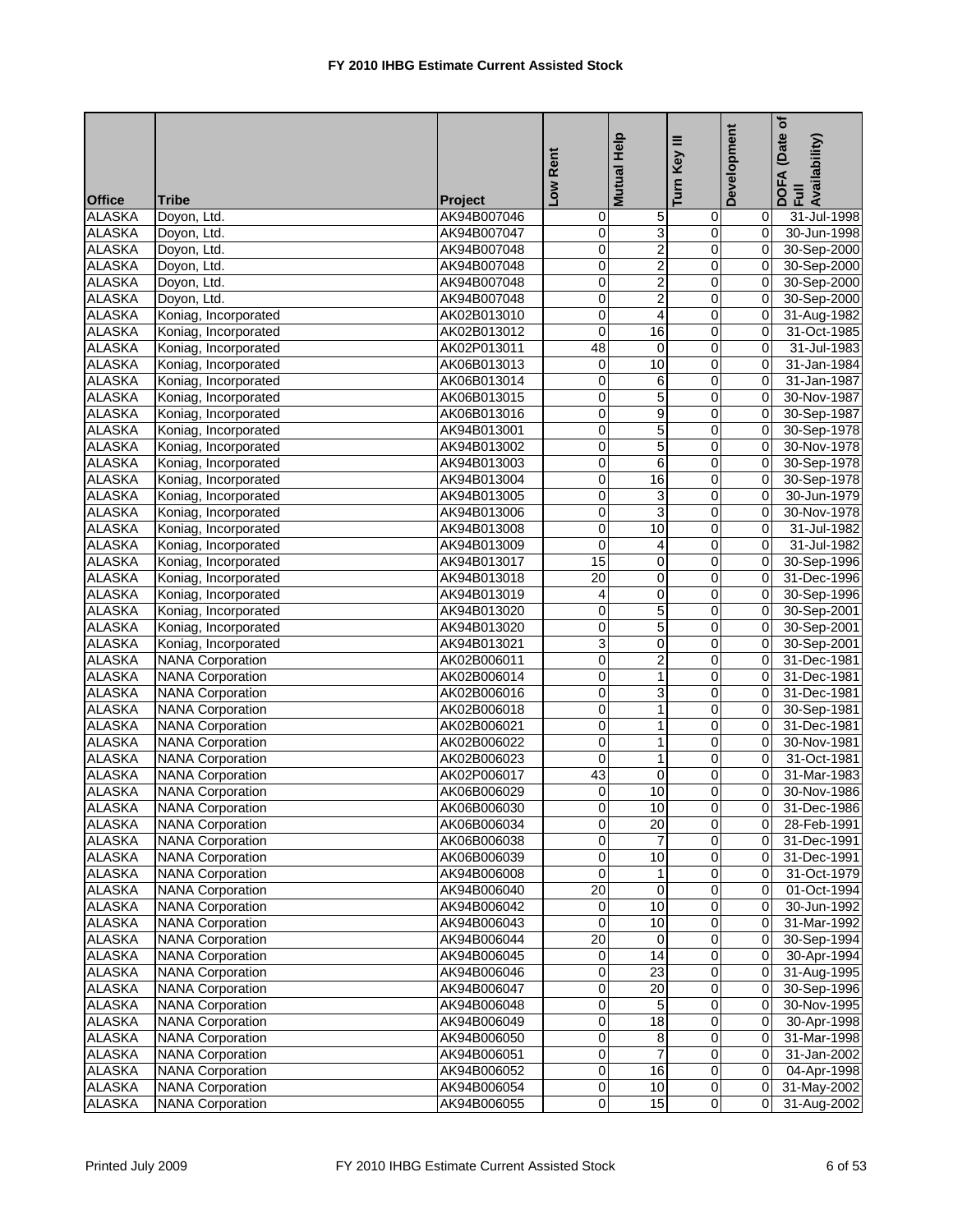|                                |                                                                              |                            | -ow Rent          | Mutual Help             | Turn Key III            | Development   | (Date of<br>DOFA (Date<br>Full<br>Availability) |
|--------------------------------|------------------------------------------------------------------------------|----------------------------|-------------------|-------------------------|-------------------------|---------------|-------------------------------------------------|
| <b>Office</b>                  | <b>Tribe</b>                                                                 | <b>Project</b>             |                   |                         |                         |               |                                                 |
| <b>ALASKA</b><br><b>ALASKA</b> | Tlingit-Haida Central Council<br><b>Tlingit-Haida Central Council</b>        | AK06B004024<br>AK06B004025 | 12<br>12          | 0<br>$\mathbf 0$        | 0<br>0                  | 0<br>$\Omega$ | 31-Jan-1982<br>31-Jan-1982                      |
| <b>ALASKA</b>                  | Tlingit-Haida Central Council                                                | AK06B004026                | 12                | 0                       | 0                       | $\Omega$      | 31-Jan-1982                                     |
| <b>ALASKA</b>                  | Tlingit-Haida Central Council                                                | AK06B004027                | $\overline{9}$    | $\overline{0}$          | $\overline{0}$          | $\Omega$      | 31-Jan-1982                                     |
| <b>ALASKA</b>                  | Tlingit-Haida Central Council                                                | AK06B004028                | 12                | 0                       | 0                       | $\Omega$      | 31-Jan-1982                                     |
| <b>ALASKA</b>                  |                                                                              |                            | 0                 | 15                      |                         | $\Omega$      | 28-Feb-1986                                     |
| <b>ALASKA</b>                  | <b>Tlingit-Haida Central Council</b><br><b>Tlingit-Haida Central Council</b> | AK06B004029                | 0                 | 14                      | 0<br>0                  |               | 31-Jul-1988                                     |
|                                |                                                                              | AK06B004030                |                   |                         |                         | 0             |                                                 |
| <b>ALASKA</b><br><b>ALASKA</b> | Tlingit-Haida Central Council                                                | AK06B004031                | $\mathbf 0$<br>10 | 18                      | $\mathbf 0$             | $\Omega$      | 30-Jun-1988                                     |
|                                | Tlingit-Haida Central Council                                                | AK06B004032                |                   | $\mathbf 0$             | $\overline{0}$          | $\Omega$      | 30-Sep-1987                                     |
| <b>ALASKA</b>                  | <b>Tlingit-Haida Central Council</b>                                         | AK06B004034                | 0                 | $\overline{25}$         | 0                       | 0             | 31-Jul-1991                                     |
| <b>ALASKA</b>                  | <b>Tlingit-Haida Central Council</b>                                         | AK06B004040                | $\overline{0}$    | $\overline{18}$         | $\overline{0}$          | $\Omega$      | 29-Feb-1992                                     |
| <b>ALASKA</b>                  | Tlingit-Haida Central Council                                                | AK06B004043                | $\mathbf 0$       | 13                      | $\overline{0}$          | 0             | 30-Sep-1990                                     |
| <b>ALASKA</b>                  | Tlingit-Haida Central Council                                                | AK94B004044                | $\mathbf 0$       | $\overline{20}$         | $\overline{0}$          | $\Omega$      | 31-Jan-1994                                     |
| <b>ALASKA</b>                  | Tlingit-Haida Central Council                                                | AK94B004045                | $\mathbf 0$       | 10                      | 0                       | $\Omega$      | 22-Feb-1995                                     |
| <b>ALASKA</b>                  | <b>Tlingit-Haida Central Council</b>                                         | AK94B004046                | 10                | $\overline{0}$          | 0                       | $\Omega$      | 22-Feb-1995                                     |
| <b>ALASKA</b>                  | Tlingit-Haida Central Council                                                | AK94B004047                | 0                 | $\overline{30}$         | 0                       | $\Omega$      | 29-Mar-1997                                     |
| <b>ALASKA</b>                  | Tlingit-Haida Central Council                                                | AK94B004048                | $\overline{0}$    | 20                      | $\overline{0}$          | 0             | 29-Oct-1995                                     |
| <b>ALASKA</b>                  | <b>Tlingit-Haida Central Council</b>                                         | AK94B004049                | $\overline{20}$   | 0                       | 0                       | $\Omega$      | 29-Mar-1997                                     |
| <b>ALASKA</b>                  | Tlingit-Haida Central Council                                                | AK94B004050                | $\mathbf 0$       | $\overline{c}$          | 0                       | $\Omega$      | 31-Dec-1974                                     |
| <b>ALASKA</b>                  | Tlingit-Haida Central Council                                                | AK94B004051                | $\overline{0}$    | $\overline{5}$          | $\overline{0}$          | $\Omega$      | 31-Aug-1974                                     |
| <b>ALASKA</b>                  | Tlingit-Haida Central Council                                                | AK94B004052                | $\boldsymbol{0}$  | 1                       | $\overline{0}$          | $\Omega$      | 30-Apr-1974                                     |
| <b>ALASKA</b>                  | Tlingit-Haida Central Council                                                | AK94B004053                | $\mathbf 0$       | 3                       | $\mathbf 0$             | $\Omega$      | 31-Dec-1974                                     |
| <b>ALASKA</b>                  | <b>Tlingit-Haida Central Council</b>                                         | AK94B004054                | $\overline{0}$    | 1                       | 0                       | $\Omega$      | 31-Jan-1974                                     |
| <b>ALASKA</b>                  | Tlingit-Haida Central Council                                                | AK94B004055                | $\overline{0}$    | $\overline{2}$          | $\overline{0}$          | $\Omega$      | 31-Dec-1973                                     |
| <b>ALASKA</b>                  | Tlingit-Haida Central Council                                                | AK94B004056                | 0                 | $\overline{2}$          | 0                       | $\Omega$      | 31-Mar-1975                                     |
| <b>ALASKA</b>                  | Tlingit-Haida Central Council                                                | AK94B004057                | 0                 | 6                       | 0                       | 0             | 31-Oct-1975                                     |
| <b>ALASKA</b>                  | <b>Tlingit-Haida Central Council</b>                                         | AK94B004058                | 0                 | 15                      | 0                       | $\Omega$      | 31-May-1975                                     |
| <b>ALASKA</b>                  | Tlingit-Haida Central Council                                                | AK94B004059                | 0                 | $\mathbf{1}$            | 0                       | $\mathbf{0}$  | 31-Aug-1975                                     |
| <b>ALASKA</b>                  | Tlingit-Haida Central Council                                                | AK94B004060                | $\overline{0}$    | $\overline{2}$          | $\overline{0}$          | $\Omega$      | 30-Sep-1975                                     |
| <b>ALASKA</b>                  | Tlingit-Haida Central Council                                                | AK94B004061                | 0                 | 7                       | 0                       | 0             | 30-Sep-1975                                     |
| <b>ALASKA</b>                  | Tlingit-Haida Central Council                                                | AK94B004062                | 0                 | 3                       | 0                       | $\Omega$      | 30-Jun-1975                                     |
| <b>ALASKA</b>                  | Tlingit-Haida Central Council                                                | AK94B004063                | 0                 | $\overline{\mathbf{4}}$ | 0                       |               | 30-Sep-1975                                     |
| <b>ALASKA</b>                  | Tlingit-Haida Central Council                                                | AK94B004064                | Ō                 | $\overline{2}$          | $\overline{0}$          | $\Omega$      | 31-May-1975                                     |
| <b>ALASKA</b>                  | Tlingit-Haida Central Council                                                | AK94B004065                | $\overline{0}$    | $\overline{20}$         | 0                       | $\Omega$      | 28-Feb-1998                                     |
| <b>ALASKA</b>                  | <b>Tlingit-Haida Central Council</b>                                         | AK94B004066                | 6                 | 0                       | 0                       | 0             | 31-Aug-1997                                     |
| <b>ALASKA</b>                  | <b>Tlingit-Haida Central Council</b>                                         | AK94B004067                | $\overline{0}$    | $\overline{18}$         | 0                       | $\Omega$      | 30-Apr-1998                                     |
| <b>ALASKA</b>                  | Tlingit-Haida Central Council                                                | AK94B004068                | 16                | $\mathbf 0$             | O                       | $\Omega$      | 31-Aug-1997                                     |
| <b>ALASKA</b>                  | Tlingit-Haida Central Council                                                | AK94B004069                | $\overline{17}$   | $\overline{0}$          | $\overline{0}$          | $\Omega$      | 31-Jan-1999                                     |
| <b>ALASKA</b>                  | Tlingit-Haida Central Council                                                | AK94B004070                | $\overline{20}$   | $\mathbf 0$             | 0                       | $\Omega$      | 31-Aug-1999                                     |
| <b>ALASKA</b>                  | Tlingit-Haida Central Council                                                | AK94B004071                | 3                 | $\Omega$                | 0                       | $\Omega$      | 31-May-1975                                     |
| <b>ALASKA</b>                  | Tlingit-Haida Central Council                                                | AK94B004072                | 20                | 0                       | 0                       | $\mathbf 0$   | 30-Jun-2000                                     |
| <b>ALASKA</b>                  | <b>TOTAL</b>                                                                 |                            | 1,171             | 2,784                   | $\overline{\mathbf{0}}$ | 4             |                                                 |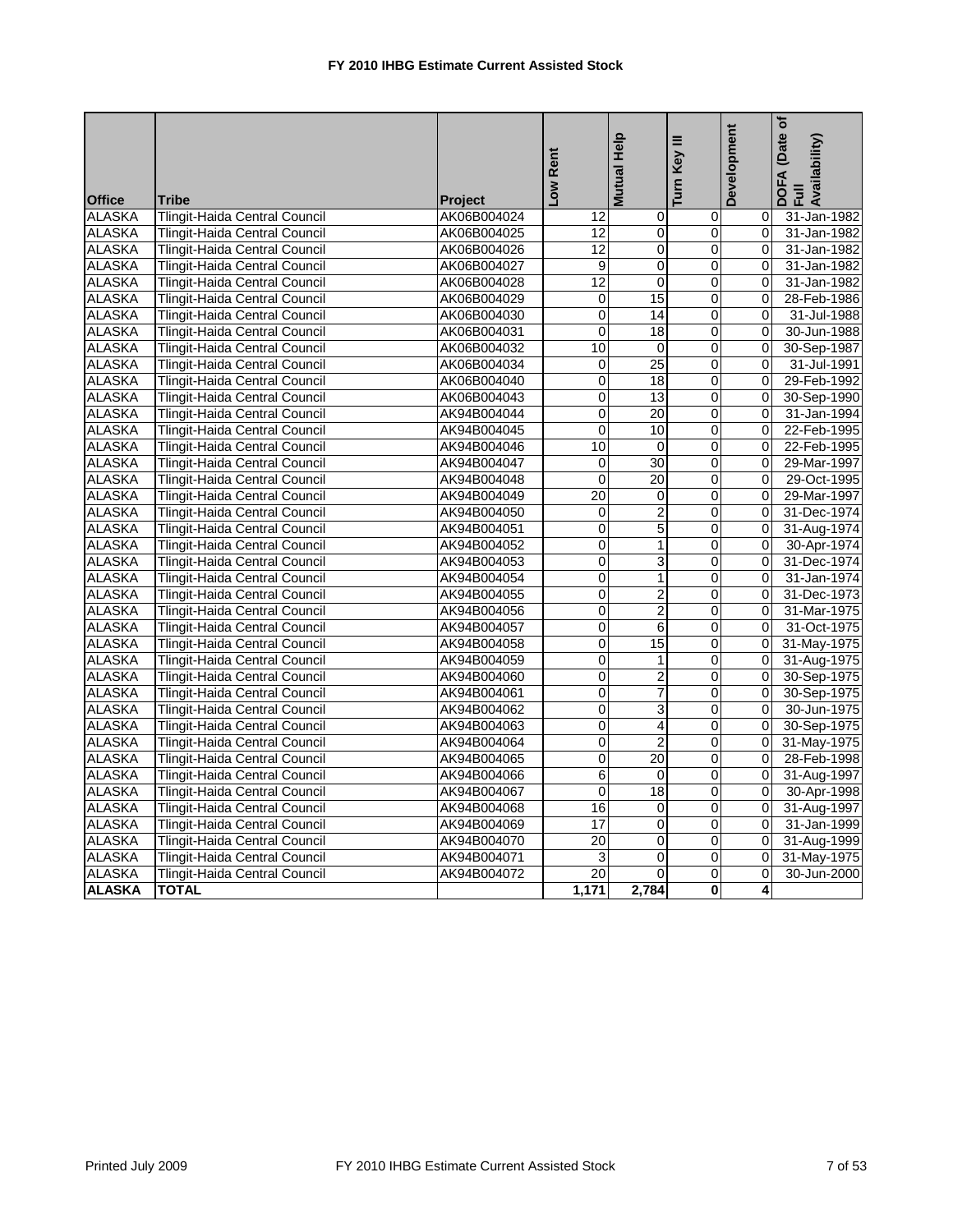|               |                                                |                | Low Rent        | Help<br><b>Mutual</b> | Turn Key III            | Development    | (Date of<br>DOFA (Date<br>Full<br>Availability) |
|---------------|------------------------------------------------|----------------|-----------------|-----------------------|-------------------------|----------------|-------------------------------------------------|
| <b>Office</b> | <b>Tribe</b>                                   | <b>Project</b> |                 |                       |                         |                |                                                 |
|               | CHICAGO Aroostook Band of Micmac               | ME93B034001    | 66              | $\mathbf 0$           | 0                       | 01             | 30-Mar-1997                                     |
|               | CHICAGO Aroostook Band of Micmac               | ME93B034002    | 0               | 4                     | 0                       | 0l             | 31-Oct-2001                                     |
|               | CHICAGO Aroostook Band of Micmac               | ME93B034002    | 0               | $\mathbf{1}$          | 0                       | $\overline{0}$ | 30-Nov-2001                                     |
|               | <b>CHICAGO</b> Aroostook Band of Micmac        | ME93B034002    | 0               | 4                     | 0                       | $\Omega$       | 31-Dec-2001                                     |
|               | CHICAGO Aroostook Band of Micmac               | ME93B034002    | 0               | 10                    | 0                       | $\overline{0}$ | 30-Sep-2002                                     |
|               | <b>CHICAGO</b> Aroostook Band of Micmac        | ME93B034002    | 0               | $\mathbf{1}$          | 0                       | $\overline{0}$ | 30-Nov-2002                                     |
|               | <b>CHICAGO</b> Aroostook Band of Micmac        | ME93B034002    | 0               | $\mathbf{1}$          | $\overline{\mathbf{0}}$ | $\overline{0}$ | 30-Jun-2003                                     |
|               | <b>CHICAGO</b> Aroostook Band of Micmac        | ME93B034002    | 0               | $\overline{2}$        | $\mathbf 0$             | 7              | 30-Dec-2003                                     |
|               | CHICAGO Bad River Band                         | WI93B012001    | 14              | 0                     | 0                       | $\overline{0}$ | 28-Feb-1967                                     |
|               | CHICAGO   Bad River Band                       | WI93B012004    | 40              | 0                     | 0                       | $\overline{0}$ | 31-Oct-1978                                     |
|               | <b>CHICAGO</b> Bad River Band                  | WI93B012005    | $\overline{20}$ | $\overline{0}$        | $\overline{0}$          | $\overline{0}$ | 31-Oct-1985                                     |
|               | CHICAGO Bad River Band                         | WI93B012006    | 35              | 0                     | $\mathbf 0$             | $\Omega$       | 29-Jan-1988                                     |
|               | CHICAGO Bad River Band                         | WI93B012012    | $\overline{20}$ | 0                     | $\mathbf 0$             | 0l             | 31-Aug-1992                                     |
|               | CHICAGO Bad River Band                         | WI93B012013    | 17              | 0                     | 0                       | $\overline{0}$ | 30-Nov-1995                                     |
|               | CHICAGO Bad River Band                         | WI93B012014    | 0               | 5                     | $\overline{\mathbf{0}}$ | $\overline{0}$ | 30-Nov-1995                                     |
|               | CHICAGO Bad River Band                         | WI93B012015    | 5               | 0                     | 0                       | $\Omega$       | 30-Nov-1995                                     |
|               | <b>CHICAGO</b> Bad River Band                  | WI93B012016    | 16              | 0                     | 0                       | $\overline{0}$ | 31-Dec-1995                                     |
|               | <b>CHICAGO</b> Bad River Band                  | WI93B012017    | 0               | 5                     | 0                       | ΟI             | 28-Feb-1998                                     |
|               | CHICAGO Bad River Band                         | WI93B012018    | $\mathbf 0$     | 1                     | 0                       | $\overline{0}$ | 28-Feb-1998                                     |
|               | CHICAGO Bay Mills Indian Community             | MI93B062002    | 23              | $\mathbf 0$           | 0                       | $\Omega$       | 30-Sep-1982                                     |
|               | <b>CHICAGO</b> Bay Mills Indian Community      | MI93B062004    | 0               | 9                     | 0                       | $\overline{0}$ | 28-Sep-1992                                     |
|               | <b>CHICAGO</b> Bay Mills Indian Community      | MI93B062005    | 0               | 6                     | 0                       | $\overline{0}$ | 10-Oct-1993                                     |
|               | <b>CHICAGO</b> Bay Mills Indian Community      | MI93B062006    | 10              | 0                     | $\overline{\mathbf{0}}$ | $\overline{0}$ | 30-Jun-1994                                     |
|               | <b>CHICAGO</b> Bay Mills Indian Community      | MI93B062007    | 0               | 6                     | $\pmb{0}$               | $\overline{0}$ | 10-Oct-1994                                     |
|               | <b>CHICAGO</b> Bay Mills Indian Community      | MI93B062008    | $\mathbf 0$     | 12                    | 0                       | $\overline{0}$ | 29-Feb-1996                                     |
|               | <b>CHICAGO</b> Bay Mills Indian Community      | MI93B062009    | 20              | 0                     | 0                       | Οl             | 30-Apr-1997                                     |
|               | <b>CHICAGO</b> Bay Mills Indian Community      | MI93B062010    | $\mathbf 0$     | 23                    | 0                       | Οl             | 01-Nov-1999                                     |
|               | <b>CHICAGO</b> Bay Mills Indian Community      | MI93B062011    | 12              | 0                     | 0                       | $\overline{0}$ | 31-Dec-1997                                     |
|               | <b>CHICAGO</b> Bay Mills Indian Community      | MI93B062012    | 0               | 23                    | $\mathbf 0$             | $\Omega$       | 01-Nov-1999                                     |
|               | <b>CHICAGO</b> Bay Mills Indian Community      | MI93B062013    | 0               | $\overline{23}$       | 0                       | 0              | 01-Nov-1999                                     |
|               | CHICAGO Boise Forte Band of Minnesota Chippewa | MN93B081001    | 1               | $\overline{2}$        | 0                       | $\Omega$       | 01-Sep-1972                                     |
|               | CHICAGO Boise Forte Band of Minnesota Chippewa | MN93B081002    | 8               | 0                     | 0                       | 0I             | 01-May-1974                                     |
|               | CHICAGO Boise Forte Band of Minnesota Chippewa | MN93B081003    | 5               | $\overline{0}$        | $\mathbf 0$             | $\Omega$       | 31-Oct-1974                                     |
|               | CHICAGO Boise Forte Band of Minnesota Chippewa | MN93B081005    | $\overline{26}$ | 0                     | 0                       | $\overline{0}$ | 30-Nov-1979                                     |
|               | CHICAGO Boise Forte Band of Minnesota Chippewa | MN93B081006    | 8               | 0                     | 0                       | ΟI             | 30-Nov-1996                                     |
|               | CHICAGO Catawba Indian Tribe                   | SC93B062001    | $\overline{24}$ | $\overline{0}$        | Ō                       | $\overline{0}$ | 31-Aug-1998                                     |
|               | CHICAGO Catawba Indian Tribe                   | SC93B062002    | $\overline{0}$  | 30                    |                         |                | 18-Jul-1998                                     |
|               | CHICAGO Catawba Indian Tribe                   | SC93B062003    | 10              | $\mathbf 0$           | $\overline{0}$          |                | 0 31-Aug-1998                                   |
|               | CHICAGO Catawba Indian Tribe                   | SC93B062004    | $\mathbf 0$     | 10                    | $\mathbf 0$             |                | 0 01-Jul-1998                                   |
|               | <b>CHICAGO</b> Coharie State Tribe             | NC93B171003    | $\overline{20}$ | $\mathbf 0$           | $\overline{0}$          |                | $\overline{0}$ 28-Apr-1993                      |
|               | CHICAGO Eastern Cherokee                       | NC93B041001    | $\overline{37}$ | 0                     | $\pmb{0}$               |                | 0 31-Dec-1966                                   |
|               | <b>CHICAGO</b> Eastern Cherokee                | NC93B041008    | $\overline{25}$ | 0                     | $\mathbf 0$             |                | 0 30-Sep-1978                                   |
|               | <b>CHICAGO</b> Eastern Cherokee                | NC93B041009    | 0               | $\overline{2}$        | 0                       | $\overline{O}$ | 30-Sep-1978                                     |
|               | CHICAGO Eastern Cherokee                       | NC93B041010    | 0               | $\overline{34}$       | $\pmb{0}$               | $\overline{0}$ | 28-Feb-1982                                     |
|               | CHICAGO Eastern Cherokee                       | NC93B041012    | 0               | 6                     | 0                       | ΟI             | $\overline{31}$ -Aug-1982                       |
|               | CHICAGO Eastern Cherokee                       | NC93B041013    | 0               | 4                     | 0                       | ΟI             | 28-Feb-1983                                     |
|               | CHICAGO Eastern Cherokee                       | NC93B041014    | 63              | $\mathbf 0$           | 0                       | 01             | 28-Feb-1983                                     |
|               | <b>CHICAGO</b> Eastern Cherokee                | NC93B041015    | $\mathbf 0$     | $\overline{27}$       | $\overline{0}$          | 01             | 30-Sep-1984                                     |
|               | CHICAGO Eastern Cherokee                       | NC93B041016    | 0               | $\overline{7}$        | $\overline{O}$          | ΟI             | 31-Jul-1986                                     |
|               | CHICAGO Eastern Cherokee                       | NC93B041017    | 0               | 15                    | $\pmb{0}$               | 01             | 30-Jun-1987                                     |
|               | CHICAGO Eastern Cherokee                       | NC93B041019    | 0               | 11                    | $\mathbf 0$             | 01             | 30-Jun-1987                                     |
|               | CHICAGO Eastern Cherokee                       | NC93B041020    | 0               | 13                    | $\mathbf 0$             | 01             | 30-Sep-1988                                     |
|               | CHICAGO Eastern Cherokee                       | NC93B041021    | 0               | 32                    | $\overline{O}$          | $\overline{0}$ | 31-Dec-1989                                     |
|               | CHICAGO Eastern Cherokee                       | NC93B041022    | 0               | 31                    | $\mathbf 0$             | 01             | 31-Oct-1991                                     |
|               | CHICAGO Eastern Cherokee                       | NC93B041024    | $\overline{0}$  | 20                    | $\overline{0}$          | 01             | 28-Feb-1993                                     |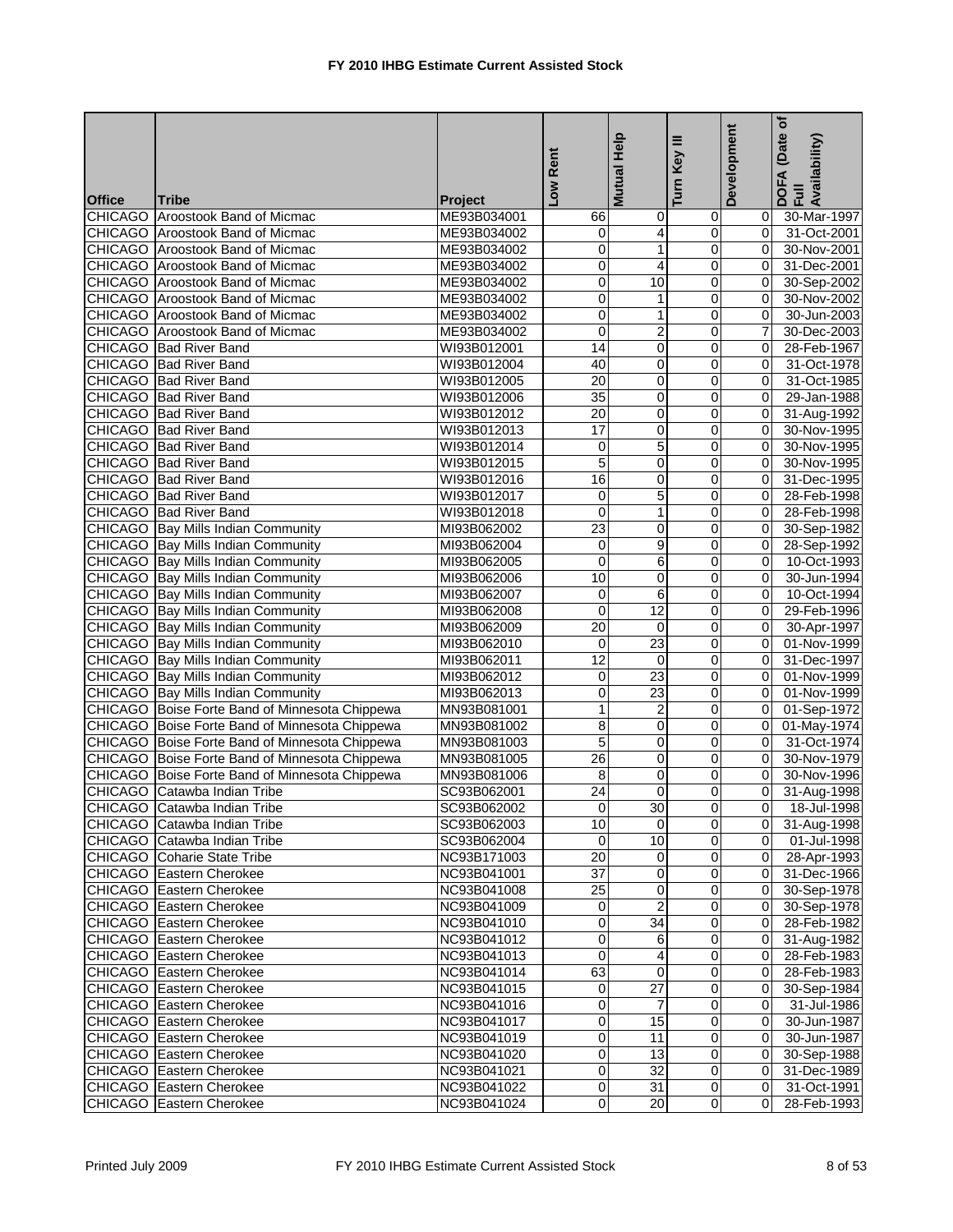|               |                                                |                            | -ow Rent        | Mutual Help             | Key III<br>Turn         | Development             | (Date of<br>DOFA (Date <sub>(</sub><br>Full<br>Availability) |
|---------------|------------------------------------------------|----------------------------|-----------------|-------------------------|-------------------------|-------------------------|--------------------------------------------------------------|
| <b>Office</b> | Tribe                                          | Project                    |                 |                         |                         |                         |                                                              |
|               | <b>CHICAGO</b> Eastern Cherokee                | NC93B041025                | 0               | 15                      | 0                       | 0                       | 25-Oct-1995                                                  |
|               | <b>CHICAGO</b> Eastern Cherokee                | NC93B041026                | 0               | $\overline{25}$         | $\overline{0}$          | $\overline{0}$          | 30-Apr-2001                                                  |
|               | CHICAGO Eastern Cherokee                       | NC93B041027                | $\overline{15}$ | $\mathbf 0$             | $\mathbf 0$             | $6 \overline{6}$        | 31-Aug-2001                                                  |
|               | <b>CHICAGO</b> Eastern Cherokee                | NC93B041027                | 3               | 0                       | 0                       | $\overline{0}$          | 06-Sep-2006                                                  |
|               | <b>CHICAGO</b> Eastern Cherokee                | NC93B041027                | 1               | 0                       | 0                       | $\Omega$                | 01-Sep-2007                                                  |
|               | <b>CHICAGO</b> Eastern Cherokee                | NC93B041028                | 0               | 23                      | 0                       | $\overline{0}$          | 31-Aug-2001                                                  |
|               | <b>CHICAGO</b> Eastern Cherokee                | NC93B041029                | 0               | $\overline{22}$         | 0                       | $\overline{0}$          | 30-Nov-2001                                                  |
|               | <b>CHICAGO</b> Eastern Cherokee                | NC93B041030                | 0               | 1                       | 0                       | $\overline{0}$          | 22-Dec-2004                                                  |
|               | <b>CHICAGO</b> Eastern Cherokee                | NC93B041030                | 0               | 7                       | 0                       | $\overline{0}$          | 30-Dec-2005                                                  |
|               | <b>CHICAGO</b> Eastern Cherokee                | NC93B041030                | 0               | $\overline{2}$          | 0                       | $\overline{0}$          | 07-Jul-2006                                                  |
|               | <b>CHICAGO</b> Eastern Cherokee                | NC93B041030                | 0               | $\overline{1}$          | $\overline{0}$          | $\overline{0}$          | 10-Oct-2006                                                  |
|               | <b>CHICAGO</b> Eastern Cherokee                | NC93B041030                | 0               | $\overline{c}$          | 0                       | $\overline{0}$          | 31-Jan-2007                                                  |
|               | CHICAGO Eastern Cherokee                       | NC93B041030                | 0               | $\mathbf{1}$            | 0                       | 0                       | 28-Feb-2007                                                  |
|               | <b>CHICAGO</b> Eastern Cherokee                | NC93B041030                | 0               | 24                      | 0                       | 1                       | 29-Oct-2003                                                  |
|               | <b>CHICAGO</b> Eastern Cherokee                | NC93B041030                | $\mathbf 0$     | $\mathbf{1}$            | 0                       | 0l                      | 28-Sep-2007                                                  |
|               | CHICAGO Fond Du Lac Band of Minnesota Chippewa | MN93B015001                | 25              | 0                       | $\mathbf 0$             | $\overline{0}$          | 31-Aug-1967                                                  |
|               | CHICAGO Fond Du Lac Band of Minnesota Chippewa | MN93B015003                | $\overline{35}$ | 0                       | 0                       | $\mathbf{0}$            | 31-Dec-1982                                                  |
|               | CHICAGO Fond Du Lac Band of Minnesota Chippewa | MN93B015005                | 47              | 0                       | $\mathbf 0$             | $\mathbf{0}$            | 30-Nov-1983                                                  |
|               | CHICAGO Fond Du Lac Band of Minnesota Chippewa | MN93B015006                | 0               | 5                       | 0                       | $\mathbf{0}$            | 31-Aug-1984                                                  |
|               | CHICAGO Fond Du Lac Band of Minnesota Chippewa | MN93B015007                | 11              | 0                       | $\mathbf 0$             | $\overline{0}$          | 31-Aug-1984                                                  |
|               | CHICAGO Fond Du Lac Band of Minnesota Chippewa | MN93B015008                | 20              | 0                       | 0                       | $\mathbf{0}$            | 31-Mar-1985                                                  |
|               | CHICAGO Fond Du Lac Band of Minnesota Chippewa | MN93B015009                | 23              | 0                       | 0                       | $\overline{0}$          | 31-Dec-1986                                                  |
|               | CHICAGO Fond Du Lac Band of Minnesota Chippewa | MN93B015013                | 15              | $\overline{0}$          | $\overline{0}$          | $\overline{0}$          | 30-Apr-1987                                                  |
|               | CHICAGO Fond Du Lac Band of Minnesota Chippewa | MN93B015014                | $\mathbf 0$     | 8                       | $\mathbf 0$             | $\Omega$                | 31-Dec-1988                                                  |
|               | CHICAGO Fond Du Lac Band of Minnesota Chippewa | MN93B015015                | $\overline{12}$ | 0                       | 0                       | $\overline{0}$          | 31-Dec-1988                                                  |
|               | CHICAGO Fond Du Lac Band of Minnesota Chippewa | MN93B015016                | $\overline{15}$ | 0                       | 0                       | $\overline{0}$          | 31-Dec-1991                                                  |
|               | CHICAGO Fond Du Lac Band of Minnesota Chippewa | MN93B015017                | 0               | 15                      | $\overline{0}$          | $\overline{0}$          | 30-Nov-1991                                                  |
|               | CHICAGO Fond Du Lac Band of Minnesota Chippewa | MN93B015018                | 0               | $\overline{10}$         | $\mathbf 0$             | $\overline{0}$          | 28-Feb-1994                                                  |
|               | CHICAGO Fond Du Lac Band of Minnesota Chippewa | MN93B015019                | 0               | 16                      | 0                       | $\mathbf{0}$            | 30-Apr-1996                                                  |
|               | CHICAGO Fond Du Lac Band of Minnesota Chippewa | MN93B015020                | 0               | $\overline{16}$         | 0                       | $\Omega$                | 31-Jan-1998                                                  |
|               | CHICAGO Fond Du Lac Band of Minnesota Chippewa | MN93B015021                | 12              | 0                       | 0                       | $\overline{0}$          | 31-Jan-1998                                                  |
|               | CHICAGO Fond Du Lac Band of Minnesota Chippewa | MN93B015022                | 16              | 0                       | 0                       | $\overline{0}$          | 16-Dec-1996                                                  |
|               | CHICAGO Fond Du Lac Band of Minnesota Chippewa | MN93B015023                | 0               | 12                      | 0                       | 9 <sub>l</sub>          | 31-Dec-2000                                                  |
|               | CHICAGO Fond Du Lac Band of Minnesota Chippewa |                            | 0               |                         | 0                       | $\mathbf{0}$            | 31-Dec-2001                                                  |
|               | <b>CHICAGO</b> Forest County Potawatami        | MN93B015023                | 7               | 6<br>0                  | 0                       | $\overline{0}$          | 01-Jun-1971                                                  |
|               |                                                | WI93B035001<br>WI93B035004 | 0               | 15                      | 0                       | $\overline{0}$          | 31-May-1995                                                  |
|               | CHICAGO   Forest County Potawatami             |                            |                 |                         |                         |                         |                                                              |
|               | CHICAGO Forest County Potawatami               | WI93B035005                | 0               | 8                       | O                       | $\overline{\mathbf{0}}$ | 31-May-1995                                                  |
|               | <b>CHICAGO</b> Forest County Potawatami        | WI93B035006                | 0               | 14                      | 0                       | 01                      | 31-Jan-1997                                                  |
|               | <b>CHICAGO</b> Forest County Potawatami        | WI93B035007                | 8               | $\mathbf 0$             | $\mathbf 0$             | 01                      | 31-Mar-1998                                                  |
|               | <b>CHICAGO</b> Forest County Potawatami        | WI93B035008                | 6               | $\pmb{0}$               | $\pmb{0}$               | 01                      | 31-Jul-1999                                                  |
|               | <b>CHICAGO</b> Forest County Potawatami        | WI93B035009                | 0               | 4                       | 0                       | 01                      | 31-Jul-1999                                                  |
|               | CHICAGO Grand Portage Band of Minn. Chippewa   | MN93B175001                | 5               | 0                       | 0                       | 01                      | 31-Jan-1981                                                  |
|               | CHICAGO Grand Portage Band of Minn. Chippewa   | MN93B175003                | 4               | 0                       | 0                       | 01                      | 31-Dec-1983                                                  |
|               | CHICAGO Grand Portage Band of Minn. Chippewa   | MN93B175004                | 4               | $\pmb{0}$               | $\pmb{0}$               | 01                      | 30-Nov-1986                                                  |
|               | CHICAGO Grand Portage Band of Minn. Chippewa   | MN93B175005                | 0               | 10                      | 0                       | 01                      | 11-Oct-1995                                                  |
|               | CHICAGO Grand Traverse Band                    | MI93B197001                | 30              | 0                       | 0                       | ΟI                      | 31-May-1989                                                  |
|               | CHICAGO Grand Traverse Band                    | MI93B197002                | 16              | 0                       | 0                       | 01                      | 31-Aug-1989                                                  |
|               | <b>CHICAGO</b> Grand Traverse Band             | MI93B197003                | 14              | $\overline{0}$          | $\overline{\mathsf{o}}$ | $\overline{0}$          | 30-Apr-1995                                                  |
|               | <b>CHICAGO</b> Grand Traverse Band             | MI93B197004                | 0               | 6                       | 0                       | ΟI                      | 31-Aug-1998                                                  |
|               | <b>CHICAGO</b> Grand Traverse Band             | MI93B197005                | 0               | 6                       | $\pmb{0}$               | 0I                      | 31-Aug-1998                                                  |
|               | CHICAGO Grand Traverse Band                    | MI93B197006                | 0               | 4                       | 0                       | 01                      | 31-Aug-2000                                                  |
|               | CHICAGO Haliwa-Saponi State Tribe              | NC93B171002                | 30              | $\overline{0}$          | $\overline{O}$          | 01                      | 31-Mar-1991                                                  |
|               | CHICAGO Haliwa-Saponi State Tribe              | NC93B171005                | 0               | 4                       | $\pmb{0}$               | 01                      | 31-Aug-1998                                                  |
|               | <b>CHICAGO</b> Hannahville Community           | MI93B075001                | 15              | $\overline{\mathbf{0}}$ | $\overline{0}$          | ΟI                      | 01-Jan-1971                                                  |
|               | <b>CHICAGO</b> Hannahville Community           | MI93B075002                | $\overline{0}$  | 5                       | $\pmb{0}$               | 01                      | 30-Sep-1996                                                  |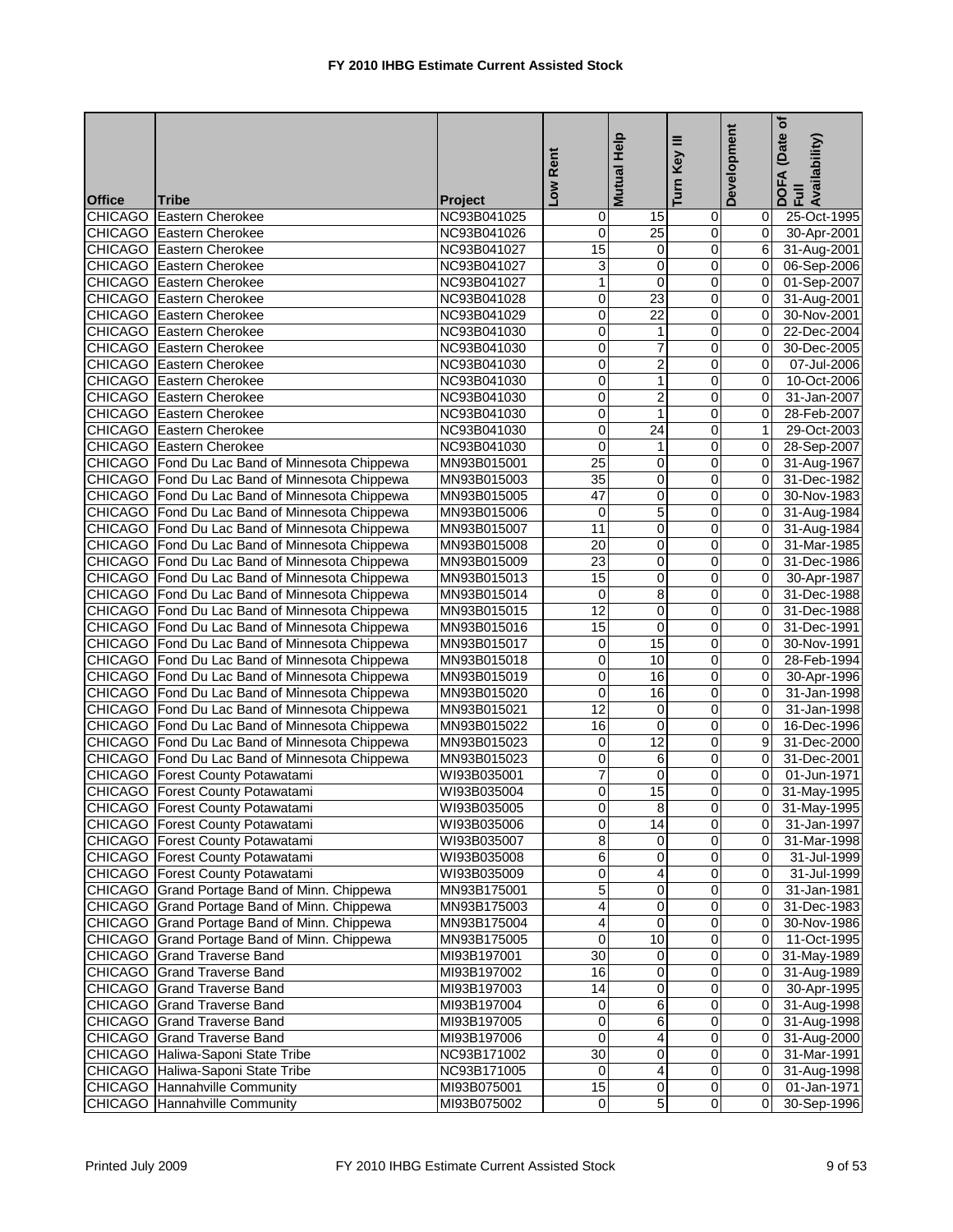|               |                                              |                | Low Rent        | Help                    | Key III                 | Development    | (Date of<br>DOFA (Date<br>Full<br>Availability) |
|---------------|----------------------------------------------|----------------|-----------------|-------------------------|-------------------------|----------------|-------------------------------------------------|
|               |                                              |                |                 | <b>Mutual</b>           | Turn                    |                |                                                 |
| <b>Office</b> | Tribe                                        | <b>Project</b> |                 |                         |                         |                |                                                 |
|               | CHICAGO Ho-Chunk Nation                      | WI93B238001    | 21              | $\mathbf 0$             | 0                       |                | 0 31-May-1971                                   |
|               | CHICAGO Ho-Chunk Nation                      | WI93B238002    | 51              | $\pmb{0}$               | $\mathbf 0$             | ΟI             | 30-Jun-1983                                     |
|               | CHICAGO Ho-Chunk Nation                      | WI93B238003    | 10<br>39        | 0<br>$\overline{0}$     | $\pmb{0}$               | 0l             | 31-Mar-1973                                     |
|               | CHICAGO Ho-Chunk Nation                      | WI93B238004    |                 | 0                       | 0                       | $\Omega$       | 31-Mar-1978                                     |
|               | CHICAGO Ho-Chunk Nation                      | WI93B238005    | $\overline{20}$ |                         | 0                       | 0I             | 31-May-1973                                     |
|               | CHICAGO Ho-Chunk Nation                      | WI93B238008    | 10              | 0                       | 0                       | $\Omega$       | 31-Jul-1971                                     |
|               | CHICAGO Ho-Chunk Nation                      | WI93B238009    | 0               | 14                      | $\overline{\mathbf{0}}$ | 0l             | 28-Feb-1999                                     |
|               | CHICAGO Ho-Chunk Nation                      | WI93B238010    | 0               | 6                       | $\mathbf 0$             | $\Omega$       | 28-Feb-1999                                     |
|               | <b>CHICAGO</b> Houlton Band of Maliseets     | ME93B033001    | 40              | 0                       | 0                       | 0l             | 28-Feb-1994                                     |
|               | <b>CHICAGO</b> Houlton Band of Maliseets     | ME93B033002    | 10              | 0                       | 0                       | 0l             | 31-Jan-1994                                     |
|               | <b>CHICAGO</b> Houlton Band of Maliseets     | ME93B033003    | 15              | $\overline{0}$          | $\overline{0}$          | $\mathbf{0}$   | 15-Sep-2003                                     |
|               | <b>CHICAGO</b> Houlton Band of Maliseets     | ME93B033004    | 3               | $\pmb{0}$               | $\mathbf 0$             | $\overline{2}$ | 15-Sep-2003                                     |
|               | <b>CHICAGO</b> Houlton Band of Maliseets     | ME93B033005    | $\overline{0}$  | 9                       | $\overline{0}$          | 61             | 15-Sep-2003                                     |
|               | <b>CHICAGO</b> Keweenaw Bay Indian Community | MI93B065001    | 33              | 0                       | 0                       | 0              | 01-Dec-1972                                     |
|               | CHICAGO Keweenaw Bay Indian Community        | MI93B065002    | 45              | 0                       | $\overline{0}$          | $\overline{0}$ | 30-Jun-1981                                     |
|               | CHICAGO Keweenaw Bay Indian Community        | MI93B065003    | 50              | 0                       | $\mathbf 0$             | $\Omega$       | 28-Feb-1983                                     |
|               | <b>CHICAGO</b> Keweenaw Bay Indian Community | MI93B065004    | 30              | 0                       | 0                       | $\Omega$       | 30-Nov-1985                                     |
|               | <b>CHICAGO</b> Keweenaw Bay Indian Community | MI93B065005    | 50              | 0                       | 0                       | $\Omega$       | 30-Nov-1985                                     |
|               | CHICAGO Keweenaw Bay Indian Community        | MI93B065006    | $\mathbf 0$     | $\overline{c}$          | 0                       | $\overline{0}$ | 30-Sep-1986                                     |
|               | CHICAGO Keweenaw Bay Indian Community        | MI93B065009    | 20              | 0                       | 0                       | $\overline{0}$ | 31-Oct-1993                                     |
|               | CHICAGO Keweenaw Bay Indian Community        | MI93B065010    | 20              | 0                       | 0                       | $\overline{0}$ | 31-Oct-1993                                     |
|               | <b>CHICAGO</b> Lac Courte Oreilles           | WI93B054001    | 23              | 0                       | 0                       | 0l             | 01-Oct-1970                                     |
|               | <b>CHICAGO</b> Lac Courte Oreilles           | WI93B054003    | 15              | $\overline{\mathbf{0}}$ | $\overline{\mathsf{o}}$ | $\overline{0}$ | 31-Oct-1974                                     |
|               | <b>CHICAGO</b> Lac Courte Oreilles           | WI93B054004    | 45              | 0                       | $\pmb{0}$               | $\overline{0}$ | 30-Jan-1979                                     |
|               | <b>CHICAGO</b> Lac Courte Oreilles           | WI93B054005    | 49              | $\mathbf 0$             | 0                       | $\mathbf{0}$   | 30-Nov-1980                                     |
|               | <b>CHICAGO</b> Lac Courte Oreilles           | WI93B054006    | 0               | $\mathbf{1}$            | 0                       | 0l             | 30-Sep-1983                                     |
|               | <b>CHICAGO</b> Lac Courte Oreilles           | WI93B054007    | 34              | 0                       | 0                       | 01             | 30-Nov-1982                                     |
|               | <b>CHICAGO</b> Lac Courte Oreilles           | WI93B054008    | $\overline{24}$ | 0                       | 0                       | $\mathbf{0}$   | 31-Jul-1984                                     |
|               | <b>CHICAGO</b> Lac Courte Oreilles           | WI93B054009    | $\overline{20}$ | $\mathbf 0$             | 0                       | $\Omega$       | 28-Feb-1984                                     |
|               | <b>CHICAGO</b> Lac Courte Oreilles           | WI93B054010    | 10              | 0                       | 0                       | 0              | 30-Sep-1985                                     |
|               | <b>CHICAGO</b> Lac Courte Oreilles           | WI93B054011    | 40              | $\mathbf 0$             | 0                       | 0              | 31-Aug-1986                                     |
|               | CHICAGO Lac Courte Oreilles                  | WI93B054012    | $\mathbf 0$     | $\mathbf{1}$            | $\mathbf 0$             | $\mathbf{0}$   | 31-Dec-1987                                     |
|               | <b>CHICAGO</b> Lac Courte Oreilles           | WI93B054013    | 20              | $\overline{0}$          | $\mathbf 0$             | $\Omega$       | 31-Dec-1988                                     |
|               | <b>CHICAGO</b> Lac Courte Oreilles           | WI93B054014    | $\mathbf 0$     | $\mathbf{1}$            | 0                       | 0I             | 30-Sep-1989                                     |
|               | <b>CHICAGO</b> Lac Courte Oreilles           | WI93B054015    | 0               | $\overline{2}$          | 0                       | $\Omega$       | 30-Nov-1992                                     |
|               | <b>CHICAGO</b> Lac Courte Oreilles           | WI93B054016    | 16              | $\overline{0}$          | ō                       | $\overline{0}$ | 31-Dec-1996                                     |
|               | CHICAGO Lac Courte Oreilles                  | WI93B054017    | $\overline{0}$  |                         |                         |                | 20-Jun-1994                                     |
|               | CHICAGO Lac Courte Oreilles                  | WI93B054018    | Ō               | 14                      | $\mathbf 0$             |                | 0 30-Sep-2000                                   |
|               | CHICAGO Lac Courte Oreilles                  | WI93B054019    | 5               | 0                       | 0                       |                | 0 31-Dec-2001                                   |
|               | <b>CHICAGO</b> Lac Courte Oreilles           | WI93B054019    | $\overline{20}$ | $\overline{\mathbf{0}}$ | $\overline{0}$          |                | 0 31-Aug-2001                                   |
|               | CHICAGO Lac Courte Oreilles                  | WI93B054021    | 0               | 5                       | 0                       | 01             | 30-Jan-1979                                     |
|               | <b>CHICAGO</b> Lac Courte Oreilles           | WI93B054022    |                 | 0                       | 0                       | 01             | 31-Jan-1975                                     |
|               | CHICAGO Lac Courte Oreilles                  | WI93B054023    | 12              | 0                       | 0                       |                | 11-Mar-1999                                     |
|               | CHICAGO Lac Courte Oreilles                  | WI93B054024    | 0               | 7                       | $\mathbf 0$             | 01             | 01-Oct-1970                                     |
|               | CHICAGO Lac Du Flambeau Band                 | WI93B009001    | 20              | 0                       | 0                       | ΟI             | 01-Jul-1966                                     |
|               | CHICAGO Lac Du Flambeau Band                 | WI93B009004    | 17              | 0                       | 0                       | ΟI             | 30-Jan-1979                                     |
|               | CHICAGO Lac Du Flambeau Band                 | WI93B009005    | 20              | 0                       | 0                       |                | 31-Jan-1980                                     |
|               | CHICAGO Lac Du Flambeau Band                 | WI93B009006    | $\overline{25}$ | $\overline{\mathbf{0}}$ | $\mathbf 0$             | $\overline{0}$ | 31-May-1982                                     |
|               | CHICAGO Lac Du Flambeau Band                 | WI93B009007    | 48              | 0                       | $\pmb{0}$               | 01             | 29-Feb-1984                                     |
|               | CHICAGO Lac Du Flambeau Band                 | WI93B009008    | 24              | 0                       | 0                       | ΟI             | 31-Jan-1985                                     |
|               | CHICAGO Lac Du Flambeau Band                 | WI93B009009    | 18              | 0                       | $\mathbf 0$             | ΟI             | 28-Feb-1986                                     |
|               | CHICAGO Lac Du Flambeau Band                 | WI93B009013    | 0               | 2                       | $\mathbf 0$             | 01             | 31-May-1982                                     |
|               | CHICAGO Lac Du Flambeau Band                 | WI93B009014    | $\mathbf 0$     | 1                       | $\mathbf 0$             | $\overline{0}$ | 31-May-1982                                     |
|               | CHICAGO Lac Du Flambeau Band                 | WI93B009015    | 13              | 0                       | 0                       | 01             | 30-Jun-1996                                     |
|               | CHICAGO Lac Du Flambeau Band                 | WI93B009016    | $\overline{0}$  | $\overline{4}$          | 0                       | 01             | 30-Jun-1996                                     |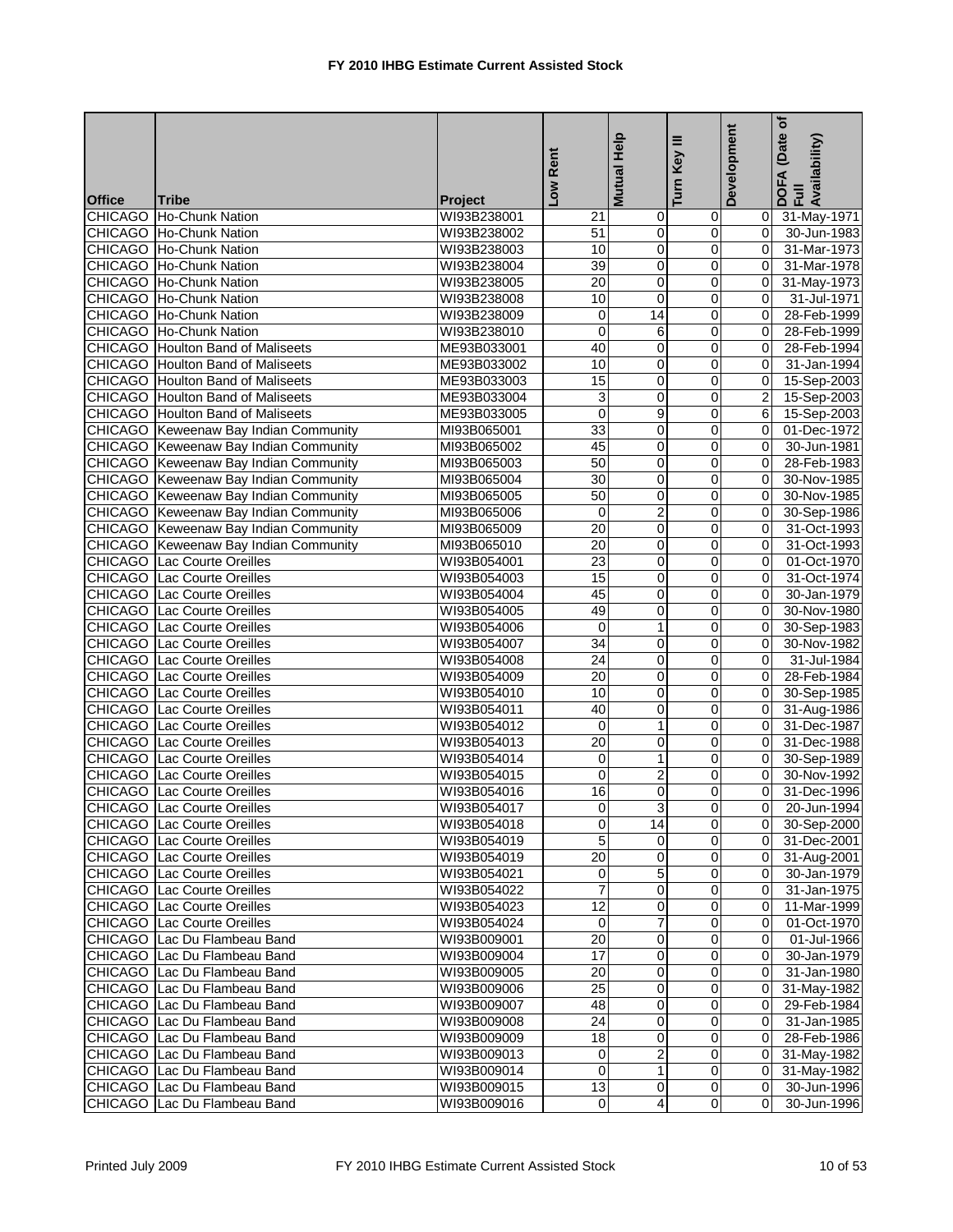|                |                                               |                | Low Rent        | Help<br><b>Mutual</b>   | Turn Key III            | Development    | (Date of<br>DOFA (Date<br>Full<br>Availability) |
|----------------|-----------------------------------------------|----------------|-----------------|-------------------------|-------------------------|----------------|-------------------------------------------------|
| <b>Office</b>  | <b>Tribe</b>                                  | <b>Project</b> |                 |                         |                         |                |                                                 |
|                | CHICAGO Lac Du Flambeau Band                  | WI93B009017    | 0               | 5                       | $\mathbf 0$             | 01             | 01-Jan-1995                                     |
|                | CHICAGO Lac Du Flambeau Band                  | WI93B009018    | 0               | $\mathbf{1}$            | 0                       | $\mathbf{0}$   | 31-Aug-1998                                     |
|                | CHICAGO Lac Du Flambeau Band                  | WI93B009019    | $\overline{2}$  | 0                       | 0                       | $\overline{3}$ | 31-Aug-1998                                     |
| <b>CHICAGO</b> | Lac Vieux Desert Band                         | MI93B085001    | $\overline{15}$ | $\overline{0}$          | 0                       | $\overline{0}$ | 01-Oct-1970                                     |
|                | <b>CHICAGO</b> Lac Vieux Desert Band          | MI93B085002    | $\overline{20}$ | 0                       | 0                       | $\overline{0}$ | 31-Oct-1983                                     |
| CHICAGO        | Lac Vieux Desert Band                         | MI93B085003    | $\mathbf 0$     | 8                       | 0                       | $\overline{0}$ | 30-Sep-1995                                     |
|                | CHICAGO Leech Lake Band of Minnesota Chippewa | MN93B012002    | 50              | 0                       | 0                       | $\mathbf{0}$   | 01-May-1967                                     |
|                | CHICAGO Leech Lake Band of Minnesota Chippewa | MN93B012005    | 15              | 0                       | 0                       | $\overline{0}$ | 01-Dec-1967                                     |
|                | CHICAGO Leech Lake Band of Minnesota Chippewa | MN93B012007    | 45              | 0                       | 0                       | $\overline{0}$ | 31-Oct-1978                                     |
|                | CHICAGO Leech Lake Band of Minnesota Chippewa | MN93B012008    | $\mathbf 0$     | $\overline{5}$          | 0                       | $\mathbf{0}$   | 31-Oct-1978                                     |
|                | CHICAGO Leech Lake Band of Minnesota Chippewa | MN93B012009    | 52              | $\overline{0}$          | $\overline{0}$          | $\mathbf{0}$   | 31-Mar-1983                                     |
|                | CHICAGO Leech Lake Band of Minnesota Chippewa | MN93B012010    | 0               | $\overline{24}$         | $\mathbf 0$             | $\overline{0}$ | 31-Mar-1983                                     |
|                | CHICAGO Leech Lake Band of Minnesota Chippewa | MN93B012012    | 0               | 46                      | $\pmb{0}$               | $\overline{0}$ | 30-Sep-1986                                     |
|                | CHICAGO Leech Lake Band of Minnesota Chippewa | MN93B012013    | 10              | 0                       | 0                       | $\overline{0}$ | 30-Sep-1985                                     |
|                | CHICAGO Leech Lake Band of Minnesota Chippewa | MN93B012015    | 30              | 0                       | $\overline{\mathbf{0}}$ | $\overline{0}$ | 31-Dec-1987                                     |
|                | CHICAGO Leech Lake Band of Minnesota Chippewa | MN93B012016    | 41              | 0                       | 0                       | $\overline{0}$ | 28-Feb-1989                                     |
|                | CHICAGO Leech Lake Band of Minnesota Chippewa | MN93B012017    | $\overline{10}$ | 0                       | 0                       | $\mathbf{0}$   | 31-Jul-1993                                     |
| <b>CHICAGO</b> | Leech Lake Band of Minnesota Chippewa         | MN93B012018    | 20              | 0                       | 0                       | $\mathbf{0}$   | 30-Jun-1994                                     |
| <b>CHICAGO</b> | Leech Lake Band of Minnesota Chippewa         | MN93B012019    | 20              | 0                       | 0                       | $\overline{0}$ | 30-Apr-1996                                     |
| <b>CHICAGO</b> | Leech Lake Band of Minnesota Chippewa         | MN93B012020    | 0               | 16                      | 0                       | $\mathbf{0}$   | 30-Apr-1996                                     |
|                | CHICAGO Leech Lake Band of Minnesota Chippewa | MN93B012021    | $\overline{20}$ | 0                       | 0                       | $\overline{0}$ | 27-Feb-1998                                     |
| <b>CHICAGO</b> | Leech Lake Band of Minnesota Chippewa         | MN93B012022    | 0               | 18                      | 0                       | Οl             | 29-May-1998                                     |
|                | <b>CHICAGO</b> Lower Sioux                    | MN93B207002    | $\overline{15}$ | 0                       | $\overline{\mathsf{o}}$ | $\overline{0}$ | 31-Dec-1989                                     |
|                | <b>CHICAGO</b> Lower Sioux                    | MN93B207003    | 8               | 0                       | $\pmb{0}$               | $\mathbf{0}$   | 31-Dec-1986                                     |
|                | <b>CHICAGO</b> Lower Sioux                    | MN93B207004    | 9               | 0                       | 0                       | Οl             | 31-May-1987                                     |
|                | <b>CHICAGO</b> Lumbee State Tribe             | NC93B171001    | 204             | 0                       | 0                       | $\mathbf{0}$   | 29-Feb-1988                                     |
|                | <b>CHICAGO</b> Menominee Indian Tribe         | WI93B243001    | 147             | 0                       | 0                       | 0              | 30-Sep-1984                                     |
|                | CHICAGO Menominee Indian Tribe                | WI93B243004    | 0               | $\mathbf{1}$            | 0                       | $\overline{0}$ | 30-Sep-1986                                     |
|                | <b>CHICAGO</b> Menominee Indian Tribe         | WI93B243005    | 0               | $\overline{2}$          | $\mathbf 0$             | $\overline{0}$ | 30-Sep-1986                                     |
|                | CHICAGO Menominee Indian Tribe                | WI93B243006    | 0               | $\overline{2}$          | 0                       | $\overline{0}$ | 30-Jun-1988                                     |
|                | CHICAGO Menominee Indian Tribe                | WI93B243008    | 0               | $\overline{\mathbf{4}}$ | 0                       | $\overline{0}$ | 30-Sep-1990                                     |
|                | CHICAGO Menominee Indian Tribe                | WI93B243009    | 12              | $\overline{\mathbf{0}}$ | 0                       | $\overline{0}$ | 31-Jul-1990                                     |
|                | CHICAGO Menominee Indian Tribe                | WI93B243010    | 45              | 0                       | 0                       | $\overline{0}$ | 30-Apr-1969                                     |
|                | <b>CHICAGO</b> Menominee Indian Tribe         | WI93B243011    | 60              | 0                       | 0                       | $\overline{0}$ | 30-Apr-1974                                     |
|                | <b>CHICAGO</b> Menominee Indian Tribe         | WI93B243012    | 0               | 3                       | 0                       | $\Omega$       | 31-Jan-1991                                     |
|                | CHICAGO Menominee Indian Tribe                | WI93B243014    | $\overline{14}$ | $\overline{0}$          | $\overline{0}$          | $\overline{0}$ | 31-May-1996                                     |
|                | CHICAGO Menominee Indian Tribe                | WI93B243015    |                 |                         |                         |                | 0 31-Dec-1996                                   |
|                | CHICAGO Mille Lacs Band of Minnesota Chippewa | MN93B204001    | 30              | $\overline{0}$          | $\overline{0}$          |                | 0 31-Mar-1983                                   |
|                | CHICAGO Mille Lacs Band of Minnesota Chippewa | MN93B204002    | $\mathbf{0}$    | 15                      | 0                       |                | 0 30-Sep-1986                                   |
|                | CHICAGO Mille Lacs Band of Minnesota Chippewa | MN93B204003    | 20              | $\overline{\mathbf{0}}$ | $\overline{0}$          |                | 0 31-Aug-1995                                   |
|                | CHICAGO Mille Lacs Band of Minnesota Chippewa | MN93B204004    | $\overline{25}$ | 0                       | $\pmb{0}$               | $\overline{0}$ | 30-Jun-1996                                     |
|                | CHICAGO Mille Lacs Band of Minnesota Chippewa | MN93B204005    | 40              | 0                       | 0                       | 01             | 30-Jun-1997                                     |
|                | <b>CHICAGO</b> Mississippi Choctaw Tribe      | MS93B092001    | 29              | 0                       | 0                       |                | 01-Jun-1970                                     |
|                | CHICAGO Mississippi Choctaw Tribe             | MS93B092005    | 43              | $\pmb{0}$               | 0                       | $\overline{0}$ | 01-Apr-1975                                     |
|                | CHICAGO Mississippi Choctaw Tribe             | MS93B092006    | 43              | 0                       | 0                       | $\overline{O}$ | 30-Apr-1977                                     |
|                | <b>CHICAGO</b> Mississippi Choctaw Tribe      | MS93B092007    | 85              | 0                       | 0                       |                | 0 31-Mar-1983                                   |
|                | CHICAGO Mississippi Choctaw Tribe             | MS93B092008    | 0               | $\overline{30}$         | 0                       |                | 31-May-1985                                     |
|                | <b>CHICAGO</b> Mississippi Choctaw Tribe      | MS93B092009    | 0               | 51                      | $\overline{0}$          | $\overline{0}$ | 31-May-1985                                     |
|                | <b>CHICAGO</b> Mississippi Choctaw Tribe      | MS93B092010    | 0               | 7                       | $\pmb{0}$               | $\overline{0}$ | $\overline{28}$ -Feb-1986                       |
|                | <b>CHICAGO</b> Mississippi Choctaw Tribe      | MS93B092012    | 0               | 15                      | 0                       | 01             | 31-Mar-1987                                     |
|                | <b>CHICAGO</b> Mississippi Choctaw Tribe      | MS93B092013    | 0               | $\overline{21}$         | $\mathbf 0$             | 01             | 31-May-1988                                     |
|                | CHICAGO Mississippi Choctaw Tribe             | MS93B092014    | 0               | 31                      | $\pmb{0}$               | 01             | 30-Sep-1989                                     |
|                | CHICAGO Mississippi Choctaw Tribe             | MS93B092015    | 0               | 33                      | $\pmb{0}$               | $\overline{0}$ | 31-Dec-1990                                     |
|                | <b>CHICAGO</b> Mississippi Choctaw Tribe      | MS93B092016    | 0               | 31                      | 0                       | 01             | 31-Jul-1992                                     |
|                | <b>CHICAGO</b> Mississippi Choctaw Tribe      | MS93B092017    | $\overline{0}$  | 16                      | $\overline{0}$          | $\overline{0}$ | 31-Aug-1993                                     |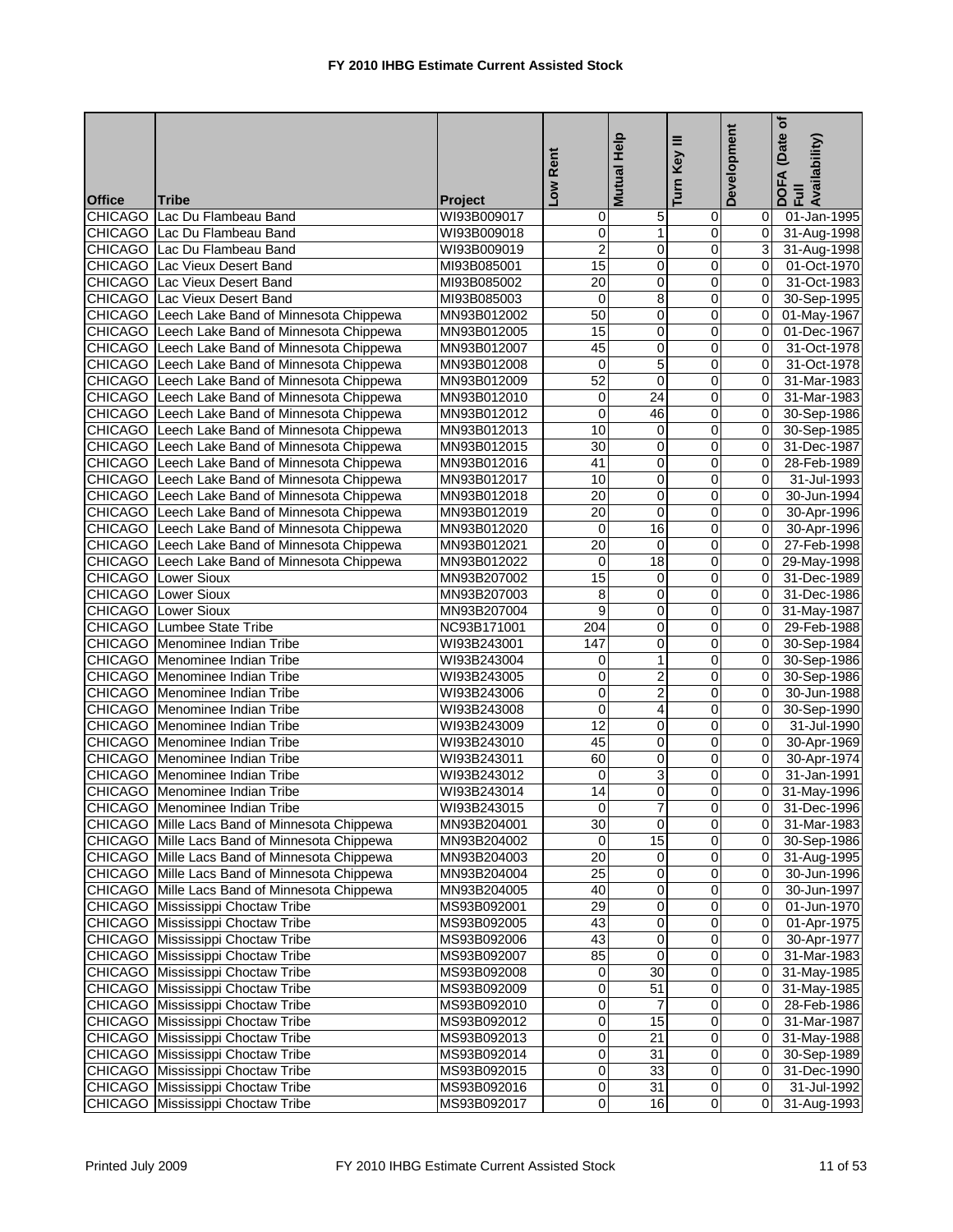|               |                                                                               |                | Low Rent                       | Help                    | Turn Key III            | Development        | (Date of<br>DOFA (Date<br>Full<br>Availability) |
|---------------|-------------------------------------------------------------------------------|----------------|--------------------------------|-------------------------|-------------------------|--------------------|-------------------------------------------------|
|               |                                                                               |                |                                | <b>Mutual</b>           |                         |                    |                                                 |
| <b>Office</b> | <b>Tribe</b>                                                                  | <b>Project</b> |                                |                         |                         |                    |                                                 |
|               | <b>CHICAGO</b> Mississippi Choctaw Tribe                                      | MS93B092018    | 0                              | 17                      | $\mathbf 0$             | ΟI                 | 31-Mar-1995                                     |
|               | CHICAGO Mississippi Choctaw Tribe                                             | MS93B092019    | 0                              | 13                      | $\mathbf 0$             | 01<br>$\mathbf{0}$ | 31-Mar-1995                                     |
|               | <b>CHICAGO</b> Mississippi Choctaw Tribe                                      | MS93B092020    | 30                             | 0<br>51                 | $\pmb{0}$               | $\overline{0}$     | 31-Aug-1996                                     |
|               | CHICAGO Mississippi Choctaw Tribe<br><b>CHICAGO</b> Mississippi Choctaw Tribe | MS93B092021    | $\mathbf 0$<br>$\overline{22}$ |                         | 0                       |                    | 30-Sep-1996                                     |
|               |                                                                               | MS93B092023    |                                | 0                       | 0                       | $\mathbf{0}$       | 30-Sep-1996                                     |
|               | <b>CHICAGO</b> Mississippi Choctaw Tribe                                      | MS93B092024    | 0                              | 41                      | 0                       | $\mathbf{0}$       | 31-May-1998                                     |
|               | CHICAGO Mississippi Choctaw Tribe                                             | MS93B092025    | 0                              | 39                      | $\overline{\mathbf{0}}$ | $\overline{0}$     | 30-Apr-2000                                     |
|               | <b>CHICAGO</b> Mississippi Choctaw Tribe                                      | MS93B092026    | 33                             | 0                       | $\mathbf 0$             | $\overline{0}$     | 29-Feb-2000                                     |
|               | CHICAGO MOWA Band of Choctaw Indians                                          | AL93B205001    | 30                             | 0                       | 0                       | $\overline{0}$     | 31-Dec-1993                                     |
|               | CHICAGO MOWA Band of Choctaw Indians                                          | AL93B205002    | 20                             | 0<br>15                 | 0                       | $\mathbf{0}$       | 30-Oct-1994                                     |
|               | CHICAGO MOWA Band of Choctaw Indians                                          | AL93B205003    | 0                              |                         | $\overline{0}$          | $\overline{0}$     | 30-Jun-1996                                     |
|               | CHICAGO MOWA Band of Choctaw Indians                                          | AL93B205004    | $\overline{2}$                 | $\pmb{0}$               | $\mathbf 0$             | 14                 | 09-Aug-1998                                     |
|               | <b>CHICAGO</b> Narragansett Tribe                                             | RI93B028001    | $\overline{0}$                 | 0                       | $\mathbf 0$             | $\overline{12}$    |                                                 |
|               | CHICAGO Oneida Nation of New York                                             | NY93B445001    | 30                             | 0                       | $\mathbf 0$             | $\overline{0}$     | 30-Sep-1994                                     |
|               | CHICAGO Oneida Tribe                                                          | WI93B010001    | $\overline{24}$                | $\overline{0}$          | $\overline{0}$          | $\overline{0}$     | 30-Apr-1967                                     |
|               | CHICAGO Oneida Tribe                                                          | WI93B010003    | 40                             | $\mathbf 0$             | $\mathbf 0$             | $\overline{0}$     | 31-May-1973                                     |
|               | <b>CHICAGO</b> Oneida Tribe                                                   | WI93B010004    | $\overline{25}$                | 0                       | 0                       | $\overline{0}$     | 31-May-1976                                     |
|               | CHICAGO Oneida Tribe                                                          | WI93B010006    | 30                             | 0                       | 0                       | $\overline{0}$     | 30-Sep-1979                                     |
|               | CHICAGO Oneida Tribe                                                          | WI93B010008    | 50                             | 0                       | 0                       | $\overline{0}$     | 30-Apr-1986                                     |
|               | CHICAGO Oneida Tribe                                                          | WI93B010010    | 0                              | $\overline{2}$          | 0                       | $\overline{0}$     | 28-Feb-1993                                     |
|               | CHICAGO Oneida Tribe                                                          | WI93B010011    | 0                              | $\mathbf{1}$            | 0                       | $\overline{0}$     | 19-May-1995                                     |
|               | CHICAGO Oneida Tribe                                                          | WI93B010012    | 0                              | 12                      | 0                       | Οl                 | 14-Jan-1997                                     |
|               | <b>CHICAGO</b> Oneida Tribe                                                   | WI93B010013    | $\overline{0}$                 | $\overline{11}$         | $\overline{\mathsf{o}}$ | Οl                 | 26-Mar-1999                                     |
|               | CHICAGO Oneida Tribe                                                          | WI93B010014    | 20                             | 0                       | $\pmb{0}$               | $\mathbf{0}$       | 31-Jan-1997                                     |
|               | CHICAGO Oneida Tribe                                                          | WI93B010015    | 0                              | 6                       | 0                       | $\mathbf{0}$       | 31-Jan-1997                                     |
|               | CHICAGO Oneida Tribe                                                          | WI93B010016    | 5                              | 0                       | 0                       | 0I                 | 31-May-2000                                     |
|               | CHICAGO Oneida Tribe                                                          | WI93B010017    | 0                              | 3                       | 0                       | 0I                 | 31-Jan-2000                                     |
|               | CHICAGO Passamaquody Indian Tribe                                             | ME93B014002    | 0                              | 0                       | 6                       | $\mathbf{0}$       | 31-Jul-1977                                     |
|               | CHICAGO Passamaquody Indian Tribe                                             | ME93B014003    | 16                             | 0                       | 0                       | $\overline{0}$     | 31-May-1979                                     |
|               | CHICAGO Passamaquody Indian Tribe                                             | ME93B014004    | $\overline{22}$                | 0                       | 0                       | Οl                 | 30-Sep-1981                                     |
|               | <b>CHICAGO</b> Passamaquody Indian Tribe                                      | ME93B014005    | 28                             | $\mathbf 0$             | 0                       | $\overline{0}$     | 31-Jan-1983                                     |
|               | CHICAGO Passamaquody Indian Tribe                                             | ME93B014008    | 10                             | $\overline{\mathbf{0}}$ | $\mathbf 0$             | $\mathbf{0}$       | 30-Nov-1990                                     |
|               | CHICAGO Passamaquody Indian Tribe                                             | ME93B014009    | 0                              | 20                      | $\mathbf 0$             | $\Omega$           | 30-Nov-1990                                     |
|               | CHICAGO Passamaquody Indian Tribe                                             | ME93B014010    | 0                              | 16                      | 0                       | $\mathbf{0}$       | 30-Apr-1994                                     |
|               | CHICAGO Passamaquody Indian Tribe                                             | ME93B014011    | 0                              | 12                      | 0                       | $\Omega$           | 29-Jul-1999                                     |
|               | <b>CHICAGO</b> Penobscot Tribe                                                | ME93B012001    | 4                              | $\overline{0}$          | 7                       | $\overline{0}$     | 31-Jul-1977                                     |
|               | <b>CHICAGO</b> Penobscot Tribe                                                | ME93B012002    | 8                              |                         |                         |                    | 30-Jun-1977                                     |
|               | CHICAGO Penobscot Tribe                                                       | ME93B012003    | $\overline{0}$                 | $\overline{\mathbf{0}}$ | 13                      |                    | 0 30-Apr-1980                                   |
|               | CHICAGO Penobscot Tribe                                                       | ME93B012004    | 22                             | $\mathbf{1}$            | 0                       |                    | 0 31-Oct-1985                                   |
|               | CHICAGO Penobscot Tribe                                                       | ME93B012006    | $\overline{0}$                 | 8                       | $\overline{0}$          |                    | 0 31-May-1992                                   |
|               | CHICAGO Penobscot Tribe                                                       | ME93B012007    | 10                             | 0                       | 0                       | 01                 | 30-Nov-1993                                     |
|               | <b>CHICAGO</b> Penobscot Tribe                                                | ME93B012008    | 10                             | 0                       | $\mathbf 0$             | ΟI                 | 31-Jul-1995                                     |
|               | CHICAGO Pleasant Point                                                        | ME93B013002    | 16                             | 0                       | 0                       |                    | 29-Feb-1976                                     |
|               | CHICAGO Pleasant Point                                                        | ME93B013003    | 0                              | $\pmb{0}$               | 1                       | $\overline{0}$     | 31-Dec-1977                                     |
|               | <b>CHICAGO</b> Pleasant Point                                                 | ME93B013004    | 0                              | $\overline{0}$          | $\overline{2}$          | 01                 | 30-Sep-1979                                     |
|               | CHICAGO Pleasant Point                                                        | ME93B013008    | 0                              | 19                      | 0                       |                    | 0 30-Sep-1992                                   |
|               | <b>CHICAGO</b> Pleasant Point                                                 | ME93B013009    | 15                             | $\overline{0}$          | 0                       | ΟI                 | 31-Jul-1996                                     |
|               | <b>CHICAGO</b> Pleasant Point                                                 | ME93B013010    | $\mathbf 0$                    | $\overline{10}$         | $\overline{0}$          |                    | 0 08-Feb-1995                                   |
|               | <b>CHICAGO</b> Pleasant Point                                                 | ME93B013011    | $\mathbf 0$                    | 12                      | $\pmb{0}$               |                    | 0 30-Nov-1999                                   |
|               | CHICAGO Pleasant Point                                                        | ME93B013012    | 20                             | 0                       | $\mathbf 0$             |                    | 0 31-Aug-1997                                   |
|               | CHICAGO Pleasant Point                                                        | ME93B013013    | $\overline{0}$                 | $\overline{15}$         | $\mathbf 0$             | ΟI                 | 30-Nov-1999                                     |
|               | CHICAGO Poarch Band of Creek Indians                                          | AL93B204001    | 20                             | 0                       | $\mathbf 0$             | ΟI                 | 30-Sep-1987                                     |
|               | CHICAGO Poarch Band of Creek Indians                                          | AL93B204002    | 30                             | $\mathbf{O}$            | $\overline{O}$          |                    | 0 30-Sep-1987                                   |
|               | <b>CHICAGO</b> Poarch Band of Creek Indians                                   | AL93B204004    | 20                             | $\overline{0}$          | $\mathbf 0$             |                    | 0 31-Aug-1989                                   |
|               | CHICAGO Poarch Band of Creek Indians                                          | AL93B204005    | 15                             | 0                       | $\overline{0}$          | 01                 | 27-Feb-1995                                     |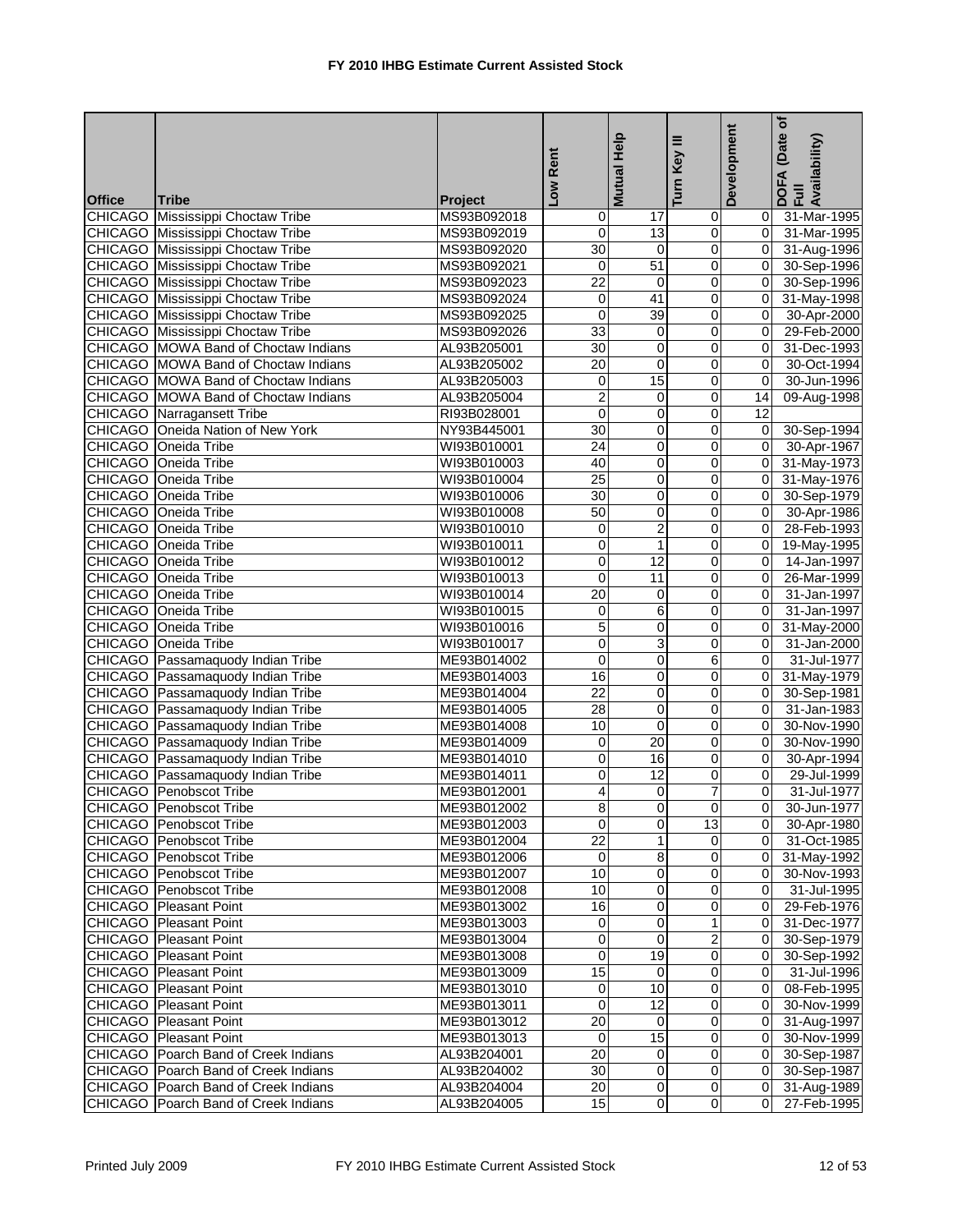|               |                                                                                       |                               | Low Rent        | Help              | Turn Key III            | Development    | (Date of<br>DOFA (Date <sub>(</sub><br>Full<br>Availability) |
|---------------|---------------------------------------------------------------------------------------|-------------------------------|-----------------|-------------------|-------------------------|----------------|--------------------------------------------------------------|
|               |                                                                                       |                               |                 | <b>Mutual</b>     |                         |                |                                                              |
| <b>Office</b> | <b>Tribe</b><br>CHICAGO Poarch Band of Creek Indians                                  | <b>Project</b><br>AL93B204006 |                 |                   |                         |                |                                                              |
|               |                                                                                       |                               | 10              | $\mathbf 0$<br>12 | $\mathbf 0$             | 01             | 27-Feb-1995                                                  |
|               | CHICAGO Poarch Band of Creek Indians                                                  | AL93B204007                   | 0<br>0          | 5                 | 0<br>0                  | 01<br>Οl       | 01-Oct-1998                                                  |
|               | CHICAGO   Poarch Band of Creek Indians<br><b>CHICAGO</b> Poarch Band of Creek Indians | AL93B204008<br>AL93B204009    | 0               | 16                | 0                       | $\Omega$       | 01-Oct-1998<br>01-Dec-1998                                   |
|               | <b>CHICAGO</b> Poarch Band of Creek Indians                                           | AL93B204010                   | 0               | 9                 | 0                       | $\mathbf{0}$   | 01-Feb-1999                                                  |
|               | <b>CHICAGO</b> Poarch Band of Creek Indians                                           |                               | 0               | 23                | 0                       | $\Omega$       |                                                              |
|               |                                                                                       | AL93B204011                   | 0               | 15                | 0                       | $\overline{0}$ | 01-Sep-1999                                                  |
|               | CHICAGO Pokagon Band of Potawatomi<br><b>CHICAGO</b> Prairie Island Sioux             | MI93B200001<br>MN93B207001    | 24              | 0                 | 0                       | $\overline{0}$ | 31-Aug-2004                                                  |
|               | CHICAGO Red Cliff Band of Lake Superior Chippewa                                      | WI93B013001                   | 20              | 0                 | 0                       | $\overline{0}$ | 30-Sep-1985<br>01-Dec-1967                                   |
|               |                                                                                       | WI93B013003                   | 3               | $\overline{c}$    | 0                       | $\overline{0}$ |                                                              |
|               | CHICAGO Red Cliff Band of Lake Superior Chippewa                                      |                               | 50              |                   |                         |                | 30-Nov-1971                                                  |
|               | CHICAGO Red Cliff Band of Lake Superior Chippewa                                      | WI93B013004                   |                 | $\overline{0}$    | $\overline{0}$          | $\mathbf{0}$   | 31-Mar-1979                                                  |
|               | CHICAGO Red Cliff Band of Lake Superior Chippewa                                      | WI93B013005                   | 26              | $\mathbf{1}$      | $\boldsymbol{0}$        | $\overline{0}$ | 31-Oct-1984                                                  |
|               | CHICAGO Red Cliff Band of Lake Superior Chippewa                                      | WI93B013007                   | 0               | 6                 | $\mathbf 0$             | $\Omega$       | 30-Jun-1995                                                  |
|               | CHICAGO Red Cliff Band of Lake Superior Chippewa                                      | WI93B013008                   | $\overline{0}$  | $\overline{2}$    | 0                       | $\mathbf{0}$   | 31-Aug-1997                                                  |
|               | CHICAGO Red Cliff Band of Lake Superior Chippewa                                      | WI93B013009                   | 18              | $\overline{0}$    | $\overline{0}$          | $\overline{0}$ | 31-Mar-1998                                                  |
|               | CHICAGO Red Lake Band of Chippewa                                                     | MN93B016001                   | 12              | $\mathbf 0$       | 0                       | $\mathbf{0}$   | 01-Sep-1967                                                  |
|               | CHICAGO Red Lake Band of Chippewa                                                     | MN93B016003                   | 10              | 0                 | 0                       | Οl             | 01-Sep-1966                                                  |
|               | CHICAGO Red Lake Band of Chippewa                                                     | MN93B016004                   | 10              | 0                 | 0                       | $\overline{0}$ | 01-Mar-1969                                                  |
|               | CHICAGO Red Lake Band of Chippewa                                                     | MN93B016011                   | 17              | 0                 | 0                       | $\overline{0}$ | 30-Apr-1980                                                  |
|               | CHICAGO Red Lake Band of Chippewa                                                     | MN93B016013                   | 58              | 0                 | 0                       | $\Omega$       | 31-Oct-1983                                                  |
|               | CHICAGO Red Lake Band of Chippewa                                                     | MN93B016014                   | 20              | $\overline{0}$    | 0                       | $\overline{0}$ | 30-Aug-1984                                                  |
|               | CHICAGO Red Lake Band of Chippewa                                                     | MN93B016015                   | 30              | 0                 | 0                       | $\mathbf{0}$   | 31-Dec-1984                                                  |
|               | CHICAGO Red Lake Band of Chippewa                                                     | MN93B016021                   | 0               | 30                | $\overline{\mathsf{o}}$ | $\overline{0}$ | 31-Aug-1988                                                  |
|               | CHICAGO Red Lake Band of Chippewa                                                     | MN93B016022                   | 0               | 30                | 0                       | $\mathbf{0}$   | 31-Jan-1989                                                  |
|               | CHICAGO Red Lake Band of Chippewa                                                     | MN93B016023                   | 0               | 20                | 0                       | $\overline{0}$ | 30-Nov-1990                                                  |
|               | CHICAGO Red Lake Band of Chippewa                                                     | MN93B016024                   | 31              | 0                 | 0                       | Οl             | 30-Sep-1993                                                  |
|               | CHICAGO Red Lake Band of Chippewa                                                     | MN93B016025                   | 10              | 0                 | 0                       | $\mathbf{0}$   | 28-Feb-1994                                                  |
|               | CHICAGO Red Lake Band of Chippewa                                                     | MN93B016026                   | 12              | 0                 | 0                       | $\overline{0}$ | 30-Sep-1994                                                  |
|               | CHICAGO Red Lake Band of Chippewa                                                     | MN93B016027                   | 44              | 0                 | $\mathbf 0$             | $\overline{0}$ | 30-Nov-1995                                                  |
|               | CHICAGO Red Lake Band of Chippewa                                                     | MN93B016028                   | $\mathbf 0$     | $\overline{20}$   | 0                       | ΟI             | 01-May-1997                                                  |
|               | CHICAGO Red Lake Band of Chippewa                                                     | MN93B016029                   | 40              | 0                 | $\mathbf 0$             | $\mathbf{0}$   | 01-Oct-1997                                                  |
|               | CHICAGO Sac & Fox Tribe                                                               | IA93B112001                   | 20              | 0                 | 0                       | $\mathbf{0}$   | 30-Jun-1981                                                  |
|               | CHICAGO Saginaw Chippewa                                                              | MI93B043001                   | 20              | $\mathbf 0$       | 0                       | $\mathbf{0}$   | 01-May-1967                                                  |
|               | CHICAGO Saginaw Chippewa                                                              | MI93B043002                   | 12              | 0                 | 0                       | $\overline{0}$ | 30-Sep-1976                                                  |
|               | CHICAGO Saginaw Chippewa                                                              | MI93B043003                   | 20              | 0                 | 0                       | ΟI             | 31-Aug-1980                                                  |
|               | CHICAGO Saginaw Chippewa                                                              | MI93B043004                   | 8               | $\overline{0}$    | O                       | $\overline{0}$ | 22-Nov-1992                                                  |
|               | CHICAGO Saginaw Chippewa                                                              | MI93B043005                   | $\overline{0}$  |                   |                         |                | 30-Jun-1992                                                  |
|               | CHICAGO Saginaw Chippewa                                                              | MI93B043006                   | 0               | 3                 | $\overline{0}$          | 01             | 31-Mar-1995                                                  |
|               | CHICAGO Saginaw Chippewa                                                              | MI93B043007                   | 9               | $\pmb{0}$         | 0                       | 01             | 30-Jun-1999                                                  |
|               | CHICAGO Saginaw Chippewa                                                              | MI93B043008                   | ω               | $\overline{0}$    | $\overline{0}$          | 11             | 30-Jun-1999                                                  |
|               | CHICAGO Saginaw Chippewa                                                              | MI93B043009                   | $\overline{0}$  | 4                 | $\pmb{0}$               | 0I             | 23-Jun-1997                                                  |
|               | <b>CHICAGO</b> Saint Croix Chippewa                                                   | WI93B062001                   | 25              | 0                 | 0                       | 01             | 01-May-1973                                                  |
|               | <b>CHICAGO</b> Saint Croix Chippewa                                                   | WI93B062003                   | 30              | 0                 | 0                       | 0              | 30-Nov-1982                                                  |
|               | CHICAGO Saint Croix Chippewa                                                          | WI93B062004                   | 10              | $\pmb{0}$         | $\pmb{0}$               | $\overline{0}$ | 30-Jun-1984                                                  |
|               | CHICAGO Saint Croix Chippewa                                                          | WI93B062005                   | 10              | 0                 | 0                       | 01             | 30-Jun-1984                                                  |
|               | CHICAGO Saint Croix Chippewa                                                          | WI93B062006                   | 10              | 0                 | 0                       | 0I             | 31-Aug-1986                                                  |
|               | CHICAGO Saint Croix Chippewa                                                          | WI93B062009                   | 20              | $\mathbf 0$       | 0                       |                | 31-Jan-1992                                                  |
|               | <b>CHICAGO</b> Saint Croix Chippewa                                                   | WI93B062010                   | 38              | $\overline{0}$    | $\overline{0}$          | $\overline{0}$ | 01-Dec-1973                                                  |
|               | CHICAGO Saint Croix Chippewa                                                          | WI93B062011                   | 10              | $\overline{0}$    | $\pmb{0}$               | $\overline{0}$ | 30-Apr-1994                                                  |
|               | CHICAGO Saint Croix Chippewa                                                          | WI93B062012                   | 0               | 10                | $\pmb{0}$               | 0I             | 30-Sep-1997                                                  |
|               | CHICAGO Saint Croix Chippewa                                                          | WI93B062013                   | $\overline{21}$ | $\mathbf 0$       | $\pmb{0}$               | 0I             | 30-Apr-1996                                                  |
|               | <b>CHICAGO</b> Saint Croix Chippewa                                                   | WI93B062014                   | 0               | 15                | $\pmb{0}$               | 01             | 30-Apr-1996                                                  |
|               | CHICAGO Sault Ste. Marie Tribe                                                        | MI93B149001                   | 48              | $\pmb{0}$         | $\pmb{0}$               | $\overline{0}$ | 31-Mar-1983                                                  |
|               | <b>CHICAGO</b> Sault Ste. Marie Tribe                                                 | MI93B149003                   | 40              | 0                 | $\mathbf 0$             | 0I             | 31-May-1983                                                  |
|               | <b>CHICAGO</b> Sault Ste. Marie Tribe                                                 | MI93B149005                   | 88              | $\mathbf 0$       | $\overline{0}$          |                | 30-Sep-1984                                                  |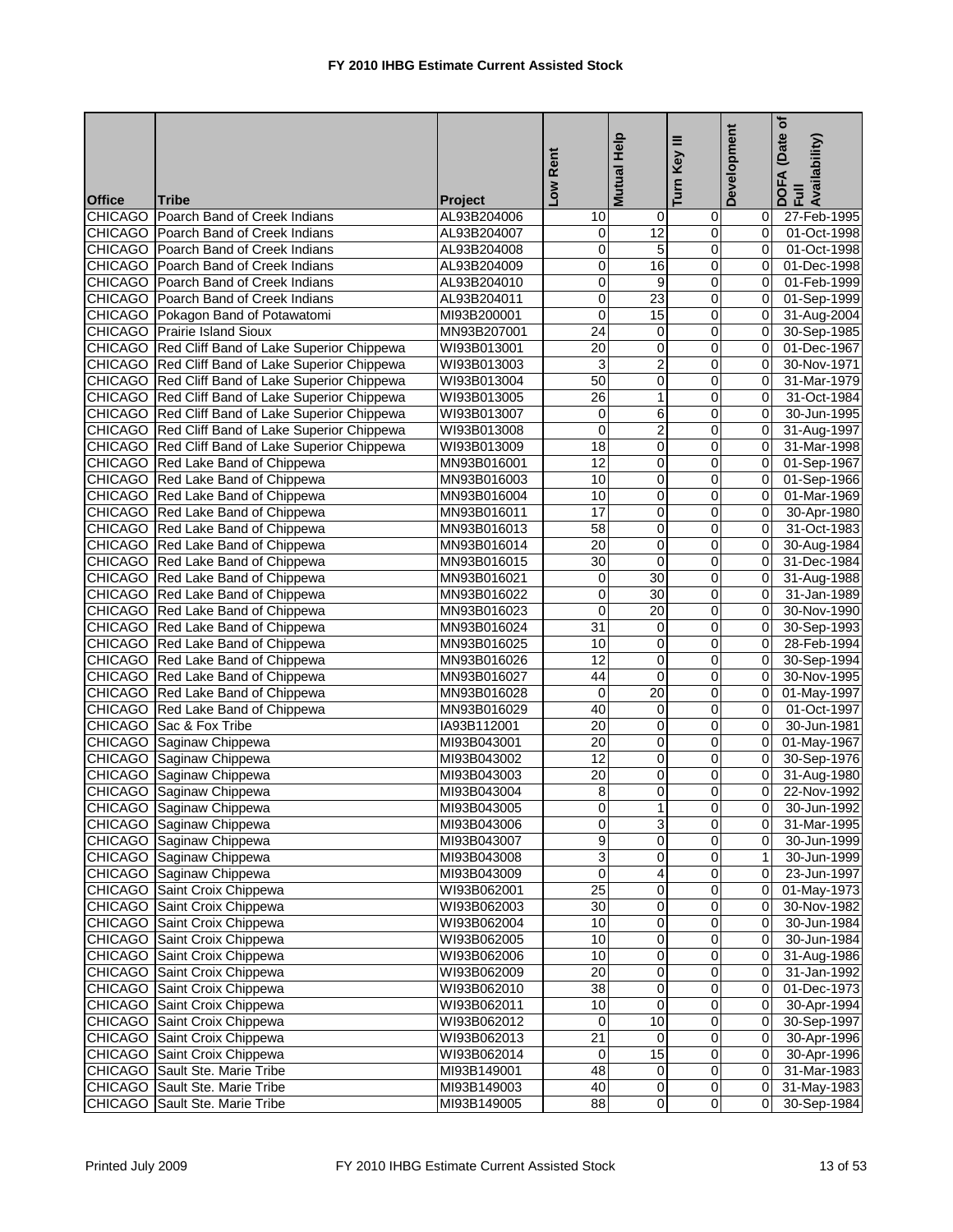| <b>Turn</b><br><b>Office</b><br><b>Tribe</b><br><b>Project</b><br><b>CHICAGO</b> Sault Ste. Marie Tribe<br>MI93B149006<br>30-Nov-1984<br>25<br>$\mathbf 0$<br>$\overline{0}$<br>01<br>$\overline{0}$<br>12<br>$\mathbf 0$<br>CHICAGO Sault Ste. Marie Tribe<br>MI93B149007<br>$\Omega$<br>31-Mar-1986<br>0<br>CHICAGO Sault Ste. Marie Tribe<br>MI93B149008<br>9<br>0<br>31-Oct-1986<br>0l<br><b>CHICAGO</b> Sault Ste. Marie Tribe<br>Ō<br>31-Oct-1986<br>MI93B149009<br>11<br>0<br>ΟI<br><b>CHICAGO</b> Sault Ste. Marie Tribe<br>$\overline{18}$<br>MI93B149010<br>0<br>0<br>$\mathbf{0}$<br>31-Mar-1988<br><b>CHICAGO</b> Sault Ste. Marie Tribe<br>20<br>0<br>MI93B149012<br>0<br>30-Jun-1992<br>0<br>CHICAGO Sault Ste. Marie Tribe<br>10<br>0<br>$\mathbf 0$<br>MI93B149013<br>$\mathbf{0}$<br>30-Nov-1992<br>CHICAGO Sault Ste. Marie Tribe<br>51<br>0<br>0<br>30-Jun-1997<br>MI93B149014<br>$\Omega$<br>CHICAGO Sault Ste. Marie Tribe<br>39<br>30-Jun-1997<br>MI93B149015<br>0<br>0<br>$\Omega$<br>CHICAGO Sault Ste. Marie Tribe<br>45<br>0<br>0<br>30-Aug-1998<br>MI93B149016<br>$\mathbf{0}$<br>10<br><b>CHICAGO</b> Sault Ste. Marie Tribe<br>0<br>MI93B149017<br>0<br>$\overline{0}$<br>30-Sep-1996<br><b>CHICAGO</b> Sault Ste. Marie Tribe<br>0<br>4<br>$\mathbf 0$<br>01-Jan-1998<br>MI93B149018<br>ΟI<br>5<br><b>CHICAGO</b> Sault Ste. Marie Tribe<br>0<br>0<br>MI93B149019<br>$\Omega$<br>31-Mar-2002<br>CHICAGO Sault Ste. Marie Tribe<br>0<br>11<br>0<br>MI93B149019<br>$\Omega$<br>31-Jul-2002<br>$\mathbf 0$<br>CHICAGO Sault Ste. Marie Tribe<br>0<br>9<br>31-Oct-2002<br>MI93B149019<br>$\mathbf{0}$<br>$\overline{0}$<br><b>CHICAGO</b> Seminole Tribe<br>$\Omega$<br>$\mathbf 0$<br>35<br>FL93B059032<br>28<br><b>CHICAGO</b> Seneca Nation of New York<br>0<br>0<br>NY93B040001<br>0I<br>01-Dec-1964<br>CHICAGO Seneca Nation of New York<br>17<br>$\mathbf 0$<br>NY93B040002<br>0<br>0I<br>01-May-1967<br>$\overline{0}$<br>$\overline{27}$<br>CHICAGO Seneca Nation of New York<br>$\mathbf 0$<br>NY93B040004<br>0I<br>16-Feb-1979<br>40<br><b>CHICAGO</b> Seneca Nation of New York<br>NY93B040005<br>$\mathbf 0$<br>31-Oct-1981<br>0<br>$\Omega$<br>$\mathbf{0}$<br>42<br>CHICAGO Seneca Nation of New York<br>0<br>31-May-1982<br>NY93B040006<br>0l<br>51<br><b>CHICAGO</b> Seneca Nation of New York<br>NY93B040007<br>0<br>0<br>$\Omega$<br>31-Mar-1987<br>28<br>$\overline{0}$<br>$\overline{0}$<br><b>CHICAGO</b> Seneca Nation of New York<br>31-Mar-1989<br>NY93B040009<br>$\overline{0}$<br>12<br>$\pmb{0}$<br>CHICAGO Seneca Nation of New York<br>NY93B040010<br>$\mathbf 0$<br>31-Jul-1997<br>0l<br>$\overline{7}$<br>0<br>CHICAGO Seneca Nation of New York<br>NY93B040011<br>0<br>31-Jul-1997<br>$\Omega$<br><b>CHICAGO</b> Seneca Nation of New York<br>11<br>31-Mar-2001<br>NY93B040013<br>0<br>0<br>ΟI<br>CHICAGO Seneca Nation of New York<br>3<br>0<br>01-Jan-1997<br>NY93B040014<br>1<br>$\overline{0}$<br>$\overline{25}$<br>$\pmb{0}$<br><b>CHICAGO</b> Seneca Nation of New York<br>NY93B040015<br>$\mathbf 0$<br>$\mathbf 0$<br><b>CHICAGO</b> Seneca Nation of New York<br><b>SA16</b><br>16<br>0<br>0<br>$\overline{0}$<br>22-Sep-1997<br>CHICAGO Sokagoan Chippewa Tribe<br>WI93B036001<br>14<br>0<br>0<br>Οl<br>01-Dec-1972<br>CHICAGO Sokagoan Chippewa Tribe<br>0<br>20<br>0<br>30-Jun-1980<br>WI93B036002<br>0<br>CHICAGO Sokagoan Chippewa Tribe<br>10<br>0<br>0<br>WI93B036003<br>0l<br>28-Feb-1986<br>CHICAGO Sokagoan Chippewa Tribe<br>30<br>0<br>WI93B036004<br>0<br>0I<br>30-Sep-1987<br>CHICAGO Sokagoan Chippewa Tribe<br>11<br>WI93B036005<br>0<br>$\overline{0}$<br>0I<br>31-Dec-1989<br>CHICAGO Sokagoan Chippewa Tribe<br>WI93B036006<br>11<br>0<br>0<br>$\mathbf{0}$<br>30-Nov-1989<br>$\overline{0}$<br>$\overline{10}$<br>$\overline{0}$<br>$\overline{0}$<br>30-Jan-1994<br>CHICAGO Sokagoan Chippewa Tribe<br>WI93B036007<br>10<br>CHICAGO Sokagoan Chippewa Tribe<br>$\overline{0}$<br>30-Aug-1994<br>WI93B036008<br>15<br>$\overline{0}$<br>CHICAGO Sokagoan Chippewa Tribe<br>WI93B036009<br>$\Omega$<br>30-Jun-1997<br>0I -<br>15<br>CHICAGO Sokagoan Chippewa Tribe<br>0<br>0<br>WI93B036010<br>0 31-Aug-2000<br>40<br>CHICAGO St. Regis Mohawk Tribe<br>$\pmb{0}$<br>$\overline{0}$<br>0 30-Sep-1987<br>NY93B436001<br>34<br>CHICAGO St. Regis Mohawk Tribe<br>0<br>0<br>31-Mar-1990<br>NY93B436003<br>01<br><b>CHICAGO</b> St. Regis Mohawk Tribe<br>$\overline{\mathsf{o}}$<br>10<br>$\mathbf 0$<br>NY93B436004<br>01<br>31-Mar-1990<br>CHICAGO St. Regis Mohawk Tribe<br>20<br>0<br>NY93B436005<br>0<br>28-Feb-1991<br>01<br>CHICAGO St. Regis Mohawk Tribe<br>$\overline{\mathbf{0}}$<br>$\mathbf 0$<br>18<br>NY93B436006<br>ΟI<br>24-Dec-1991<br>16<br>0<br>CHICAGO St. Regis Mohawk Tribe<br>0<br>NY93B436007<br>$\overline{0}$<br>28-Feb-1994<br>CHICAGO St. Regis Mohawk Tribe<br>0<br>0<br>18<br>28-Feb-1994<br>NY93B436008<br>ΟI<br>CHICAGO St. Regis Mohawk Tribe<br>18<br>0<br>0<br>NY93B436009<br>10-May-1995<br>36<br>$\overline{\mathsf{o}}$<br>CHICAGO St. Regis Mohawk Tribe<br>$\mathbf 0$<br>NY93B436010<br>$\overline{0}$<br>28-Feb-1995<br>0<br>18<br>0<br>CHICAGO St. Regis Mohawk Tribe<br>NY93B436011<br>31-Jan-1997<br>01<br>CHICAGO St. Regis Mohawk Tribe<br>19<br>$\pmb{0}$<br>0<br>NY93B436012<br>31-Dec-1999<br>ΟI<br>CHICAGO St. Regis Mohawk Tribe<br>1<br>$\mathbf 0$<br>0<br>31-Dec-2000<br>NY93B436012<br>$\overline{0}$<br>31<br>$\pmb{0}$<br>CHICAGO St. Regis Mohawk Tribe<br>NY93B436013<br>01<br>31-Dec-1999<br>$\pmb{0}$<br>0<br>CHICAGO St. Regis Mohawk Tribe<br>NY93B436013<br>4<br>$\overline{0}$<br>31-Dec-2000<br>$\overline{0}$<br>CHICAGO St. Regis Mohawk Tribe<br>NY93B436013<br>3<br>$\mathbf 0$<br>ΟI<br>31-Aug-2002<br>$\overline{7}$<br>CHICAGO St. Regis Mohawk Tribe<br>NY93B436014<br>$\overline{0}$<br>$\overline{0}$<br>$\overline{0}$<br>30-Apr-1997 |  | Low Rent | Mutual Help | Ξ<br>Key | Development | (Date of<br>DOFA (Date <sub>)</sub><br>Full<br>Availability) |
|-----------------------------------------------------------------------------------------------------------------------------------------------------------------------------------------------------------------------------------------------------------------------------------------------------------------------------------------------------------------------------------------------------------------------------------------------------------------------------------------------------------------------------------------------------------------------------------------------------------------------------------------------------------------------------------------------------------------------------------------------------------------------------------------------------------------------------------------------------------------------------------------------------------------------------------------------------------------------------------------------------------------------------------------------------------------------------------------------------------------------------------------------------------------------------------------------------------------------------------------------------------------------------------------------------------------------------------------------------------------------------------------------------------------------------------------------------------------------------------------------------------------------------------------------------------------------------------------------------------------------------------------------------------------------------------------------------------------------------------------------------------------------------------------------------------------------------------------------------------------------------------------------------------------------------------------------------------------------------------------------------------------------------------------------------------------------------------------------------------------------------------------------------------------------------------------------------------------------------------------------------------------------------------------------------------------------------------------------------------------------------------------------------------------------------------------------------------------------------------------------------------------------------------------------------------------------------------------------------------------------------------------------------------------------------------------------------------------------------------------------------------------------------------------------------------------------------------------------------------------------------------------------------------------------------------------------------------------------------------------------------------------------------------------------------------------------------------------------------------------------------------------------------------------------------------------------------------------------------------------------------------------------------------------------------------------------------------------------------------------------------------------------------------------------------------------------------------------------------------------------------------------------------------------------------------------------------------------------------------------------------------------------------------------------------------------------------------------------------------------------------------------------------------------------------------------------------------------------------------------------------------------------------------------------------------------------------------------------------------------------------------------------------------------------------------------------------------------------------------------------------------------------------------------------------------------------------------------------------------------------------------------------------------------------------------------------------------------------------------------------------------------------------------------------------------------------------------------------------------------------------------------------------------------------------------------------------------------------------------------------------------------------------------------------------------------------------------------------------------------------------------------------------------------------------------------------------------------------------------------------------------------------------------------------------------------------------------------------------------------------------------------------------------------------------------------------------------------------------------------------------------------------------------------------------------------------------------------------------------------------------------------------------------------------------------------------------------------------------------------------------------------------------------------------------------------------------------------------------------------------------------------------------------------------------------------------------------------------------------------------------------------------------------------------------------------------------------------------------------------------------------------------------------------------------------------------------------------------------------------------------------------------------------|--|----------|-------------|----------|-------------|--------------------------------------------------------------|
|                                                                                                                                                                                                                                                                                                                                                                                                                                                                                                                                                                                                                                                                                                                                                                                                                                                                                                                                                                                                                                                                                                                                                                                                                                                                                                                                                                                                                                                                                                                                                                                                                                                                                                                                                                                                                                                                                                                                                                                                                                                                                                                                                                                                                                                                                                                                                                                                                                                                                                                                                                                                                                                                                                                                                                                                                                                                                                                                                                                                                                                                                                                                                                                                                                                                                                                                                                                                                                                                                                                                                                                                                                                                                                                                                                                                                                                                                                                                                                                                                                                                                                                                                                                                                                                                                                                                                                                                                                                                                                                                                                                                                                                                                                                                                                                                                                                                                                                                                                                                                                                                                                                                                                                                                                                                                                                                                                                                                                                                                                                                                                                                                                                                                                                                                                                                                                                                                                           |  |          |             |          |             |                                                              |
|                                                                                                                                                                                                                                                                                                                                                                                                                                                                                                                                                                                                                                                                                                                                                                                                                                                                                                                                                                                                                                                                                                                                                                                                                                                                                                                                                                                                                                                                                                                                                                                                                                                                                                                                                                                                                                                                                                                                                                                                                                                                                                                                                                                                                                                                                                                                                                                                                                                                                                                                                                                                                                                                                                                                                                                                                                                                                                                                                                                                                                                                                                                                                                                                                                                                                                                                                                                                                                                                                                                                                                                                                                                                                                                                                                                                                                                                                                                                                                                                                                                                                                                                                                                                                                                                                                                                                                                                                                                                                                                                                                                                                                                                                                                                                                                                                                                                                                                                                                                                                                                                                                                                                                                                                                                                                                                                                                                                                                                                                                                                                                                                                                                                                                                                                                                                                                                                                                           |  |          |             |          |             |                                                              |
|                                                                                                                                                                                                                                                                                                                                                                                                                                                                                                                                                                                                                                                                                                                                                                                                                                                                                                                                                                                                                                                                                                                                                                                                                                                                                                                                                                                                                                                                                                                                                                                                                                                                                                                                                                                                                                                                                                                                                                                                                                                                                                                                                                                                                                                                                                                                                                                                                                                                                                                                                                                                                                                                                                                                                                                                                                                                                                                                                                                                                                                                                                                                                                                                                                                                                                                                                                                                                                                                                                                                                                                                                                                                                                                                                                                                                                                                                                                                                                                                                                                                                                                                                                                                                                                                                                                                                                                                                                                                                                                                                                                                                                                                                                                                                                                                                                                                                                                                                                                                                                                                                                                                                                                                                                                                                                                                                                                                                                                                                                                                                                                                                                                                                                                                                                                                                                                                                                           |  |          |             |          |             |                                                              |
|                                                                                                                                                                                                                                                                                                                                                                                                                                                                                                                                                                                                                                                                                                                                                                                                                                                                                                                                                                                                                                                                                                                                                                                                                                                                                                                                                                                                                                                                                                                                                                                                                                                                                                                                                                                                                                                                                                                                                                                                                                                                                                                                                                                                                                                                                                                                                                                                                                                                                                                                                                                                                                                                                                                                                                                                                                                                                                                                                                                                                                                                                                                                                                                                                                                                                                                                                                                                                                                                                                                                                                                                                                                                                                                                                                                                                                                                                                                                                                                                                                                                                                                                                                                                                                                                                                                                                                                                                                                                                                                                                                                                                                                                                                                                                                                                                                                                                                                                                                                                                                                                                                                                                                                                                                                                                                                                                                                                                                                                                                                                                                                                                                                                                                                                                                                                                                                                                                           |  |          |             |          |             |                                                              |
|                                                                                                                                                                                                                                                                                                                                                                                                                                                                                                                                                                                                                                                                                                                                                                                                                                                                                                                                                                                                                                                                                                                                                                                                                                                                                                                                                                                                                                                                                                                                                                                                                                                                                                                                                                                                                                                                                                                                                                                                                                                                                                                                                                                                                                                                                                                                                                                                                                                                                                                                                                                                                                                                                                                                                                                                                                                                                                                                                                                                                                                                                                                                                                                                                                                                                                                                                                                                                                                                                                                                                                                                                                                                                                                                                                                                                                                                                                                                                                                                                                                                                                                                                                                                                                                                                                                                                                                                                                                                                                                                                                                                                                                                                                                                                                                                                                                                                                                                                                                                                                                                                                                                                                                                                                                                                                                                                                                                                                                                                                                                                                                                                                                                                                                                                                                                                                                                                                           |  |          |             |          |             |                                                              |
|                                                                                                                                                                                                                                                                                                                                                                                                                                                                                                                                                                                                                                                                                                                                                                                                                                                                                                                                                                                                                                                                                                                                                                                                                                                                                                                                                                                                                                                                                                                                                                                                                                                                                                                                                                                                                                                                                                                                                                                                                                                                                                                                                                                                                                                                                                                                                                                                                                                                                                                                                                                                                                                                                                                                                                                                                                                                                                                                                                                                                                                                                                                                                                                                                                                                                                                                                                                                                                                                                                                                                                                                                                                                                                                                                                                                                                                                                                                                                                                                                                                                                                                                                                                                                                                                                                                                                                                                                                                                                                                                                                                                                                                                                                                                                                                                                                                                                                                                                                                                                                                                                                                                                                                                                                                                                                                                                                                                                                                                                                                                                                                                                                                                                                                                                                                                                                                                                                           |  |          |             |          |             |                                                              |
|                                                                                                                                                                                                                                                                                                                                                                                                                                                                                                                                                                                                                                                                                                                                                                                                                                                                                                                                                                                                                                                                                                                                                                                                                                                                                                                                                                                                                                                                                                                                                                                                                                                                                                                                                                                                                                                                                                                                                                                                                                                                                                                                                                                                                                                                                                                                                                                                                                                                                                                                                                                                                                                                                                                                                                                                                                                                                                                                                                                                                                                                                                                                                                                                                                                                                                                                                                                                                                                                                                                                                                                                                                                                                                                                                                                                                                                                                                                                                                                                                                                                                                                                                                                                                                                                                                                                                                                                                                                                                                                                                                                                                                                                                                                                                                                                                                                                                                                                                                                                                                                                                                                                                                                                                                                                                                                                                                                                                                                                                                                                                                                                                                                                                                                                                                                                                                                                                                           |  |          |             |          |             |                                                              |
|                                                                                                                                                                                                                                                                                                                                                                                                                                                                                                                                                                                                                                                                                                                                                                                                                                                                                                                                                                                                                                                                                                                                                                                                                                                                                                                                                                                                                                                                                                                                                                                                                                                                                                                                                                                                                                                                                                                                                                                                                                                                                                                                                                                                                                                                                                                                                                                                                                                                                                                                                                                                                                                                                                                                                                                                                                                                                                                                                                                                                                                                                                                                                                                                                                                                                                                                                                                                                                                                                                                                                                                                                                                                                                                                                                                                                                                                                                                                                                                                                                                                                                                                                                                                                                                                                                                                                                                                                                                                                                                                                                                                                                                                                                                                                                                                                                                                                                                                                                                                                                                                                                                                                                                                                                                                                                                                                                                                                                                                                                                                                                                                                                                                                                                                                                                                                                                                                                           |  |          |             |          |             |                                                              |
|                                                                                                                                                                                                                                                                                                                                                                                                                                                                                                                                                                                                                                                                                                                                                                                                                                                                                                                                                                                                                                                                                                                                                                                                                                                                                                                                                                                                                                                                                                                                                                                                                                                                                                                                                                                                                                                                                                                                                                                                                                                                                                                                                                                                                                                                                                                                                                                                                                                                                                                                                                                                                                                                                                                                                                                                                                                                                                                                                                                                                                                                                                                                                                                                                                                                                                                                                                                                                                                                                                                                                                                                                                                                                                                                                                                                                                                                                                                                                                                                                                                                                                                                                                                                                                                                                                                                                                                                                                                                                                                                                                                                                                                                                                                                                                                                                                                                                                                                                                                                                                                                                                                                                                                                                                                                                                                                                                                                                                                                                                                                                                                                                                                                                                                                                                                                                                                                                                           |  |          |             |          |             |                                                              |
|                                                                                                                                                                                                                                                                                                                                                                                                                                                                                                                                                                                                                                                                                                                                                                                                                                                                                                                                                                                                                                                                                                                                                                                                                                                                                                                                                                                                                                                                                                                                                                                                                                                                                                                                                                                                                                                                                                                                                                                                                                                                                                                                                                                                                                                                                                                                                                                                                                                                                                                                                                                                                                                                                                                                                                                                                                                                                                                                                                                                                                                                                                                                                                                                                                                                                                                                                                                                                                                                                                                                                                                                                                                                                                                                                                                                                                                                                                                                                                                                                                                                                                                                                                                                                                                                                                                                                                                                                                                                                                                                                                                                                                                                                                                                                                                                                                                                                                                                                                                                                                                                                                                                                                                                                                                                                                                                                                                                                                                                                                                                                                                                                                                                                                                                                                                                                                                                                                           |  |          |             |          |             |                                                              |
|                                                                                                                                                                                                                                                                                                                                                                                                                                                                                                                                                                                                                                                                                                                                                                                                                                                                                                                                                                                                                                                                                                                                                                                                                                                                                                                                                                                                                                                                                                                                                                                                                                                                                                                                                                                                                                                                                                                                                                                                                                                                                                                                                                                                                                                                                                                                                                                                                                                                                                                                                                                                                                                                                                                                                                                                                                                                                                                                                                                                                                                                                                                                                                                                                                                                                                                                                                                                                                                                                                                                                                                                                                                                                                                                                                                                                                                                                                                                                                                                                                                                                                                                                                                                                                                                                                                                                                                                                                                                                                                                                                                                                                                                                                                                                                                                                                                                                                                                                                                                                                                                                                                                                                                                                                                                                                                                                                                                                                                                                                                                                                                                                                                                                                                                                                                                                                                                                                           |  |          |             |          |             |                                                              |
|                                                                                                                                                                                                                                                                                                                                                                                                                                                                                                                                                                                                                                                                                                                                                                                                                                                                                                                                                                                                                                                                                                                                                                                                                                                                                                                                                                                                                                                                                                                                                                                                                                                                                                                                                                                                                                                                                                                                                                                                                                                                                                                                                                                                                                                                                                                                                                                                                                                                                                                                                                                                                                                                                                                                                                                                                                                                                                                                                                                                                                                                                                                                                                                                                                                                                                                                                                                                                                                                                                                                                                                                                                                                                                                                                                                                                                                                                                                                                                                                                                                                                                                                                                                                                                                                                                                                                                                                                                                                                                                                                                                                                                                                                                                                                                                                                                                                                                                                                                                                                                                                                                                                                                                                                                                                                                                                                                                                                                                                                                                                                                                                                                                                                                                                                                                                                                                                                                           |  |          |             |          |             |                                                              |
|                                                                                                                                                                                                                                                                                                                                                                                                                                                                                                                                                                                                                                                                                                                                                                                                                                                                                                                                                                                                                                                                                                                                                                                                                                                                                                                                                                                                                                                                                                                                                                                                                                                                                                                                                                                                                                                                                                                                                                                                                                                                                                                                                                                                                                                                                                                                                                                                                                                                                                                                                                                                                                                                                                                                                                                                                                                                                                                                                                                                                                                                                                                                                                                                                                                                                                                                                                                                                                                                                                                                                                                                                                                                                                                                                                                                                                                                                                                                                                                                                                                                                                                                                                                                                                                                                                                                                                                                                                                                                                                                                                                                                                                                                                                                                                                                                                                                                                                                                                                                                                                                                                                                                                                                                                                                                                                                                                                                                                                                                                                                                                                                                                                                                                                                                                                                                                                                                                           |  |          |             |          |             |                                                              |
|                                                                                                                                                                                                                                                                                                                                                                                                                                                                                                                                                                                                                                                                                                                                                                                                                                                                                                                                                                                                                                                                                                                                                                                                                                                                                                                                                                                                                                                                                                                                                                                                                                                                                                                                                                                                                                                                                                                                                                                                                                                                                                                                                                                                                                                                                                                                                                                                                                                                                                                                                                                                                                                                                                                                                                                                                                                                                                                                                                                                                                                                                                                                                                                                                                                                                                                                                                                                                                                                                                                                                                                                                                                                                                                                                                                                                                                                                                                                                                                                                                                                                                                                                                                                                                                                                                                                                                                                                                                                                                                                                                                                                                                                                                                                                                                                                                                                                                                                                                                                                                                                                                                                                                                                                                                                                                                                                                                                                                                                                                                                                                                                                                                                                                                                                                                                                                                                                                           |  |          |             |          |             |                                                              |
|                                                                                                                                                                                                                                                                                                                                                                                                                                                                                                                                                                                                                                                                                                                                                                                                                                                                                                                                                                                                                                                                                                                                                                                                                                                                                                                                                                                                                                                                                                                                                                                                                                                                                                                                                                                                                                                                                                                                                                                                                                                                                                                                                                                                                                                                                                                                                                                                                                                                                                                                                                                                                                                                                                                                                                                                                                                                                                                                                                                                                                                                                                                                                                                                                                                                                                                                                                                                                                                                                                                                                                                                                                                                                                                                                                                                                                                                                                                                                                                                                                                                                                                                                                                                                                                                                                                                                                                                                                                                                                                                                                                                                                                                                                                                                                                                                                                                                                                                                                                                                                                                                                                                                                                                                                                                                                                                                                                                                                                                                                                                                                                                                                                                                                                                                                                                                                                                                                           |  |          |             |          |             |                                                              |
|                                                                                                                                                                                                                                                                                                                                                                                                                                                                                                                                                                                                                                                                                                                                                                                                                                                                                                                                                                                                                                                                                                                                                                                                                                                                                                                                                                                                                                                                                                                                                                                                                                                                                                                                                                                                                                                                                                                                                                                                                                                                                                                                                                                                                                                                                                                                                                                                                                                                                                                                                                                                                                                                                                                                                                                                                                                                                                                                                                                                                                                                                                                                                                                                                                                                                                                                                                                                                                                                                                                                                                                                                                                                                                                                                                                                                                                                                                                                                                                                                                                                                                                                                                                                                                                                                                                                                                                                                                                                                                                                                                                                                                                                                                                                                                                                                                                                                                                                                                                                                                                                                                                                                                                                                                                                                                                                                                                                                                                                                                                                                                                                                                                                                                                                                                                                                                                                                                           |  |          |             |          |             |                                                              |
|                                                                                                                                                                                                                                                                                                                                                                                                                                                                                                                                                                                                                                                                                                                                                                                                                                                                                                                                                                                                                                                                                                                                                                                                                                                                                                                                                                                                                                                                                                                                                                                                                                                                                                                                                                                                                                                                                                                                                                                                                                                                                                                                                                                                                                                                                                                                                                                                                                                                                                                                                                                                                                                                                                                                                                                                                                                                                                                                                                                                                                                                                                                                                                                                                                                                                                                                                                                                                                                                                                                                                                                                                                                                                                                                                                                                                                                                                                                                                                                                                                                                                                                                                                                                                                                                                                                                                                                                                                                                                                                                                                                                                                                                                                                                                                                                                                                                                                                                                                                                                                                                                                                                                                                                                                                                                                                                                                                                                                                                                                                                                                                                                                                                                                                                                                                                                                                                                                           |  |          |             |          |             |                                                              |
|                                                                                                                                                                                                                                                                                                                                                                                                                                                                                                                                                                                                                                                                                                                                                                                                                                                                                                                                                                                                                                                                                                                                                                                                                                                                                                                                                                                                                                                                                                                                                                                                                                                                                                                                                                                                                                                                                                                                                                                                                                                                                                                                                                                                                                                                                                                                                                                                                                                                                                                                                                                                                                                                                                                                                                                                                                                                                                                                                                                                                                                                                                                                                                                                                                                                                                                                                                                                                                                                                                                                                                                                                                                                                                                                                                                                                                                                                                                                                                                                                                                                                                                                                                                                                                                                                                                                                                                                                                                                                                                                                                                                                                                                                                                                                                                                                                                                                                                                                                                                                                                                                                                                                                                                                                                                                                                                                                                                                                                                                                                                                                                                                                                                                                                                                                                                                                                                                                           |  |          |             |          |             |                                                              |
|                                                                                                                                                                                                                                                                                                                                                                                                                                                                                                                                                                                                                                                                                                                                                                                                                                                                                                                                                                                                                                                                                                                                                                                                                                                                                                                                                                                                                                                                                                                                                                                                                                                                                                                                                                                                                                                                                                                                                                                                                                                                                                                                                                                                                                                                                                                                                                                                                                                                                                                                                                                                                                                                                                                                                                                                                                                                                                                                                                                                                                                                                                                                                                                                                                                                                                                                                                                                                                                                                                                                                                                                                                                                                                                                                                                                                                                                                                                                                                                                                                                                                                                                                                                                                                                                                                                                                                                                                                                                                                                                                                                                                                                                                                                                                                                                                                                                                                                                                                                                                                                                                                                                                                                                                                                                                                                                                                                                                                                                                                                                                                                                                                                                                                                                                                                                                                                                                                           |  |          |             |          |             |                                                              |
|                                                                                                                                                                                                                                                                                                                                                                                                                                                                                                                                                                                                                                                                                                                                                                                                                                                                                                                                                                                                                                                                                                                                                                                                                                                                                                                                                                                                                                                                                                                                                                                                                                                                                                                                                                                                                                                                                                                                                                                                                                                                                                                                                                                                                                                                                                                                                                                                                                                                                                                                                                                                                                                                                                                                                                                                                                                                                                                                                                                                                                                                                                                                                                                                                                                                                                                                                                                                                                                                                                                                                                                                                                                                                                                                                                                                                                                                                                                                                                                                                                                                                                                                                                                                                                                                                                                                                                                                                                                                                                                                                                                                                                                                                                                                                                                                                                                                                                                                                                                                                                                                                                                                                                                                                                                                                                                                                                                                                                                                                                                                                                                                                                                                                                                                                                                                                                                                                                           |  |          |             |          |             |                                                              |
|                                                                                                                                                                                                                                                                                                                                                                                                                                                                                                                                                                                                                                                                                                                                                                                                                                                                                                                                                                                                                                                                                                                                                                                                                                                                                                                                                                                                                                                                                                                                                                                                                                                                                                                                                                                                                                                                                                                                                                                                                                                                                                                                                                                                                                                                                                                                                                                                                                                                                                                                                                                                                                                                                                                                                                                                                                                                                                                                                                                                                                                                                                                                                                                                                                                                                                                                                                                                                                                                                                                                                                                                                                                                                                                                                                                                                                                                                                                                                                                                                                                                                                                                                                                                                                                                                                                                                                                                                                                                                                                                                                                                                                                                                                                                                                                                                                                                                                                                                                                                                                                                                                                                                                                                                                                                                                                                                                                                                                                                                                                                                                                                                                                                                                                                                                                                                                                                                                           |  |          |             |          |             |                                                              |
|                                                                                                                                                                                                                                                                                                                                                                                                                                                                                                                                                                                                                                                                                                                                                                                                                                                                                                                                                                                                                                                                                                                                                                                                                                                                                                                                                                                                                                                                                                                                                                                                                                                                                                                                                                                                                                                                                                                                                                                                                                                                                                                                                                                                                                                                                                                                                                                                                                                                                                                                                                                                                                                                                                                                                                                                                                                                                                                                                                                                                                                                                                                                                                                                                                                                                                                                                                                                                                                                                                                                                                                                                                                                                                                                                                                                                                                                                                                                                                                                                                                                                                                                                                                                                                                                                                                                                                                                                                                                                                                                                                                                                                                                                                                                                                                                                                                                                                                                                                                                                                                                                                                                                                                                                                                                                                                                                                                                                                                                                                                                                                                                                                                                                                                                                                                                                                                                                                           |  |          |             |          |             |                                                              |
|                                                                                                                                                                                                                                                                                                                                                                                                                                                                                                                                                                                                                                                                                                                                                                                                                                                                                                                                                                                                                                                                                                                                                                                                                                                                                                                                                                                                                                                                                                                                                                                                                                                                                                                                                                                                                                                                                                                                                                                                                                                                                                                                                                                                                                                                                                                                                                                                                                                                                                                                                                                                                                                                                                                                                                                                                                                                                                                                                                                                                                                                                                                                                                                                                                                                                                                                                                                                                                                                                                                                                                                                                                                                                                                                                                                                                                                                                                                                                                                                                                                                                                                                                                                                                                                                                                                                                                                                                                                                                                                                                                                                                                                                                                                                                                                                                                                                                                                                                                                                                                                                                                                                                                                                                                                                                                                                                                                                                                                                                                                                                                                                                                                                                                                                                                                                                                                                                                           |  |          |             |          |             |                                                              |
|                                                                                                                                                                                                                                                                                                                                                                                                                                                                                                                                                                                                                                                                                                                                                                                                                                                                                                                                                                                                                                                                                                                                                                                                                                                                                                                                                                                                                                                                                                                                                                                                                                                                                                                                                                                                                                                                                                                                                                                                                                                                                                                                                                                                                                                                                                                                                                                                                                                                                                                                                                                                                                                                                                                                                                                                                                                                                                                                                                                                                                                                                                                                                                                                                                                                                                                                                                                                                                                                                                                                                                                                                                                                                                                                                                                                                                                                                                                                                                                                                                                                                                                                                                                                                                                                                                                                                                                                                                                                                                                                                                                                                                                                                                                                                                                                                                                                                                                                                                                                                                                                                                                                                                                                                                                                                                                                                                                                                                                                                                                                                                                                                                                                                                                                                                                                                                                                                                           |  |          |             |          |             |                                                              |
|                                                                                                                                                                                                                                                                                                                                                                                                                                                                                                                                                                                                                                                                                                                                                                                                                                                                                                                                                                                                                                                                                                                                                                                                                                                                                                                                                                                                                                                                                                                                                                                                                                                                                                                                                                                                                                                                                                                                                                                                                                                                                                                                                                                                                                                                                                                                                                                                                                                                                                                                                                                                                                                                                                                                                                                                                                                                                                                                                                                                                                                                                                                                                                                                                                                                                                                                                                                                                                                                                                                                                                                                                                                                                                                                                                                                                                                                                                                                                                                                                                                                                                                                                                                                                                                                                                                                                                                                                                                                                                                                                                                                                                                                                                                                                                                                                                                                                                                                                                                                                                                                                                                                                                                                                                                                                                                                                                                                                                                                                                                                                                                                                                                                                                                                                                                                                                                                                                           |  |          |             |          |             |                                                              |
|                                                                                                                                                                                                                                                                                                                                                                                                                                                                                                                                                                                                                                                                                                                                                                                                                                                                                                                                                                                                                                                                                                                                                                                                                                                                                                                                                                                                                                                                                                                                                                                                                                                                                                                                                                                                                                                                                                                                                                                                                                                                                                                                                                                                                                                                                                                                                                                                                                                                                                                                                                                                                                                                                                                                                                                                                                                                                                                                                                                                                                                                                                                                                                                                                                                                                                                                                                                                                                                                                                                                                                                                                                                                                                                                                                                                                                                                                                                                                                                                                                                                                                                                                                                                                                                                                                                                                                                                                                                                                                                                                                                                                                                                                                                                                                                                                                                                                                                                                                                                                                                                                                                                                                                                                                                                                                                                                                                                                                                                                                                                                                                                                                                                                                                                                                                                                                                                                                           |  |          |             |          |             |                                                              |
|                                                                                                                                                                                                                                                                                                                                                                                                                                                                                                                                                                                                                                                                                                                                                                                                                                                                                                                                                                                                                                                                                                                                                                                                                                                                                                                                                                                                                                                                                                                                                                                                                                                                                                                                                                                                                                                                                                                                                                                                                                                                                                                                                                                                                                                                                                                                                                                                                                                                                                                                                                                                                                                                                                                                                                                                                                                                                                                                                                                                                                                                                                                                                                                                                                                                                                                                                                                                                                                                                                                                                                                                                                                                                                                                                                                                                                                                                                                                                                                                                                                                                                                                                                                                                                                                                                                                                                                                                                                                                                                                                                                                                                                                                                                                                                                                                                                                                                                                                                                                                                                                                                                                                                                                                                                                                                                                                                                                                                                                                                                                                                                                                                                                                                                                                                                                                                                                                                           |  |          |             |          |             |                                                              |
|                                                                                                                                                                                                                                                                                                                                                                                                                                                                                                                                                                                                                                                                                                                                                                                                                                                                                                                                                                                                                                                                                                                                                                                                                                                                                                                                                                                                                                                                                                                                                                                                                                                                                                                                                                                                                                                                                                                                                                                                                                                                                                                                                                                                                                                                                                                                                                                                                                                                                                                                                                                                                                                                                                                                                                                                                                                                                                                                                                                                                                                                                                                                                                                                                                                                                                                                                                                                                                                                                                                                                                                                                                                                                                                                                                                                                                                                                                                                                                                                                                                                                                                                                                                                                                                                                                                                                                                                                                                                                                                                                                                                                                                                                                                                                                                                                                                                                                                                                                                                                                                                                                                                                                                                                                                                                                                                                                                                                                                                                                                                                                                                                                                                                                                                                                                                                                                                                                           |  |          |             |          |             |                                                              |
|                                                                                                                                                                                                                                                                                                                                                                                                                                                                                                                                                                                                                                                                                                                                                                                                                                                                                                                                                                                                                                                                                                                                                                                                                                                                                                                                                                                                                                                                                                                                                                                                                                                                                                                                                                                                                                                                                                                                                                                                                                                                                                                                                                                                                                                                                                                                                                                                                                                                                                                                                                                                                                                                                                                                                                                                                                                                                                                                                                                                                                                                                                                                                                                                                                                                                                                                                                                                                                                                                                                                                                                                                                                                                                                                                                                                                                                                                                                                                                                                                                                                                                                                                                                                                                                                                                                                                                                                                                                                                                                                                                                                                                                                                                                                                                                                                                                                                                                                                                                                                                                                                                                                                                                                                                                                                                                                                                                                                                                                                                                                                                                                                                                                                                                                                                                                                                                                                                           |  |          |             |          |             |                                                              |
|                                                                                                                                                                                                                                                                                                                                                                                                                                                                                                                                                                                                                                                                                                                                                                                                                                                                                                                                                                                                                                                                                                                                                                                                                                                                                                                                                                                                                                                                                                                                                                                                                                                                                                                                                                                                                                                                                                                                                                                                                                                                                                                                                                                                                                                                                                                                                                                                                                                                                                                                                                                                                                                                                                                                                                                                                                                                                                                                                                                                                                                                                                                                                                                                                                                                                                                                                                                                                                                                                                                                                                                                                                                                                                                                                                                                                                                                                                                                                                                                                                                                                                                                                                                                                                                                                                                                                                                                                                                                                                                                                                                                                                                                                                                                                                                                                                                                                                                                                                                                                                                                                                                                                                                                                                                                                                                                                                                                                                                                                                                                                                                                                                                                                                                                                                                                                                                                                                           |  |          |             |          |             |                                                              |
|                                                                                                                                                                                                                                                                                                                                                                                                                                                                                                                                                                                                                                                                                                                                                                                                                                                                                                                                                                                                                                                                                                                                                                                                                                                                                                                                                                                                                                                                                                                                                                                                                                                                                                                                                                                                                                                                                                                                                                                                                                                                                                                                                                                                                                                                                                                                                                                                                                                                                                                                                                                                                                                                                                                                                                                                                                                                                                                                                                                                                                                                                                                                                                                                                                                                                                                                                                                                                                                                                                                                                                                                                                                                                                                                                                                                                                                                                                                                                                                                                                                                                                                                                                                                                                                                                                                                                                                                                                                                                                                                                                                                                                                                                                                                                                                                                                                                                                                                                                                                                                                                                                                                                                                                                                                                                                                                                                                                                                                                                                                                                                                                                                                                                                                                                                                                                                                                                                           |  |          |             |          |             |                                                              |
|                                                                                                                                                                                                                                                                                                                                                                                                                                                                                                                                                                                                                                                                                                                                                                                                                                                                                                                                                                                                                                                                                                                                                                                                                                                                                                                                                                                                                                                                                                                                                                                                                                                                                                                                                                                                                                                                                                                                                                                                                                                                                                                                                                                                                                                                                                                                                                                                                                                                                                                                                                                                                                                                                                                                                                                                                                                                                                                                                                                                                                                                                                                                                                                                                                                                                                                                                                                                                                                                                                                                                                                                                                                                                                                                                                                                                                                                                                                                                                                                                                                                                                                                                                                                                                                                                                                                                                                                                                                                                                                                                                                                                                                                                                                                                                                                                                                                                                                                                                                                                                                                                                                                                                                                                                                                                                                                                                                                                                                                                                                                                                                                                                                                                                                                                                                                                                                                                                           |  |          |             |          |             |                                                              |
|                                                                                                                                                                                                                                                                                                                                                                                                                                                                                                                                                                                                                                                                                                                                                                                                                                                                                                                                                                                                                                                                                                                                                                                                                                                                                                                                                                                                                                                                                                                                                                                                                                                                                                                                                                                                                                                                                                                                                                                                                                                                                                                                                                                                                                                                                                                                                                                                                                                                                                                                                                                                                                                                                                                                                                                                                                                                                                                                                                                                                                                                                                                                                                                                                                                                                                                                                                                                                                                                                                                                                                                                                                                                                                                                                                                                                                                                                                                                                                                                                                                                                                                                                                                                                                                                                                                                                                                                                                                                                                                                                                                                                                                                                                                                                                                                                                                                                                                                                                                                                                                                                                                                                                                                                                                                                                                                                                                                                                                                                                                                                                                                                                                                                                                                                                                                                                                                                                           |  |          |             |          |             |                                                              |
|                                                                                                                                                                                                                                                                                                                                                                                                                                                                                                                                                                                                                                                                                                                                                                                                                                                                                                                                                                                                                                                                                                                                                                                                                                                                                                                                                                                                                                                                                                                                                                                                                                                                                                                                                                                                                                                                                                                                                                                                                                                                                                                                                                                                                                                                                                                                                                                                                                                                                                                                                                                                                                                                                                                                                                                                                                                                                                                                                                                                                                                                                                                                                                                                                                                                                                                                                                                                                                                                                                                                                                                                                                                                                                                                                                                                                                                                                                                                                                                                                                                                                                                                                                                                                                                                                                                                                                                                                                                                                                                                                                                                                                                                                                                                                                                                                                                                                                                                                                                                                                                                                                                                                                                                                                                                                                                                                                                                                                                                                                                                                                                                                                                                                                                                                                                                                                                                                                           |  |          |             |          |             |                                                              |
|                                                                                                                                                                                                                                                                                                                                                                                                                                                                                                                                                                                                                                                                                                                                                                                                                                                                                                                                                                                                                                                                                                                                                                                                                                                                                                                                                                                                                                                                                                                                                                                                                                                                                                                                                                                                                                                                                                                                                                                                                                                                                                                                                                                                                                                                                                                                                                                                                                                                                                                                                                                                                                                                                                                                                                                                                                                                                                                                                                                                                                                                                                                                                                                                                                                                                                                                                                                                                                                                                                                                                                                                                                                                                                                                                                                                                                                                                                                                                                                                                                                                                                                                                                                                                                                                                                                                                                                                                                                                                                                                                                                                                                                                                                                                                                                                                                                                                                                                                                                                                                                                                                                                                                                                                                                                                                                                                                                                                                                                                                                                                                                                                                                                                                                                                                                                                                                                                                           |  |          |             |          |             |                                                              |
|                                                                                                                                                                                                                                                                                                                                                                                                                                                                                                                                                                                                                                                                                                                                                                                                                                                                                                                                                                                                                                                                                                                                                                                                                                                                                                                                                                                                                                                                                                                                                                                                                                                                                                                                                                                                                                                                                                                                                                                                                                                                                                                                                                                                                                                                                                                                                                                                                                                                                                                                                                                                                                                                                                                                                                                                                                                                                                                                                                                                                                                                                                                                                                                                                                                                                                                                                                                                                                                                                                                                                                                                                                                                                                                                                                                                                                                                                                                                                                                                                                                                                                                                                                                                                                                                                                                                                                                                                                                                                                                                                                                                                                                                                                                                                                                                                                                                                                                                                                                                                                                                                                                                                                                                                                                                                                                                                                                                                                                                                                                                                                                                                                                                                                                                                                                                                                                                                                           |  |          |             |          |             |                                                              |
|                                                                                                                                                                                                                                                                                                                                                                                                                                                                                                                                                                                                                                                                                                                                                                                                                                                                                                                                                                                                                                                                                                                                                                                                                                                                                                                                                                                                                                                                                                                                                                                                                                                                                                                                                                                                                                                                                                                                                                                                                                                                                                                                                                                                                                                                                                                                                                                                                                                                                                                                                                                                                                                                                                                                                                                                                                                                                                                                                                                                                                                                                                                                                                                                                                                                                                                                                                                                                                                                                                                                                                                                                                                                                                                                                                                                                                                                                                                                                                                                                                                                                                                                                                                                                                                                                                                                                                                                                                                                                                                                                                                                                                                                                                                                                                                                                                                                                                                                                                                                                                                                                                                                                                                                                                                                                                                                                                                                                                                                                                                                                                                                                                                                                                                                                                                                                                                                                                           |  |          |             |          |             |                                                              |
|                                                                                                                                                                                                                                                                                                                                                                                                                                                                                                                                                                                                                                                                                                                                                                                                                                                                                                                                                                                                                                                                                                                                                                                                                                                                                                                                                                                                                                                                                                                                                                                                                                                                                                                                                                                                                                                                                                                                                                                                                                                                                                                                                                                                                                                                                                                                                                                                                                                                                                                                                                                                                                                                                                                                                                                                                                                                                                                                                                                                                                                                                                                                                                                                                                                                                                                                                                                                                                                                                                                                                                                                                                                                                                                                                                                                                                                                                                                                                                                                                                                                                                                                                                                                                                                                                                                                                                                                                                                                                                                                                                                                                                                                                                                                                                                                                                                                                                                                                                                                                                                                                                                                                                                                                                                                                                                                                                                                                                                                                                                                                                                                                                                                                                                                                                                                                                                                                                           |  |          |             |          |             |                                                              |
|                                                                                                                                                                                                                                                                                                                                                                                                                                                                                                                                                                                                                                                                                                                                                                                                                                                                                                                                                                                                                                                                                                                                                                                                                                                                                                                                                                                                                                                                                                                                                                                                                                                                                                                                                                                                                                                                                                                                                                                                                                                                                                                                                                                                                                                                                                                                                                                                                                                                                                                                                                                                                                                                                                                                                                                                                                                                                                                                                                                                                                                                                                                                                                                                                                                                                                                                                                                                                                                                                                                                                                                                                                                                                                                                                                                                                                                                                                                                                                                                                                                                                                                                                                                                                                                                                                                                                                                                                                                                                                                                                                                                                                                                                                                                                                                                                                                                                                                                                                                                                                                                                                                                                                                                                                                                                                                                                                                                                                                                                                                                                                                                                                                                                                                                                                                                                                                                                                           |  |          |             |          |             |                                                              |
|                                                                                                                                                                                                                                                                                                                                                                                                                                                                                                                                                                                                                                                                                                                                                                                                                                                                                                                                                                                                                                                                                                                                                                                                                                                                                                                                                                                                                                                                                                                                                                                                                                                                                                                                                                                                                                                                                                                                                                                                                                                                                                                                                                                                                                                                                                                                                                                                                                                                                                                                                                                                                                                                                                                                                                                                                                                                                                                                                                                                                                                                                                                                                                                                                                                                                                                                                                                                                                                                                                                                                                                                                                                                                                                                                                                                                                                                                                                                                                                                                                                                                                                                                                                                                                                                                                                                                                                                                                                                                                                                                                                                                                                                                                                                                                                                                                                                                                                                                                                                                                                                                                                                                                                                                                                                                                                                                                                                                                                                                                                                                                                                                                                                                                                                                                                                                                                                                                           |  |          |             |          |             |                                                              |
|                                                                                                                                                                                                                                                                                                                                                                                                                                                                                                                                                                                                                                                                                                                                                                                                                                                                                                                                                                                                                                                                                                                                                                                                                                                                                                                                                                                                                                                                                                                                                                                                                                                                                                                                                                                                                                                                                                                                                                                                                                                                                                                                                                                                                                                                                                                                                                                                                                                                                                                                                                                                                                                                                                                                                                                                                                                                                                                                                                                                                                                                                                                                                                                                                                                                                                                                                                                                                                                                                                                                                                                                                                                                                                                                                                                                                                                                                                                                                                                                                                                                                                                                                                                                                                                                                                                                                                                                                                                                                                                                                                                                                                                                                                                                                                                                                                                                                                                                                                                                                                                                                                                                                                                                                                                                                                                                                                                                                                                                                                                                                                                                                                                                                                                                                                                                                                                                                                           |  |          |             |          |             |                                                              |
|                                                                                                                                                                                                                                                                                                                                                                                                                                                                                                                                                                                                                                                                                                                                                                                                                                                                                                                                                                                                                                                                                                                                                                                                                                                                                                                                                                                                                                                                                                                                                                                                                                                                                                                                                                                                                                                                                                                                                                                                                                                                                                                                                                                                                                                                                                                                                                                                                                                                                                                                                                                                                                                                                                                                                                                                                                                                                                                                                                                                                                                                                                                                                                                                                                                                                                                                                                                                                                                                                                                                                                                                                                                                                                                                                                                                                                                                                                                                                                                                                                                                                                                                                                                                                                                                                                                                                                                                                                                                                                                                                                                                                                                                                                                                                                                                                                                                                                                                                                                                                                                                                                                                                                                                                                                                                                                                                                                                                                                                                                                                                                                                                                                                                                                                                                                                                                                                                                           |  |          |             |          |             |                                                              |
|                                                                                                                                                                                                                                                                                                                                                                                                                                                                                                                                                                                                                                                                                                                                                                                                                                                                                                                                                                                                                                                                                                                                                                                                                                                                                                                                                                                                                                                                                                                                                                                                                                                                                                                                                                                                                                                                                                                                                                                                                                                                                                                                                                                                                                                                                                                                                                                                                                                                                                                                                                                                                                                                                                                                                                                                                                                                                                                                                                                                                                                                                                                                                                                                                                                                                                                                                                                                                                                                                                                                                                                                                                                                                                                                                                                                                                                                                                                                                                                                                                                                                                                                                                                                                                                                                                                                                                                                                                                                                                                                                                                                                                                                                                                                                                                                                                                                                                                                                                                                                                                                                                                                                                                                                                                                                                                                                                                                                                                                                                                                                                                                                                                                                                                                                                                                                                                                                                           |  |          |             |          |             |                                                              |
|                                                                                                                                                                                                                                                                                                                                                                                                                                                                                                                                                                                                                                                                                                                                                                                                                                                                                                                                                                                                                                                                                                                                                                                                                                                                                                                                                                                                                                                                                                                                                                                                                                                                                                                                                                                                                                                                                                                                                                                                                                                                                                                                                                                                                                                                                                                                                                                                                                                                                                                                                                                                                                                                                                                                                                                                                                                                                                                                                                                                                                                                                                                                                                                                                                                                                                                                                                                                                                                                                                                                                                                                                                                                                                                                                                                                                                                                                                                                                                                                                                                                                                                                                                                                                                                                                                                                                                                                                                                                                                                                                                                                                                                                                                                                                                                                                                                                                                                                                                                                                                                                                                                                                                                                                                                                                                                                                                                                                                                                                                                                                                                                                                                                                                                                                                                                                                                                                                           |  |          |             |          |             |                                                              |
|                                                                                                                                                                                                                                                                                                                                                                                                                                                                                                                                                                                                                                                                                                                                                                                                                                                                                                                                                                                                                                                                                                                                                                                                                                                                                                                                                                                                                                                                                                                                                                                                                                                                                                                                                                                                                                                                                                                                                                                                                                                                                                                                                                                                                                                                                                                                                                                                                                                                                                                                                                                                                                                                                                                                                                                                                                                                                                                                                                                                                                                                                                                                                                                                                                                                                                                                                                                                                                                                                                                                                                                                                                                                                                                                                                                                                                                                                                                                                                                                                                                                                                                                                                                                                                                                                                                                                                                                                                                                                                                                                                                                                                                                                                                                                                                                                                                                                                                                                                                                                                                                                                                                                                                                                                                                                                                                                                                                                                                                                                                                                                                                                                                                                                                                                                                                                                                                                                           |  |          |             |          |             |                                                              |
|                                                                                                                                                                                                                                                                                                                                                                                                                                                                                                                                                                                                                                                                                                                                                                                                                                                                                                                                                                                                                                                                                                                                                                                                                                                                                                                                                                                                                                                                                                                                                                                                                                                                                                                                                                                                                                                                                                                                                                                                                                                                                                                                                                                                                                                                                                                                                                                                                                                                                                                                                                                                                                                                                                                                                                                                                                                                                                                                                                                                                                                                                                                                                                                                                                                                                                                                                                                                                                                                                                                                                                                                                                                                                                                                                                                                                                                                                                                                                                                                                                                                                                                                                                                                                                                                                                                                                                                                                                                                                                                                                                                                                                                                                                                                                                                                                                                                                                                                                                                                                                                                                                                                                                                                                                                                                                                                                                                                                                                                                                                                                                                                                                                                                                                                                                                                                                                                                                           |  |          |             |          |             |                                                              |
|                                                                                                                                                                                                                                                                                                                                                                                                                                                                                                                                                                                                                                                                                                                                                                                                                                                                                                                                                                                                                                                                                                                                                                                                                                                                                                                                                                                                                                                                                                                                                                                                                                                                                                                                                                                                                                                                                                                                                                                                                                                                                                                                                                                                                                                                                                                                                                                                                                                                                                                                                                                                                                                                                                                                                                                                                                                                                                                                                                                                                                                                                                                                                                                                                                                                                                                                                                                                                                                                                                                                                                                                                                                                                                                                                                                                                                                                                                                                                                                                                                                                                                                                                                                                                                                                                                                                                                                                                                                                                                                                                                                                                                                                                                                                                                                                                                                                                                                                                                                                                                                                                                                                                                                                                                                                                                                                                                                                                                                                                                                                                                                                                                                                                                                                                                                                                                                                                                           |  |          |             |          |             |                                                              |
|                                                                                                                                                                                                                                                                                                                                                                                                                                                                                                                                                                                                                                                                                                                                                                                                                                                                                                                                                                                                                                                                                                                                                                                                                                                                                                                                                                                                                                                                                                                                                                                                                                                                                                                                                                                                                                                                                                                                                                                                                                                                                                                                                                                                                                                                                                                                                                                                                                                                                                                                                                                                                                                                                                                                                                                                                                                                                                                                                                                                                                                                                                                                                                                                                                                                                                                                                                                                                                                                                                                                                                                                                                                                                                                                                                                                                                                                                                                                                                                                                                                                                                                                                                                                                                                                                                                                                                                                                                                                                                                                                                                                                                                                                                                                                                                                                                                                                                                                                                                                                                                                                                                                                                                                                                                                                                                                                                                                                                                                                                                                                                                                                                                                                                                                                                                                                                                                                                           |  |          |             |          |             |                                                              |
|                                                                                                                                                                                                                                                                                                                                                                                                                                                                                                                                                                                                                                                                                                                                                                                                                                                                                                                                                                                                                                                                                                                                                                                                                                                                                                                                                                                                                                                                                                                                                                                                                                                                                                                                                                                                                                                                                                                                                                                                                                                                                                                                                                                                                                                                                                                                                                                                                                                                                                                                                                                                                                                                                                                                                                                                                                                                                                                                                                                                                                                                                                                                                                                                                                                                                                                                                                                                                                                                                                                                                                                                                                                                                                                                                                                                                                                                                                                                                                                                                                                                                                                                                                                                                                                                                                                                                                                                                                                                                                                                                                                                                                                                                                                                                                                                                                                                                                                                                                                                                                                                                                                                                                                                                                                                                                                                                                                                                                                                                                                                                                                                                                                                                                                                                                                                                                                                                                           |  |          |             |          |             |                                                              |
|                                                                                                                                                                                                                                                                                                                                                                                                                                                                                                                                                                                                                                                                                                                                                                                                                                                                                                                                                                                                                                                                                                                                                                                                                                                                                                                                                                                                                                                                                                                                                                                                                                                                                                                                                                                                                                                                                                                                                                                                                                                                                                                                                                                                                                                                                                                                                                                                                                                                                                                                                                                                                                                                                                                                                                                                                                                                                                                                                                                                                                                                                                                                                                                                                                                                                                                                                                                                                                                                                                                                                                                                                                                                                                                                                                                                                                                                                                                                                                                                                                                                                                                                                                                                                                                                                                                                                                                                                                                                                                                                                                                                                                                                                                                                                                                                                                                                                                                                                                                                                                                                                                                                                                                                                                                                                                                                                                                                                                                                                                                                                                                                                                                                                                                                                                                                                                                                                                           |  |          |             |          |             |                                                              |
|                                                                                                                                                                                                                                                                                                                                                                                                                                                                                                                                                                                                                                                                                                                                                                                                                                                                                                                                                                                                                                                                                                                                                                                                                                                                                                                                                                                                                                                                                                                                                                                                                                                                                                                                                                                                                                                                                                                                                                                                                                                                                                                                                                                                                                                                                                                                                                                                                                                                                                                                                                                                                                                                                                                                                                                                                                                                                                                                                                                                                                                                                                                                                                                                                                                                                                                                                                                                                                                                                                                                                                                                                                                                                                                                                                                                                                                                                                                                                                                                                                                                                                                                                                                                                                                                                                                                                                                                                                                                                                                                                                                                                                                                                                                                                                                                                                                                                                                                                                                                                                                                                                                                                                                                                                                                                                                                                                                                                                                                                                                                                                                                                                                                                                                                                                                                                                                                                                           |  |          |             |          |             |                                                              |
|                                                                                                                                                                                                                                                                                                                                                                                                                                                                                                                                                                                                                                                                                                                                                                                                                                                                                                                                                                                                                                                                                                                                                                                                                                                                                                                                                                                                                                                                                                                                                                                                                                                                                                                                                                                                                                                                                                                                                                                                                                                                                                                                                                                                                                                                                                                                                                                                                                                                                                                                                                                                                                                                                                                                                                                                                                                                                                                                                                                                                                                                                                                                                                                                                                                                                                                                                                                                                                                                                                                                                                                                                                                                                                                                                                                                                                                                                                                                                                                                                                                                                                                                                                                                                                                                                                                                                                                                                                                                                                                                                                                                                                                                                                                                                                                                                                                                                                                                                                                                                                                                                                                                                                                                                                                                                                                                                                                                                                                                                                                                                                                                                                                                                                                                                                                                                                                                                                           |  |          |             |          |             |                                                              |
|                                                                                                                                                                                                                                                                                                                                                                                                                                                                                                                                                                                                                                                                                                                                                                                                                                                                                                                                                                                                                                                                                                                                                                                                                                                                                                                                                                                                                                                                                                                                                                                                                                                                                                                                                                                                                                                                                                                                                                                                                                                                                                                                                                                                                                                                                                                                                                                                                                                                                                                                                                                                                                                                                                                                                                                                                                                                                                                                                                                                                                                                                                                                                                                                                                                                                                                                                                                                                                                                                                                                                                                                                                                                                                                                                                                                                                                                                                                                                                                                                                                                                                                                                                                                                                                                                                                                                                                                                                                                                                                                                                                                                                                                                                                                                                                                                                                                                                                                                                                                                                                                                                                                                                                                                                                                                                                                                                                                                                                                                                                                                                                                                                                                                                                                                                                                                                                                                                           |  |          |             |          |             |                                                              |
|                                                                                                                                                                                                                                                                                                                                                                                                                                                                                                                                                                                                                                                                                                                                                                                                                                                                                                                                                                                                                                                                                                                                                                                                                                                                                                                                                                                                                                                                                                                                                                                                                                                                                                                                                                                                                                                                                                                                                                                                                                                                                                                                                                                                                                                                                                                                                                                                                                                                                                                                                                                                                                                                                                                                                                                                                                                                                                                                                                                                                                                                                                                                                                                                                                                                                                                                                                                                                                                                                                                                                                                                                                                                                                                                                                                                                                                                                                                                                                                                                                                                                                                                                                                                                                                                                                                                                                                                                                                                                                                                                                                                                                                                                                                                                                                                                                                                                                                                                                                                                                                                                                                                                                                                                                                                                                                                                                                                                                                                                                                                                                                                                                                                                                                                                                                                                                                                                                           |  |          |             |          |             |                                                              |
|                                                                                                                                                                                                                                                                                                                                                                                                                                                                                                                                                                                                                                                                                                                                                                                                                                                                                                                                                                                                                                                                                                                                                                                                                                                                                                                                                                                                                                                                                                                                                                                                                                                                                                                                                                                                                                                                                                                                                                                                                                                                                                                                                                                                                                                                                                                                                                                                                                                                                                                                                                                                                                                                                                                                                                                                                                                                                                                                                                                                                                                                                                                                                                                                                                                                                                                                                                                                                                                                                                                                                                                                                                                                                                                                                                                                                                                                                                                                                                                                                                                                                                                                                                                                                                                                                                                                                                                                                                                                                                                                                                                                                                                                                                                                                                                                                                                                                                                                                                                                                                                                                                                                                                                                                                                                                                                                                                                                                                                                                                                                                                                                                                                                                                                                                                                                                                                                                                           |  |          |             |          |             |                                                              |
|                                                                                                                                                                                                                                                                                                                                                                                                                                                                                                                                                                                                                                                                                                                                                                                                                                                                                                                                                                                                                                                                                                                                                                                                                                                                                                                                                                                                                                                                                                                                                                                                                                                                                                                                                                                                                                                                                                                                                                                                                                                                                                                                                                                                                                                                                                                                                                                                                                                                                                                                                                                                                                                                                                                                                                                                                                                                                                                                                                                                                                                                                                                                                                                                                                                                                                                                                                                                                                                                                                                                                                                                                                                                                                                                                                                                                                                                                                                                                                                                                                                                                                                                                                                                                                                                                                                                                                                                                                                                                                                                                                                                                                                                                                                                                                                                                                                                                                                                                                                                                                                                                                                                                                                                                                                                                                                                                                                                                                                                                                                                                                                                                                                                                                                                                                                                                                                                                                           |  |          |             |          |             |                                                              |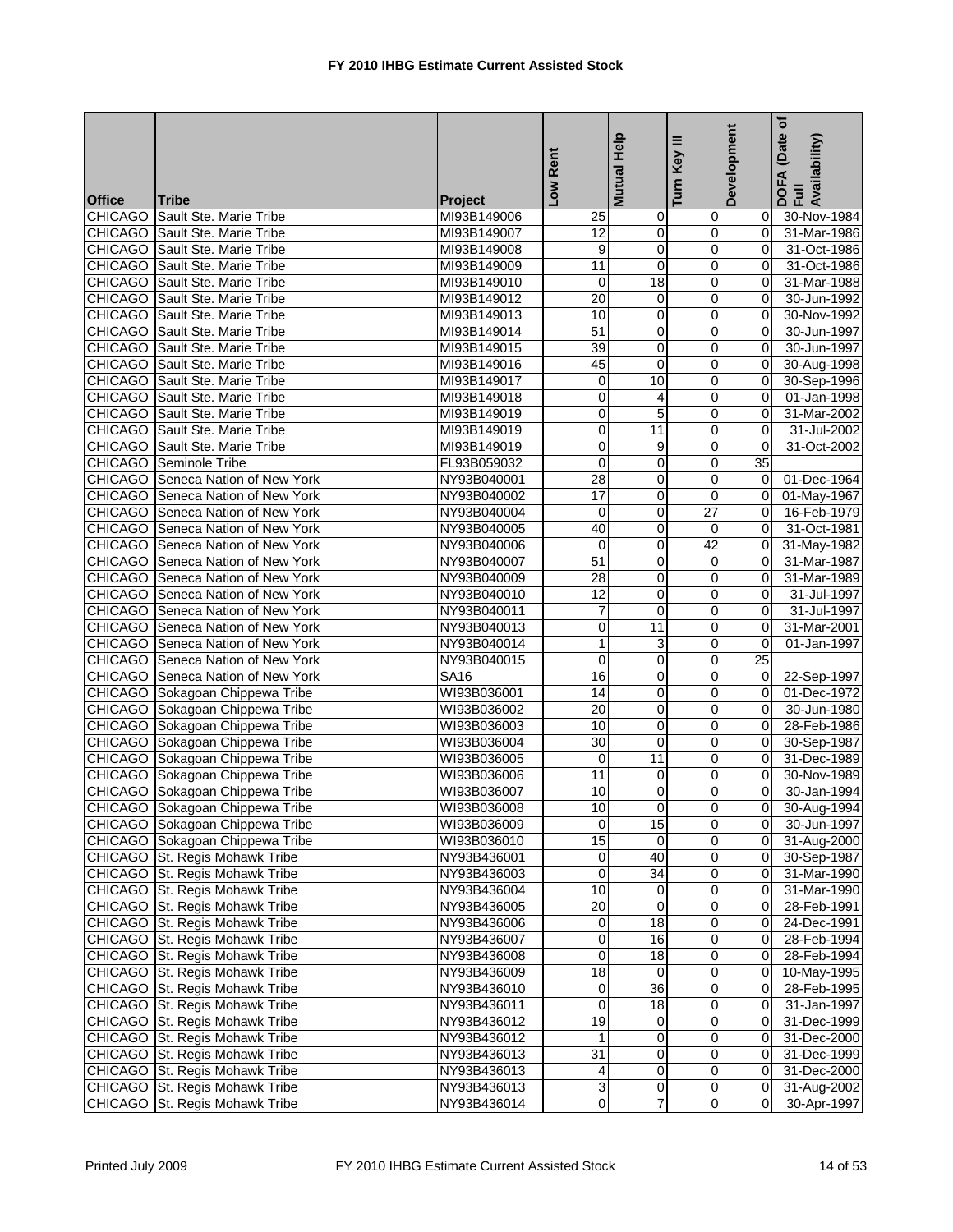|                      |                                                |                | Rent            | <b>Mutual Help</b> | Ξ<br>Key       | Development     | (Date of<br>DOFA (Date<br>Full<br>Availability) |
|----------------------|------------------------------------------------|----------------|-----------------|--------------------|----------------|-----------------|-------------------------------------------------|
|                      |                                                |                | NOT             |                    | Turn           |                 |                                                 |
| <b>Office</b>        | Tribe                                          | <b>Project</b> |                 |                    |                |                 |                                                 |
| <b>CHICAGO</b>       | Stockbridge-Munsee Tribe                       | WI93B014001    | 18              | $\mathbf 0$        | 0              | $\Omega$        | 01-Sep-1967                                     |
|                      | CHICAGO Stockbridge-Munsee Tribe               | WI93B014004    | 6               | 0                  | $\overline{0}$ | $\Omega$        | 01-Dec-1972                                     |
| <b>CHICAGO</b>       | Stockbridge-Munsee Tribe                       | WI93B014007    | 0               | $\Omega$           | ō              | 9               |                                                 |
| <b>CHICAGO</b>       | Stockbridge-Munsee Tribe                       | WI93B014009    | $\Omega$        | $\Omega$           | $\overline{0}$ | 10              |                                                 |
|                      | CHICAGO Stockbridge-Munsee Tribe               | WI93B014010    | 0               | 0                  | ō              | 20              |                                                 |
| <b>CHICAGO</b>       | <b>Upper Sioux Indian Community</b>            | MN93B207006    | 0               | 11                 | 0              | $\Omega$        | 01-Dec-1999                                     |
| <b>CHICAGO</b>       | <b>Upper Sioux Indian Community</b>            | MN93B207006    | $\mathbf 0$     | 4                  | 0              | $\Omega$        | 01-Jan-2001                                     |
| <b>CHICAGO</b>       | <b>Waccamaw Siouan State Tribe</b>             | NC93B171004    | 9               | 0                  | $\overline{0}$ | $\Omega$        | 30-Sep-1998                                     |
| <b>CHICAGO</b>       | Wampanoag Tribe                                | MA93B176001    | 18              | 0                  | 0              | $\Omega$        | 31-Mar-1996                                     |
|                      | <b>CHICAGO</b> Wampanoag Tribe                 | MA93B176002    | 0               | 7                  | 0              | $\mathbf 0$     | 31-Dec-2000                                     |
|                      | CHICAGO Wampanoag Tribe                        | MA93B176003    | 6               | 0                  | Ō              | $\mathbf 0$     | 30-Sep-1998                                     |
|                      | CHICAGO Wampanoag Tribe                        | MA93B176003    | $\overline{2}$  | 0                  | $\overline{0}$ | $\mathbf 0$     | 31-Oct-2003                                     |
|                      | CHICAGO White Earth Band of Minnesota Chippewa | MN93B013001    | $\overline{50}$ | 0                  | $\overline{0}$ | $\mathbf 0$     | 01-Apr-1968                                     |
|                      | CHICAGO White Earth Band of Minnesota Chippewa | MN93B013005    | 15              | 0                  | 0              | $\Omega$        | 01-Jan-1968                                     |
|                      | CHICAGO White Earth Band of Minnesota Chippewa | MN93B013006    | 50              | 0                  | 0              | $\mathbf 0$     | 30-Jul-1979                                     |
|                      | CHICAGO White Earth Band of Minnesota Chippewa | MN93B013008    | 8               | 0                  | $\mathsf 0$    | 0               | 31-Oct-1981                                     |
| <b>CHICAGO</b>       | White Earth Band of Minnesota Chippewa         | MN93B013009    | 60              | $\overline{0}$     | $\overline{0}$ | $\Omega$        | 30-Jun-1984                                     |
|                      | CHICAGO White Earth Band of Minnesota Chippewa | MN93B013010    | $\mathbf 0$     | $\overline{25}$    | $\overline{0}$ | $\Omega$        | 28-Feb-1987                                     |
|                      | CHICAGO White Earth Band of Minnesota Chippewa | MN93B013013    | $\Omega$        | 20                 | 0              | $\Omega$        | 30-Sep-1988                                     |
|                      | CHICAGO White Earth Band of Minnesota Chippewa | MN93B013015    | 20              | 0                  | 0              | 0               | 31-Dec-1990                                     |
|                      | CHICAGO White Earth Band of Minnesota Chippewa | MN93B013016    | $\overline{20}$ | $\mathbf 0$        | $\overline{0}$ | $\mathbf 0$     | 31-Jan-1992                                     |
| <b>CHICAGO</b>       | White Earth Band of Minnesota Chippewa         | MN93B013017    | 0               | 10                 | 0              | 0               | 24-Feb-1995                                     |
|                      | CHICAGO White Earth Band of Minnesota Chippewa | MN93B013018    | $\Omega$        | $\overline{10}$    | $\overline{0}$ | $\Omega$        | 24-Feb-1995                                     |
| <b>CHICAGO</b>       | White Earth Band of Minnesota Chippewa         | MN93B013019    | 20              | $\Omega$           | 0              | $\Omega$        | 31-Dec-1995                                     |
|                      | CHICAGO White Earth Band of Minnesota Chippewa | MN93B013020    | $\mathbf 0$     | $\overline{22}$    | 0              | 0               | 30-Sep-1998                                     |
| <b>CHICAGO</b>       | White Earth Band of Minnesota Chippewa         | MN93B013021    | $\overline{22}$ | $\mathbf 0$        | 0              | $\mathbf 0$     | 31-Jul-1998                                     |
| <b>CHICAGO</b>       | White Earth Band of Minnesota Chippewa         | MN93B013022    | $\Omega$        | $\Omega$           | 0              | $\overline{25}$ |                                                 |
| <b>CHICAGO TOTAL</b> |                                                |                | 5,571           | 2,073              | 98             | 185             |                                                 |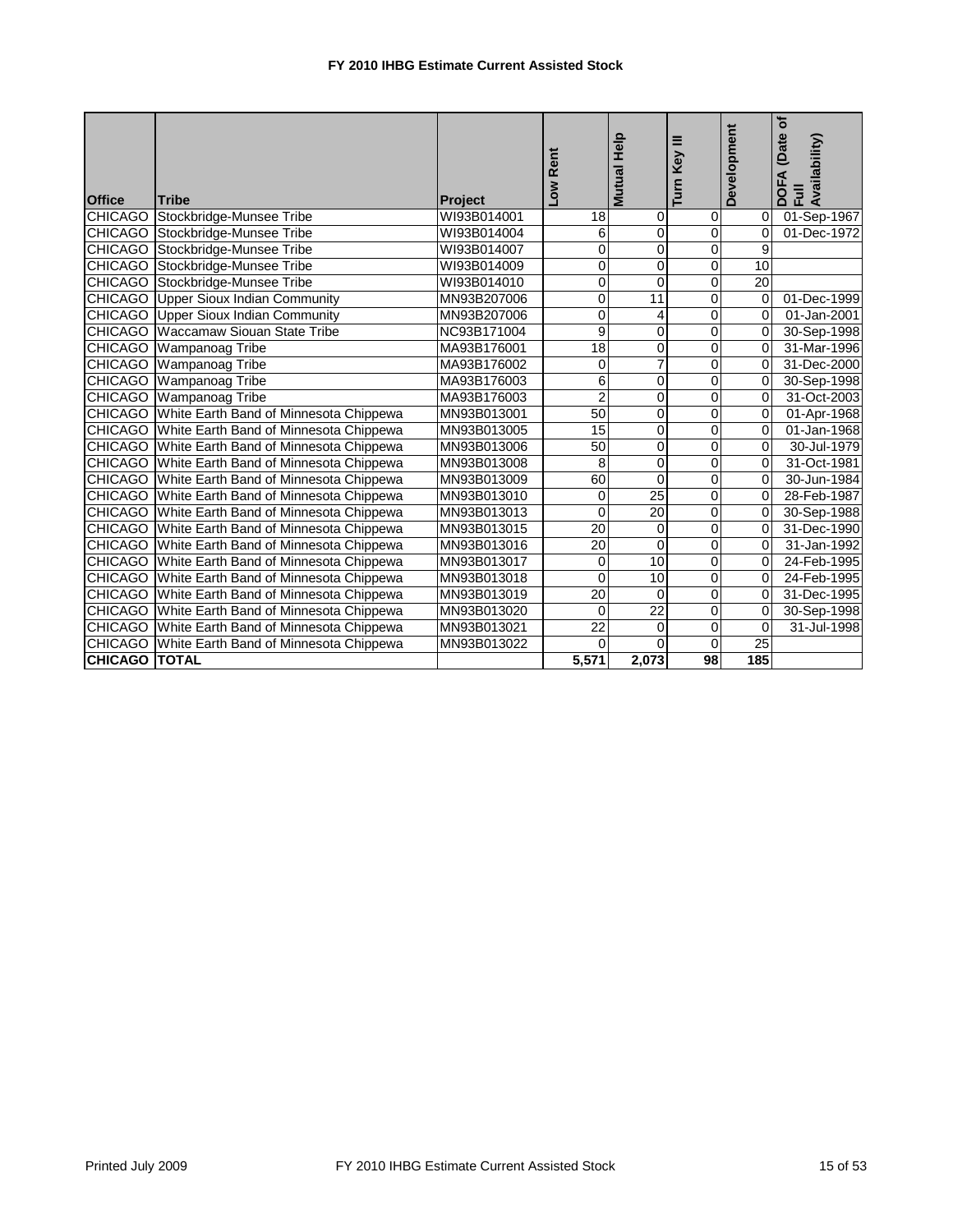| <b>Mutual</b><br><b>Office</b><br><b>Tribe</b><br><b>Project</b><br><b>DENVER</b><br><b>Blackfeet Tribe</b><br>31-Jan-1966<br>MT10B008001<br>50<br>$\mathbf 0$<br>0<br>01<br>$\overline{c}$<br><b>DENVER</b><br><b>Blackfeet Tribe</b><br>$\mathbf 0$<br>MT10B008002<br>0<br>01<br>30-Apr-1972<br><b>DENVER</b><br>55<br>0<br>$\pmb{0}$<br><b>Blackfeet Tribe</b><br>MT10B008006<br>0I<br>31-Mar-1971<br><b>DENVER</b><br>55<br>$\overline{0}$<br>0<br>$\overline{0}$<br>31-Dec-1973<br><b>Blackfeet Tribe</b><br>MT10B008007<br><b>DENVER</b><br>6<br>0<br>0<br><b>Blackfeet Tribe</b><br>MT10B008008<br>Οl<br>30-Jun-1977<br>3<br><b>DENVER</b><br>$\mathbf 0$<br>0<br><b>Blackfeet Tribe</b><br>MT10B008010<br>Οl<br>30-Sep-1979<br>14<br>$\overline{\mathbf{0}}$<br>$\overline{\mathbf{0}}$<br><b>DENVER</b><br>$\overline{0}$<br><b>Blackfeet Tribe</b><br>MT10B008011<br>31-May-1977<br><b>DENVER</b><br>25<br>0<br>0<br>$\Omega$<br><b>Blackfeet Tribe</b><br>MT10B008012<br>28-Feb-1975<br><b>DENVER</b><br>0<br>0<br>$\overline{0}$<br>31-May-1975<br><b>Blackfeet Tribe</b><br>MT10B008013<br>10<br><b>DENVER</b><br>43<br>0<br>0<br><b>Blackfeet Tribe</b><br>MT10B008014<br>0I<br>30-Sep-1975<br>71<br>$\overline{0}$<br><b>DENVER</b><br>$\overline{0}$<br>31-Jul-1979<br><b>Blackfeet Tribe</b><br>MT10B008015<br>0I<br><b>DENVER</b><br>$\mathbf 0$<br>53<br>$\overline{0}$<br>$\overline{0}$<br>30-Sep-1980<br><b>Blackfeet Tribe</b><br>MT10B008017<br><b>DENVER</b><br>50<br>$\overline{0}$<br>0<br>$\mathbf{0}$<br><b>Blackfeet Tribe</b><br>MT10B008018<br>31-Aug-1981<br>3<br><b>DENVER</b><br>0<br>$\overline{0}$<br>31-Jul-1981<br><b>Blackfeet Tribe</b><br>MT10B008019<br>0<br>50<br>$\overline{0}$<br><b>DENVER</b><br>$\pmb{0}$<br><b>Blackfeet Tribe</b><br>MT10B008020<br>$\overline{0}$<br>31-Jul-1982<br>$\overline{2}$<br><b>DENVER</b><br>$\mathbf 0$<br><b>Blackfeet Tribe</b><br>MT10B008021<br>0<br>$\Omega$<br>30-Jun-1982<br><b>DENVER</b><br>$\overline{20}$<br>0<br><b>Blackfeet Tribe</b><br>MT10B008022<br>0<br>$\Omega$<br>31-Jan-1984<br><b>DENVER</b><br>20<br><b>Blackfeet Tribe</b><br>MT10B008023<br>0<br>0<br>$\Omega$<br>31-Mar-1984<br>25<br>0<br><b>DENVER</b><br>0<br><b>Blackfeet Tribe</b><br>MT10B008024<br>$\overline{0}$<br>30-Nov-1981<br><b>DENVER</b><br>MT10B008036<br>11<br>0<br>0<br>31-Oct-1985<br><b>Blackfeet Tribe</b><br>$\mathbf{0}$<br><b>DENVER</b><br>0<br>MT10B008037<br>10<br>0<br>$\overline{0}$<br>30-Sep-1986<br><b>Blackfeet Tribe</b><br><b>DENVER</b><br>50<br>0<br>0<br>31-Jul-1988<br><b>Blackfeet Tribe</b><br>MT10B008045<br>$\mathbf{0}$<br><b>DENVER</b><br>50<br>Ō<br>$\overline{\mathsf{o}}$<br><b>Blackfeet Tribe</b><br>MT10B008046<br>$\overline{0}$<br>30-Sep-1988<br><b>DENVER</b><br>24<br>$\overline{0}$<br>MT91B008047<br>31-Jan-1992<br><b>Blackfeet Tribe</b><br>0<br>$\overline{0}$<br><b>DENVER</b><br>$\mathbf 0$<br>49<br>$\pmb{0}$<br><b>Blackfeet Tribe</b><br>MT91B008048<br>$\mathbf{0}$<br>29-Feb-1992<br><b>DENVER</b><br><b>Blackfeet Tribe</b><br>MT91B008049<br>10<br>0<br>0<br>Οl<br>30-Apr-1992<br><b>DENVER</b><br>50<br>$\pmb{0}$<br><b>Blackfeet Tribe</b><br>$\mathbf 0$<br>$\mathbf{0}$<br>30-Nov-1994<br>MT91B008050<br>30<br><b>DENVER</b><br>$\pmb{0}$<br>30-Jun-1997<br><b>Blackfeet Tribe</b><br>MT91B008051<br>0<br>$\overline{0}$<br><b>DENVER</b><br>$\overline{25}$<br>$\Omega$<br>0<br><b>Blackfeet Tribe</b><br>MT91B008052<br>$\Omega$<br>30-Jun-1995<br><b>DENVER</b><br>50<br>0<br><b>Blackfeet Tribe</b><br>MT91B008053<br>0<br>0<br>30-Jun-1997<br><b>DENVER</b><br>20<br><b>Blackfeet Tribe</b><br>MT91B008055<br>0<br>0<br>$\Omega$<br>31-Mar-2000<br>$\overline{\mathbf{0}}$<br><b>DENVER</b><br>46<br>$\mathbf{O}$<br><b>Cheyenne River Sioux</b><br>SD10B005001<br>$\mathbf{0}$<br>28-Feb-1966<br><b>DENVER</b><br>32<br>0<br><b>Cheyenne River Sioux</b><br>0<br>$\mathbf{0}$<br>SD10B005002<br>31-Aug-1968<br><b>DENVER</b><br><b>Cheyenne River Sioux</b><br>156<br>0<br>0<br>$\mathbf{0}$<br>SD10B005004<br>31-Dec-1974<br><b>DENVER</b><br>0<br><b>Cheyenne River Sioux</b><br>SD10B005005<br>68<br>0<br>0I<br>31-May-1976<br>53<br>$\overline{0}$<br>$\overline{0}$<br><b>DENVER</b><br>$\overline{0}$<br><b>Cheyenne River Sioux</b><br>SD10B005008<br>30-Nov-1977<br>DENVER Cheyenne River Sioux<br>$\overline{0}$<br>0 30-Sep-1977<br>SD10B005009<br>$\overline{0}$<br>$\overline{0}$<br><b>DENVER</b><br><b>Cheyenne River Sioux</b><br>58<br>SD10B005012<br>0 30-Sep-1981<br><b>DENVER</b><br><b>Cheyenne River Sioux</b><br>56<br>$\mathbf 0$<br>$\mathbf 0$<br>0 30-Sep-1980<br>SD10B005014<br>$\overline{0}$<br>$\overline{0}$<br>94<br><b>DENVER</b><br><b>Cheyenne River Sioux</b><br>0 31-Dec-1986<br>SD10B005016<br>44<br>$\pmb{0}$<br><b>Cheyenne River Sioux</b><br><b>DENVER</b><br>0<br>$\overline{0}$<br>30-Sep-1987<br>SD10B005017<br>33<br><b>DENVER</b><br><b>Cheyenne River Sioux</b><br>0<br>$\mathbf 0$<br>30-Sep-1994<br>SD91B005020<br>$\overline{0}$<br><b>DENVER</b><br><b>Cheyenne River Sioux</b><br>SD91B005021<br>15<br>0<br>30-Jun-1994<br>0<br>01<br><b>DENVER</b><br>$\pmb{0}$<br><b>Cheyenne River Sioux</b><br>$\overline{2}$<br>$\mathbf 0$<br>31-Aug-1976<br>SD91B005023<br>$\overline{0}$<br><b>DENVER</b><br><b>Cheyenne River Sioux</b><br>91<br>0<br>SD91B005024<br>$\overline{0}$<br>0I<br>30-Sep-1998<br><b>DENVER</b><br><b>Cheyenne River Sioux</b><br>$\overline{26}$<br>SD91B005025<br>0<br>$\mathbf 0$<br>$\overline{O}$<br>31-Dec-1974<br><b>Cheyenne River Sioux</b><br>27<br><b>DENVER</b><br>SD91B005026<br>0<br>30-Apr-1999<br>$\overline{0}$<br>01<br><b>DENVER</b><br>50<br>$\overline{\mathbf{0}}$<br>$\overline{0}$<br>Crow Creek Sioux<br>30-Apr-1966<br>SD10B004001<br>$\overline{0}$<br><b>DENVER</b><br>Crow Creek Sioux<br>1<br>$\overline{O}$<br>SD10B004002<br>$\overline{O}$<br>31-Jan-1970<br>0<br><b>DENVER</b><br>Crow Creek Sioux<br>20<br>$\pmb{0}$<br>SD10B004003<br>$\mathbf 0$<br>0I<br>30-Sep-1969<br><b>DENVER</b><br><b>Crow Creek Sioux</b><br>SD10B004004<br>6<br>$\mathbf 0$<br>$\overline{0}$<br>31-Aug-1972<br>01<br>$\mathbf{1}$<br>$\mathbf 0$<br><b>DENVER</b><br><b>Crow Creek Sioux</b><br>$\mathbf 0$<br>SD10B004005<br>01<br>30-Jun-1972<br>36<br>$\pmb{0}$<br>$\overline{O}$<br><b>DENVER</b><br>Crow Creek Sioux<br>$\overline{0}$<br>SD10B004006<br>31-Dec-1973<br><b>DENVER</b><br>$\overline{\mathbf{0}}$<br><b>Crow Creek Sioux</b><br>15<br>$\mathbf 0$<br>30-Nov-1976<br>SD10B004008<br>01<br><b>DENVER</b><br>Crow Creek Sioux<br>SD10B004010<br>$\overline{0}$<br>$\overline{0}$<br>31<br>01<br>31-Jan-1981 |  | Low Rent | Help | Turn Key III | Development | (Date of<br>DOFA (Date<br>Full<br>Availability) |
|------------------------------------------------------------------------------------------------------------------------------------------------------------------------------------------------------------------------------------------------------------------------------------------------------------------------------------------------------------------------------------------------------------------------------------------------------------------------------------------------------------------------------------------------------------------------------------------------------------------------------------------------------------------------------------------------------------------------------------------------------------------------------------------------------------------------------------------------------------------------------------------------------------------------------------------------------------------------------------------------------------------------------------------------------------------------------------------------------------------------------------------------------------------------------------------------------------------------------------------------------------------------------------------------------------------------------------------------------------------------------------------------------------------------------------------------------------------------------------------------------------------------------------------------------------------------------------------------------------------------------------------------------------------------------------------------------------------------------------------------------------------------------------------------------------------------------------------------------------------------------------------------------------------------------------------------------------------------------------------------------------------------------------------------------------------------------------------------------------------------------------------------------------------------------------------------------------------------------------------------------------------------------------------------------------------------------------------------------------------------------------------------------------------------------------------------------------------------------------------------------------------------------------------------------------------------------------------------------------------------------------------------------------------------------------------------------------------------------------------------------------------------------------------------------------------------------------------------------------------------------------------------------------------------------------------------------------------------------------------------------------------------------------------------------------------------------------------------------------------------------------------------------------------------------------------------------------------------------------------------------------------------------------------------------------------------------------------------------------------------------------------------------------------------------------------------------------------------------------------------------------------------------------------------------------------------------------------------------------------------------------------------------------------------------------------------------------------------------------------------------------------------------------------------------------------------------------------------------------------------------------------------------------------------------------------------------------------------------------------------------------------------------------------------------------------------------------------------------------------------------------------------------------------------------------------------------------------------------------------------------------------------------------------------------------------------------------------------------------------------------------------------------------------------------------------------------------------------------------------------------------------------------------------------------------------------------------------------------------------------------------------------------------------------------------------------------------------------------------------------------------------------------------------------------------------------------------------------------------------------------------------------------------------------------------------------------------------------------------------------------------------------------------------------------------------------------------------------------------------------------------------------------------------------------------------------------------------------------------------------------------------------------------------------------------------------------------------------------------------------------------------------------------------------------------------------------------------------------------------------------------------------------------------------------------------------------------------------------------------------------------------------------------------------------------------------------------------------------------------------------------------------------------------------------------------------------------------------------------------------------------------------------------------------------------------------------------------------------------------------------------------------------------------------------------------------------------------------------------------------------------------------------------------------------------------------------------------------------------------------------------------------------------------------------------------------------------------------------------------------------------------------------------------------------------------------------------------------------------------------------------------------------------------------------------------------------------------------------------------------------------------------------------------|--|----------|------|--------------|-------------|-------------------------------------------------|
|                                                                                                                                                                                                                                                                                                                                                                                                                                                                                                                                                                                                                                                                                                                                                                                                                                                                                                                                                                                                                                                                                                                                                                                                                                                                                                                                                                                                                                                                                                                                                                                                                                                                                                                                                                                                                                                                                                                                                                                                                                                                                                                                                                                                                                                                                                                                                                                                                                                                                                                                                                                                                                                                                                                                                                                                                                                                                                                                                                                                                                                                                                                                                                                                                                                                                                                                                                                                                                                                                                                                                                                                                                                                                                                                                                                                                                                                                                                                                                                                                                                                                                                                                                                                                                                                                                                                                                                                                                                                                                                                                                                                                                                                                                                                                                                                                                                                                                                                                                                                                                                                                                                                                                                                                                                                                                                                                                                                                                                                                                                                                                                                                                                                                                                                                                                                                                                                                                                                                                                                                                                                                                                                                                                                                                                                                                                                                                                                                                                                                                                                                                                                                                                                  |  |          |      |              |             |                                                 |
|                                                                                                                                                                                                                                                                                                                                                                                                                                                                                                                                                                                                                                                                                                                                                                                                                                                                                                                                                                                                                                                                                                                                                                                                                                                                                                                                                                                                                                                                                                                                                                                                                                                                                                                                                                                                                                                                                                                                                                                                                                                                                                                                                                                                                                                                                                                                                                                                                                                                                                                                                                                                                                                                                                                                                                                                                                                                                                                                                                                                                                                                                                                                                                                                                                                                                                                                                                                                                                                                                                                                                                                                                                                                                                                                                                                                                                                                                                                                                                                                                                                                                                                                                                                                                                                                                                                                                                                                                                                                                                                                                                                                                                                                                                                                                                                                                                                                                                                                                                                                                                                                                                                                                                                                                                                                                                                                                                                                                                                                                                                                                                                                                                                                                                                                                                                                                                                                                                                                                                                                                                                                                                                                                                                                                                                                                                                                                                                                                                                                                                                                                                                                                                                                  |  |          |      |              |             |                                                 |
|                                                                                                                                                                                                                                                                                                                                                                                                                                                                                                                                                                                                                                                                                                                                                                                                                                                                                                                                                                                                                                                                                                                                                                                                                                                                                                                                                                                                                                                                                                                                                                                                                                                                                                                                                                                                                                                                                                                                                                                                                                                                                                                                                                                                                                                                                                                                                                                                                                                                                                                                                                                                                                                                                                                                                                                                                                                                                                                                                                                                                                                                                                                                                                                                                                                                                                                                                                                                                                                                                                                                                                                                                                                                                                                                                                                                                                                                                                                                                                                                                                                                                                                                                                                                                                                                                                                                                                                                                                                                                                                                                                                                                                                                                                                                                                                                                                                                                                                                                                                                                                                                                                                                                                                                                                                                                                                                                                                                                                                                                                                                                                                                                                                                                                                                                                                                                                                                                                                                                                                                                                                                                                                                                                                                                                                                                                                                                                                                                                                                                                                                                                                                                                                                  |  |          |      |              |             |                                                 |
|                                                                                                                                                                                                                                                                                                                                                                                                                                                                                                                                                                                                                                                                                                                                                                                                                                                                                                                                                                                                                                                                                                                                                                                                                                                                                                                                                                                                                                                                                                                                                                                                                                                                                                                                                                                                                                                                                                                                                                                                                                                                                                                                                                                                                                                                                                                                                                                                                                                                                                                                                                                                                                                                                                                                                                                                                                                                                                                                                                                                                                                                                                                                                                                                                                                                                                                                                                                                                                                                                                                                                                                                                                                                                                                                                                                                                                                                                                                                                                                                                                                                                                                                                                                                                                                                                                                                                                                                                                                                                                                                                                                                                                                                                                                                                                                                                                                                                                                                                                                                                                                                                                                                                                                                                                                                                                                                                                                                                                                                                                                                                                                                                                                                                                                                                                                                                                                                                                                                                                                                                                                                                                                                                                                                                                                                                                                                                                                                                                                                                                                                                                                                                                                                  |  |          |      |              |             |                                                 |
|                                                                                                                                                                                                                                                                                                                                                                                                                                                                                                                                                                                                                                                                                                                                                                                                                                                                                                                                                                                                                                                                                                                                                                                                                                                                                                                                                                                                                                                                                                                                                                                                                                                                                                                                                                                                                                                                                                                                                                                                                                                                                                                                                                                                                                                                                                                                                                                                                                                                                                                                                                                                                                                                                                                                                                                                                                                                                                                                                                                                                                                                                                                                                                                                                                                                                                                                                                                                                                                                                                                                                                                                                                                                                                                                                                                                                                                                                                                                                                                                                                                                                                                                                                                                                                                                                                                                                                                                                                                                                                                                                                                                                                                                                                                                                                                                                                                                                                                                                                                                                                                                                                                                                                                                                                                                                                                                                                                                                                                                                                                                                                                                                                                                                                                                                                                                                                                                                                                                                                                                                                                                                                                                                                                                                                                                                                                                                                                                                                                                                                                                                                                                                                                                  |  |          |      |              |             |                                                 |
|                                                                                                                                                                                                                                                                                                                                                                                                                                                                                                                                                                                                                                                                                                                                                                                                                                                                                                                                                                                                                                                                                                                                                                                                                                                                                                                                                                                                                                                                                                                                                                                                                                                                                                                                                                                                                                                                                                                                                                                                                                                                                                                                                                                                                                                                                                                                                                                                                                                                                                                                                                                                                                                                                                                                                                                                                                                                                                                                                                                                                                                                                                                                                                                                                                                                                                                                                                                                                                                                                                                                                                                                                                                                                                                                                                                                                                                                                                                                                                                                                                                                                                                                                                                                                                                                                                                                                                                                                                                                                                                                                                                                                                                                                                                                                                                                                                                                                                                                                                                                                                                                                                                                                                                                                                                                                                                                                                                                                                                                                                                                                                                                                                                                                                                                                                                                                                                                                                                                                                                                                                                                                                                                                                                                                                                                                                                                                                                                                                                                                                                                                                                                                                                                  |  |          |      |              |             |                                                 |
|                                                                                                                                                                                                                                                                                                                                                                                                                                                                                                                                                                                                                                                                                                                                                                                                                                                                                                                                                                                                                                                                                                                                                                                                                                                                                                                                                                                                                                                                                                                                                                                                                                                                                                                                                                                                                                                                                                                                                                                                                                                                                                                                                                                                                                                                                                                                                                                                                                                                                                                                                                                                                                                                                                                                                                                                                                                                                                                                                                                                                                                                                                                                                                                                                                                                                                                                                                                                                                                                                                                                                                                                                                                                                                                                                                                                                                                                                                                                                                                                                                                                                                                                                                                                                                                                                                                                                                                                                                                                                                                                                                                                                                                                                                                                                                                                                                                                                                                                                                                                                                                                                                                                                                                                                                                                                                                                                                                                                                                                                                                                                                                                                                                                                                                                                                                                                                                                                                                                                                                                                                                                                                                                                                                                                                                                                                                                                                                                                                                                                                                                                                                                                                                                  |  |          |      |              |             |                                                 |
|                                                                                                                                                                                                                                                                                                                                                                                                                                                                                                                                                                                                                                                                                                                                                                                                                                                                                                                                                                                                                                                                                                                                                                                                                                                                                                                                                                                                                                                                                                                                                                                                                                                                                                                                                                                                                                                                                                                                                                                                                                                                                                                                                                                                                                                                                                                                                                                                                                                                                                                                                                                                                                                                                                                                                                                                                                                                                                                                                                                                                                                                                                                                                                                                                                                                                                                                                                                                                                                                                                                                                                                                                                                                                                                                                                                                                                                                                                                                                                                                                                                                                                                                                                                                                                                                                                                                                                                                                                                                                                                                                                                                                                                                                                                                                                                                                                                                                                                                                                                                                                                                                                                                                                                                                                                                                                                                                                                                                                                                                                                                                                                                                                                                                                                                                                                                                                                                                                                                                                                                                                                                                                                                                                                                                                                                                                                                                                                                                                                                                                                                                                                                                                                                  |  |          |      |              |             |                                                 |
|                                                                                                                                                                                                                                                                                                                                                                                                                                                                                                                                                                                                                                                                                                                                                                                                                                                                                                                                                                                                                                                                                                                                                                                                                                                                                                                                                                                                                                                                                                                                                                                                                                                                                                                                                                                                                                                                                                                                                                                                                                                                                                                                                                                                                                                                                                                                                                                                                                                                                                                                                                                                                                                                                                                                                                                                                                                                                                                                                                                                                                                                                                                                                                                                                                                                                                                                                                                                                                                                                                                                                                                                                                                                                                                                                                                                                                                                                                                                                                                                                                                                                                                                                                                                                                                                                                                                                                                                                                                                                                                                                                                                                                                                                                                                                                                                                                                                                                                                                                                                                                                                                                                                                                                                                                                                                                                                                                                                                                                                                                                                                                                                                                                                                                                                                                                                                                                                                                                                                                                                                                                                                                                                                                                                                                                                                                                                                                                                                                                                                                                                                                                                                                                                  |  |          |      |              |             |                                                 |
|                                                                                                                                                                                                                                                                                                                                                                                                                                                                                                                                                                                                                                                                                                                                                                                                                                                                                                                                                                                                                                                                                                                                                                                                                                                                                                                                                                                                                                                                                                                                                                                                                                                                                                                                                                                                                                                                                                                                                                                                                                                                                                                                                                                                                                                                                                                                                                                                                                                                                                                                                                                                                                                                                                                                                                                                                                                                                                                                                                                                                                                                                                                                                                                                                                                                                                                                                                                                                                                                                                                                                                                                                                                                                                                                                                                                                                                                                                                                                                                                                                                                                                                                                                                                                                                                                                                                                                                                                                                                                                                                                                                                                                                                                                                                                                                                                                                                                                                                                                                                                                                                                                                                                                                                                                                                                                                                                                                                                                                                                                                                                                                                                                                                                                                                                                                                                                                                                                                                                                                                                                                                                                                                                                                                                                                                                                                                                                                                                                                                                                                                                                                                                                                                  |  |          |      |              |             |                                                 |
|                                                                                                                                                                                                                                                                                                                                                                                                                                                                                                                                                                                                                                                                                                                                                                                                                                                                                                                                                                                                                                                                                                                                                                                                                                                                                                                                                                                                                                                                                                                                                                                                                                                                                                                                                                                                                                                                                                                                                                                                                                                                                                                                                                                                                                                                                                                                                                                                                                                                                                                                                                                                                                                                                                                                                                                                                                                                                                                                                                                                                                                                                                                                                                                                                                                                                                                                                                                                                                                                                                                                                                                                                                                                                                                                                                                                                                                                                                                                                                                                                                                                                                                                                                                                                                                                                                                                                                                                                                                                                                                                                                                                                                                                                                                                                                                                                                                                                                                                                                                                                                                                                                                                                                                                                                                                                                                                                                                                                                                                                                                                                                                                                                                                                                                                                                                                                                                                                                                                                                                                                                                                                                                                                                                                                                                                                                                                                                                                                                                                                                                                                                                                                                                                  |  |          |      |              |             |                                                 |
|                                                                                                                                                                                                                                                                                                                                                                                                                                                                                                                                                                                                                                                                                                                                                                                                                                                                                                                                                                                                                                                                                                                                                                                                                                                                                                                                                                                                                                                                                                                                                                                                                                                                                                                                                                                                                                                                                                                                                                                                                                                                                                                                                                                                                                                                                                                                                                                                                                                                                                                                                                                                                                                                                                                                                                                                                                                                                                                                                                                                                                                                                                                                                                                                                                                                                                                                                                                                                                                                                                                                                                                                                                                                                                                                                                                                                                                                                                                                                                                                                                                                                                                                                                                                                                                                                                                                                                                                                                                                                                                                                                                                                                                                                                                                                                                                                                                                                                                                                                                                                                                                                                                                                                                                                                                                                                                                                                                                                                                                                                                                                                                                                                                                                                                                                                                                                                                                                                                                                                                                                                                                                                                                                                                                                                                                                                                                                                                                                                                                                                                                                                                                                                                                  |  |          |      |              |             |                                                 |
|                                                                                                                                                                                                                                                                                                                                                                                                                                                                                                                                                                                                                                                                                                                                                                                                                                                                                                                                                                                                                                                                                                                                                                                                                                                                                                                                                                                                                                                                                                                                                                                                                                                                                                                                                                                                                                                                                                                                                                                                                                                                                                                                                                                                                                                                                                                                                                                                                                                                                                                                                                                                                                                                                                                                                                                                                                                                                                                                                                                                                                                                                                                                                                                                                                                                                                                                                                                                                                                                                                                                                                                                                                                                                                                                                                                                                                                                                                                                                                                                                                                                                                                                                                                                                                                                                                                                                                                                                                                                                                                                                                                                                                                                                                                                                                                                                                                                                                                                                                                                                                                                                                                                                                                                                                                                                                                                                                                                                                                                                                                                                                                                                                                                                                                                                                                                                                                                                                                                                                                                                                                                                                                                                                                                                                                                                                                                                                                                                                                                                                                                                                                                                                                                  |  |          |      |              |             |                                                 |
|                                                                                                                                                                                                                                                                                                                                                                                                                                                                                                                                                                                                                                                                                                                                                                                                                                                                                                                                                                                                                                                                                                                                                                                                                                                                                                                                                                                                                                                                                                                                                                                                                                                                                                                                                                                                                                                                                                                                                                                                                                                                                                                                                                                                                                                                                                                                                                                                                                                                                                                                                                                                                                                                                                                                                                                                                                                                                                                                                                                                                                                                                                                                                                                                                                                                                                                                                                                                                                                                                                                                                                                                                                                                                                                                                                                                                                                                                                                                                                                                                                                                                                                                                                                                                                                                                                                                                                                                                                                                                                                                                                                                                                                                                                                                                                                                                                                                                                                                                                                                                                                                                                                                                                                                                                                                                                                                                                                                                                                                                                                                                                                                                                                                                                                                                                                                                                                                                                                                                                                                                                                                                                                                                                                                                                                                                                                                                                                                                                                                                                                                                                                                                                                                  |  |          |      |              |             |                                                 |
|                                                                                                                                                                                                                                                                                                                                                                                                                                                                                                                                                                                                                                                                                                                                                                                                                                                                                                                                                                                                                                                                                                                                                                                                                                                                                                                                                                                                                                                                                                                                                                                                                                                                                                                                                                                                                                                                                                                                                                                                                                                                                                                                                                                                                                                                                                                                                                                                                                                                                                                                                                                                                                                                                                                                                                                                                                                                                                                                                                                                                                                                                                                                                                                                                                                                                                                                                                                                                                                                                                                                                                                                                                                                                                                                                                                                                                                                                                                                                                                                                                                                                                                                                                                                                                                                                                                                                                                                                                                                                                                                                                                                                                                                                                                                                                                                                                                                                                                                                                                                                                                                                                                                                                                                                                                                                                                                                                                                                                                                                                                                                                                                                                                                                                                                                                                                                                                                                                                                                                                                                                                                                                                                                                                                                                                                                                                                                                                                                                                                                                                                                                                                                                                                  |  |          |      |              |             |                                                 |
|                                                                                                                                                                                                                                                                                                                                                                                                                                                                                                                                                                                                                                                                                                                                                                                                                                                                                                                                                                                                                                                                                                                                                                                                                                                                                                                                                                                                                                                                                                                                                                                                                                                                                                                                                                                                                                                                                                                                                                                                                                                                                                                                                                                                                                                                                                                                                                                                                                                                                                                                                                                                                                                                                                                                                                                                                                                                                                                                                                                                                                                                                                                                                                                                                                                                                                                                                                                                                                                                                                                                                                                                                                                                                                                                                                                                                                                                                                                                                                                                                                                                                                                                                                                                                                                                                                                                                                                                                                                                                                                                                                                                                                                                                                                                                                                                                                                                                                                                                                                                                                                                                                                                                                                                                                                                                                                                                                                                                                                                                                                                                                                                                                                                                                                                                                                                                                                                                                                                                                                                                                                                                                                                                                                                                                                                                                                                                                                                                                                                                                                                                                                                                                                                  |  |          |      |              |             |                                                 |
|                                                                                                                                                                                                                                                                                                                                                                                                                                                                                                                                                                                                                                                                                                                                                                                                                                                                                                                                                                                                                                                                                                                                                                                                                                                                                                                                                                                                                                                                                                                                                                                                                                                                                                                                                                                                                                                                                                                                                                                                                                                                                                                                                                                                                                                                                                                                                                                                                                                                                                                                                                                                                                                                                                                                                                                                                                                                                                                                                                                                                                                                                                                                                                                                                                                                                                                                                                                                                                                                                                                                                                                                                                                                                                                                                                                                                                                                                                                                                                                                                                                                                                                                                                                                                                                                                                                                                                                                                                                                                                                                                                                                                                                                                                                                                                                                                                                                                                                                                                                                                                                                                                                                                                                                                                                                                                                                                                                                                                                                                                                                                                                                                                                                                                                                                                                                                                                                                                                                                                                                                                                                                                                                                                                                                                                                                                                                                                                                                                                                                                                                                                                                                                                                  |  |          |      |              |             |                                                 |
|                                                                                                                                                                                                                                                                                                                                                                                                                                                                                                                                                                                                                                                                                                                                                                                                                                                                                                                                                                                                                                                                                                                                                                                                                                                                                                                                                                                                                                                                                                                                                                                                                                                                                                                                                                                                                                                                                                                                                                                                                                                                                                                                                                                                                                                                                                                                                                                                                                                                                                                                                                                                                                                                                                                                                                                                                                                                                                                                                                                                                                                                                                                                                                                                                                                                                                                                                                                                                                                                                                                                                                                                                                                                                                                                                                                                                                                                                                                                                                                                                                                                                                                                                                                                                                                                                                                                                                                                                                                                                                                                                                                                                                                                                                                                                                                                                                                                                                                                                                                                                                                                                                                                                                                                                                                                                                                                                                                                                                                                                                                                                                                                                                                                                                                                                                                                                                                                                                                                                                                                                                                                                                                                                                                                                                                                                                                                                                                                                                                                                                                                                                                                                                                                  |  |          |      |              |             |                                                 |
|                                                                                                                                                                                                                                                                                                                                                                                                                                                                                                                                                                                                                                                                                                                                                                                                                                                                                                                                                                                                                                                                                                                                                                                                                                                                                                                                                                                                                                                                                                                                                                                                                                                                                                                                                                                                                                                                                                                                                                                                                                                                                                                                                                                                                                                                                                                                                                                                                                                                                                                                                                                                                                                                                                                                                                                                                                                                                                                                                                                                                                                                                                                                                                                                                                                                                                                                                                                                                                                                                                                                                                                                                                                                                                                                                                                                                                                                                                                                                                                                                                                                                                                                                                                                                                                                                                                                                                                                                                                                                                                                                                                                                                                                                                                                                                                                                                                                                                                                                                                                                                                                                                                                                                                                                                                                                                                                                                                                                                                                                                                                                                                                                                                                                                                                                                                                                                                                                                                                                                                                                                                                                                                                                                                                                                                                                                                                                                                                                                                                                                                                                                                                                                                                  |  |          |      |              |             |                                                 |
|                                                                                                                                                                                                                                                                                                                                                                                                                                                                                                                                                                                                                                                                                                                                                                                                                                                                                                                                                                                                                                                                                                                                                                                                                                                                                                                                                                                                                                                                                                                                                                                                                                                                                                                                                                                                                                                                                                                                                                                                                                                                                                                                                                                                                                                                                                                                                                                                                                                                                                                                                                                                                                                                                                                                                                                                                                                                                                                                                                                                                                                                                                                                                                                                                                                                                                                                                                                                                                                                                                                                                                                                                                                                                                                                                                                                                                                                                                                                                                                                                                                                                                                                                                                                                                                                                                                                                                                                                                                                                                                                                                                                                                                                                                                                                                                                                                                                                                                                                                                                                                                                                                                                                                                                                                                                                                                                                                                                                                                                                                                                                                                                                                                                                                                                                                                                                                                                                                                                                                                                                                                                                                                                                                                                                                                                                                                                                                                                                                                                                                                                                                                                                                                                  |  |          |      |              |             |                                                 |
|                                                                                                                                                                                                                                                                                                                                                                                                                                                                                                                                                                                                                                                                                                                                                                                                                                                                                                                                                                                                                                                                                                                                                                                                                                                                                                                                                                                                                                                                                                                                                                                                                                                                                                                                                                                                                                                                                                                                                                                                                                                                                                                                                                                                                                                                                                                                                                                                                                                                                                                                                                                                                                                                                                                                                                                                                                                                                                                                                                                                                                                                                                                                                                                                                                                                                                                                                                                                                                                                                                                                                                                                                                                                                                                                                                                                                                                                                                                                                                                                                                                                                                                                                                                                                                                                                                                                                                                                                                                                                                                                                                                                                                                                                                                                                                                                                                                                                                                                                                                                                                                                                                                                                                                                                                                                                                                                                                                                                                                                                                                                                                                                                                                                                                                                                                                                                                                                                                                                                                                                                                                                                                                                                                                                                                                                                                                                                                                                                                                                                                                                                                                                                                                                  |  |          |      |              |             |                                                 |
|                                                                                                                                                                                                                                                                                                                                                                                                                                                                                                                                                                                                                                                                                                                                                                                                                                                                                                                                                                                                                                                                                                                                                                                                                                                                                                                                                                                                                                                                                                                                                                                                                                                                                                                                                                                                                                                                                                                                                                                                                                                                                                                                                                                                                                                                                                                                                                                                                                                                                                                                                                                                                                                                                                                                                                                                                                                                                                                                                                                                                                                                                                                                                                                                                                                                                                                                                                                                                                                                                                                                                                                                                                                                                                                                                                                                                                                                                                                                                                                                                                                                                                                                                                                                                                                                                                                                                                                                                                                                                                                                                                                                                                                                                                                                                                                                                                                                                                                                                                                                                                                                                                                                                                                                                                                                                                                                                                                                                                                                                                                                                                                                                                                                                                                                                                                                                                                                                                                                                                                                                                                                                                                                                                                                                                                                                                                                                                                                                                                                                                                                                                                                                                                                  |  |          |      |              |             |                                                 |
|                                                                                                                                                                                                                                                                                                                                                                                                                                                                                                                                                                                                                                                                                                                                                                                                                                                                                                                                                                                                                                                                                                                                                                                                                                                                                                                                                                                                                                                                                                                                                                                                                                                                                                                                                                                                                                                                                                                                                                                                                                                                                                                                                                                                                                                                                                                                                                                                                                                                                                                                                                                                                                                                                                                                                                                                                                                                                                                                                                                                                                                                                                                                                                                                                                                                                                                                                                                                                                                                                                                                                                                                                                                                                                                                                                                                                                                                                                                                                                                                                                                                                                                                                                                                                                                                                                                                                                                                                                                                                                                                                                                                                                                                                                                                                                                                                                                                                                                                                                                                                                                                                                                                                                                                                                                                                                                                                                                                                                                                                                                                                                                                                                                                                                                                                                                                                                                                                                                                                                                                                                                                                                                                                                                                                                                                                                                                                                                                                                                                                                                                                                                                                                                                  |  |          |      |              |             |                                                 |
|                                                                                                                                                                                                                                                                                                                                                                                                                                                                                                                                                                                                                                                                                                                                                                                                                                                                                                                                                                                                                                                                                                                                                                                                                                                                                                                                                                                                                                                                                                                                                                                                                                                                                                                                                                                                                                                                                                                                                                                                                                                                                                                                                                                                                                                                                                                                                                                                                                                                                                                                                                                                                                                                                                                                                                                                                                                                                                                                                                                                                                                                                                                                                                                                                                                                                                                                                                                                                                                                                                                                                                                                                                                                                                                                                                                                                                                                                                                                                                                                                                                                                                                                                                                                                                                                                                                                                                                                                                                                                                                                                                                                                                                                                                                                                                                                                                                                                                                                                                                                                                                                                                                                                                                                                                                                                                                                                                                                                                                                                                                                                                                                                                                                                                                                                                                                                                                                                                                                                                                                                                                                                                                                                                                                                                                                                                                                                                                                                                                                                                                                                                                                                                                                  |  |          |      |              |             |                                                 |
|                                                                                                                                                                                                                                                                                                                                                                                                                                                                                                                                                                                                                                                                                                                                                                                                                                                                                                                                                                                                                                                                                                                                                                                                                                                                                                                                                                                                                                                                                                                                                                                                                                                                                                                                                                                                                                                                                                                                                                                                                                                                                                                                                                                                                                                                                                                                                                                                                                                                                                                                                                                                                                                                                                                                                                                                                                                                                                                                                                                                                                                                                                                                                                                                                                                                                                                                                                                                                                                                                                                                                                                                                                                                                                                                                                                                                                                                                                                                                                                                                                                                                                                                                                                                                                                                                                                                                                                                                                                                                                                                                                                                                                                                                                                                                                                                                                                                                                                                                                                                                                                                                                                                                                                                                                                                                                                                                                                                                                                                                                                                                                                                                                                                                                                                                                                                                                                                                                                                                                                                                                                                                                                                                                                                                                                                                                                                                                                                                                                                                                                                                                                                                                                                  |  |          |      |              |             |                                                 |
|                                                                                                                                                                                                                                                                                                                                                                                                                                                                                                                                                                                                                                                                                                                                                                                                                                                                                                                                                                                                                                                                                                                                                                                                                                                                                                                                                                                                                                                                                                                                                                                                                                                                                                                                                                                                                                                                                                                                                                                                                                                                                                                                                                                                                                                                                                                                                                                                                                                                                                                                                                                                                                                                                                                                                                                                                                                                                                                                                                                                                                                                                                                                                                                                                                                                                                                                                                                                                                                                                                                                                                                                                                                                                                                                                                                                                                                                                                                                                                                                                                                                                                                                                                                                                                                                                                                                                                                                                                                                                                                                                                                                                                                                                                                                                                                                                                                                                                                                                                                                                                                                                                                                                                                                                                                                                                                                                                                                                                                                                                                                                                                                                                                                                                                                                                                                                                                                                                                                                                                                                                                                                                                                                                                                                                                                                                                                                                                                                                                                                                                                                                                                                                                                  |  |          |      |              |             |                                                 |
|                                                                                                                                                                                                                                                                                                                                                                                                                                                                                                                                                                                                                                                                                                                                                                                                                                                                                                                                                                                                                                                                                                                                                                                                                                                                                                                                                                                                                                                                                                                                                                                                                                                                                                                                                                                                                                                                                                                                                                                                                                                                                                                                                                                                                                                                                                                                                                                                                                                                                                                                                                                                                                                                                                                                                                                                                                                                                                                                                                                                                                                                                                                                                                                                                                                                                                                                                                                                                                                                                                                                                                                                                                                                                                                                                                                                                                                                                                                                                                                                                                                                                                                                                                                                                                                                                                                                                                                                                                                                                                                                                                                                                                                                                                                                                                                                                                                                                                                                                                                                                                                                                                                                                                                                                                                                                                                                                                                                                                                                                                                                                                                                                                                                                                                                                                                                                                                                                                                                                                                                                                                                                                                                                                                                                                                                                                                                                                                                                                                                                                                                                                                                                                                                  |  |          |      |              |             |                                                 |
|                                                                                                                                                                                                                                                                                                                                                                                                                                                                                                                                                                                                                                                                                                                                                                                                                                                                                                                                                                                                                                                                                                                                                                                                                                                                                                                                                                                                                                                                                                                                                                                                                                                                                                                                                                                                                                                                                                                                                                                                                                                                                                                                                                                                                                                                                                                                                                                                                                                                                                                                                                                                                                                                                                                                                                                                                                                                                                                                                                                                                                                                                                                                                                                                                                                                                                                                                                                                                                                                                                                                                                                                                                                                                                                                                                                                                                                                                                                                                                                                                                                                                                                                                                                                                                                                                                                                                                                                                                                                                                                                                                                                                                                                                                                                                                                                                                                                                                                                                                                                                                                                                                                                                                                                                                                                                                                                                                                                                                                                                                                                                                                                                                                                                                                                                                                                                                                                                                                                                                                                                                                                                                                                                                                                                                                                                                                                                                                                                                                                                                                                                                                                                                                                  |  |          |      |              |             |                                                 |
|                                                                                                                                                                                                                                                                                                                                                                                                                                                                                                                                                                                                                                                                                                                                                                                                                                                                                                                                                                                                                                                                                                                                                                                                                                                                                                                                                                                                                                                                                                                                                                                                                                                                                                                                                                                                                                                                                                                                                                                                                                                                                                                                                                                                                                                                                                                                                                                                                                                                                                                                                                                                                                                                                                                                                                                                                                                                                                                                                                                                                                                                                                                                                                                                                                                                                                                                                                                                                                                                                                                                                                                                                                                                                                                                                                                                                                                                                                                                                                                                                                                                                                                                                                                                                                                                                                                                                                                                                                                                                                                                                                                                                                                                                                                                                                                                                                                                                                                                                                                                                                                                                                                                                                                                                                                                                                                                                                                                                                                                                                                                                                                                                                                                                                                                                                                                                                                                                                                                                                                                                                                                                                                                                                                                                                                                                                                                                                                                                                                                                                                                                                                                                                                                  |  |          |      |              |             |                                                 |
|                                                                                                                                                                                                                                                                                                                                                                                                                                                                                                                                                                                                                                                                                                                                                                                                                                                                                                                                                                                                                                                                                                                                                                                                                                                                                                                                                                                                                                                                                                                                                                                                                                                                                                                                                                                                                                                                                                                                                                                                                                                                                                                                                                                                                                                                                                                                                                                                                                                                                                                                                                                                                                                                                                                                                                                                                                                                                                                                                                                                                                                                                                                                                                                                                                                                                                                                                                                                                                                                                                                                                                                                                                                                                                                                                                                                                                                                                                                                                                                                                                                                                                                                                                                                                                                                                                                                                                                                                                                                                                                                                                                                                                                                                                                                                                                                                                                                                                                                                                                                                                                                                                                                                                                                                                                                                                                                                                                                                                                                                                                                                                                                                                                                                                                                                                                                                                                                                                                                                                                                                                                                                                                                                                                                                                                                                                                                                                                                                                                                                                                                                                                                                                                                  |  |          |      |              |             |                                                 |
|                                                                                                                                                                                                                                                                                                                                                                                                                                                                                                                                                                                                                                                                                                                                                                                                                                                                                                                                                                                                                                                                                                                                                                                                                                                                                                                                                                                                                                                                                                                                                                                                                                                                                                                                                                                                                                                                                                                                                                                                                                                                                                                                                                                                                                                                                                                                                                                                                                                                                                                                                                                                                                                                                                                                                                                                                                                                                                                                                                                                                                                                                                                                                                                                                                                                                                                                                                                                                                                                                                                                                                                                                                                                                                                                                                                                                                                                                                                                                                                                                                                                                                                                                                                                                                                                                                                                                                                                                                                                                                                                                                                                                                                                                                                                                                                                                                                                                                                                                                                                                                                                                                                                                                                                                                                                                                                                                                                                                                                                                                                                                                                                                                                                                                                                                                                                                                                                                                                                                                                                                                                                                                                                                                                                                                                                                                                                                                                                                                                                                                                                                                                                                                                                  |  |          |      |              |             |                                                 |
|                                                                                                                                                                                                                                                                                                                                                                                                                                                                                                                                                                                                                                                                                                                                                                                                                                                                                                                                                                                                                                                                                                                                                                                                                                                                                                                                                                                                                                                                                                                                                                                                                                                                                                                                                                                                                                                                                                                                                                                                                                                                                                                                                                                                                                                                                                                                                                                                                                                                                                                                                                                                                                                                                                                                                                                                                                                                                                                                                                                                                                                                                                                                                                                                                                                                                                                                                                                                                                                                                                                                                                                                                                                                                                                                                                                                                                                                                                                                                                                                                                                                                                                                                                                                                                                                                                                                                                                                                                                                                                                                                                                                                                                                                                                                                                                                                                                                                                                                                                                                                                                                                                                                                                                                                                                                                                                                                                                                                                                                                                                                                                                                                                                                                                                                                                                                                                                                                                                                                                                                                                                                                                                                                                                                                                                                                                                                                                                                                                                                                                                                                                                                                                                                  |  |          |      |              |             |                                                 |
|                                                                                                                                                                                                                                                                                                                                                                                                                                                                                                                                                                                                                                                                                                                                                                                                                                                                                                                                                                                                                                                                                                                                                                                                                                                                                                                                                                                                                                                                                                                                                                                                                                                                                                                                                                                                                                                                                                                                                                                                                                                                                                                                                                                                                                                                                                                                                                                                                                                                                                                                                                                                                                                                                                                                                                                                                                                                                                                                                                                                                                                                                                                                                                                                                                                                                                                                                                                                                                                                                                                                                                                                                                                                                                                                                                                                                                                                                                                                                                                                                                                                                                                                                                                                                                                                                                                                                                                                                                                                                                                                                                                                                                                                                                                                                                                                                                                                                                                                                                                                                                                                                                                                                                                                                                                                                                                                                                                                                                                                                                                                                                                                                                                                                                                                                                                                                                                                                                                                                                                                                                                                                                                                                                                                                                                                                                                                                                                                                                                                                                                                                                                                                                                                  |  |          |      |              |             |                                                 |
|                                                                                                                                                                                                                                                                                                                                                                                                                                                                                                                                                                                                                                                                                                                                                                                                                                                                                                                                                                                                                                                                                                                                                                                                                                                                                                                                                                                                                                                                                                                                                                                                                                                                                                                                                                                                                                                                                                                                                                                                                                                                                                                                                                                                                                                                                                                                                                                                                                                                                                                                                                                                                                                                                                                                                                                                                                                                                                                                                                                                                                                                                                                                                                                                                                                                                                                                                                                                                                                                                                                                                                                                                                                                                                                                                                                                                                                                                                                                                                                                                                                                                                                                                                                                                                                                                                                                                                                                                                                                                                                                                                                                                                                                                                                                                                                                                                                                                                                                                                                                                                                                                                                                                                                                                                                                                                                                                                                                                                                                                                                                                                                                                                                                                                                                                                                                                                                                                                                                                                                                                                                                                                                                                                                                                                                                                                                                                                                                                                                                                                                                                                                                                                                                  |  |          |      |              |             |                                                 |
|                                                                                                                                                                                                                                                                                                                                                                                                                                                                                                                                                                                                                                                                                                                                                                                                                                                                                                                                                                                                                                                                                                                                                                                                                                                                                                                                                                                                                                                                                                                                                                                                                                                                                                                                                                                                                                                                                                                                                                                                                                                                                                                                                                                                                                                                                                                                                                                                                                                                                                                                                                                                                                                                                                                                                                                                                                                                                                                                                                                                                                                                                                                                                                                                                                                                                                                                                                                                                                                                                                                                                                                                                                                                                                                                                                                                                                                                                                                                                                                                                                                                                                                                                                                                                                                                                                                                                                                                                                                                                                                                                                                                                                                                                                                                                                                                                                                                                                                                                                                                                                                                                                                                                                                                                                                                                                                                                                                                                                                                                                                                                                                                                                                                                                                                                                                                                                                                                                                                                                                                                                                                                                                                                                                                                                                                                                                                                                                                                                                                                                                                                                                                                                                                  |  |          |      |              |             |                                                 |
|                                                                                                                                                                                                                                                                                                                                                                                                                                                                                                                                                                                                                                                                                                                                                                                                                                                                                                                                                                                                                                                                                                                                                                                                                                                                                                                                                                                                                                                                                                                                                                                                                                                                                                                                                                                                                                                                                                                                                                                                                                                                                                                                                                                                                                                                                                                                                                                                                                                                                                                                                                                                                                                                                                                                                                                                                                                                                                                                                                                                                                                                                                                                                                                                                                                                                                                                                                                                                                                                                                                                                                                                                                                                                                                                                                                                                                                                                                                                                                                                                                                                                                                                                                                                                                                                                                                                                                                                                                                                                                                                                                                                                                                                                                                                                                                                                                                                                                                                                                                                                                                                                                                                                                                                                                                                                                                                                                                                                                                                                                                                                                                                                                                                                                                                                                                                                                                                                                                                                                                                                                                                                                                                                                                                                                                                                                                                                                                                                                                                                                                                                                                                                                                                  |  |          |      |              |             |                                                 |
|                                                                                                                                                                                                                                                                                                                                                                                                                                                                                                                                                                                                                                                                                                                                                                                                                                                                                                                                                                                                                                                                                                                                                                                                                                                                                                                                                                                                                                                                                                                                                                                                                                                                                                                                                                                                                                                                                                                                                                                                                                                                                                                                                                                                                                                                                                                                                                                                                                                                                                                                                                                                                                                                                                                                                                                                                                                                                                                                                                                                                                                                                                                                                                                                                                                                                                                                                                                                                                                                                                                                                                                                                                                                                                                                                                                                                                                                                                                                                                                                                                                                                                                                                                                                                                                                                                                                                                                                                                                                                                                                                                                                                                                                                                                                                                                                                                                                                                                                                                                                                                                                                                                                                                                                                                                                                                                                                                                                                                                                                                                                                                                                                                                                                                                                                                                                                                                                                                                                                                                                                                                                                                                                                                                                                                                                                                                                                                                                                                                                                                                                                                                                                                                                  |  |          |      |              |             |                                                 |
|                                                                                                                                                                                                                                                                                                                                                                                                                                                                                                                                                                                                                                                                                                                                                                                                                                                                                                                                                                                                                                                                                                                                                                                                                                                                                                                                                                                                                                                                                                                                                                                                                                                                                                                                                                                                                                                                                                                                                                                                                                                                                                                                                                                                                                                                                                                                                                                                                                                                                                                                                                                                                                                                                                                                                                                                                                                                                                                                                                                                                                                                                                                                                                                                                                                                                                                                                                                                                                                                                                                                                                                                                                                                                                                                                                                                                                                                                                                                                                                                                                                                                                                                                                                                                                                                                                                                                                                                                                                                                                                                                                                                                                                                                                                                                                                                                                                                                                                                                                                                                                                                                                                                                                                                                                                                                                                                                                                                                                                                                                                                                                                                                                                                                                                                                                                                                                                                                                                                                                                                                                                                                                                                                                                                                                                                                                                                                                                                                                                                                                                                                                                                                                                                  |  |          |      |              |             |                                                 |
|                                                                                                                                                                                                                                                                                                                                                                                                                                                                                                                                                                                                                                                                                                                                                                                                                                                                                                                                                                                                                                                                                                                                                                                                                                                                                                                                                                                                                                                                                                                                                                                                                                                                                                                                                                                                                                                                                                                                                                                                                                                                                                                                                                                                                                                                                                                                                                                                                                                                                                                                                                                                                                                                                                                                                                                                                                                                                                                                                                                                                                                                                                                                                                                                                                                                                                                                                                                                                                                                                                                                                                                                                                                                                                                                                                                                                                                                                                                                                                                                                                                                                                                                                                                                                                                                                                                                                                                                                                                                                                                                                                                                                                                                                                                                                                                                                                                                                                                                                                                                                                                                                                                                                                                                                                                                                                                                                                                                                                                                                                                                                                                                                                                                                                                                                                                                                                                                                                                                                                                                                                                                                                                                                                                                                                                                                                                                                                                                                                                                                                                                                                                                                                                                  |  |          |      |              |             |                                                 |
|                                                                                                                                                                                                                                                                                                                                                                                                                                                                                                                                                                                                                                                                                                                                                                                                                                                                                                                                                                                                                                                                                                                                                                                                                                                                                                                                                                                                                                                                                                                                                                                                                                                                                                                                                                                                                                                                                                                                                                                                                                                                                                                                                                                                                                                                                                                                                                                                                                                                                                                                                                                                                                                                                                                                                                                                                                                                                                                                                                                                                                                                                                                                                                                                                                                                                                                                                                                                                                                                                                                                                                                                                                                                                                                                                                                                                                                                                                                                                                                                                                                                                                                                                                                                                                                                                                                                                                                                                                                                                                                                                                                                                                                                                                                                                                                                                                                                                                                                                                                                                                                                                                                                                                                                                                                                                                                                                                                                                                                                                                                                                                                                                                                                                                                                                                                                                                                                                                                                                                                                                                                                                                                                                                                                                                                                                                                                                                                                                                                                                                                                                                                                                                                                  |  |          |      |              |             |                                                 |
|                                                                                                                                                                                                                                                                                                                                                                                                                                                                                                                                                                                                                                                                                                                                                                                                                                                                                                                                                                                                                                                                                                                                                                                                                                                                                                                                                                                                                                                                                                                                                                                                                                                                                                                                                                                                                                                                                                                                                                                                                                                                                                                                                                                                                                                                                                                                                                                                                                                                                                                                                                                                                                                                                                                                                                                                                                                                                                                                                                                                                                                                                                                                                                                                                                                                                                                                                                                                                                                                                                                                                                                                                                                                                                                                                                                                                                                                                                                                                                                                                                                                                                                                                                                                                                                                                                                                                                                                                                                                                                                                                                                                                                                                                                                                                                                                                                                                                                                                                                                                                                                                                                                                                                                                                                                                                                                                                                                                                                                                                                                                                                                                                                                                                                                                                                                                                                                                                                                                                                                                                                                                                                                                                                                                                                                                                                                                                                                                                                                                                                                                                                                                                                                                  |  |          |      |              |             |                                                 |
|                                                                                                                                                                                                                                                                                                                                                                                                                                                                                                                                                                                                                                                                                                                                                                                                                                                                                                                                                                                                                                                                                                                                                                                                                                                                                                                                                                                                                                                                                                                                                                                                                                                                                                                                                                                                                                                                                                                                                                                                                                                                                                                                                                                                                                                                                                                                                                                                                                                                                                                                                                                                                                                                                                                                                                                                                                                                                                                                                                                                                                                                                                                                                                                                                                                                                                                                                                                                                                                                                                                                                                                                                                                                                                                                                                                                                                                                                                                                                                                                                                                                                                                                                                                                                                                                                                                                                                                                                                                                                                                                                                                                                                                                                                                                                                                                                                                                                                                                                                                                                                                                                                                                                                                                                                                                                                                                                                                                                                                                                                                                                                                                                                                                                                                                                                                                                                                                                                                                                                                                                                                                                                                                                                                                                                                                                                                                                                                                                                                                                                                                                                                                                                                                  |  |          |      |              |             |                                                 |
|                                                                                                                                                                                                                                                                                                                                                                                                                                                                                                                                                                                                                                                                                                                                                                                                                                                                                                                                                                                                                                                                                                                                                                                                                                                                                                                                                                                                                                                                                                                                                                                                                                                                                                                                                                                                                                                                                                                                                                                                                                                                                                                                                                                                                                                                                                                                                                                                                                                                                                                                                                                                                                                                                                                                                                                                                                                                                                                                                                                                                                                                                                                                                                                                                                                                                                                                                                                                                                                                                                                                                                                                                                                                                                                                                                                                                                                                                                                                                                                                                                                                                                                                                                                                                                                                                                                                                                                                                                                                                                                                                                                                                                                                                                                                                                                                                                                                                                                                                                                                                                                                                                                                                                                                                                                                                                                                                                                                                                                                                                                                                                                                                                                                                                                                                                                                                                                                                                                                                                                                                                                                                                                                                                                                                                                                                                                                                                                                                                                                                                                                                                                                                                                                  |  |          |      |              |             |                                                 |
|                                                                                                                                                                                                                                                                                                                                                                                                                                                                                                                                                                                                                                                                                                                                                                                                                                                                                                                                                                                                                                                                                                                                                                                                                                                                                                                                                                                                                                                                                                                                                                                                                                                                                                                                                                                                                                                                                                                                                                                                                                                                                                                                                                                                                                                                                                                                                                                                                                                                                                                                                                                                                                                                                                                                                                                                                                                                                                                                                                                                                                                                                                                                                                                                                                                                                                                                                                                                                                                                                                                                                                                                                                                                                                                                                                                                                                                                                                                                                                                                                                                                                                                                                                                                                                                                                                                                                                                                                                                                                                                                                                                                                                                                                                                                                                                                                                                                                                                                                                                                                                                                                                                                                                                                                                                                                                                                                                                                                                                                                                                                                                                                                                                                                                                                                                                                                                                                                                                                                                                                                                                                                                                                                                                                                                                                                                                                                                                                                                                                                                                                                                                                                                                                  |  |          |      |              |             |                                                 |
|                                                                                                                                                                                                                                                                                                                                                                                                                                                                                                                                                                                                                                                                                                                                                                                                                                                                                                                                                                                                                                                                                                                                                                                                                                                                                                                                                                                                                                                                                                                                                                                                                                                                                                                                                                                                                                                                                                                                                                                                                                                                                                                                                                                                                                                                                                                                                                                                                                                                                                                                                                                                                                                                                                                                                                                                                                                                                                                                                                                                                                                                                                                                                                                                                                                                                                                                                                                                                                                                                                                                                                                                                                                                                                                                                                                                                                                                                                                                                                                                                                                                                                                                                                                                                                                                                                                                                                                                                                                                                                                                                                                                                                                                                                                                                                                                                                                                                                                                                                                                                                                                                                                                                                                                                                                                                                                                                                                                                                                                                                                                                                                                                                                                                                                                                                                                                                                                                                                                                                                                                                                                                                                                                                                                                                                                                                                                                                                                                                                                                                                                                                                                                                                                  |  |          |      |              |             |                                                 |
|                                                                                                                                                                                                                                                                                                                                                                                                                                                                                                                                                                                                                                                                                                                                                                                                                                                                                                                                                                                                                                                                                                                                                                                                                                                                                                                                                                                                                                                                                                                                                                                                                                                                                                                                                                                                                                                                                                                                                                                                                                                                                                                                                                                                                                                                                                                                                                                                                                                                                                                                                                                                                                                                                                                                                                                                                                                                                                                                                                                                                                                                                                                                                                                                                                                                                                                                                                                                                                                                                                                                                                                                                                                                                                                                                                                                                                                                                                                                                                                                                                                                                                                                                                                                                                                                                                                                                                                                                                                                                                                                                                                                                                                                                                                                                                                                                                                                                                                                                                                                                                                                                                                                                                                                                                                                                                                                                                                                                                                                                                                                                                                                                                                                                                                                                                                                                                                                                                                                                                                                                                                                                                                                                                                                                                                                                                                                                                                                                                                                                                                                                                                                                                                                  |  |          |      |              |             |                                                 |
|                                                                                                                                                                                                                                                                                                                                                                                                                                                                                                                                                                                                                                                                                                                                                                                                                                                                                                                                                                                                                                                                                                                                                                                                                                                                                                                                                                                                                                                                                                                                                                                                                                                                                                                                                                                                                                                                                                                                                                                                                                                                                                                                                                                                                                                                                                                                                                                                                                                                                                                                                                                                                                                                                                                                                                                                                                                                                                                                                                                                                                                                                                                                                                                                                                                                                                                                                                                                                                                                                                                                                                                                                                                                                                                                                                                                                                                                                                                                                                                                                                                                                                                                                                                                                                                                                                                                                                                                                                                                                                                                                                                                                                                                                                                                                                                                                                                                                                                                                                                                                                                                                                                                                                                                                                                                                                                                                                                                                                                                                                                                                                                                                                                                                                                                                                                                                                                                                                                                                                                                                                                                                                                                                                                                                                                                                                                                                                                                                                                                                                                                                                                                                                                                  |  |          |      |              |             |                                                 |
|                                                                                                                                                                                                                                                                                                                                                                                                                                                                                                                                                                                                                                                                                                                                                                                                                                                                                                                                                                                                                                                                                                                                                                                                                                                                                                                                                                                                                                                                                                                                                                                                                                                                                                                                                                                                                                                                                                                                                                                                                                                                                                                                                                                                                                                                                                                                                                                                                                                                                                                                                                                                                                                                                                                                                                                                                                                                                                                                                                                                                                                                                                                                                                                                                                                                                                                                                                                                                                                                                                                                                                                                                                                                                                                                                                                                                                                                                                                                                                                                                                                                                                                                                                                                                                                                                                                                                                                                                                                                                                                                                                                                                                                                                                                                                                                                                                                                                                                                                                                                                                                                                                                                                                                                                                                                                                                                                                                                                                                                                                                                                                                                                                                                                                                                                                                                                                                                                                                                                                                                                                                                                                                                                                                                                                                                                                                                                                                                                                                                                                                                                                                                                                                                  |  |          |      |              |             |                                                 |
|                                                                                                                                                                                                                                                                                                                                                                                                                                                                                                                                                                                                                                                                                                                                                                                                                                                                                                                                                                                                                                                                                                                                                                                                                                                                                                                                                                                                                                                                                                                                                                                                                                                                                                                                                                                                                                                                                                                                                                                                                                                                                                                                                                                                                                                                                                                                                                                                                                                                                                                                                                                                                                                                                                                                                                                                                                                                                                                                                                                                                                                                                                                                                                                                                                                                                                                                                                                                                                                                                                                                                                                                                                                                                                                                                                                                                                                                                                                                                                                                                                                                                                                                                                                                                                                                                                                                                                                                                                                                                                                                                                                                                                                                                                                                                                                                                                                                                                                                                                                                                                                                                                                                                                                                                                                                                                                                                                                                                                                                                                                                                                                                                                                                                                                                                                                                                                                                                                                                                                                                                                                                                                                                                                                                                                                                                                                                                                                                                                                                                                                                                                                                                                                                  |  |          |      |              |             |                                                 |
|                                                                                                                                                                                                                                                                                                                                                                                                                                                                                                                                                                                                                                                                                                                                                                                                                                                                                                                                                                                                                                                                                                                                                                                                                                                                                                                                                                                                                                                                                                                                                                                                                                                                                                                                                                                                                                                                                                                                                                                                                                                                                                                                                                                                                                                                                                                                                                                                                                                                                                                                                                                                                                                                                                                                                                                                                                                                                                                                                                                                                                                                                                                                                                                                                                                                                                                                                                                                                                                                                                                                                                                                                                                                                                                                                                                                                                                                                                                                                                                                                                                                                                                                                                                                                                                                                                                                                                                                                                                                                                                                                                                                                                                                                                                                                                                                                                                                                                                                                                                                                                                                                                                                                                                                                                                                                                                                                                                                                                                                                                                                                                                                                                                                                                                                                                                                                                                                                                                                                                                                                                                                                                                                                                                                                                                                                                                                                                                                                                                                                                                                                                                                                                                                  |  |          |      |              |             |                                                 |
|                                                                                                                                                                                                                                                                                                                                                                                                                                                                                                                                                                                                                                                                                                                                                                                                                                                                                                                                                                                                                                                                                                                                                                                                                                                                                                                                                                                                                                                                                                                                                                                                                                                                                                                                                                                                                                                                                                                                                                                                                                                                                                                                                                                                                                                                                                                                                                                                                                                                                                                                                                                                                                                                                                                                                                                                                                                                                                                                                                                                                                                                                                                                                                                                                                                                                                                                                                                                                                                                                                                                                                                                                                                                                                                                                                                                                                                                                                                                                                                                                                                                                                                                                                                                                                                                                                                                                                                                                                                                                                                                                                                                                                                                                                                                                                                                                                                                                                                                                                                                                                                                                                                                                                                                                                                                                                                                                                                                                                                                                                                                                                                                                                                                                                                                                                                                                                                                                                                                                                                                                                                                                                                                                                                                                                                                                                                                                                                                                                                                                                                                                                                                                                                                  |  |          |      |              |             |                                                 |
|                                                                                                                                                                                                                                                                                                                                                                                                                                                                                                                                                                                                                                                                                                                                                                                                                                                                                                                                                                                                                                                                                                                                                                                                                                                                                                                                                                                                                                                                                                                                                                                                                                                                                                                                                                                                                                                                                                                                                                                                                                                                                                                                                                                                                                                                                                                                                                                                                                                                                                                                                                                                                                                                                                                                                                                                                                                                                                                                                                                                                                                                                                                                                                                                                                                                                                                                                                                                                                                                                                                                                                                                                                                                                                                                                                                                                                                                                                                                                                                                                                                                                                                                                                                                                                                                                                                                                                                                                                                                                                                                                                                                                                                                                                                                                                                                                                                                                                                                                                                                                                                                                                                                                                                                                                                                                                                                                                                                                                                                                                                                                                                                                                                                                                                                                                                                                                                                                                                                                                                                                                                                                                                                                                                                                                                                                                                                                                                                                                                                                                                                                                                                                                                                  |  |          |      |              |             |                                                 |
|                                                                                                                                                                                                                                                                                                                                                                                                                                                                                                                                                                                                                                                                                                                                                                                                                                                                                                                                                                                                                                                                                                                                                                                                                                                                                                                                                                                                                                                                                                                                                                                                                                                                                                                                                                                                                                                                                                                                                                                                                                                                                                                                                                                                                                                                                                                                                                                                                                                                                                                                                                                                                                                                                                                                                                                                                                                                                                                                                                                                                                                                                                                                                                                                                                                                                                                                                                                                                                                                                                                                                                                                                                                                                                                                                                                                                                                                                                                                                                                                                                                                                                                                                                                                                                                                                                                                                                                                                                                                                                                                                                                                                                                                                                                                                                                                                                                                                                                                                                                                                                                                                                                                                                                                                                                                                                                                                                                                                                                                                                                                                                                                                                                                                                                                                                                                                                                                                                                                                                                                                                                                                                                                                                                                                                                                                                                                                                                                                                                                                                                                                                                                                                                                  |  |          |      |              |             |                                                 |
|                                                                                                                                                                                                                                                                                                                                                                                                                                                                                                                                                                                                                                                                                                                                                                                                                                                                                                                                                                                                                                                                                                                                                                                                                                                                                                                                                                                                                                                                                                                                                                                                                                                                                                                                                                                                                                                                                                                                                                                                                                                                                                                                                                                                                                                                                                                                                                                                                                                                                                                                                                                                                                                                                                                                                                                                                                                                                                                                                                                                                                                                                                                                                                                                                                                                                                                                                                                                                                                                                                                                                                                                                                                                                                                                                                                                                                                                                                                                                                                                                                                                                                                                                                                                                                                                                                                                                                                                                                                                                                                                                                                                                                                                                                                                                                                                                                                                                                                                                                                                                                                                                                                                                                                                                                                                                                                                                                                                                                                                                                                                                                                                                                                                                                                                                                                                                                                                                                                                                                                                                                                                                                                                                                                                                                                                                                                                                                                                                                                                                                                                                                                                                                                                  |  |          |      |              |             |                                                 |
|                                                                                                                                                                                                                                                                                                                                                                                                                                                                                                                                                                                                                                                                                                                                                                                                                                                                                                                                                                                                                                                                                                                                                                                                                                                                                                                                                                                                                                                                                                                                                                                                                                                                                                                                                                                                                                                                                                                                                                                                                                                                                                                                                                                                                                                                                                                                                                                                                                                                                                                                                                                                                                                                                                                                                                                                                                                                                                                                                                                                                                                                                                                                                                                                                                                                                                                                                                                                                                                                                                                                                                                                                                                                                                                                                                                                                                                                                                                                                                                                                                                                                                                                                                                                                                                                                                                                                                                                                                                                                                                                                                                                                                                                                                                                                                                                                                                                                                                                                                                                                                                                                                                                                                                                                                                                                                                                                                                                                                                                                                                                                                                                                                                                                                                                                                                                                                                                                                                                                                                                                                                                                                                                                                                                                                                                                                                                                                                                                                                                                                                                                                                                                                                                  |  |          |      |              |             |                                                 |
|                                                                                                                                                                                                                                                                                                                                                                                                                                                                                                                                                                                                                                                                                                                                                                                                                                                                                                                                                                                                                                                                                                                                                                                                                                                                                                                                                                                                                                                                                                                                                                                                                                                                                                                                                                                                                                                                                                                                                                                                                                                                                                                                                                                                                                                                                                                                                                                                                                                                                                                                                                                                                                                                                                                                                                                                                                                                                                                                                                                                                                                                                                                                                                                                                                                                                                                                                                                                                                                                                                                                                                                                                                                                                                                                                                                                                                                                                                                                                                                                                                                                                                                                                                                                                                                                                                                                                                                                                                                                                                                                                                                                                                                                                                                                                                                                                                                                                                                                                                                                                                                                                                                                                                                                                                                                                                                                                                                                                                                                                                                                                                                                                                                                                                                                                                                                                                                                                                                                                                                                                                                                                                                                                                                                                                                                                                                                                                                                                                                                                                                                                                                                                                                                  |  |          |      |              |             |                                                 |
|                                                                                                                                                                                                                                                                                                                                                                                                                                                                                                                                                                                                                                                                                                                                                                                                                                                                                                                                                                                                                                                                                                                                                                                                                                                                                                                                                                                                                                                                                                                                                                                                                                                                                                                                                                                                                                                                                                                                                                                                                                                                                                                                                                                                                                                                                                                                                                                                                                                                                                                                                                                                                                                                                                                                                                                                                                                                                                                                                                                                                                                                                                                                                                                                                                                                                                                                                                                                                                                                                                                                                                                                                                                                                                                                                                                                                                                                                                                                                                                                                                                                                                                                                                                                                                                                                                                                                                                                                                                                                                                                                                                                                                                                                                                                                                                                                                                                                                                                                                                                                                                                                                                                                                                                                                                                                                                                                                                                                                                                                                                                                                                                                                                                                                                                                                                                                                                                                                                                                                                                                                                                                                                                                                                                                                                                                                                                                                                                                                                                                                                                                                                                                                                                  |  |          |      |              |             |                                                 |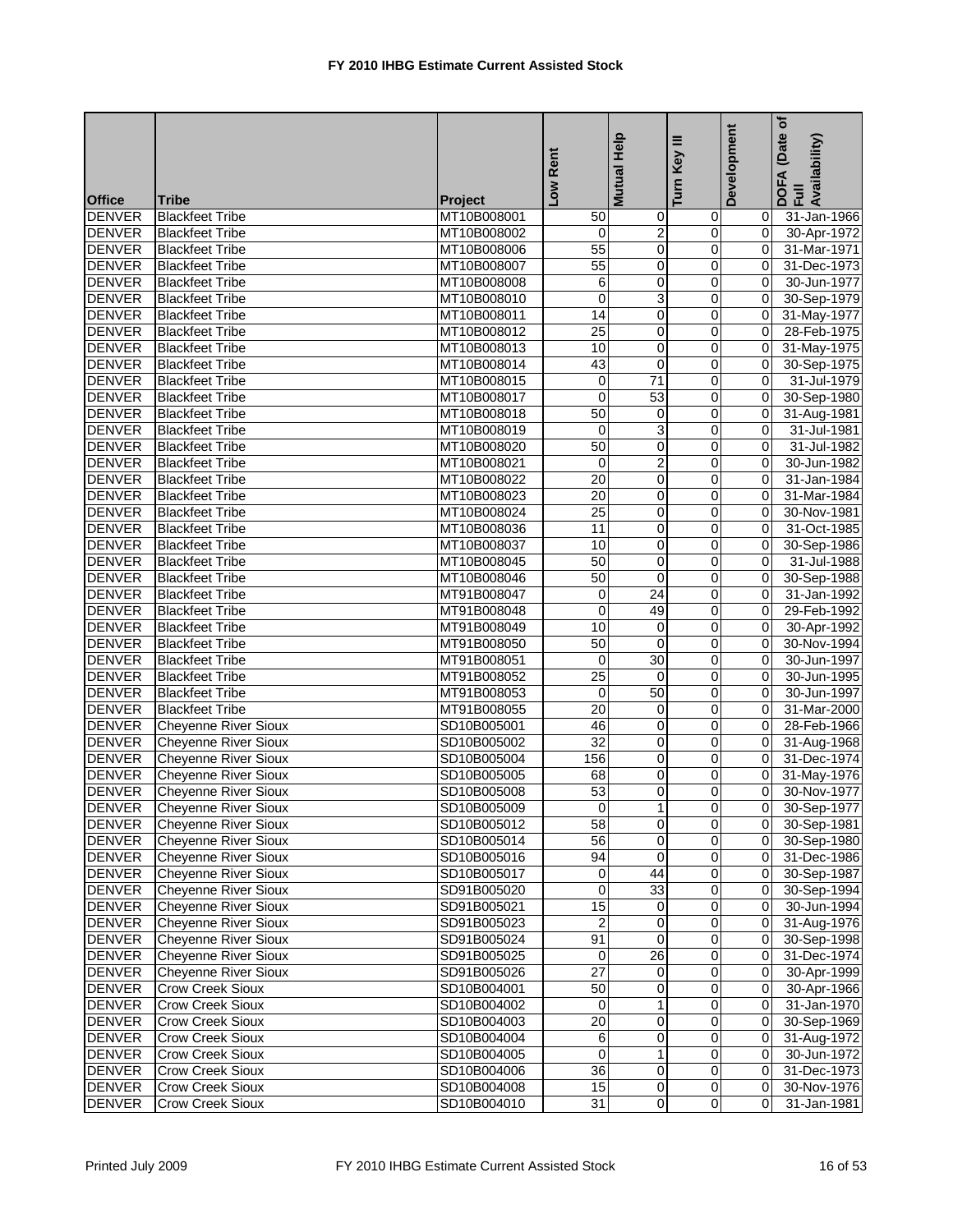|               |                                      |                | Rent            | Mutual Help             | Ξ<br>Key       | Development    | (Date of<br>DOFA (Date<br>Full<br>Availability) |
|---------------|--------------------------------------|----------------|-----------------|-------------------------|----------------|----------------|-------------------------------------------------|
| <b>Office</b> | Tribe                                | <b>Project</b> | Low             |                         | Turn           |                |                                                 |
| <b>DENVER</b> | Crow Creek Sioux                     | SD91B004013    | 10              | $\mathbf 0$             | $\overline{0}$ | 01             | 30-Nov-1994                                     |
| <b>DENVER</b> | <b>Crow Creek Sioux</b>              | SD91B004014    | 0               | 10                      | $\mathbf 0$    | $\mathbf{0}$   | 30-Apr-1994                                     |
| <b>DENVER</b> | Crow Creek Sioux                     | SD91B004015    | 0               | 28                      | 0              | 0I             | 31-Oct-1995                                     |
| <b>DENVER</b> | <b>Crow Creek Sioux</b>              | SD91B004016    | 10              | $\overline{\mathbf{0}}$ | 0              | $\mathbf{0}$   | 31-Mar-1997                                     |
| <b>DENVER</b> | Crow Creek Sioux                     | SD91B004017    | $\overline{20}$ | 0                       | 0              | 0              | 30-Jun-1998                                     |
| <b>DENVER</b> | Crow Tribe                           | MT10B014001    | 0               | 4                       | 0              | 0              | 30-Sep-1970                                     |
| <b>DENVER</b> | <b>Crow Tribe</b>                    | MT10B014002    | 0               | 0                       | 11             | $\mathbf{0}$   | 28-Feb-1973                                     |
| <b>DENVER</b> | <b>Crow Tribe</b>                    | MT10B014003    | 0               | 5                       | 0              | 0l             | 31-Dec-1973                                     |
| <b>DENVER</b> | <b>Crow Tribe</b>                    | MT10B014004    | 37              | 0                       | 0              | 01             | 31-Dec-1973                                     |
| <b>DENVER</b> | Crow Tribe                           | MT10B014005    | 0               | 5                       | 0              | 0              | 31-Dec-1973                                     |
| <b>DENVER</b> | Crow Tribe                           | MT10B014006    | 5               | 0                       | 0              | $\mathbf{0}$   | 31-Dec-1973                                     |
| <b>DENVER</b> | Crow Tribe                           | MT10B014007    | 0               | 5                       | $\mathbf 0$    | $\Omega$       | 30-Nov-1979                                     |
| <b>DENVER</b> | <b>Crow Tribe</b>                    | MT10B014008    | 40              | 0                       | 0              | $\Omega$       | 30-Nov-1979                                     |
| <b>DENVER</b> | Crow Tribe                           | MT10B014009    | 14              | 0                       | $\mathbf 0$    | 01             | 31-Aug-1981                                     |
| <b>DENVER</b> | Crow Tribe                           | MT10B014010    | 44              | 0                       | 0              | 0              | 31-Jul-1981                                     |
| <b>DENVER</b> | <b>Crow Tribe</b>                    | MT10B014011    | 0               | 49                      | $\mathbf 0$    | $\Omega$       | 28-Feb-1987                                     |
| <b>DENVER</b> | <b>Crow Tribe</b>                    | MT10B014012    | 4               | 0                       | 0              | $\mathbf{0}$   | 30-Sep-1980                                     |
| <b>DENVER</b> | <b>Crow Tribe</b>                    | MT10B014019    | 39              | 0                       | 0              | $\Omega$       | 31-Oct-1985                                     |
| <b>DENVER</b> | <b>Crow Tribe</b>                    | MT10B014020    | 0               | 43                      | $\pmb{0}$      | $\overline{0}$ | 31-Dec-1985                                     |
| <b>DENVER</b> | <b>Crow Tribe</b>                    | MT10B014022    | 0               | 29                      | $\mathbf 0$    | $\Omega$       | 28-Feb-1987                                     |
| <b>DENVER</b> | <b>Crow Tribe</b>                    | MT10B014023    | 0               | 20                      | 0              | $\Omega$       | 31-Jan-1986                                     |
| <b>DENVER</b> | <b>Crow Tribe</b>                    | MT91B014024    | 0               | 23                      | 0              | $\Omega$       | 31-Jan-1996                                     |
| <b>DENVER</b> | <b>Flandreau Santee Sioux</b>        | SD10B049002    | 10              | 0                       | ō              | 0              | 31-Dec-1979                                     |
| <b>DENVER</b> | <b>Flandreau Santee Sioux</b>        | SD10B049003    | 10              | 0                       | 0              | $\mathbf{0}$   | 31-Dec-1980                                     |
| <b>DENVER</b> | <b>Flandreau Santee Sioux</b>        | SD10B049005    | 15              | 0                       | 0              | $\overline{0}$ | 30-Sep-1985                                     |
| <b>DENVER</b> | <b>Flandreau Santee Sioux</b>        | SD91B049007    | 15              | 0                       | 0              | 0l             | 24-Feb-1993                                     |
| <b>DENVER</b> | Flandreau Santee Sioux               | SD91B049008    | 0               | 14                      | 0              | $\mathbf{0}$   | 31-Dec-1994                                     |
| <b>DENVER</b> | Fort Belknap Indian Community        | MT10B010001    | 0               | 20                      | 0              | $\overline{0}$ | 31-Dec-1972                                     |
| <b>DENVER</b> | Fort Belknap Indian Community        | MT10B010002    | 0               | $\overline{7}$          | 0              | $\mathbf{0}$   | 31-Mar-1967                                     |
| <b>DENVER</b> | Fort Belknap Indian Community        | MT10B010003    | 0               | $\overline{12}$         | 0              | 01             | 30-Sep-1968                                     |
| <b>DENVER</b> | Fort Belknap Indian Community        | MT10B010004    | 0               | 16                      | 0              | 0              | 31-Jan-1971                                     |
| <b>DENVER</b> | Fort Belknap Indian Community        | MT10B010005    | 50              | 0                       | 0              | 0I             | 31-Aug-1971                                     |
| <b>DENVER</b> | Fort Belknap Indian Community        | MT10B010006    | 0               | 15                      | 0              | 0l             | $\overline{31}$ -Mar-1974                       |
| <b>DENVER</b> | Fort Belknap Indian Community        | MT10B010007    | 0               | 16                      | 0              | 0I             | 30-Nov-1975                                     |
| <b>DENVER</b> | Fort Belknap Indian Community        | MT10B010008    | 0               | 14                      | 0              | 01             | 31-May-1976                                     |
| <b>DENVER</b> | Fort Belknap Indian Community        | MT10B010009    | 48              | 0                       | 0              | 0l             | 31-Dec-1976                                     |
|               | DENVER Fort Belknap Indian Community | MT10B010012    | 16              | $\overline{0}$          |                | $\overline{0}$ | 30-Nov-1979                                     |
| <b>DENVER</b> | Fort Belknap Indian Community        | MT10B010014    | 20              | $\pmb{0}$               | $\overline{0}$ | ΟI             | 30-Sep-1981                                     |
| <b>DENVER</b> | Fort Belknap Indian Community        | MT10B010015    | 10              | $\mathbf 0$             | 0              | 01             | 30-Jun-1982                                     |
| <b>DENVER</b> | Fort Belknap Indian Community        | MT10B010016    | 10              | $\pmb{0}$               | $\pmb{0}$      | 01             | 30-Jun-1982                                     |
| <b>DENVER</b> | Fort Belknap Indian Community        | MT10B010019    | 14              | 0                       | 0              | 01             | 30-Nov-1984                                     |
| <b>DENVER</b> | Fort Belknap Indian Community        | MT10B010020    | 10              | $\mathbf 0$             | $\mathbf 0$    | 01             | 30-Nov-1984                                     |
| <b>DENVER</b> | Fort Belknap Indian Community        | MT10B010021    | 0               | 31                      | 0              | 01             | 31-Jul-1986                                     |
| <b>DENVER</b> | Fort Belknap Indian Community        | MT10B010022    | 0               | $\overline{35}$         | $\mathbf 0$    | 01             | 30-Sep-1987                                     |
| <b>DENVER</b> | Fort Belknap Indian Community        | MT10B010023    | 24              | 0                       | 0              | 01             | 31-Oct-1987                                     |
| <b>DENVER</b> | Fort Belknap Indian Community        | MT10B010028    | 0               | 2                       | $\mathbf 0$    | 01             | 31-Aug-1971                                     |
| <b>DENVER</b> | Fort Belknap Indian Community        | MT10B010029    | 0               | $\overline{2}$          | 0              | 01             | 31-Aug-1971                                     |
| <b>DENVER</b> | Fort Belknap Indian Community        | MT91B010024    | 0               | 24                      | 0              | 01             | 31-Aug-1994                                     |
| <b>DENVER</b> | Fort Belknap Indian Community        | MT91B010025    | 0               | 24                      | 0              | 01             | 31-Jul-1994                                     |
| <b>DENVER</b> | Fort Belknap Indian Community        | MT91B010026    | $\overline{27}$ | 0                       | 0              | 01             | 31-Dec-1995                                     |
| <b>DENVER</b> | Fort Belknap Indian Community        | MT91B010027    | 20              | 0                       | 0              | 01             | 31-Jan-1996                                     |
| <b>DENVER</b> | Fort Peck Assiniboine and Sioux      | MT10B009001    | 30              | $\pmb{0}$               | $\pmb{0}$      | 0              | 31-Jul-1964                                     |
| <b>DENVER</b> | Fort Peck Assiniboine and Sioux      | MT10B009002    | 26              | $\pmb{0}$               | $\mathbf 0$    | 01             | 30-Sep-1964                                     |
| <b>DENVER</b> | Fort Peck Assiniboine and Sioux      | MT10B009004    | 0               | $\mathbf{1}$            | 0              | 01             | 31-Jul-1969                                     |
| <b>DENVER</b> | Fort Peck Assiniboine and Sioux      | MT10B009006    | 46              | $\overline{0}$          | $\overline{0}$ | 0              | 30-Jun-1970                                     |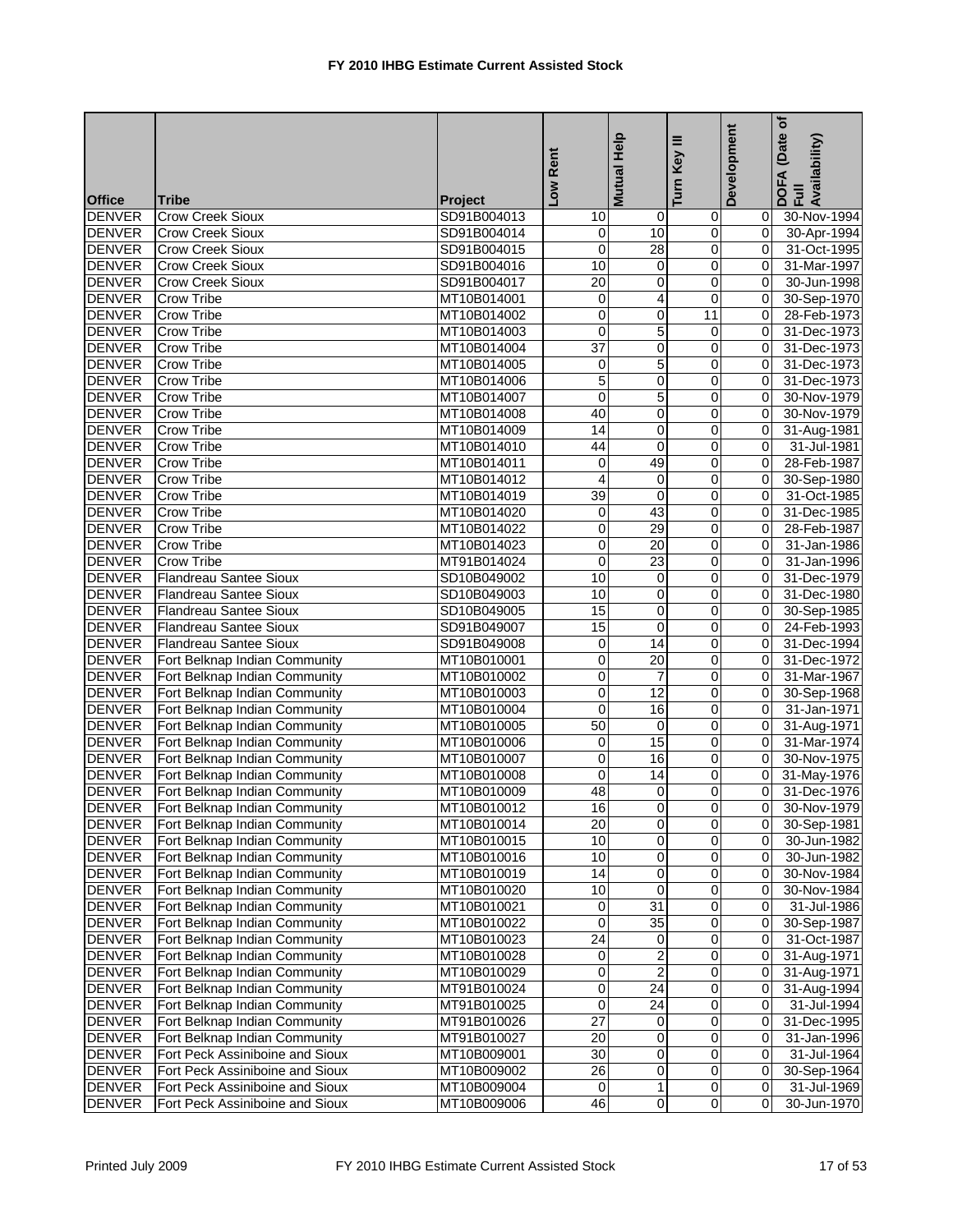|                                |                                                                         |                            | -ow Rent             | Help<br><b>Mutual</b>            | Ξ<br>Key                 | Development    | (Date of<br>DOFA (Date<br>Full<br>Availability) |
|--------------------------------|-------------------------------------------------------------------------|----------------------------|----------------------|----------------------------------|--------------------------|----------------|-------------------------------------------------|
| <b>Office</b>                  | <b>Tribe</b>                                                            | <b>Project</b>             |                      |                                  | Turn                     |                |                                                 |
| <b>DENVER</b>                  | Fort Peck Assiniboine and Sioux                                         | MT10B009007                | 0                    | $\mathbf 0$                      | 1                        | 01             | 31-Aug-1972                                     |
| <b>DENVER</b>                  | Fort Peck Assiniboine and Sioux                                         | MT10B009008                | 0                    | 0                                | 2                        | 01             | 31-Jan-1974                                     |
| <b>DENVER</b>                  | Fort Peck Assiniboine and Sioux                                         | MT10B009010                | 10                   | 0                                | 0                        | $\overline{0}$ | 30-Nov-1975                                     |
| <b>DENVER</b>                  | Fort Peck Assiniboine and Sioux                                         | MT10B009011                | $\overline{17}$      | 0                                | $\mathbf 0$              | $\Omega$       | 30-Jun-1978                                     |
| <b>DENVER</b>                  | Fort Peck Assiniboine and Sioux                                         | MT10B009012                | 0                    | 2                                | 0                        | $\overline{0}$ | 30-Jun-1978                                     |
| <b>DENVER</b>                  | Fort Peck Assiniboine and Sioux                                         | MT10B009013                | $\mathbf 0$          | 5                                | $\mathbf 0$              | $\Omega$       | 30-Sep-1979                                     |
| <b>DENVER</b>                  | Fort Peck Assiniboine and Sioux                                         | MT10B009014                | 48                   | $\overline{\mathbf{0}}$          | 0                        | $\overline{0}$ | 31-May-1979                                     |
| <b>DENVER</b>                  | Fort Peck Assiniboine and Sioux                                         | MT10B009015                | $\overline{47}$      | $\mathbf 0$                      | $\mathbf 0$              | $\Omega$       | 31-Mar-1981                                     |
| <b>DENVER</b>                  | Fort Peck Assiniboine and Sioux                                         | MT10B009016                | 0                    | 4                                | 0                        | 0l             | 30-May-1980                                     |
| <b>DENVER</b>                  | Fort Peck Assiniboine and Sioux                                         | MT10B009017                | 0                    | 17                               | $\mathbf 0$              | $\overline{0}$ | 31-Mar-1982                                     |
| <b>DENVER</b>                  | Fort Peck Assiniboine and Sioux                                         | MT10B009018                | 17                   | $\overline{\mathbf{0}}$          | 0                        | $\overline{0}$ | 28-Feb-1982                                     |
| <b>DENVER</b>                  | Fort Peck Assiniboine and Sioux                                         | MT10B009020                | 16                   | $\mathbf 0$                      | $\mathbf 0$              | $\Omega$       | 31-Mar-1983                                     |
| <b>DENVER</b>                  | Fort Peck Assiniboine and Sioux                                         | MT10B009021                | 60                   | 0                                | 0                        | $\Omega$       | 30-Jun-1983                                     |
| <b>DENVER</b>                  | Fort Peck Assiniboine and Sioux                                         | MT10B009022                | 0                    | $\overline{33}$                  | 0                        | $\overline{0}$ | 30-Sep-1983                                     |
| <b>DENVER</b>                  | Fort Peck Assiniboine and Sioux                                         | MT10B009025                | 39                   | $\mathbf 0$                      | $\mathbf 0$              | $\overline{0}$ | 31-Dec-1985                                     |
| <b>DENVER</b>                  | Fort Peck Assiniboine and Sioux                                         | MT10B009026                | 0                    | $\overline{27}$                  | 0                        | $\overline{0}$ | 31-May-1986                                     |
| <b>DENVER</b>                  | Fort Peck Assiniboine and Sioux                                         | MT10B009031                | 0                    | $\overline{74}$                  | 0                        | $\overline{0}$ | 30-Jun-1989                                     |
| <b>DENVER</b>                  | Fort Peck Assiniboine and Sioux                                         | MT10B009032                | 42                   | 0                                | 0                        | $\Omega$       | 31-Jul-1988                                     |
| <b>DENVER</b>                  | Fort Peck Assiniboine and Sioux                                         | MT91B009033                | 45                   | 0                                | 0                        | $\overline{0}$ | 31-Dec-1989                                     |
| <b>DENVER</b>                  | Fort Peck Assiniboine and Sioux                                         | MT91B009034                | $\mathbf 0$          | 44                               | 0                        | $\overline{0}$ | 30-Jun-1991                                     |
| <b>DENVER</b>                  | Fort Peck Assiniboine and Sioux                                         | MT91B009035                | 16                   | 0                                | 0                        | $\Omega$       | 30-Jun-1993                                     |
| <b>DENVER</b>                  | Fort Peck Assiniboine and Sioux                                         | MT91B009036                | 23                   | 0                                | 0                        | $\overline{0}$ | 30-Apr-1994                                     |
| <b>DENVER</b>                  | Fort Peck Assiniboine and Sioux                                         | MT91B009037                | 10                   | $\overline{\mathbf{0}}$          | ō                        | $\overline{0}$ | 30-Jun-1995                                     |
| <b>DENVER</b>                  | Fort Peck Assiniboine and Sioux                                         | MT91B009038                | 0                    | $\mathbf{1}$                     | 0                        | $\overline{0}$ | 31-Aug-1972                                     |
| <b>DENVER</b>                  | Fort Peck Assiniboine and Sioux                                         | MT91B009039                | 22                   | 0                                | 0                        | $\overline{0}$ | 30-Jun-1995                                     |
| <b>DENVER</b>                  | Fort Peck Assiniboine and Sioux                                         | MT91B009040                | 0                    | 4                                | 0                        | $\overline{0}$ | 31-Oct-1980                                     |
| <b>DENVER</b>                  | Fort Peck Assiniboine and Sioux                                         | MT91B009041                | 0                    | 10                               | 0                        | 0              | 30-Jun-1978                                     |
| <b>DENVER</b>                  | Fort Peck Assiniboine and Sioux                                         | MT91B009042                | 0                    | $\mathbf{1}$                     | 0                        | $\overline{0}$ | 31-Aug-1972                                     |
| <b>DENVER</b>                  | Fort Peck Assiniboine and Sioux                                         | MT91B009043                | 0                    | 3                                | $\mathbf 0$              | $\overline{0}$ | 31-Aug-1972                                     |
| <b>DENVER</b>                  | Fort Peck Assiniboine and Sioux                                         | MT91B009044                | 0                    | $\overline{11}$                  | 0                        | $\overline{0}$ | 30-Jun-1970                                     |
| <b>DENVER</b>                  | Fort Peck Assiniboine and Sioux                                         | MT91B009045                | 0                    | 3                                | $\mathbf 0$              | 0              | 31-Aug-1972                                     |
| <b>DENVER</b>                  | Fort Peck Assiniboine and Sioux                                         | MT91B009046                | 0                    | $\overline{7}$                   | 0                        | $\overline{0}$ | 30-Jun-1970                                     |
| <b>DENVER</b>                  | Fort Peck Assiniboine and Sioux                                         | MT91B009047                | 3                    | 0                                | $\mathbf 0$              | $\overline{0}$ | 31-Aug-1972                                     |
| <b>DENVER</b>                  | Fort Peck Assiniboine and Sioux                                         | MT91B009048                | 0                    | 24                               | 0                        | 0l             | 30-Jun-1970                                     |
| <b>DENVER</b>                  | Fort Peck Assiniboine and Sioux                                         | MT91B009049                | 20                   | 0                                | 0                        | $\Omega$       | 31-Dec-1999                                     |
| <b>DENVER</b>                  | Ft. Berthold Affiliated Tribes                                          | ND10B005001                | 60                   | $\overline{0}$                   | 0                        | $\overline{0}$ | 31-Dec-1967                                     |
| <b>DENVER</b>                  | Ft. Berthold Affiliated Tribes                                          | ND10B005003                | 20                   |                                  |                          |                | 0 30-Sep-1969                                   |
| <b>DENVER</b>                  | <b>Ft. Berthold Affiliated Tribes</b>                                   | ND10B005004                | 120                  | $\overline{\mathbf{0}}$          | $\overline{0}$           |                | 0 30-Dec-1971                                   |
| <b>DENVER</b>                  | <b>Ft. Berthold Affiliated Tribes</b>                                   | ND10B005009                | 64                   | $\mathbf 0$                      | 0                        | 0 I            | 30-Jun-1980                                     |
| <b>DENVER</b>                  | <b>Ft. Berthold Affiliated Tribes</b>                                   | ND10B005010                | $\overline{0}$       | 10                               | $\overline{0}$           |                | 0 31-Dec-1983                                   |
| <b>DENVER</b>                  | Ft. Berthold Affiliated Tribes                                          | ND10B005011                | 39                   | $\Omega$                         | 0                        | 01             | 31-Dec-1981                                     |
| <b>DENVER</b>                  | Ft. Berthold Affiliated Tribes                                          | ND10B005013                | 0                    | 30                               | 0                        | 01             | 31-Oct-1984                                     |
| <b>DENVER</b>                  | Ft. Berthold Affiliated Tribes                                          | ND10B005015                | 54                   | 0                                | 0                        |                | 30-Jul-1987                                     |
| <b>DENVER</b>                  | Ft. Berthold Affiliated Tribes                                          | ND10B005019                | 0                    | $\overline{20}$                  | $\mathbf 0$              | 01             | 31-Jan-1987                                     |
| <b>DENVER</b>                  | Ft. Berthold Affiliated Tribes                                          | ND91B005022                | 0                    | 47                               | 0                        | ΟI             |                                                 |
| <b>DENVER</b>                  | Ft. Berthold Affiliated Tribes                                          | ND91B005023                | 52                   | 0                                | 0                        | 01             | 31-Mar-1995<br>31-Jan-1992                      |
| <b>DENVER</b>                  | Ft. Berthold Affiliated Tribes                                          | ND91B005024                | $\overline{0}$       | 20                               | 0                        |                | 31-Oct-1990                                     |
| <b>DENVER</b>                  |                                                                         |                            |                      | 34                               | $\overline{0}$           |                |                                                 |
|                                | Ft. Berthold Affiliated Tribes<br><b>Ft. Berthold Affiliated Tribes</b> | ND91B005025                | 0                    |                                  |                          | 01             | 29-Feb-1992                                     |
| <b>DENVER</b>                  |                                                                         | ND91B005026                | 0                    | 20                               | $\pmb{0}$                | ΟI             | 31-Mar-1998                                     |
| <b>DENVER</b>                  | Ft. Berthold Affiliated Tribes<br>Ft. Berthold Affiliated Tribes        | ND91B005027                | 0                    | 17                               | 0                        | ΟI             | 31-Mar-1998                                     |
| <b>DENVER</b>                  |                                                                         | ND91B005028                | 0                    | 18                               | $\mathbf 0$              | 01             | 31-Mar-1998                                     |
| <b>DENVER</b>                  | <b>Goshute Reservation</b>                                              | NV99B015012                | 8                    | 0                                | $\mathbf 0$              | 01             | 31-May-1986                                     |
| <b>DENVER</b><br><b>DENVER</b> | <b>Goshute Reservation</b>                                              | NV99B015016<br>UT91B034001 | $\overline{4}$<br>15 | $\overline{0}$<br>$\overline{0}$ | $\pmb{0}$<br>$\mathbf 0$ | $\overline{0}$ | 30-Jun-1995                                     |
|                                | <b>Goshute Reservation</b>                                              |                            |                      | $\mathbf 0$                      | $\overline{0}$           | 01             | 31-Dec-2000                                     |
| <b>DENVER</b>                  | Lower Brule Sioux                                                       | SD10B003003                | 20                   |                                  |                          | 01             | 31-Dec-1970                                     |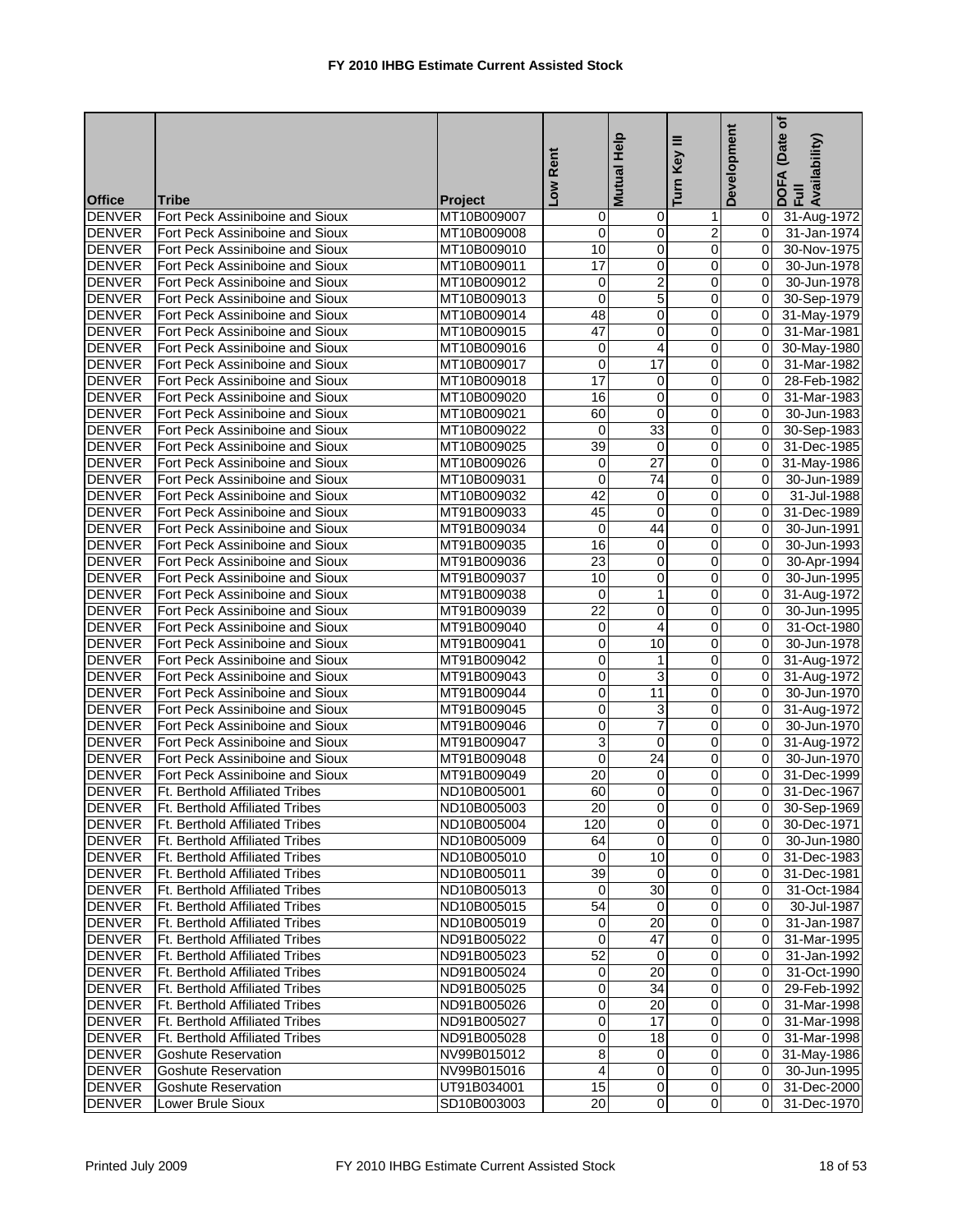|                                |                                                                                  |             | Low Rent        | Mutual Help             | Key III<br><b>Turn</b>   | Development    | (Date of<br>DOFA (Date <sub>)</sub><br>Full<br>Availability) |
|--------------------------------|----------------------------------------------------------------------------------|-------------|-----------------|-------------------------|--------------------------|----------------|--------------------------------------------------------------|
| <b>Office</b>                  | <b>Tribe</b>                                                                     | Project     |                 |                         |                          |                |                                                              |
| <b>DENVER</b>                  | <b>Lower Brule Sioux</b>                                                         | SD10B003005 | 10              | $\mathbf 0$             | 0                        | 01             | 31-Dec-1974                                                  |
| <b>DENVER</b>                  | Lower Brule Sioux                                                                | SD10B003007 | 19              | $\overline{0}$          | $\pmb{0}$                | $\overline{0}$ | 31-Mar-1977                                                  |
| <b>DENVER</b>                  | <b>Lower Brule Sioux</b>                                                         | SD10B003009 | $\overline{24}$ | 0                       | $\pmb{0}$                | $\overline{0}$ | 28-Feb-1980                                                  |
| <b>DENVER</b>                  | Lower Brule Sioux                                                                | SD10B003011 | 10              | $\overline{\mathbf{0}}$ | 0                        | $\overline{0}$ | 30-Sep-1981                                                  |
| <b>DENVER</b>                  | Lower Brule Sioux                                                                | SD10B003014 | $\overline{12}$ | 0                       | 0                        | $\mathbf{0}$   | 31-Oct-1985                                                  |
| <b>DENVER</b>                  | Lower Brule Sioux                                                                | SD91B003017 | 0               | 20                      | 0                        | $\mathbf{0}$   | 31-Dec-1990                                                  |
| <b>DENVER</b>                  | Lower Brule Sioux                                                                | SD91B003018 | 10              | 0                       | $\pmb{0}$                | $\mathbf{0}$   | 31-Jul-1990                                                  |
| <b>DENVER</b>                  | Lower Brule Sioux                                                                | SD91B003019 | 29              | 0                       | 0                        | $\overline{0}$ | 30-Nov-1995                                                  |
| <b>DENVER</b>                  | Lower Brule Sioux                                                                | SD91B003020 | 19              | 0                       | 0                        | $\overline{0}$ | 30-Nov-1996                                                  |
| <b>DENVER</b>                  | Lower Brule Sioux                                                                | SD91B003021 | 0               | 19                      | 0                        | $\overline{0}$ | 31-Dec-1999                                                  |
| <b>DENVER</b>                  | Lower Brule Sioux                                                                | SD91B003022 | 7               | 0                       | $\overline{0}$           | $\overline{0}$ | 30-Jun-2000                                                  |
| <b>DENVER</b>                  | Northern Arapahoe                                                                | WY91B018001 | 0               | $\overline{20}$         | $\mathbf 0$              | $\overline{0}$ | 31-Dec-1996                                                  |
| <b>DENVER</b>                  | Northern Arapahoe                                                                | WY91B018002 | 0               | 17                      | 0                        | 1              | 30-Sep-1999                                                  |
| <b>DENVER</b>                  | Northern Arapahoe                                                                | WY91B018004 | 42              | 0                       | 0                        | $\overline{0}$ | 31-Aug-1972                                                  |
| <b>DENVER</b>                  | Northern Arapahoe                                                                | WY91B018005 | 0               | $\mathbf{1}$            | $\mathbf 0$              | $\overline{0}$ | 30-May-1974                                                  |
| <b>DENVER</b>                  | Northern Arapahoe                                                                | WY91B018007 | 0               | $\mathbf{1}$            | $\mathbf 0$              | $\overline{0}$ | 31-Dec-1979                                                  |
| <b>DENVER</b>                  | Northern Arapahoe                                                                | WY91B018009 | 0               | $\overline{2}$          | 0                        | $\overline{0}$ | 30-Sep-1987                                                  |
| <b>DENVER</b>                  | Northern Arapahoe                                                                | WY91B018010 | 0               | 5                       | $\mathbf 0$              | $\overline{0}$ | 31-May-1988                                                  |
| <b>DENVER</b>                  | Northern Arapahoe                                                                | WY91B018011 | 0               | $\mathbf{1}$            | $\overline{0}$           | $\overline{0}$ | 31-Jul-1990                                                  |
| <b>DENVER</b>                  | Northern Arapahoe                                                                | WY91B018012 | $\overline{0}$  | 12                      | $\mathbf 0$              | $\Omega$       | 30-Jun-1995                                                  |
| <b>DENVER</b>                  | Northern Arapahoe                                                                | WY91B018014 | 28              | 0                       | $\mathbf 0$              | $\overline{0}$ | 31-Aug-1978                                                  |
| <b>DENVER</b>                  | Northern Arapahoe                                                                | WY91B018015 | 23              | 0                       | $\mathbf 0$              | $\overline{0}$ | 30-Nov-1983                                                  |
| <b>DENVER</b>                  | Northern Arapahoe                                                                | WY91B018016 | 23              | $\overline{0}$          | $\overline{0}$           | $\overline{0}$ | 31-Dec-1984                                                  |
| <b>DENVER</b>                  | Northern Arapahoe                                                                | WY91B018017 | 40              | 0                       | $\pmb{0}$                | $\overline{0}$ | 31-Mar-1986                                                  |
| <b>DENVER</b>                  | Northern Arapahoe                                                                | WY91B018018 | 10              | 0                       | 0                        | $\overline{0}$ | 30-Sep-1991                                                  |
| <b>DENVER</b>                  | Northern Cheyenne                                                                | MT10B012005 | 40              | 0                       | 0                        | $\overline{0}$ | 30-Jun-1973                                                  |
| <b>DENVER</b>                  | Northern Cheyenne                                                                | MT10B012010 | 0               | 38                      | 0                        | $\overline{0}$ | 30-Oct-1979                                                  |
| <b>DENVER</b>                  | Northern Cheyenne                                                                | MT10B012011 | 0               | 33                      | $\pmb{0}$                | $\overline{0}$ | 31-Oct-1979                                                  |
| <b>DENVER</b>                  | Northern Cheyenne                                                                | MT10B012012 | 0               | 50                      | 0                        | $\overline{0}$ | 30-Nov-1979                                                  |
| <b>DENVER</b>                  | Northern Cheyenne                                                                | MT10B012013 | 14              | 0                       | 0                        | 0              | 31-May-1981                                                  |
| <b>DENVER</b>                  | Northern Cheyenne                                                                | MT10B012014 | 0               | 44                      | 0                        | 0              | 30-Nov-1981                                                  |
| <b>DENVER</b>                  | Northern Cheyenne                                                                | MT10B012015 | $\mathbf 0$     | $\overline{24}$         | 0                        | $\overline{0}$ | 31-Mar-1983                                                  |
| <b>DENVER</b>                  | Northern Cheyenne                                                                | MT10B012020 | 94              | 0                       | 0                        | $\overline{0}$ | 31-Mar-1984                                                  |
| <b>DENVER</b>                  | Northern Cheyenne                                                                | MT10B012024 | 0               | 20                      | 0                        | 0l             | 31-Aug-1986                                                  |
| <b>DENVER</b>                  | Northern Cheyenne                                                                | MT91B012009 | 35              | 0                       | 0                        | $\overline{0}$ | 31-Aug-1978                                                  |
| <b>DENVER</b>                  | Northern Cheyenne                                                                | MT91B012025 | $\mathbf 0$     | 30                      | 0                        | $\overline{0}$ | 30-Nov-1990                                                  |
| <b>DENVER</b>                  | Northern Cheyenne                                                                | MT91B012026 | 45              | $\overline{0}$          |                          | $\overline{0}$ | 30-Nov-1990                                                  |
| <b>DENVER</b>                  | Northern Cheyenne                                                                | MT91B012027 | $\overline{0}$  | 15                      | 0                        | 01             | $\overline{29}$ -Feb-1996                                    |
| <b>DENVER</b>                  | Northern Cheyenne                                                                | MT91B012028 | 37              | 0                       | 0                        | 01             | 31-Dec-1991                                                  |
| <b>DENVER</b>                  | Northern Cheyenne                                                                | MT91B012029 | 18              | $\overline{\mathbf{0}}$ | $\pmb{0}$                | $\overline{0}$ | 31-May-2001                                                  |
| <b>DENVER</b>                  | NW Band of Shoshone Nation                                                       | UT91B033001 | 15              | 0                       | 0                        | 01             | 30-Nov-1999                                                  |
| <b>DENVER</b>                  | Oglala Sioux of Pine Ridge Reservation                                           | SD10B001001 | 51              | $\overline{0}$          | $\overline{\mathbf{0}}$  | 01             | 30-Sep-1963                                                  |
| <b>DENVER</b>                  | Oglala Sioux of Pine Ridge Reservation                                           | SD10B001002 | 23              | 0                       | 0                        | 01             | 30-Sep-1964                                                  |
| <b>DENVER</b>                  | Oglala Sioux of Pine Ridge Reservation                                           | SD10B001003 | 76              | $\overline{\mathbf{0}}$ | $\pmb{0}$                | 01             | 30-Jun-1966                                                  |
| <b>DENVER</b>                  | Oglala Sioux of Pine Ridge Reservation                                           | SD10B001004 | 50              | 0                       | 0                        | 01             | 30-Sep-1970                                                  |
| <b>DENVER</b>                  | Oglala Sioux of Pine Ridge Reservation                                           | SD10B001005 | 243             | $\pmb{0}$               | $\pmb{0}$                | 01             | 31-Mar-1974                                                  |
| <b>DENVER</b>                  | Oglala Sioux of Pine Ridge Reservation                                           | SD10B001006 | 99              | $\mathbf 0$             | 0                        | 01             | 31-Dec-1974                                                  |
| <b>DENVER</b>                  | Oglala Sioux of Pine Ridge Reservation                                           |             | 195             | $\overline{0}$          | $\overline{\mathsf{o}}$  | 01             |                                                              |
| <b>DENVER</b>                  | Oglala Sioux of Pine Ridge Reservation                                           | SD10B001008 | 20              | $\pmb{0}$               | 0                        |                | 31-May-1973                                                  |
| <b>DENVER</b>                  | Oglala Sioux of Pine Ridge Reservation                                           | SD10B001015 | 50              | $\overline{0}$          |                          | 01<br>0I       | 31-Mar-1981                                                  |
|                                | Oglala Sioux of Pine Ridge Reservation                                           | SD10B001016 | 25              | $\mathbf 0$             | 0                        |                | 31-Dec-1979                                                  |
| <b>DENVER</b>                  |                                                                                  | SD10B001019 |                 |                         | 0                        | 01             | 31-Oct-1987                                                  |
| <b>DENVER</b>                  | Oglala Sioux of Pine Ridge Reservation                                           | SD10B001020 | $\overline{30}$ | $\pmb{0}$               | $\pmb{0}$                | 01             | 31-May-1988                                                  |
| <b>DENVER</b><br><b>DENVER</b> | Oglala Sioux of Pine Ridge Reservation<br>Oglala Sioux of Pine Ridge Reservation | SD10B001021 | 0<br>0          | 20                      | $\pmb{0}$<br>$\mathbf 0$ | 01             | 31-Jan-1985                                                  |
|                                |                                                                                  | SD10B001022 |                 | 21<br>$\overline{0}$    |                          | 01             | 31-May-1986                                                  |
| <b>DENVER</b>                  | Oglala Sioux of Pine Ridge Reservation                                           | SD10B001023 | 30              |                         | $\overline{0}$           | 01             | 31-May-1988                                                  |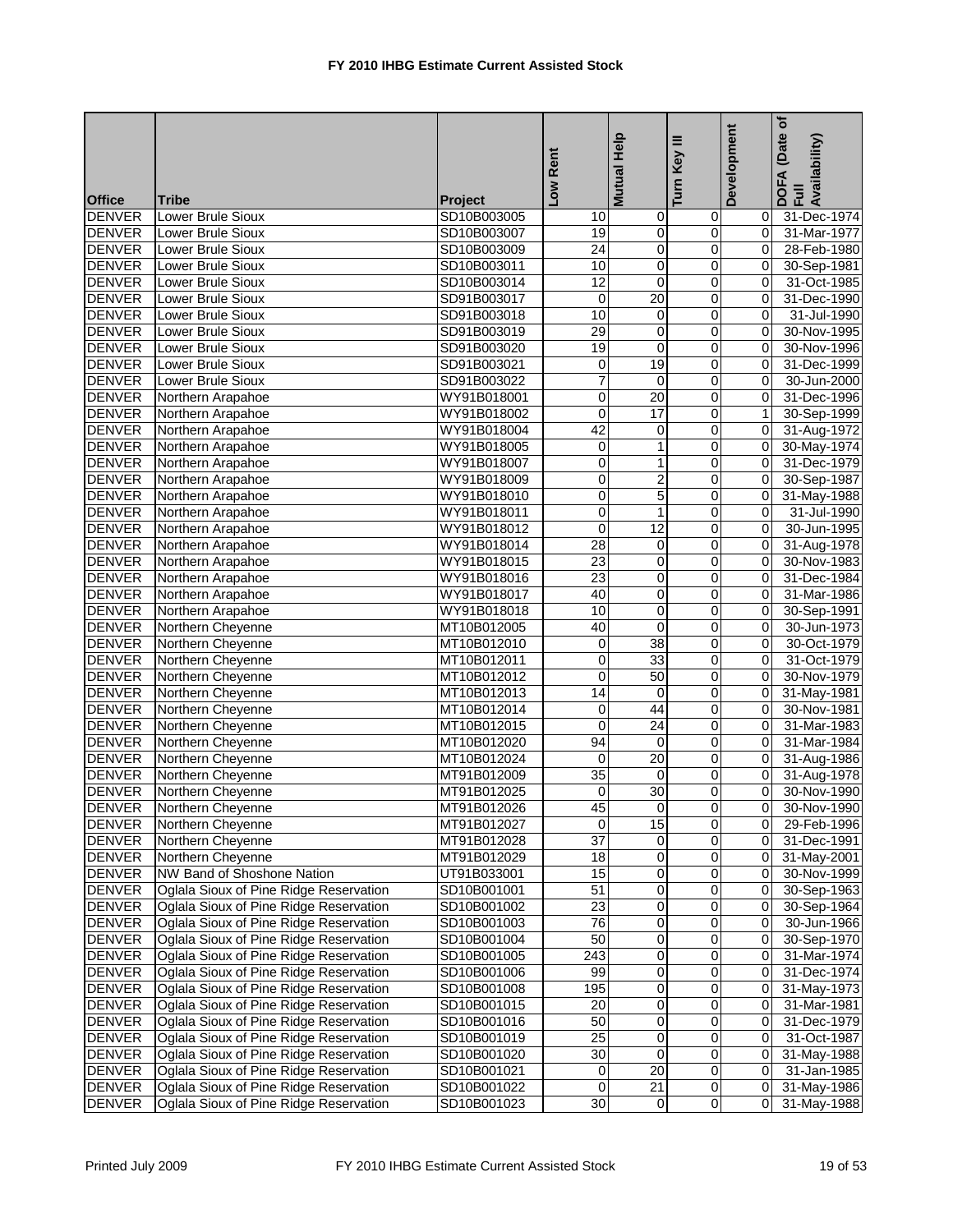|               |                                        |                | Rent<br><b>NOT</b> | Help<br><b>Mutual</b>   | Turn Key III            | Development    | (Date of<br>Availability)<br>$\blacktriangleleft$<br>이<br>이 드 |
|---------------|----------------------------------------|----------------|--------------------|-------------------------|-------------------------|----------------|---------------------------------------------------------------|
| <b>Office</b> | <b>Tribe</b>                           | <b>Project</b> |                    |                         |                         |                |                                                               |
| <b>DENVER</b> | Oglala Sioux of Pine Ridge Reservation | SD10B001024    | 13                 | $\mathbf 0$             | 0                       | 01             | 31-Oct-1978                                                   |
| <b>DENVER</b> | Oglala Sioux of Pine Ridge Reservation | SD10B001027    | 24                 | 0                       | 0                       | $\Omega$       | 31-Dec-1981                                                   |
| <b>DENVER</b> | Oglala Sioux of Pine Ridge Reservation | SD91B001028    | $\mathbf{0}$       | 70                      | $\pmb{0}$               | $\overline{0}$ | 31-Aug-1991                                                   |
| <b>DENVER</b> | Oglala Sioux of Pine Ridge Reservation | SD91B001029    | 30                 | 0                       | 0                       | Οl             | 30-Apr-1991                                                   |
| <b>DENVER</b> | Oglala Sioux of Pine Ridge Reservation | SD91B001030    | 40                 | 0                       | 0                       | $\overline{0}$ | 30-Jun-1994                                                   |
| <b>DENVER</b> | Oglala Sioux of Pine Ridge Reservation | SD91B001031    | $\mathbf 0$        | $\overline{25}$         | 0                       | $\Omega$       | 30-Jun-1991                                                   |
| <b>DENVER</b> | Oglala Sioux of Pine Ridge Reservation | SD91B001032    | 45                 | $\mathbf 0$             | $\overline{\mathbf{0}}$ | $\overline{0}$ | 31-Mar-1995                                                   |
| <b>DENVER</b> | Oglala Sioux of Pine Ridge Reservation | SD91B001033    | 0                  | 40                      | $\mathbf 0$             | $\Omega$       | 31-Jul-1996                                                   |
| <b>DENVER</b> | Oglala Sioux of Pine Ridge Reservation | SD91B001034    | 0                  | 40                      | 0                       | $\mathbf{0}$   | 30-Sep-1998                                                   |
| <b>DENVER</b> | Oglala Sioux of Pine Ridge Reservation | SD91B001035    | 40                 | 0                       | 0                       | $\Omega$       | 30-Jun-1997                                                   |
| <b>DENVER</b> | Oglala Sioux of Pine Ridge Reservation | SD91B001036    | $\overline{0}$     | $\overline{25}$         | 0                       | $\overline{0}$ | 31-Aug-1998                                                   |
| <b>DENVER</b> | Oglala Sioux of Pine Ridge Reservation | SD91B001037    | 20                 | $\mathbf 0$             | $\mathbf 0$             | $\Omega$       | 30-Jun-1997                                                   |
| <b>DENVER</b> | Oglala Sioux of Pine Ridge Reservation | SD91B001038    | 0                  | 18                      | 0                       | $\overline{0}$ | 20-Feb-2001                                                   |
| <b>DENVER</b> | Oglala Sioux of Pine Ridge Reservation | SD91B001039    | 54                 | 0                       | 0                       | 6              | 31-Dec-2001                                                   |
| <b>DENVER</b> | Omaha Tribe                            | NE10B013001    | 23                 | 0                       | 0                       | $\overline{0}$ | 30-Jun-1965                                                   |
| <b>DENVER</b> | Omaha Tribe                            | NE10B013002    | 33                 | 0                       | 0                       | Οl             | 31-May-1971                                                   |
| <b>DENVER</b> | Omaha Tribe                            | NE10B013003    | 65                 | $\overline{\mathbf{0}}$ | 0                       | ΟI             | 31-Jul-1974                                                   |
| <b>DENVER</b> | Omaha Tribe                            | NE10B013004    | 70                 | 0                       | 0                       | $\mathbf{0}$   | 30-Sep-1980                                                   |
| <b>DENVER</b> | Omaha Tribe                            | NE10B013005    | 0                  | $\overline{2}$          | $\pmb{0}$               | $\mathbf{0}$   | 30-Jun-1981                                                   |
| <b>DENVER</b> | Omaha Tribe                            | NE10B013006    | 0                  | $\mathbf{1}$            | $\pmb{0}$               | $\overline{0}$ | 30-Apr-1987                                                   |
| <b>DENVER</b> | Omaha Tribe                            | NE10B013007    | 0                  | 5                       | 0                       | $\overline{0}$ | 30-Apr-1988                                                   |
| <b>DENVER</b> | Ponca Tribe of Nebraska                | NE91B183001    | 12                 | 0                       | 0                       | $\mathbf{0}$   | 30-Jun-1997                                                   |
| <b>DENVER</b> | Ponca Tribe of Nebraska                | NE91B183002    | 0                  | 6                       | $\mathbf 0$             | $\overline{0}$ | 31-Dec-1996                                                   |
| <b>DENVER</b> | Ponca Tribe of Nebraska                | NE91B183003    | 4                  | 0                       | $\mathbf 0$             | $\mathbf{0}$   | 30-Jun-1997                                                   |
| <b>DENVER</b> | Ponca Tribe of Nebraska                | NE91B183004    | 0                  | 11                      | $\mathbf 0$             | $\Omega$       | 31-Dec-1996                                                   |
| <b>DENVER</b> | Ponca Tribe of Nebraska                | NE91B183005    | 22                 | 0                       | 0                       | $\mathbf{0}$   | 31-Dec-1996                                                   |
| <b>DENVER</b> | Ponca Tribe of Nebraska                | NE91B183006    | 0                  | 18                      | 0                       | $\mathbf{0}$   | 31-Dec-1996                                                   |
| <b>DENVER</b> | Rocky Boy Chippewa-Cree                | MT10B011001    | 0                  | 6                       | 0                       | Οl             | 31-May-1969                                                   |
| <b>DENVER</b> | Rocky Boy Chippewa-Cree                | MT10B011002    | 0                  | $\overline{2}$          | $\mathbf 0$             | $\mathbf{0}$   | 31-Dec-1967                                                   |
| <b>DENVER</b> | Rocky Boy Chippewa-Cree                | MT10B011003    | 0                  | 6                       | 0                       | $\Omega$       | 30-Sep-1971                                                   |
| <b>DENVER</b> | Rocky Boy Chippewa-Cree                | MT10B011004    | 0                  | 9                       | 0                       | $\mathbf{0}$   | 31-May-1972                                                   |
| <b>DENVER</b> | Rocky Boy Chippewa-Cree                | MT10B011005    | 0                  | $\overline{2}$          | 0                       | $\overline{0}$ | 30-Nov-1971                                                   |
| <b>DENVER</b> | Rocky Boy Chippewa-Cree                | MT10B011006    | 0                  | $\overline{3}$          | $\mathbf 0$             | $\mathbf{0}$   | 31-Oct-1970                                                   |
| <b>DENVER</b> | Rocky Boy Chippewa-Cree                | MT10B011007    | 30                 | 0                       | 0                       | 0I             | 31-Dec-1971                                                   |
| <b>DENVER</b> | Rocky Boy Chippewa-Cree                | MT10B011008    | 0                  | 26                      | 0                       | $\Omega$       | 31-Oct-1974                                                   |
| <b>DENVER</b> | Rocky Boy Chippewa-Cree                | MT10B011009    | 0                  | 12                      | $\overline{0}$          | $\overline{0}$ | 30-Nov-1974                                                   |
| <b>DENVER</b> | Rocky Boy Chippewa-Cree                | MT10B011010    | $\overline{0}$     | 7                       | o                       |                | 0 30-May-1976                                                 |
| <b>DENVER</b> | Rocky Boy Chippewa-Cree                | MT10B011011    | 0                  | 9                       | 0                       | 01             | 31-Jul-1977                                                   |
| <b>DENVER</b> | Rocky Boy Chippewa-Cree                | MT10B011012    | 40                 | $\mathbf 0$             | 0                       |                | 30-Jan-1980                                                   |
| <b>DENVER</b> | Rocky Boy Chippewa-Cree                | MT10B011013    | $\overline{36}$    | $\pmb{0}$               | $\overline{0}$          |                | 0 31-May-1986                                                 |
| <b>DENVER</b> | Rocky Boy Chippewa-Cree                | MT91B011021    | 43                 | 0                       | 0                       | 0I             | 30-Sep-1990                                                   |
| <b>DENVER</b> | Rocky Boy Chippewa-Cree                | MT91B011022    | 0                  | $\overline{22}$         | 0                       | 01             | 30-Sep-1990                                                   |
| <b>DENVER</b> | Rocky Boy Chippewa-Cree                | MT91B011023    | 15                 | $\mathbf 0$             | $\pmb{0}$               | 01             | 30-Aug-1994                                                   |
| <b>DENVER</b> | Rocky Boy Chippewa-Cree                | MT91B011024    | 45                 | $\pmb{0}$               | $\pmb{0}$               | 01             | 31-Oct-1995                                                   |
| <b>DENVER</b> | Rocky Boy Chippewa-Cree                | MT91B011025    | 20                 | $\pmb{0}$               | $\overline{O}$          | 01             | 31-Oct-1995                                                   |
| <b>DENVER</b> | Rocky Boy Chippewa-Cree                | MT91B011026    | 40                 | $\pmb{0}$               | 0                       | 01             | 31-Dec-1996                                                   |
| <b>DENVER</b> | Rocky Boy Chippewa-Cree                | MT91B011027    | 5                  | $\mathbf 0$             | 0                       | 01             | 30-Aug-1994                                                   |
| <b>DENVER</b> | Rocky Boy Chippewa-Cree                | MT91B011028    | $\overline{22}$    | $\mathbf 0$             | 0                       | 01             | 31-Mar-1999                                                   |
|               |                                        |                |                    |                         | $\overline{0}$          |                |                                                               |
| <b>DENVER</b> | Rosebud Sioux                          | SD10B002001    | 38                 | $\pmb{0}$               |                         | 01             | 31-Dec-1966                                                   |
| <b>DENVER</b> | <b>Rosebud Sioux</b>                   | SD10B002002    | 14                 | 0                       | 0                       | 01             | 31-Dec-1966                                                   |
| <b>DENVER</b> | Rosebud Sioux                          | SD10B002003    | 26                 | $\pmb{0}$               | 0                       | 01             | 31-Dec-1966                                                   |
| <b>DENVER</b> | <b>Rosebud Sioux</b>                   | SD10B002004    | 14                 | $\pmb{0}$               | 0                       | 01             | 31-Dec-1966                                                   |
| <b>DENVER</b> | <b>Rosebud Sioux</b>                   | SD10B002007    | 62                 | $\pmb{0}$               | $\overline{O}$          | 01             | 30-Nov-1978                                                   |
| <b>DENVER</b> | <b>Rosebud Sioux</b>                   | SD10B002008    | $\mathbf{0}$       | $\overline{2}$          | 0                       | 0I             | 30-Nov-1978                                                   |
| <b>DENVER</b> | Rosebud Sioux                          | SD10B002009    | 90                 | $\overline{0}$          | $\overline{0}$          | $\overline{0}$ | 30-Sep-1978                                                   |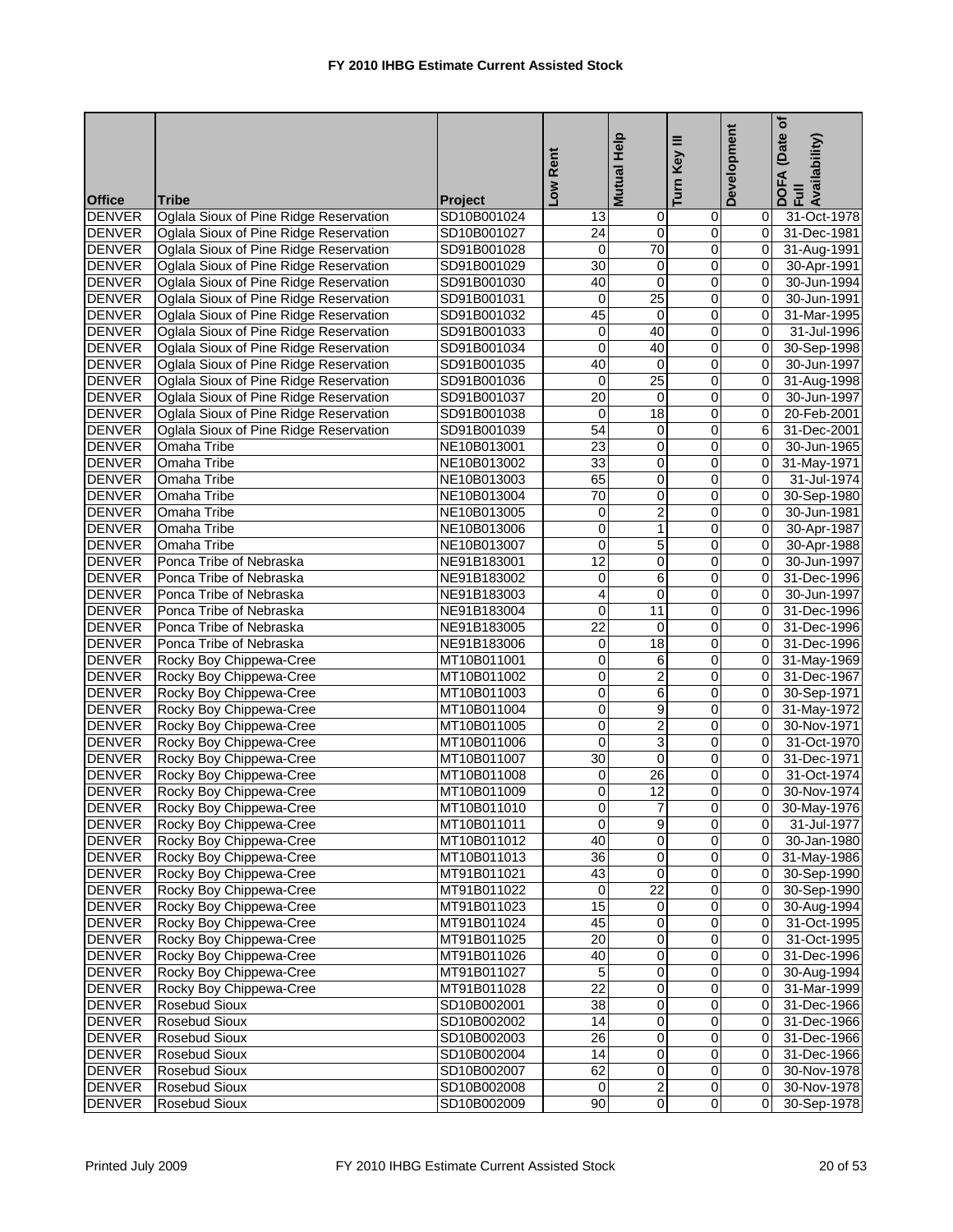|               |                                                          |             | Rent                    | Mutual Help             | Ξ<br>Key       | Development    | (Date of<br>DOFA (Date<br>Full<br>Availability) |
|---------------|----------------------------------------------------------|-------------|-------------------------|-------------------------|----------------|----------------|-------------------------------------------------|
| <b>Office</b> | <b>Tribe</b>                                             | Project     | $\overline{\mathsf{S}}$ |                         | Turn           |                |                                                 |
| <b>DENVER</b> | <b>Rosebud Sioux</b>                                     | SD10B002011 | 80                      | $\pmb{0}$               | $\overline{0}$ | 01             | 30-Sep-1979                                     |
| <b>DENVER</b> | <b>Rosebud Sioux</b>                                     | SD10B002012 | 0                       | $\overline{2}$          | $\mathbf 0$    | Οl             | 30-Apr-1980                                     |
| <b>DENVER</b> | <b>Rosebud Sioux</b>                                     | SD10B002013 | 60                      | 0                       | 0              | $\overline{0}$ | 30-Sep-1980                                     |
| <b>DENVER</b> | <b>Rosebud Sioux</b>                                     | SD10B002014 | 120                     | $\overline{\mathbf{0}}$ | 0              | Οl             | 31-Dec-1979                                     |
| <b>DENVER</b> | <b>Rosebud Sioux</b>                                     | SD10B002015 | 0                       | 3                       | 0              | $\overline{0}$ | 31-Dec-1979                                     |
| <b>DENVER</b> | <b>Rosebud Sioux</b>                                     | SD10B002016 | 31                      | 0                       | 0              | 0              | 31-Aug-1985                                     |
| <b>DENVER</b> | <b>Rosebud Sioux</b>                                     | SD10B002017 | 48                      | 0                       | $\pmb{0}$      | Οl             | 30-Sep-1985                                     |
| <b>DENVER</b> | <b>Rosebud Sioux</b>                                     | SD10B002018 | $\mathbf 0$             | 12                      | 0              | ΟI             | 31-Jul-1986                                     |
| <b>DENVER</b> | <b>Rosebud Sioux</b>                                     | SD10B002019 | 0                       | 11                      | 0              | Οl             | 31-Aug-1986                                     |
| <b>DENVER</b> | <b>Rosebud Sioux</b>                                     | SD10B002020 | 132                     | 0                       | 0              | Οl             | 28-Feb-1986                                     |
| <b>DENVER</b> | <b>Rosebud Sioux</b>                                     | SD10B002021 | 0                       | 28                      | 0              | $\overline{0}$ | 30-Sep-1986                                     |
| <b>DENVER</b> | <b>Rosebud Sioux</b>                                     | SD91B002026 | 0                       | 41                      | $\mathbf 0$    | $\overline{0}$ | 30-Sep-1989                                     |
| <b>DENVER</b> | <b>Rosebud Sioux</b>                                     | SD91B002027 | 70                      | 0                       | 0              | $\overline{0}$ | 31-Mar-1990                                     |
| <b>DENVER</b> | <b>Rosebud Sioux</b>                                     | SD91B002028 | 0                       | 30                      | 0              | $\overline{0}$ | 31-Jan-1990                                     |
| <b>DENVER</b> | <b>Rosebud Sioux</b>                                     | SD91B002029 | 0                       | 20                      | 0              | $\overline{0}$ | 30-Jun-1993                                     |
| <b>DENVER</b> | <b>Rosebud Sioux</b>                                     | SD91B002030 | 20                      | 0                       | $\mathbf 0$    | Οl             | 31-May-1992                                     |
| <b>DENVER</b> | <b>Rosebud Sioux</b>                                     | SD91B002031 | 0                       | $\overline{20}$         | 0              | Οl             | 31-Aug-1996                                     |
| <b>DENVER</b> | <b>Rosebud Sioux</b>                                     | SD91B002032 | $\mathbf 0$             | 28                      | 0              | $\overline{0}$ | 31-Aug-1999                                     |
| <b>DENVER</b> | <b>Rosebud Sioux</b>                                     | SD91B002033 | $\overline{15}$         | $\pmb{0}$               | $\pmb{0}$      | $\overline{0}$ | 30-Sep-1999                                     |
| <b>DENVER</b> | <b>Rosebud Sioux</b>                                     | SD91B002034 | 0                       | 12                      | $\mathbf 0$    | $\overline{0}$ | 30-Sep-1999                                     |
| <b>DENVER</b> | Salish and Kootenai Tribes                               | MT10B013003 | 40                      | 0                       | $\mathbf 0$    | $\overline{0}$ | 30-Nov-1974                                     |
| <b>DENVER</b> | Salish and Kootenai Tribes                               | MT10B013005 | 7                       | 0                       | 0              | $\Omega$       | 30-Jun-1976                                     |
| <b>DENVER</b> | Salish and Kootenai Tribes                               | MT10B013006 | 7                       | Ō                       | $\overline{0}$ | $\overline{0}$ | 31-Aug-1976                                     |
| <b>DENVER</b> | Salish and Kootenai Tribes                               | MT10B013007 | $\overline{22}$         | 0                       | $\pmb{0}$      | $\overline{0}$ |                                                 |
| <b>DENVER</b> | Salish and Kootenai Tribes                               | MT10B013008 | 9                       | 0                       | 0              | $\Omega$       | 31-Oct-1976<br>30-Jun-1977                      |
| <b>DENVER</b> |                                                          |             | 20                      | 0                       |                | $\overline{0}$ |                                                 |
| <b>DENVER</b> | Salish and Kootenai Tribes<br>Salish and Kootenai Tribes | MT10B013009 | 35                      | 0                       | 0<br>0         | Οl             | 30-Sep-1977                                     |
| <b>DENVER</b> |                                                          | MT10B013010 |                         | 4                       |                | ΟI             | 31-Aug-1978                                     |
| <b>DENVER</b> | Salish and Kootenai Tribes                               | MT10B013011 | 0                       |                         | 0              |                | 31-Jul-1979                                     |
|               | Salish and Kootenai Tribes                               | MT10B013013 | 0                       | 1                       | 0              | $\overline{0}$ | 30-Sep-1979                                     |
| <b>DENVER</b> | Salish and Kootenai Tribes                               | MT10B013014 | 10                      | 0                       | 0              | Οl             | 30-May-1979                                     |
| <b>DENVER</b> | Salish and Kootenai Tribes                               | MT10B013015 | 0                       | 1                       | 0              | 0              | 30-Sep-1980                                     |
| <b>DENVER</b> | Salish and Kootenai Tribes                               | MT10B013017 | 0                       | $\mathbf{1}$            | 0              | Οl             | 28-Feb-1981                                     |
| <b>DENVER</b> | Salish and Kootenai Tribes                               | MT10B013018 | 40                      | 0                       | 0              | $\overline{0}$ | 28-Feb-1981                                     |
| <b>DENVER</b> | Salish and Kootenai Tribes                               | MT10B013019 | 6                       | 0                       | 0              | Οl             | 30-Jun-1981                                     |
| <b>DENVER</b> | Salish and Kootenai Tribes                               | MT10B013020 | 27                      | 0                       | 0              | $\Omega$       | 30-Nov-1981                                     |
| <b>DENVER</b> | Salish and Kootenai Tribes                               | MT10B013022 | 4                       | Ō                       | 0              | $\overline{0}$ | 31-Aug-1982                                     |
| <b>DENVER</b> | Salish and Kootenai Tribes                               | MT10B013023 | 57                      | $\overline{0}$          |                | $\overline{0}$ | 30-Nov-1983                                     |
| <b>DENVER</b> | Salish and Kootenai Tribes                               | MT10B013024 | $\Omega$                | $\overline{7}$          | $\overline{0}$ |                | 0 30-Nov-1985                                   |
| <b>DENVER</b> | Salish and Kootenai Tribes                               | MT10B013025 | 20                      | 0                       | 0              | 01             | 31-Oct-1984                                     |
| <b>DENVER</b> | Salish and Kootenai Tribes                               | MT10B013026 | $\mathbf 0$             | $\overline{4}$          | $\mathbf 0$    | 01             | 31-Oct-1986                                     |
| <b>DENVER</b> | Salish and Kootenai Tribes                               | MT10B013027 | 5                       | 0                       | 0              | ΟI             | 30-Apr-1987                                     |
| <b>DENVER</b> | Salish and Kootenai Tribes                               | MT10B013028 | 31                      | $\mathbf 0$             | $\mathbf 0$    | ΟI             | 30-Jun-1986                                     |
| <b>DENVER</b> | Salish and Kootenai Tribes                               | MT10B013029 | 0                       | 8                       | 0              | 01             | 31-Mar-1989                                     |
| <b>DENVER</b> | Salish and Kootenai Tribes                               | MT91B013030 | 28                      | $\mathbf 0$             | $\mathbf 0$    | $\overline{O}$ | 30-Jun-1989                                     |
| <b>DENVER</b> | Salish and Kootenai Tribes                               | MT91B013031 | 36                      | 0                       | 0              | $\overline{O}$ | 30-Jun-1990                                     |
| <b>DENVER</b> | Salish and Kootenai Tribes                               | MT91B013032 | $\overline{0}$          | 7                       | $\mathbf 0$    | ΟI             | 31-Jan-1991                                     |
| <b>DENVER</b> | Salish and Kootenai Tribes                               | MT91B013033 | 0                       | 7                       | 0              | 01             | 31-Dec-1991                                     |
| <b>DENVER</b> | Salish and Kootenai Tribes                               | MT91B013034 | 0                       | 9                       | $\mathbf 0$    | $\overline{0}$ | 02-Oct-1996                                     |
| <b>DENVER</b> | Salish and Kootenai Tribes                               | MT91B013037 | 0                       | 15                      | 0              | $\overline{0}$ | 30-Sep-1998                                     |
| <b>DENVER</b> | Salish and Kootenai Tribes                               | MT91B013038 | 10                      | 0                       | 0              | ΟI             | 30-Sep-1998                                     |
| <b>DENVER</b> | Santee Sioux Tribe                                       | NE10B105001 | 36                      | $\overline{0}$          | 0              | ΟI             | 31-Oct-1971                                     |
| <b>DENVER</b> | Santee Sioux Tribe                                       | NE10B105002 | 30                      | $\pmb{0}$               | $\mathbf 0$    | $\overline{0}$ | 31-Jan-1974                                     |
| <b>DENVER</b> | Santee Sioux Tribe                                       | NE10B105003 | 10                      | $\overline{0}$          | $\mathbf 0$    | $\overline{0}$ | 30-Sep-1977                                     |
| <b>DENVER</b> | Santee Sioux Tribe                                       | NE10B105004 | 0                       | 21                      | 0              | 01             | 31-Dec-1984                                     |
| <b>DENVER</b> | Santee Sioux Tribe                                       | NE10B105005 | 10                      | $\overline{0}$          | 0              | 01             | 31-Oct-1984                                     |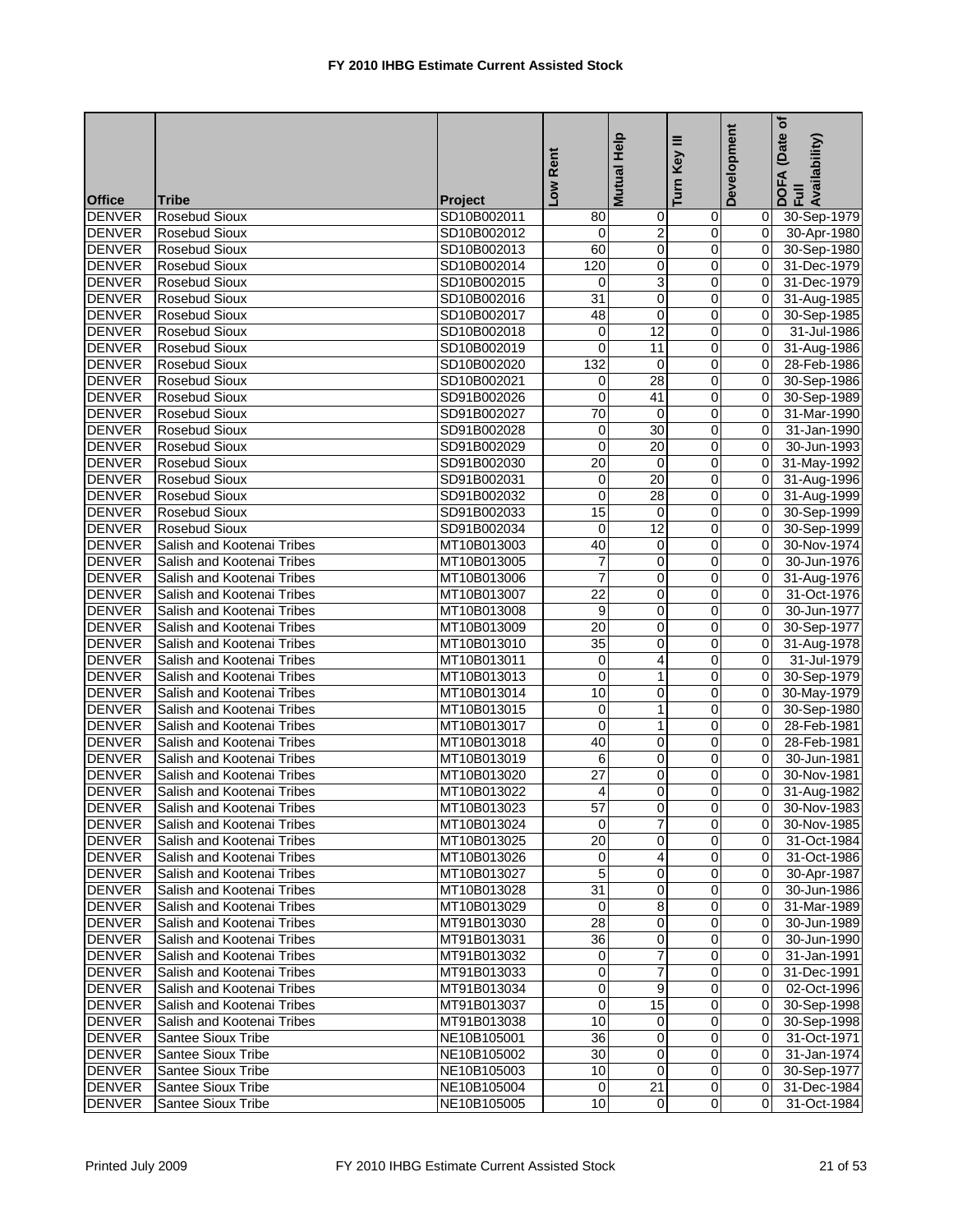|               |                                                          |                | Low Rent                | Help<br><b>Mutual</b>   | Turn Key III            | Development    | (Date of<br>DOFA (Date<br>Full<br>Availability) |
|---------------|----------------------------------------------------------|----------------|-------------------------|-------------------------|-------------------------|----------------|-------------------------------------------------|
| <b>Office</b> | <b>Tribe</b>                                             | <b>Project</b> |                         |                         |                         |                |                                                 |
| <b>DENVER</b> | <b>Santee Sioux Tribe</b>                                | NE91B105006    | 15                      | $\mathbf 0$             | 0                       | 01             | 30-Jun-1994                                     |
| <b>DENVER</b> | <b>Santee Sioux Tribe</b>                                | NE91B105007    | 0                       | 13                      | 0                       | $\mathbf{0}$   | 01-Jul-1995                                     |
| <b>DENVER</b> | <b>Santee Sioux Tribe</b>                                | NE91B105008    | 0                       | 17                      | $\pmb{0}$               | $\mathbf{0}$   | 30-Jun-1999                                     |
| <b>DENVER</b> | Shoshone Tribe of the Wind River Reservation             | WY91B019003    | 0                       | $\overline{2}$          | 0                       | $\Omega$       | 31-Dec-1979                                     |
| <b>DENVER</b> | Shoshone Tribe of the Wind River Reservation             | WY91B019005    | 0                       | $\overline{12}$         | 0                       | $\mathbf{0}$   | 30-Sep-1987                                     |
| <b>DENVER</b> | Shoshone Tribe of the Wind River Reservation             | WY91B019006    | 0                       | 22                      | 0                       | $\mathbf{0}$   | 30-Jun-1988                                     |
| <b>DENVER</b> | Shoshone Tribe of the Wind River Reservation             | WY91B019007    | 0                       | 10                      | $\mathbf 0$             | $\mathbf{0}$   | 31-Jul-1990                                     |
| <b>DENVER</b> | Shoshone Tribe of the Wind River Reservation             | WY91B019008    | 0                       | 11                      | 0                       | $\Omega$       | 30-Jun-1995                                     |
| <b>DENVER</b> | Shoshone Tribe of the Wind River Reservation             | WY91B019009    | 20                      | 0                       | 0                       | $\Omega$       | 31-Mar-1967                                     |
| <b>DENVER</b> | Shoshone Tribe of the Wind River Reservation WY91B019010 |                | 20                      | 0                       | 0                       | $\mathbf{0}$   | 31-Aug-1972                                     |
| <b>DENVER</b> | Shoshone Tribe of the Wind River Reservation             | WY91B019011    | 28                      | $\overline{0}$          | $\overline{0}$          | $\overline{0}$ | 31-Aug-1978                                     |
| <b>DENVER</b> | Shoshone Tribe of the Wind River Reservation             | WY91B019012    | $\overline{22}$         | 0                       | $\mathbf 0$             | Οl             | 31-Oct-1983                                     |
| <b>DENVER</b> | Shoshone Tribe of the Wind River Reservation             | WY91B019013    | 35                      | 0                       | $\overline{\mathbf{0}}$ | $\Omega$       | 31-Mar-1986                                     |
| <b>DENVER</b> | Shoshone Tribe of the Wind River Reservation WY91B019014 |                | 10                      | 0                       | 0                       | $\overline{0}$ | 30-Sep-1991                                     |
| <b>DENVER</b> | Shoshone Tribe of the Wind River Reservation             | WY91B019015    | 0                       | 28                      | $\mathbf 0$             | $\overline{0}$ | 31-Aug-2000                                     |
| <b>DENVER</b> | Shoshone Tribe of the Wind River Reservation             | WY91B019016    | $\mathbf 0$             | $\overline{15}$         | $\mathbf 0$             | $\mathbf{0}$   | 30-Apr-2002                                     |
| <b>DENVER</b> | Sisseton-Wahpeton Sioux                                  | SD10B015001    | 100                     | 0                       | 0                       | $\mathbf{0}$   | 30-Jun-1971                                     |
| <b>DENVER</b> | Sisseton-Wahpeton Sioux                                  | SD10B015002    | 80                      | 0                       | 0                       | $\Omega$       | 31-Jul-1972                                     |
| <b>DENVER</b> | Sisseton-Wahpeton Sioux                                  | SD10B015003    | 60                      | 0                       | 0                       | $\mathbf{0}$   | 31-Jul-1973                                     |
| <b>DENVER</b> | Sisseton-Wahpeton Sioux                                  | SD10B015004    | 35                      | 0                       | 0                       | $\overline{0}$ | 31-Mar-1976                                     |
| <b>DENVER</b> | Sisseton-Wahpeton Sioux                                  | SD10B015007    | 90                      | 0                       | 0                       | $\Omega$       | 31-Oct-1978                                     |
| <b>DENVER</b> | Sisseton-Wahpeton Sioux                                  | SD10B015008    | 55                      | 0                       | 0                       | $\mathbf{0}$   | 30-Sep-1979                                     |
| <b>DENVER</b> | Sisseton-Wahpeton Sioux                                  | SD10B015010    | 58                      | $\overline{\mathbf{0}}$ | ō                       | $\overline{0}$ | 30-Oct-1980                                     |
| <b>DENVER</b> | Sisseton-Wahpeton Sioux                                  | SD10B015017    | 0                       | 3                       | $\mathbf 0$             | $\mathbf{0}$   | 31-Oct-1988                                     |
| <b>DENVER</b> | Sisseton-Wahpeton Sioux                                  | SD91B015018    | $\mathbf 0$             | 20                      | 0                       | $\mathbf{0}$   | 31-Dec-1992                                     |
| <b>DENVER</b> | Sisseton-Wahpeton Sioux                                  | SD91B015019    | $\mathbf 0$             | 27                      | 0                       | $\overline{3}$ | 31-May-1997                                     |
| <b>DENVER</b> | Southern Ute Tribe                                       | CO10B010003    | 25                      | 0                       | 0                       | 01             | 31-Aug-1970                                     |
| <b>DENVER</b> | Southern Ute Tribe                                       | CO10B010004    | 40                      | 0                       | 0                       | $\mathbf{0}$   | 28-Feb-1977                                     |
| <b>DENVER</b> | Southern Ute Tribe                                       | CO10B010006    | 16                      | 0                       | 0                       | $\overline{0}$ | 30-Jun-1978                                     |
| <b>DENVER</b> | Southern Ute Tribe                                       | CO10B010008    | $\overline{20}$         | 0                       | 0                       | 0              | 31-Oct-1981                                     |
| <b>DENVER</b> | Southern Ute Tribe                                       | CO10B010009    | 0                       | 10                      | 0                       | $\Omega$       | 28-Feb-1986                                     |
| <b>DENVER</b> | Southern Ute Tribe                                       | CO10B010010    | 0                       | 15                      | 0                       | $\mathbf{0}$   | 31-Dec-1987                                     |
| <b>DENVER</b> | Southern Ute Tribe                                       | CO91B010011    | 10                      | $\mathbf 0$             | 0                       | $\Omega$       | 31-Oct-1990                                     |
| <b>DENVER</b> | Southern Ute Tribe                                       | CO91B010012    | $\overline{0}$          | 20                      | 0                       | $\Omega$       | 31-Oct-1990                                     |
| <b>DENVER</b> | Southern Ute Tribe                                       | CO91B010013    | 0                       | 15                      | 0                       | Οl             | 31-Aug-1994                                     |
| <b>DENVER</b> | Southern Ute Tribe                                       | CO91B010014    | $\overline{\mathbf{0}}$ | $\overline{20}$         | ō                       | $\overline{0}$ | 30-Sep-1995                                     |
| <b>DENVER</b> | Spirit Lake Sioux Tribe                                  | ND10B008001    | 60                      |                         |                         |                | 31-Oct-1968                                     |
| <b>DENVER</b> | Spirit Lake Sioux Tribe                                  | ND10B008004    | 48                      | $\overline{0}$          | $\overline{0}$          |                | 0 31-Aug-1974                                   |
| <b>DENVER</b> | Spirit Lake Sioux Tribe                                  | ND10B008005    | 27                      | $\mathbf 0$             | $\mathbf 0$             |                | 0 31-May-1972                                   |
| <b>DENVER</b> | Spirit Lake Sioux Tribe                                  | ND10B008007    | 20                      | $\overline{0}$          | $\overline{0}$          |                | 0 30-Nov-1977                                   |
| <b>DENVER</b> | Spirit Lake Sioux Tribe                                  | ND10B008008    | 50                      | 0                       | $\pmb{0}$               | $\overline{0}$ | 31-Aug-1979                                     |
| <b>DENVER</b> | Spirit Lake Sioux Tribe                                  | ND10B008009    | 50                      | 0                       | $\mathbf 0$             | 01             | 30-Jun-1981                                     |
| <b>DENVER</b> | <b>Spirit Lake Sioux Tribe</b>                           | ND10B008010    | 14                      | $\mathbf 0$             | 0                       |                | 31-Jan-1985                                     |
| <b>DENVER</b> | Spirit Lake Sioux Tribe                                  | ND10B008011    | 14                      | $\pmb{0}$               | $\pmb{0}$               | 01             | 31-Jan-1985                                     |
| <b>DENVER</b> | Spirit Lake Sioux Tribe                                  | ND10B008012    | 25                      | 0                       | 0                       | 01             | 31-Jul-1987                                     |
| <b>DENVER</b> | Spirit Lake Sioux Tribe                                  | ND10B008013    | 0                       | 40                      | 0                       | $\overline{O}$ | 31-Aug-1987                                     |
| <b>DENVER</b> | Spirit Lake Sioux Tribe                                  | ND91B008014    | 20                      | 0                       | 0                       |                | 31-Jan-1993                                     |
| <b>DENVER</b> | Spirit Lake Sioux Tribe                                  | ND91B008015    | $\overline{0}$          | 14                      | $\overline{0}$          | 11             | 29-Sep-1997                                     |
| <b>DENVER</b> | <b>Standing Rock Sioux</b>                               | SD10B006001    | 56                      | $\mathbf 0$             | $\pmb{0}$               | 01             | 31-Jan-1965                                     |
| <b>DENVER</b> | <b>Standing Rock Sioux</b>                               | SD10B006002    | 109                     | $\pmb{0}$               | $\mathbf 0$             | 01             | $\overline{31}$ -Aug-1971                       |
| <b>DENVER</b> | <b>Standing Rock Sioux</b>                               | SD10B006003    | 10                      | $\mathbf 0$             | $\mathbf 0$             | $\overline{0}$ | 31-Aug-1974                                     |
| <b>DENVER</b> | <b>Standing Rock Sioux</b>                               | SD10B006005    | 85                      | $\mathbf 0$             | $\mathbf 0$             | 01             | 30-Nov-1974                                     |
| <b>DENVER</b> | <b>Standing Rock Sioux</b>                               | SD10B006007    | 64                      | $\pmb{0}$               | $\overline{O}$          | $\overline{0}$ | 31-Dec-1975                                     |
| <b>DENVER</b> | <b>Standing Rock Sioux</b>                               | SD10B006008    | 84                      | $\mathbf 0$             | $\mathbf 0$             | 0I             | 30-Sep-1973                                     |
| <b>DENVER</b> | <b>Standing Rock Sioux</b>                               | SD10B006009    | 10                      | $\mathbf 0$             | $\overline{0}$          | 0I             | 28-Feb-1977                                     |
|               |                                                          |                |                         |                         |                         |                |                                                 |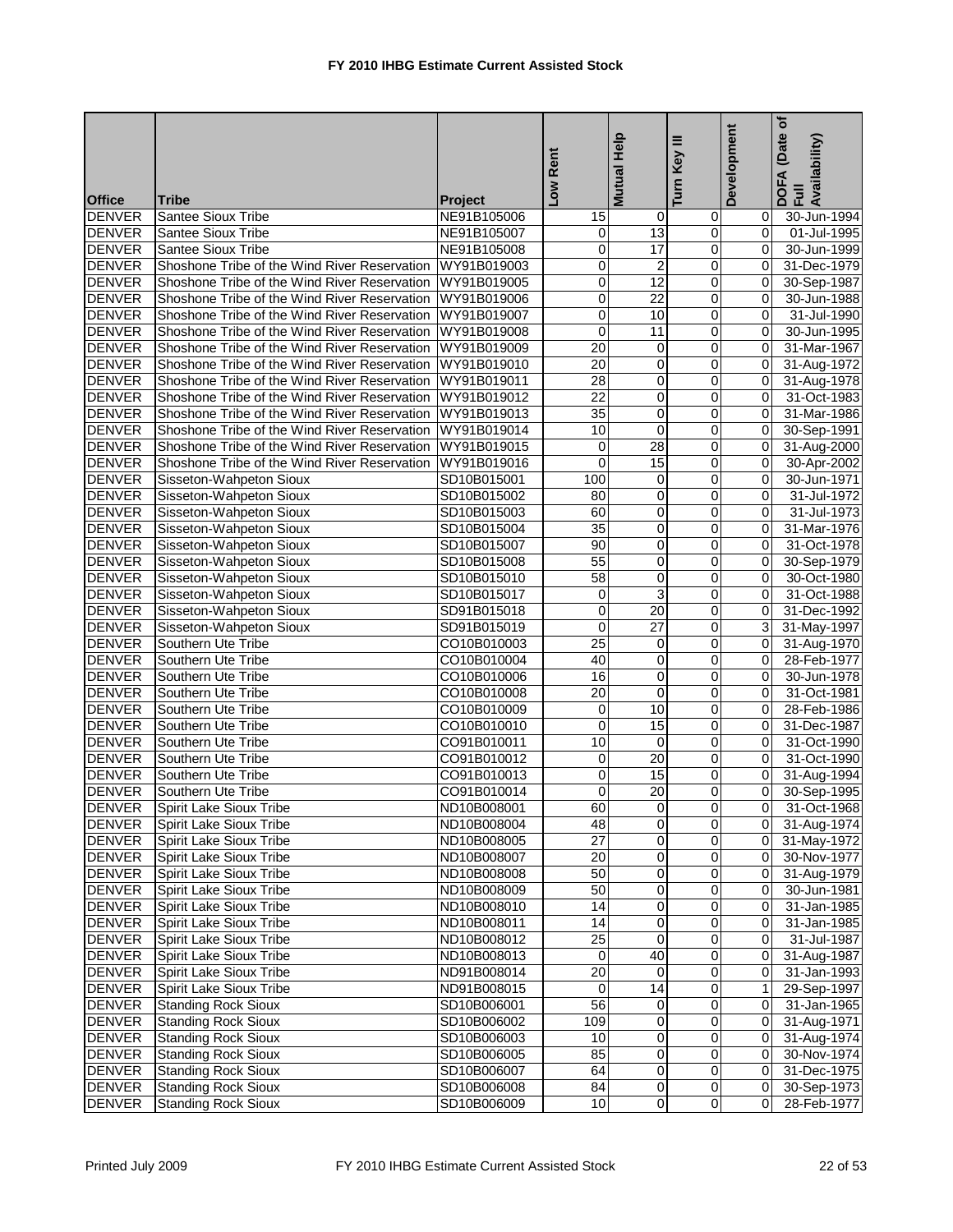| Turn<br><b>Office</b><br><b>Tribe</b><br><b>Project</b><br><b>Standing Rock Sioux</b><br><b>DENVER</b><br>SD10B006012<br>50<br>$\mathbf 0$<br>0 31-May-1979<br>0<br><b>DENVER</b><br><b>Standing Rock Sioux</b><br>0<br>0<br>SD10B006013<br>15<br>01<br>30-Oct-1981<br><b>DENVER</b><br><b>Standing Rock Sioux</b><br>19<br>0<br>0<br>Οl<br>31-Dec-1980<br>SD10B006014<br><b>DENVER</b><br><b>Standing Rock Sioux</b><br>5<br>0<br>0<br>SD10B006016<br>$\overline{0}$<br>30-Jun-1985<br>39<br><b>DENVER</b><br><b>Standing Rock Sioux</b><br>0<br>0<br>SD10B006021<br>0I<br>30-Sep-1986<br><b>DENVER</b><br><b>Standing Rock Sioux</b><br>26<br>0<br>0<br>SD10B006022<br>31-Jul-1987<br>$\Omega$<br>38<br>0<br><b>Standing Rock Sioux</b><br><b>DENVER</b><br>0<br>Οl<br>29-Feb-1988<br>SD10B006023<br><b>DENVER</b><br>28<br>$\mathbf 0$<br><b>Standing Rock Sioux</b><br>SD91B006024<br>0<br>$\Omega$<br>31-Dec-1990<br><b>DENVER</b><br><b>Standing Rock Sioux</b><br>0<br>20<br>0<br>SD91B006025<br>$\Omega$<br>31-Mar-1995<br><b>DENVER</b><br><b>Standing Rock Sioux</b><br>0<br>40<br>0<br>31-Dec-1999<br>SD91B006026<br>0<br>$\overline{0}$<br>$\overline{0}$<br>$\overline{0}$<br>24<br><b>DENVER</b><br><b>Standing Rock Sioux</b><br>SD91B006028<br><b>DENVER</b><br>$\overline{24}$<br>$\mathbf 0$<br><b>Standing Rock Sioux</b><br>$\mathbf 0$<br>31-Oct-1997<br>SD91B006029<br>$\overline{0}$<br><b>DENVER</b><br>0<br>20<br>$\overline{\mathbf{0}}$<br><b>Standing Rock Sioux</b><br>SD91B006030<br>Οl<br>31-Dec-1999<br><b>DENVER</b><br><b>Standing Rock Sioux</b><br>1<br>0<br>SD91B006031<br>0<br>$\mathbf{0}$<br>31-Jan-1997<br>40<br>$\overline{\mathbf{0}}$<br>0<br><b>DENVER</b><br><b>Standing Rock Sioux</b><br>$\mathbf{0}$<br>31-Dec-1997<br>SD91B006032<br>$\overline{19}$<br><b>DENVER</b><br><b>Standing Rock Sioux</b><br>0<br>0<br>30-Mar-1999<br>SD91B006033<br>$\overline{0}$<br><b>DENVER</b><br><b>Standing Rock Sioux</b><br>0<br>SD91B006034<br>0<br>0<br>6<br><b>DENVER</b><br><b>Standing Rock Sioux</b><br>0<br>17<br>SD91B006035<br>0<br>16<br>30-Jun-1999<br><b>DENVER</b><br>$\overline{0}$<br>33<br><b>Standing Rock Sioux</b><br>0<br>0<br>SD91B006036<br>57<br><b>DENVER</b><br>Turtle Mountain Band of Chippewa<br>0<br>0<br>ND10B006001<br>31-Aug-1967<br>01<br><b>DENVER</b><br>0<br><b>Turtle Mountain Band of Chippewa</b><br>40<br>0<br>$\mathbf{0}$<br>31-Oct-1967<br>ND10B006002<br><b>DENVER</b><br>Turtle Mountain Band of Chippewa<br>28<br>0<br>ND10B006003<br>0<br>31-Dec-1968<br>0<br>$\overline{70}$<br><b>DENVER</b><br>$\overline{\mathbf{0}}$<br>ō<br>30-Nov-1974<br>Turtle Mountain Band of Chippewa<br>ND10B006006<br>0<br>3<br>$\pmb{0}$<br><b>DENVER</b><br>Turtle Mountain Band of Chippewa<br>47<br>ND10B006008<br>$\overline{0}$<br>30-Apr-1977<br><b>DENVER</b><br>Turtle Mountain Band of Chippewa<br>49<br>1<br>$\mathbf 0$<br>ND10B006010<br>Οl<br>30-Sep-1978<br><b>DENVER</b><br>Turtle Mountain Band of Chippewa<br>41<br>1<br>ND10B006012<br>0<br>0<br>31-Mar-1980<br><b>DENVER</b><br>50<br>Turtle Mountain Band of Chippewa<br>0<br>0<br>ND10B006013<br>01<br>31-Jul-1981<br>23<br><b>DENVER</b><br>0<br>0<br>Turtle Mountain Band of Chippewa<br>$\overline{0}$<br>30-Apr-1982<br>ND10B006014<br><b>DENVER</b><br>$\overline{30}$<br>0<br>$\overline{0}$<br>Turtle Mountain Band of Chippewa<br>ND10B006015<br>0<br>31-Dec-1983<br><b>DENVER</b><br>$\mathbf{1}$<br>0<br>Turtle Mountain Band of Chippewa<br>ND10B006016<br>0<br>0<br>31-Jul-1981<br>$\overline{c}$<br><b>DENVER</b><br><b>Turtle Mountain Band of Chippewa</b><br>72<br>ND10B006017<br>0<br>30-Sep-1983<br>01<br>20<br>0<br><b>DENVER</b><br>Turtle Mountain Band of Chippewa<br>0<br>0<br>ND10B006018<br>31-Dec-1984<br>$\overline{37}$<br><b>DENVER</b><br>0<br>$\mathbf 0$<br>$\overline{0}$<br>Turtle Mountain Band of Chippewa<br>ND10B006022<br>30-Sep-1985<br><b>DENVER</b><br>29<br>0<br>$\mathsf{O}$<br>Turtle Mountain Band of Chippewa<br>ND10B006023<br>0<br>30-Jun-1986<br><b>DENVER</b><br>24<br>Turtle Mountain Band of Chippewa<br>ND10B006024<br>0<br>0<br>$\Omega$<br>31-Oct-1986<br>13<br>$\overline{0}$<br><b>DENVER</b><br>$\overline{\mathbf{0}}$<br>$\overline{0}$<br>Turtle Mountain Band of Chippewa<br>ND10B006025<br>31-Dec-1986<br><b>DENVER</b><br>47<br>$\overline{0}$<br>31-Oct-1987<br>Turtle Mountain Band of Chippewa<br>ND10B006027<br>$\overline{0}$<br><b>DENVER</b><br>89<br>$\mathbf{O}$<br>Turtle Mountain Band of Chippewa<br>ND10B006028<br>01<br>31-Dec-1987<br>$\overline{28}$<br><b>DENVER</b><br>Turtle Mountain Band of Chippewa<br>0<br>ND10B006030<br>0<br>30-Sep-1987<br>$\overline{0}$<br>40<br>$\mathsf{O}\xspace$<br><b>DENVER</b><br>Turtle Mountain Band of Chippewa<br>ND10B006031<br>01<br>31-Jan-1989<br>$\overline{37}$<br>$\mathbf 0$<br><b>DENVER</b><br>Turtle Mountain Band of Chippewa<br>ND10B006032<br>0<br>31-Mar-1989<br>0<br><b>DENVER</b><br>Turtle Mountain Band of Chippewa<br>0<br>3<br>0<br>30-Apr-1982<br>ND10B006034<br>01<br><b>DENVER</b><br>Turtle Mountain Band of Chippewa<br>2<br>ND10B042001<br>0<br>0<br>30-Sep-1976<br><b>DENVER</b><br>0<br>0<br>Turtle Mountain Band of Chippewa<br>4<br>$\overline{0}$<br>ND10B042003<br>30-Jun-1977<br><b>Turtle Mountain Band of Chippewa</b><br>0<br><b>DENVER</b><br>0<br>4<br>ND10B042004<br>01<br>31-Jul-1980<br>$\overline{7}$<br><b>DENVER</b><br>Turtle Mountain Band of Chippewa<br>0<br>0<br>ND10B068001<br>01<br>31-Jul-1980<br>3<br><b>DENVER</b><br>Turtle Mountain Band of Chippewa<br>0<br>0<br>ND10B068002<br>31-Jul-1980<br>01<br><b>DENVER</b><br>10<br>$\overline{\mathbf{0}}$<br>0<br>Turtle Mountain Band of Chippewa<br>ND10B068003<br>01<br>31-Jul-1980<br>$\overline{2}$<br><b>DENVER</b><br>Turtle Mountain Band of Chippewa<br>0<br>ND10B068004<br>0<br>01<br>31-Jul-1980<br><b>DENVER</b><br>Turtle Mountain Band of Chippewa<br>5<br>0<br>0<br>0<br>30-Sep-1981<br>ND10B068005<br><b>DENVER</b><br>Turtle Mountain Band of Chippewa<br>0<br>6<br>0<br>ND10B068006<br>01<br>31-Dec-1981<br><b>DENVER</b><br>Turtle Mountain Band of Chippewa<br>20<br>$\mathbf 0$<br>0<br>ND10B068007<br>28-Feb-1985<br>01<br><b>DENVER</b><br>18<br>$\pmb{0}$<br>Turtle Mountain Band of Chippewa<br>ND10B068008<br>0<br>01<br>31-Mar-1985<br><b>DENVER</b><br>Turtle Mountain Band of Chippewa<br>0<br>44<br>0<br>ND91B006033<br>0<br>30-Nov-1989<br><b>DENVER</b><br>Turtle Mountain Band of Chippewa<br>$\overline{0}$<br>19<br>0<br>ND91B006035<br>0<br>31-May-1994 |  | Rent             | Help<br>Mutual | Key III | Development | (Date of<br>DOFA (Date<br>Full<br>Availability) |
|------------------------------------------------------------------------------------------------------------------------------------------------------------------------------------------------------------------------------------------------------------------------------------------------------------------------------------------------------------------------------------------------------------------------------------------------------------------------------------------------------------------------------------------------------------------------------------------------------------------------------------------------------------------------------------------------------------------------------------------------------------------------------------------------------------------------------------------------------------------------------------------------------------------------------------------------------------------------------------------------------------------------------------------------------------------------------------------------------------------------------------------------------------------------------------------------------------------------------------------------------------------------------------------------------------------------------------------------------------------------------------------------------------------------------------------------------------------------------------------------------------------------------------------------------------------------------------------------------------------------------------------------------------------------------------------------------------------------------------------------------------------------------------------------------------------------------------------------------------------------------------------------------------------------------------------------------------------------------------------------------------------------------------------------------------------------------------------------------------------------------------------------------------------------------------------------------------------------------------------------------------------------------------------------------------------------------------------------------------------------------------------------------------------------------------------------------------------------------------------------------------------------------------------------------------------------------------------------------------------------------------------------------------------------------------------------------------------------------------------------------------------------------------------------------------------------------------------------------------------------------------------------------------------------------------------------------------------------------------------------------------------------------------------------------------------------------------------------------------------------------------------------------------------------------------------------------------------------------------------------------------------------------------------------------------------------------------------------------------------------------------------------------------------------------------------------------------------------------------------------------------------------------------------------------------------------------------------------------------------------------------------------------------------------------------------------------------------------------------------------------------------------------------------------------------------------------------------------------------------------------------------------------------------------------------------------------------------------------------------------------------------------------------------------------------------------------------------------------------------------------------------------------------------------------------------------------------------------------------------------------------------------------------------------------------------------------------------------------------------------------------------------------------------------------------------------------------------------------------------------------------------------------------------------------------------------------------------------------------------------------------------------------------------------------------------------------------------------------------------------------------------------------------------------------------------------------------------------------------------------------------------------------------------------------------------------------------------------------------------------------------------------------------------------------------------------------------------------------------------------------------------------------------------------------------------------------------------------------------------------------------------------------------------------------------------------------------------------------------------------------------------------------------------------------------------------------------------------------------------------------------------------------------------------------------------------------------------------------------------------------------------------------------------------------------------------------------------------------------------------------------------------------------------------------------------------------------------------------------------------------------------------------------------------------------------------------------------------------------------------------------------------------------------------------------------------------------------------------------------------------------------------------------------------------------------------------------------------------------------------------------------------------------------------------------------------------------------------------------------------------------------------------------------------------------------------------------------------------------------------------------------------------------------------------------------|--|------------------|----------------|---------|-------------|-------------------------------------------------|
|                                                                                                                                                                                                                                                                                                                                                                                                                                                                                                                                                                                                                                                                                                                                                                                                                                                                                                                                                                                                                                                                                                                                                                                                                                                                                                                                                                                                                                                                                                                                                                                                                                                                                                                                                                                                                                                                                                                                                                                                                                                                                                                                                                                                                                                                                                                                                                                                                                                                                                                                                                                                                                                                                                                                                                                                                                                                                                                                                                                                                                                                                                                                                                                                                                                                                                                                                                                                                                                                                                                                                                                                                                                                                                                                                                                                                                                                                                                                                                                                                                                                                                                                                                                                                                                                                                                                                                                                                                                                                                                                                                                                                                                                                                                                                                                                                                                                                                                                                                                                                                                                                                                                                                                                                                                                                                                                                                                                                                                                                                                                                                                                                                                                                                                                                                                                                                                                                                                                                                                                                                                                                                                                                                                                                                                                                                                                                                                                                                                                                                                                                                  |  | $\sum_{i=1}^{N}$ |                |         |             |                                                 |
|                                                                                                                                                                                                                                                                                                                                                                                                                                                                                                                                                                                                                                                                                                                                                                                                                                                                                                                                                                                                                                                                                                                                                                                                                                                                                                                                                                                                                                                                                                                                                                                                                                                                                                                                                                                                                                                                                                                                                                                                                                                                                                                                                                                                                                                                                                                                                                                                                                                                                                                                                                                                                                                                                                                                                                                                                                                                                                                                                                                                                                                                                                                                                                                                                                                                                                                                                                                                                                                                                                                                                                                                                                                                                                                                                                                                                                                                                                                                                                                                                                                                                                                                                                                                                                                                                                                                                                                                                                                                                                                                                                                                                                                                                                                                                                                                                                                                                                                                                                                                                                                                                                                                                                                                                                                                                                                                                                                                                                                                                                                                                                                                                                                                                                                                                                                                                                                                                                                                                                                                                                                                                                                                                                                                                                                                                                                                                                                                                                                                                                                                                                  |  |                  |                |         |             |                                                 |
|                                                                                                                                                                                                                                                                                                                                                                                                                                                                                                                                                                                                                                                                                                                                                                                                                                                                                                                                                                                                                                                                                                                                                                                                                                                                                                                                                                                                                                                                                                                                                                                                                                                                                                                                                                                                                                                                                                                                                                                                                                                                                                                                                                                                                                                                                                                                                                                                                                                                                                                                                                                                                                                                                                                                                                                                                                                                                                                                                                                                                                                                                                                                                                                                                                                                                                                                                                                                                                                                                                                                                                                                                                                                                                                                                                                                                                                                                                                                                                                                                                                                                                                                                                                                                                                                                                                                                                                                                                                                                                                                                                                                                                                                                                                                                                                                                                                                                                                                                                                                                                                                                                                                                                                                                                                                                                                                                                                                                                                                                                                                                                                                                                                                                                                                                                                                                                                                                                                                                                                                                                                                                                                                                                                                                                                                                                                                                                                                                                                                                                                                                                  |  |                  |                |         |             |                                                 |
|                                                                                                                                                                                                                                                                                                                                                                                                                                                                                                                                                                                                                                                                                                                                                                                                                                                                                                                                                                                                                                                                                                                                                                                                                                                                                                                                                                                                                                                                                                                                                                                                                                                                                                                                                                                                                                                                                                                                                                                                                                                                                                                                                                                                                                                                                                                                                                                                                                                                                                                                                                                                                                                                                                                                                                                                                                                                                                                                                                                                                                                                                                                                                                                                                                                                                                                                                                                                                                                                                                                                                                                                                                                                                                                                                                                                                                                                                                                                                                                                                                                                                                                                                                                                                                                                                                                                                                                                                                                                                                                                                                                                                                                                                                                                                                                                                                                                                                                                                                                                                                                                                                                                                                                                                                                                                                                                                                                                                                                                                                                                                                                                                                                                                                                                                                                                                                                                                                                                                                                                                                                                                                                                                                                                                                                                                                                                                                                                                                                                                                                                                                  |  |                  |                |         |             |                                                 |
|                                                                                                                                                                                                                                                                                                                                                                                                                                                                                                                                                                                                                                                                                                                                                                                                                                                                                                                                                                                                                                                                                                                                                                                                                                                                                                                                                                                                                                                                                                                                                                                                                                                                                                                                                                                                                                                                                                                                                                                                                                                                                                                                                                                                                                                                                                                                                                                                                                                                                                                                                                                                                                                                                                                                                                                                                                                                                                                                                                                                                                                                                                                                                                                                                                                                                                                                                                                                                                                                                                                                                                                                                                                                                                                                                                                                                                                                                                                                                                                                                                                                                                                                                                                                                                                                                                                                                                                                                                                                                                                                                                                                                                                                                                                                                                                                                                                                                                                                                                                                                                                                                                                                                                                                                                                                                                                                                                                                                                                                                                                                                                                                                                                                                                                                                                                                                                                                                                                                                                                                                                                                                                                                                                                                                                                                                                                                                                                                                                                                                                                                                                  |  |                  |                |         |             |                                                 |
|                                                                                                                                                                                                                                                                                                                                                                                                                                                                                                                                                                                                                                                                                                                                                                                                                                                                                                                                                                                                                                                                                                                                                                                                                                                                                                                                                                                                                                                                                                                                                                                                                                                                                                                                                                                                                                                                                                                                                                                                                                                                                                                                                                                                                                                                                                                                                                                                                                                                                                                                                                                                                                                                                                                                                                                                                                                                                                                                                                                                                                                                                                                                                                                                                                                                                                                                                                                                                                                                                                                                                                                                                                                                                                                                                                                                                                                                                                                                                                                                                                                                                                                                                                                                                                                                                                                                                                                                                                                                                                                                                                                                                                                                                                                                                                                                                                                                                                                                                                                                                                                                                                                                                                                                                                                                                                                                                                                                                                                                                                                                                                                                                                                                                                                                                                                                                                                                                                                                                                                                                                                                                                                                                                                                                                                                                                                                                                                                                                                                                                                                                                  |  |                  |                |         |             |                                                 |
|                                                                                                                                                                                                                                                                                                                                                                                                                                                                                                                                                                                                                                                                                                                                                                                                                                                                                                                                                                                                                                                                                                                                                                                                                                                                                                                                                                                                                                                                                                                                                                                                                                                                                                                                                                                                                                                                                                                                                                                                                                                                                                                                                                                                                                                                                                                                                                                                                                                                                                                                                                                                                                                                                                                                                                                                                                                                                                                                                                                                                                                                                                                                                                                                                                                                                                                                                                                                                                                                                                                                                                                                                                                                                                                                                                                                                                                                                                                                                                                                                                                                                                                                                                                                                                                                                                                                                                                                                                                                                                                                                                                                                                                                                                                                                                                                                                                                                                                                                                                                                                                                                                                                                                                                                                                                                                                                                                                                                                                                                                                                                                                                                                                                                                                                                                                                                                                                                                                                                                                                                                                                                                                                                                                                                                                                                                                                                                                                                                                                                                                                                                  |  |                  |                |         |             |                                                 |
|                                                                                                                                                                                                                                                                                                                                                                                                                                                                                                                                                                                                                                                                                                                                                                                                                                                                                                                                                                                                                                                                                                                                                                                                                                                                                                                                                                                                                                                                                                                                                                                                                                                                                                                                                                                                                                                                                                                                                                                                                                                                                                                                                                                                                                                                                                                                                                                                                                                                                                                                                                                                                                                                                                                                                                                                                                                                                                                                                                                                                                                                                                                                                                                                                                                                                                                                                                                                                                                                                                                                                                                                                                                                                                                                                                                                                                                                                                                                                                                                                                                                                                                                                                                                                                                                                                                                                                                                                                                                                                                                                                                                                                                                                                                                                                                                                                                                                                                                                                                                                                                                                                                                                                                                                                                                                                                                                                                                                                                                                                                                                                                                                                                                                                                                                                                                                                                                                                                                                                                                                                                                                                                                                                                                                                                                                                                                                                                                                                                                                                                                                                  |  |                  |                |         |             |                                                 |
|                                                                                                                                                                                                                                                                                                                                                                                                                                                                                                                                                                                                                                                                                                                                                                                                                                                                                                                                                                                                                                                                                                                                                                                                                                                                                                                                                                                                                                                                                                                                                                                                                                                                                                                                                                                                                                                                                                                                                                                                                                                                                                                                                                                                                                                                                                                                                                                                                                                                                                                                                                                                                                                                                                                                                                                                                                                                                                                                                                                                                                                                                                                                                                                                                                                                                                                                                                                                                                                                                                                                                                                                                                                                                                                                                                                                                                                                                                                                                                                                                                                                                                                                                                                                                                                                                                                                                                                                                                                                                                                                                                                                                                                                                                                                                                                                                                                                                                                                                                                                                                                                                                                                                                                                                                                                                                                                                                                                                                                                                                                                                                                                                                                                                                                                                                                                                                                                                                                                                                                                                                                                                                                                                                                                                                                                                                                                                                                                                                                                                                                                                                  |  |                  |                |         |             |                                                 |
|                                                                                                                                                                                                                                                                                                                                                                                                                                                                                                                                                                                                                                                                                                                                                                                                                                                                                                                                                                                                                                                                                                                                                                                                                                                                                                                                                                                                                                                                                                                                                                                                                                                                                                                                                                                                                                                                                                                                                                                                                                                                                                                                                                                                                                                                                                                                                                                                                                                                                                                                                                                                                                                                                                                                                                                                                                                                                                                                                                                                                                                                                                                                                                                                                                                                                                                                                                                                                                                                                                                                                                                                                                                                                                                                                                                                                                                                                                                                                                                                                                                                                                                                                                                                                                                                                                                                                                                                                                                                                                                                                                                                                                                                                                                                                                                                                                                                                                                                                                                                                                                                                                                                                                                                                                                                                                                                                                                                                                                                                                                                                                                                                                                                                                                                                                                                                                                                                                                                                                                                                                                                                                                                                                                                                                                                                                                                                                                                                                                                                                                                                                  |  |                  |                |         |             |                                                 |
|                                                                                                                                                                                                                                                                                                                                                                                                                                                                                                                                                                                                                                                                                                                                                                                                                                                                                                                                                                                                                                                                                                                                                                                                                                                                                                                                                                                                                                                                                                                                                                                                                                                                                                                                                                                                                                                                                                                                                                                                                                                                                                                                                                                                                                                                                                                                                                                                                                                                                                                                                                                                                                                                                                                                                                                                                                                                                                                                                                                                                                                                                                                                                                                                                                                                                                                                                                                                                                                                                                                                                                                                                                                                                                                                                                                                                                                                                                                                                                                                                                                                                                                                                                                                                                                                                                                                                                                                                                                                                                                                                                                                                                                                                                                                                                                                                                                                                                                                                                                                                                                                                                                                                                                                                                                                                                                                                                                                                                                                                                                                                                                                                                                                                                                                                                                                                                                                                                                                                                                                                                                                                                                                                                                                                                                                                                                                                                                                                                                                                                                                                                  |  |                  |                |         |             |                                                 |
|                                                                                                                                                                                                                                                                                                                                                                                                                                                                                                                                                                                                                                                                                                                                                                                                                                                                                                                                                                                                                                                                                                                                                                                                                                                                                                                                                                                                                                                                                                                                                                                                                                                                                                                                                                                                                                                                                                                                                                                                                                                                                                                                                                                                                                                                                                                                                                                                                                                                                                                                                                                                                                                                                                                                                                                                                                                                                                                                                                                                                                                                                                                                                                                                                                                                                                                                                                                                                                                                                                                                                                                                                                                                                                                                                                                                                                                                                                                                                                                                                                                                                                                                                                                                                                                                                                                                                                                                                                                                                                                                                                                                                                                                                                                                                                                                                                                                                                                                                                                                                                                                                                                                                                                                                                                                                                                                                                                                                                                                                                                                                                                                                                                                                                                                                                                                                                                                                                                                                                                                                                                                                                                                                                                                                                                                                                                                                                                                                                                                                                                                                                  |  |                  |                |         |             |                                                 |
|                                                                                                                                                                                                                                                                                                                                                                                                                                                                                                                                                                                                                                                                                                                                                                                                                                                                                                                                                                                                                                                                                                                                                                                                                                                                                                                                                                                                                                                                                                                                                                                                                                                                                                                                                                                                                                                                                                                                                                                                                                                                                                                                                                                                                                                                                                                                                                                                                                                                                                                                                                                                                                                                                                                                                                                                                                                                                                                                                                                                                                                                                                                                                                                                                                                                                                                                                                                                                                                                                                                                                                                                                                                                                                                                                                                                                                                                                                                                                                                                                                                                                                                                                                                                                                                                                                                                                                                                                                                                                                                                                                                                                                                                                                                                                                                                                                                                                                                                                                                                                                                                                                                                                                                                                                                                                                                                                                                                                                                                                                                                                                                                                                                                                                                                                                                                                                                                                                                                                                                                                                                                                                                                                                                                                                                                                                                                                                                                                                                                                                                                                                  |  |                  |                |         |             |                                                 |
|                                                                                                                                                                                                                                                                                                                                                                                                                                                                                                                                                                                                                                                                                                                                                                                                                                                                                                                                                                                                                                                                                                                                                                                                                                                                                                                                                                                                                                                                                                                                                                                                                                                                                                                                                                                                                                                                                                                                                                                                                                                                                                                                                                                                                                                                                                                                                                                                                                                                                                                                                                                                                                                                                                                                                                                                                                                                                                                                                                                                                                                                                                                                                                                                                                                                                                                                                                                                                                                                                                                                                                                                                                                                                                                                                                                                                                                                                                                                                                                                                                                                                                                                                                                                                                                                                                                                                                                                                                                                                                                                                                                                                                                                                                                                                                                                                                                                                                                                                                                                                                                                                                                                                                                                                                                                                                                                                                                                                                                                                                                                                                                                                                                                                                                                                                                                                                                                                                                                                                                                                                                                                                                                                                                                                                                                                                                                                                                                                                                                                                                                                                  |  |                  |                |         |             |                                                 |
|                                                                                                                                                                                                                                                                                                                                                                                                                                                                                                                                                                                                                                                                                                                                                                                                                                                                                                                                                                                                                                                                                                                                                                                                                                                                                                                                                                                                                                                                                                                                                                                                                                                                                                                                                                                                                                                                                                                                                                                                                                                                                                                                                                                                                                                                                                                                                                                                                                                                                                                                                                                                                                                                                                                                                                                                                                                                                                                                                                                                                                                                                                                                                                                                                                                                                                                                                                                                                                                                                                                                                                                                                                                                                                                                                                                                                                                                                                                                                                                                                                                                                                                                                                                                                                                                                                                                                                                                                                                                                                                                                                                                                                                                                                                                                                                                                                                                                                                                                                                                                                                                                                                                                                                                                                                                                                                                                                                                                                                                                                                                                                                                                                                                                                                                                                                                                                                                                                                                                                                                                                                                                                                                                                                                                                                                                                                                                                                                                                                                                                                                                                  |  |                  |                |         |             |                                                 |
|                                                                                                                                                                                                                                                                                                                                                                                                                                                                                                                                                                                                                                                                                                                                                                                                                                                                                                                                                                                                                                                                                                                                                                                                                                                                                                                                                                                                                                                                                                                                                                                                                                                                                                                                                                                                                                                                                                                                                                                                                                                                                                                                                                                                                                                                                                                                                                                                                                                                                                                                                                                                                                                                                                                                                                                                                                                                                                                                                                                                                                                                                                                                                                                                                                                                                                                                                                                                                                                                                                                                                                                                                                                                                                                                                                                                                                                                                                                                                                                                                                                                                                                                                                                                                                                                                                                                                                                                                                                                                                                                                                                                                                                                                                                                                                                                                                                                                                                                                                                                                                                                                                                                                                                                                                                                                                                                                                                                                                                                                                                                                                                                                                                                                                                                                                                                                                                                                                                                                                                                                                                                                                                                                                                                                                                                                                                                                                                                                                                                                                                                                                  |  |                  |                |         |             |                                                 |
|                                                                                                                                                                                                                                                                                                                                                                                                                                                                                                                                                                                                                                                                                                                                                                                                                                                                                                                                                                                                                                                                                                                                                                                                                                                                                                                                                                                                                                                                                                                                                                                                                                                                                                                                                                                                                                                                                                                                                                                                                                                                                                                                                                                                                                                                                                                                                                                                                                                                                                                                                                                                                                                                                                                                                                                                                                                                                                                                                                                                                                                                                                                                                                                                                                                                                                                                                                                                                                                                                                                                                                                                                                                                                                                                                                                                                                                                                                                                                                                                                                                                                                                                                                                                                                                                                                                                                                                                                                                                                                                                                                                                                                                                                                                                                                                                                                                                                                                                                                                                                                                                                                                                                                                                                                                                                                                                                                                                                                                                                                                                                                                                                                                                                                                                                                                                                                                                                                                                                                                                                                                                                                                                                                                                                                                                                                                                                                                                                                                                                                                                                                  |  |                  |                |         |             |                                                 |
|                                                                                                                                                                                                                                                                                                                                                                                                                                                                                                                                                                                                                                                                                                                                                                                                                                                                                                                                                                                                                                                                                                                                                                                                                                                                                                                                                                                                                                                                                                                                                                                                                                                                                                                                                                                                                                                                                                                                                                                                                                                                                                                                                                                                                                                                                                                                                                                                                                                                                                                                                                                                                                                                                                                                                                                                                                                                                                                                                                                                                                                                                                                                                                                                                                                                                                                                                                                                                                                                                                                                                                                                                                                                                                                                                                                                                                                                                                                                                                                                                                                                                                                                                                                                                                                                                                                                                                                                                                                                                                                                                                                                                                                                                                                                                                                                                                                                                                                                                                                                                                                                                                                                                                                                                                                                                                                                                                                                                                                                                                                                                                                                                                                                                                                                                                                                                                                                                                                                                                                                                                                                                                                                                                                                                                                                                                                                                                                                                                                                                                                                                                  |  |                  |                |         |             |                                                 |
|                                                                                                                                                                                                                                                                                                                                                                                                                                                                                                                                                                                                                                                                                                                                                                                                                                                                                                                                                                                                                                                                                                                                                                                                                                                                                                                                                                                                                                                                                                                                                                                                                                                                                                                                                                                                                                                                                                                                                                                                                                                                                                                                                                                                                                                                                                                                                                                                                                                                                                                                                                                                                                                                                                                                                                                                                                                                                                                                                                                                                                                                                                                                                                                                                                                                                                                                                                                                                                                                                                                                                                                                                                                                                                                                                                                                                                                                                                                                                                                                                                                                                                                                                                                                                                                                                                                                                                                                                                                                                                                                                                                                                                                                                                                                                                                                                                                                                                                                                                                                                                                                                                                                                                                                                                                                                                                                                                                                                                                                                                                                                                                                                                                                                                                                                                                                                                                                                                                                                                                                                                                                                                                                                                                                                                                                                                                                                                                                                                                                                                                                                                  |  |                  |                |         |             |                                                 |
|                                                                                                                                                                                                                                                                                                                                                                                                                                                                                                                                                                                                                                                                                                                                                                                                                                                                                                                                                                                                                                                                                                                                                                                                                                                                                                                                                                                                                                                                                                                                                                                                                                                                                                                                                                                                                                                                                                                                                                                                                                                                                                                                                                                                                                                                                                                                                                                                                                                                                                                                                                                                                                                                                                                                                                                                                                                                                                                                                                                                                                                                                                                                                                                                                                                                                                                                                                                                                                                                                                                                                                                                                                                                                                                                                                                                                                                                                                                                                                                                                                                                                                                                                                                                                                                                                                                                                                                                                                                                                                                                                                                                                                                                                                                                                                                                                                                                                                                                                                                                                                                                                                                                                                                                                                                                                                                                                                                                                                                                                                                                                                                                                                                                                                                                                                                                                                                                                                                                                                                                                                                                                                                                                                                                                                                                                                                                                                                                                                                                                                                                                                  |  |                  |                |         |             |                                                 |
|                                                                                                                                                                                                                                                                                                                                                                                                                                                                                                                                                                                                                                                                                                                                                                                                                                                                                                                                                                                                                                                                                                                                                                                                                                                                                                                                                                                                                                                                                                                                                                                                                                                                                                                                                                                                                                                                                                                                                                                                                                                                                                                                                                                                                                                                                                                                                                                                                                                                                                                                                                                                                                                                                                                                                                                                                                                                                                                                                                                                                                                                                                                                                                                                                                                                                                                                                                                                                                                                                                                                                                                                                                                                                                                                                                                                                                                                                                                                                                                                                                                                                                                                                                                                                                                                                                                                                                                                                                                                                                                                                                                                                                                                                                                                                                                                                                                                                                                                                                                                                                                                                                                                                                                                                                                                                                                                                                                                                                                                                                                                                                                                                                                                                                                                                                                                                                                                                                                                                                                                                                                                                                                                                                                                                                                                                                                                                                                                                                                                                                                                                                  |  |                  |                |         |             |                                                 |
|                                                                                                                                                                                                                                                                                                                                                                                                                                                                                                                                                                                                                                                                                                                                                                                                                                                                                                                                                                                                                                                                                                                                                                                                                                                                                                                                                                                                                                                                                                                                                                                                                                                                                                                                                                                                                                                                                                                                                                                                                                                                                                                                                                                                                                                                                                                                                                                                                                                                                                                                                                                                                                                                                                                                                                                                                                                                                                                                                                                                                                                                                                                                                                                                                                                                                                                                                                                                                                                                                                                                                                                                                                                                                                                                                                                                                                                                                                                                                                                                                                                                                                                                                                                                                                                                                                                                                                                                                                                                                                                                                                                                                                                                                                                                                                                                                                                                                                                                                                                                                                                                                                                                                                                                                                                                                                                                                                                                                                                                                                                                                                                                                                                                                                                                                                                                                                                                                                                                                                                                                                                                                                                                                                                                                                                                                                                                                                                                                                                                                                                                                                  |  |                  |                |         |             |                                                 |
|                                                                                                                                                                                                                                                                                                                                                                                                                                                                                                                                                                                                                                                                                                                                                                                                                                                                                                                                                                                                                                                                                                                                                                                                                                                                                                                                                                                                                                                                                                                                                                                                                                                                                                                                                                                                                                                                                                                                                                                                                                                                                                                                                                                                                                                                                                                                                                                                                                                                                                                                                                                                                                                                                                                                                                                                                                                                                                                                                                                                                                                                                                                                                                                                                                                                                                                                                                                                                                                                                                                                                                                                                                                                                                                                                                                                                                                                                                                                                                                                                                                                                                                                                                                                                                                                                                                                                                                                                                                                                                                                                                                                                                                                                                                                                                                                                                                                                                                                                                                                                                                                                                                                                                                                                                                                                                                                                                                                                                                                                                                                                                                                                                                                                                                                                                                                                                                                                                                                                                                                                                                                                                                                                                                                                                                                                                                                                                                                                                                                                                                                                                  |  |                  |                |         |             |                                                 |
|                                                                                                                                                                                                                                                                                                                                                                                                                                                                                                                                                                                                                                                                                                                                                                                                                                                                                                                                                                                                                                                                                                                                                                                                                                                                                                                                                                                                                                                                                                                                                                                                                                                                                                                                                                                                                                                                                                                                                                                                                                                                                                                                                                                                                                                                                                                                                                                                                                                                                                                                                                                                                                                                                                                                                                                                                                                                                                                                                                                                                                                                                                                                                                                                                                                                                                                                                                                                                                                                                                                                                                                                                                                                                                                                                                                                                                                                                                                                                                                                                                                                                                                                                                                                                                                                                                                                                                                                                                                                                                                                                                                                                                                                                                                                                                                                                                                                                                                                                                                                                                                                                                                                                                                                                                                                                                                                                                                                                                                                                                                                                                                                                                                                                                                                                                                                                                                                                                                                                                                                                                                                                                                                                                                                                                                                                                                                                                                                                                                                                                                                                                  |  |                  |                |         |             |                                                 |
|                                                                                                                                                                                                                                                                                                                                                                                                                                                                                                                                                                                                                                                                                                                                                                                                                                                                                                                                                                                                                                                                                                                                                                                                                                                                                                                                                                                                                                                                                                                                                                                                                                                                                                                                                                                                                                                                                                                                                                                                                                                                                                                                                                                                                                                                                                                                                                                                                                                                                                                                                                                                                                                                                                                                                                                                                                                                                                                                                                                                                                                                                                                                                                                                                                                                                                                                                                                                                                                                                                                                                                                                                                                                                                                                                                                                                                                                                                                                                                                                                                                                                                                                                                                                                                                                                                                                                                                                                                                                                                                                                                                                                                                                                                                                                                                                                                                                                                                                                                                                                                                                                                                                                                                                                                                                                                                                                                                                                                                                                                                                                                                                                                                                                                                                                                                                                                                                                                                                                                                                                                                                                                                                                                                                                                                                                                                                                                                                                                                                                                                                                                  |  |                  |                |         |             |                                                 |
|                                                                                                                                                                                                                                                                                                                                                                                                                                                                                                                                                                                                                                                                                                                                                                                                                                                                                                                                                                                                                                                                                                                                                                                                                                                                                                                                                                                                                                                                                                                                                                                                                                                                                                                                                                                                                                                                                                                                                                                                                                                                                                                                                                                                                                                                                                                                                                                                                                                                                                                                                                                                                                                                                                                                                                                                                                                                                                                                                                                                                                                                                                                                                                                                                                                                                                                                                                                                                                                                                                                                                                                                                                                                                                                                                                                                                                                                                                                                                                                                                                                                                                                                                                                                                                                                                                                                                                                                                                                                                                                                                                                                                                                                                                                                                                                                                                                                                                                                                                                                                                                                                                                                                                                                                                                                                                                                                                                                                                                                                                                                                                                                                                                                                                                                                                                                                                                                                                                                                                                                                                                                                                                                                                                                                                                                                                                                                                                                                                                                                                                                                                  |  |                  |                |         |             |                                                 |
|                                                                                                                                                                                                                                                                                                                                                                                                                                                                                                                                                                                                                                                                                                                                                                                                                                                                                                                                                                                                                                                                                                                                                                                                                                                                                                                                                                                                                                                                                                                                                                                                                                                                                                                                                                                                                                                                                                                                                                                                                                                                                                                                                                                                                                                                                                                                                                                                                                                                                                                                                                                                                                                                                                                                                                                                                                                                                                                                                                                                                                                                                                                                                                                                                                                                                                                                                                                                                                                                                                                                                                                                                                                                                                                                                                                                                                                                                                                                                                                                                                                                                                                                                                                                                                                                                                                                                                                                                                                                                                                                                                                                                                                                                                                                                                                                                                                                                                                                                                                                                                                                                                                                                                                                                                                                                                                                                                                                                                                                                                                                                                                                                                                                                                                                                                                                                                                                                                                                                                                                                                                                                                                                                                                                                                                                                                                                                                                                                                                                                                                                                                  |  |                  |                |         |             |                                                 |
|                                                                                                                                                                                                                                                                                                                                                                                                                                                                                                                                                                                                                                                                                                                                                                                                                                                                                                                                                                                                                                                                                                                                                                                                                                                                                                                                                                                                                                                                                                                                                                                                                                                                                                                                                                                                                                                                                                                                                                                                                                                                                                                                                                                                                                                                                                                                                                                                                                                                                                                                                                                                                                                                                                                                                                                                                                                                                                                                                                                                                                                                                                                                                                                                                                                                                                                                                                                                                                                                                                                                                                                                                                                                                                                                                                                                                                                                                                                                                                                                                                                                                                                                                                                                                                                                                                                                                                                                                                                                                                                                                                                                                                                                                                                                                                                                                                                                                                                                                                                                                                                                                                                                                                                                                                                                                                                                                                                                                                                                                                                                                                                                                                                                                                                                                                                                                                                                                                                                                                                                                                                                                                                                                                                                                                                                                                                                                                                                                                                                                                                                                                  |  |                  |                |         |             |                                                 |
|                                                                                                                                                                                                                                                                                                                                                                                                                                                                                                                                                                                                                                                                                                                                                                                                                                                                                                                                                                                                                                                                                                                                                                                                                                                                                                                                                                                                                                                                                                                                                                                                                                                                                                                                                                                                                                                                                                                                                                                                                                                                                                                                                                                                                                                                                                                                                                                                                                                                                                                                                                                                                                                                                                                                                                                                                                                                                                                                                                                                                                                                                                                                                                                                                                                                                                                                                                                                                                                                                                                                                                                                                                                                                                                                                                                                                                                                                                                                                                                                                                                                                                                                                                                                                                                                                                                                                                                                                                                                                                                                                                                                                                                                                                                                                                                                                                                                                                                                                                                                                                                                                                                                                                                                                                                                                                                                                                                                                                                                                                                                                                                                                                                                                                                                                                                                                                                                                                                                                                                                                                                                                                                                                                                                                                                                                                                                                                                                                                                                                                                                                                  |  |                  |                |         |             |                                                 |
|                                                                                                                                                                                                                                                                                                                                                                                                                                                                                                                                                                                                                                                                                                                                                                                                                                                                                                                                                                                                                                                                                                                                                                                                                                                                                                                                                                                                                                                                                                                                                                                                                                                                                                                                                                                                                                                                                                                                                                                                                                                                                                                                                                                                                                                                                                                                                                                                                                                                                                                                                                                                                                                                                                                                                                                                                                                                                                                                                                                                                                                                                                                                                                                                                                                                                                                                                                                                                                                                                                                                                                                                                                                                                                                                                                                                                                                                                                                                                                                                                                                                                                                                                                                                                                                                                                                                                                                                                                                                                                                                                                                                                                                                                                                                                                                                                                                                                                                                                                                                                                                                                                                                                                                                                                                                                                                                                                                                                                                                                                                                                                                                                                                                                                                                                                                                                                                                                                                                                                                                                                                                                                                                                                                                                                                                                                                                                                                                                                                                                                                                                                  |  |                  |                |         |             |                                                 |
|                                                                                                                                                                                                                                                                                                                                                                                                                                                                                                                                                                                                                                                                                                                                                                                                                                                                                                                                                                                                                                                                                                                                                                                                                                                                                                                                                                                                                                                                                                                                                                                                                                                                                                                                                                                                                                                                                                                                                                                                                                                                                                                                                                                                                                                                                                                                                                                                                                                                                                                                                                                                                                                                                                                                                                                                                                                                                                                                                                                                                                                                                                                                                                                                                                                                                                                                                                                                                                                                                                                                                                                                                                                                                                                                                                                                                                                                                                                                                                                                                                                                                                                                                                                                                                                                                                                                                                                                                                                                                                                                                                                                                                                                                                                                                                                                                                                                                                                                                                                                                                                                                                                                                                                                                                                                                                                                                                                                                                                                                                                                                                                                                                                                                                                                                                                                                                                                                                                                                                                                                                                                                                                                                                                                                                                                                                                                                                                                                                                                                                                                                                  |  |                  |                |         |             |                                                 |
|                                                                                                                                                                                                                                                                                                                                                                                                                                                                                                                                                                                                                                                                                                                                                                                                                                                                                                                                                                                                                                                                                                                                                                                                                                                                                                                                                                                                                                                                                                                                                                                                                                                                                                                                                                                                                                                                                                                                                                                                                                                                                                                                                                                                                                                                                                                                                                                                                                                                                                                                                                                                                                                                                                                                                                                                                                                                                                                                                                                                                                                                                                                                                                                                                                                                                                                                                                                                                                                                                                                                                                                                                                                                                                                                                                                                                                                                                                                                                                                                                                                                                                                                                                                                                                                                                                                                                                                                                                                                                                                                                                                                                                                                                                                                                                                                                                                                                                                                                                                                                                                                                                                                                                                                                                                                                                                                                                                                                                                                                                                                                                                                                                                                                                                                                                                                                                                                                                                                                                                                                                                                                                                                                                                                                                                                                                                                                                                                                                                                                                                                                                  |  |                  |                |         |             |                                                 |
|                                                                                                                                                                                                                                                                                                                                                                                                                                                                                                                                                                                                                                                                                                                                                                                                                                                                                                                                                                                                                                                                                                                                                                                                                                                                                                                                                                                                                                                                                                                                                                                                                                                                                                                                                                                                                                                                                                                                                                                                                                                                                                                                                                                                                                                                                                                                                                                                                                                                                                                                                                                                                                                                                                                                                                                                                                                                                                                                                                                                                                                                                                                                                                                                                                                                                                                                                                                                                                                                                                                                                                                                                                                                                                                                                                                                                                                                                                                                                                                                                                                                                                                                                                                                                                                                                                                                                                                                                                                                                                                                                                                                                                                                                                                                                                                                                                                                                                                                                                                                                                                                                                                                                                                                                                                                                                                                                                                                                                                                                                                                                                                                                                                                                                                                                                                                                                                                                                                                                                                                                                                                                                                                                                                                                                                                                                                                                                                                                                                                                                                                                                  |  |                  |                |         |             |                                                 |
|                                                                                                                                                                                                                                                                                                                                                                                                                                                                                                                                                                                                                                                                                                                                                                                                                                                                                                                                                                                                                                                                                                                                                                                                                                                                                                                                                                                                                                                                                                                                                                                                                                                                                                                                                                                                                                                                                                                                                                                                                                                                                                                                                                                                                                                                                                                                                                                                                                                                                                                                                                                                                                                                                                                                                                                                                                                                                                                                                                                                                                                                                                                                                                                                                                                                                                                                                                                                                                                                                                                                                                                                                                                                                                                                                                                                                                                                                                                                                                                                                                                                                                                                                                                                                                                                                                                                                                                                                                                                                                                                                                                                                                                                                                                                                                                                                                                                                                                                                                                                                                                                                                                                                                                                                                                                                                                                                                                                                                                                                                                                                                                                                                                                                                                                                                                                                                                                                                                                                                                                                                                                                                                                                                                                                                                                                                                                                                                                                                                                                                                                                                  |  |                  |                |         |             |                                                 |
|                                                                                                                                                                                                                                                                                                                                                                                                                                                                                                                                                                                                                                                                                                                                                                                                                                                                                                                                                                                                                                                                                                                                                                                                                                                                                                                                                                                                                                                                                                                                                                                                                                                                                                                                                                                                                                                                                                                                                                                                                                                                                                                                                                                                                                                                                                                                                                                                                                                                                                                                                                                                                                                                                                                                                                                                                                                                                                                                                                                                                                                                                                                                                                                                                                                                                                                                                                                                                                                                                                                                                                                                                                                                                                                                                                                                                                                                                                                                                                                                                                                                                                                                                                                                                                                                                                                                                                                                                                                                                                                                                                                                                                                                                                                                                                                                                                                                                                                                                                                                                                                                                                                                                                                                                                                                                                                                                                                                                                                                                                                                                                                                                                                                                                                                                                                                                                                                                                                                                                                                                                                                                                                                                                                                                                                                                                                                                                                                                                                                                                                                                                  |  |                  |                |         |             |                                                 |
|                                                                                                                                                                                                                                                                                                                                                                                                                                                                                                                                                                                                                                                                                                                                                                                                                                                                                                                                                                                                                                                                                                                                                                                                                                                                                                                                                                                                                                                                                                                                                                                                                                                                                                                                                                                                                                                                                                                                                                                                                                                                                                                                                                                                                                                                                                                                                                                                                                                                                                                                                                                                                                                                                                                                                                                                                                                                                                                                                                                                                                                                                                                                                                                                                                                                                                                                                                                                                                                                                                                                                                                                                                                                                                                                                                                                                                                                                                                                                                                                                                                                                                                                                                                                                                                                                                                                                                                                                                                                                                                                                                                                                                                                                                                                                                                                                                                                                                                                                                                                                                                                                                                                                                                                                                                                                                                                                                                                                                                                                                                                                                                                                                                                                                                                                                                                                                                                                                                                                                                                                                                                                                                                                                                                                                                                                                                                                                                                                                                                                                                                                                  |  |                  |                |         |             |                                                 |
|                                                                                                                                                                                                                                                                                                                                                                                                                                                                                                                                                                                                                                                                                                                                                                                                                                                                                                                                                                                                                                                                                                                                                                                                                                                                                                                                                                                                                                                                                                                                                                                                                                                                                                                                                                                                                                                                                                                                                                                                                                                                                                                                                                                                                                                                                                                                                                                                                                                                                                                                                                                                                                                                                                                                                                                                                                                                                                                                                                                                                                                                                                                                                                                                                                                                                                                                                                                                                                                                                                                                                                                                                                                                                                                                                                                                                                                                                                                                                                                                                                                                                                                                                                                                                                                                                                                                                                                                                                                                                                                                                                                                                                                                                                                                                                                                                                                                                                                                                                                                                                                                                                                                                                                                                                                                                                                                                                                                                                                                                                                                                                                                                                                                                                                                                                                                                                                                                                                                                                                                                                                                                                                                                                                                                                                                                                                                                                                                                                                                                                                                                                  |  |                  |                |         |             |                                                 |
|                                                                                                                                                                                                                                                                                                                                                                                                                                                                                                                                                                                                                                                                                                                                                                                                                                                                                                                                                                                                                                                                                                                                                                                                                                                                                                                                                                                                                                                                                                                                                                                                                                                                                                                                                                                                                                                                                                                                                                                                                                                                                                                                                                                                                                                                                                                                                                                                                                                                                                                                                                                                                                                                                                                                                                                                                                                                                                                                                                                                                                                                                                                                                                                                                                                                                                                                                                                                                                                                                                                                                                                                                                                                                                                                                                                                                                                                                                                                                                                                                                                                                                                                                                                                                                                                                                                                                                                                                                                                                                                                                                                                                                                                                                                                                                                                                                                                                                                                                                                                                                                                                                                                                                                                                                                                                                                                                                                                                                                                                                                                                                                                                                                                                                                                                                                                                                                                                                                                                                                                                                                                                                                                                                                                                                                                                                                                                                                                                                                                                                                                                                  |  |                  |                |         |             |                                                 |
|                                                                                                                                                                                                                                                                                                                                                                                                                                                                                                                                                                                                                                                                                                                                                                                                                                                                                                                                                                                                                                                                                                                                                                                                                                                                                                                                                                                                                                                                                                                                                                                                                                                                                                                                                                                                                                                                                                                                                                                                                                                                                                                                                                                                                                                                                                                                                                                                                                                                                                                                                                                                                                                                                                                                                                                                                                                                                                                                                                                                                                                                                                                                                                                                                                                                                                                                                                                                                                                                                                                                                                                                                                                                                                                                                                                                                                                                                                                                                                                                                                                                                                                                                                                                                                                                                                                                                                                                                                                                                                                                                                                                                                                                                                                                                                                                                                                                                                                                                                                                                                                                                                                                                                                                                                                                                                                                                                                                                                                                                                                                                                                                                                                                                                                                                                                                                                                                                                                                                                                                                                                                                                                                                                                                                                                                                                                                                                                                                                                                                                                                                                  |  |                  |                |         |             |                                                 |
|                                                                                                                                                                                                                                                                                                                                                                                                                                                                                                                                                                                                                                                                                                                                                                                                                                                                                                                                                                                                                                                                                                                                                                                                                                                                                                                                                                                                                                                                                                                                                                                                                                                                                                                                                                                                                                                                                                                                                                                                                                                                                                                                                                                                                                                                                                                                                                                                                                                                                                                                                                                                                                                                                                                                                                                                                                                                                                                                                                                                                                                                                                                                                                                                                                                                                                                                                                                                                                                                                                                                                                                                                                                                                                                                                                                                                                                                                                                                                                                                                                                                                                                                                                                                                                                                                                                                                                                                                                                                                                                                                                                                                                                                                                                                                                                                                                                                                                                                                                                                                                                                                                                                                                                                                                                                                                                                                                                                                                                                                                                                                                                                                                                                                                                                                                                                                                                                                                                                                                                                                                                                                                                                                                                                                                                                                                                                                                                                                                                                                                                                                                  |  |                  |                |         |             |                                                 |
|                                                                                                                                                                                                                                                                                                                                                                                                                                                                                                                                                                                                                                                                                                                                                                                                                                                                                                                                                                                                                                                                                                                                                                                                                                                                                                                                                                                                                                                                                                                                                                                                                                                                                                                                                                                                                                                                                                                                                                                                                                                                                                                                                                                                                                                                                                                                                                                                                                                                                                                                                                                                                                                                                                                                                                                                                                                                                                                                                                                                                                                                                                                                                                                                                                                                                                                                                                                                                                                                                                                                                                                                                                                                                                                                                                                                                                                                                                                                                                                                                                                                                                                                                                                                                                                                                                                                                                                                                                                                                                                                                                                                                                                                                                                                                                                                                                                                                                                                                                                                                                                                                                                                                                                                                                                                                                                                                                                                                                                                                                                                                                                                                                                                                                                                                                                                                                                                                                                                                                                                                                                                                                                                                                                                                                                                                                                                                                                                                                                                                                                                                                  |  |                  |                |         |             |                                                 |
|                                                                                                                                                                                                                                                                                                                                                                                                                                                                                                                                                                                                                                                                                                                                                                                                                                                                                                                                                                                                                                                                                                                                                                                                                                                                                                                                                                                                                                                                                                                                                                                                                                                                                                                                                                                                                                                                                                                                                                                                                                                                                                                                                                                                                                                                                                                                                                                                                                                                                                                                                                                                                                                                                                                                                                                                                                                                                                                                                                                                                                                                                                                                                                                                                                                                                                                                                                                                                                                                                                                                                                                                                                                                                                                                                                                                                                                                                                                                                                                                                                                                                                                                                                                                                                                                                                                                                                                                                                                                                                                                                                                                                                                                                                                                                                                                                                                                                                                                                                                                                                                                                                                                                                                                                                                                                                                                                                                                                                                                                                                                                                                                                                                                                                                                                                                                                                                                                                                                                                                                                                                                                                                                                                                                                                                                                                                                                                                                                                                                                                                                                                  |  |                  |                |         |             |                                                 |
|                                                                                                                                                                                                                                                                                                                                                                                                                                                                                                                                                                                                                                                                                                                                                                                                                                                                                                                                                                                                                                                                                                                                                                                                                                                                                                                                                                                                                                                                                                                                                                                                                                                                                                                                                                                                                                                                                                                                                                                                                                                                                                                                                                                                                                                                                                                                                                                                                                                                                                                                                                                                                                                                                                                                                                                                                                                                                                                                                                                                                                                                                                                                                                                                                                                                                                                                                                                                                                                                                                                                                                                                                                                                                                                                                                                                                                                                                                                                                                                                                                                                                                                                                                                                                                                                                                                                                                                                                                                                                                                                                                                                                                                                                                                                                                                                                                                                                                                                                                                                                                                                                                                                                                                                                                                                                                                                                                                                                                                                                                                                                                                                                                                                                                                                                                                                                                                                                                                                                                                                                                                                                                                                                                                                                                                                                                                                                                                                                                                                                                                                                                  |  |                  |                |         |             |                                                 |
|                                                                                                                                                                                                                                                                                                                                                                                                                                                                                                                                                                                                                                                                                                                                                                                                                                                                                                                                                                                                                                                                                                                                                                                                                                                                                                                                                                                                                                                                                                                                                                                                                                                                                                                                                                                                                                                                                                                                                                                                                                                                                                                                                                                                                                                                                                                                                                                                                                                                                                                                                                                                                                                                                                                                                                                                                                                                                                                                                                                                                                                                                                                                                                                                                                                                                                                                                                                                                                                                                                                                                                                                                                                                                                                                                                                                                                                                                                                                                                                                                                                                                                                                                                                                                                                                                                                                                                                                                                                                                                                                                                                                                                                                                                                                                                                                                                                                                                                                                                                                                                                                                                                                                                                                                                                                                                                                                                                                                                                                                                                                                                                                                                                                                                                                                                                                                                                                                                                                                                                                                                                                                                                                                                                                                                                                                                                                                                                                                                                                                                                                                                  |  |                  |                |         |             |                                                 |
|                                                                                                                                                                                                                                                                                                                                                                                                                                                                                                                                                                                                                                                                                                                                                                                                                                                                                                                                                                                                                                                                                                                                                                                                                                                                                                                                                                                                                                                                                                                                                                                                                                                                                                                                                                                                                                                                                                                                                                                                                                                                                                                                                                                                                                                                                                                                                                                                                                                                                                                                                                                                                                                                                                                                                                                                                                                                                                                                                                                                                                                                                                                                                                                                                                                                                                                                                                                                                                                                                                                                                                                                                                                                                                                                                                                                                                                                                                                                                                                                                                                                                                                                                                                                                                                                                                                                                                                                                                                                                                                                                                                                                                                                                                                                                                                                                                                                                                                                                                                                                                                                                                                                                                                                                                                                                                                                                                                                                                                                                                                                                                                                                                                                                                                                                                                                                                                                                                                                                                                                                                                                                                                                                                                                                                                                                                                                                                                                                                                                                                                                                                  |  |                  |                |         |             |                                                 |
|                                                                                                                                                                                                                                                                                                                                                                                                                                                                                                                                                                                                                                                                                                                                                                                                                                                                                                                                                                                                                                                                                                                                                                                                                                                                                                                                                                                                                                                                                                                                                                                                                                                                                                                                                                                                                                                                                                                                                                                                                                                                                                                                                                                                                                                                                                                                                                                                                                                                                                                                                                                                                                                                                                                                                                                                                                                                                                                                                                                                                                                                                                                                                                                                                                                                                                                                                                                                                                                                                                                                                                                                                                                                                                                                                                                                                                                                                                                                                                                                                                                                                                                                                                                                                                                                                                                                                                                                                                                                                                                                                                                                                                                                                                                                                                                                                                                                                                                                                                                                                                                                                                                                                                                                                                                                                                                                                                                                                                                                                                                                                                                                                                                                                                                                                                                                                                                                                                                                                                                                                                                                                                                                                                                                                                                                                                                                                                                                                                                                                                                                                                  |  |                  |                |         |             |                                                 |
|                                                                                                                                                                                                                                                                                                                                                                                                                                                                                                                                                                                                                                                                                                                                                                                                                                                                                                                                                                                                                                                                                                                                                                                                                                                                                                                                                                                                                                                                                                                                                                                                                                                                                                                                                                                                                                                                                                                                                                                                                                                                                                                                                                                                                                                                                                                                                                                                                                                                                                                                                                                                                                                                                                                                                                                                                                                                                                                                                                                                                                                                                                                                                                                                                                                                                                                                                                                                                                                                                                                                                                                                                                                                                                                                                                                                                                                                                                                                                                                                                                                                                                                                                                                                                                                                                                                                                                                                                                                                                                                                                                                                                                                                                                                                                                                                                                                                                                                                                                                                                                                                                                                                                                                                                                                                                                                                                                                                                                                                                                                                                                                                                                                                                                                                                                                                                                                                                                                                                                                                                                                                                                                                                                                                                                                                                                                                                                                                                                                                                                                                                                  |  |                  |                |         |             |                                                 |
|                                                                                                                                                                                                                                                                                                                                                                                                                                                                                                                                                                                                                                                                                                                                                                                                                                                                                                                                                                                                                                                                                                                                                                                                                                                                                                                                                                                                                                                                                                                                                                                                                                                                                                                                                                                                                                                                                                                                                                                                                                                                                                                                                                                                                                                                                                                                                                                                                                                                                                                                                                                                                                                                                                                                                                                                                                                                                                                                                                                                                                                                                                                                                                                                                                                                                                                                                                                                                                                                                                                                                                                                                                                                                                                                                                                                                                                                                                                                                                                                                                                                                                                                                                                                                                                                                                                                                                                                                                                                                                                                                                                                                                                                                                                                                                                                                                                                                                                                                                                                                                                                                                                                                                                                                                                                                                                                                                                                                                                                                                                                                                                                                                                                                                                                                                                                                                                                                                                                                                                                                                                                                                                                                                                                                                                                                                                                                                                                                                                                                                                                                                  |  |                  |                |         |             |                                                 |
|                                                                                                                                                                                                                                                                                                                                                                                                                                                                                                                                                                                                                                                                                                                                                                                                                                                                                                                                                                                                                                                                                                                                                                                                                                                                                                                                                                                                                                                                                                                                                                                                                                                                                                                                                                                                                                                                                                                                                                                                                                                                                                                                                                                                                                                                                                                                                                                                                                                                                                                                                                                                                                                                                                                                                                                                                                                                                                                                                                                                                                                                                                                                                                                                                                                                                                                                                                                                                                                                                                                                                                                                                                                                                                                                                                                                                                                                                                                                                                                                                                                                                                                                                                                                                                                                                                                                                                                                                                                                                                                                                                                                                                                                                                                                                                                                                                                                                                                                                                                                                                                                                                                                                                                                                                                                                                                                                                                                                                                                                                                                                                                                                                                                                                                                                                                                                                                                                                                                                                                                                                                                                                                                                                                                                                                                                                                                                                                                                                                                                                                                                                  |  |                  |                |         |             |                                                 |
|                                                                                                                                                                                                                                                                                                                                                                                                                                                                                                                                                                                                                                                                                                                                                                                                                                                                                                                                                                                                                                                                                                                                                                                                                                                                                                                                                                                                                                                                                                                                                                                                                                                                                                                                                                                                                                                                                                                                                                                                                                                                                                                                                                                                                                                                                                                                                                                                                                                                                                                                                                                                                                                                                                                                                                                                                                                                                                                                                                                                                                                                                                                                                                                                                                                                                                                                                                                                                                                                                                                                                                                                                                                                                                                                                                                                                                                                                                                                                                                                                                                                                                                                                                                                                                                                                                                                                                                                                                                                                                                                                                                                                                                                                                                                                                                                                                                                                                                                                                                                                                                                                                                                                                                                                                                                                                                                                                                                                                                                                                                                                                                                                                                                                                                                                                                                                                                                                                                                                                                                                                                                                                                                                                                                                                                                                                                                                                                                                                                                                                                                                                  |  |                  |                |         |             |                                                 |
|                                                                                                                                                                                                                                                                                                                                                                                                                                                                                                                                                                                                                                                                                                                                                                                                                                                                                                                                                                                                                                                                                                                                                                                                                                                                                                                                                                                                                                                                                                                                                                                                                                                                                                                                                                                                                                                                                                                                                                                                                                                                                                                                                                                                                                                                                                                                                                                                                                                                                                                                                                                                                                                                                                                                                                                                                                                                                                                                                                                                                                                                                                                                                                                                                                                                                                                                                                                                                                                                                                                                                                                                                                                                                                                                                                                                                                                                                                                                                                                                                                                                                                                                                                                                                                                                                                                                                                                                                                                                                                                                                                                                                                                                                                                                                                                                                                                                                                                                                                                                                                                                                                                                                                                                                                                                                                                                                                                                                                                                                                                                                                                                                                                                                                                                                                                                                                                                                                                                                                                                                                                                                                                                                                                                                                                                                                                                                                                                                                                                                                                                                                  |  |                  |                |         |             |                                                 |
|                                                                                                                                                                                                                                                                                                                                                                                                                                                                                                                                                                                                                                                                                                                                                                                                                                                                                                                                                                                                                                                                                                                                                                                                                                                                                                                                                                                                                                                                                                                                                                                                                                                                                                                                                                                                                                                                                                                                                                                                                                                                                                                                                                                                                                                                                                                                                                                                                                                                                                                                                                                                                                                                                                                                                                                                                                                                                                                                                                                                                                                                                                                                                                                                                                                                                                                                                                                                                                                                                                                                                                                                                                                                                                                                                                                                                                                                                                                                                                                                                                                                                                                                                                                                                                                                                                                                                                                                                                                                                                                                                                                                                                                                                                                                                                                                                                                                                                                                                                                                                                                                                                                                                                                                                                                                                                                                                                                                                                                                                                                                                                                                                                                                                                                                                                                                                                                                                                                                                                                                                                                                                                                                                                                                                                                                                                                                                                                                                                                                                                                                                                  |  |                  |                |         |             |                                                 |
|                                                                                                                                                                                                                                                                                                                                                                                                                                                                                                                                                                                                                                                                                                                                                                                                                                                                                                                                                                                                                                                                                                                                                                                                                                                                                                                                                                                                                                                                                                                                                                                                                                                                                                                                                                                                                                                                                                                                                                                                                                                                                                                                                                                                                                                                                                                                                                                                                                                                                                                                                                                                                                                                                                                                                                                                                                                                                                                                                                                                                                                                                                                                                                                                                                                                                                                                                                                                                                                                                                                                                                                                                                                                                                                                                                                                                                                                                                                                                                                                                                                                                                                                                                                                                                                                                                                                                                                                                                                                                                                                                                                                                                                                                                                                                                                                                                                                                                                                                                                                                                                                                                                                                                                                                                                                                                                                                                                                                                                                                                                                                                                                                                                                                                                                                                                                                                                                                                                                                                                                                                                                                                                                                                                                                                                                                                                                                                                                                                                                                                                                                                  |  |                  |                |         |             |                                                 |
|                                                                                                                                                                                                                                                                                                                                                                                                                                                                                                                                                                                                                                                                                                                                                                                                                                                                                                                                                                                                                                                                                                                                                                                                                                                                                                                                                                                                                                                                                                                                                                                                                                                                                                                                                                                                                                                                                                                                                                                                                                                                                                                                                                                                                                                                                                                                                                                                                                                                                                                                                                                                                                                                                                                                                                                                                                                                                                                                                                                                                                                                                                                                                                                                                                                                                                                                                                                                                                                                                                                                                                                                                                                                                                                                                                                                                                                                                                                                                                                                                                                                                                                                                                                                                                                                                                                                                                                                                                                                                                                                                                                                                                                                                                                                                                                                                                                                                                                                                                                                                                                                                                                                                                                                                                                                                                                                                                                                                                                                                                                                                                                                                                                                                                                                                                                                                                                                                                                                                                                                                                                                                                                                                                                                                                                                                                                                                                                                                                                                                                                                                                  |  |                  |                |         |             |                                                 |
|                                                                                                                                                                                                                                                                                                                                                                                                                                                                                                                                                                                                                                                                                                                                                                                                                                                                                                                                                                                                                                                                                                                                                                                                                                                                                                                                                                                                                                                                                                                                                                                                                                                                                                                                                                                                                                                                                                                                                                                                                                                                                                                                                                                                                                                                                                                                                                                                                                                                                                                                                                                                                                                                                                                                                                                                                                                                                                                                                                                                                                                                                                                                                                                                                                                                                                                                                                                                                                                                                                                                                                                                                                                                                                                                                                                                                                                                                                                                                                                                                                                                                                                                                                                                                                                                                                                                                                                                                                                                                                                                                                                                                                                                                                                                                                                                                                                                                                                                                                                                                                                                                                                                                                                                                                                                                                                                                                                                                                                                                                                                                                                                                                                                                                                                                                                                                                                                                                                                                                                                                                                                                                                                                                                                                                                                                                                                                                                                                                                                                                                                                                  |  |                  |                |         |             |                                                 |
|                                                                                                                                                                                                                                                                                                                                                                                                                                                                                                                                                                                                                                                                                                                                                                                                                                                                                                                                                                                                                                                                                                                                                                                                                                                                                                                                                                                                                                                                                                                                                                                                                                                                                                                                                                                                                                                                                                                                                                                                                                                                                                                                                                                                                                                                                                                                                                                                                                                                                                                                                                                                                                                                                                                                                                                                                                                                                                                                                                                                                                                                                                                                                                                                                                                                                                                                                                                                                                                                                                                                                                                                                                                                                                                                                                                                                                                                                                                                                                                                                                                                                                                                                                                                                                                                                                                                                                                                                                                                                                                                                                                                                                                                                                                                                                                                                                                                                                                                                                                                                                                                                                                                                                                                                                                                                                                                                                                                                                                                                                                                                                                                                                                                                                                                                                                                                                                                                                                                                                                                                                                                                                                                                                                                                                                                                                                                                                                                                                                                                                                                                                  |  |                  |                |         |             |                                                 |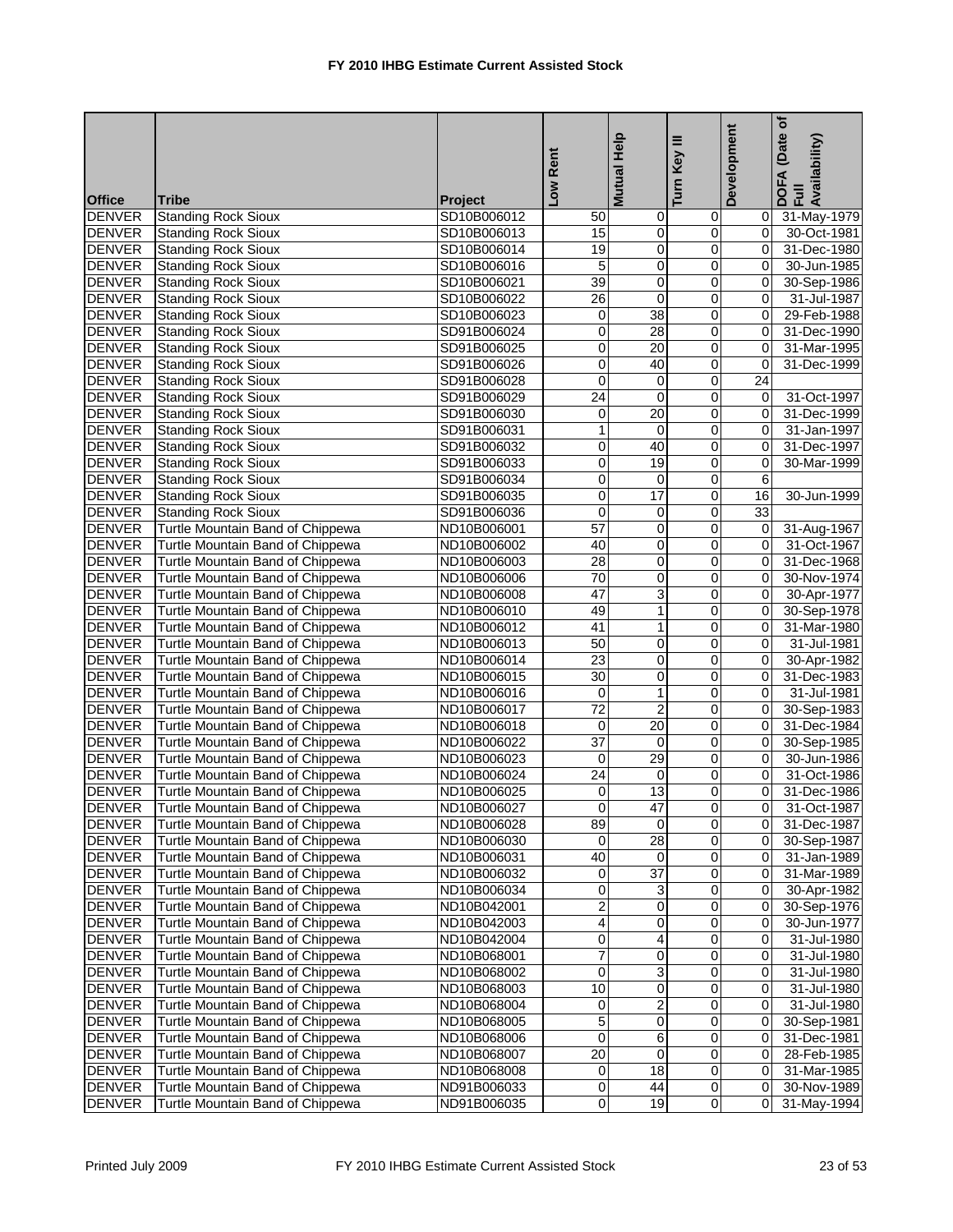|               |                                                                      |                               | Low Rent        | Help                    | Key III                 | Development    | (Date of<br>DOFA (Date<br>Full<br>Availability) |
|---------------|----------------------------------------------------------------------|-------------------------------|-----------------|-------------------------|-------------------------|----------------|-------------------------------------------------|
| <b>Office</b> | Tribe                                                                |                               |                 | <b>Mutual</b>           | Turn                    |                |                                                 |
| <b>DENVER</b> | Turtle Mountain Band of Chippewa                                     | <b>Project</b><br>ND91B006036 | 17              | ω                       | 0                       | 01             | 30-Sep-1993                                     |
| <b>DENVER</b> | Turtle Mountain Band of Chippewa                                     | ND91B006037                   | 0               | 4                       | 0                       | 01             | 28-Feb-1994                                     |
| <b>DENVER</b> | Turtle Mountain Band of Chippewa                                     | ND91B006038                   | 40              | 5                       | 0                       | $\overline{0}$ | 31-May-1996                                     |
| <b>DENVER</b> | Turtle Mountain Band of Chippewa                                     | ND91B006039                   | 0               | 6                       | 0                       | $\overline{0}$ | 31-Oct-1996                                     |
| <b>DENVER</b> | Turtle Mountain Band of Chippewa                                     | ND91B006041                   | 0               | $\overline{10}$         | 0                       | Οl             | 30-Sep-1978                                     |
| <b>DENVER</b> | Turtle Mountain Band of Chippewa                                     | ND91B006042                   | 5               | 0                       | 0                       | $\Omega$       | 31-Jul-1997                                     |
| <b>DENVER</b> |                                                                      | ND91B006043                   | 0               | 1                       | $\mathbf 0$             | $\overline{0}$ | 31-Aug-1995                                     |
| <b>DENVER</b> | Turtle Mountain Band of Chippewa<br>Turtle Mountain Band of Chippewa | ND91B006044                   | 0               | $\overline{7}$          | $\mathbf 0$             | $\overline{0}$ | 31-May-1996                                     |
| <b>DENVER</b> | Turtle Mountain Band of Chippewa                                     | ND91B006045                   | 0               | 17                      | 0                       | 1 <sup>1</sup> | 30-Jun-2001                                     |
| <b>DENVER</b> | Turtle Mountain Band of Chippewa                                     | ND91B006046                   | 0               | $\overline{7}$          | 0                       | 0              | 31-May-1996                                     |
| <b>DENVER</b> |                                                                      | UT10B001006                   | 40              | $\overline{0}$          | $\overline{0}$          | $\overline{0}$ | 30-Nov-1974                                     |
| <b>DENVER</b> | Uintah & Ouray Ute Indian Tribe<br>Uintah & Ouray Ute Indian Tribe   |                               | 30              | $\pmb{0}$               | $\boldsymbol{0}$        | $\overline{0}$ |                                                 |
| <b>DENVER</b> |                                                                      | UT10B001008                   | 20              |                         |                         | $\overline{0}$ | 30-Sep-1978                                     |
|               | Uintah & Ouray Ute Indian Tribe                                      | UT10B001010                   |                 | 0<br>15                 | 0                       | $\overline{0}$ | 30-Sep-1982                                     |
| <b>DENVER</b> | Uintah & Ouray Ute Indian Tribe                                      | UT10B001012                   | $\mathbf 0$     |                         | 0                       |                | 30-Apr-1985                                     |
| <b>DENVER</b> | Uintah & Ouray Ute Indian Tribe                                      | UT91B001015                   | 0               | 32                      | $\overline{0}$          | $\overline{0}$ | 31-Jul-1990                                     |
| <b>DENVER</b> | Uintah & Ouray Ute Indian Tribe                                      | UT91B001016                   | 19              | $\mathbf 0$             | $\mathbf 0$             | $\mathbf{0}$   | 30-Sep-1995                                     |
| <b>DENVER</b> | Uintah & Ouray Ute Indian Tribe                                      | UT91B001017                   | 0               | $\overline{14}$         | 0                       | $\mathbf{0}$   | 31-Dec-1995                                     |
| <b>DENVER</b> | <b>Utah Paiute Tribe</b>                                             | UT10B010002                   | 0               | 1                       | 0                       | $\overline{0}$ | 30-Sep-1979                                     |
| <b>DENVER</b> | <b>Utah Paiute Tribe</b>                                             | UT10B010005                   | $\overline{0}$  | $\overline{2}$          | 0                       | $\mathbf{0}$   | 31-Dec-1980                                     |
| <b>DENVER</b> | <b>Utah Paiute Tribe</b>                                             | UT10B010006                   | $\overline{24}$ | 0                       | 0                       | $\overline{0}$ | 31-Dec-1988                                     |
| <b>DENVER</b> | <b>Utah Paiute Tribe</b>                                             | UT91B010007                   | $\overline{32}$ | 0                       | 0                       | $\overline{0}$ | 31-Jul-1988                                     |
| <b>DENVER</b> | Utah Paiute Tribe                                                    | UT91B010008                   | 20              | 0                       | 0                       | $\mathbf{0}$   | 30-Nov-1992                                     |
| <b>DENVER</b> | <b>Utah Paiute Tribe</b>                                             | UT91B010010                   | $\overline{18}$ | $\overline{0}$          | $\overline{\mathsf{o}}$ | $\overline{0}$ | 30-Sep-1993                                     |
| <b>DENVER</b> | <b>Utah Paiute Tribe</b>                                             | UT91B010011                   | 14              | 0                       | $\pmb{0}$               | $\overline{0}$ | 30-Sep-1995                                     |
| <b>DENVER</b> | <b>Utah Paiute Tribe</b>                                             | UT91B010012                   | 13              | 0                       | 0                       | $\overline{0}$ | 01-Dec-1996                                     |
| <b>DENVER</b> | <b>Utah Paiute Tribe</b>                                             | UT91B010013                   | 1               | 0                       | 0                       | $\mathbf{0}$   | 31-Dec-1980                                     |
| <b>DENVER</b> | Utah Paiute Tribe                                                    | UT91B010015                   | 1               | 0                       | 0                       | $\mathbf{0}$   | 31-Oct-1976                                     |
| <b>DENVER</b> | <b>Utah Paiute Tribe</b>                                             | UT91B010017                   | 11              | 0                       | 0                       | $\overline{0}$ | 30-Sep-1997                                     |
| <b>DENVER</b> | <b>Utah Paiute Tribe</b>                                             | UT91B010017                   | 5               | $\mathbf 0$             | 0                       | $\Omega$       | 31-Oct-1999                                     |
| <b>DENVER</b> | <b>Utah Paiute Tribe</b>                                             | UT91B010018                   | 0               | 1                       | 0                       | $\overline{0}$ | 31-Dec-1988                                     |
| <b>DENVER</b> | <b>Utah Paiute Tribe</b>                                             | UT91B010020                   | 1               | 0                       | 0                       | $\Omega$       | 31-Jul-1988                                     |
| <b>DENVER</b> | Utah Paiute Tribe                                                    | UT91B010021                   | $\overline{20}$ | $\overline{\mathbf{0}}$ | $\mathbf 0$             | Οl             | 30-Sep-2002                                     |
| <b>DENVER</b> | Ute Mountain Tribe                                                   | CO10B047003                   | 16              | 0                       | $\mathbf 0$             | $\overline{0}$ | 31-Oct-1978                                     |
| <b>DENVER</b> | Ute Mountain Tribe                                                   | CO10B047004                   | 15              | 0                       | 0                       | $\Omega$       | 30-Jun-1979                                     |
| <b>DENVER</b> | Ute Mountain Tribe                                                   | CO10B047005                   | 0               | 19                      | 0                       | Οl             | 31-May-1986                                     |
| <b>DENVER</b> | <b>Ute Mountain Tribe</b>                                            | CO10B047007                   | 0               | 16                      | $\overline{0}$          | $\overline{0}$ | 30-Nov-1987                                     |
| <b>DENVER</b> | Ute Mountain Tribe                                                   | CO91B047008                   |                 | 20                      | $\overline{0}$          |                | 30-Jun-1989                                     |
| <b>DENVER</b> | Ute Mountain Tribe                                                   | CO91B047009                   | 10              | $\overline{0}$          | $\overline{\mathbf{0}}$ | 01             | 31-Jul-1990                                     |
| <b>DENVER</b> | Ute Mountain Tribe                                                   | CO91B047010                   | 20              | 0                       | 0                       | $\overline{0}$ | 31-Jul-1990                                     |
| <b>DENVER</b> | Ute Mountain Tribe                                                   | CO91B047011                   | $\overline{0}$  | 10                      | $\overline{0}$          | ΟI             | 31-Oct-1991                                     |
| <b>DENVER</b> | Ute Mountain Tribe                                                   | CO91B047012                   | 16              | 0                       | $\pmb{0}$               | 01             | 31-Oct-1991                                     |
| <b>DENVER</b> | Ute Mountain Tribe                                                   | CO91B047013                   | $\overline{20}$ | 0                       | 0                       | 01             | 31-Dec-1992                                     |
| <b>DENVER</b> | Ute Mountain Tribe                                                   | CO91B047014                   | 20              | 0                       | 0                       |                | 30-Nov-1993                                     |
| <b>DENVER</b> | Ute Mountain Tribe                                                   | CO91B047015                   | 0               | 15                      | $\pmb{0}$               | 01             | 30-Nov-1993                                     |
| <b>DENVER</b> | Ute Mountain Tribe                                                   | CO91B047016                   | 13              | 0                       | 0                       | 01             | 30-Nov-1994                                     |
| <b>DENVER</b> | Ute Mountain Tribe                                                   | CO91B047017                   | 20              | 0                       | 0                       | 0I             | 31-Jul-1996                                     |
| <b>DENVER</b> | Winnebago Tribe                                                      | NE10B045001                   | 30              | $\mathbf 0$             | 0                       | 01             | 28-Feb-1966                                     |
| <b>DENVER</b> | Winnebago Tribe                                                      | NE10B045003                   | $\overline{77}$ | $\overline{\mathbf{0}}$ | $\overline{0}$          | 01             | 31-Jan-1974                                     |
| <b>DENVER</b> | Winnebago Tribe                                                      | NE10B045007                   | 0               | 3                       | $\pmb{0}$               | 01             | 31-Jan-1980                                     |
| <b>DENVER</b> | Winnebago Tribe                                                      | NE10B045008                   | 35              | $\pmb{0}$               | $\mathbf 0$             | 01             | 31-Aug-1980                                     |
| <b>DENVER</b> | Winnebago Tribe                                                      | NE10B045009                   | $\mathbf 0$     | $\overline{20}$         | $\mathbf 0$             | 01             | 30-Jun-1987                                     |
| <b>DENVER</b> | Winnebago Tribe                                                      | NE10B045011                   | 21              | $\mathbf 0$             | $\mathbf 0$             | 01             | 31-May-1989                                     |
| <b>DENVER</b> | Winnebago Tribe                                                      | NE91B045012                   | $\overline{0}$  | 10                      | $\pmb{0}$               | $\overline{0}$ | 31-Jul-1991                                     |
| <b>DENVER</b> | Winnebago Tribe                                                      | NE91B045013                   | 7               | 0                       | 0                       | Οl             | 31-Jan-1991                                     |
| <b>DENVER</b> | Winnebago Tribe                                                      | NE91B045015                   | $\overline{0}$  | 15                      | $\overline{0}$          | 0              | 31-Jan-1999                                     |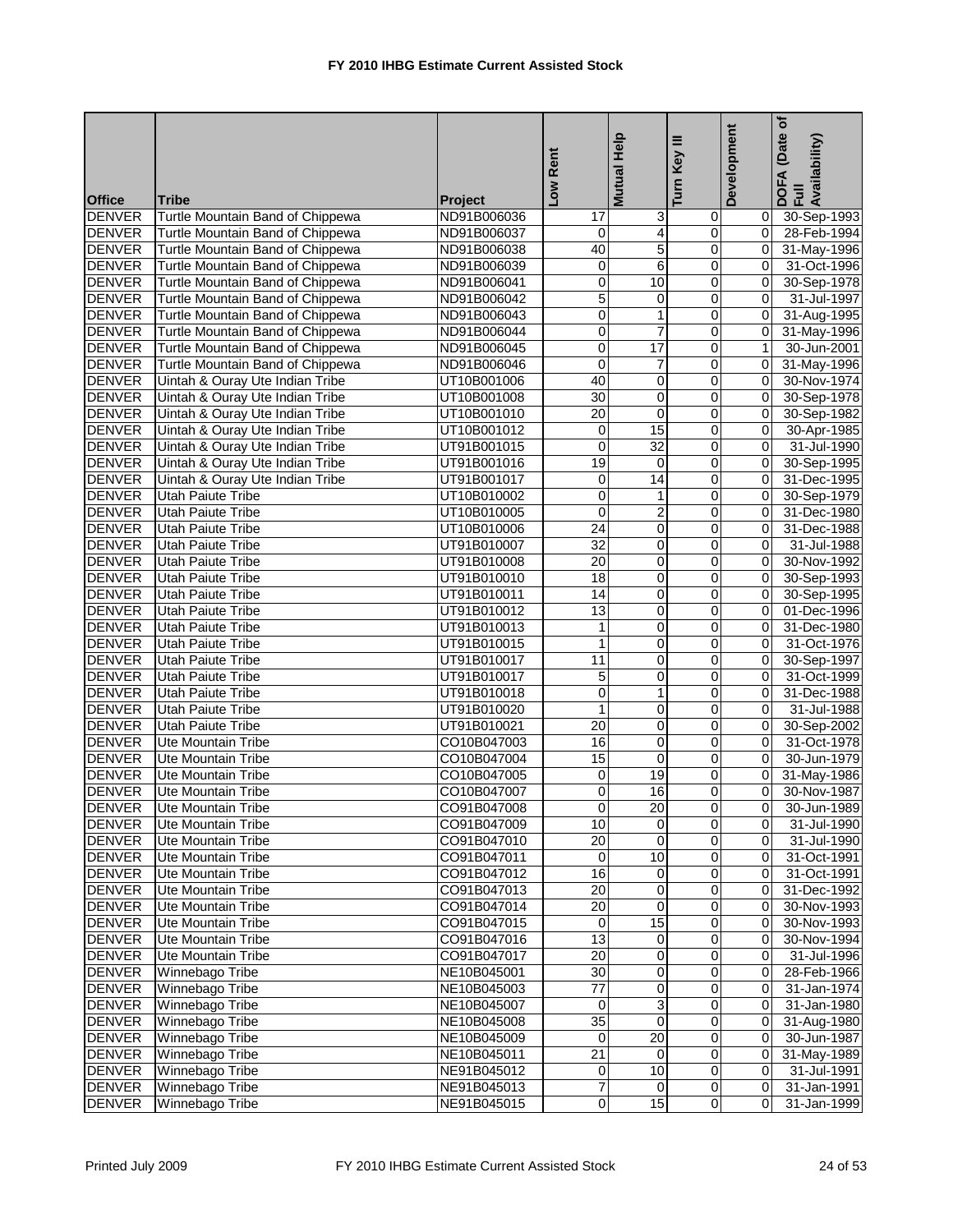## **FY 2010 IHBG Estimate Current Assisted Stock**

| <b>Office</b> | <b>Tribe</b>         | <b>Project</b> |                |       | ق        | Developm | ৳<br>(Date<br>vailability)<br>$\equiv$<br>O<br>ĂĽ, |
|---------------|----------------------|----------------|----------------|-------|----------|----------|----------------------------------------------------|
| <b>DENVER</b> | <b>Yankton Sioux</b> | SD10B012001    | 100            | ΩI    | 0        |          | 31-Dec-1971                                        |
| <b>DENVER</b> | <b>Yankton Sioux</b> | SD10B012002    | 30             |       | 0        |          | 31-Jul-1976                                        |
| <b>DENVER</b> | <b>Yankton Sioux</b> | SD10B012004    | 21             | ΩI    | 0        | $\Omega$ | 30-Sep-1979                                        |
| <b>DENVER</b> | Yankton Sioux        | SD10B012007    | 24             | ΩI    | 0        | 0        | 31-Dec-1980                                        |
| <b>DENVER</b> | Yankton Sioux        | SD10B012008    | 17             |       | 0        |          | 31-Jul-1981                                        |
| <b>DENVER</b> | <b>Yankton Sioux</b> | SD91B012013    | 18             |       | 0        |          | 31-Mar-1993                                        |
| <b>DENVER</b> | <b>Yankton Sioux</b> | SD91B012014    | 18             |       | 0        |          | 31-Jul-1994                                        |
| <b>DENVER</b> | <b>Yankton Sioux</b> | SD91B012015    | $\overline{0}$ | 20    | 0        | 0        | 28-Feb-1995                                        |
| <b>DENVER</b> | <b>Yankton Sioux</b> | SD91B012016    | $\Omega$       | 27    | 0        | $\Omega$ | 08-Sep-1997                                        |
| <b>DENVER</b> | Yankton Sioux        | SD91B012017    | 23             | 0     | 0        | 0        | 10-Nov-1997                                        |
| <b>DENVER</b> | Yankton Sioux        | SD91B012018    | 0              |       | $\Omega$ | $\Omega$ | 08-Sep-1997                                        |
| <b>DENVER</b> | <b>TOTAL</b>         |                | 9,938          | 3,503 | 14       | 91       |                                                    |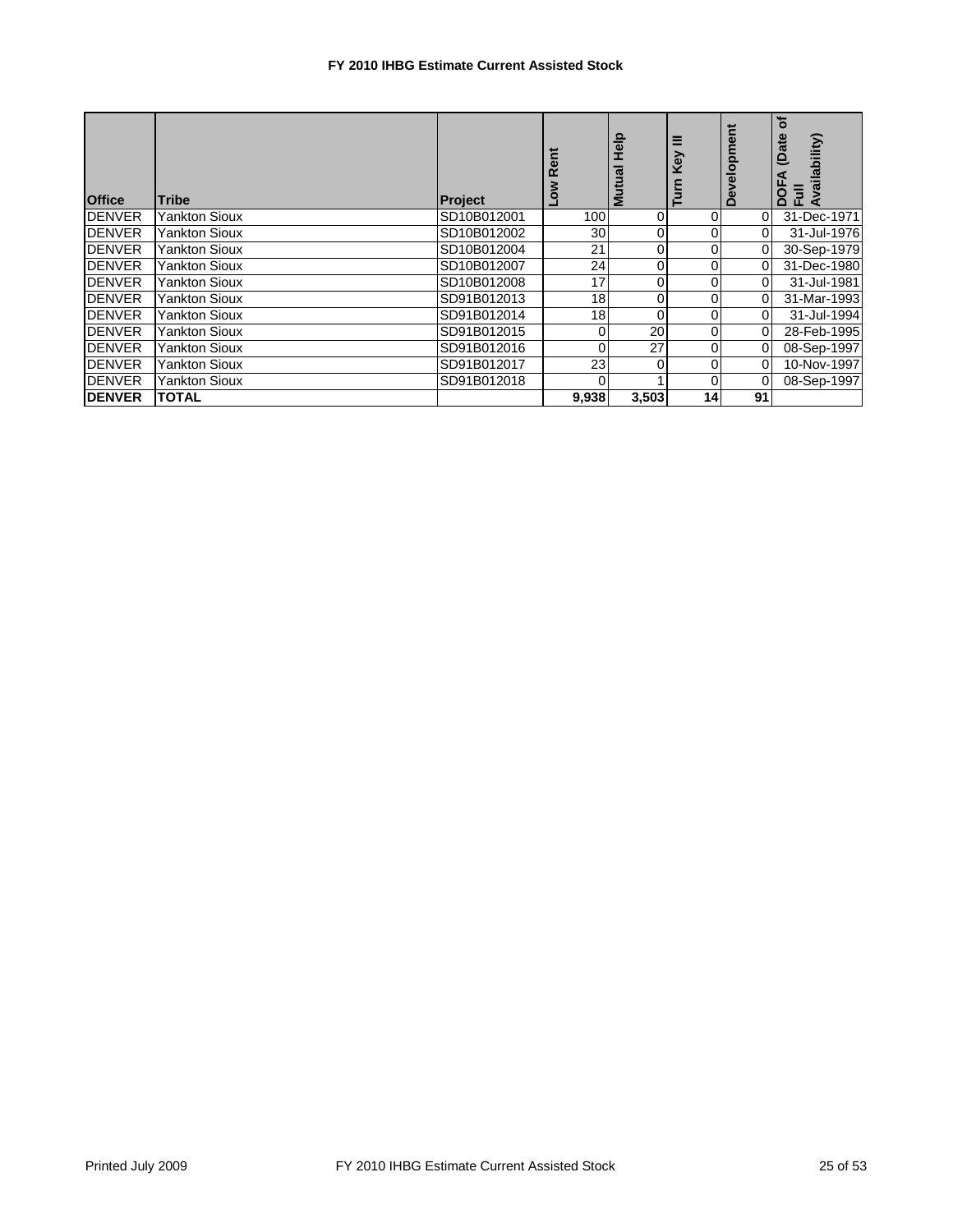|               |                                                                    |                            | Rent            | <b>Mutual Help</b>      | Ξ<br>Turn Key           | Development    | $\mathbf{r}$<br>(Date<br>DOFA (Date<br>Full<br>Availability) |
|---------------|--------------------------------------------------------------------|----------------------------|-----------------|-------------------------|-------------------------|----------------|--------------------------------------------------------------|
| <b>Office</b> | <b>Tribe</b>                                                       | Project                    | <b>MOT</b>      |                         |                         |                |                                                              |
|               | OKLAHOM Absentee-Shawnee                                           | OK56B091011                | 0               | 8                       | 0                       | 0              | 31-Mar-1982                                                  |
|               | OKLAHOM Absentee-Shawnee                                           | OK56B091012                | $\overline{25}$ | $\overline{0}$          | $\pmb{0}$               | $\overline{0}$ | 30-Jun-1981                                                  |
|               | OKLAHOM Absentee-Shawnee                                           | OK56B091013                | $\mathbf 0$     | 14                      | $\pmb{0}$               | $\overline{0}$ | 31-Oct-1981                                                  |
|               | OKLAHOM Absentee-Shawnee                                           | OK56B091015                | $\overline{25}$ | 0                       | $\overline{0}$          | $\overline{0}$ | 30-Apr-1982                                                  |
|               | OKLAHOM Absentee-Shawnee                                           | OK95B091006                | 73              | 0                       | 0                       | 0              | 31-Mar-1979                                                  |
|               | OKLAHOM Absentee-Shawnee                                           | OK95B091007                | $\mathbf 0$     | $\overline{c}$          | $\overline{0}$          | $\overline{0}$ | 30-Oct-1979                                                  |
|               | OKLAHOM Absentee-Shawnee                                           | OK95B091008                | 0               | $\overline{13}$         | $\pmb{0}$               | $\overline{0}$ | 30-Sep-1982                                                  |
|               | OKLAHOM Absentee-Shawnee                                           | OK95B091009                | 0               | $\overline{7}$          | 0                       | $\overline{0}$ | 31-Dec-1980                                                  |
|               | OKLAHOM Absentee-Shawnee                                           | OK95B091010                | 25              | 0                       | 0                       | $\overline{0}$ | 30-Sep-1979                                                  |
|               | OKLAHOM Absentee-Shawnee                                           | OK95B091014                | 25              | 0                       | $\pmb{0}$               | $\overline{0}$ | 31-Aug-1982                                                  |
|               | OKLAHOM Absentee-Shawnee                                           | OK95B091016                | 0               | $\overline{13}$         | 0                       | $\overline{0}$ | 31-Mar-1984                                                  |
|               | OKLAHOM Absentee-Shawnee                                           | OK95B091017                | 0               | 12                      | 0                       | $\overline{0}$ | 30-Jun-1984                                                  |
|               | OKLAHOM Absentee-Shawnee                                           | OK95B091018                | 0               | 9                       | $\pmb{0}$               | $\overline{0}$ | 31-Mar-1986                                                  |
|               | OKLAHOM Absentee-Shawnee                                           | OK95B091019                | 0               | $\overline{7}$          | $\pmb{0}$               | $\overline{0}$ | 30-Nov-1984                                                  |
|               | OKLAHOM Absentee-Shawnee                                           | OK95B091020                | 0               | 4                       | $\overline{0}$          | $\mathbf{0}$   | 31-Jul-1984                                                  |
|               | OKLAHOM Absentee-Shawnee                                           | OK95B091021                | 0               | 10                      | 0                       | $\overline{0}$ | 30-Sep-1987                                                  |
|               | <b>OKLAHOM Absentee-Shawnee</b>                                    | OK95B091023                | 0               | 6                       | 0                       | 0              | 31-Aug-1986                                                  |
|               | OKLAHOM Absentee-Shawnee                                           | OK95B091024                | 0               | 13                      | 0                       | $\mathbf{0}$   | 31-May-1987                                                  |
|               | OKLAHOM Absentee-Shawnee                                           | OK95B091025                | 0               | 9                       | $\pmb{0}$               | $\overline{0}$ | 31-Mar-1989                                                  |
|               | OKLAHOM Absentee-Shawnee                                           | OK95B091026                | 0               | 10                      | $\pmb{0}$               | $\Omega$       | 30-Nov-1989                                                  |
|               | OKLAHOM Absentee-Shawnee                                           | OK95B091027                | $\overline{0}$  | 5                       | 0                       | $\mathbf{0}$   |                                                              |
|               | OKLAHOM Absentee-Shawnee                                           |                            | 0               | 6                       | 0                       | $\overline{0}$ | 31-Mar-1990<br>31-Dec-1990                                   |
|               | OKLAHOM Absentee-Shawnee                                           | OK95B091028<br>OK95B091029 | 0               | 13                      | $\overline{0}$          | $\overline{0}$ |                                                              |
|               |                                                                    |                            |                 |                         |                         |                | 31-Jul-1992                                                  |
|               | OKLAHOM Absentee-Shawnee                                           | OK95B091030                | 0               | 16                      | $\pmb{0}$               | $\Omega$       | 31-Jul-1995                                                  |
|               | <b>OKLAHOM Absentee-Shawnee</b><br><b>OKLAHOM</b> Absentee-Shawnee | OK95B091031                | $\overline{0}$  | 12                      | $\pmb{0}$               | $\Omega$       | 31-Dec-1993                                                  |
|               |                                                                    | OK95B091032                | 20              | 7                       | 0                       | $\overline{0}$ | 30-Nov-1995                                                  |
|               | OKLAHOM Absentee-Shawnee                                           | OK95B091033                | 0               | 14                      | $\pmb{0}$               | $\overline{0}$ | 30-Nov-1996                                                  |
|               | OKLAHOM Absentee-Shawnee                                           | OK95B091034                | 0               | 14                      | $\pmb{0}$               | 0              | 31-Jan-1995                                                  |
|               | OKLAHOM Absentee-Shawnee                                           | OK95B091035                | 0               | $\overline{18}$         | $\overline{\mathsf{o}}$ | $\overline{0}$ | 31-Oct-1995                                                  |
|               | <b>OKLAHOM</b> Absentee-Shawnee                                    | OK95B091036                | 0               | 23                      | 0                       | 0              | 30-Jan-1999                                                  |
|               | OKLAHOM Absentee-Shawnee                                           | OK95B091037                | 0               | 25                      | $\pmb{0}$               | $\overline{0}$ | 31-Mar-2000                                                  |
|               | OKLAHOM Absentee-Shawnee                                           | OK95B091038                | 0               | 24                      | 0                       | $\overline{0}$ | 30-Apr-1999                                                  |
|               | OKLAHOM Absentee-Shawnee                                           | OK95B091039                | 0               | 23                      | $\pmb{0}$               | $\overline{0}$ | 30-Apr-2001                                                  |
|               | OKLAHOM Absentee-Shawnee                                           | OK95B091040                | 0               | 24                      | 0                       | $\overline{0}$ | 30-Apr-1999                                                  |
|               | OKLAHOM Alabama-Coushatta                                          | TX95B338005                | 0               | 10                      | $\pmb{0}$               | $\overline{0}$ | 28-Feb-1993                                                  |
|               | OKLAHOM Alabama-Coushatta                                          | TX95B338006                | 0               | $\overline{10}$         | 0                       | $\overline{0}$ | 30-Jun-1995                                                  |
|               | OKLAHOM Alabama-Coushatta                                          | TX95B338007                | O               | 30                      | $\overline{0}$          |                | 0 31-Dec-1998                                                |
|               | <b>OKLAHOM</b> Apache Tribe                                        | OK95B128002                | 0               | 19                      | $\overline{0}$          |                | 0 30-Apr-1991                                                |
|               | OKLAHOM Apache Tribe                                               | OK95B128003                | 0               | 9                       | $\overline{0}$          |                | 0 30-Nov-1990                                                |
|               | OKLAHOM Apache Tribe                                               | OK95B128004                | 0               | $9\,$                   | $\overline{0}$          |                | 0 30-Nov-1991                                                |
|               | OKLAHOM Apache Tribe                                               | OK95B128005                | 0               | 19                      | $\mathbf 0$             |                | 0 30-Sep-1987                                                |
|               | OKLAHOM Apache Tribe                                               | OK95B128006                | 0               | 20                      | $\mathbf 0$             |                | 0 30-Sep-1994                                                |
|               | OKLAHOM Apache Tribe                                               | OK95B128010                | 0               | 36                      | $\pmb{0}$               | 01             | $\overline{31}$ -Mar-1998                                    |
|               | OKLAHOM Apache Tribe                                               | OK95B128011                | 0               | 18                      | $\pmb{0}$               |                | 0 30-Nov-1996                                                |
|               | OKLAHOM Caddo Tribe                                                | OK95B077002                | 20              | 0                       | 0                       | ΟI             | 31-May-1972                                                  |
|               | OKLAHOM Caddo Tribe                                                | OK95B077007                | $\overline{0}$  | 1                       | 0                       | 01             | 31-Oct-1987                                                  |
|               | OKLAHOM Caddo Tribe                                                | OK95B077008                | 0               | 1                       | $\pmb{0}$               | 01             | 31-Jan-1991                                                  |
|               | OKLAHOM Caddo Tribe                                                | OK95B077010                | $\mathbf 0$     | $\overline{\mathbf{0}}$ | $\overline{0}$          | 9              |                                                              |
|               | OKLAHOM Cherokee Nation                                            | OK56B045041                | 50              | 0                       | $\overline{0}$          | $\overline{O}$ | 31-Jul-1982                                                  |
|               | OKLAHOM Cherokee Nation                                            | OK56B045047                | 32              | $\pmb{0}$               | $\overline{0}$          |                | 0 31-Mar-1981                                                |
|               | OKLAHOM Cherokee Nation                                            | OK56B045048                | 40              | 0                       | $\overline{\mathbf{0}}$ | 01             | 31-Dec-1981                                                  |
|               | <b>OKLAHOM</b> Cherokee Nation                                     | OK56B045050                | $\mathbf 0$     | 9                       | $\overline{0}$          | $\overline{0}$ | 31-Mar-1983                                                  |
|               | OKLAHOM Cherokee Nation                                            | OK56B045052                | 25              | 0                       | $\overline{0}$          | 01             | 30-Nov-1981                                                  |
|               | OKLAHOM Cherokee Nation                                            | OK56B045054                | 50              | $\mathbf 0$             | $\overline{0}$          | ΟI             | 31-Jan-1983                                                  |
|               | OKLAHOM Cherokee Nation                                            | OK56B045055                | 50              | 0                       | $\pmb{0}$               | $\Omega$       | 31-Oct-1981                                                  |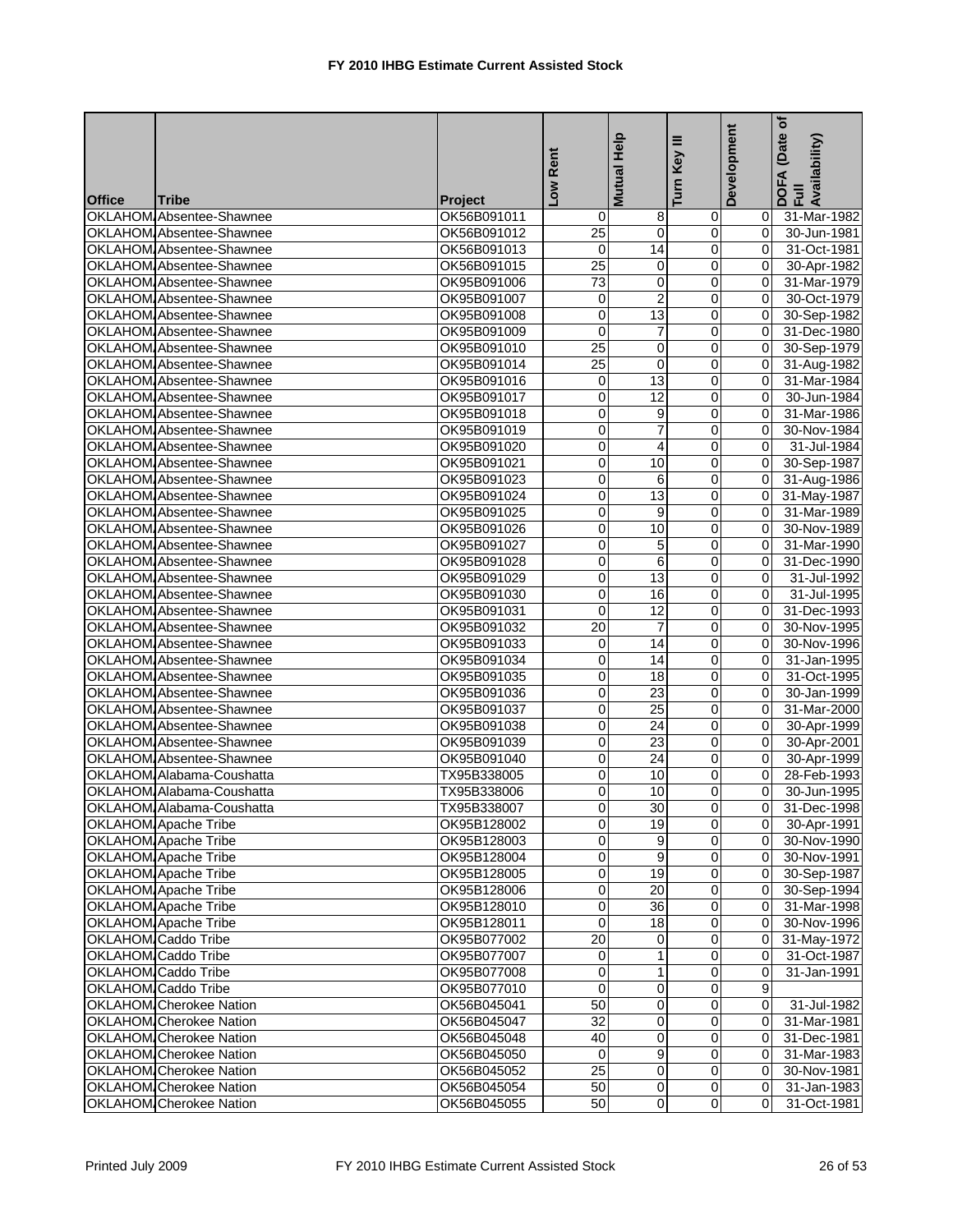|               |                                |             | Rent            | Mutual Help             | Ξ                       | Development    | (Date of<br>DOFA (Date<br>Full<br>Availability) |
|---------------|--------------------------------|-------------|-----------------|-------------------------|-------------------------|----------------|-------------------------------------------------|
|               |                                |             |                 |                         | Turn Key                |                |                                                 |
| <b>Office</b> | <b>Tribe</b>                   | Project     | No <sub>1</sub> |                         |                         |                |                                                 |
|               | <b>OKLAHOM Cherokee Nation</b> | OK56B045056 | 0               | 7                       | 0                       | 01             | 31-Jan-1983                                     |
|               | OKLAHOM Cherokee Nation        | OK56B045057 | 0               | $\overline{4}$          | $\overline{0}$          | $\mathbf{0}$   | 31-Jan-1983                                     |
|               | OKLAHOM Cherokee Nation        | OK56B045058 | 0               | $\overline{7}$          | $\pmb{0}$               | $\overline{0}$ | 30-Sep-1982                                     |
|               | <b>OKLAHOM</b> Cherokee Nation | OK95B045001 | $\overline{24}$ | 0                       | 0                       | $\mathbf{0}$   | 30-Jun-1968                                     |
|               | <b>OKLAHOM</b> Cherokee Nation | OK95B045002 | 16              | 0                       | 0                       | $\mathbf{0}$   | 31-Aug-1969                                     |
|               | OKLAHOM Cherokee Nation        | OK95B045005 | 40              | 0                       | $\overline{0}$          | $\overline{0}$ | 30-Jun-1971                                     |
|               | <b>OKLAHOM</b> Cherokee Nation | OK95B045016 | 81              | 0                       | 0                       | $\overline{0}$ | 31-Aug-1972                                     |
|               | <b>OKLAHOM Cherokee Nation</b> | OK95B045024 | 29              | 0                       | 0                       | οI             | 31-Jul-1974                                     |
|               | <b>OKLAHOM</b> Cherokee Nation | OK95B045025 | 19              | 0                       | 0                       | Οl             | 30-Nov-1974                                     |
|               | OKLAHOM Cherokee Nation        | OK95B045026 | 19              | 0                       | $\pmb{0}$               | $\mathbf{0}$   | 30-Nov-1974                                     |
|               | <b>OKLAHOM</b> Cherokee Nation | OK95B045030 | 50              | 0                       | $\overline{0}$          | Οl             | 30-Sep-1977                                     |
|               | OKLAHOM Cherokee Nation        | OK95B045032 | 20              | 0                       | 0                       | ΟI             | 31-Jan-1978                                     |
|               | OKLAHOM Cherokee Nation        | OK95B045033 | 0               | 5                       | $\pmb{0}$               | Οl             | 31-Dec-1977                                     |
|               | OKLAHOM Cherokee Nation        | OK95B045034 | 0               | 1                       | $\pmb{0}$               | 0              | 31-Dec-1979                                     |
|               | <b>OKLAHOM</b> Cherokee Nation | OK95B045035 | 50              | 0                       | $\pmb{0}$               | Οl             | 30-Sep-1977                                     |
|               | OKLAHOM Cherokee Nation        | OK95B045036 | $\mathbf 0$     | $\overline{c}$          | 0                       | $\Omega$       | 31-Dec-1979                                     |
|               | <b>OKLAHOM</b> Cherokee Nation | OK95B045037 | $\overline{25}$ | 0                       | 0                       | Οl             | 31-Dec-1978                                     |
|               | OKLAHOM Cherokee Nation        | OK95B045038 | 24              | 0                       | 0                       | $\Omega$       | 31-Dec-1979                                     |
|               | OKLAHOM Cherokee Nation        | OK95B045039 | 30              | 0                       | $\overline{\mathbf{0}}$ | $\mathbf{0}$   | 31-Jan-1981                                     |
|               | OKLAHOM Cherokee Nation        | OK95B045040 | 46              | $\mathbf 0$             | $\mathbf 0$             | $\Omega$       | 31-Mar-1981                                     |
|               | <b>OKLAHOM</b> Cherokee Nation | OK95B045042 | 25              | 0                       | 0                       | $\mathbf{0}$   | 31-Oct-1980                                     |
|               | <b>OKLAHOM</b> Cherokee Nation | OK95B045043 | 50              | 0                       | 0                       | $\mathbf{0}$   | 31-Aug-1980                                     |
|               | <b>OKLAHOM</b> Cherokee Nation | OK95B045044 | 50              | $\overline{\mathbf{0}}$ | $\overline{0}$          | $\mathbf{0}$   | 30-Nov-1980                                     |
|               | <b>OKLAHOM Cherokee Nation</b> | OK95B045045 | 24              | 0                       | $\pmb{0}$               | $\overline{0}$ | 31-Aug-1980                                     |
|               | OKLAHOM Cherokee Nation        | OK95B045046 | 60              | 0                       | $\mathbf 0$             | $\overline{0}$ | 31-Jan-1981                                     |
|               | OKLAHOM Cherokee Nation        | OK95B045049 | 0               | 4                       | 0                       | $\Omega$       | 31-Oct-1980                                     |
|               | OKLAHOM Cherokee Nation        | OK95B045053 | 0               | $\overline{27}$         | $\overline{0}$          | $\overline{0}$ | 30-Sep-1981                                     |
|               | OKLAHOM Cherokee Nation        | OK95B045059 | 0               | 34                      | $\pmb{0}$               | $\Omega$       | 31-Oct-1984                                     |
|               | <b>OKLAHOM</b> Cherokee Nation | OK95B045060 | 0               | $\overline{12}$         | ō                       | $\overline{0}$ | 28-Feb-1986                                     |
|               | <b>OKLAHOM</b> Cherokee Nation | OK95B045061 | 0               | 16                      | 0                       | 0              | 30-Sep-1986                                     |
|               | OKLAHOM Cherokee Nation        | OK95B045062 | 0               | 16                      | $\pmb{0}$               | $\overline{0}$ | 30-Nov-1986                                     |
|               | <b>OKLAHOM Cherokee Nation</b> | OK95B045063 | 0               | 8                       | 0                       | $\overline{0}$ | 30-Sep-1986                                     |
|               | OKLAHOM Cherokee Nation        | OK95B045064 | 0               | 21                      | $\pmb{0}$               | $\overline{0}$ | 31-Oct-1987                                     |
|               | <b>OKLAHOM Cherokee Nation</b> | OK95B045065 | 0               | 6                       | 0                       | ΟI             | 31-Oct-1984                                     |
|               | OKLAHOM Cherokee Nation        | OK95B045066 | 0               | 23                      | $\pmb{0}$               | $\overline{0}$ | 28-Feb-1987                                     |
|               | <b>OKLAHOM Cherokee Nation</b> | OK95B045067 | 0               | $\overline{30}$         | 0                       | $\overline{0}$ | 29-Feb-1988                                     |
|               | OKLAHOM Cherokee Nation        | OK95B045068 | $\overline{0}$  | 26                      | $\overline{0}$          |                | 0 31-Mar-1988                                   |
|               | OKLAHOM Cherokee Nation        | OK95B045069 | $\overline{0}$  | 9                       | $\overline{0}$          |                | 0 31-Mar-1988                                   |
|               | OKLAHOM Cherokee Nation        | OK95B045070 | 0               | ω                       | $\overline{0}$          |                | 0 30-Sep-1986                                   |
|               | OKLAHOM Cherokee Nation        | OK95B045071 | 0               | $\overline{9}$          | $\overline{0}$          |                | 0 30-Sep-1986                                   |
|               |                                |             | 0               | 19                      | 0                       |                | 0 30-Sep-1988                                   |
|               | OKLAHOM Cherokee Nation        | OK95B045072 | 0               | 20                      | 0                       | ΟI             | 30-Sep-1988                                     |
|               | OKLAHOM Cherokee Nation        | OK95B045073 |                 |                         |                         |                |                                                 |
|               | OKLAHOM Cherokee Nation        | OK95B045074 | 0               | 9                       | 0                       | 01             | 30-Sep-1988                                     |
|               | OKLAHOM Cherokee Nation        | OK95B045075 | 0               | 46                      | $\pmb{0}$               | 01             | 30-Sep-1989                                     |
|               | OKLAHOM Cherokee Nation        | OK95B045076 | 0               | 65                      | 0                       | ΟI             | 30-Apr-1992                                     |
|               | OKLAHOM Cherokee Nation        | OK95B045077 | 0               | 4                       | $\overline{0}$          |                | $\overline{0}$ 30-Apr-1990                      |
|               | OKLAHOM Cherokee Nation        | OK95B045078 | 0               | 42                      | $\mathbf 0$             |                | 0 31-Dec-1993                                   |
|               | OKLAHOM Cherokee Nation        | OK95B045079 | 0               | 36                      | $\overline{0}$          | $\overline{0}$ | 31-Oct-1993                                     |
|               | <b>OKLAHOM</b> Cherokee Nation | OK95B045080 | 0               | 17                      | 0                       | ΟI             | 30-Apr-1994                                     |
|               | OKLAHOM Cherokee Nation        | OK95B045081 | 0               | 26                      | $\overline{0}$          | ΟI             | 31-May-1994                                     |
|               | OKLAHOM Cherokee Nation        | OK95B045082 | 0               | 124                     | $\overline{\mathbf{0}}$ | 0I             | 30-Apr-1995                                     |
|               | <b>OKLAHOM</b> Cherokee Nation | OK95B045083 | 49              | $\overline{0}$          | $\overline{0}$          |                | 0 30-Nov-1995                                   |
|               | OKLAHOM Cherokee Nation        | OK95B045085 | 0               | 123                     | $\pmb{0}$               | 0I -           | 30-Apr-1996                                     |
|               | OKLAHOM Cherokee Nation        | OK95B045086 | 0               | 160                     | $\overline{0}$          |                | 0 25-Mar-1998                                   |
|               | OKLAHOM Cherokee Nation        | OK95B045087 | 0               | 16                      | $\mathbf 0$             |                | 31-Dec-1999                                     |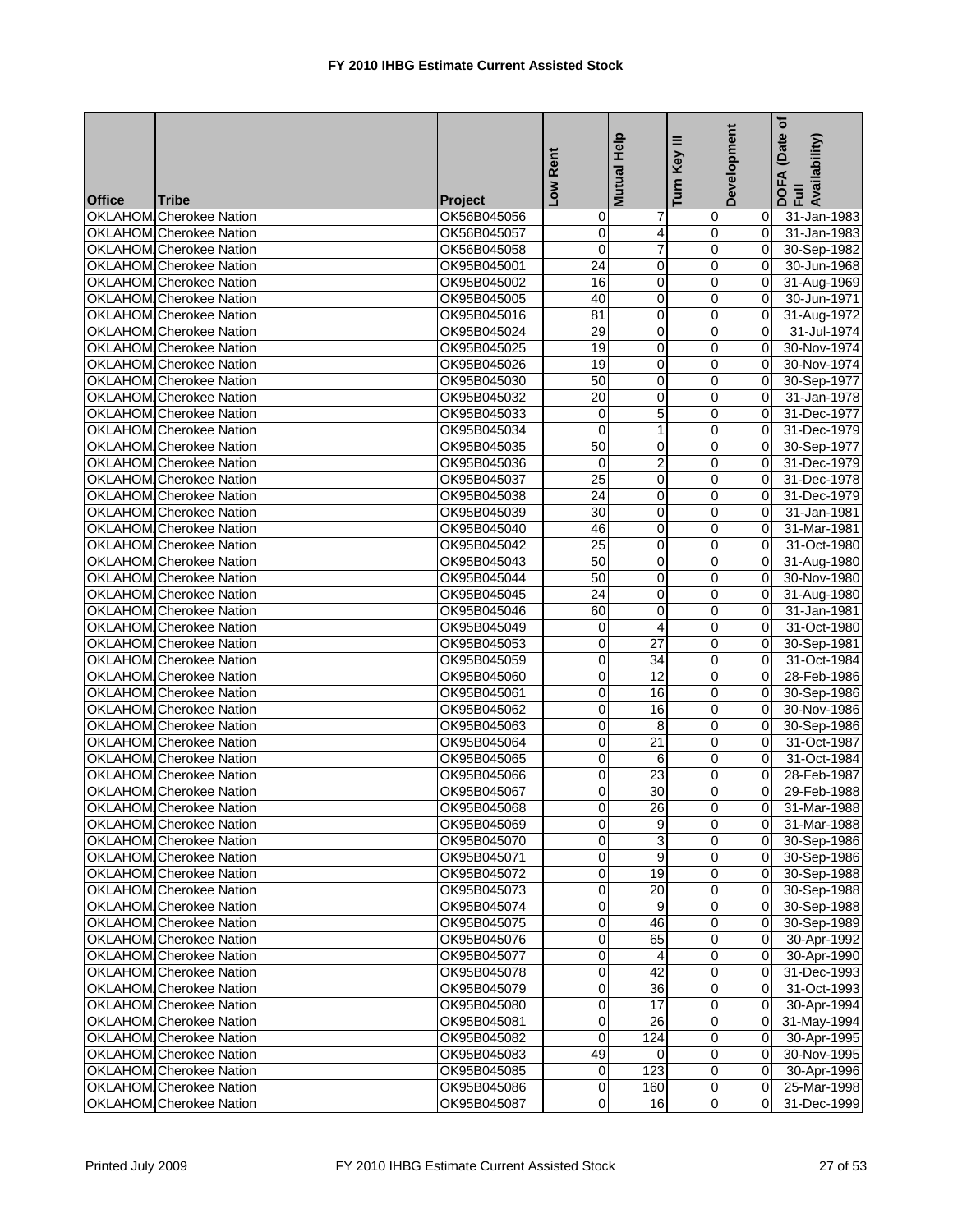|                   |                                 |                | Rent                | Mutual Help              | Ξ<br>Turn Key                    | Development    | (Date of<br>DOFA (Date<br>Full<br>Availability) |
|-------------------|---------------------------------|----------------|---------------------|--------------------------|----------------------------------|----------------|-------------------------------------------------|
| <b>Office</b>     | <b>Tribe</b>                    | <b>Project</b> | <b>NOT</b>          |                          |                                  |                |                                                 |
|                   | <b>OKLAHOM Cherokee Nation</b>  | OK95B045088    | $\mathbf 0$         | 48                       | 0                                | 01             | 31-Dec-2000                                     |
|                   | OKLAHOM Cherokee Nation         | OK95B144001    | 25                  | $\mathbf 0$              | $\overline{0}$                   | $\overline{0}$ | 30-Sep-1980                                     |
|                   | <b>OKLAHOM Cherokee Nation</b>  | OK95B144002    | 0                   | 9                        | $\pmb{0}$                        | $\overline{0}$ | 31-Jan-1981                                     |
|                   | <b>OKLAHOM</b> Cherokee Nation  | OK95B144003    | 0                   | 5                        | $\overline{\mathsf{o}}$          | $\overline{0}$ | 30-Apr-1990                                     |
|                   | <b>OKLAHOM Cherokee Nation</b>  | OK95B144004    | 0                   | 6                        | 0                                | 0I             | 31-Aug-1989                                     |
|                   | OKLAHOM Cherokee Nation         | OK95B144006    | 0                   | $\overline{c}$           | $\overline{0}$                   | $\overline{0}$ | 31-May-1990                                     |
|                   | <b>OKLAHOM Cherokee Nation</b>  | OK95B144007    | 0                   | 6                        | $\overline{0}$                   | $\overline{0}$ | 30-Jun-1993                                     |
|                   | OKLAHOM Cherokee Nation         | OK95B144008    | 0                   | 12                       | 0                                | 0l             | 30-Sep-1993                                     |
|                   | <b>OKLAHOM Cherokee Nation</b>  | OK95B144009    | 0                   | 13                       | 0                                | 0I             | 30-Sep-1995                                     |
|                   | OKLAHOM Cherokee Nation         | OK95B144010    | 0                   | 15                       | 0                                | $\mathbf{0}$   | 20-Jul-1997                                     |
|                   | <b>OKLAHOM</b> Cherokee Nation  | OK95B144011    | 16                  | 0                        | $\overline{0}$                   | $\overline{0}$ | 20-Nov-1997                                     |
|                   | <b>OKLAHOM Cherokee Nation</b>  | OK95B144012    | 36                  | $\mathbf 0$              | $\mathbf 0$                      | $\overline{0}$ | 30-Sep-1998                                     |
|                   | OKLAHOM Cheyenne-Arapaho Tribes | OK95B100001    | 0                   | 11                       | 0                                | 0l             | 28-Feb-1975                                     |
|                   | OKLAHOM Cheyenne-Arapaho Tribes | OK95B100002    | 0                   | 12                       | $\mathbf 0$                      | $\Omega$       | 28-Feb-1975                                     |
|                   | OKLAHOM Cheyenne-Arapaho Tribes | OK95B100003    | 0                   | 69                       | $\overline{\mathbf{0}}$          | $\overline{0}$ | 30-Sep-1979                                     |
|                   | OKLAHOM Cheyenne-Arapaho Tribes | OK95B100004    | 0                   | $\overline{7}$           | $\mathbf 0$                      | $\Omega$       | 31-Jul-1981                                     |
|                   | OKLAHOM Cheyenne-Arapaho Tribes | OK95B100005    | 0                   | 23                       | ō                                | $\Omega$       | 30-Oct-1987                                     |
|                   | OKLAHOM Cheyenne-Arapaho Tribes | OK95B100006    | 0                   | 25                       | $\pmb{0}$                        | 0l             | 31-Aug-1989                                     |
|                   | OKLAHOM Cheyenne-Arapaho Tribes | OK95B100007    | 0                   | 20                       | $\overline{0}$                   | $\overline{0}$ | 30-Apr-1992                                     |
|                   | OKLAHOM Cheyenne-Arapaho Tribes | OK95B100008    | 0                   | 9                        | $\overline{0}$                   | ΟI             | 31-Jul-1993                                     |
|                   | OKLAHOM Cheyenne-Arapaho Tribes | OK95B100009    | $\overline{0}$      | 10                       | $\overline{\mathbf{0}}$          | 0I             | 13-May-1996                                     |
|                   | OKLAHOM Cheyenne-Arapaho Tribes | OK95B100010    | 0                   | 21                       | $\mathbf 0$                      | $\Omega$       | 30-Dec-1997                                     |
|                   | OKLAHOM Cheyenne-Arapaho Tribes | OK95B100012    | 0                   | 30                       | $\overline{\mathsf{o}}$          | $\mathbf{0}$   | 28-Feb-1999                                     |
| OKLAHOM Chickasaw |                                 | OK56B047041    | 0                   | $\overline{2}$           | $\pmb{0}$                        | $\overline{0}$ | 31-Oct-1982                                     |
| OKLAHOM Chickasaw |                                 | OK56B047042    | 0                   | 4                        | 0                                | $\Omega$       | 30-Apr-1982                                     |
| OKLAHOM Chickasaw |                                 | OK56B047044    | 0                   | 12                       | 0                                | $\overline{0}$ | 31-May-1985                                     |
| OKLAHOM Chickasaw |                                 | OK56B047045    | $\overline{0}$      | $\overline{7}$           | $\pmb{0}$                        | $\overline{0}$ | 30-Sep-1984                                     |
| OKLAHOM Chickasaw |                                 | OK95B047002    | 24                  | 0                        | $\pmb{0}$                        | $\overline{0}$ | 30-Nov-1970                                     |
| OKLAHOM Chickasaw |                                 | OK95B047004    | 64                  | Ō                        | $\overline{\mathsf{o}}$          | $\overline{0}$ | 31-Dec-1971                                     |
| OKLAHOM Chickasaw |                                 | OK95B047006    | 100                 | 0                        | 0                                | Οl             | 31-Oct-1971                                     |
| OKLAHOM Chickasaw |                                 | OK95B047008    | 97                  | 0                        | $\pmb{0}$                        | 0              | 28-Feb-1975                                     |
| OKLAHOM Chickasaw |                                 | OK95B047010    | 100                 | 0                        | $\pmb{0}$                        | $\mathbf{0}$   | 28-Feb-1973                                     |
| OKLAHOM Chickasaw |                                 | OK95B047011    | 25                  | 0                        | 0                                | $\mathbf{0}$   | 30-Jun-1973                                     |
| OKLAHOM Chickasaw |                                 | OK95B047013    | 30                  | 0                        | $\pmb{0}$                        | 0l             | 31-Oct-1972                                     |
| OKLAHOM Chickasaw |                                 | OK95B047014    | 22                  | 0                        | 0                                | $\Omega$       | 31-Oct-1972                                     |
| OKLAHOM Chickasaw |                                 | OK95B047029    | 0                   | 10                       | $\overline{0}$                   | $\overline{0}$ | 31-Dec-1980                                     |
| OKLAHOM Chickasaw |                                 | OK95B047031    | O                   | $\overline{\phantom{a}}$ | $\overline{\text{o}}$            | $\overline{0}$ | 28-Feb-1979                                     |
| OKLAHOM Chickasaw |                                 | OK95B047032    | $\Omega$            | $\overline{2}$           | $\mathbf 0$                      |                | 0 31-Aug-1979                                   |
| OKLAHOM Chickasaw |                                 | OK95B047033    | 40                  | 0                        | $\mathbf 0$                      |                | 0 31-May-1979                                   |
| OKLAHOM Chickasaw |                                 | OK95B047034    | $\mathbf{0}$        | 3                        | $\overline{0}$                   |                | 0 30-Apr-1981                                   |
| OKLAHOM Chickasaw |                                 | OK95B047035    | 0                   | 7                        | 0                                |                | 0 31-Dec-1980                                   |
| OKLAHOM Chickasaw |                                 | OK95B047036    | 90                  | $\mathbf 0$              | $\mathbf 0$                      |                | 0 30-Sep-1981                                   |
| OKLAHOM Chickasaw |                                 | OK95B047037    | 60                  | 0                        | $\pmb{0}$                        | ΟI             | 30-Sep-1980                                     |
| OKLAHOM Chickasaw |                                 | OK95B047038    | 50                  | $\mathbf 0$              | $\overline{0}$                   |                | $0$ 30-Jun-1983                                 |
| OKLAHOM Chickasaw |                                 | OK95B047039    | 0                   | 4                        | $\mathbf 0$                      |                | 0 30-Apr-1980                                   |
| OKLAHOM Chickasaw |                                 | OK95B047040    | 0                   | 13                       | $\overline{0}$                   |                | 0 31-May-1984                                   |
| OKLAHOM Chickasaw |                                 | OK95B047046    | 0                   | 6                        | $\pmb{0}$                        |                | 0 30-Sep-1986                                   |
| OKLAHOM Chickasaw |                                 | OK95B047047    | 0                   | 11                       | $\overline{0}$                   |                |                                                 |
|                   |                                 | OK95B047048    | 0                   | 12                       | 0                                |                | 0 31-Jul-1986                                   |
| OKLAHOM Chickasaw |                                 |                | 0                   | 16                       | $\mathbf 0$                      |                | 0 30-Sep-1986                                   |
| OKLAHOM Chickasaw |                                 | OK95B047049    |                     | 5                        |                                  |                | 0 30-Apr-1987                                   |
| OKLAHOM Chickasaw |                                 | OK95B047052    | 0                   |                          | 0                                |                | 0 31-Aug-1984                                   |
| OKLAHOM Chickasaw |                                 | OK95B047053    | 0                   | 12                       | $\overline{0}$                   |                | 0 31-May-1987                                   |
| OKLAHOM Chickasaw |                                 | OK95B047054    | 0                   | 14<br>9                  | $\overline{0}$<br>$\overline{0}$ |                | 0 31-Aug-1987                                   |
| OKLAHOM Chickasaw |                                 | OK95B047055    | 0<br>$\overline{0}$ |                          |                                  |                | 0 31-Aug-1987                                   |
| OKLAHOM Chickasaw |                                 | OK95B047056    |                     | $6 \mid$                 | $\overline{O}$                   |                | 0 31-Aug-1987                                   |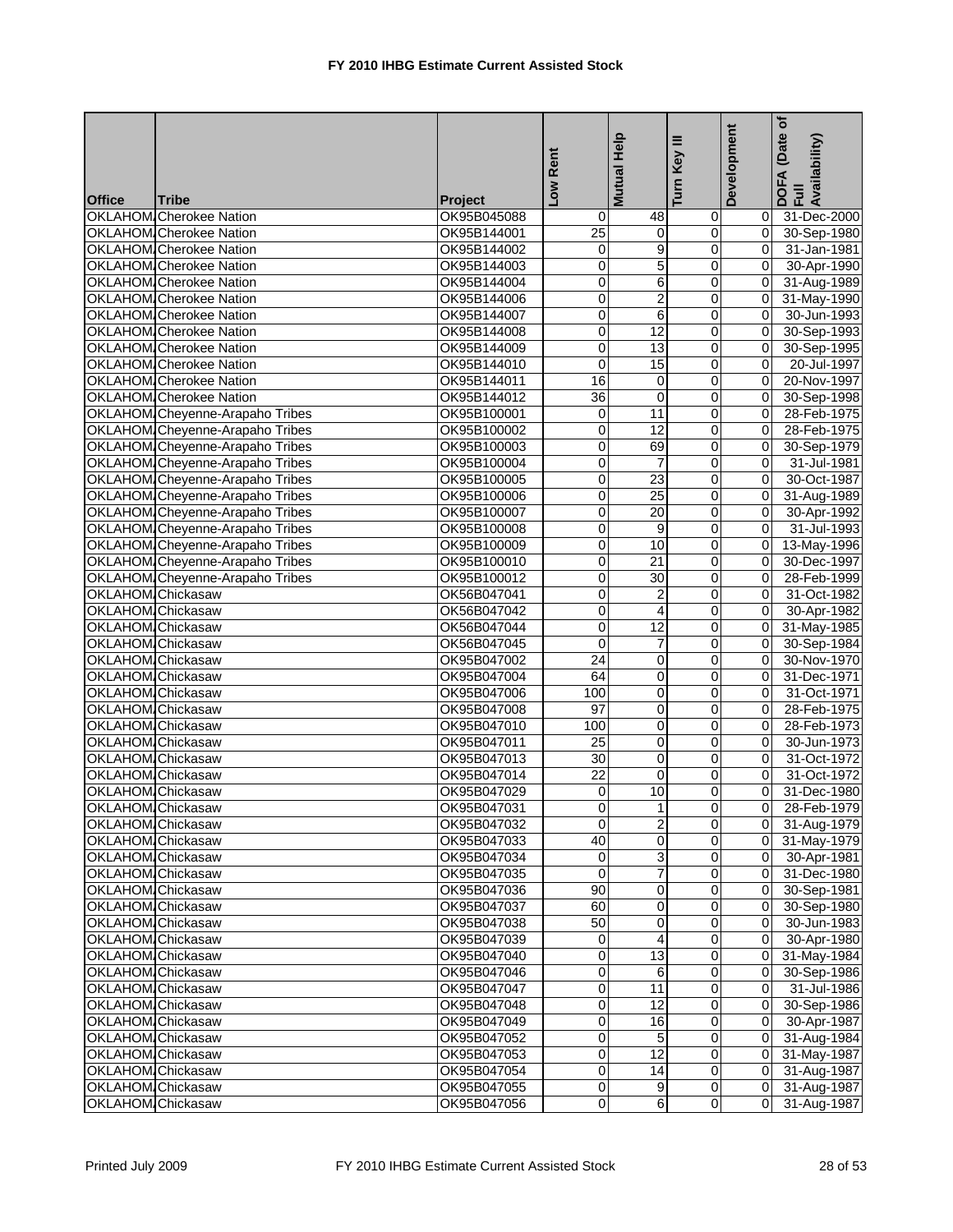| <b>Office</b><br>Tribe<br><b>Project</b><br>OKLAHOM Chickasaw<br>OK95B047057<br>0<br>10<br>$\mathbf 0$<br>31-Jul-1986<br>0<br>17<br>$\mathbf 0$<br>$\overline{0}$<br>OKLAHOM Chickasaw<br>0<br>30-Sep-1988<br>OK95B047058<br>29<br>$\overline{0}$<br>OKLAHOM Chickasaw<br>0<br>$\overline{0}$<br>OK95B047059<br>30-Apr-1989<br>18<br>$\overline{0}$<br>OKLAHOM Chickasaw<br>0<br>OK95B047060<br>0l<br>30-Apr-1990<br>OKLAHOM Chickasaw<br>0<br>$\overline{13}$<br>$\overline{\mathsf{o}}$<br>31-Mar-1991<br>OK95B047061<br>$\Omega$<br>$\pmb{0}$<br>OKLAHOM Chickasaw<br>0<br>OK95B047062<br>14<br>$\Omega$<br>31-Dec-1989<br>$\overline{0}$<br>0<br>23<br>OKLAHOM Chickasaw<br>OK95B047063<br>$\overline{0}$<br>31-Jan-1992<br>$\pmb{0}$<br>OKLAHOM Chickasaw<br>0<br>24<br>OK95B047064<br>$\Omega$<br>31-Oct-1992<br>$\overline{0}$<br>OKLAHOM Chickasaw<br>OK95B047065<br>$\mathbf 0$<br>$\Omega$<br>30-Apr-1992<br>8<br>18<br>0<br>OKLAHOM Chickasaw<br>OK95B047066<br>0<br>$\Omega$<br>30-Jun-1995<br>$\overline{0}$<br>0<br>31-Mar-1993<br>OKLAHOM Chickasaw<br>OK95B047067<br>8<br>$\mathbf{0}$<br>21<br>$\pmb{0}$<br>OKLAHOM Chickasaw<br>OK95B047068<br>0<br>25-Mar-1996<br>$\overline{0}$<br>29<br>OKLAHOM Chickasaw<br>0<br>$\pmb{0}$<br>$\Omega$<br>31-Oct-1995<br>OK95B047069<br>OKLAHOM Chickasaw<br>25<br>0<br>OK95B047070<br>0<br>$\Omega$<br>31-Mar-1996<br>0<br>22<br>$\pmb{0}$<br>OKLAHOM Chickasaw<br>OK95B047071<br>$\overline{0}$<br>31-Mar-1996<br>OKLAHOM Chickasaw<br>$\overline{22}$<br>OK95B047072<br>0<br>0<br>29-Feb-1996<br>$\overline{0}$<br>23<br>OKLAHOM Chickasaw<br>OK95B047073<br>0<br>Ō<br>$\Omega$<br>30-Jun-1997<br>OKLAHOM Chickasaw<br>0<br>18<br>$\pmb{0}$<br>OK95B047074<br>$\Omega$<br>30-Nov-1996<br>$\overline{0}$<br>0<br>23<br>28-Feb-1997<br>OKLAHOM Chickasaw<br>OK95B047075<br>$\overline{0}$<br>$\overline{0}$<br>OKLAHOM Chickasaw<br>0<br>OK95B047076<br>4<br>$\overline{0}$<br>30-Jun-1983<br>$\overline{0}$<br>OKLAHOM Chickasaw<br>0<br>7<br>OK95B047077<br>$\Omega$<br>31-Mar-1998<br>OKLAHOM Chitimacha Tribe<br>0<br>$\pmb{0}$<br>LA95B244001<br>1<br>0l<br>30-Jun-1988<br>0<br>OKLAHOM Chitimacha Tribe<br>0<br>4<br>31-Jul-1992<br>LA95B244002<br>$\Omega$<br>$\overline{\mathbf{0}}$<br>OKLAHOM Chitimacha Tribe<br>0<br>6<br>LA95B244003<br>31-Mar-1994<br>0<br>10<br>$\mathbf 0$<br>OKLAHOM Chitimacha Tribe<br>0<br>LA95B244004<br>$\Omega$<br>31-Dec-1995<br><b>OKLAHOM</b> Choctaw Nation<br>0<br>$\overline{0}$<br>OK56B049050<br>1<br>$\Omega$<br>31-Mar-1983<br>4<br>0<br><b>OKLAHOM</b> Choctaw Nation<br>0<br>$\overline{0}$<br>30-Sep-1983<br>OK56B049055<br>$\overline{0}$<br><b>OKLAHOM</b> Choctaw Nation<br>0<br>$\mathbf{1}$<br>$\overline{0}$<br>31-Oct-1983<br>OK56B049056<br>17<br>$\overline{0}$<br>0<br><b>OKLAHOM Choctaw Nation</b><br>OK56B049057<br>$\overline{0}$<br>31-May-1984<br>$\overline{0}$<br><b>OKLAHOM</b> Choctaw Nation<br>0<br>4<br>OK56B049058<br>ΟI<br>30-Jun-1983<br>$\pmb{0}$<br><b>OKLAHOM</b> Choctaw Nation<br>$\overline{30}$<br>OK95B049002<br>0<br>$\Omega$<br>31-Dec-1969<br>$\overline{0}$<br>$\pmb{0}$<br><b>OKLAHOM</b> Choctaw Nation<br>OK95B049009<br>14<br>$\overline{0}$<br>28-Feb-1971<br>20<br>0<br>$\overline{0}$<br><b>OKLAHOM</b> Choctaw Nation<br>OK95B049010<br>$\Omega$<br>31-Aug-1971<br><b>OKLAHOM</b> Choctaw Nation<br>OK95B049011<br>12<br>0<br>$\mathbf 0$<br>οI<br>31-Dec-1971<br>24<br>0<br><b>OKLAHOM</b> Choctaw Nation<br>OK95B049014<br>0<br>$\Omega$<br>31-Jul-1971<br>$\overline{0}$<br>$\overline{16}$<br>Ō<br>$\overline{0}$<br>31-Dec-1971<br><b>OKLAHOM</b> Choctaw Nation<br>OK95B049016<br>30<br><b>OKLAHOM</b> Choctaw Nation<br>$\overline{0}$<br>OK95B049020<br>30-Apr-1974<br>$\overline{0}$<br>1<br>$\overline{0}$<br>0 30-Jun-1979<br><b>OKLAHOM</b> Choctaw Nation<br>OK95B049034<br><b>OKLAHOM</b> Choctaw Nation<br>$\overline{0}$<br>OK95B049059<br>0<br>10<br>$\overline{0}$ 31-May-1985<br>0<br>15<br>$\overline{0}$<br><b>OKLAHOM</b> Choctaw Nation<br>0 30-Sep-1986<br>OK95B049060<br>29<br>$\pmb{0}$<br><b>OKLAHOM</b> Choctaw Nation<br>0<br>OK95B049061<br>01<br>31-Dec-1986<br><b>OKLAHOM</b> Choctaw Nation<br>OK95B049062<br>0<br>18<br>$\overline{0}$<br>31-Jul-1985<br>01<br>$\overline{0}$<br><b>OKLAHOM</b> Choctaw Nation<br>0<br>11<br>30-Apr-1986<br>OK95B049063<br>ΟI<br>$\overline{0}$<br><b>OKLAHOM</b> Choctaw Nation<br>11<br>OK95B049064<br>0<br>01<br>31-Jan-1987<br>15<br>$\overline{0}$<br><b>OKLAHOM</b> Choctaw Nation<br>0<br>OK95B049065<br>01<br>31-Jan-1987<br>$\pmb{0}$<br>0<br><b>OKLAHOM</b> Choctaw Nation<br>OK95B049066<br>4<br>01<br>31-Jan-1987<br>0<br>9<br>0<br><b>OKLAHOM Choctaw Nation</b><br>OK95B049067<br>30-Nov-1987<br>ΟI<br>11<br>$\mathbf 0$<br><b>OKLAHOM</b> Choctaw Nation<br>0<br>31-Dec-1987<br>OK95B049068<br>01<br>$\pmb{0}$<br><b>OKLAHOM</b> Choctaw Nation<br>0<br>17<br>OK95B049069<br>01<br>31-Jul-1988<br>0<br>0<br><b>OKLAHOM Choctaw Nation</b><br>6<br>30-Apr-1986<br>OK95B049070<br>ΟI<br>0<br>0<br><b>OKLAHOM</b> Choctaw Nation<br>11<br>30-Sep-1988<br>OK95B049071<br>ΟI<br>$\pmb{0}$<br><b>OKLAHOM</b> Choctaw Nation<br>OK95B049072<br>0<br>11<br>01<br>30-Sep-1988<br>$\overline{O}$<br><b>OKLAHOM</b> Choctaw Nation<br>0<br>11<br>$\overline{0}$<br>OK95B049073<br>31-Dec-1988<br>$\overline{0}$<br><b>OKLAHOM</b> Choctaw Nation<br>0<br>$\overline{7}$<br>31-Jan-1989<br>OK95B049074<br>01<br><b>OKLAHOM</b> Choctaw Nation |  |             | Rent           | Mutual Help | Ξ<br>Turn Key  | Development | (Date of<br>DOFA (Date<br>Full<br>Availability) |
|-----------------------------------------------------------------------------------------------------------------------------------------------------------------------------------------------------------------------------------------------------------------------------------------------------------------------------------------------------------------------------------------------------------------------------------------------------------------------------------------------------------------------------------------------------------------------------------------------------------------------------------------------------------------------------------------------------------------------------------------------------------------------------------------------------------------------------------------------------------------------------------------------------------------------------------------------------------------------------------------------------------------------------------------------------------------------------------------------------------------------------------------------------------------------------------------------------------------------------------------------------------------------------------------------------------------------------------------------------------------------------------------------------------------------------------------------------------------------------------------------------------------------------------------------------------------------------------------------------------------------------------------------------------------------------------------------------------------------------------------------------------------------------------------------------------------------------------------------------------------------------------------------------------------------------------------------------------------------------------------------------------------------------------------------------------------------------------------------------------------------------------------------------------------------------------------------------------------------------------------------------------------------------------------------------------------------------------------------------------------------------------------------------------------------------------------------------------------------------------------------------------------------------------------------------------------------------------------------------------------------------------------------------------------------------------------------------------------------------------------------------------------------------------------------------------------------------------------------------------------------------------------------------------------------------------------------------------------------------------------------------------------------------------------------------------------------------------------------------------------------------------------------------------------------------------------------------------------------------------------------------------------------------------------------------------------------------------------------------------------------------------------------------------------------------------------------------------------------------------------------------------------------------------------------------------------------------------------------------------------------------------------------------------------------------------------------------------------------------------------------------------------------------------------------------------------------------------------------------------------------------------------------------------------------------------------------------------------------------------------------------------------------------------------------------------------------------------------------------------------------------------------------------------------------------------------------------------------------------------------------------------------------------------------------------------------------------------------------------------------------------------------------------------------------------------------------------------------------------------------------------------------------------------------------------------------------------------------------------------------------------------------------------------------------------------------------------------------------------------------------------------------------------------------------------------------------------------------------------------------------------------------------------------------------------------------------------------------------------------------------------------------------------------------------------------------------------------------------------------------------------------------------------------------------------------------------------------------------------------------------------------------------------------------------------------------------------------------------------------------------------------------------------------------------------------------------------------------------------|--|-------------|----------------|-------------|----------------|-------------|-------------------------------------------------|
|                                                                                                                                                                                                                                                                                                                                                                                                                                                                                                                                                                                                                                                                                                                                                                                                                                                                                                                                                                                                                                                                                                                                                                                                                                                                                                                                                                                                                                                                                                                                                                                                                                                                                                                                                                                                                                                                                                                                                                                                                                                                                                                                                                                                                                                                                                                                                                                                                                                                                                                                                                                                                                                                                                                                                                                                                                                                                                                                                                                                                                                                                                                                                                                                                                                                                                                                                                                                                                                                                                                                                                                                                                                                                                                                                                                                                                                                                                                                                                                                                                                                                                                                                                                                                                                                                                                                                                                                                                                                                                                                                                                                                                                                                                                                                                                                                                                                                                                                                                                                                                                                                                                                                                                                                                                                                                                                                                                                                                                                             |  |             | <b>NOT</b>     |             |                |             |                                                 |
|                                                                                                                                                                                                                                                                                                                                                                                                                                                                                                                                                                                                                                                                                                                                                                                                                                                                                                                                                                                                                                                                                                                                                                                                                                                                                                                                                                                                                                                                                                                                                                                                                                                                                                                                                                                                                                                                                                                                                                                                                                                                                                                                                                                                                                                                                                                                                                                                                                                                                                                                                                                                                                                                                                                                                                                                                                                                                                                                                                                                                                                                                                                                                                                                                                                                                                                                                                                                                                                                                                                                                                                                                                                                                                                                                                                                                                                                                                                                                                                                                                                                                                                                                                                                                                                                                                                                                                                                                                                                                                                                                                                                                                                                                                                                                                                                                                                                                                                                                                                                                                                                                                                                                                                                                                                                                                                                                                                                                                                                             |  |             |                |             |                |             |                                                 |
|                                                                                                                                                                                                                                                                                                                                                                                                                                                                                                                                                                                                                                                                                                                                                                                                                                                                                                                                                                                                                                                                                                                                                                                                                                                                                                                                                                                                                                                                                                                                                                                                                                                                                                                                                                                                                                                                                                                                                                                                                                                                                                                                                                                                                                                                                                                                                                                                                                                                                                                                                                                                                                                                                                                                                                                                                                                                                                                                                                                                                                                                                                                                                                                                                                                                                                                                                                                                                                                                                                                                                                                                                                                                                                                                                                                                                                                                                                                                                                                                                                                                                                                                                                                                                                                                                                                                                                                                                                                                                                                                                                                                                                                                                                                                                                                                                                                                                                                                                                                                                                                                                                                                                                                                                                                                                                                                                                                                                                                                             |  |             |                |             |                |             |                                                 |
|                                                                                                                                                                                                                                                                                                                                                                                                                                                                                                                                                                                                                                                                                                                                                                                                                                                                                                                                                                                                                                                                                                                                                                                                                                                                                                                                                                                                                                                                                                                                                                                                                                                                                                                                                                                                                                                                                                                                                                                                                                                                                                                                                                                                                                                                                                                                                                                                                                                                                                                                                                                                                                                                                                                                                                                                                                                                                                                                                                                                                                                                                                                                                                                                                                                                                                                                                                                                                                                                                                                                                                                                                                                                                                                                                                                                                                                                                                                                                                                                                                                                                                                                                                                                                                                                                                                                                                                                                                                                                                                                                                                                                                                                                                                                                                                                                                                                                                                                                                                                                                                                                                                                                                                                                                                                                                                                                                                                                                                                             |  |             |                |             |                |             |                                                 |
|                                                                                                                                                                                                                                                                                                                                                                                                                                                                                                                                                                                                                                                                                                                                                                                                                                                                                                                                                                                                                                                                                                                                                                                                                                                                                                                                                                                                                                                                                                                                                                                                                                                                                                                                                                                                                                                                                                                                                                                                                                                                                                                                                                                                                                                                                                                                                                                                                                                                                                                                                                                                                                                                                                                                                                                                                                                                                                                                                                                                                                                                                                                                                                                                                                                                                                                                                                                                                                                                                                                                                                                                                                                                                                                                                                                                                                                                                                                                                                                                                                                                                                                                                                                                                                                                                                                                                                                                                                                                                                                                                                                                                                                                                                                                                                                                                                                                                                                                                                                                                                                                                                                                                                                                                                                                                                                                                                                                                                                                             |  |             |                |             |                |             |                                                 |
|                                                                                                                                                                                                                                                                                                                                                                                                                                                                                                                                                                                                                                                                                                                                                                                                                                                                                                                                                                                                                                                                                                                                                                                                                                                                                                                                                                                                                                                                                                                                                                                                                                                                                                                                                                                                                                                                                                                                                                                                                                                                                                                                                                                                                                                                                                                                                                                                                                                                                                                                                                                                                                                                                                                                                                                                                                                                                                                                                                                                                                                                                                                                                                                                                                                                                                                                                                                                                                                                                                                                                                                                                                                                                                                                                                                                                                                                                                                                                                                                                                                                                                                                                                                                                                                                                                                                                                                                                                                                                                                                                                                                                                                                                                                                                                                                                                                                                                                                                                                                                                                                                                                                                                                                                                                                                                                                                                                                                                                                             |  |             |                |             |                |             |                                                 |
|                                                                                                                                                                                                                                                                                                                                                                                                                                                                                                                                                                                                                                                                                                                                                                                                                                                                                                                                                                                                                                                                                                                                                                                                                                                                                                                                                                                                                                                                                                                                                                                                                                                                                                                                                                                                                                                                                                                                                                                                                                                                                                                                                                                                                                                                                                                                                                                                                                                                                                                                                                                                                                                                                                                                                                                                                                                                                                                                                                                                                                                                                                                                                                                                                                                                                                                                                                                                                                                                                                                                                                                                                                                                                                                                                                                                                                                                                                                                                                                                                                                                                                                                                                                                                                                                                                                                                                                                                                                                                                                                                                                                                                                                                                                                                                                                                                                                                                                                                                                                                                                                                                                                                                                                                                                                                                                                                                                                                                                                             |  |             |                |             |                |             |                                                 |
|                                                                                                                                                                                                                                                                                                                                                                                                                                                                                                                                                                                                                                                                                                                                                                                                                                                                                                                                                                                                                                                                                                                                                                                                                                                                                                                                                                                                                                                                                                                                                                                                                                                                                                                                                                                                                                                                                                                                                                                                                                                                                                                                                                                                                                                                                                                                                                                                                                                                                                                                                                                                                                                                                                                                                                                                                                                                                                                                                                                                                                                                                                                                                                                                                                                                                                                                                                                                                                                                                                                                                                                                                                                                                                                                                                                                                                                                                                                                                                                                                                                                                                                                                                                                                                                                                                                                                                                                                                                                                                                                                                                                                                                                                                                                                                                                                                                                                                                                                                                                                                                                                                                                                                                                                                                                                                                                                                                                                                                                             |  |             |                |             |                |             |                                                 |
|                                                                                                                                                                                                                                                                                                                                                                                                                                                                                                                                                                                                                                                                                                                                                                                                                                                                                                                                                                                                                                                                                                                                                                                                                                                                                                                                                                                                                                                                                                                                                                                                                                                                                                                                                                                                                                                                                                                                                                                                                                                                                                                                                                                                                                                                                                                                                                                                                                                                                                                                                                                                                                                                                                                                                                                                                                                                                                                                                                                                                                                                                                                                                                                                                                                                                                                                                                                                                                                                                                                                                                                                                                                                                                                                                                                                                                                                                                                                                                                                                                                                                                                                                                                                                                                                                                                                                                                                                                                                                                                                                                                                                                                                                                                                                                                                                                                                                                                                                                                                                                                                                                                                                                                                                                                                                                                                                                                                                                                                             |  |             |                |             |                |             |                                                 |
|                                                                                                                                                                                                                                                                                                                                                                                                                                                                                                                                                                                                                                                                                                                                                                                                                                                                                                                                                                                                                                                                                                                                                                                                                                                                                                                                                                                                                                                                                                                                                                                                                                                                                                                                                                                                                                                                                                                                                                                                                                                                                                                                                                                                                                                                                                                                                                                                                                                                                                                                                                                                                                                                                                                                                                                                                                                                                                                                                                                                                                                                                                                                                                                                                                                                                                                                                                                                                                                                                                                                                                                                                                                                                                                                                                                                                                                                                                                                                                                                                                                                                                                                                                                                                                                                                                                                                                                                                                                                                                                                                                                                                                                                                                                                                                                                                                                                                                                                                                                                                                                                                                                                                                                                                                                                                                                                                                                                                                                                             |  |             |                |             |                |             |                                                 |
|                                                                                                                                                                                                                                                                                                                                                                                                                                                                                                                                                                                                                                                                                                                                                                                                                                                                                                                                                                                                                                                                                                                                                                                                                                                                                                                                                                                                                                                                                                                                                                                                                                                                                                                                                                                                                                                                                                                                                                                                                                                                                                                                                                                                                                                                                                                                                                                                                                                                                                                                                                                                                                                                                                                                                                                                                                                                                                                                                                                                                                                                                                                                                                                                                                                                                                                                                                                                                                                                                                                                                                                                                                                                                                                                                                                                                                                                                                                                                                                                                                                                                                                                                                                                                                                                                                                                                                                                                                                                                                                                                                                                                                                                                                                                                                                                                                                                                                                                                                                                                                                                                                                                                                                                                                                                                                                                                                                                                                                                             |  |             |                |             |                |             |                                                 |
|                                                                                                                                                                                                                                                                                                                                                                                                                                                                                                                                                                                                                                                                                                                                                                                                                                                                                                                                                                                                                                                                                                                                                                                                                                                                                                                                                                                                                                                                                                                                                                                                                                                                                                                                                                                                                                                                                                                                                                                                                                                                                                                                                                                                                                                                                                                                                                                                                                                                                                                                                                                                                                                                                                                                                                                                                                                                                                                                                                                                                                                                                                                                                                                                                                                                                                                                                                                                                                                                                                                                                                                                                                                                                                                                                                                                                                                                                                                                                                                                                                                                                                                                                                                                                                                                                                                                                                                                                                                                                                                                                                                                                                                                                                                                                                                                                                                                                                                                                                                                                                                                                                                                                                                                                                                                                                                                                                                                                                                                             |  |             |                |             |                |             |                                                 |
|                                                                                                                                                                                                                                                                                                                                                                                                                                                                                                                                                                                                                                                                                                                                                                                                                                                                                                                                                                                                                                                                                                                                                                                                                                                                                                                                                                                                                                                                                                                                                                                                                                                                                                                                                                                                                                                                                                                                                                                                                                                                                                                                                                                                                                                                                                                                                                                                                                                                                                                                                                                                                                                                                                                                                                                                                                                                                                                                                                                                                                                                                                                                                                                                                                                                                                                                                                                                                                                                                                                                                                                                                                                                                                                                                                                                                                                                                                                                                                                                                                                                                                                                                                                                                                                                                                                                                                                                                                                                                                                                                                                                                                                                                                                                                                                                                                                                                                                                                                                                                                                                                                                                                                                                                                                                                                                                                                                                                                                                             |  |             |                |             |                |             |                                                 |
|                                                                                                                                                                                                                                                                                                                                                                                                                                                                                                                                                                                                                                                                                                                                                                                                                                                                                                                                                                                                                                                                                                                                                                                                                                                                                                                                                                                                                                                                                                                                                                                                                                                                                                                                                                                                                                                                                                                                                                                                                                                                                                                                                                                                                                                                                                                                                                                                                                                                                                                                                                                                                                                                                                                                                                                                                                                                                                                                                                                                                                                                                                                                                                                                                                                                                                                                                                                                                                                                                                                                                                                                                                                                                                                                                                                                                                                                                                                                                                                                                                                                                                                                                                                                                                                                                                                                                                                                                                                                                                                                                                                                                                                                                                                                                                                                                                                                                                                                                                                                                                                                                                                                                                                                                                                                                                                                                                                                                                                                             |  |             |                |             |                |             |                                                 |
|                                                                                                                                                                                                                                                                                                                                                                                                                                                                                                                                                                                                                                                                                                                                                                                                                                                                                                                                                                                                                                                                                                                                                                                                                                                                                                                                                                                                                                                                                                                                                                                                                                                                                                                                                                                                                                                                                                                                                                                                                                                                                                                                                                                                                                                                                                                                                                                                                                                                                                                                                                                                                                                                                                                                                                                                                                                                                                                                                                                                                                                                                                                                                                                                                                                                                                                                                                                                                                                                                                                                                                                                                                                                                                                                                                                                                                                                                                                                                                                                                                                                                                                                                                                                                                                                                                                                                                                                                                                                                                                                                                                                                                                                                                                                                                                                                                                                                                                                                                                                                                                                                                                                                                                                                                                                                                                                                                                                                                                                             |  |             |                |             |                |             |                                                 |
|                                                                                                                                                                                                                                                                                                                                                                                                                                                                                                                                                                                                                                                                                                                                                                                                                                                                                                                                                                                                                                                                                                                                                                                                                                                                                                                                                                                                                                                                                                                                                                                                                                                                                                                                                                                                                                                                                                                                                                                                                                                                                                                                                                                                                                                                                                                                                                                                                                                                                                                                                                                                                                                                                                                                                                                                                                                                                                                                                                                                                                                                                                                                                                                                                                                                                                                                                                                                                                                                                                                                                                                                                                                                                                                                                                                                                                                                                                                                                                                                                                                                                                                                                                                                                                                                                                                                                                                                                                                                                                                                                                                                                                                                                                                                                                                                                                                                                                                                                                                                                                                                                                                                                                                                                                                                                                                                                                                                                                                                             |  |             |                |             |                |             |                                                 |
|                                                                                                                                                                                                                                                                                                                                                                                                                                                                                                                                                                                                                                                                                                                                                                                                                                                                                                                                                                                                                                                                                                                                                                                                                                                                                                                                                                                                                                                                                                                                                                                                                                                                                                                                                                                                                                                                                                                                                                                                                                                                                                                                                                                                                                                                                                                                                                                                                                                                                                                                                                                                                                                                                                                                                                                                                                                                                                                                                                                                                                                                                                                                                                                                                                                                                                                                                                                                                                                                                                                                                                                                                                                                                                                                                                                                                                                                                                                                                                                                                                                                                                                                                                                                                                                                                                                                                                                                                                                                                                                                                                                                                                                                                                                                                                                                                                                                                                                                                                                                                                                                                                                                                                                                                                                                                                                                                                                                                                                                             |  |             |                |             |                |             |                                                 |
|                                                                                                                                                                                                                                                                                                                                                                                                                                                                                                                                                                                                                                                                                                                                                                                                                                                                                                                                                                                                                                                                                                                                                                                                                                                                                                                                                                                                                                                                                                                                                                                                                                                                                                                                                                                                                                                                                                                                                                                                                                                                                                                                                                                                                                                                                                                                                                                                                                                                                                                                                                                                                                                                                                                                                                                                                                                                                                                                                                                                                                                                                                                                                                                                                                                                                                                                                                                                                                                                                                                                                                                                                                                                                                                                                                                                                                                                                                                                                                                                                                                                                                                                                                                                                                                                                                                                                                                                                                                                                                                                                                                                                                                                                                                                                                                                                                                                                                                                                                                                                                                                                                                                                                                                                                                                                                                                                                                                                                                                             |  |             |                |             |                |             |                                                 |
|                                                                                                                                                                                                                                                                                                                                                                                                                                                                                                                                                                                                                                                                                                                                                                                                                                                                                                                                                                                                                                                                                                                                                                                                                                                                                                                                                                                                                                                                                                                                                                                                                                                                                                                                                                                                                                                                                                                                                                                                                                                                                                                                                                                                                                                                                                                                                                                                                                                                                                                                                                                                                                                                                                                                                                                                                                                                                                                                                                                                                                                                                                                                                                                                                                                                                                                                                                                                                                                                                                                                                                                                                                                                                                                                                                                                                                                                                                                                                                                                                                                                                                                                                                                                                                                                                                                                                                                                                                                                                                                                                                                                                                                                                                                                                                                                                                                                                                                                                                                                                                                                                                                                                                                                                                                                                                                                                                                                                                                                             |  |             |                |             |                |             |                                                 |
|                                                                                                                                                                                                                                                                                                                                                                                                                                                                                                                                                                                                                                                                                                                                                                                                                                                                                                                                                                                                                                                                                                                                                                                                                                                                                                                                                                                                                                                                                                                                                                                                                                                                                                                                                                                                                                                                                                                                                                                                                                                                                                                                                                                                                                                                                                                                                                                                                                                                                                                                                                                                                                                                                                                                                                                                                                                                                                                                                                                                                                                                                                                                                                                                                                                                                                                                                                                                                                                                                                                                                                                                                                                                                                                                                                                                                                                                                                                                                                                                                                                                                                                                                                                                                                                                                                                                                                                                                                                                                                                                                                                                                                                                                                                                                                                                                                                                                                                                                                                                                                                                                                                                                                                                                                                                                                                                                                                                                                                                             |  |             |                |             |                |             |                                                 |
|                                                                                                                                                                                                                                                                                                                                                                                                                                                                                                                                                                                                                                                                                                                                                                                                                                                                                                                                                                                                                                                                                                                                                                                                                                                                                                                                                                                                                                                                                                                                                                                                                                                                                                                                                                                                                                                                                                                                                                                                                                                                                                                                                                                                                                                                                                                                                                                                                                                                                                                                                                                                                                                                                                                                                                                                                                                                                                                                                                                                                                                                                                                                                                                                                                                                                                                                                                                                                                                                                                                                                                                                                                                                                                                                                                                                                                                                                                                                                                                                                                                                                                                                                                                                                                                                                                                                                                                                                                                                                                                                                                                                                                                                                                                                                                                                                                                                                                                                                                                                                                                                                                                                                                                                                                                                                                                                                                                                                                                                             |  |             |                |             |                |             |                                                 |
|                                                                                                                                                                                                                                                                                                                                                                                                                                                                                                                                                                                                                                                                                                                                                                                                                                                                                                                                                                                                                                                                                                                                                                                                                                                                                                                                                                                                                                                                                                                                                                                                                                                                                                                                                                                                                                                                                                                                                                                                                                                                                                                                                                                                                                                                                                                                                                                                                                                                                                                                                                                                                                                                                                                                                                                                                                                                                                                                                                                                                                                                                                                                                                                                                                                                                                                                                                                                                                                                                                                                                                                                                                                                                                                                                                                                                                                                                                                                                                                                                                                                                                                                                                                                                                                                                                                                                                                                                                                                                                                                                                                                                                                                                                                                                                                                                                                                                                                                                                                                                                                                                                                                                                                                                                                                                                                                                                                                                                                                             |  |             |                |             |                |             |                                                 |
|                                                                                                                                                                                                                                                                                                                                                                                                                                                                                                                                                                                                                                                                                                                                                                                                                                                                                                                                                                                                                                                                                                                                                                                                                                                                                                                                                                                                                                                                                                                                                                                                                                                                                                                                                                                                                                                                                                                                                                                                                                                                                                                                                                                                                                                                                                                                                                                                                                                                                                                                                                                                                                                                                                                                                                                                                                                                                                                                                                                                                                                                                                                                                                                                                                                                                                                                                                                                                                                                                                                                                                                                                                                                                                                                                                                                                                                                                                                                                                                                                                                                                                                                                                                                                                                                                                                                                                                                                                                                                                                                                                                                                                                                                                                                                                                                                                                                                                                                                                                                                                                                                                                                                                                                                                                                                                                                                                                                                                                                             |  |             |                |             |                |             |                                                 |
|                                                                                                                                                                                                                                                                                                                                                                                                                                                                                                                                                                                                                                                                                                                                                                                                                                                                                                                                                                                                                                                                                                                                                                                                                                                                                                                                                                                                                                                                                                                                                                                                                                                                                                                                                                                                                                                                                                                                                                                                                                                                                                                                                                                                                                                                                                                                                                                                                                                                                                                                                                                                                                                                                                                                                                                                                                                                                                                                                                                                                                                                                                                                                                                                                                                                                                                                                                                                                                                                                                                                                                                                                                                                                                                                                                                                                                                                                                                                                                                                                                                                                                                                                                                                                                                                                                                                                                                                                                                                                                                                                                                                                                                                                                                                                                                                                                                                                                                                                                                                                                                                                                                                                                                                                                                                                                                                                                                                                                                                             |  |             |                |             |                |             |                                                 |
|                                                                                                                                                                                                                                                                                                                                                                                                                                                                                                                                                                                                                                                                                                                                                                                                                                                                                                                                                                                                                                                                                                                                                                                                                                                                                                                                                                                                                                                                                                                                                                                                                                                                                                                                                                                                                                                                                                                                                                                                                                                                                                                                                                                                                                                                                                                                                                                                                                                                                                                                                                                                                                                                                                                                                                                                                                                                                                                                                                                                                                                                                                                                                                                                                                                                                                                                                                                                                                                                                                                                                                                                                                                                                                                                                                                                                                                                                                                                                                                                                                                                                                                                                                                                                                                                                                                                                                                                                                                                                                                                                                                                                                                                                                                                                                                                                                                                                                                                                                                                                                                                                                                                                                                                                                                                                                                                                                                                                                                                             |  |             |                |             |                |             |                                                 |
|                                                                                                                                                                                                                                                                                                                                                                                                                                                                                                                                                                                                                                                                                                                                                                                                                                                                                                                                                                                                                                                                                                                                                                                                                                                                                                                                                                                                                                                                                                                                                                                                                                                                                                                                                                                                                                                                                                                                                                                                                                                                                                                                                                                                                                                                                                                                                                                                                                                                                                                                                                                                                                                                                                                                                                                                                                                                                                                                                                                                                                                                                                                                                                                                                                                                                                                                                                                                                                                                                                                                                                                                                                                                                                                                                                                                                                                                                                                                                                                                                                                                                                                                                                                                                                                                                                                                                                                                                                                                                                                                                                                                                                                                                                                                                                                                                                                                                                                                                                                                                                                                                                                                                                                                                                                                                                                                                                                                                                                                             |  |             |                |             |                |             |                                                 |
|                                                                                                                                                                                                                                                                                                                                                                                                                                                                                                                                                                                                                                                                                                                                                                                                                                                                                                                                                                                                                                                                                                                                                                                                                                                                                                                                                                                                                                                                                                                                                                                                                                                                                                                                                                                                                                                                                                                                                                                                                                                                                                                                                                                                                                                                                                                                                                                                                                                                                                                                                                                                                                                                                                                                                                                                                                                                                                                                                                                                                                                                                                                                                                                                                                                                                                                                                                                                                                                                                                                                                                                                                                                                                                                                                                                                                                                                                                                                                                                                                                                                                                                                                                                                                                                                                                                                                                                                                                                                                                                                                                                                                                                                                                                                                                                                                                                                                                                                                                                                                                                                                                                                                                                                                                                                                                                                                                                                                                                                             |  |             |                |             |                |             |                                                 |
|                                                                                                                                                                                                                                                                                                                                                                                                                                                                                                                                                                                                                                                                                                                                                                                                                                                                                                                                                                                                                                                                                                                                                                                                                                                                                                                                                                                                                                                                                                                                                                                                                                                                                                                                                                                                                                                                                                                                                                                                                                                                                                                                                                                                                                                                                                                                                                                                                                                                                                                                                                                                                                                                                                                                                                                                                                                                                                                                                                                                                                                                                                                                                                                                                                                                                                                                                                                                                                                                                                                                                                                                                                                                                                                                                                                                                                                                                                                                                                                                                                                                                                                                                                                                                                                                                                                                                                                                                                                                                                                                                                                                                                                                                                                                                                                                                                                                                                                                                                                                                                                                                                                                                                                                                                                                                                                                                                                                                                                                             |  |             |                |             |                |             |                                                 |
|                                                                                                                                                                                                                                                                                                                                                                                                                                                                                                                                                                                                                                                                                                                                                                                                                                                                                                                                                                                                                                                                                                                                                                                                                                                                                                                                                                                                                                                                                                                                                                                                                                                                                                                                                                                                                                                                                                                                                                                                                                                                                                                                                                                                                                                                                                                                                                                                                                                                                                                                                                                                                                                                                                                                                                                                                                                                                                                                                                                                                                                                                                                                                                                                                                                                                                                                                                                                                                                                                                                                                                                                                                                                                                                                                                                                                                                                                                                                                                                                                                                                                                                                                                                                                                                                                                                                                                                                                                                                                                                                                                                                                                                                                                                                                                                                                                                                                                                                                                                                                                                                                                                                                                                                                                                                                                                                                                                                                                                                             |  |             |                |             |                |             |                                                 |
|                                                                                                                                                                                                                                                                                                                                                                                                                                                                                                                                                                                                                                                                                                                                                                                                                                                                                                                                                                                                                                                                                                                                                                                                                                                                                                                                                                                                                                                                                                                                                                                                                                                                                                                                                                                                                                                                                                                                                                                                                                                                                                                                                                                                                                                                                                                                                                                                                                                                                                                                                                                                                                                                                                                                                                                                                                                                                                                                                                                                                                                                                                                                                                                                                                                                                                                                                                                                                                                                                                                                                                                                                                                                                                                                                                                                                                                                                                                                                                                                                                                                                                                                                                                                                                                                                                                                                                                                                                                                                                                                                                                                                                                                                                                                                                                                                                                                                                                                                                                                                                                                                                                                                                                                                                                                                                                                                                                                                                                                             |  |             |                |             |                |             |                                                 |
|                                                                                                                                                                                                                                                                                                                                                                                                                                                                                                                                                                                                                                                                                                                                                                                                                                                                                                                                                                                                                                                                                                                                                                                                                                                                                                                                                                                                                                                                                                                                                                                                                                                                                                                                                                                                                                                                                                                                                                                                                                                                                                                                                                                                                                                                                                                                                                                                                                                                                                                                                                                                                                                                                                                                                                                                                                                                                                                                                                                                                                                                                                                                                                                                                                                                                                                                                                                                                                                                                                                                                                                                                                                                                                                                                                                                                                                                                                                                                                                                                                                                                                                                                                                                                                                                                                                                                                                                                                                                                                                                                                                                                                                                                                                                                                                                                                                                                                                                                                                                                                                                                                                                                                                                                                                                                                                                                                                                                                                                             |  |             |                |             |                |             |                                                 |
|                                                                                                                                                                                                                                                                                                                                                                                                                                                                                                                                                                                                                                                                                                                                                                                                                                                                                                                                                                                                                                                                                                                                                                                                                                                                                                                                                                                                                                                                                                                                                                                                                                                                                                                                                                                                                                                                                                                                                                                                                                                                                                                                                                                                                                                                                                                                                                                                                                                                                                                                                                                                                                                                                                                                                                                                                                                                                                                                                                                                                                                                                                                                                                                                                                                                                                                                                                                                                                                                                                                                                                                                                                                                                                                                                                                                                                                                                                                                                                                                                                                                                                                                                                                                                                                                                                                                                                                                                                                                                                                                                                                                                                                                                                                                                                                                                                                                                                                                                                                                                                                                                                                                                                                                                                                                                                                                                                                                                                                                             |  |             |                |             |                |             |                                                 |
|                                                                                                                                                                                                                                                                                                                                                                                                                                                                                                                                                                                                                                                                                                                                                                                                                                                                                                                                                                                                                                                                                                                                                                                                                                                                                                                                                                                                                                                                                                                                                                                                                                                                                                                                                                                                                                                                                                                                                                                                                                                                                                                                                                                                                                                                                                                                                                                                                                                                                                                                                                                                                                                                                                                                                                                                                                                                                                                                                                                                                                                                                                                                                                                                                                                                                                                                                                                                                                                                                                                                                                                                                                                                                                                                                                                                                                                                                                                                                                                                                                                                                                                                                                                                                                                                                                                                                                                                                                                                                                                                                                                                                                                                                                                                                                                                                                                                                                                                                                                                                                                                                                                                                                                                                                                                                                                                                                                                                                                                             |  |             |                |             |                |             |                                                 |
|                                                                                                                                                                                                                                                                                                                                                                                                                                                                                                                                                                                                                                                                                                                                                                                                                                                                                                                                                                                                                                                                                                                                                                                                                                                                                                                                                                                                                                                                                                                                                                                                                                                                                                                                                                                                                                                                                                                                                                                                                                                                                                                                                                                                                                                                                                                                                                                                                                                                                                                                                                                                                                                                                                                                                                                                                                                                                                                                                                                                                                                                                                                                                                                                                                                                                                                                                                                                                                                                                                                                                                                                                                                                                                                                                                                                                                                                                                                                                                                                                                                                                                                                                                                                                                                                                                                                                                                                                                                                                                                                                                                                                                                                                                                                                                                                                                                                                                                                                                                                                                                                                                                                                                                                                                                                                                                                                                                                                                                                             |  |             |                |             |                |             |                                                 |
|                                                                                                                                                                                                                                                                                                                                                                                                                                                                                                                                                                                                                                                                                                                                                                                                                                                                                                                                                                                                                                                                                                                                                                                                                                                                                                                                                                                                                                                                                                                                                                                                                                                                                                                                                                                                                                                                                                                                                                                                                                                                                                                                                                                                                                                                                                                                                                                                                                                                                                                                                                                                                                                                                                                                                                                                                                                                                                                                                                                                                                                                                                                                                                                                                                                                                                                                                                                                                                                                                                                                                                                                                                                                                                                                                                                                                                                                                                                                                                                                                                                                                                                                                                                                                                                                                                                                                                                                                                                                                                                                                                                                                                                                                                                                                                                                                                                                                                                                                                                                                                                                                                                                                                                                                                                                                                                                                                                                                                                                             |  |             |                |             |                |             |                                                 |
|                                                                                                                                                                                                                                                                                                                                                                                                                                                                                                                                                                                                                                                                                                                                                                                                                                                                                                                                                                                                                                                                                                                                                                                                                                                                                                                                                                                                                                                                                                                                                                                                                                                                                                                                                                                                                                                                                                                                                                                                                                                                                                                                                                                                                                                                                                                                                                                                                                                                                                                                                                                                                                                                                                                                                                                                                                                                                                                                                                                                                                                                                                                                                                                                                                                                                                                                                                                                                                                                                                                                                                                                                                                                                                                                                                                                                                                                                                                                                                                                                                                                                                                                                                                                                                                                                                                                                                                                                                                                                                                                                                                                                                                                                                                                                                                                                                                                                                                                                                                                                                                                                                                                                                                                                                                                                                                                                                                                                                                                             |  |             |                |             |                |             |                                                 |
|                                                                                                                                                                                                                                                                                                                                                                                                                                                                                                                                                                                                                                                                                                                                                                                                                                                                                                                                                                                                                                                                                                                                                                                                                                                                                                                                                                                                                                                                                                                                                                                                                                                                                                                                                                                                                                                                                                                                                                                                                                                                                                                                                                                                                                                                                                                                                                                                                                                                                                                                                                                                                                                                                                                                                                                                                                                                                                                                                                                                                                                                                                                                                                                                                                                                                                                                                                                                                                                                                                                                                                                                                                                                                                                                                                                                                                                                                                                                                                                                                                                                                                                                                                                                                                                                                                                                                                                                                                                                                                                                                                                                                                                                                                                                                                                                                                                                                                                                                                                                                                                                                                                                                                                                                                                                                                                                                                                                                                                                             |  |             |                |             |                |             |                                                 |
|                                                                                                                                                                                                                                                                                                                                                                                                                                                                                                                                                                                                                                                                                                                                                                                                                                                                                                                                                                                                                                                                                                                                                                                                                                                                                                                                                                                                                                                                                                                                                                                                                                                                                                                                                                                                                                                                                                                                                                                                                                                                                                                                                                                                                                                                                                                                                                                                                                                                                                                                                                                                                                                                                                                                                                                                                                                                                                                                                                                                                                                                                                                                                                                                                                                                                                                                                                                                                                                                                                                                                                                                                                                                                                                                                                                                                                                                                                                                                                                                                                                                                                                                                                                                                                                                                                                                                                                                                                                                                                                                                                                                                                                                                                                                                                                                                                                                                                                                                                                                                                                                                                                                                                                                                                                                                                                                                                                                                                                                             |  |             |                |             |                |             |                                                 |
|                                                                                                                                                                                                                                                                                                                                                                                                                                                                                                                                                                                                                                                                                                                                                                                                                                                                                                                                                                                                                                                                                                                                                                                                                                                                                                                                                                                                                                                                                                                                                                                                                                                                                                                                                                                                                                                                                                                                                                                                                                                                                                                                                                                                                                                                                                                                                                                                                                                                                                                                                                                                                                                                                                                                                                                                                                                                                                                                                                                                                                                                                                                                                                                                                                                                                                                                                                                                                                                                                                                                                                                                                                                                                                                                                                                                                                                                                                                                                                                                                                                                                                                                                                                                                                                                                                                                                                                                                                                                                                                                                                                                                                                                                                                                                                                                                                                                                                                                                                                                                                                                                                                                                                                                                                                                                                                                                                                                                                                                             |  |             |                |             |                |             |                                                 |
|                                                                                                                                                                                                                                                                                                                                                                                                                                                                                                                                                                                                                                                                                                                                                                                                                                                                                                                                                                                                                                                                                                                                                                                                                                                                                                                                                                                                                                                                                                                                                                                                                                                                                                                                                                                                                                                                                                                                                                                                                                                                                                                                                                                                                                                                                                                                                                                                                                                                                                                                                                                                                                                                                                                                                                                                                                                                                                                                                                                                                                                                                                                                                                                                                                                                                                                                                                                                                                                                                                                                                                                                                                                                                                                                                                                                                                                                                                                                                                                                                                                                                                                                                                                                                                                                                                                                                                                                                                                                                                                                                                                                                                                                                                                                                                                                                                                                                                                                                                                                                                                                                                                                                                                                                                                                                                                                                                                                                                                                             |  |             |                |             |                |             |                                                 |
|                                                                                                                                                                                                                                                                                                                                                                                                                                                                                                                                                                                                                                                                                                                                                                                                                                                                                                                                                                                                                                                                                                                                                                                                                                                                                                                                                                                                                                                                                                                                                                                                                                                                                                                                                                                                                                                                                                                                                                                                                                                                                                                                                                                                                                                                                                                                                                                                                                                                                                                                                                                                                                                                                                                                                                                                                                                                                                                                                                                                                                                                                                                                                                                                                                                                                                                                                                                                                                                                                                                                                                                                                                                                                                                                                                                                                                                                                                                                                                                                                                                                                                                                                                                                                                                                                                                                                                                                                                                                                                                                                                                                                                                                                                                                                                                                                                                                                                                                                                                                                                                                                                                                                                                                                                                                                                                                                                                                                                                                             |  |             |                |             |                |             |                                                 |
|                                                                                                                                                                                                                                                                                                                                                                                                                                                                                                                                                                                                                                                                                                                                                                                                                                                                                                                                                                                                                                                                                                                                                                                                                                                                                                                                                                                                                                                                                                                                                                                                                                                                                                                                                                                                                                                                                                                                                                                                                                                                                                                                                                                                                                                                                                                                                                                                                                                                                                                                                                                                                                                                                                                                                                                                                                                                                                                                                                                                                                                                                                                                                                                                                                                                                                                                                                                                                                                                                                                                                                                                                                                                                                                                                                                                                                                                                                                                                                                                                                                                                                                                                                                                                                                                                                                                                                                                                                                                                                                                                                                                                                                                                                                                                                                                                                                                                                                                                                                                                                                                                                                                                                                                                                                                                                                                                                                                                                                                             |  |             |                |             |                |             |                                                 |
|                                                                                                                                                                                                                                                                                                                                                                                                                                                                                                                                                                                                                                                                                                                                                                                                                                                                                                                                                                                                                                                                                                                                                                                                                                                                                                                                                                                                                                                                                                                                                                                                                                                                                                                                                                                                                                                                                                                                                                                                                                                                                                                                                                                                                                                                                                                                                                                                                                                                                                                                                                                                                                                                                                                                                                                                                                                                                                                                                                                                                                                                                                                                                                                                                                                                                                                                                                                                                                                                                                                                                                                                                                                                                                                                                                                                                                                                                                                                                                                                                                                                                                                                                                                                                                                                                                                                                                                                                                                                                                                                                                                                                                                                                                                                                                                                                                                                                                                                                                                                                                                                                                                                                                                                                                                                                                                                                                                                                                                                             |  |             |                |             |                |             |                                                 |
|                                                                                                                                                                                                                                                                                                                                                                                                                                                                                                                                                                                                                                                                                                                                                                                                                                                                                                                                                                                                                                                                                                                                                                                                                                                                                                                                                                                                                                                                                                                                                                                                                                                                                                                                                                                                                                                                                                                                                                                                                                                                                                                                                                                                                                                                                                                                                                                                                                                                                                                                                                                                                                                                                                                                                                                                                                                                                                                                                                                                                                                                                                                                                                                                                                                                                                                                                                                                                                                                                                                                                                                                                                                                                                                                                                                                                                                                                                                                                                                                                                                                                                                                                                                                                                                                                                                                                                                                                                                                                                                                                                                                                                                                                                                                                                                                                                                                                                                                                                                                                                                                                                                                                                                                                                                                                                                                                                                                                                                                             |  |             |                |             |                |             |                                                 |
|                                                                                                                                                                                                                                                                                                                                                                                                                                                                                                                                                                                                                                                                                                                                                                                                                                                                                                                                                                                                                                                                                                                                                                                                                                                                                                                                                                                                                                                                                                                                                                                                                                                                                                                                                                                                                                                                                                                                                                                                                                                                                                                                                                                                                                                                                                                                                                                                                                                                                                                                                                                                                                                                                                                                                                                                                                                                                                                                                                                                                                                                                                                                                                                                                                                                                                                                                                                                                                                                                                                                                                                                                                                                                                                                                                                                                                                                                                                                                                                                                                                                                                                                                                                                                                                                                                                                                                                                                                                                                                                                                                                                                                                                                                                                                                                                                                                                                                                                                                                                                                                                                                                                                                                                                                                                                                                                                                                                                                                                             |  |             |                |             |                |             |                                                 |
|                                                                                                                                                                                                                                                                                                                                                                                                                                                                                                                                                                                                                                                                                                                                                                                                                                                                                                                                                                                                                                                                                                                                                                                                                                                                                                                                                                                                                                                                                                                                                                                                                                                                                                                                                                                                                                                                                                                                                                                                                                                                                                                                                                                                                                                                                                                                                                                                                                                                                                                                                                                                                                                                                                                                                                                                                                                                                                                                                                                                                                                                                                                                                                                                                                                                                                                                                                                                                                                                                                                                                                                                                                                                                                                                                                                                                                                                                                                                                                                                                                                                                                                                                                                                                                                                                                                                                                                                                                                                                                                                                                                                                                                                                                                                                                                                                                                                                                                                                                                                                                                                                                                                                                                                                                                                                                                                                                                                                                                                             |  |             |                |             |                |             |                                                 |
|                                                                                                                                                                                                                                                                                                                                                                                                                                                                                                                                                                                                                                                                                                                                                                                                                                                                                                                                                                                                                                                                                                                                                                                                                                                                                                                                                                                                                                                                                                                                                                                                                                                                                                                                                                                                                                                                                                                                                                                                                                                                                                                                                                                                                                                                                                                                                                                                                                                                                                                                                                                                                                                                                                                                                                                                                                                                                                                                                                                                                                                                                                                                                                                                                                                                                                                                                                                                                                                                                                                                                                                                                                                                                                                                                                                                                                                                                                                                                                                                                                                                                                                                                                                                                                                                                                                                                                                                                                                                                                                                                                                                                                                                                                                                                                                                                                                                                                                                                                                                                                                                                                                                                                                                                                                                                                                                                                                                                                                                             |  |             |                |             |                |             |                                                 |
|                                                                                                                                                                                                                                                                                                                                                                                                                                                                                                                                                                                                                                                                                                                                                                                                                                                                                                                                                                                                                                                                                                                                                                                                                                                                                                                                                                                                                                                                                                                                                                                                                                                                                                                                                                                                                                                                                                                                                                                                                                                                                                                                                                                                                                                                                                                                                                                                                                                                                                                                                                                                                                                                                                                                                                                                                                                                                                                                                                                                                                                                                                                                                                                                                                                                                                                                                                                                                                                                                                                                                                                                                                                                                                                                                                                                                                                                                                                                                                                                                                                                                                                                                                                                                                                                                                                                                                                                                                                                                                                                                                                                                                                                                                                                                                                                                                                                                                                                                                                                                                                                                                                                                                                                                                                                                                                                                                                                                                                                             |  |             |                |             |                |             |                                                 |
|                                                                                                                                                                                                                                                                                                                                                                                                                                                                                                                                                                                                                                                                                                                                                                                                                                                                                                                                                                                                                                                                                                                                                                                                                                                                                                                                                                                                                                                                                                                                                                                                                                                                                                                                                                                                                                                                                                                                                                                                                                                                                                                                                                                                                                                                                                                                                                                                                                                                                                                                                                                                                                                                                                                                                                                                                                                                                                                                                                                                                                                                                                                                                                                                                                                                                                                                                                                                                                                                                                                                                                                                                                                                                                                                                                                                                                                                                                                                                                                                                                                                                                                                                                                                                                                                                                                                                                                                                                                                                                                                                                                                                                                                                                                                                                                                                                                                                                                                                                                                                                                                                                                                                                                                                                                                                                                                                                                                                                                                             |  |             |                |             |                |             |                                                 |
|                                                                                                                                                                                                                                                                                                                                                                                                                                                                                                                                                                                                                                                                                                                                                                                                                                                                                                                                                                                                                                                                                                                                                                                                                                                                                                                                                                                                                                                                                                                                                                                                                                                                                                                                                                                                                                                                                                                                                                                                                                                                                                                                                                                                                                                                                                                                                                                                                                                                                                                                                                                                                                                                                                                                                                                                                                                                                                                                                                                                                                                                                                                                                                                                                                                                                                                                                                                                                                                                                                                                                                                                                                                                                                                                                                                                                                                                                                                                                                                                                                                                                                                                                                                                                                                                                                                                                                                                                                                                                                                                                                                                                                                                                                                                                                                                                                                                                                                                                                                                                                                                                                                                                                                                                                                                                                                                                                                                                                                                             |  |             |                |             |                |             |                                                 |
|                                                                                                                                                                                                                                                                                                                                                                                                                                                                                                                                                                                                                                                                                                                                                                                                                                                                                                                                                                                                                                                                                                                                                                                                                                                                                                                                                                                                                                                                                                                                                                                                                                                                                                                                                                                                                                                                                                                                                                                                                                                                                                                                                                                                                                                                                                                                                                                                                                                                                                                                                                                                                                                                                                                                                                                                                                                                                                                                                                                                                                                                                                                                                                                                                                                                                                                                                                                                                                                                                                                                                                                                                                                                                                                                                                                                                                                                                                                                                                                                                                                                                                                                                                                                                                                                                                                                                                                                                                                                                                                                                                                                                                                                                                                                                                                                                                                                                                                                                                                                                                                                                                                                                                                                                                                                                                                                                                                                                                                                             |  |             |                |             |                |             |                                                 |
|                                                                                                                                                                                                                                                                                                                                                                                                                                                                                                                                                                                                                                                                                                                                                                                                                                                                                                                                                                                                                                                                                                                                                                                                                                                                                                                                                                                                                                                                                                                                                                                                                                                                                                                                                                                                                                                                                                                                                                                                                                                                                                                                                                                                                                                                                                                                                                                                                                                                                                                                                                                                                                                                                                                                                                                                                                                                                                                                                                                                                                                                                                                                                                                                                                                                                                                                                                                                                                                                                                                                                                                                                                                                                                                                                                                                                                                                                                                                                                                                                                                                                                                                                                                                                                                                                                                                                                                                                                                                                                                                                                                                                                                                                                                                                                                                                                                                                                                                                                                                                                                                                                                                                                                                                                                                                                                                                                                                                                                                             |  |             |                |             |                |             |                                                 |
|                                                                                                                                                                                                                                                                                                                                                                                                                                                                                                                                                                                                                                                                                                                                                                                                                                                                                                                                                                                                                                                                                                                                                                                                                                                                                                                                                                                                                                                                                                                                                                                                                                                                                                                                                                                                                                                                                                                                                                                                                                                                                                                                                                                                                                                                                                                                                                                                                                                                                                                                                                                                                                                                                                                                                                                                                                                                                                                                                                                                                                                                                                                                                                                                                                                                                                                                                                                                                                                                                                                                                                                                                                                                                                                                                                                                                                                                                                                                                                                                                                                                                                                                                                                                                                                                                                                                                                                                                                                                                                                                                                                                                                                                                                                                                                                                                                                                                                                                                                                                                                                                                                                                                                                                                                                                                                                                                                                                                                                                             |  |             |                |             |                |             |                                                 |
|                                                                                                                                                                                                                                                                                                                                                                                                                                                                                                                                                                                                                                                                                                                                                                                                                                                                                                                                                                                                                                                                                                                                                                                                                                                                                                                                                                                                                                                                                                                                                                                                                                                                                                                                                                                                                                                                                                                                                                                                                                                                                                                                                                                                                                                                                                                                                                                                                                                                                                                                                                                                                                                                                                                                                                                                                                                                                                                                                                                                                                                                                                                                                                                                                                                                                                                                                                                                                                                                                                                                                                                                                                                                                                                                                                                                                                                                                                                                                                                                                                                                                                                                                                                                                                                                                                                                                                                                                                                                                                                                                                                                                                                                                                                                                                                                                                                                                                                                                                                                                                                                                                                                                                                                                                                                                                                                                                                                                                                                             |  |             |                |             |                |             |                                                 |
|                                                                                                                                                                                                                                                                                                                                                                                                                                                                                                                                                                                                                                                                                                                                                                                                                                                                                                                                                                                                                                                                                                                                                                                                                                                                                                                                                                                                                                                                                                                                                                                                                                                                                                                                                                                                                                                                                                                                                                                                                                                                                                                                                                                                                                                                                                                                                                                                                                                                                                                                                                                                                                                                                                                                                                                                                                                                                                                                                                                                                                                                                                                                                                                                                                                                                                                                                                                                                                                                                                                                                                                                                                                                                                                                                                                                                                                                                                                                                                                                                                                                                                                                                                                                                                                                                                                                                                                                                                                                                                                                                                                                                                                                                                                                                                                                                                                                                                                                                                                                                                                                                                                                                                                                                                                                                                                                                                                                                                                                             |  |             |                |             |                |             |                                                 |
|                                                                                                                                                                                                                                                                                                                                                                                                                                                                                                                                                                                                                                                                                                                                                                                                                                                                                                                                                                                                                                                                                                                                                                                                                                                                                                                                                                                                                                                                                                                                                                                                                                                                                                                                                                                                                                                                                                                                                                                                                                                                                                                                                                                                                                                                                                                                                                                                                                                                                                                                                                                                                                                                                                                                                                                                                                                                                                                                                                                                                                                                                                                                                                                                                                                                                                                                                                                                                                                                                                                                                                                                                                                                                                                                                                                                                                                                                                                                                                                                                                                                                                                                                                                                                                                                                                                                                                                                                                                                                                                                                                                                                                                                                                                                                                                                                                                                                                                                                                                                                                                                                                                                                                                                                                                                                                                                                                                                                                                                             |  | OK95B049075 | $\overline{0}$ | 18          | $\overline{0}$ | 0I          | 30-Apr-1989                                     |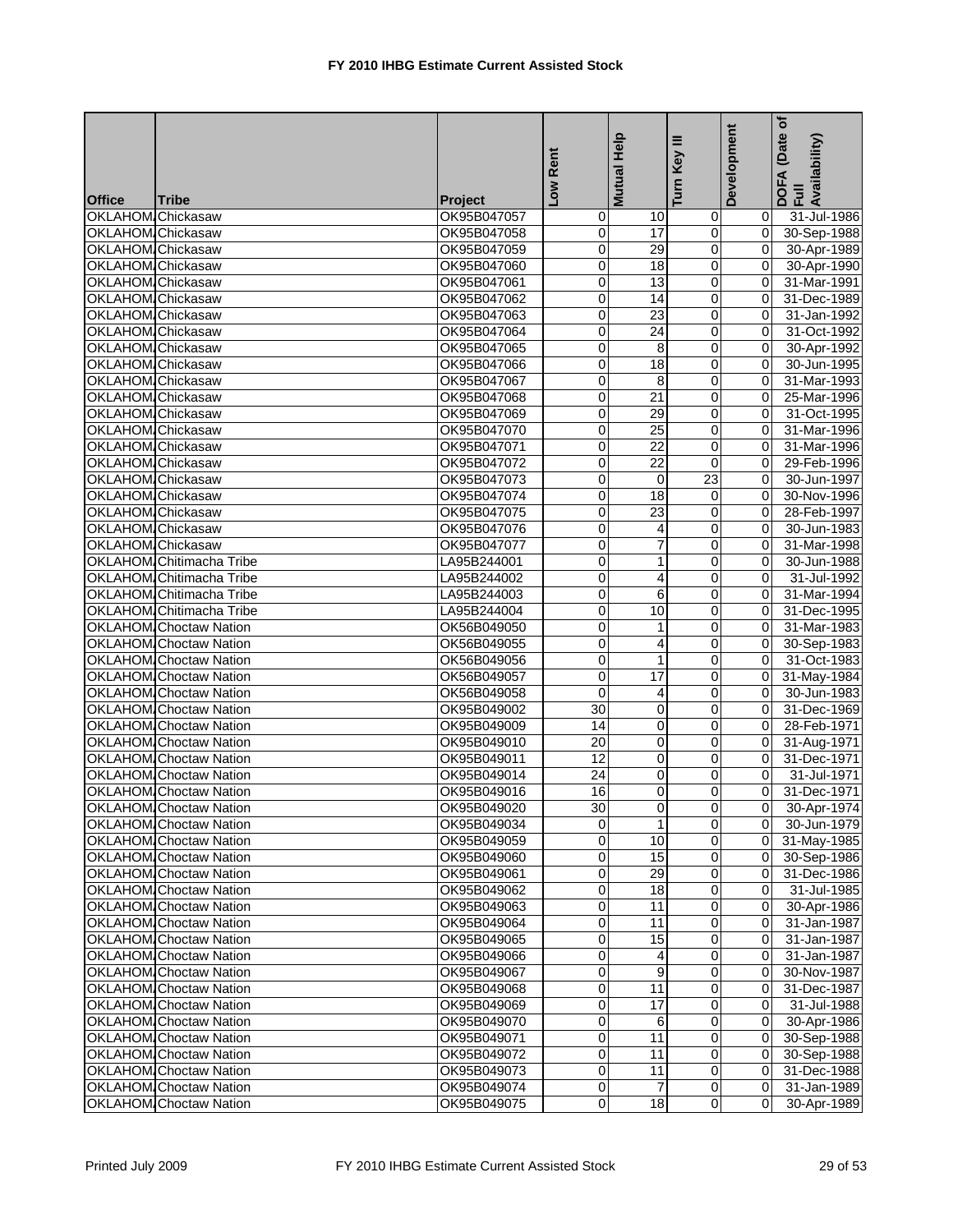|                   |                                           |             | Rent             | Mutual Help             | Ξ<br>Key                | Development    | (Date of<br>DOFA (Date <sub>)</sub><br>Full<br>Availability) |
|-------------------|-------------------------------------------|-------------|------------------|-------------------------|-------------------------|----------------|--------------------------------------------------------------|
| <b>Office</b>     | <b>Tribe</b>                              | Project     | $\sum_{i=1}^{n}$ |                         | Turn                    |                |                                                              |
|                   | <b>OKLAHOM Choctaw Nation</b>             | OK95B049076 | 0                | 16                      | 0                       |                | 0 30-Sep-1989                                                |
|                   | <b>OKLAHOM</b> Choctaw Nation             | OK95B049077 | 0                | 13                      | $\mathbf 0$             | οI             | 31-Dec-1989                                                  |
|                   | <b>OKLAHOM</b> Choctaw Nation             | OK95B049078 | 0                | 14                      | $\overline{0}$          |                | 0 31-Aug-1990                                                |
|                   | <b>OKLAHOM</b> Choctaw Nation             | OK95B049079 | 0                | 15                      | $\overline{\mathsf{o}}$ | $\overline{0}$ | 30-Jun-1990                                                  |
|                   | <b>OKLAHOM</b> Choctaw Nation             | OK95B049080 | 0                | 16                      | 0                       | $\mathbf{0}$   | 30-Nov-1990                                                  |
|                   | <b>OKLAHOM</b> Choctaw Nation             | OK95B049081 | 0                | 14                      | $\overline{0}$          | 01             | 31-May-1991                                                  |
|                   | <b>OKLAHOM</b> Choctaw Nation             | OK95B049082 | 0                | 8                       | $\overline{0}$          | $\overline{0}$ | 30-Sep-1991                                                  |
|                   | <b>OKLAHOM</b> Choctaw Nation             | OK95B049083 | 0                | 16                      | 0                       | 0I             | 31-May-1992                                                  |
|                   | <b>OKLAHOM</b> Choctaw Nation             | OK95B049084 | 0                | 18                      | $\pmb{0}$               | 0l             | 31-Mar-1993                                                  |
|                   | <b>OKLAHOM</b> Choctaw Nation             | OK95B049085 | 0                | 79                      | 0                       | $\mathbf{0}$   | 30-Apr-1995                                                  |
|                   | <b>OKLAHOM</b> Choctaw Nation             | OK95B049086 | 0                | 45                      | $\overline{0}$          | $\overline{0}$ | 31-Aug-1996                                                  |
|                   | <b>OKLAHOM</b> Choctaw Nation             | OK95B049087 | 0                | 41                      | $\mathbf 0$             | $\overline{0}$ | 31-Mar-1997                                                  |
|                   | <b>OKLAHOM</b> Choctaw Nation             | OK95B049088 | 0                | 40                      | $\mathbf 0$             | $\Omega$       | 31-Jul-1997                                                  |
|                   | <b>OKLAHOM</b> Choctaw Nation             | OK95B049089 | 0                | 20                      | $\mathbf 0$             | $\mathbf{0}$   | 30-Sep-1997                                                  |
|                   | <b>OKLAHOM</b> Choctaw Nation             | OK95B049090 | 0                | 45                      | $\overline{\mathbf{0}}$ | $\mathbf{0}$   | 31-Mar-1998                                                  |
|                   | <b>OKLAHOM</b> Choctaw Nation             | OK95B049091 | 0                | $\overline{51}$         | $\mathbf 0$             | $\mathbf{0}$   | 28-Feb-1999                                                  |
|                   | <b>OKLAHOM</b> Choctaw Nation             | OK95B049092 | 0                | 46                      | ō                       | $\Omega$       | 28-Feb-1999                                                  |
|                   | <b>OKLAHOM</b> Choctaw Nation             | OK95B049093 | 0                | 50                      | $\pmb{0}$               | $\Omega$       | 31-Dec-1999                                                  |
|                   | <b>OKLAHOM</b> Choctaw Nation             | OK95B049094 | 0                | 49                      | $\overline{0}$          | $\overline{0}$ | 30-Apr-2000                                                  |
|                   | <b>OKLAHOM</b> Choctaw Nation             | OK95B049095 | 0                | 35                      | $\pmb{0}$               | $\mathbf{0}$   | 31-Aug-2000                                                  |
|                   | OKLAHOM Citizen Band Potawatomi Tribe     | OK95B091022 | 25               | 0                       | $\overline{0}$          | $\overline{0}$ | 31-Jul-1987                                                  |
|                   | OKLAHOM Comanche Tribe                    | OK95B110006 | 0                | 8                       | $\mathbf 0$             | $\mathbf{0}$   | 30-Apr-1980                                                  |
|                   | OKLAHOM Comanche Tribe                    | OK95B110007 | 0                | 12                      | $\overline{\mathsf{o}}$ | $\overline{0}$ | 30-Nov-1982                                                  |
|                   | <b>OKLAHOM</b> Comanche Tribe             | OK95B110008 | 0                | 5                       | $\pmb{0}$               | $\Omega$       | 31-Jul-1983                                                  |
|                   | <b>OKLAHOM</b> Comanche Tribe             | OK95B110009 | 0                | 4                       | $\pmb{0}$               | $\Omega$       | 30-Jun-1982                                                  |
|                   | OKLAHOM Comanche Tribe                    | OK95B110011 | 0                | 20                      | 0                       | $\Omega$       | 30-Nov-1987                                                  |
|                   |                                           |             | 0                | 10                      | $\pmb{0}$               | $\overline{0}$ | 30-Jun-1990                                                  |
|                   | OKLAHOM Comanche Tribe                    | OK95B110012 | $\mathbf 0$      |                         |                         | $\Omega$       |                                                              |
|                   | OKLAHOM Comanche Tribe                    | OK95B110013 | 55               | 9                       | $\pmb{0}$               | $\overline{0}$ | 31-Jul-1991                                                  |
|                   | <b>OKLAHOM</b> Comanche Tribe             | OK95B110014 |                  | 0                       | $\overline{\mathsf{o}}$ |                | 30-Apr-1997                                                  |
|                   | OKLAHOM Comanche Tribe                    | OK95B110015 | 0                | $\overline{36}$         | 0                       | 0              | 31-Dec-1998                                                  |
|                   | OKLAHOM Comanche Tribe                    | OK95B110016 | 0                | 44                      | $\pmb{0}$               | 1 <sup>1</sup> | 30-Sep-1998                                                  |
|                   | OKLAHOM Comanche Tribe                    | OK95B110017 | 45               | 0                       | $\overline{0}$          | $\mathbf{0}$   | 30-Jun-1999                                                  |
|                   | OKLAHOM Comanche Tribe                    | OK95B110018 | 40               | 0                       | $\pmb{0}$               | $\overline{0}$ | 30-Jun-1999                                                  |
|                   | <b>OKLAHOM</b> Coushatta Tribe            | LA95B260001 | 0                | 16                      | $\pmb{0}$               | $\overline{0}$ | 30-Jun-1995                                                  |
|                   | OKLAHOM Coushatta Tribe                   | LA95B260002 | 0                | 0                       | 0                       | 19             |                                                              |
|                   | OKLAHOM Delaware Nation of West Oklahoma  | OK95B170001 | 0                | 13                      | $\overline{0}$          |                | 0 09-Sep-2004                                                |
|                   | OKLAHOM Eastern Shawnee Tribe             | OK95B167001 | $\pmb{0}$        | 12                      | $\overline{0}$          | $\overline{0}$ | 30-Mar-2000                                                  |
|                   | OKLAHOM Fort Sill Apache Tribe            | OK95B159001 | $\Omega$         | 15                      | $\mathbf 0$             |                | 0 31-Aug-2000                                                |
|                   | OKLAHOM Iowa Tribe of Kansas and Nebraska | KS95B067003 | 46               | 0                       | $\pmb{0}$               |                | 0 31-Mar-1980                                                |
|                   | OKLAHOM Iowa Tribe of Kansas and Nebraska | KS95B067005 | $\overline{0}$   | 11                      | $\overline{0}$          |                | 0 28-Feb-1986                                                |
|                   | OKLAHOM Iowa Tribe of Kansas and Nebraska | KS95B067006 | 0                | 10                      | 0                       |                | 0 29-Feb-2000                                                |
|                   | OKLAHOM lowa Tribe of Oklahoma            | OK95B161001 | 0                | 5                       | $\overline{\mathsf{o}}$ | ΟI             | 15-Jul-1997                                                  |
| OKLAHOM Kaw Tribe |                                           | OK95B145001 | 0                | 22                      | $\pmb{0}$               | ΟI             | 31-Aug-1985                                                  |
| OKLAHOM Kaw Tribe |                                           | OK95B145002 | 0                | 14                      | $\overline{0}$          |                | 0 30-Sep-1988                                                |
| OKLAHOM Kaw Tribe |                                           | OK95B145003 | 0                | 9                       | $\pmb{0}$               | $\overline{0}$ | 30-Sep-1990                                                  |
| OKLAHOM Kaw Tribe |                                           | OK95B145004 | 0                | 9                       | $\overline{0}$          |                | 0 29-Feb-1992                                                |
| OKLAHOM Kaw Tribe |                                           | OK95B145005 | 0                | $\boldsymbol{9}$        | 0                       | 01             | 30-Jun-1993                                                  |
| OKLAHOM Kaw Tribe |                                           | OK95B145006 | 0                | 19                      | $\overline{0}$          | 01             | 31-Mar-1995                                                  |
| OKLAHOM Kaw Tribe |                                           | OK95B145007 | 0                | 10                      | $\pmb{0}$               | 01             | 31-Mar-1999                                                  |
|                   | OKLAHOM Kickapoo Tribe                    | KS95B048003 | 46               | 0                       | $\overline{\mathbf{0}}$ | 0I             | 30-Jun-1980                                                  |
|                   | OKLAHOM Kickapoo Tribe                    | KS95B048004 | 25               | $\overline{0}$          | $\pmb{0}$               | ΟI             | 30-Jun-1980                                                  |
|                   | OKLAHOM Kickapoo Tribe                    | KS95B048006 | 0                | 18                      | $\overline{0}$          | $\overline{0}$ | 28-Feb-2000                                                  |
|                   | OKLAHOM Kickapoo Tribe of Oklahoma        | OK95B158001 | 9                | $\overline{0}$          | $\overline{0}$          |                | 6 01-Sep-2004                                                |
|                   | OKLAHOM Kickapoo Tribe of Oklahoma        | OK95B158002 | 9                | $\overline{\mathbf{0}}$ | $\overline{O}$          |                | 6 01-Sep-2004                                                |
|                   | OKLAHOM Kiowa Tribe                       | OK56B098004 | $\overline{0}$   | $\overline{17}$         | $\overline{0}$          | 0I             | 31-Dec-1985                                                  |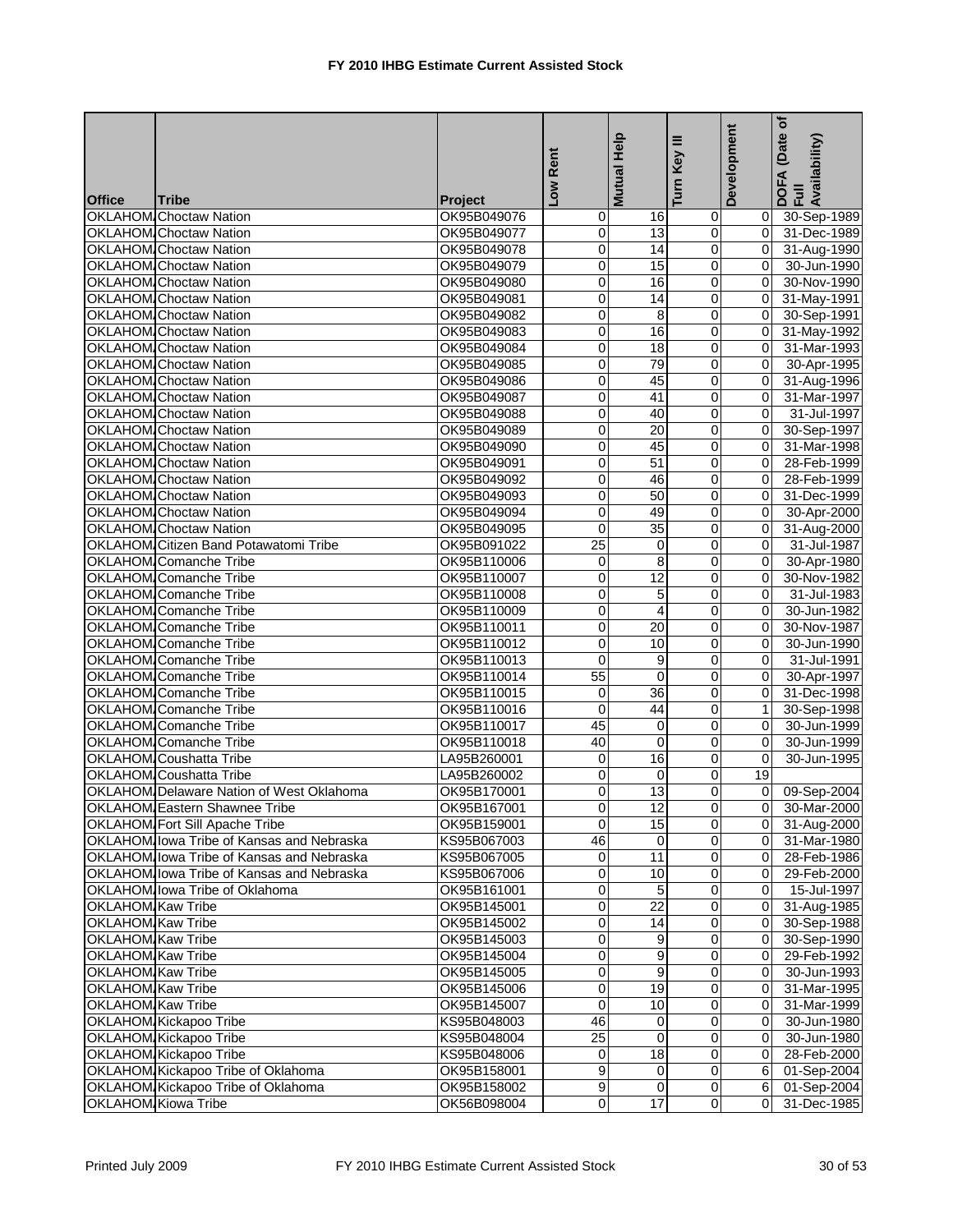|               |                                                          |                            | Low Rent        | Mutual Help             | Ξ<br>Turn Key           | Development                      | (Date of<br>DOFA (Date <sub>)</sub><br>Full<br>Availability) |
|---------------|----------------------------------------------------------|----------------------------|-----------------|-------------------------|-------------------------|----------------------------------|--------------------------------------------------------------|
|               |                                                          |                            |                 |                         |                         |                                  |                                                              |
| <b>Office</b> | <b>Tribe</b><br><b>OKLAHOM Kiowa Tribe</b>               | <b>Project</b>             |                 |                         |                         |                                  |                                                              |
|               |                                                          | OK95B098002                | 0               | $\overline{4}$<br>13    | 0<br>$\overline{0}$     | 01                               | 31-Jul-1983                                                  |
|               | <b>OKLAHOM Kiowa Tribe</b><br><b>OKLAHOM Kiowa Tribe</b> | OK95B098006<br>OK95B098007 | 0<br>0          | 13                      | $\overline{0}$          | $\overline{0}$                   | 0 30-Sep-1987                                                |
|               | <b>OKLAHOM Kiowa Tribe</b>                               | OK95B098008                | 0               | $\overline{16}$         | $\overline{0}$          | $\overline{0}$                   | 31-Jul-1991<br>31-Jul-1991                                   |
|               | <b>OKLAHOM Kiowa Tribe</b>                               |                            | 0               | 8                       | $\overline{\mathsf{o}}$ | ΟI                               | 30-Apr-1994                                                  |
|               |                                                          | OK95B098009                |                 |                         | $\overline{0}$          |                                  |                                                              |
|               | OKLAHOM Kiowa Tribe<br><b>OKLAHOM Kiowa Tribe</b>        | OK95B098010                | 0               | 8<br>13                 | $\overline{0}$          | 0I                               | 26-Feb-1993                                                  |
|               |                                                          | OK95B098011                | $\pmb{0}$       |                         |                         | $\overline{0}$<br>$\overline{0}$ | 30-Sep-1996                                                  |
|               | <b>OKLAHOM Kiowa Tribe</b>                               | OK95B098012                | 21              | 0                       | $\mathbf 0$             | $\overline{0}$                   | 30-Apr-1997                                                  |
|               | OKLAHOM Modoc Tribe                                      | OK95B165001                | 15              | 0                       | $\pmb{0}$               |                                  | 30-Sep-1998                                                  |
|               | OKLAHOM Muskogee (Creek) Nation                          | OK56B051031                | 0               | 1                       | $\mathbf 0$             | 0l                               | 31-Mar-1981                                                  |
|               | OKLAHOM Muskogee (Creek) Nation                          | OK56B051032                | 0               | 4                       | $\overline{0}$          | $\overline{0}$                   | 31-Jan-1981                                                  |
|               | OKLAHOM Muskogee (Creek) Nation                          | OK56B051035                | 0               | 3                       | $\mathbf 0$             | $\overline{0}$                   | 30-Sep-1981                                                  |
|               | OKLAHOM Muskogee (Creek) Nation                          | OK56B051037                | 0               | $\mathbf{1}$            | $\mathbf 0$             | $\overline{0}$                   | 30-Jun-1982                                                  |
|               | OKLAHOM Muskogee (Creek) Nation                          | OK95B051001                | 20              | 0                       | $\overline{0}$          | $\mathbf{0}$                     | 30-May-1969                                                  |
|               | OKLAHOM Muskogee (Creek) Nation                          | OK95B051006                | 28              | $\mathbf{O}$            | $\overline{\mathsf{o}}$ | $\overline{0}$                   | 30-Jun-1971                                                  |
|               | OKLAHOM Muskogee (Creek) Nation                          | OK95B051007                | 30              | 0                       | $\mathbf 0$             | $\overline{0}$                   | 30-Apr-1973                                                  |
|               | OKLAHOM Muskogee (Creek) Nation                          | OK95B051008                | $\overline{70}$ | Ō                       | ō                       |                                  | 0 30-Apr-1973                                                |
|               | OKLAHOM Muskogee (Creek) Nation                          | OK95B051012                | 70              | 0                       | $\mathbf 0$             | οI                               | 31-Jul-1974                                                  |
|               | OKLAHOM Muskogee (Creek) Nation                          | OK95B051017                | 0               | $\mathbf{1}$            | $\overline{0}$          | $\overline{0}$                   | 31-Aug-1978                                                  |
|               | OKLAHOM Muskogee (Creek) Nation                          | OK95B051018                | $\mathbf 0$     | $\mathbf{1}$            | $\overline{0}$          | $\Omega$                         | 31-Oct-1977                                                  |
|               | OKLAHOM Muskogee (Creek) Nation                          | OK95B051019                | 50              | $\pmb{0}$               | $\overline{0}$          | $\overline{0}$                   | 31-Jan-1980                                                  |
|               | OKLAHOM Muskogee (Creek) Nation                          | OK95B051020                | 0               | 3                       | $\mathbf 0$             | $\Omega$                         | 31-Jan-1980                                                  |
|               | OKLAHOM Muskogee (Creek) Nation                          | OK95B051021                | $\mathbf 0$     | $\overline{\mathbf{r}}$ | $\overline{0}$          | $\overline{0}$                   | 31-Oct-1979                                                  |
|               | OKLAHOM Muskogee (Creek) Nation                          | OK95B051022                | $\mathbf 0$     | 13                      | $\pmb{0}$               | $\overline{0}$                   | 29-Feb-1980                                                  |
|               | OKLAHOM Muskogee (Creek) Nation                          | OK95B051023                | 50              | 0                       | $\pmb{0}$               | $\overline{0}$                   | 30-Jun-1980                                                  |
|               | OKLAHOM Muskogee (Creek) Nation                          | OK95B051024                | 0               | 1                       | 0                       | ΟI                               | 31-Jul-1980                                                  |
|               | OKLAHOM Muskogee (Creek) Nation                          | OK95B051025                | 0               | $\overline{c}$          | $\overline{0}$          | $\overline{0}$                   | 30-Nov-1980                                                  |
|               | OKLAHOM Muskogee (Creek) Nation                          | OK95B051026                | 0               | $\overline{2}$          | $\overline{0}$          | $\overline{0}$                   | 31-Oct-1980                                                  |
|               | OKLAHOM Muskogee (Creek) Nation                          | OK95B051041                | 0               | 3                       | Ō                       | $\overline{0}$                   | 31-Dec-1984                                                  |
|               | OKLAHOM Muskogee (Creek) Nation                          | OK95B051042                | 0               | 7                       | ō                       | ō                                | 31-Jan-1985                                                  |
|               | OKLAHOM Muskogee (Creek) Nation                          | OK95B051043                | 0               | 10                      | $\mathbf 0$             | 01                               | 30-Sep-1985                                                  |
|               | OKLAHOM Muskogee (Creek) Nation                          | OK95B051044                | 0               | 8                       | $\overline{0}$          | $\overline{0}$                   | 30-Sep-1985                                                  |
|               | OKLAHOM Muskogee (Creek) Nation                          | OK95B051045                | 0               | 8                       | $\mathbf 0$             | $\overline{0}$                   | 30-Jun-1986                                                  |
|               | OKLAHOM Muskogee (Creek) Nation                          | OK95B051046                | 0               | 10                      | $\pmb{0}$               | $\overline{0}$                   | 30-Sep-1986                                                  |
|               | OKLAHOM Muskogee (Creek) Nation                          | OK95B051047                | 0               | 17                      | $\mathbf 0$             | 0I                               | 31-Aug-1987                                                  |
|               | OKLAHOM Muskogee (Creek) Nation                          | OK95B051048                | 0               | 10                      | $\overline{0}$          |                                  | 0 31-Aug-1987                                                |
|               | OKLAHOM Muskogee (Creek) Nation                          | OK95B051049                | $\overline{0}$  | 11                      | $\overline{0}$          |                                  | $0$ 31-Jan-1988                                              |
|               | OKLAHOM Muskogee (Creek) Nation                          | OK95B051050                | 0               | 18                      | $\overline{0}$          |                                  | 0 31-Mar-1988                                                |
|               | OKLAHOM Muskogee (Creek) Nation                          | OK95B051051                | 0               | 9                       | $\pmb{0}$               | ΟI                               | 31-Dec-1987                                                  |
|               | OKLAHOM Muskogee (Creek) Nation                          | OK95B051052                | 0               | 14                      | $\overline{0}$          |                                  | 0 31-Aug-1988                                                |
|               | OKLAHOM Muskogee (Creek) Nation                          | OK95B051053                | 0               | 20                      | 0                       | 01                               | 31-Jul-1989                                                  |
|               | OKLAHOM Muskogee (Creek) Nation                          | OK95B051054                | 0               | 20                      | $\overline{\mathbf{0}}$ | ΟI                               | 31-Jul-1989                                                  |
|               | OKLAHOM Muskogee (Creek) Nation                          | OK95B051055                | 0               | 10                      | $\overline{0}$          | ΟI                               | 31-Jan-1989                                                  |
|               | OKLAHOM Muskogee (Creek) Nation                          | OK95B051056                | 0               | 6                       | $\overline{0}$          | 01                               | 31-Jan-1986                                                  |
|               | OKLAHOM Muskogee (Creek) Nation                          | OK95B051057                | 0               | 8                       | $\pmb{0}$               | 0I                               | 30-Sep-1986                                                  |
|               | OKLAHOM Muskogee (Creek) Nation                          | OK95B051058                | 0               | 11                      | $\overline{0}$          | 0I                               | 31-Mar-1991                                                  |
|               | OKLAHOM Muskogee (Creek) Nation                          | OK95B051059                | 0               | 9                       | 0                       | 01                               | 30-Sep-1989                                                  |
|               | OKLAHOM Muskogee (Creek) Nation                          | OK95B051060                | 0               | 5                       | $\overline{0}$          | 01                               | 30-Oct-1989                                                  |
|               | OKLAHOM Muskogee (Creek) Nation                          | OK95B051061                | 0               | 11                      | $\pmb{0}$               | 0I                               | 31-Oct-1991                                                  |
|               | OKLAHOM Muskogee (Creek) Nation                          | OK95B051062                | 0               | 17                      | $\pmb{0}$               | 0I                               | 30-Nov-1993                                                  |
|               | OKLAHOM Muskogee (Creek) Nation                          | OK95B051063                | 0               | 11                      | 0                       | 01                               | 31-Aug-1993                                                  |
|               | OKLAHOM Muskogee (Creek) Nation                          | OK95B051064                | 0               | 7                       | $\overline{0}$          | $\overline{0}$                   | 31-Jan-1991                                                  |
|               | OKLAHOM Muskogee (Creek) Nation                          | OK95B051065                | 0               | 12                      | $\pmb{0}$               | $\overline{0}$                   | 30-Jun-1994                                                  |
|               | OKLAHOM Muskogee (Creek) Nation                          | OK95B051066                | 0               | $\overline{40}$         | $\overline{0}$          | 0I                               | 30-Jun-1995                                                  |
|               | OKLAHOM Muskogee (Creek) Nation                          | OK95B051067                | $\overline{0}$  | 45                      | $\overline{0}$          | 0I                               | 31-Jul-1996                                                  |
|               |                                                          |                            |                 |                         |                         |                                  |                                                              |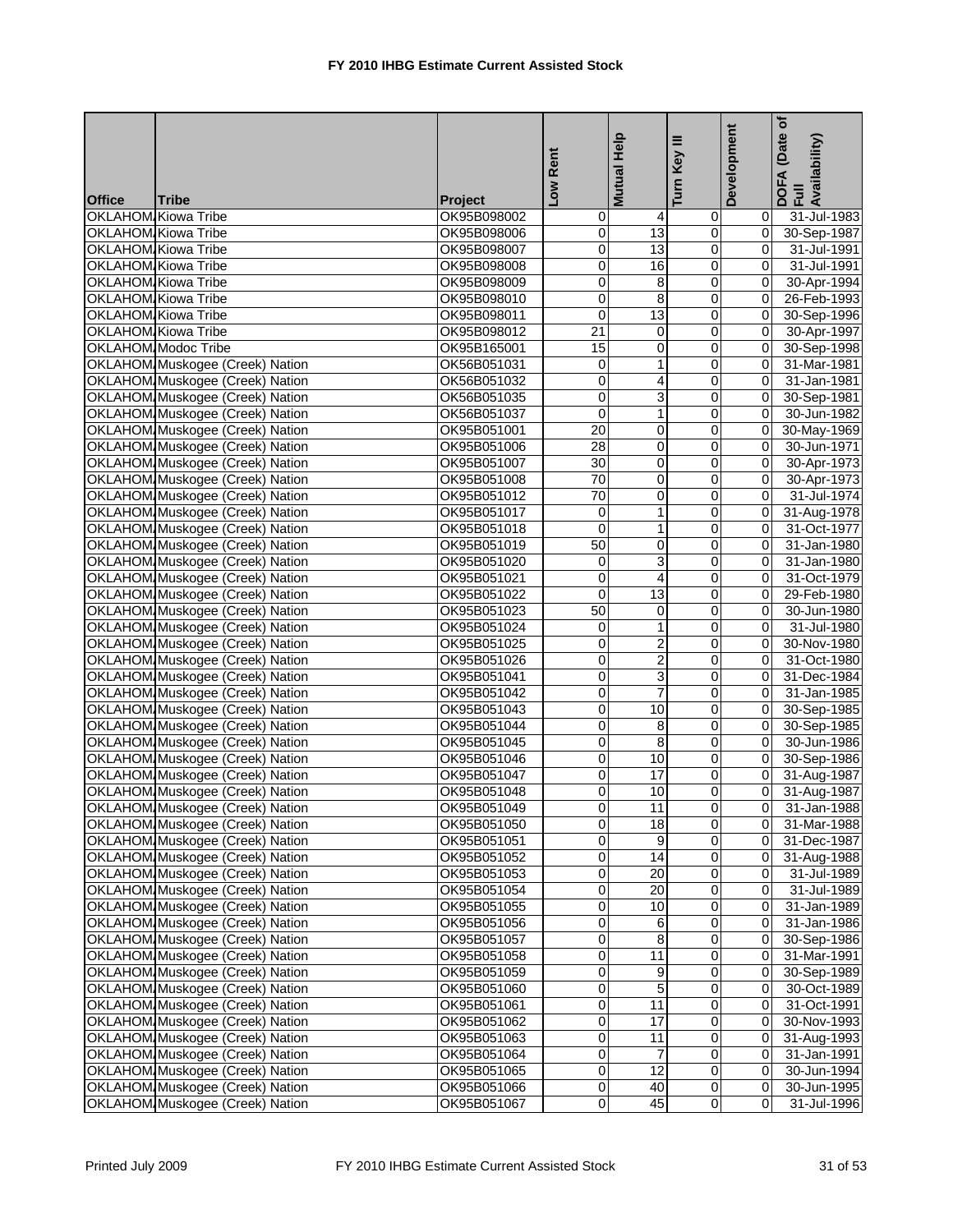|               |                                    |                | Low Rent       | Mutual Help      | Turn Key III            | Development    | (Date of<br>DOFA (Date<br>Full<br>Availability) |
|---------------|------------------------------------|----------------|----------------|------------------|-------------------------|----------------|-------------------------------------------------|
| <b>Office</b> | <b>Tribe</b>                       | <b>Project</b> |                |                  |                         |                |                                                 |
|               | OKLAHOM Muskogee (Creek) Nation    | OK95B051068    | 0              | 41               | $\mathbf 0$             |                | 0 30-Sep-1997                                   |
|               | OKLAHOM Muskogee (Creek) Nation    | OK95B051069    | 0              | 18               | $\overline{0}$          |                | 0 31-Aug-1996                                   |
|               | OKLAHOM Muskogee (Creek) Nation    | OK95B051070    | 0              | $\boldsymbol{9}$ | $\overline{0}$          |                | 0 30-Sep-1999                                   |
|               | <b>OKLAHOM Osage Tribe</b>         | OK56B127006    | 0              | $\overline{6}$   | $\overline{0}$          | οI             | 31-Mar-1984                                     |
|               | <b>OKLAHOM Osage Tribe</b>         | OK95B127004    | 0              | $\overline{27}$  | $\overline{\mathsf{o}}$ | 0l             | 30-Jun-1982                                     |
|               | OKLAHOM Osage Tribe                | OK95B127007    | 0              | 7                | $\mathbf 0$             | $\mathbf{0}$   | 30-Sep-1985                                     |
|               | OKLAHOM Osage Tribe                | OK95B127008    | 0              | 17               | $\overline{\mathsf{o}}$ | $\mathbf{0}$   | 31-Dec-1986                                     |
|               | OKLAHOM Osage Tribe                | OK95B127009    | 0              | 4                | $\mathbf 0$             | $\overline{0}$ | 30-Sep-1987                                     |
|               | OKLAHOM Osage Tribe                | OK95B127010    | 0              | 23               | $\mathbf 0$             | $\overline{0}$ | 30-Apr-1989                                     |
|               | OKLAHOM Osage Tribe                | OK95B127011    | 0              | 19               | 0                       | οI             | 31-Jul-1989                                     |
|               | OKLAHOM Osage Tribe                | OK95B127012    | 0              | 6                | $\overline{0}$          | ō              | 31-May-1989                                     |
|               | OKLAHOM Osage Tribe                | OK95B127013    | 0              | $\mathbf{1}$     | $\overline{0}$          | ΟI             | 31-Jul-1992                                     |
|               | OKLAHOM Osage Tribe                | OK95B127014    | 0              | 5                | $\overline{0}$          | $\Omega$       | 31-Mar-1994                                     |
|               | OKLAHOM Osage Tribe                | OK95B127015    | 0              | 4                | $\pmb{0}$               | $\overline{0}$ | 30-Jun-1995                                     |
|               | OKLAHOM Osage Tribe                | OK95B127016    | 0              | 3                | $\overline{0}$          | $\overline{0}$ | 31-Dec-1993                                     |
|               | OKLAHOM Osage Tribe                | OK95B127017    | $\overline{0}$ | 9                | $\mathbf 0$             | $\overline{0}$ | 30-Jun-1999                                     |
|               | OKLAHOM Otoe-Missouria Tribe       | OK95B114002    | 49             | $\overline{0}$   | $\overline{\mathsf{o}}$ | $\overline{0}$ | 30-Apr-1981                                     |
|               | <b>OKLAHOM</b> Pawnee Tribe        | OK56B094004    | 25             | 0                | 0                       | $\Omega$       | 30-Jun-1982                                     |
|               | OKLAHOM Pawnee Tribe               | OK95B094008    | $\mathbf 0$    | 5                | $\overline{0}$          | $\overline{0}$ | 31-Jul-1995                                     |
|               | OKLAHOM, Pawnee Tribe              | OK95B094009    | 0              | $\overline{7}$   | $\overline{0}$          | $\overline{0}$ | 31-Mar-1996                                     |
|               | OKLAHOM Peoria Tribe               | OK56B143004    | 0              | 11               | $\overline{0}$          | $\overline{0}$ | 31-Mar-1984                                     |
|               | OKLAHOM Peoria Tribe               | OK95B143001    | 123            | 0                | 0                       | $\overline{0}$ | 29-Feb-1980                                     |
|               | <b>OKLAHOM</b> Peoria Tribe        | OK95B143002    | 0              | $\overline{24}$  | $\overline{\mathsf{o}}$ | $\mathbf{0}$   | 28-Feb-1981                                     |
|               | <b>OKLAHOM</b> Peoria Tribe        | OK95B143003    | 0              | 3                | $\overline{0}$          | $\overline{0}$ | 30-Nov-1982                                     |
|               | OKLAHOM Peoria Tribe               | OK95B143005    | 0              | 9                | $\mathbf 0$             | $\overline{0}$ | 30-Apr-1986                                     |
|               | OKLAHOM Peoria Tribe               | OK95B143006    | 0              | 10               | $\pmb{0}$               | $\overline{0}$ | 30-Jun-1987                                     |
|               | OKLAHOM Peoria Tribe               | OK95B143007    | 0              | 11               | $\overline{0}$          | $\overline{0}$ | 30-Sep-1987                                     |
|               | OKLAHOM Peoria Tribe               | OK95B143008    | 0              | 14               | $\overline{0}$          | $\overline{O}$ | 31-Mar-1989                                     |
|               | OKLAHOM Peoria Tribe               | OK95B143009    | 0              | 13               | $\overline{0}$          | $\overline{0}$ | 30-Apr-1990                                     |
|               | <b>OKLAHOM Peoria Tribe</b>        | OK95B143010    | 0              | $\overline{15}$  | ō                       | 0              | 29-Feb-1992                                     |
|               | OKLAHOM Peoria Tribe               | OK95B143011    | 0              | 8                | 0                       | $\mathbf{0}$   | 30-Apr-1990                                     |
|               | OKLAHOM Peoria Tribe               | OK95B143012    | 0              | 19               | $\overline{\mathbf{0}}$ | 0l             | 31-Jul-1993                                     |
|               | <b>OKLAHOM</b> Peoria Tribe        |                | 0              | $\overline{7}$   | $\overline{0}$          | $\Omega$       | 31-Mar-1994                                     |
|               | <b>OKLAHOM</b> Peoria Tribe        | OK95B143013    | 0              |                  | $\mathbf 0$             | $\overline{0}$ |                                                 |
|               | <b>OKLAHOM</b> Peoria Tribe        | OK95B143014    |                | 10               | $\mathbf 0$             | $\Omega$       | 30-Jun-1995                                     |
|               |                                    | OK95B143015    | 0              | 16               |                         |                | 28-Feb-1996                                     |
|               | <b>OKLAHOM</b> Peoria Tribe        | OK95B143016    | $\overline{0}$ | 17               | $\overline{0}$          | $\overline{0}$ | 30-Sep-1998                                     |
|               | OKLAHOM Peoria Tribe               | OK95B143016    | $\overline{0}$ | $6\overline{6}$  | $\overline{0}$          |                | 28-Feb-1999                                     |
|               | <b>OKLAHOM</b> Ponca Tribe         | OK95B054002    | 10             | $\overline{0}$   | $\overline{0}$          |                | 0 30-Sep-1971                                   |
|               | OKLAHOM Ponca Tribe                | OK95B054005    | 25             | $\mathbf 0$      | $\overline{\mathbf{0}}$ |                | $\overline{0}$ 31-Jul-1974                      |
|               | OKLAHOM Ponca Tribe                | OK95B054007    | $\mathbf 0$    | $\overline{15}$  | $\overline{0}$          |                | 0 30-Apr-1990                                   |
|               | OKLAHOM Prairie Band of Potawatomi | KS95B084003    | 13             | 0                | $\pmb{0}$               | 01             | $\overline{31}$ -Aug-1984                       |
|               | OKLAHOM Sac and Fox of Missouri    | KS16B151001    | 19             | 0                | $\overline{0}$          | 0I             | 30-Jun-1986                                     |
|               | OKLAHOM Sac and Fox of Missouri    | KS16B151002    | 0              | $\overline{19}$  | $\pmb{0}$               | 0I             | 28-Feb-1990                                     |
|               | OKLAHOM Sac and Fox of Missouri    | KS95B151003    | $\mathbf 0$    | 8                | $\overline{0}$          | 01             | 31-Jul-1999                                     |
|               | OKLAHOM Sac and Fox of Missouri    | KS95B151004    | 10             | 0                | $\pmb{0}$               | 01             | 31-Jan-2007                                     |
|               | OKLAHOM Sac and Fox Tribe          | OK56B090012    | 0              | $\overline{35}$  | $\overline{0}$          | ΟI             | 31-Mar-1984                                     |
|               | OKLAHOM Sac and Fox Tribe          | OK95B090002    | 20             | 0                | $\mathbf 0$             | 01             | 31-Jul-1975                                     |
|               | OKLAHOM Sac and Fox Tribe          | OK95B090011    | 24             | $\mathbf 0$      | $\overline{0}$          | ΟI             | 31-Jul-1979                                     |
|               | OKLAHOM Sac and Fox Tribe          | OK95B090013    | 0              | 17               | $\overline{0}$          |                | 0 31-Aug-1986                                   |
|               | OKLAHOM Sac and Fox Tribe          | OK95B090014    | 0              | 8                | $\mathbf 0$             |                | 0 31-Aug-1986                                   |
|               | OKLAHOM Sac and Fox Tribe          | OK95B090015    | 0              | 16               | $\overline{0}$          |                | 0 30-Sep-1988                                   |
|               | OKLAHOM Sac and Fox Tribe          | OK95B090017    | 0              | 18               | $\overline{0}$          | ΟI             | 31-Jul-1990                                     |
|               | OKLAHOM Sac and Fox Tribe          | OK95B090018    | 0              | 4                | $\overline{0}$          |                | 0 29-Feb-1992                                   |
|               | OKLAHOM Sac and Fox Tribe          | OK95B090019    | 0              | 6                | $\overline{0}$          | ΟI             | 31-Dec-1991                                     |
|               | OKLAHOM Sac and Fox Tribe          | OK95B090020    | $\overline{0}$ | $\overline{9}$   | $\overline{0}$          | $\overline{0}$ | 30-Sep-1993                                     |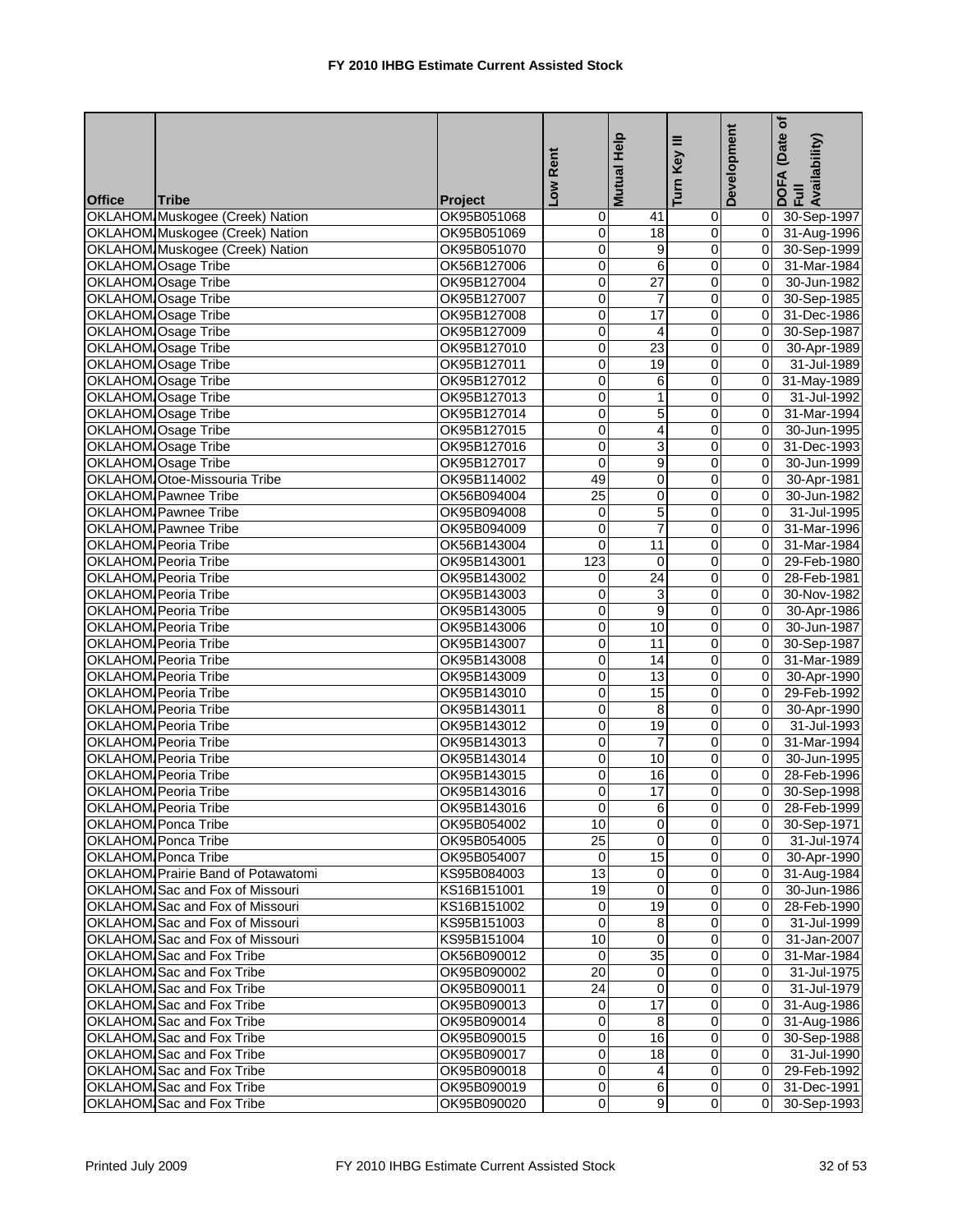| <b>Office</b>        | <b>Tribe</b>                           | <b>Project</b> | ā<br>œ<br>ठँ   | Help<br>Mutual | Ξ<br>Key<br>Turn | Development    | đ<br>(Date<br>DOFA (Date<br>Full<br>Availability) |
|----------------------|----------------------------------------|----------------|----------------|----------------|------------------|----------------|---------------------------------------------------|
|                      | OKLAHOM Sac and Fox Tribe              | OK95B090021    | $\Omega$       | 9              | $\overline{0}$   | $\Omega$       | 31-Jan-1995                                       |
|                      | OKLAHOM Sac and Fox Tribe              | OK95B090022    | 30             | 0              | $\overline{0}$   | $\Omega$       | 31-Dec-1997                                       |
|                      | <b>OKLAHOM Seminole Nation</b>         | OK95B093005    | 25             | 0              | $\overline{0}$   | 0              | 31-May-1981                                       |
|                      | <b>OKLAHOM</b> Seminole Nation         | OK95B093006    | $\Omega$       | 8              | $\overline{0}$   | $\Omega$       | 30-Sep-1982                                       |
|                      | <b>OKLAHOM</b> Seminole Nation         | OK95B093007    | $\Omega$       | 18             | $\overline{0}$   | 0              | 30-Sep-1984                                       |
|                      | <b>OKLAHOM Seminole Nation</b>         | OK95B093008    | $\Omega$       | 17             | $\overline{0}$   | 0              | 28-Feb-1994                                       |
|                      | <b>OKLAHOM</b> Seminole Nation         | OK95B093009    | $\overline{0}$ | 10             | $\overline{0}$   | $\Omega$       | 31-Oct-1992                                       |
|                      | <b>OKLAHOM Seminole Nation</b>         | OK95B093010    | $\Omega$       | 22             | $\overline{0}$   | $\Omega$       | 31-Mar-1996                                       |
|                      | <b>OKLAHOM Seminole Nation</b>         | OK95B093011    | 8              | 0              | $\overline{0}$   | $\Omega$       | 31-Oct-1997                                       |
|                      | <b>OKLAHOM Seminole Nation</b>         | OK95B093013    | 0              | 3              | 0                | 0              | 30-Dec-1998                                       |
|                      | OKLAHOM Texas Band of Kickapoo Indians | TX95B558001    | 20             | 0              | 0                | 0              | 31-Dec-1995                                       |
|                      | OKLAHOM Tonkawa Tribe                  | OK56B141002    | 0              | 17             | 0                | 0              | 29-Feb-1984                                       |
|                      | OKLAHOM Tonkawa Tribe                  | OK95B141001    | 50             | 0              | 0                | 0              | 31-Mar-1980                                       |
|                      | OKLAHOM Tonkawa Tribe                  | OK95B141003    | 0              | 10             | $\overline{0}$   | 0              | 31-Mar-1987                                       |
|                      | <b>OKLAHOM</b> Tonkawa Tribe           | OK95B141004    | $\overline{0}$ | 12             | $\overline{0}$   | $\Omega$       | 30-Jul-2002                                       |
|                      | OKLAHOM Wichita Tribe                  | OK95B157001    | $\Omega$       | 19             | $\overline{0}$   | 0              | 30-Jun-1997                                       |
|                      | <b>OKLAHOM</b> Wichita Tribe           | OK95B157002    | $\Omega$       | 40             | 0                | $\Omega$       | 30-Jul-1998                                       |
|                      | OKLAHOM Wichita Tribe                  | OK95B157003    | 40             | 0              | $\overline{0}$   | 0              | 31-Mar-1998                                       |
|                      | OKLAHOM Wyandotte Tribe                | OK95B162001    | $\Omega$       | 15             | $\overline{0}$   | $\overline{0}$ | 31-Jul-2000                                       |
| <b>OKLAHOM TOTAL</b> |                                        |                | 3,261          | 4,869          | 23               | 41             |                                                   |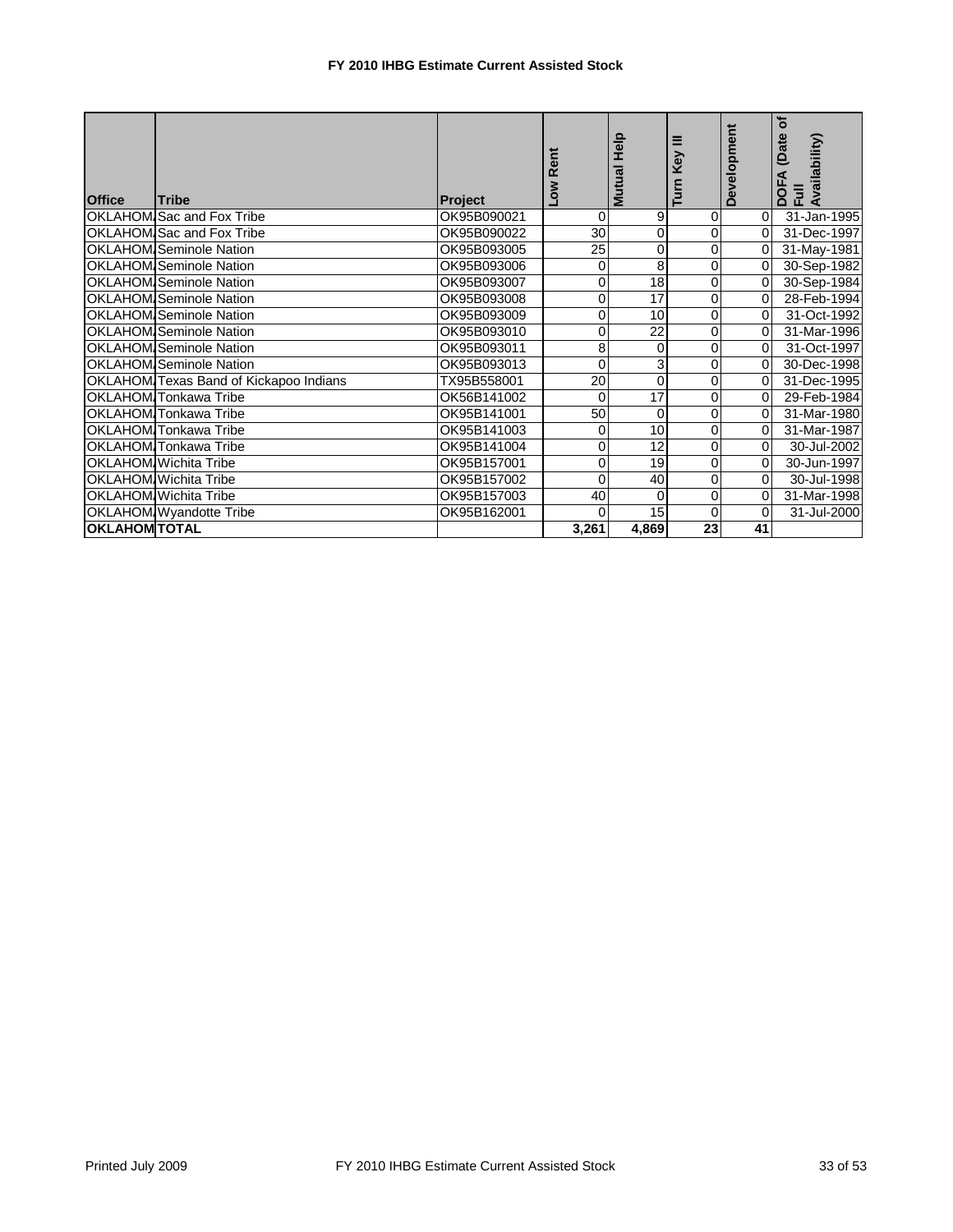|                 |                                                                    |                            | Rent                    | Mutual Help             | Ξ<br>Key                | Development          | (Date of<br>DOFA (Date <sub>)</sub><br>Full<br>Availability) |
|-----------------|--------------------------------------------------------------------|----------------------------|-------------------------|-------------------------|-------------------------|----------------------|--------------------------------------------------------------|
| <b>Office</b>   | <b>Tribe</b>                                                       | <b>Project</b>             | $\overline{\mathsf{S}}$ |                         | Turn                    |                      |                                                              |
|                 | PHOENIX Acoma Pueblo                                               | NM99B079001                | 0                       | 1                       | $\overline{0}$          |                      | 0 31-May-1973                                                |
|                 | PHOENIX Acoma Pueblo                                               | NM99B079002                | 0                       | $\mathbf{1}$            | $\pmb{0}$               | 0I                   | 30-Jun-1976                                                  |
|                 | PHOENIX Acoma Pueblo                                               | NM99B079003                | 0                       | $\mathbf{1}$            | $\pmb{0}$               | $\mathbf{0}$         | 30-Sep-1980                                                  |
|                 | <b>PHOENIX</b> Acoma Pueblo                                        | NM99B079004                | 0                       | 30                      | $\overline{\mathbf{0}}$ | $\overline{0}$       | 29-Feb-1984                                                  |
|                 | PHOENIX Acoma Pueblo                                               | NM99B079005                | 0                       | 7                       | 0                       | $\overline{0}$       | 29-Feb-1984                                                  |
|                 | PHOENIX Acoma Pueblo                                               | NM99B079006                | 0                       | 16                      | 0                       | 0                    | 29-Feb-1984                                                  |
|                 | PHOENIX Acoma Pueblo                                               | NM99B079007                | 0                       | 29                      | $\pmb{0}$               | $\mathbf{0}$         | 31-Oct-1999                                                  |
|                 | PHOENIX Acoma Pueblo                                               | NM99B079008                | 14                      | 0                       | 0                       | $\mathbf{0}$         | 30-Apr-2002                                                  |
|                 | PHOENIX Acoma Pueblo                                               | NM99B079009                | 1                       | 0                       | 0                       | $\mathbf{0}$         | 30-Nov-2002                                                  |
|                 | PHOENIX Acoma Pueblo                                               | NM99B079010                | 0                       | 3                       | 0                       | $\mathbf{0}$         | 30-Apr-2002                                                  |
| <b>PHOENIX</b>  | Acoma Pueblo                                                       | NM99B079011                | 0                       | 4                       | 0                       | $\overline{0}$       | 30-Apr-2002                                                  |
|                 | PHOENIX Acoma Pueblo                                               | NM99B079012                | 0                       | $\overline{20}$         | $\mathbf 0$             | $\overline{0}$       | 30-Apr-2002                                                  |
|                 | PHOENIX Acoma Pueblo                                               | NM99B079013                | 20                      | 0                       | 0                       | Οl                   | 30-Apr-2002                                                  |
| PHOENIX Ak-Chin |                                                                    | AZ99B042001                | 19                      | 0                       | 0                       | $\overline{0}$       | 29-Feb-1992                                                  |
| PHOENIX Ak-Chin |                                                                    | AZ99B042002                | 12                      | 0                       | $\mathbf 0$             | $\overline{0}$       | 30-Jun-1992                                                  |
|                 | PHOENIX Berry Creek Rancheria                                      | CA99B130017                | 15                      | 0                       | $\mathbf 0$             | $\overline{0}$       | 31-Oct-1992                                                  |
|                 | PHOENIX Berry Creek Rancheria                                      | CA99B130018                | 0                       | 3                       | 0                       | $\Omega$             | 31-Oct-1992                                                  |
|                 | PHOENIX Berry Creek Rancheria                                      | CA99B130021                | 0                       | 4                       | 0                       | $\mathbf{0}$         | 31-Dec-1995                                                  |
|                 | PHOENIX Berry Creek Rancheria                                      | CA99B130023                | 8                       | $\overline{0}$          | $\overline{0}$          | $\mathbf{0}$         | 31-Dec-1995                                                  |
|                 | PHOENIX Big Pine Band                                              | CA99B098004                | 4                       | 0                       | $\mathbf 0$             | $\Omega$             | 31-Mar-1982                                                  |
|                 | PHOENIX Big Pine Band                                              | CA99B098005                | 4                       | 0                       | $\overline{\mathbf{0}}$ | $\mathbf{0}$         | 31-Mar-1979                                                  |
|                 | PHOENIX Big Pine Band                                              | CA99B098008                | $\overline{2}$          | 0                       | 0                       | $\Omega$             | 29-Feb-1984                                                  |
|                 | PHOENIX Big Pine Band                                              | CA99B098010                | 2                       | 0                       | $\overline{0}$          | $\overline{0}$       | 30-Nov-1987                                                  |
|                 | PHOENIX Big Pine Band                                              | CA99B098013                | 0                       | $\mathbf{1}$            | $\pmb{0}$               | Οl                   |                                                              |
|                 | PHOENIX Big Pine Band                                              | CA99B098014                | 0                       | $\overline{12}$         | 0                       | $\overline{0}$       | 30-Apr-1993                                                  |
|                 | PHOENIX Bridgeport Paiute Indian Colony                            |                            | 21                      | 0                       | 0                       | Οl                   | 31-May-2001                                                  |
| <b>PHOENIX</b>  | Cahuilla Band                                                      | CA99B098006<br>CA99B080052 | $\mathbf 0$             | 13                      | $\pmb{0}$               | Οl                   | 31-Oct-1980<br>31-Dec-1993                                   |
| <b>PHOENIX</b>  | Campo Band                                                         | CA99B150001                | 15                      | 0                       | $\pmb{0}$               | $\overline{0}$       | 30-Sep-1991                                                  |
| <b>PHOENIX</b>  | Campo Band                                                         | CA99B150003                | 18                      | 0                       | 0                       | $\overline{0}$       | 01-Apr-1998                                                  |
|                 | PHOENIX Campo Band                                                 | CA99B150004                | 0                       | 9                       | 0                       | ΟI                   | 01-Apr-1998                                                  |
|                 | PHOENIX Capitan Grande Band                                        |                            | 0                       | 13                      |                         |                      |                                                              |
| <b>PHOENIX</b>  | Chemehuevi                                                         | CA99B080058                | 25                      | 0                       | 0<br>$\pmb{0}$          | 01<br>$\overline{0}$ | 31-May-1995<br>30-Nov-1988                                   |
|                 | PHOENIX Chemehuevi                                                 | CA99B133001<br>CA99B133002 | 0                       | 6                       | 0                       | Οl                   |                                                              |
|                 | PHOENIX Chemehuevi                                                 |                            | 10                      | 0                       | 0                       | 0I                   | 30-Sep-1980<br>30-Sep-1980                                   |
|                 | PHOENIX Chemehuevi                                                 | CA99B133003                | 0                       | 15                      | 0                       | $\mathbf{0}$         | 31-Oct-1988                                                  |
| <b>PHOENIX</b>  | Chemehuevi                                                         | CA99B133004<br>CA99B133005 | 10                      | $\overline{\mathbf{0}}$ | 0                       | Οl                   | 31-Oct-1988                                                  |
|                 | PHOENIX Chemehuevi                                                 |                            | 10                      |                         |                         |                      |                                                              |
|                 |                                                                    | CA99B133008<br>CA99B129021 | $\overline{0}$          | $\overline{0}$<br>12    | $\overline{0}$<br>0     |                      | 10 31-May-2002                                               |
|                 | PHOENIX Chicken Ranch Rancheria<br>PHOENIX Chicken Ranch Rancheria |                            |                         |                         | 0                       |                      | 0 30-Nov-2001<br>$\overline{0}$ 30-Apr-2002                  |
|                 |                                                                    | CA99B129021<br>NM99B084004 | 0<br>$\pmb{0}$          | 3<br>26                 | $\pmb{0}$               |                      | 0 31-May-1998                                                |
|                 | PHOENIX Cochiti Pueblo                                             |                            | 10                      | 0                       | 0                       |                      | $\overline{0}$ 31-May-1998                                   |
|                 | PHOENIX Cochiti Pueblo<br>PHOENIX Cochiti Pueblo                   | NM99B084005<br>NM99B084006 | $\mathbf 0$             | 3                       | $\overline{\mathsf{o}}$ | 01                   |                                                              |
|                 |                                                                    |                            | 1                       |                         | 0                       |                      | 31-May-1998                                                  |
|                 | PHOENIX Cochiti Pueblo                                             | NM99B084007                |                         | 0                       |                         | 01                   | 31-May-1998                                                  |
|                 | PHOENIX Cocopah Tribe                                              | AZ99B020003                | 32                      | $\pmb{0}$               | $\overline{O}$          | $\overline{0}$       | 31-Oct-1980                                                  |
|                 | PHOENIX Cocopah Tribe                                              | AZ99B020004                | 15                      | 0                       | 0                       | $\overline{0}$       | $\overline{31}$ -Jul-1992                                    |
|                 | PHOENIX Cocopah Tribe                                              | AZ99B020005                | 28                      | $\pmb{0}$               | $\pmb{0}$               | ΟI                   | 31-Oct-1998                                                  |
| PHOENIX         | Cold Springs Rancheria                                             | CA99B129004                | 11                      | 0                       | 0                       | 01                   | 30-Sep-1982                                                  |
| <b>PHOENIX</b>  | Cold Springs Rancheria                                             | CA99B129009                | 8                       | $\mathbf 0$             | $\overline{0}$          | $\overline{O}$       | 31-Dec-1987                                                  |
| <b>PHOENIX</b>  | Cold Springs Rancheria                                             | CA99B129011                | 10                      | 0                       | 0                       | 01                   | 31-Dec-1987                                                  |
| <b>PHOENIX</b>  | Cold Springs Rancheria                                             | CA99B129019                | 1                       | 0                       | 0                       | $\overline{0}$       | 30-Sep-1982                                                  |
| <b>PHOENIX</b>  | Cold Springs Rancheria                                             | CA99B129022                | $\overline{\mathbf{c}}$ | $\mathbf 0$             | 0                       | 18 <sup>1</sup>      | 22-Apr-2005                                                  |
| <b>PHOENIX</b>  | Colorado River Indian Tribes                                       | AZ99B018005                | 50                      | $\pmb{0}$               | $\pmb{0}$               | $\overline{0}$       | 31-Aug-1972                                                  |
| <b>PHOENIX</b>  | Colorado River Indian Tribes                                       | AZ99B018006                | 99                      | $\pmb{0}$               | $\pmb{0}$               | $\overline{0}$       | 30-Nov-1973                                                  |
|                 | PHOENIX Colorado River Indian Tribes                               | AZ99B018007                | 25                      | $\pmb{0}$               | $\mathbf 0$             | 01                   | 31-Oct-1975                                                  |
| <b>PHOENIX</b>  | Colorado River Indian Tribes                                       | AZ99B018009                | $\overline{0}$          | $\overline{7}$          | $\overline{0}$          | 01                   | 30-Jun-1980                                                  |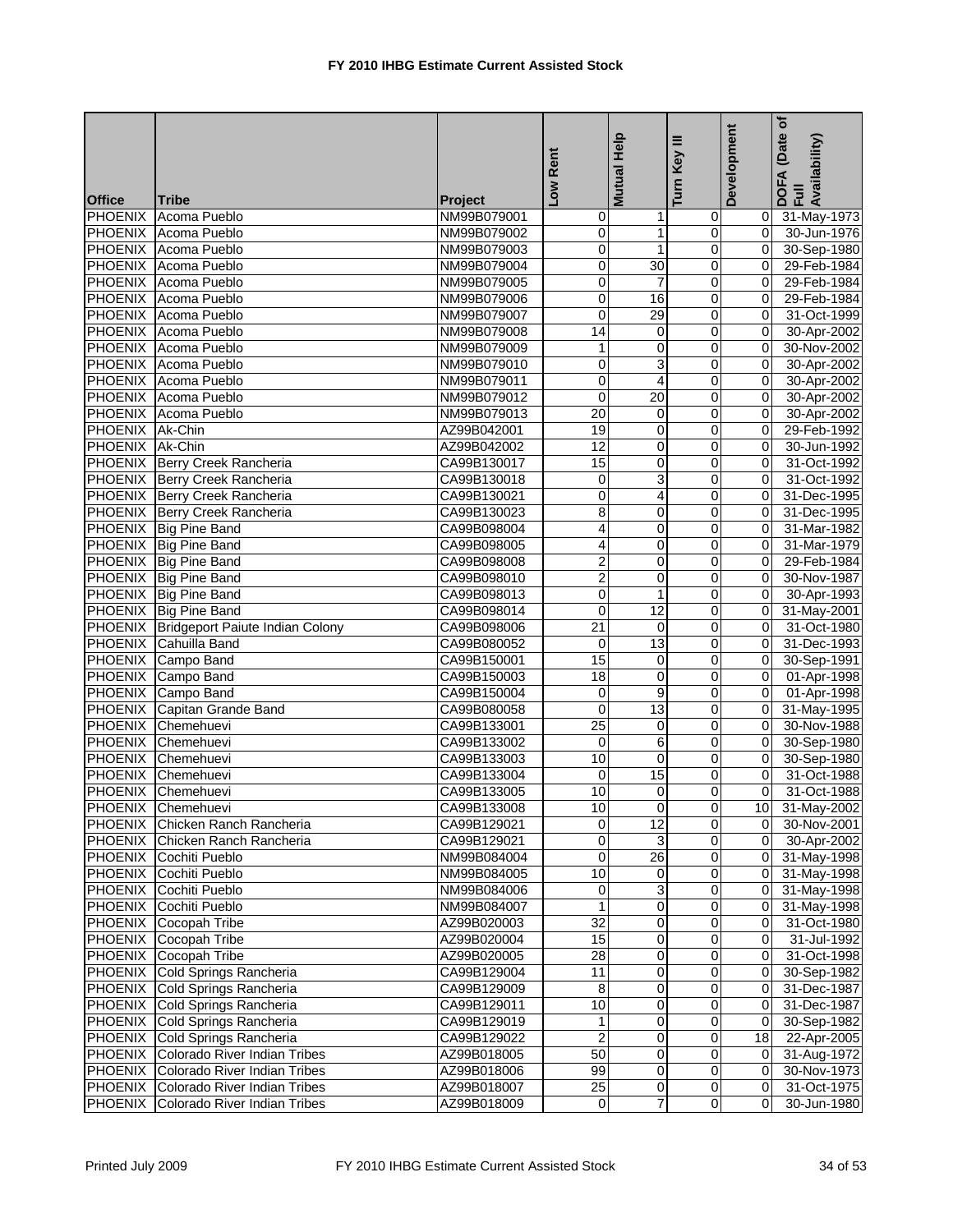|                |                                             |                | Low Rent        | Help<br><b>Mutual</b>   | Turn Key III            | Development    | (Date of<br>DOFA (Date<br>Full<br>Availability) |
|----------------|---------------------------------------------|----------------|-----------------|-------------------------|-------------------------|----------------|-------------------------------------------------|
| <b>Office</b>  | <b>Tribe</b>                                | <b>Project</b> |                 |                         |                         |                |                                                 |
| <b>PHOENIX</b> | Colorado River Indian Tribes                | AZ99B018010    | 50              | $\mathbf 0$             | 0                       | 01             | 31-Oct-1982                                     |
|                | <b>PHOENIX</b> Colorado River Indian Tribes | AZ99B018011    | 0               | 12                      | $\mathbf 0$             | Οl             | 28-Feb-1982                                     |
| <b>PHOENIX</b> | Colorado River Indian Tribes                | AZ99B018013    | 0               | 54                      | $\pmb{0}$               | $\mathbf{0}$   | 31-Dec-1986                                     |
| <b>PHOENIX</b> | <b>Colorado River Indian Tribes</b>         | AZ99B018014    | 0               | 23                      | 0                       | $\Omega$       | 31-Mar-1990                                     |
| <b>PHOENIX</b> | Colorado River Indian Tribes                | AZ99B018015    | 0               | 16                      | 0                       | $\mathbf{0}$   | 31-Jan-1992                                     |
| <b>PHOENIX</b> | Colorado River Indian Tribes                | AZ99B018016    | 0               | 15                      | 0                       | 0l             | 30-Apr-1993                                     |
| <b>PHOENIX</b> | Colorado River Indian Tribes                | AZ99B018017    | 0               | 11                      | $\overline{\mathbf{0}}$ | $\mathbf{0}$   | 31-Dec-1971                                     |
|                | PHOENIX Coyote Valley Band                  | CA99B097007    | 15              | 0                       | $\mathbf 0$             | $\overline{0}$ | 28-Feb-1987                                     |
|                | PHOENIX Coyote Valley Band                  | CA99B097009    | 15              | 0                       | 0                       | $\overline{0}$ | 28-Feb-1987                                     |
|                | PHOENIX Duck Valley Shoshone-Paiute         | NV99B006005    | 0               | $\mathbf{1}$            | 0                       | $\mathbf{0}$   | 28-Feb-1979                                     |
|                | PHOENIX Duck Valley Shoshone-Paiute         | NV99B006008    | 19              | $\overline{0}$          | $\overline{0}$          | $\overline{0}$ | 30-Sep-1982                                     |
|                | PHOENIX Duck Valley Shoshone-Paiute         | NV99B006009    | 0               | $\overline{9}$          | $\overline{0}$          | $\mathbf{0}$   | 31-Oct-1982                                     |
|                | PHOENIX Duck Valley Shoshone-Paiute         | NV99B006010    | 0               | $\overline{4}$          | $\overline{\mathbf{0}}$ | $\overline{0}$ | 31-Jan-1985                                     |
|                | PHOENIX Duck Valley Shoshone-Paiute         | NV99B006011    | 19              | 0                       | 0                       | $\mathbf{0}$   | 01-Jul-1986                                     |
|                | PHOENIX   Duck Valley Shoshone-Paiute       | NV99B006012    | $\mathbf 0$     | 11                      | $\overline{0}$          | $\overline{0}$ | 01-Jul-1986                                     |
|                | PHOENIX Duck Valley Shoshone-Paiute         | NV99B006013    | $\overline{25}$ | $\mathbf 0$             | $\mathbf 0$             | $\Omega$       | 18-Mar-1996                                     |
|                | PHOENIX Duck Valley Shoshone-Paiute         | NV99B006014    | $\mathbf 0$     | $\overline{25}$         | 0                       | 0l             | 09-Jun-1997                                     |
|                | PHOENIX Duck Valley Shoshone-Paiute         | NV99B006015    | 12              | 0                       | 0                       | ΟI             | 02-Dec-1998                                     |
|                | PHOENIX Duck Valley Shoshone-Paiute         | NV99B006016    | 0               | $\mathbf{1}$            | 0                       | $\overline{0}$ | 30-Sep-1982                                     |
| <b>PHOENIX</b> | Duckwater Shoshone                          | NV99B015010    | 8               | 0                       | 0                       | $\Omega$       | 31-Dec-1985                                     |
|                | <b>PHOENIX</b> Duckwater Shoshone           | NV99B015015    | 10              | 0                       | 0                       | $\overline{0}$ | 31-Dec-1986                                     |
|                | PHOENIX Ely Shoshone                        | NV99B015008    | 10              | 0                       | 0                       | 0l             | 31-Oct-1985                                     |
|                | <b>PHOENIX Ely Shoshone</b>                 | NV99B015014    | $\overline{18}$ | $\overline{0}$          | ō                       | $\mathbf{0}$   | 31-Oct-1985                                     |
|                | PHOENIX Ely Shoshone                        | NV99B015016    | 3               | 0                       | $\pmb{0}$               | $\overline{0}$ | 30-Sep-2000                                     |
|                | PHOENIX Enterprise Rancheria                | CA99B160001    | $\mathbf 0$     | 0                       | 0                       | 15             |                                                 |
|                | PHOENIX Fallon Paiute-Shoshone              | NV99B011006    | 22              | 0                       | 0                       | $\overline{0}$ | 30-Apr-1989                                     |
|                | PHOENIX Fallon Paiute-Shoshone              | NV99B011007    | 0               | 19                      | 0                       | 0l             | 30-Sep-1989                                     |
|                | PHOENIX Fallon Paiute-Shoshone              | NV99B011008    | 0               | 15                      | 0                       | $\overline{0}$ | 31-May-1992                                     |
|                | PHOENIX Fallon Paiute-Shoshone              | NV99B011009    | 15              | 0                       | 0                       | $\overline{0}$ | 31-May-1992                                     |
| <b>PHOENIX</b> | Fallon Paiute-Shoshone                      | NV99B011010    | 0               | $\overline{15}$         | 0                       | 0              | 31-May-1992                                     |
|                | PHOENIX Fallon Paiute-Shoshone              | NV99B011011    | 20              | 0                       | $\mathbf 0$             | $\mathbf{0}$   | 31-Jan-1995                                     |
|                | PHOENIX Fallon Paiute-Shoshone              | NV99B011012    | 0               | 15                      | $\mathbf 0$             | $\mathbf{0}$   | 31-Jan-1995                                     |
|                | <b>PHOENIX</b> Fort Bidwell                 | CA99B083001    | $\overline{2}$  | $\mathbf 0$             | $\mathbf 0$             | $\Omega$       | 31-Oct-1975                                     |
|                | <b>PHOENIX</b> Fort Bidwell                 | CA99B083005    | 6               | 0                       | 0                       | 0l             | 31-Oct-1982                                     |
|                | <b>PHOENIX</b> Fort Bidwell                 | CA99B083006    | $\mathbf 0$     | 8                       | 0                       | $\Omega$       | 31-Oct-1982                                     |
|                | <b>PHOENIX</b> Fort Bidwell                 | CA99B603004    | 10              | $\overline{0}$          | $\overline{0}$          | $\overline{0}$ | 28-Oct-1999                                     |
|                | PHOENIX Fort Independence                   | CA99B098007    | $\overline{0}$  |                         |                         |                | 29-Feb-1984                                     |
|                | PHOENIX Fort Independence                   | CA99B098008    | $\overline{1}$  | $\overline{0}$          | $\overline{0}$          |                | 0 29-Feb-1984                                   |
|                | PHOENIX Fort Independence                   | CA99B098009    | 0               | 2                       | $\mathbf 0$             | ΟI             | 30-Nov-1987                                     |
|                | PHOENIX Fort Independence                   | CA99B098012    | $\overline{0}$  | $\overline{1}$          | $\overline{0}$          |                | 0 30-Sep-1991                                   |
|                | PHOENIX Fort Independence                   | CA99B098013    | 0               | $\overline{2}$          | $\pmb{0}$               | $\overline{O}$ | 30-Apr-1993                                     |
|                | PHOENIX Fort Independence                   | CA99B604001    | 0               | $\overline{2}$          | 0                       | ΟI             | 31-Jul-2000                                     |
|                | <b>PHOENIX</b> Fort Mojave Tribe            | CA99B100003    | 10              | $\mathbf 0$             | 0                       | $\overline{O}$ | 30-Apr-1982                                     |
|                | <b>PHOENIX</b> Fort Mojave Tribe            | CA99B100004    | 50              | $\pmb{0}$               | $\mathbf 0$             | $\overline{0}$ | 31-May-1987                                     |
| <b>PHOENIX</b> | Fort Mojave Tribe                           | CA99B100006    | $\overline{2}$  | 0                       | 0                       | 0I             | 30-Jun-1985                                     |
|                | <b>PHOENIX</b> Fort Mojave Tribe            | CA99B100007    | 19              | 0                       | 0                       | 0I             | 31-Jul-1987                                     |
| <b>PHOENIX</b> | Fort Mojave Tribe                           | CA99B100008    | $\overline{25}$ | $\mathbf 0$             | $\mathbf 0$             | 01             | 30-Apr-1987                                     |
| <b>PHOENIX</b> | Fort Mojave Tribe                           | CA99B100009    | 4               | $\overline{0}$          | $\overline{0}$          | 01             | 31-Aug-1978                                     |
| <b>PHOENIX</b> | <b>Gila River</b>                           | AZ99B015005    | 10              | $\pmb{0}$               | $\mathbf 0$             | $\overline{0}$ | 30-Jun-1973                                     |
| <b>PHOENIX</b> | <b>Gila River</b>                           | AZ99B015006    | 80              | 0                       | $\mathbf 0$             | 0I             | 28-Feb-1974                                     |
| <b>PHOENIX</b> | Gila River                                  | AZ99B015007    | 10              | $\mathbf 0$             | $\mathbf 0$             | 01             | 02-Oct-1973                                     |
| <b>PHOENIX</b> | <b>Gila River</b>                           | AZ99B015009    | $\mathbf 0$     | $\mathbf{1}$            | $\mathbf 0$             | 01             | 30-Apr-1979                                     |
| <b>PHOENIX</b> | <b>Gila River</b>                           | AZ99B015010    | 20              | $\mathbf{O}$            | $\overline{O}$          | 0I             | 31-Jul-1980                                     |
| PHOENIX        | <b>Gila River</b>                           | AZ99B015011    | 30              | $\overline{\mathbf{0}}$ | $\mathbf 0$             | 0I             | 30-Sep-1978                                     |
| <b>PHOENIX</b> | Gila River                                  | AZ99B015012    | $\circ$         | $\overline{2}$          | $\overline{0}$          | $\overline{0}$ | 31-Jan-1980                                     |
|                |                                             |                |                 |                         |                         |                |                                                 |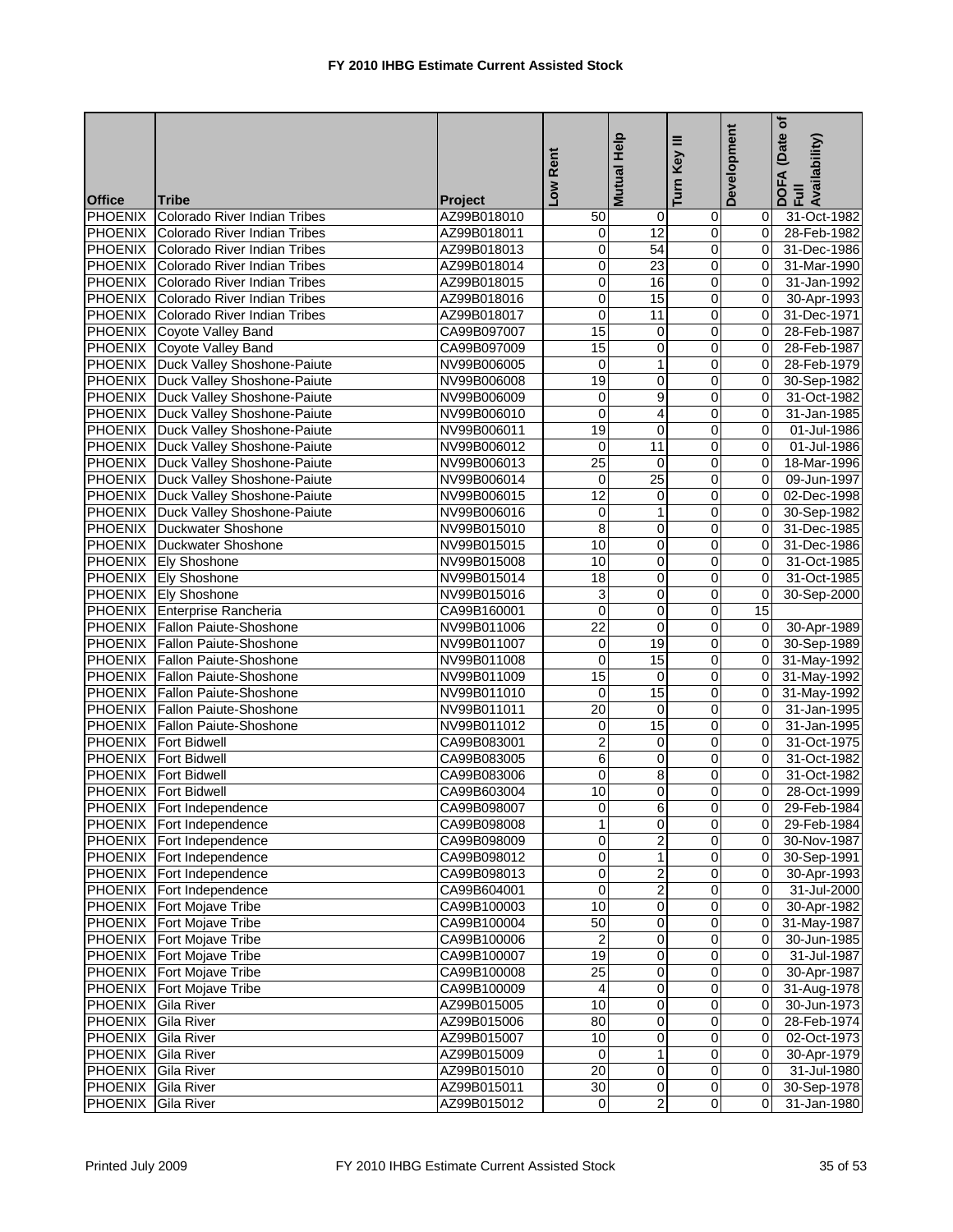|                           |                              |                            | Low Rent                | Help<br><b>Mutual</b>    | Turn Key III            | Development    | (Date of<br>DOFA (Date<br>Full<br>Availability) |
|---------------------------|------------------------------|----------------------------|-------------------------|--------------------------|-------------------------|----------------|-------------------------------------------------|
| <b>Office</b>             | <b>Tribe</b>                 | <b>Project</b>             |                         |                          |                         |                |                                                 |
| <b>PHOENIX</b>            | <b>Gila River</b>            | AZ99B015013                | 20                      | $\mathbf 0$              | 0                       | 01             | 31-Jan-1981                                     |
| PHOENIX Gila River        |                              | AZ99B015014                | 30                      | $\pmb{0}$                | $\mathbf 0$             | $\overline{0}$ | 31-Jul-1979                                     |
| PHOENIX Gila River        |                              | AZ99B015015                | 50                      | $\overline{0}$           | $\overline{0}$          | $\overline{0}$ | 30-Jun-1980                                     |
| <b>PHOENIX</b>            | <b>Gila River</b>            | AZ99B015016                | 30                      | $\overline{0}$           | 0                       | $\overline{0}$ | 31-Aug-1980                                     |
| <b>PHOENIX</b>            | <b>Gila River</b>            | AZ99B015017                | $\overline{20}$         | 0                        | 0                       | $\overline{0}$ | 31-Jan-1980                                     |
| <b>PHOENIX</b>            | <b>Gila River</b>            | AZ99B015018                | 0                       | $\overline{c}$           | 0                       | $\overline{0}$ | 30-Jun-1982                                     |
| <b>PHOENIX</b>            | Gila River                   | AZ99B015019                | 20                      | $\overline{\mathbf{0}}$  | $\overline{0}$          | $\overline{0}$ | 31-Aug-1982                                     |
| PHOENIX Gila River        |                              | AZ99B015020                | $\overline{71}$         | 0                        | 0                       | $\overline{0}$ | 31-Oct-1986                                     |
| PHOENIX Gila River        |                              | AZ99B015021                | 60                      | 0                        | 0                       | $\overline{0}$ | 30-Apr-1987                                     |
| PHOENIX Gila River        |                              | AZ99B015022                | 0                       | 9                        | 0                       | 0l             | 30-Apr-1987                                     |
| <b>PHOENIX</b> Gila River |                              | AZ99B015023                | $\overline{9}$          | $\overline{0}$           | $\overline{0}$          | $\overline{0}$ | 31-Jan-1987                                     |
| PHOENIX Gila River        |                              | AZ99B015024                | 64                      | $\mathbf 0$              | $\overline{0}$          | $\overline{0}$ | 31-Dec-1987                                     |
| PHOENIX Gila River        |                              | AZ99B015025                | 0                       | 17                       | $\overline{0}$          | $\overline{0}$ | 30-Jun-1988                                     |
| PHOENIX Gila River        |                              | AZ99B015026                | 0                       | 2                        | 0                       | $\overline{0}$ | 31-Oct-1986                                     |
| PHOENIX Gila River        |                              | AZ99B015027                | 0                       | $\overline{5}$           | $\overline{0}$          | $\overline{0}$ | 31-Oct-1986                                     |
| PHOENIX Gila River        |                              | AZ99B015028                | 0                       | 16                       | $\pmb{0}$               | $\Omega$       | 30-Jun-1988                                     |
| <b>PHOENIX</b>            | <b>Gila River</b>            | AZ99B015029                | 0                       | $\overline{20}$          | 0                       | $\overline{0}$ | 31-May-1988                                     |
| <b>PHOENIX</b>            | <b>Gila River</b>            | AZ99B015030                | 38                      | 0                        | 0                       | $\Omega$       | 31-Mar-1988                                     |
| <b>PHOENIX</b>            | <b>Gila River</b>            | AZ99B015031                | $\mathbf 0$             | $\overline{23}$          | $\pmb{0}$               | $\overline{0}$ | 30-Sep-1992                                     |
| <b>PHOENIX</b>            | <b>Gila River</b>            | AZ99B015032                | 20                      | 0                        | $\pmb{0}$               | $\Omega$       | 31-Jul-1993                                     |
| <b>PHOENIX</b>            | <b>Gila River</b>            | AZ99B015033                | 94                      | $\overline{0}$           | 0                       | $\overline{0}$ | 31-Jan-1991                                     |
| <b>PHOENIX</b>            | <b>Gila River</b>            | AZ99B015034                | 10                      | 0                        | 0                       | $\overline{0}$ | 31-Jul-1993                                     |
|                           | PHOENIX Grindstone Rancheria | CA99B083001                | $\overline{0}$          | $\overline{\phantom{0}}$ | $\overline{\mathbf{0}}$ | $\overline{0}$ | 31-Oct-1975                                     |
| <b>PHOENIX</b>            | Grindstone Rancheria         | CA99B083009                | 12                      | 0                        | $\overline{0}$          | $\overline{0}$ | 30-Jun-1995                                     |
|                           | PHOENIX Grindstone Rancheria | CA99B083013                | 16                      | 0                        | $\pmb{0}$               | $\overline{0}$ | 31-Mar-1997                                     |
|                           | PHOENIX Grindstone Rancheria | CA99B083015                | 3                       | 0                        | 0                       | $\overline{0}$ | 31-Mar-1997                                     |
|                           | PHOENIX Guidiville Rancheria | CA99B130026                | 19                      | 0                        | $\pmb{0}$               | 1 <sup>1</sup> | 01-Jan-2001                                     |
| <b>PHOENIX</b>            | Hoopa Valley                 | CA99B090002                | 30                      | 0                        | 0                       | $\overline{0}$ | 31-May-1980                                     |
|                           | PHOENIX Hoopa Valley         | CA99B090004                | $\mathbf 0$             | 39                       | 0                       | $\overline{0}$ | 31-Oct-1985                                     |
| <b>PHOENIX</b>            | <b>Hoopa Valley</b>          | CA99B090005                | 0                       | 10                       | 0                       | 0              | 31-Oct-1987                                     |
|                           | PHOENIX Hoopa Valley         | CA99B090008                | 0                       | 28                       | 0                       | 01             | 31-May-1992                                     |
|                           | PHOENIX Hoopa Valley         | CA99B090009                | 0                       | 17                       | $\overline{0}$          | $\overline{0}$ | 28-Feb-1993                                     |
|                           | PHOENIX Hoopa Valley         | CA99B090010                | 0                       | 40                       | 0                       | $\overline{0}$ | 30-Sep-1994                                     |
|                           | PHOENIX Hoopa Valley         | CA99B090011                | 0                       | 29                       | 0                       | $\mathbf{0}$   | 01-Apr-1998                                     |
|                           | PHOENIX Hoopa Valley         | CA99B090012                | $\overline{21}$         | $\mathbf 0$              | 0                       | $\overline{0}$ | 30-Sep-1997                                     |
|                           | PHOENIX Hoopa Valley         | CA99B090013                | $\overline{\mathbf{0}}$ | 20                       | $\overline{0}$          | $\overline{0}$ | 30-Sep-1997                                     |
| PHOENIX Hopi              |                              | AZ99B027007                |                         | 15                       |                         |                | 0 31-Aug-1980                                   |
| PHOENIX Hopi              |                              | AZ99B027011                | $\overline{0}$          | 92                       | $\overline{0}$          |                | 0 30-Sep-1984                                   |
| PHOENIX Hopi              |                              | AZ99B027015                | 0                       | 32                       | 0                       |                | 0 30-Nov-1991                                   |
| PHOENIX Hopi              |                              | AZ99B027016                | 20                      | $\mathsf{O}\xspace$      | $\overline{0}$          |                | 0 31-Mar-1993                                   |
| PHOENIX Hopi              |                              | AZ99B027017                | 0                       | 15                       | $\pmb{0}$               | $\overline{O}$ | 31-Mar-1997                                     |
| PHOENIX Hopi              |                              | AZ99B027018                | 13                      | 0                        | 0                       | ΟI             | 31-Dec-1997                                     |
|                           | PHOENIX Hopland Rancheria    | CA99B130008                | 10                      | 0                        | 0                       | 01             | 31-Mar-1988                                     |
|                           | PHOENIX Hopland Rancheria    | CA99B130010                | 10                      | 0                        | $\mathbf 0$             | 01             | 29-Feb-1988                                     |
| PHOENIX Hualapai          |                              | AZ99B017002                | 0                       | 4                        | 0                       | 0I             | 30-Sep-1973                                     |
| PHOENIX Hualapai          |                              | AZ99B017004                | 30                      | 0                        | 0                       | 0I             | 31-Jul-1981                                     |
| PHOENIX Hualapai          |                              | AZ99B017007                | 20                      | $\mathbf 0$              | 0                       | 01             | 30-Apr-1987                                     |
| PHOENIX Hualapai          |                              | AZ99B017008                | $\overline{10}$         | $\overline{\mathbf{0}}$  | $\overline{0}$          | 01             | 31-Mar-1988                                     |
| <b>PHOENIX</b>            |                              |                            |                         | 14                       | $\overline{O}$          | 0I             |                                                 |
| PHOENIX Hualapai          | Hualapai                     | AZ99B017009<br>AZ99B017010 | 0<br>20                 | 0                        | $\mathbf 0$             | 01             | 31-Mar-1988<br>31-Jul-1989                      |
| <b>PHOENIX</b>            |                              |                            | $\mathbf 0$             | 10                       | $\mathbf 0$             | 01             |                                                 |
|                           | Hualapai                     | AZ99B017011                | $\overline{25}$         | $\mathbf 0$              | $\mathbf 0$             |                | 31-Oct-1991                                     |
| <b>PHOENIX</b>            | Hualapai                     | AZ99B017012                |                         | $\mathbf{O}$             |                         | 01             | 30-Aug-1991                                     |
| <b>PHOENIX</b>            | Hualapai                     | AZ99B017013                | 30                      |                          | $\overline{O}$          | $\overline{0}$ | 30-Sep-1994                                     |
| PHOENIX Hualapai          |                              | AZ99B017014                | 0                       | $\overline{28}$          | $\mathbf 0$             | 0I             | 31-Dec-1995                                     |
| PHOENIX                   | <b>Isleta Pueblo</b>         | NM99B081005                | $\overline{0}$          | 1                        | $\overline{0}$          | 0l             | 31-Oct-1974                                     |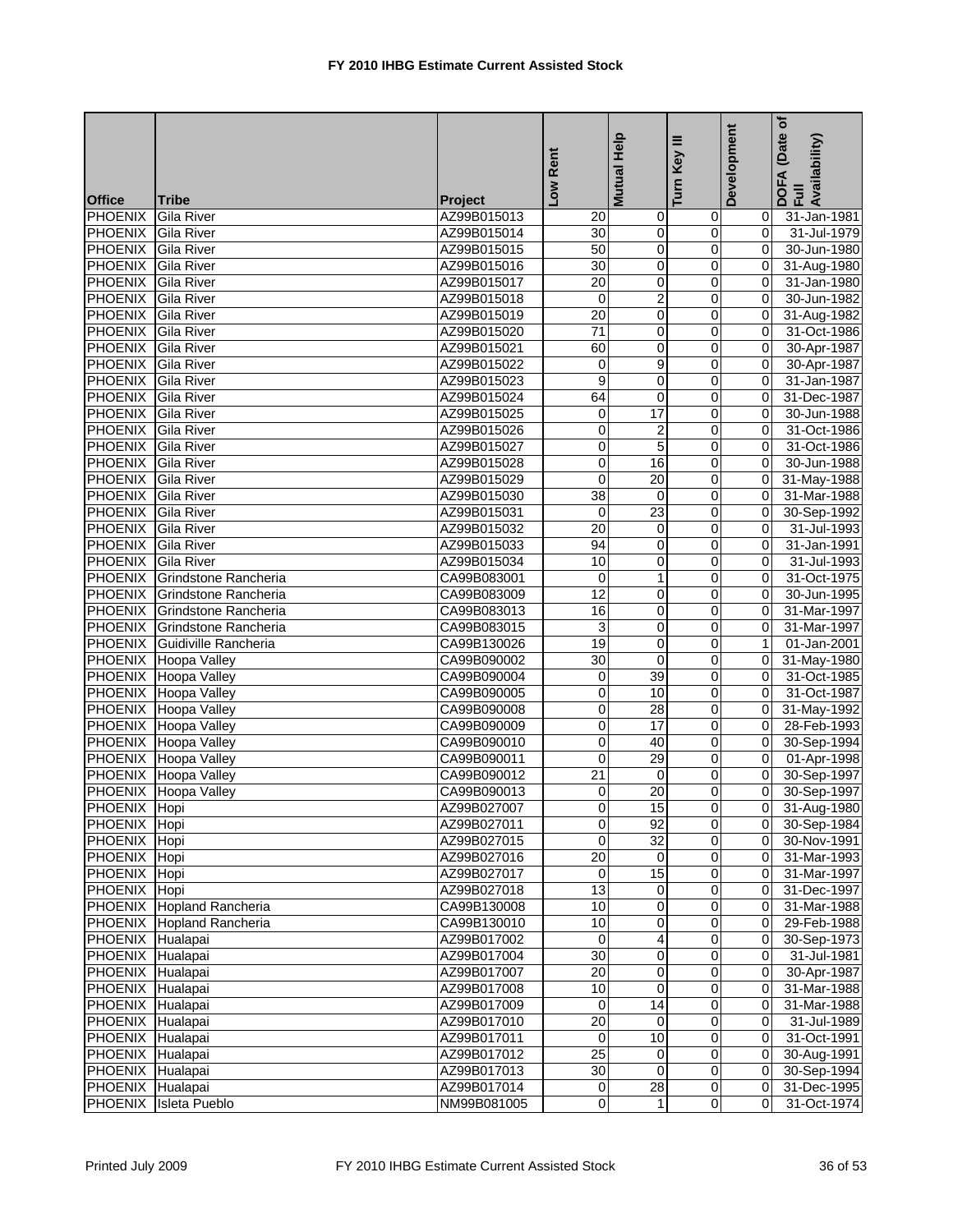|                                  |                                          |                            | Rent                    | Mutual Help     | Ξ<br>Key<br>Turn        | Development    | (Date of<br>DOFA (Date<br>Full<br>Availability) |
|----------------------------------|------------------------------------------|----------------------------|-------------------------|-----------------|-------------------------|----------------|-------------------------------------------------|
| <b>Office</b>                    | <b>Tribe</b>                             | Project                    | $\overline{\mathsf{S}}$ |                 |                         |                |                                                 |
| <b>PHOENIX</b>                   | <b>Isleta Pueblo</b>                     | NM99B081008                | 3                       | $\overline{23}$ | $\overline{0}$          | 01             | 30-Nov-1998                                     |
| <b>PHOENIX</b>                   | <b>Isleta Pueblo</b>                     | NM99B081009                | 25                      | $\pmb{0}$       | $\mathbf 0$             | $\Omega$       | 30-Nov-1998                                     |
| PHOENIX                          | <b>Isleta Pueblo</b>                     | NM99B081010                | $\overline{2}$          | 0               | 0                       | $\Omega$       | 30-Nov-1998                                     |
| <b>PHOENIX</b>                   | <b>Isleta Pueblo</b>                     | NM99B081011                | 0                       | $\overline{2}$  | 0                       | $\mathbf{0}$   | 30-Nov-1998                                     |
| <b>PHOENIX</b>                   | Jemez Pueblo                             | NM99B080002                | 0                       | 4               | 0                       | $\mathbf{0}$   | 31-Oct-1980                                     |
| <b>PHOENIX</b>                   | Jemez Pueblo                             | NM99B080003                | 0                       | 23              | 0                       | 0              | 31-Oct-1996                                     |
| <b>PHOENIX</b>                   | Jemez Pueblo                             | NM99B080004                | 0                       | 2               | $\mathbf 0$             | $\mathbf{0}$   | 31-Dec-1998                                     |
|                                  | PHOENIX Jicarilla Reservation            | NM99B014001                | 22                      | $\mathbf{3}$    | 0                       | $\Omega$       | 31-Jul-1966                                     |
| <b>PHOENIX</b>                   | Jicarilla Reservation                    | NM99B014008                | 29                      | $\mathbf{1}$    | 0                       | $\mathbf{0}$   | 30-Sep-1981                                     |
| <b>PHOENIX</b>                   | Jicarilla Reservation                    | NM99B014009                | 55                      | $\mathbf{1}$    | 0                       | $\mathbf{0}$   | 30-Nov-1981                                     |
| <b>PHOENIX</b>                   | Jicarilla Reservation                    | NM99B014010                | 0                       | $\overline{13}$ | 0                       | $\overline{0}$ | 30-Sep-1987                                     |
| <b>PHOENIX</b>                   | Jicarilla Reservation                    | NM99B014011                | 0                       | 16              | $\mathbf 0$             | $\Omega$       | 31-Dec-1987                                     |
| <b>PHOENIX</b>                   | Jicarilla Reservation                    | NM99B014012                | 0                       | 3               | 0                       | $\Omega$       | 30-Nov-1986                                     |
| <b>PHOENIX</b>                   | Jicarilla Reservation                    | NM99B014013                | 0                       | 10              | 0                       | 0              | 31-May-1991                                     |
| <b>PHOENIX</b>                   | Jicarilla Reservation                    | NM99B014014                | 0                       | 6               | 0                       | $\mathbf{0}$   | 30-Nov-1981                                     |
|                                  | <b>PHOENIX</b> Jicarilla Reservation     | NM99B014015                | $\overline{32}$         | $\mathbf 0$     | $\mathbf 0$             | $\Omega$       | 31-Oct-1996                                     |
|                                  | <b>PHOENIX</b> Jicarilla Reservation     | NM99B014016                | 0                       | 1               | 0                       | $\Omega$       | 30-Nov-1986                                     |
|                                  | PHOENIX Kaibab Band of Paiute            | AZ99B024003                | $\overline{13}$         | 0               | $\mathbf 0$             | $\mathbf{0}$   | 30-Sep-1982                                     |
|                                  | PHOENIX Kaibab Band of Paiute            | AZ99B024004                | 8                       | 0               | $\overline{0}$          | $\mathbf{0}$   | 31-Jan-1987                                     |
|                                  | PHOENIX Kaibab Band of Paiute            | AZ99B024005                | 0                       | $\overline{5}$  | $\mathbf 0$             | $\Omega$       | 31-Jan-1987                                     |
|                                  | PHOENIX Kaibab Band of Paiute            | AZ99B024006                | 4                       | 0               | $\overline{\mathbf{0}}$ | $\Omega$       | 31-Dec-1986                                     |
|                                  | PHOENIX Kaibab Band of Paiute            | AZ99B024007                | 0                       | 5               | 0                       | $\Omega$       | 31-Jan-1992                                     |
|                                  | PHOENIX Kaibab Band of Paiute            | AZ99B024008                | $\overline{13}$         | $\overline{0}$  | $\overline{0}$          | $\overline{0}$ | 30-Sep-1997                                     |
|                                  | PHOENIX Kaibab Band of Paiute            | AZ99B024009                | 0                       | $\overline{2}$  | $\pmb{0}$               | $\overline{0}$ | 31-Aug-1970                                     |
| PHOENIX Karuk                    |                                          | CA99B134003                | 63                      | 0               | 0                       | $\mathbf{0}$   | 31-May-1992                                     |
| PHOENIX Karuk                    |                                          | CA99B134004                | 17                      | 0               | 0                       | 0I             | 31-May-1993                                     |
| <b>PHOENIX</b>                   | Karuk                                    | CA99B134005                | 15                      | 0               | 0                       | 0l             | 31-Mar-1997                                     |
| <b>PHOENIX</b>                   | Karuk                                    | CA99B134006                | 0                       | $\overline{5}$  | $\pmb{0}$               | $\mathbf{0}$   | 31-Mar-1997                                     |
| <b>PHOENIX</b>                   | Karuk                                    | CA99B134007                | 0                       | 16              | 0                       | 0l             | 31-May-2001                                     |
| <b>PHOENIX</b>                   | Karuk                                    | CA99B134008                | 16                      | 0               | 0                       | ΟI             | 30-Sep-2003                                     |
| <b>PHOENIX</b>                   | Karuk                                    | CA99B134009                | 20                      | 0               | 0                       | 01             | 31-May-2001                                     |
| <b>PHOENIX</b>                   | Karuk                                    | CA99B134010                | 10                      | 0               | 0                       | $\overline{0}$ | 01-Aug-2004                                     |
| PHOENIX Karuk                    |                                          | CA99B134010                | 14                      | 0               | 0                       | $\mathbf{0}$   | $\overline{01}$ -Sep-2005                       |
|                                  | PHOENIX La Jolla Band                    | CA99B080027                | 0                       | 23              | $\overline{0}$          | 0l             | 29-Feb-1988                                     |
|                                  | PHOENIX La Jolla Band                    | CA99B080057                | $\overline{2}$          | 0               | 0                       | 0              | 31-Oct-1995                                     |
| <b>PHOENIX</b>                   | La Jolla Band                            | CA99B080062                | 0                       | $\overline{11}$ | 0                       | $\mathbf{0}$   | 31-Oct-1995                                     |
|                                  | PHOENIX La Jolla Band                    | CA99B080071                | $\overline{0}$          | $\overline{0}$  |                         | 12             |                                                 |
|                                  | PHOENIX Laguna Pueblo                    | NM99B012001                | 10                      | $\mathbf{O}$    | 0                       | 01             | 28-Feb-1967                                     |
|                                  | PHOENIX Laguna Pueblo                    | NM99B012002                | 29                      | $\mathbf 0$     | 0                       | 01             | 28-Feb-1967                                     |
|                                  | PHOENIX Laguna Pueblo                    | NM99B012006                | $\overline{0}$          | $\overline{c}$  | $\pmb{0}$               |                | 0 31-Mar-1979                                   |
|                                  | PHOENIX Laguna Pueblo                    | NM99B012008                | 0                       | 32              | 0                       | 01             | 30-Nov-1997                                     |
|                                  | PHOENIX Laguna Pueblo                    | NM99B012009                | 10                      | $\mathbf 0$     | $\mathbf 0$             | 01             | 31-Dec-2004                                     |
|                                  | PHOENIX Laguna Pueblo                    | NM99B012010                | 0                       | 4               | 0                       | 01             | 30-Sep-1999                                     |
|                                  | PHOENIX Laguna Pueblo                    | NM99B012011                | 30                      | $\pmb{0}$       | $\overline{O}$          | 01             | 31-Dec-2004                                     |
| PHOENIX                          | Laytonville Rancheria                    | CA99B130001                | 31                      | 0               | 0                       | 01             | 31-Jul-1985                                     |
|                                  | PHOENIX Laytonville Rancheria            | CA99B130025                | $\Omega$                | 2               | $\mathbf 0$             | ΟI             | 31-Jul-1985                                     |
| PHOENIX                          | Lone Pine Paiute-Shoshone                | CA99B098003                | 36                      | $\mathbf 0$     | 0                       | ΟI             | 30-Sep-1997                                     |
| PHOENIX                          | Lone Pine Paiute-Shoshone                | CA99B098004                | 5                       | $\mathbf 0$     | $\mathbf 0$             | $\overline{0}$ | 31-Mar-1982                                     |
|                                  | Lone Pine Paiute-Shoshone                |                            |                         | 0               | 0                       | 01             |                                                 |
| <b>PHOENIX</b><br><b>PHOENIX</b> | Lone Pine Paiute-Shoshone                | CA99B098005<br>CA99B098007 | 3<br>0                  | 1               | 0                       | 01             | 31-Mar-1979<br>29-Feb-1984                      |
| PHOENIX                          | Lone Pine Paiute-Shoshone                | CA99B098010                | 2                       | $\mathbf 0$     | 0                       |                | 30-Nov-1987                                     |
| PHOENIX                          | Lone Pine Paiute-Shoshone                | CA99B098012                | 0                       | $\overline{2}$  | $\pmb{0}$               | 01             | 30-Sep-1991                                     |
| PHOENIX                          | Lone Pine Paiute-Shoshone                | CA99B098013                | 0                       | $\overline{1}$  | $\mathbf 0$             | ΟI             | 30-Apr-1993                                     |
|                                  | PHOENIX Lone Pine Paiute-Shoshone        | CA99B098017                | $\Omega$                | $\mathbf{1}$    | $\overline{0}$          | 01             | 30-Nov-1987                                     |
|                                  | PHOENIX Manchester Point Arena Rancheria | CA99B130004                | 29                      | $\overline{0}$  | $\overline{0}$          | 01             | 29-Feb-1988                                     |
|                                  |                                          |                            |                         |                 |                         |                |                                                 |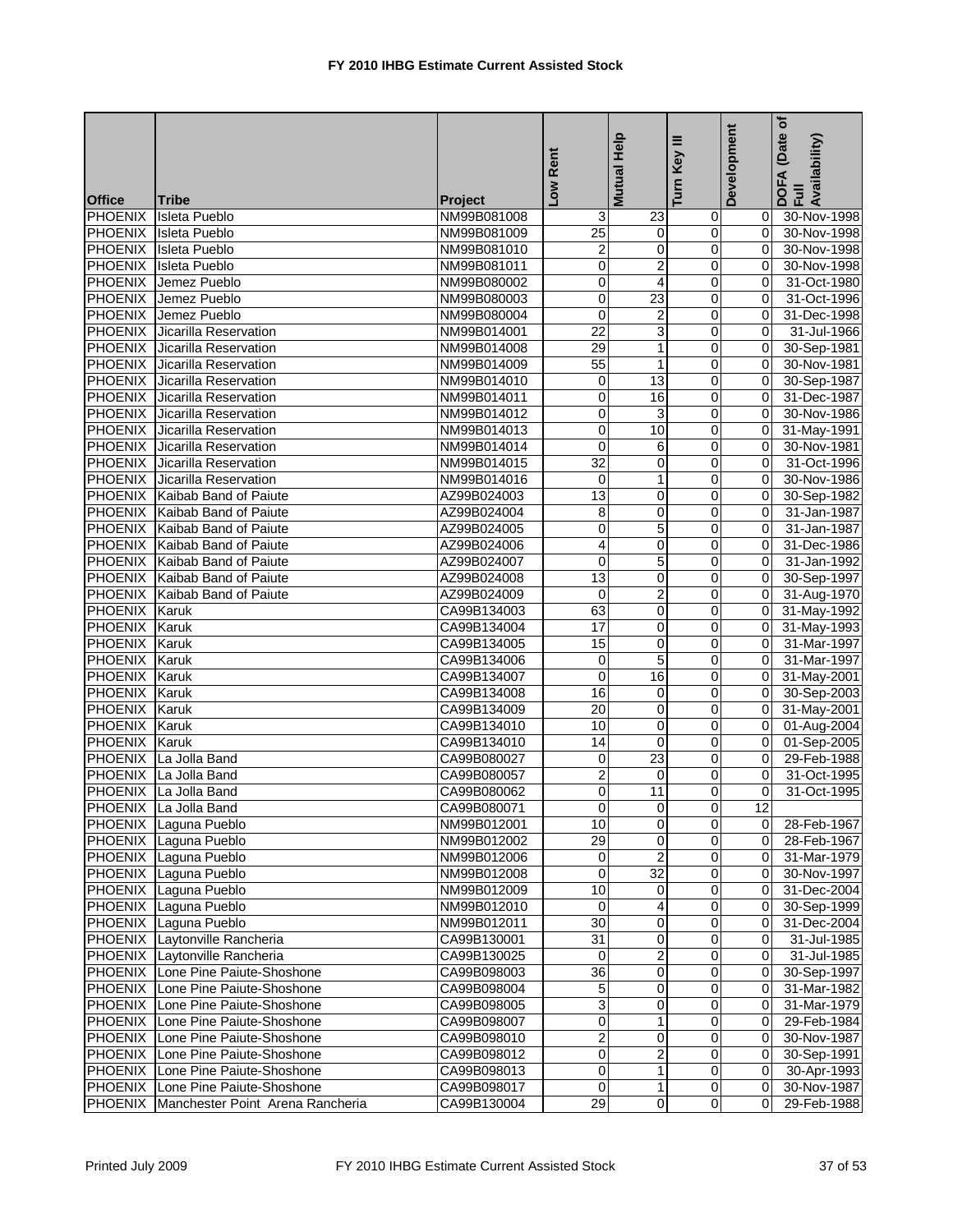|                                 |                                                                       |                               | -ow Rent        | Help                    | Turn Key III                           | Development        | (Date of<br>DOFA (Date<br>Full<br>Availability) |
|---------------------------------|-----------------------------------------------------------------------|-------------------------------|-----------------|-------------------------|----------------------------------------|--------------------|-------------------------------------------------|
|                                 |                                                                       |                               |                 | <b>Mutual</b>           |                                        |                    |                                                 |
| <b>Office</b><br><b>PHOENIX</b> | <b>Tribe</b><br>Manchester Point Arena Rancheria                      | <b>Project</b><br>CA99B130006 | 0               | $\overline{4}$          | 0                                      | 01                 | 29-Feb-1988                                     |
|                                 | PHOENIX Manchester Point Arena Rancheria                              | CA99B130016                   | 9               | $\pmb{0}$               | $\mathbf 0$                            | 01                 | 30-Jun-1992                                     |
| <b>PHOENIX</b>                  | Mesa Grande Band                                                      | CA99B148001                   | 14              | 0                       | 0                                      | 0I                 | 01-Mar-1996                                     |
| <b>PHOENIX</b>                  | Mesa Grande Band                                                      | CA99B148002                   | 8               | $\overline{0}$          | 0                                      | $\overline{0}$     | 31-Aug-1999                                     |
| <b>PHOENIX</b>                  | <b>Mescalero Reservation</b>                                          | NM99B013001                   | 54              | 0                       | 0                                      | 0l                 | 31-Mar-1966                                     |
| <b>PHOENIX</b>                  | <b>Mescalero Reservation</b>                                          |                               | 36              | 0                       | 0                                      | $\mathbf{0}$       | 31-Mar-1977                                     |
|                                 |                                                                       | NM99B013003<br>NM99B013004    | 55              | $\overline{\mathbf{0}}$ | $\overline{\mathbf{0}}$                | $\mathbf{0}$       | 31-Mar-1979                                     |
|                                 | PHOENIX Mescalero Reservation<br>PHOENIX Mescalero Reservation        | NM99B013005                   | 13              | 0                       | $\mathbf 0$                            | $\overline{0}$     | 30-Apr-1979                                     |
|                                 | <b>PHOENIX</b> Mescalero Reservation                                  | NM99B013006                   | 12              | 0                       | 0                                      | 0I                 | 30-Sep-1980                                     |
|                                 | <b>PHOENIX</b> Mescalero Reservation                                  | NM99B013007                   | 26              | 0                       | 0                                      | 0I                 | 30-Nov-1981                                     |
|                                 | PHOENIX Mescalero Reservation                                         | NM99B013008                   | $\overline{25}$ | $\overline{0}$          | $\overline{0}$                         | 0l                 | 31-Mar-1984                                     |
|                                 |                                                                       |                               | $\mathbf 0$     | $\mathbf{1}$            |                                        |                    |                                                 |
|                                 | PHOENIX Mescalero Reservation<br><b>PHOENIX</b> Mescalero Reservation | NM99B013010                   | 25              |                         | $\mathbf 0$<br>$\overline{\mathbf{0}}$ | 0l<br>$\mathbf{0}$ | 31-May-1988                                     |
|                                 |                                                                       | NM99B013011                   | 25              | 0                       |                                        |                    | 31-May-1988                                     |
|                                 | <b>PHOENIX</b> Mescalero Reservation                                  | NM99B013012                   |                 | 0                       | 0                                      | 0l                 | 31-May-1988                                     |
|                                 | PHOENIX Mescalero Reservation                                         | NM99B013014                   | 40              | 0                       | $\overline{0}$                         | $\overline{0}$     | 31-May-1993                                     |
|                                 | PHOENIX Moapa Band of Paiute                                          | NV99B014003                   | $\mathbf 0$     | $\overline{5}$          | $\mathbf 0$                            | 0l                 | 30-Sep-1978                                     |
|                                 | PHOENIX Moapa Band of Paiute                                          | NV99B014004                   | $\overline{39}$ | 0                       | 0                                      | 0I                 | 31-May-1982                                     |
|                                 | PHOENIX Mooretown Rancheria                                           | CA99B130019                   | 20              | 0                       | 0                                      | 0l                 | 31-Aug-1996                                     |
|                                 | PHOENIX Mooretown Rancheria                                           | CA99B130020                   | $\mathbf 0$     | $\overline{5}$          | 0                                      | $\overline{0}$     | 31-Aug-1996                                     |
|                                 | PHOENIX Mooretown Rancheria                                           | CA99B130022                   | 20              | 0                       | 0                                      | $\overline{0}$     | 31-Aug-1996                                     |
|                                 | PHOENIX Morongo Band of Cahuilla                                      | CA99B080022                   | 0               | 18                      | 0                                      | $\overline{0}$     | 30-Jun-1987                                     |
|                                 | PHOENIX Morongo Band of Cahuilla                                      | CA99B080043                   | 0               | 30                      | 0                                      | $\mathbf{0}$       | 30-Apr-1989                                     |
|                                 | PHOENIX Morongo Band of Cahuilla                                      | CA99B080050                   | 0               | $\overline{18}$         | $\overline{\mathsf{o}}$                | $\mathbf{0}$       | 30-Jun-1992                                     |
|                                 | PHOENIX Morongo Band of Cahuilla                                      | CA99B080061                   | 0               | 0                       | $\pmb{0}$                              | $\overline{2}$     | 07-May-1996                                     |
|                                 | PHOENIX Morongo Band of Cahuilla                                      | CA99B080064                   | 0               | $\mathbf 0$             | 0                                      | $\overline{4}$     |                                                 |
|                                 | PHOENIX Nambe Pueblo                                                  | NM99B040011                   | 0               | 17                      | 0                                      | 0l                 | 30-Sep-1980                                     |
|                                 | PHOENIX Nambe Pueblo                                                  | NM99B040013                   | 0               | 7                       | 0                                      | $\mathbf{0}$       | 30-Sep-1980                                     |
| <b>PHOENIX</b>                  | Nambe Pueblo                                                          | NM99B040017                   | 0               | 15                      | 0                                      | $\overline{0}$     | 30-Apr-1984                                     |
| <b>PHOENIX</b>                  | Nambe Pueblo                                                          | NM99B040018                   | 0               | 5                       | 0                                      | $\Omega$           | 31-Jul-1987                                     |
| <b>PHOENIX</b>                  | Nambe Pueblo                                                          | NM99B040023                   | 0               | 5                       | 0                                      | 0                  | 30-Apr-1989                                     |
| <b>PHOENIX</b>                  | Nambe Pueblo                                                          | NM99B040024                   | 0               | 22                      | 0                                      | $\overline{0}$     | 31-Oct-1988                                     |
|                                 | PHOENIX Nambe Pueblo                                                  | NM99B040027                   | 0               | 14                      | 0                                      | $\overline{0}$     | 28-Feb-1995                                     |
|                                 | PHOENIX Nambe Pueblo                                                  | NM99B040030                   | 20              | 0                       | $\mathbf 0$                            | $\Omega$           | 31-Jul-1999                                     |
|                                 | PHOENIX Navajo Nation                                                 | AZ99B012001                   | 60              | $\mathbf{O}$            | 0                                      | $\overline{0}$     | 31-Dec-1968                                     |
|                                 | PHOENIX Navajo Nation                                                 | AZ99B012002                   | 49              | 0                       | 0                                      | 0l                 | 30-Apr-1968                                     |
|                                 | PHOENIX Navajo Nation                                                 | AZ99B012003                   | 110             | $\overline{0}$          | $\overline{0}$                         | $\overline{0}$     | 30-Apr-1968                                     |
|                                 | PHOENIX Navajo Nation                                                 | AZ99B012004                   | 40              |                         |                                        |                    | 30-Nov-1967                                     |
|                                 | PHOENIX Navajo Nation                                                 | AZ99B012005                   | 50              | $\overline{0}$          | $\overline{0}$                         | ΟI                 | 31-Jan-1967                                     |
|                                 | PHOENIX Navajo Nation                                                 | AZ99B012012                   | 50              | $\mathbf 0$             | $\mathbf 0$                            | $\overline{0}$     | 31-Jan-1971                                     |
|                                 | PHOENIX Navajo Nation                                                 | AZ99B012038                   | 10              | $\overline{0}$          | $\overline{0}$                         |                    | 0 30-Dec-1974                                   |
|                                 | PHOENIX Navajo Nation                                                 | AZ99B012039                   | 10              | 0                       | $\pmb{0}$                              | 01                 | 31-Dec-1975                                     |
|                                 | PHOENIX Navajo Nation                                                 | AZ99B012040                   | 10              | 0                       | $\mathbf 0$                            | 01                 | 30-Jun-1976                                     |
|                                 | PHOENIX Navajo Nation                                                 | AZ99B012043                   | 43              | $\mathbf 0$             | 0                                      | 01                 | 30-Apr-1979                                     |
|                                 | PHOENIX Navajo Nation                                                 | AZ99B012048                   | 10              | $\pmb{0}$               | $\pmb{0}$                              | $\overline{0}$     | 31-Oct-1978                                     |
| <b>PHOENIX</b>                  | Navajo Nation                                                         | AZ99B012050                   | 40              | $\mathbf 0$             | 0                                      | 01                 | 31-Aug-1983                                     |
|                                 | PHOENIX Navajo Nation                                                 | AZ99B012051                   | 0               | 4                       | $\mathbf 0$                            | $\overline{O}$     | 31-Dec-1981                                     |
|                                 | PHOENIX Navajo Nation                                                 | AZ99B012057                   | 150             | $\mathbf 0$             | 0                                      | 01                 | 30-Apr-1987                                     |
|                                 | PHOENIX Navajo Nation                                                 | AZ99B012058                   | $\overline{37}$ | $\overline{\mathbf{0}}$ | $\overline{0}$                         | ΟI                 | 31-May-1983                                     |
| <b>PHOENIX</b>                  | Navajo Nation                                                         | AZ99B012059                   | 30              | $\pmb{0}$               | $\overline{O}$                         | 0I                 | 31-Dec-1982                                     |
| <b>PHOENIX</b>                  | Navajo Nation                                                         | AZ99B012060                   | 10              | $\pmb{0}$               | $\mathbf 0$                            | 01                 | 30-Nov-1982                                     |
| <b>PHOENIX</b>                  | Navajo Nation                                                         | AZ99B012061                   | 6               | $\mathbf 0$             | $\overline{0}$                         | ΟI                 | 31-Aug-1982                                     |
| <b>PHOENIX</b>                  | Navajo Nation                                                         | AZ99B012062                   | 129             | $\mathbf 0$             | $\pmb{0}$                              | 01                 | 30-Nov-1983                                     |
| <b>PHOENIX</b>                  | Navajo Nation                                                         | AZ99B012063                   | 88              | $\pmb{0}$               | $\overline{O}$                         | $\overline{0}$     | 31-Mar-1984                                     |
|                                 | <b>PHOENIX</b> Navajo Nation                                          | AZ99B012067                   | 64              | $\mathbf 0$             | $\mathbf 0$                            | 01                 | 30-Nov-1982                                     |
| PHOENIX                         | Navajo Nation                                                         | AZ99B012070                   | $\overline{0}$  | $\mathbf{1}$            | $\overline{0}$                         | 01                 | 30-Sep-1982                                     |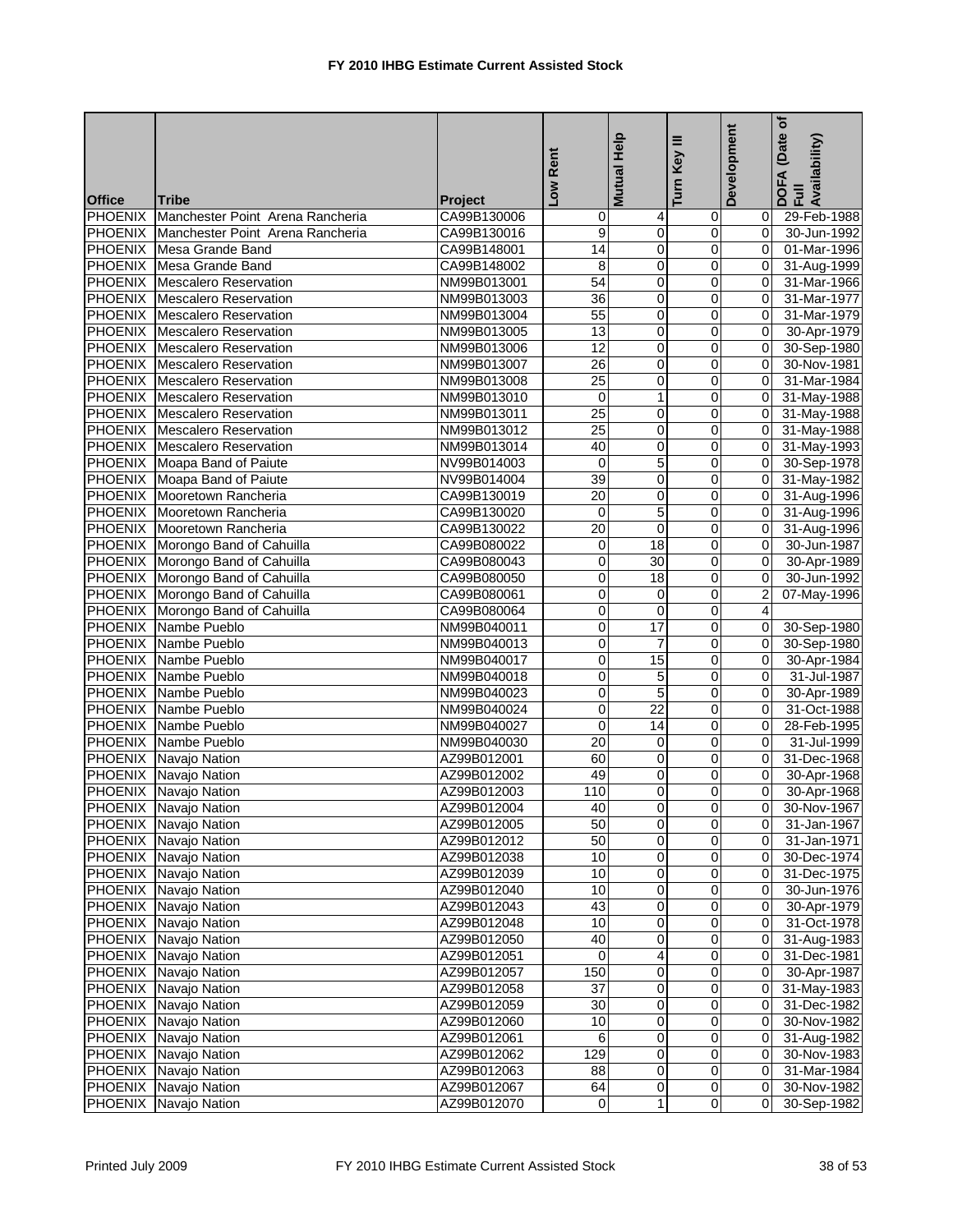|                |                              |                            | Low Rent        | Mutual Help     | Key III                 | Development    | (Date of<br>DOFA (Date <sub>)</sub><br>Full<br>Availability) |
|----------------|------------------------------|----------------------------|-----------------|-----------------|-------------------------|----------------|--------------------------------------------------------------|
| <b>Office</b>  | <b>Tribe</b>                 | <b>Project</b>             |                 |                 | Turn                    |                |                                                              |
| PHOENIX        | Navajo Nation                | AZ99B012073                | 15              | $\pmb{0}$       | 0                       | 01             | 31-Oct-1983                                                  |
|                | PHOENIX Navajo Nation        | AZ99B012082                | 50              | $\overline{0}$  | $\mathbf 0$             | $\overline{O}$ | 30-Sep-1986                                                  |
|                | PHOENIX Navajo Nation        | AZ99B012083                | 70              | 0               | $\pmb{0}$               | $\overline{0}$ | 31-Aug-1985                                                  |
| <b>PHOENIX</b> | Navajo Nation                | AZ99B012084                | 0               | $\overline{37}$ | $\overline{\mathbf{0}}$ | 0I             | 31-May-1985                                                  |
| <b>PHOENIX</b> | Navajo Nation                | AZ99B012085                | 50              | $\mathbf 0$     | 0                       | 0I             | 31-Aug-1986                                                  |
|                | PHOENIX Navajo Nation        | AZ99B012086                | 50              | 0               | $\pmb{0}$               | 0I             | 31-Aug-1986                                                  |
|                | PHOENIX Navajo Nation        | AZ99B012087                | 50              | 0               | $\pmb{0}$               | $\mathbf{0}$   | 30-Sep-1986                                                  |
|                | PHOENIX Navajo Nation        | AZ99B012088                | 0               | 45              | 0                       | $\overline{0}$ | 30-Sep-1985                                                  |
|                | PHOENIX Navajo Nation        | AZ99B012089                | 0               | 16              | 0                       | 0I             | 31-May-1985                                                  |
|                | PHOENIX Navajo Nation        | AZ99B012090                | 0               | 45              | 0                       | Οl             | 31-Oct-1987                                                  |
| <b>PHOENIX</b> | Navajo Nation                | AZ99B012091                | 0               | 18              | $\overline{0}$          | $\overline{0}$ | 31-Mar-1986                                                  |
|                | PHOENIX Navajo Nation        | AZ99B012093                | 40              | $\mathbf 0$     | 0                       | $\overline{0}$ | 31-Aug-1985                                                  |
| <b>PHOENIX</b> | Navajo Nation                | AZ99B012094                | 0               | 26              | 0                       | Οl             | 30-Nov-1987                                                  |
| <b>PHOENIX</b> | Navajo Nation                | AZ99B012095                | 0               | 27              | 0                       | $\overline{0}$ | 30-Jun-1987                                                  |
|                | PHOENIX Navajo Nation        | AZ99B012096                | 0               | 28              | $\mathsf 0$             | 01             | 31-Oct-1987                                                  |
|                | PHOENIX Navajo Nation        | AZ99B012097                | 0               | 15              | 0                       | $\overline{0}$ | 31-Dec-1987                                                  |
|                | PHOENIX Navajo Nation        | AZ99B012098                | $\overline{33}$ | 0               | $\overline{0}$          | ΟI             | 31-Oct-1987                                                  |
|                | PHOENIX Navajo Nation        | AZ99B012099                | $\pmb{0}$       | 15              | 0                       | Οl             | 31-May-1988                                                  |
|                | PHOENIX Navajo Nation        | AZ99B012100                | 0               | $\overline{22}$ | $\overline{0}$          | $\overline{0}$ | 29-Feb-1988                                                  |
|                | PHOENIX Navajo Nation        | AZ99B012101                | 0               | 14              | $\pmb{0}$               | ΟI             | 30-Jun-1988                                                  |
|                | PHOENIX Navajo Nation        | AZ99B012102                | 0               | 13              | $\overline{\mathbf{0}}$ | $\overline{0}$ | 31-Dec-1987                                                  |
|                | PHOENIX Navajo Nation        | AZ99B012103                | 65              | $\mathbf 0$     | 0                       | Οl             | 31-May-1991                                                  |
|                | PHOENIX Navajo Nation        | AZ99B012104                | 0               | $\overline{13}$ | $\overline{0}$          | $\overline{0}$ | 30-Sep-1990                                                  |
|                | PHOENIX Navajo Nation        | AZ99B012105                | 0               | 16              | $\pmb{0}$               | $\mathbf{0}$   | 30-Sep-1990                                                  |
|                | PHOENIX Navajo Nation        | AZ99B012106                | 0               | 36              | 0                       | $\Omega$       | 31-Dec-1990                                                  |
|                | PHOENIX Navajo Nation        | AZ99B012107                | 0               | 16              | 0                       | 0I             | 31-May-1991                                                  |
| <b>PHOENIX</b> | Navajo Nation                | AZ99B012108                | 0               | $\overline{37}$ | $\pmb{0}$               | $\overline{0}$ | 31-May-1991                                                  |
|                | PHOENIX Navajo Nation        | AZ99B012109                | 0               | 25              | $\pmb{0}$               | $\overline{0}$ | 30-Sep-1990                                                  |
|                | PHOENIX Navajo Nation        | AZ99B012110                | 0               | 6               | 0                       | 0I             | 30-Sep-1990                                                  |
| <b>PHOENIX</b> | Navajo Nation                | AZ99B012111                | 0               | $\overline{33}$ | 0                       | Οl             | 30-Sep-1990                                                  |
|                | PHOENIX Navajo Nation        | AZ99B012112                | 0               | 14              | 0                       | 0              | 31-May-1992                                                  |
|                | PHOENIX Navajo Nation        | AZ99B012113                | $\overline{25}$ | 0               | 0                       | $\overline{0}$ | 31-May-1992                                                  |
|                | PHOENIX Navajo Nation        | AZ99B012114                | 0               | 34              | 0                       | 0I             | 30-Apr-1992                                                  |
|                | PHOENIX Navajo Nation        | AZ99B012115                | 0               | 11              | 0                       | 0I             | 31-Mar-1992                                                  |
|                | PHOENIX Navajo Nation        | AZ99B012116                | 0               | 16              | 0                       | $\mathbf{0}$   | 30-Nov-1991                                                  |
|                | PHOENIX Navajo Nation        | AZ99B012117                | 0               | $\overline{19}$ | 0                       | $\overline{0}$ | 31-Dec-1991                                                  |
|                | PHOENIX Navajo Nation        | AZ99B012118                | 15              | $\overline{0}$  | $\overline{0}$          | $\overline{0}$ | 30-Nov-1991                                                  |
|                | PHOENIX Navajo Nation        | AZ99B012119                | 0               | 22              | $\overline{0}$          | 01             | 30-Nov-1992                                                  |
|                | <b>PHOENIX</b> Navajo Nation | AZ99B012120                | 0               | 31              | 0                       | ΟI             | 30-Apr-1992                                                  |
|                | PHOENIX Navajo Nation        | AZ99B012121                | $\overline{0}$  | 19              | $\pmb{0}$               |                | $\overline{0}$ 31-Mar-1992                                   |
|                | PHOENIX Navajo Nation        | AZ99B012122                | 10              | 0               | 0                       | 01             | 31-Mar-1992                                                  |
|                | PHOENIX Navajo Nation        | AZ99B012123                | $\overline{0}$  | 13              | $\overline{0}$          | 01             | 31-Dec-1991                                                  |
|                | PHOENIX Navajo Nation        | AZ99B012124                | 10              | $\mathbf 0$     | 0                       | 01             | 31-Dec-1991                                                  |
|                | PHOENIX Navajo Nation        | AZ99B012125                | $\overline{0}$  | 22              | $\overline{O}$          | 01             | 30-Nov-1992                                                  |
|                | PHOENIX Navajo Nation        | AZ99B012126                | 28              | $\mathbf 0$     | 0                       | 01             | 30-Nov-1992                                                  |
|                | PHOENIX Navajo Nation        | AZ99B012127                | $\overline{0}$  | 19              | $\overline{O}$          | ΟI             | 31-Jul-1994                                                  |
|                | <b>PHOENIX</b> Navajo Nation | AZ99B012128                | 0               | 30              | 0                       | ΟI             | 30-Apr-1994                                                  |
|                | PHOENIX Navajo Nation        | AZ99B012129                | 0               | 15              | $\overline{\mathsf{o}}$ | ΟI             | 31-Jul-1994                                                  |
| <b>PHOENIX</b> | Navajo Nation                | AZ99B012130                | 0               | $\overline{11}$ | 0                       | 01             | 31-May-1995                                                  |
| PHOENIX        | Navajo Nation                | AZ99B012131                | 0               | $\overline{7}$  | $\mathbf 0$             | ΟI             | 31-Oct-1994                                                  |
| PHOENIX        | Navajo Nation                | AZ99B012132                | $\overline{20}$ | $\mathbf 0$     | 0                       | 01             | 31-May-1995                                                  |
|                | PHOENIX Navajo Nation        |                            | 19              | $\pmb{0}$       | $\overline{O}$          | 01             |                                                              |
|                | PHOENIX Navajo Nation        | AZ99B012133                | 19              | $\pmb{0}$       | $\pmb{0}$               | 01             | 31-Oct-1994                                                  |
|                | PHOENIX Navajo Nation        | AZ99B012134<br>AZ99B012135 | 19              | $\overline{0}$  | $\overline{0}$          | 01             | 31-Jul-1994<br>31-Jul-1994                                   |
|                | PHOENIX Navajo Nation        |                            | $\overline{0}$  | 30              | $\overline{0}$          |                | 31-Mar-1995                                                  |
|                |                              | AZ99B012136                |                 |                 |                         |                |                                                              |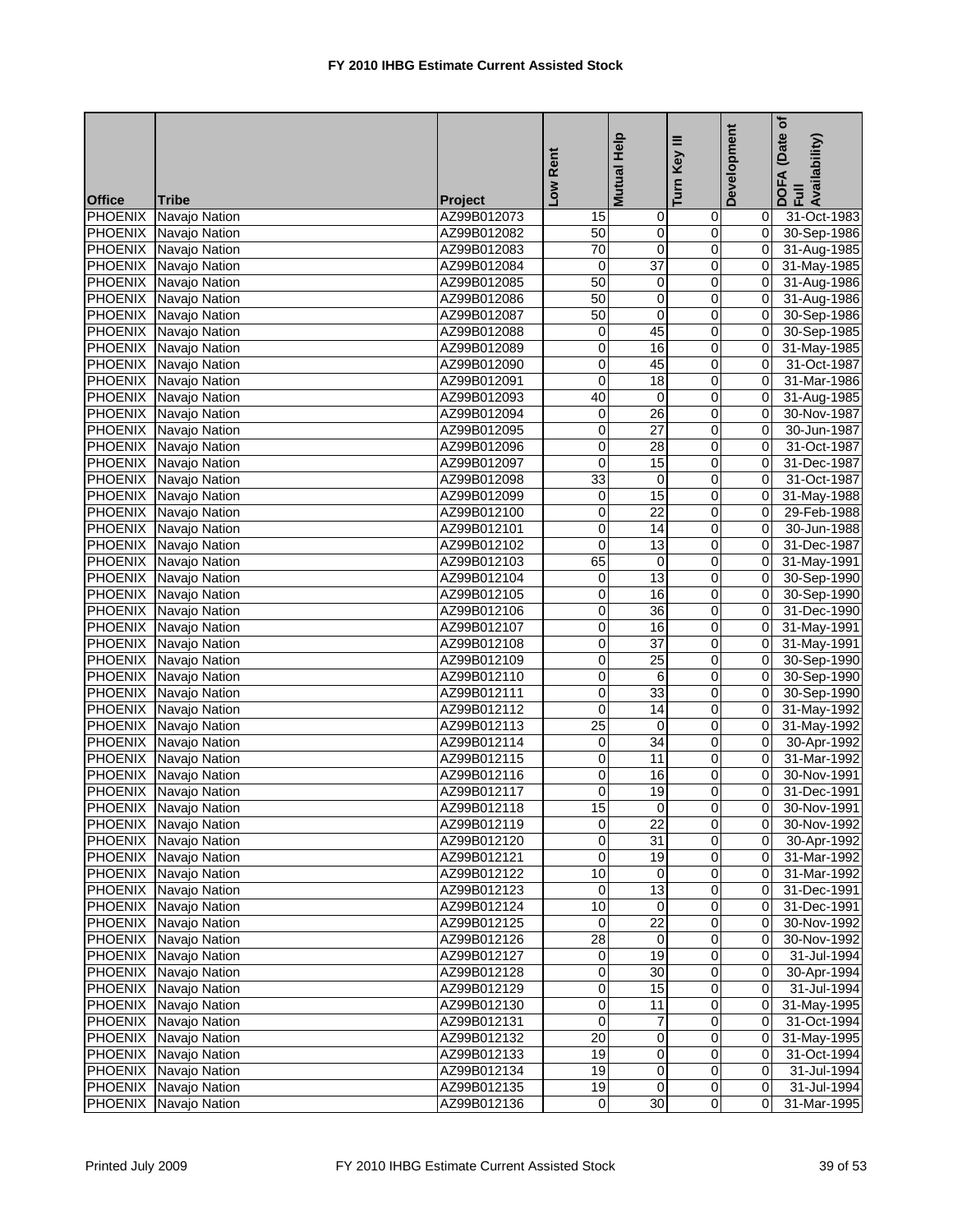|                |                              |             |                | Mutual Help             | Key III                 | Development    | (Date of<br>DOFA (Date <sub>(</sub><br>Full<br>Availability) |
|----------------|------------------------------|-------------|----------------|-------------------------|-------------------------|----------------|--------------------------------------------------------------|
|                |                              |             | Low Rent       |                         | Turn                    |                |                                                              |
| <b>Office</b>  | Tribe                        | Project     |                |                         |                         |                |                                                              |
| <b>PHOENIX</b> | Navajo Nation                | AZ99B012137 | 0              | 24                      | $\mathbf 0$             | 01             | 31-Oct-1996                                                  |
|                | PHOENIX Navajo Nation        | AZ99B012138 | 16             | $\overline{0}$          | $\overline{0}$          | $\overline{0}$ | 31-Oct-1996                                                  |
|                | PHOENIX Navajo Nation        | AZ99B012139 | 0              | $\overline{25}$         | $\pmb{0}$               | $\overline{0}$ | 31-Oct-1996                                                  |
|                | PHOENIX Navajo Nation        | AZ99B012140 | 0              | $\overline{12}$         | 0                       | $\mathbf{0}$   | 30-Sep-1996                                                  |
| <b>PHOENIX</b> | Navajo Nation                | AZ99B012141 | 0              | 10                      | 0                       | $\mathbf{0}$   | 31-May-1997                                                  |
| <b>PHOENIX</b> | Navajo Nation                | AZ99B012142 | 0              | 14                      | $\pmb{0}$               | $\overline{0}$ | 30-Nov-1998                                                  |
|                | PHOENIX Navajo Nation        | AZ99B012143 | 0              | 17                      | 0                       | $\overline{0}$ | 31-Oct-1996                                                  |
|                | PHOENIX Navajo Nation        | AZ99B012144 | 15             | 0                       | 0                       | $\mathbf{0}$   | 31-May-1997                                                  |
|                | PHOENIX Navajo Nation        | AZ99B012145 | 6              | 0                       | 0                       | ΟI             | 30-Nov-1998                                                  |
|                | PHOENIX Navajo Nation        | AZ99B012146 | 0              | 12                      | $\overline{0}$          | $\overline{O}$ | 31-May-1997                                                  |
|                | PHOENIX Navajo Nation        | AZ99B012147 | 15             | $\overline{\mathbf{0}}$ | $\overline{0}$          | $\overline{0}$ | 31-May-1997                                                  |
|                | PHOENIX Navajo Nation        | AZ99B012148 | 0              | 58                      | 0                       | $\mathbf{0}$   | 31-May-1998                                                  |
|                | PHOENIX Navajo Nation        | AZ99B012149 | 20             | 0                       | $\pmb{0}$               | 0I             | 31-May-1998                                                  |
|                | PHOENIX Navajo Nation        | AZ99B012150 | 40             | 0                       | 0                       | $\overline{0}$ | 31-May-1998                                                  |
|                | PHOENIX Navajo Nation        | AZ99B012151 | 40             | 0                       | $\overline{0}$          | $\overline{O}$ | 30-Sep-1997                                                  |
|                | PHOENIX Navajo Nation        | AZ99B012152 | 0              | 8                       | 0                       | 0I             | 30-Apr-1999                                                  |
|                | PHOENIX Navajo Nation        | AZ99B012153 | 0              | $\overline{25}$         | 0                       | Οl             | 31-Jan-1999                                                  |
|                | PHOENIX Navajo Nation        | AZ99B012154 | 0              | 64                      | 0                       | $\overline{0}$ | 31-Mar-1999                                                  |
| <b>PHOENIX</b> | Navajo Nation                | AZ99B012155 | 0              | 20                      | $\pmb{0}$               | $\overline{0}$ | 28-Feb-2000                                                  |
|                | PHOENIX Navajo Nation        | AZ99B012156 | 0              | 30                      | 0                       | $\overline{0}$ | 28-Feb-2000                                                  |
|                | PHOENIX Navajo Nation        | AZ99B012157 | 0              | 0                       | 0                       | 10             |                                                              |
|                | PHOENIX Navajo Nation        | AZ99B012158 | 0              | 10                      | 0                       | 0              | 28-Feb-2000                                                  |
|                | PHOENIX Navajo Nation        | AZ99B012159 | $\overline{0}$ | $\overline{\mathbf{0}}$ | $\overline{0}$          | 15             |                                                              |
|                | PHOENIX Navajo Nation        | AZ99B012160 | 10             | $\boldsymbol{0}$        | 0                       | $\overline{0}$ | 31-Mar-2001                                                  |
|                | PHOENIX Navajo Nation        | AZ99B012161 | 54             | 0                       | $\overline{\mathbf{0}}$ | Οl             | 31-Mar-1997                                                  |
|                | PHOENIX Navajo Nation        | AZ99B012162 | 0              | 10                      | 0                       | Οl             | 31-Oct-2001                                                  |
|                | PHOENIX Navajo Nation        | AZ99B012163 | 0              | 13                      | $\overline{0}$          | $\overline{2}$ | 30-Jun-2001                                                  |
|                | PHOENIX Navajo Nation        | AZ99B012164 | 0              | $\overline{25}$         | $\pmb{0}$               | $\overline{0}$ | 30-Jun-2001                                                  |
|                | PHOENIX Navajo Nation        | AZ99B012165 | 0              | $\overline{20}$         | 0                       | $\overline{0}$ | 30-Jun-2001                                                  |
| <b>PHOENIX</b> | Navajo Nation                | AZ99B012166 | 0              | $\overline{25}$         | 0                       | $\Omega$       | 30-Nov-1998                                                  |
|                | PHOENIX Navajo Nation        | NM99B015001 | 60             | $\pmb{0}$               | $\pmb{0}$               | $\overline{0}$ | 30-Nov-1965                                                  |
|                | PHOENIX Navajo Nation        | NM99B015002 | 59             | 0                       | 0                       | $\overline{0}$ | 30-Sep-1976                                                  |
|                | PHOENIX Navajo Nation        | NM99B015003 | 19             | 0                       | 0                       | $\overline{0}$ | 31-Oct-1966                                                  |
|                | PHOENIX Navajo Nation        | NM99B015004 | 30             | 0                       | 0                       | $\overline{0}$ | 31-Oct-1966                                                  |
|                | PHOENIX Navajo Nation        | NM99B015005 | 19             | $\overline{0}$          | $\pmb{0}$               | $\overline{0}$ | 31-Jan-1967                                                  |
|                | <b>PHOENIX</b> Navajo Nation | NM99B015006 | 100            | $\overline{0}$          | $\overline{0}$          | $\overline{0}$ | 30-Apr-1968                                                  |
|                | PHOENIX Navajo Nation        | NM99B015012 | 50             | $\pmb{0}$               | $\overline{\mathbf{0}}$ | $\overline{0}$ | 30-Apr-1971                                                  |
|                | PHOENIX Navajo Nation        | NM99B015013 | 60             | $\pmb{0}$               | $\mathsf 0$             | 01             | 30-Jun-1973                                                  |
|                | <b>PHOENIX</b> Navajo Nation | NM99B015014 | 20             | $\pmb{0}$               | $\mathbf 0$             | 01             | 31-Oct-1972                                                  |
| <b>PHOENIX</b> | Navajo Nation                | NM99B015024 | 10             | $\pmb{0}$               | $\mathbf 0$             | 01             | 28-Feb-1975                                                  |
|                | PHOENIX Navajo Nation        | NM99B015028 | 20             | 0                       | 0                       | 01             | 30-Sep-1975                                                  |
| <b>PHOENIX</b> | Navajo Nation                | NM99B015030 | 30             | $\mathbf 0$             | $\mathbf 0$             | 01             | 30-Jun-1975                                                  |
| PHOENIX        | Navajo Nation                | NM99B015032 | 150            | $\mathbf 0$             | 0                       | 01             | 31-Jul-1979                                                  |
| <b>PHOENIX</b> | Navajo Nation                | NM99B015036 | 105            | $\pmb{0}$               | $\pmb{0}$               | 01             | 31-Aug-1979                                                  |
|                | PHOENIX Navajo Nation        | NM99B015038 | 0              | $\mathbf{1}$            | 0                       | 0I             | 30-Sep-2001                                                  |
|                | PHOENIX Navajo Nation        | NM99B015039 | 90             | $\mathbf 0$             | $\overline{0}$          | 01             | 30-Sep-1980                                                  |
|                | <b>PHOENIX</b> Navajo Nation | NM99B015040 | 74             | $\mathbf 0$             | 0                       | 01             | 30-Apr-1983                                                  |
|                | PHOENIX Navajo Nation        | NM99B015041 | 100            | $\overline{0}$          | $\overline{0}$          | $\overline{0}$ | 30-Apr-1984                                                  |
|                | PHOENIX Navajo Nation        | NM99B015042 | 20             | 0                       | 0                       | $\overline{0}$ | 28-Feb-1983                                                  |
|                | PHOENIX Navajo Nation        | NM99B015043 | $\overline{0}$ | $\overline{3}$          | $\pmb{0}$               | 01             | 31-Jan-1984                                                  |
|                | PHOENIX Navajo Nation        | NM99B015044 | 20             | 0                       | $\mathbf 0$             | 01             | 30-Jun-1983                                                  |
|                | PHOENIX Navajo Nation        | NM99B015045 | 10             | $\pmb{0}$               | $\overline{0}$          | 01             | 30-Nov-1983                                                  |
|                | PHOENIX Navajo Nation        | NM99B015046 | 25             | $\pmb{0}$               | $\mathbf 0$             | 01             | 31-Jan-1983                                                  |
|                | PHOENIX Navajo Nation        | NM99B015047 | 50             | $\mathbf 0$             | $\overline{0}$          | $\overline{0}$ | 31-Dec-1983                                                  |
|                | PHOENIX Navajo Nation        | NM99B015048 | 100            | $\overline{0}$          | $\pmb{0}$               | 01             | 31-Jan-1984                                                  |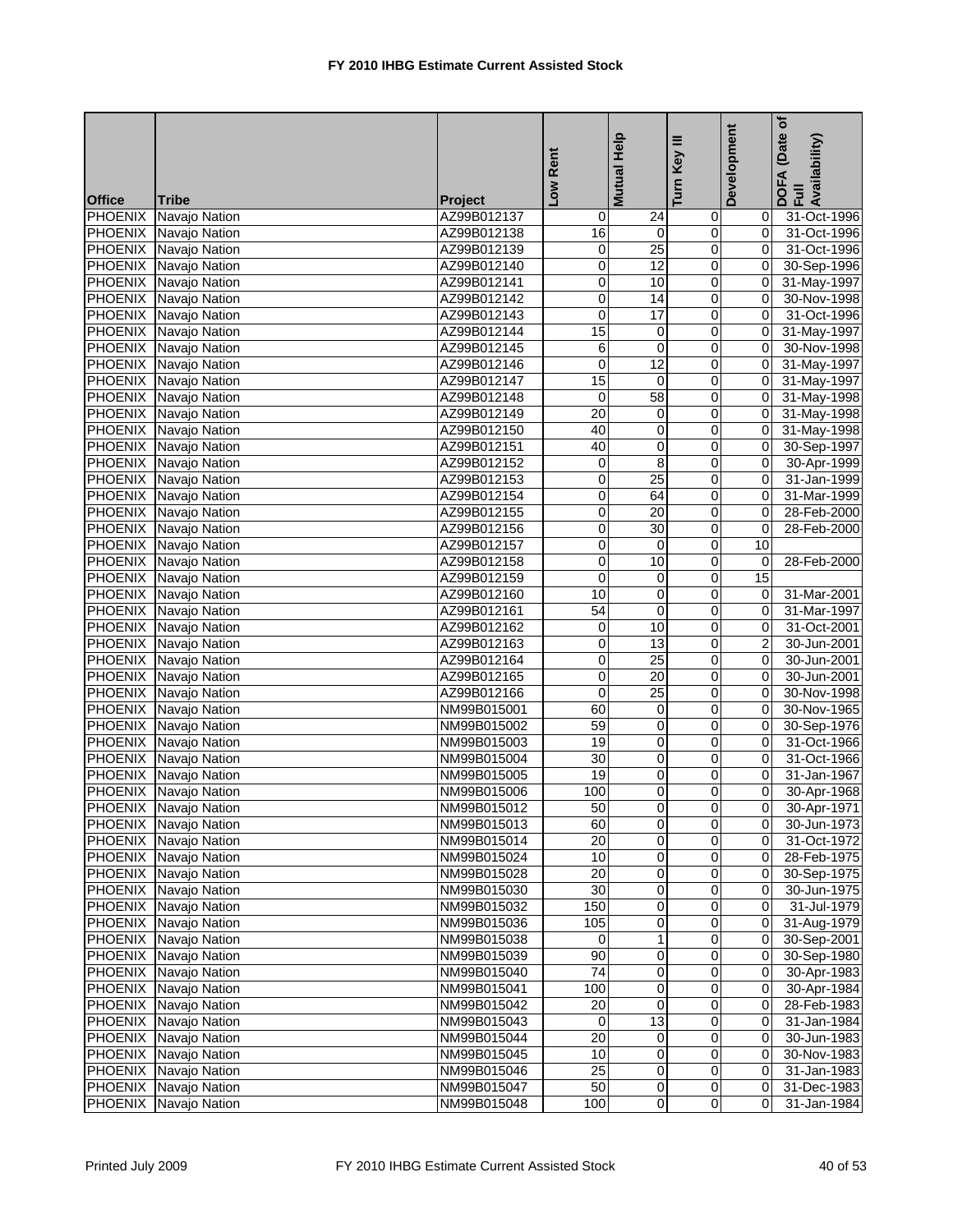|                |                              |                            | Low Rent        | Mutual Help             | Key III                 | Development    | (Date of<br>DOFA (Date <sub>)</sub><br>Full<br>Availability) |
|----------------|------------------------------|----------------------------|-----------------|-------------------------|-------------------------|----------------|--------------------------------------------------------------|
| <b>Office</b>  | <b>Tribe</b>                 | <b>Project</b>             |                 |                         | Turn                    |                |                                                              |
| <b>PHOENIX</b> | Navajo Nation                | NM99B015049                | 51              | $\mathbf 0$             | $\overline{0}$          | 01             | 29-Feb-1984                                                  |
|                | PHOENIX Navajo Nation        | NM99B015052                | 3               | $\overline{0}$          | $\pmb{0}$               | $\overline{0}$ | 30-Apr-1984                                                  |
|                | PHOENIX Navajo Nation        | NM99B015053                | 0               | 26                      | $\pmb{0}$               | $\overline{0}$ | 31-Mar-1986                                                  |
| <b>PHOENIX</b> | Navajo Nation                | NM99B015054                | 0               | 15                      | $\overline{\mathbf{0}}$ | $\overline{0}$ | 31-Jan-1985                                                  |
| <b>PHOENIX</b> | Navajo Nation                | NM99B015055                | 59              | 0                       | 0                       | $\overline{0}$ | 31-Jan-1986                                                  |
|                | PHOENIX Navajo Nation        | NM99B015056                | 0               | 29                      | $\pmb{0}$               | 0              | 31-Mar-1987                                                  |
|                | PHOENIX Navajo Nation        | NM99B015057                | 0               | 36                      | $\pmb{0}$               | $\mathbf{0}$   | 30-Jun-1987                                                  |
|                | PHOENIX Navajo Nation        | NM99B015058                | 0               | 14                      | 0                       | Οl             | 31-Aug-1987                                                  |
|                | PHOENIX Navajo Nation        | NM99B015059                | 0               | 6                       | 0                       | $\mathbf{0}$   | 31-Dec-1984                                                  |
|                | PHOENIX Navajo Nation        | NM99B015060                | $\mathbf 0$     | 21                      | 0                       | $\mathbf{0}$   | 31-Aug-1987                                                  |
| <b>PHOENIX</b> | Navajo Nation                | NM99B015061                | $\overline{21}$ | $\overline{0}$          | $\overline{0}$          | $\overline{0}$ | 31-Mar-1987                                                  |
| PHOENIX        | Navajo Nation                | NM99B015062                | 0               | 26                      | 0                       | $\overline{0}$ | 30-Jun-1987                                                  |
| <b>PHOENIX</b> | Navajo Nation                | NM99B015063                | 0               | 9                       | 0                       | 01             | 31-Jul-1987                                                  |
| PHOENIX        | Navajo Nation                | NM99B015064                | 0               | 22                      | 0                       | $\Omega$       | 31-Oct-1987                                                  |
|                | PHOENIX Navajo Nation        | NM99B015065                | 0               | 19                      | $\pmb{0}$               | 0              | 31-Dec-1987                                                  |
|                | PHOENIX Navajo Nation        | NM99B015066                | 0               | 13                      | 0                       | $\mathbf{0}$   | 31-Oct-1990                                                  |
|                | PHOENIX Navajo Nation        | NM99B015067                | $\overline{0}$  | 29                      | $\overline{0}$          | $\Omega$       | 31-Mar-1991                                                  |
|                | PHOENIX Navajo Nation        | NM99B015068                | 0               | 66                      | 0                       | $\mathbf{0}$   | 30-Sep-1990                                                  |
|                | PHOENIX Navajo Nation        | NM99B015069                | 0               | 40                      | $\overline{0}$          | $\mathbf{0}$   | 31-Mar-1991                                                  |
|                | PHOENIX Navajo Nation        | NM99B015070                | 0               | 13                      | $\pmb{0}$               | $\mathbf{0}$   | 30-Sep-1990                                                  |
|                | PHOENIX Navajo Nation        | NM99B015071                | 0               | 40                      | $\overline{\mathbf{0}}$ | $\overline{0}$ | 31-Oct-1990                                                  |
|                | PHOENIX Navajo Nation        | NM99B015072                | 0               | 17                      | 0                       | $\Omega$       | 31-Dec-1991                                                  |
|                | PHOENIX Navajo Nation        | NM99B015073                | 10              | $\overline{\mathbf{0}}$ | $\overline{0}$          | $\overline{0}$ | 31-Dec-1991                                                  |
|                | PHOENIX Navajo Nation        | NM99B015074                | 0               | 13                      | $\pmb{0}$               | $\mathbf{0}$   | 30-Nov-1991                                                  |
|                | PHOENIX Navajo Nation        | NM99B015075                | 10              | 0                       | 0                       | οI             | 30-Nov-1991                                                  |
|                | PHOENIX Navajo Nation        | NM99B015076                | 0               | 20                      | 0                       | 01             | 31-Dec-1991                                                  |
| <b>PHOENIX</b> | Navajo Nation                | NM99B015077                | 35              | $\pmb{0}$               | $\pmb{0}$               | $\mathbf{0}$   | 31-Dec-1991                                                  |
|                | PHOENIX Navajo Nation        | NM99B015078                | 0               | $\overline{14}$         | $\pmb{0}$               | $\mathbf{0}$   | 31-Mar-1992                                                  |
| <b>PHOENIX</b> | Navajo Nation                | NM99B015079                | $\overline{20}$ | $\overline{\mathbf{0}}$ | 0                       | Οl             | 31-Mar-1992                                                  |
| <b>PHOENIX</b> | Navajo Nation                | NM99B015080                | $\overline{20}$ | 0                       | 0                       | 01             | 31-Aug-1991                                                  |
|                | PHOENIX Navajo Nation        | NM99B015081                | 0               | 10                      | 0                       | 0              | 30-Nov-1991                                                  |
|                | PHOENIX Navajo Nation        | NM99B015082                | 10              | 0                       | $\pmb{0}$               | Οl             | 30-Nov-1991                                                  |
|                | PHOENIX Navajo Nation        | NM99B015083                | 0               | 19                      | 0                       | Οl             | 30-Nov-1991                                                  |
|                | PHOENIX Navajo Nation        | NM99B015084                | 0               | 24                      | 0                       | 0I             | 30-Nov-1991                                                  |
|                | PHOENIX Navajo Nation        | NM99B015085                | 10              | 0                       | 0                       | $\mathbf{0}$   | 30-Nov-1991                                                  |
|                | PHOENIX Navajo Nation        | NM99B015086                | $\mathbf 0$     | 15                      | 0                       | $\overline{0}$ | 31-Jan-1994                                                  |
|                | PHOENIX Navajo Nation        | NM99B015087                | 20              | $\overline{0}$          | $\overline{0}$          |                | 0 31-Dec-1993                                                |
|                | PHOENIX Navajo Nation        | NM99B015088                | $\overline{0}$  | 5                       | $\overline{0}$          |                | 0 31-Aug-1992                                                |
|                | <b>PHOENIX</b> Navajo Nation | NM99B015089                | 18              | $\mathbf 0$             | 0                       |                | 0 31-Aug-1992                                                |
|                | PHOENIX Navajo Nation        | NM99B015090                | $\overline{0}$  | 26                      | $\pmb{0}$               |                | $\overline{0}$ 30-Nov-1993                                   |
|                | PHOENIX Navajo Nation        | NM99B015091                | 0               | 14                      | 0                       | 01             | 30-Nov-1993                                                  |
|                | PHOENIX Navajo Nation        | NM99B015092                | 0               | 20                      | $\overline{\mathsf{o}}$ | ΟI             | 31-Mar-1994                                                  |
|                | PHOENIX Navajo Nation        | NM99B015093                | 0               | 17                      | 0                       | 01             | 31-Jan-1994                                                  |
|                | PHOENIX Navajo Nation        | NM99B015094                | 18              | $\mathbf 0$             | $\overline{O}$          | $\overline{0}$ | 31-Jan-1994                                                  |
|                | PHOENIX Navajo Nation        |                            | 17              | $\mathbf 0$             | 0                       | 01             |                                                              |
|                | PHOENIX Navajo Nation        | NM99B015095<br>NM99B015096 | 20              | $\mathbf 0$             | $\pmb{0}$               | 01             | 31-Mar-1994<br>31-Dec-1993                                   |
|                | <b>PHOENIX</b> Navajo Nation | NM99B015097                | $\mathbf 0$     | 24                      | 0                       | ΟI             | 31-Jan-1995                                                  |
|                |                              |                            | 0               | 39                      | o                       | $\overline{0}$ | 30-Nov-1994                                                  |
|                | PHOENIX Navajo Nation        | NM99B015098                |                 |                         |                         |                |                                                              |
| <b>PHOENIX</b> | Navajo Nation                | NM99B015099                | 0               | 25                      | 0                       | 01             | 28-Feb-1997                                                  |
| PHOENIX        | Navajo Nation                | NM99B015100                | 0               | $\overline{7}$          | $\mathbf 0$             | ΟI             | 31-Oct-1996                                                  |
|                | PHOENIX Navajo Nation        | NM99B015101                | 0               | $\boldsymbol{9}$        | 0                       | ΟI             | 31-Oct-1996                                                  |
|                | PHOENIX Navajo Nation        | NM99B015102                | 0               | 20                      | $\overline{O}$          | $\overline{0}$ | 31-May-1996                                                  |
|                | PHOENIX Navajo Nation        | NM99B015103                | 0               | 25                      | $\mathbf 0$             | $\overline{O}$ | 30-Sep-1996                                                  |
|                | PHOENIX Navajo Nation        | NM99B015104                | 11              | $\overline{0}$          | $\overline{0}$          | ΟI             | 31-Oct-1996                                                  |
|                | PHOENIX Navajo Nation        | NM99B015105                | 9               | $\overline{0}$          | $\overline{0}$          | 01             | 31-Oct-1996                                                  |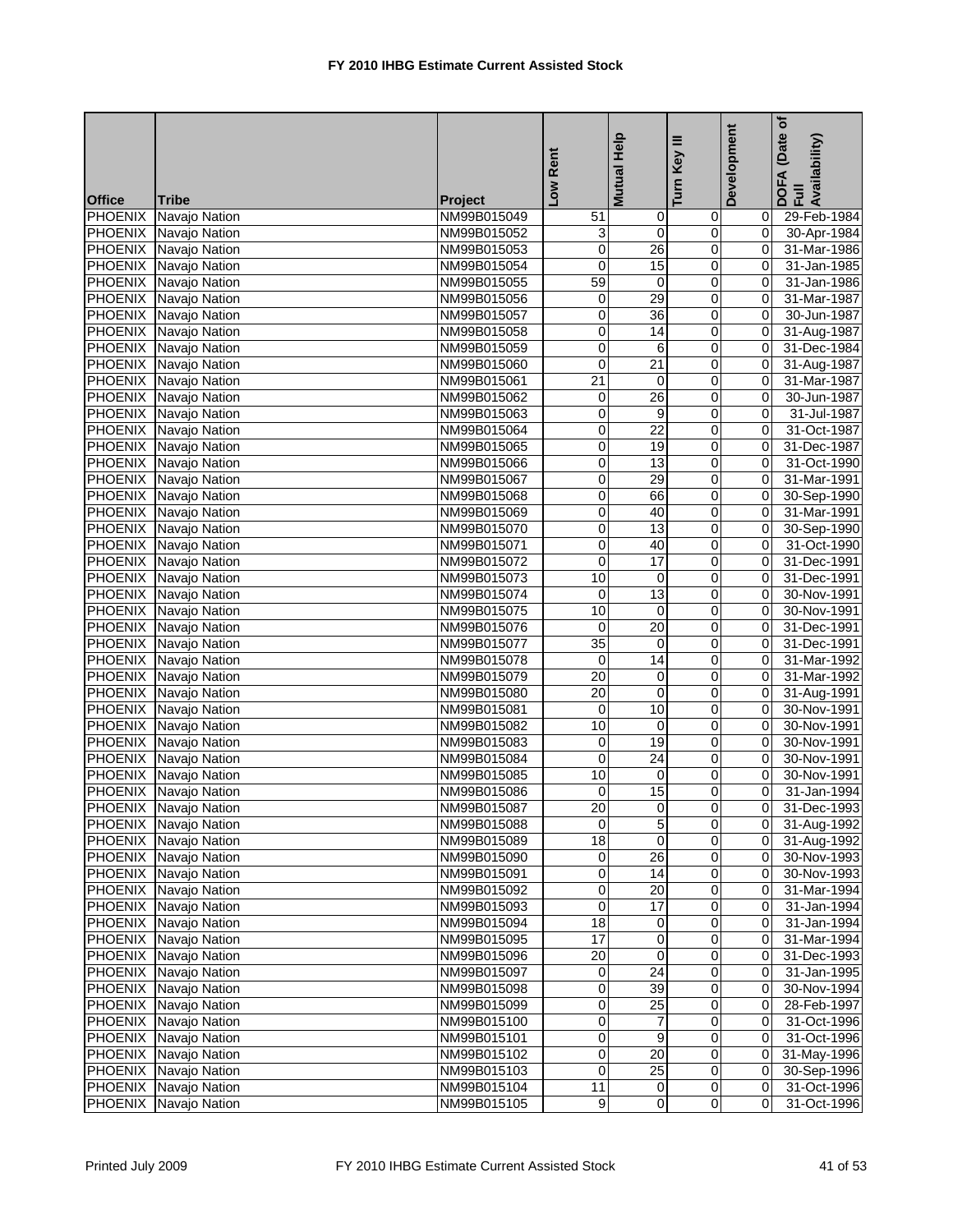|                |                                          |             | Rent            | <b>Mutual Help</b>  | Ξ<br>Key                | Development    | (Date of<br>DOFA (Date <sub>)</sub><br>Full<br>Availability) |
|----------------|------------------------------------------|-------------|-----------------|---------------------|-------------------------|----------------|--------------------------------------------------------------|
|                |                                          |             |                 |                     |                         |                |                                                              |
| <b>Office</b>  | <b>Tribe</b>                             | Project     | <b>NOT</b>      |                     | Turn                    |                |                                                              |
|                | PHOENIX Navajo Nation                    | NM99B015106 | 20              | $\mathsf{O}\xspace$ | 0                       | $\overline{0}$ | 31-May-1996                                                  |
|                | PHOENIX Navajo Nation                    | NM99B015107 | 14              | $\overline{0}$      | $\overline{0}$          |                | 0 30-Sep-1996                                                |
|                | PHOENIX Navajo Nation                    | NM99B015108 | $\mathbf 0$     | 9                   | $\mathbf 0$             | $\Omega$       | 30-Sep-1996                                                  |
|                | PHOENIX Navajo Nation                    | NM99B015109 | $\overline{14}$ | 0                   | Ō                       | $\overline{0}$ | 30-Jun-1996                                                  |
| <b>PHOENIX</b> | Navajo Nation                            | NM99B015110 | 10              | 0                   | 0                       | $\Omega$       | 30-Apr-1996                                                  |
| PHOENIX        | Navajo Nation                            | NM99B015111 | 0               | $\overline{7}$      | $\overline{0}$          | $\overline{0}$ | 30-Apr-1996                                                  |
|                | PHOENIX Navajo Nation                    | NM99B015112 | 0               | $\overline{37}$     | 0                       | $\overline{0}$ | 31-May-1998                                                  |
|                | PHOENIX Navajo Nation                    | NM99B015113 | 0               | $\overline{77}$     | 0                       | $\overline{0}$ | 30-Sep-1998                                                  |
|                | PHOENIX Navajo Nation                    | NM99B015114 | 0               | $\overline{18}$     | 0                       | $\Omega$       | 30-Sep-1980                                                  |
|                | PHOENIX Navajo Nation                    | NM99B015115 | 0               | $\overline{20}$     | 0                       | $\overline{0}$ | 31-Dec-1999                                                  |
|                | PHOENIX Navajo Nation                    | NM99B015116 | 0               | 15                  | $\overline{0}$          | $\mathbf{0}$   | 30-Nov-1999                                                  |
|                | PHOENIX Navajo Nation                    | NM99B015117 | 0               | 10                  | $\mathbf 0$             | $\overline{0}$ | 30-Nov-1999                                                  |
|                | PHOENIX Navajo Nation                    | NM99B015118 | 0               | 10                  | 0                       | $\mathbf{0}$   | 28-Feb-1999                                                  |
|                | PHOENIX Navajo Nation                    | NM99B015119 | 0               | 15                  | $\mathbf 0$             | $\overline{0}$ | 28-Feb-1999                                                  |
|                | PHOENIX Navajo Nation                    | NM99B015120 | 0               | 11                  | 0                       | $\overline{0}$ | 30-Sep-2000                                                  |
|                | PHOENIX Navajo Nation                    | NM99B015121 | 0               | 10                  | 0                       | $\Omega$       | 31-Dec-1999                                                  |
|                | PHOENIX Navajo Nation                    | NM99B015122 | 0               | $\overline{20}$     | 0                       | $\Omega$       | 30-Nov-2000                                                  |
|                | PHOENIX Navajo Nation                    | NM99B015123 | 0               | 19                  | 0                       | $\Omega$       | 31-Dec-2000                                                  |
|                | PHOENIX Navajo Nation                    | NM99B015124 | 0               | 15                  | 0                       | $\mathbf{0}$   | 30-Nov-2000                                                  |
|                | PHOENIX Navajo Nation                    | NM99B015125 | 20              | $\mathbf 0$         | 0                       | $\Omega$       | 31-Mar-2002                                                  |
|                | PHOENIX Navajo Nation                    | NM99B015126 | 0               | 6                   | 0                       | $\overline{0}$ | 30-Jun-2001                                                  |
|                | PHOENIX Navajo Nation                    | NM99B015127 | 18              | $\mathbf 0$         | 0                       | $\overline{0}$ | 30-Jun-2001                                                  |
|                | PHOENIX Navajo Nation                    | NM99B015128 | $\mathbf 0$     | 30                  | $\overline{0}$          | $\overline{0}$ | 30-Jun-2001                                                  |
|                | PHOENIX Navajo Nation                    | UT99B005002 | 0               | $\overline{22}$     | $\mathbf 0$             | $\overline{0}$ | 31-Aug-1985                                                  |
|                | PHOENIX Navajo Nation                    | UT99B005003 | 0               | 20                  | 0                       | $\Omega$       | 28-Feb-1986                                                  |
|                | PHOENIX Navajo Nation                    | UT99B005004 | 0               | 17                  | 0                       | $\Omega$       | 31-Oct-1987                                                  |
|                | PHOENIX Ohkay Owingeh (San Juan Pueblo)  | NM99B083005 | 0               | 2                   | $\mathsf 0$             | $\overline{0}$ | 30-Sep-1980                                                  |
|                | PHOENIX Ohkay Owingeh (San Juan Pueblo)  | NM99B083006 | 0               | 6                   | 0                       | $\Omega$       | 31-May-1983                                                  |
| <b>PHOENIX</b> | Ohkay Owingeh (San Juan Pueblo)          | NM99B083007 | 0               | $\overline{19}$     | 0                       | $\overline{0}$ | 31-May-1989                                                  |
| <b>PHOENIX</b> | Ohkay Owingeh (San Juan Pueblo)          | NM99B083008 | 0               | 1                   | 0                       | $\Omega$       | 31-Jul-1996                                                  |
| <b>PHOENIX</b> | Ohkay Owingeh (San Juan Pueblo)          | NM99B083009 | 23              | 0                   | 0                       | $\overline{0}$ | 31-Dec-1997                                                  |
| <b>PHOENIX</b> | Ohkay Owingeh (San Juan Pueblo)          | NM99B083010 | 3               | $\mathbf 0$         | 0                       | $\Omega$       | 30-Nov-2005                                                  |
|                | PHOENIX Paiute-Shoshone of Bishop Colony | CA99B098002 | 0               | 39                  | 0                       | $\Omega$       | 31-Mar-1979                                                  |
|                | PHOENIX Paiute-Shoshone of Bishop Colony | CA99B098004 | 9               | 0                   | 0                       | $\Omega$       | 31-Mar-1982                                                  |
|                | PHOENIX Paiute-Shoshone of Bishop Colony | CA99B098005 | 6               | $\mathbf 0$         | $\mathbf 0$             | $\overline{0}$ | 31-Mar-1979                                                  |
|                | PHOENIX Paiute-Shoshone of Bishop Colony | CA99B098007 | 0               | $\overline{38}$     | $\overline{0}$          | $\overline{0}$ | 29-Feb-1984                                                  |
|                | PHOENIX Paiute-Shoshone of Bishop Colony | CA99B098008 | $\overline{4}$  | $\overline{0}$      | $\overline{0}$          | $\overline{0}$ | 29-Feb-1984                                                  |
|                | PHOENIX Paiute-Shoshone of Bishop Colony | CA99B098009 | 0               | 17                  | 0                       | ΟI             | 30-Nov-1987                                                  |
|                | PHOENIX Paiute-Shoshone of Bishop Colony | CA99B098010 | 3               | 0                   | $\mathbf 0$             | ΟI             | 30-Nov-1987                                                  |
| <b>PHOENIX</b> | Paiute-Shoshone of Bishop Colony         | CA99B098011 | 7               | $\mathbf 0$         | $\mathbf 0$             | $\overline{0}$ | 30-Sep-1991                                                  |
| <b>PHOENIX</b> | Paiute-Shoshone of Bishop Colony         | CA99B098012 | 0               | 10                  | 0                       | 0              | 30-Sep-1991                                                  |
| <b>PHOENIX</b> | Paiute-Shoshone of Bishop Colony         | CA99B098013 | 0               | 13                  | 0                       | 01             | 30-Apr-1993                                                  |
| <b>PHOENIX</b> | Paiute-Shoshone of Bishop Colony         | CA99B098015 | 0               | 5                   | 0                       | $\overline{0}$ | 15-Jun-1994                                                  |
| <b>PHOENIX</b> | Paiute-Shoshone of Bishop Colony         | CA99B098016 | 0               | 5                   | 0                       | 01             | 30-Nov-1987                                                  |
| <b>PHOENIX</b> | Paiute-Shoshone of Bishop Colony         | CA99B605001 | 0               | 5                   | 0                       | $\overline{0}$ | 30-Sep-2002                                                  |
| <b>PHOENIX</b> | Paiute-Shoshone of Bishop Colony         | CA99B605001 | 0               | 6                   | 0                       | 01             | 30-Apr-2005                                                  |
| PHOENIX        | Pala Band                                | CA99B080018 | 0               | 6                   | 0                       | $\overline{0}$ | 30-Sep-1981                                                  |
| <b>PHOENIX</b> | Pala Band                                | CA99B080039 | 0               | 18                  | $\overline{0}$          | $\overline{0}$ | 30-Jun-1989                                                  |
| <b>PHOENIX</b> | Pala Band                                | CA99B080053 | 12              | 0                   | $\pmb{0}$               | $\overline{0}$ | 30-Nov-1994                                                  |
| <b>PHOENIX</b> | Pascua Yaqui Tribe                       | AZ99B040001 | 60              | $\mathbf 0$         | $\overline{\mathbf{0}}$ | 01             | 31-Oct-1981                                                  |
| PHOENIX        | Pascua Yaqui Tribe                       | AZ99B040002 | 0               | 60                  | 0                       | $\overline{0}$ | 31-Mar-1983                                                  |
|                | PHOENIX Pascua Yaqui Tribe               | AZ99B040003 | 40              | 0                   | 0                       | $\mathbf{0}$   | 30-Apr-1986                                                  |
| PHOENIX        | Pascua Yaqui Tribe                       | AZ99B040004 | 50              | $\mathbf 0$         | $\mathbf 0$             | $\overline{0}$ | 31-Dec-1986                                                  |
| <b>PHOENIX</b> | Pascua Yaqui Tribe                       | AZ99B040005 | 0               | 93                  | $\mathbf 0$             | $\overline{0}$ | 31-May-1987                                                  |
| <b>PHOENIX</b> | Pascua Yaqui Tribe                       | AZ99B040006 | 50              | 0                   | 0                       |                | 30-Jun-1987                                                  |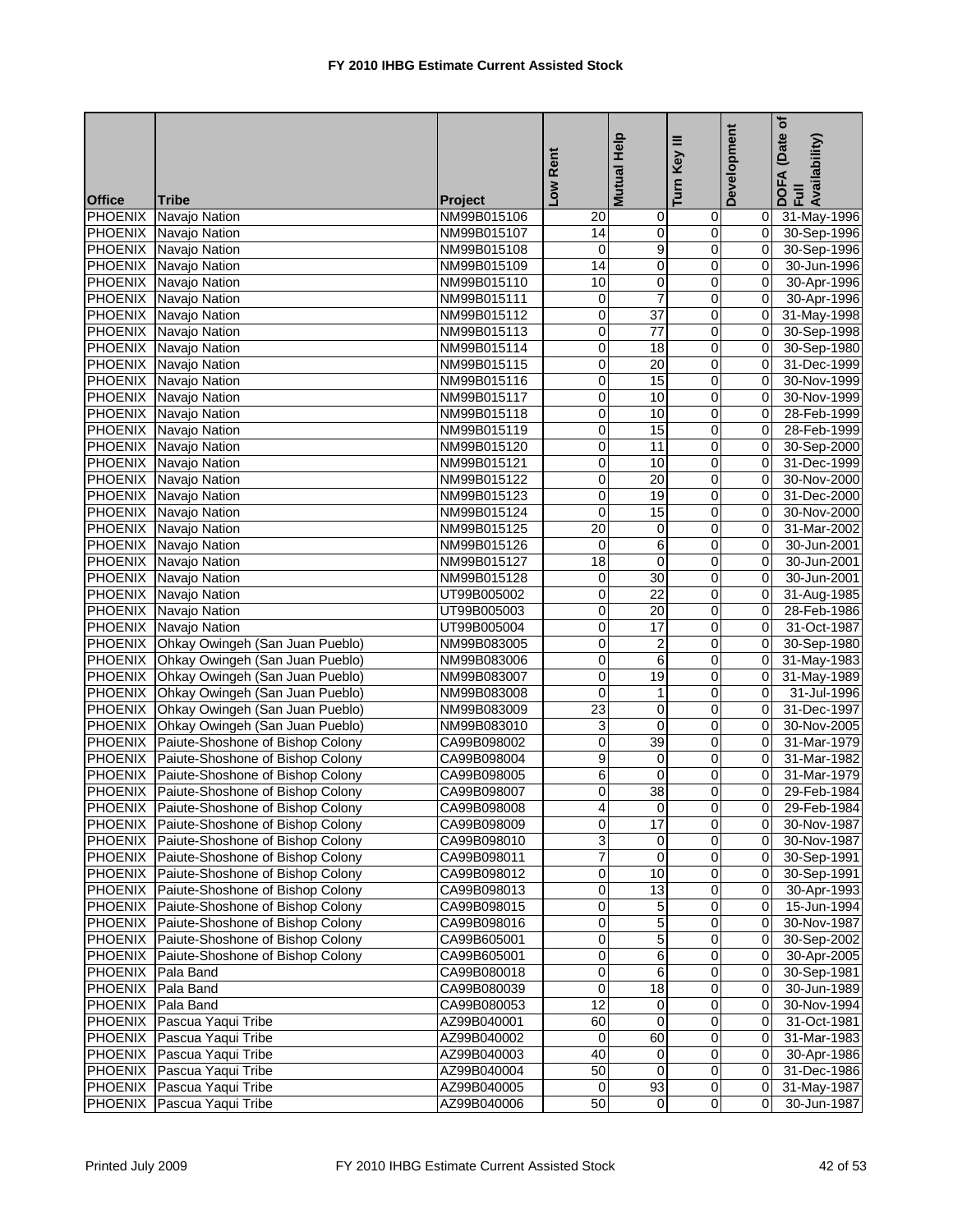|                |                                   |                | Low Rent        | Mutual Help             | Key III<br>Turn         | Development    | (Date of<br>DOFA (Date <sub>)</sub><br>Full<br>Availability) |
|----------------|-----------------------------------|----------------|-----------------|-------------------------|-------------------------|----------------|--------------------------------------------------------------|
| <b>Office</b>  | <b>Tribe</b>                      | <b>Project</b> |                 |                         |                         |                |                                                              |
|                | PHOENIX Pascua Yaqui Tribe        | AZ99B040007    | 79              | $\mathbf 0$             | $\mathbf 0$             |                | 0 31-Dec-1987                                                |
|                | PHOENIX Pascua Yaqui Tribe        | AZ99B040008    | 0               | 79                      | $\mathbf 0$             | ΟI             | 30-Nov-1987                                                  |
|                | PHOENIX Pascua Yaqui Tribe        | AZ99B040009    | 0               | $\overline{75}$         | $\pmb{0}$               | $\overline{0}$ | 30-Nov-1991                                                  |
|                | PHOENIX Pascua Yaqui Tribe        | AZ99B040010    | 0               | $\overline{13}$         | $\overline{\mathsf{o}}$ | $\overline{0}$ | 30-Nov-1991                                                  |
|                | PHOENIX Pascua Yaqui Tribe        | AZ99B040011    | 43              | 0                       | 0                       | 0I             | 30-Apr-1992                                                  |
|                | PHOENIX Pascua Yaqui Tribe        | AZ99B040012    | $\mathbf 0$     | 20                      | $\pmb{0}$               | 0I             | 31-Mar-1995                                                  |
|                | PHOENIX Pascua Yaqui Tribe        | AZ99B040013    | $\overline{20}$ | $\mathbf 0$             | $\pmb{0}$               | Οl             | 31-Mar-1995                                                  |
|                | PHOENIX Pascua Yaqui Tribe        | AZ99B040014    | 0               | 40                      | 0                       | 0I             | 28-Feb-1998                                                  |
|                | PHOENIX Pascua Yaqui Tribe        | AZ99B040015    | 40              | 0                       | 0                       | Οl             | 28-Feb-1998                                                  |
|                | PHOENIX Pauma Band                | CA99B080025    | $\mathbf 0$     | $\overline{c}$          | $\pmb{0}$               | Οl             | 30-Nov-1973                                                  |
| <b>PHOENIX</b> | Pauma Band                        | CA99B080038    | 0               | $\mathbf{1}$            | 0                       | $\overline{0}$ | 30-Sep-1989                                                  |
|                | PHOENIX Pauma Band                | CA99B080063    | 0               | $\overline{5}$          | $\mathbf 0$             | οI             | 30-Apr-1995                                                  |
|                | PHOENIX Picayune Rancheria        | CA99B159001    | 12              | 0                       | 0                       | 5 <sub>l</sub> | 31-Dec-1999                                                  |
|                | PHOENIX Picayune Rancheria        | CA99B159001    | 3               | 0                       | 0                       | $\mathbf{0}$   | 08-Feb-2003                                                  |
|                | PHOENIX Picayune Rancheria        | CA99B159002    | 0               | $\overline{\mathbf{0}}$ | $\overline{\mathbf{0}}$ | 8              |                                                              |
|                | PHOENIX Picuris Pueblo            | NM99B040015    | 0               | $\overline{17}$         | 0                       | $\mathbf{0}$   | 31-Dec-1984                                                  |
|                | PHOENIX Pinoleville Rancheria     | CA99B130024    | 5               | $\overline{\mathbf{0}}$ | 0                       | 14             | 01-Sep-2006                                                  |
|                | PHOENIX Pojoaque Pueblo           | NM99B040014    | 0               | 12                      | 0                       | 0I             | 30-Sep-1984                                                  |
|                | PHOENIX Pojoaque Pueblo           | NM99B040021    | 0               | 5                       | $\overline{0}$          | $\overline{0}$ | 31-May-1987                                                  |
|                | PHOENIX Pojoaque Pueblo           | NM99B040022    | 0               | 10                      | $\pmb{0}$               | $\overline{0}$ | 30-Apr-1989                                                  |
|                | PHOENIX Pojoaque Pueblo           | NM99B040023    | 0               | 5                       | $\overline{\mathbf{0}}$ | $\mathbf{0}$   | 30-Apr-1989                                                  |
|                | PHOENIX Pojoaque Pueblo           | NM99B040025    | 0               | 3                       | 0                       | $\mathbf{0}$   | 30-Apr-1992                                                  |
|                | PHOENIX Pyramid Lake Paiute       | NV99B004003    | $\overline{0}$  | 1                       | $\overline{0}$          | $\overline{0}$ | 30-Sep-1978                                                  |
|                | PHOENIX Pyramid Lake Paiute       | NV99B004005    | 20              | 0                       | 0                       | $\overline{0}$ | 31-Aug-1980                                                  |
|                | PHOENIX Pyramid Lake Paiute       | NV99B004006    | 36              | 0                       | 0                       | $\mathsf{O}$   | 31-Jul-1981                                                  |
|                | PHOENIX Pyramid Lake Paiute       | NV99B004007    | 0               | 6                       | 0                       | ΟI             | 31-Jul-1982                                                  |
|                | PHOENIX Pyramid Lake Paiute       | NV99B004009    | 0               | 50                      | $\overline{0}$          | 0I             | 31-Dec-1991                                                  |
|                | PHOENIX Pyramid Lake Paiute       | NV99B004010    | 0               | 35                      | $\pmb{0}$               | $\mathbf{0}$   | 31-May-1995                                                  |
|                | PHOENIX Pyramid Lake Paiute       | NV99B004011    | 0               | 25                      | 0                       | 0I             | 30-Apr-1997                                                  |
|                | PHOENIX Pyramid Lake Paiute       | NV99B004013    | 0               | 2                       | 0                       | ΟI             | 31-Mar-1998                                                  |
|                | PHOENIX Quartz Valley Rancheria   | CA99B083011    | 10              | 0                       | 0                       | 01             | 04-May-2004                                                  |
|                | PHOENIX Quartz Valley Rancheria   | CA99B083012    | 0               | 5                       | $\pmb{0}$               |                | 0 04-May-2004                                                |
|                | PHOENIX Quartz Valley Rancheria   | CA99B083014    | 1               | 0                       | 0                       | 0I             | 31-Dec-1997                                                  |
|                | PHOENIX Quartz Valley Rancheria   | CA99B083017    | 10              | 0                       | 0                       | 0I             | 30-Nov-2000                                                  |
|                | PHOENIX Quechan Tribe             | CA99B054005    | 0               | 4                       | 0                       | 0l             | 31-Oct-1979                                                  |
|                | <b>PHOENIX</b> Quechan Tribe      | CA99B054006    | 39              | $\overline{0}$          | O                       | 0l             | 31-Jul-1982                                                  |
|                |                                   |                | $\overline{0}$  |                         |                         |                |                                                              |
|                | PHOENIX Quechan Tribe             | CA99B054007    | $\overline{0}$  | 35                      | $\overline{0}$          | $\overline{0}$ | 31-Aug-1982                                                  |
|                | PHOENIX Quechan Tribe             | CA99B054012    |                 |                         |                         | ΟI             | 31-Jul-1990                                                  |
|                | <b>PHOENIX</b> Quechan Tribe      | CA99B054013    | 0<br>20         | 45                      | 0                       |                | $\overline{0}$ 31-Aug-1993                                   |
|                | <b>PHOENIX</b> Quechan Tribe      | CA99B054014    |                 | $\pmb{0}$               | $\pmb{0}$               |                | $\overline{0}$ 30-Nov-1994                                   |
|                | PHOENIX Quechan Tribe             | CA99B054015    | 20              | 0                       | 0                       | ΟI             | $\overline{12}$ -Jun-1997                                    |
|                | PHOENIX Quechan Tribe             | CA99B054017    | $\overline{22}$ | $\overline{\mathbf{0}}$ | $\overline{\mathsf{o}}$ | ΟI             | 30-Jun-1999                                                  |
|                | PHOENIX Redwood Valley Rancheria  | CA99B130009    | 0               | $\mathbf{1}$            | 0                       | 01             | 31-May-1990                                                  |
|                | PHOENIX Redwood Valley Rancheria  | CA99B130011    | 9               | $\pmb{0}$               | $\overline{O}$          | $\overline{0}$ | 31-May-1990                                                  |
|                | PHOENIX Reno-Sparks Colony        | NV99B012003    | 29              | 0                       | 0                       | $\overline{0}$ | 30-Sep-1974                                                  |
|                | PHOENIX Reno-Sparks Colony        | NV99B012006    | $\mathbf 0$     | 4                       | $\pmb{0}$               | 01             | 31-Oct-1985                                                  |
|                | PHOENIX Reno-Sparks Colony        | NV99B012007    | 20              | $\mathbf 0$             | 0                       | 01             | $31 -$ Jul-1991                                              |
|                | <b>PHOENIX</b> Reno-Sparks Colony | NV99B012008    | $\overline{0}$  | 57                      | $\overline{\mathbf{0}}$ |                | 0 30-Sep-1991                                                |
| <b>PHOENIX</b> | Reno-Sparks Colony                | NV99B012009    | 0               | 17                      | 0                       | 0I             | 30-Sep-1991                                                  |
| <b>PHOENIX</b> | Reno-Sparks Colony                | NV99B012010    | 0               | $\overline{20}$         | 0                       | 0I             | 14-Jun-1995                                                  |
|                | PHOENIX Reno-Sparks Colony        | NV99B012011    | 0               | 1                       | 0                       | 01             | 06-May-1996                                                  |
|                | PHOENIX Reno-Sparks Colony        | NV99B012012    | $\overline{29}$ | $\pmb{0}$               | $\pmb{0}$               | $\overline{0}$ | 30-Apr-1997                                                  |
|                | <b>PHOENIX</b> Rincon Reservation | CA99B080010    | $\mathbf 0$     | $\overline{1}$          | $\pmb{0}$               | $\overline{0}$ | 30-Jun-1981                                                  |
|                | <b>PHOENIX</b> Rincon Reservation | CA99B080025    | 0               | 3                       | $\overline{0}$          | 01             | 30-Jun-1987                                                  |
| <b>PHOENIX</b> | <b>Rincon Reservation</b>         | CA99B080038    | $\overline{0}$  | $\overline{2}$          | $\overline{0}$          | 01             | 30-Sep-1989                                                  |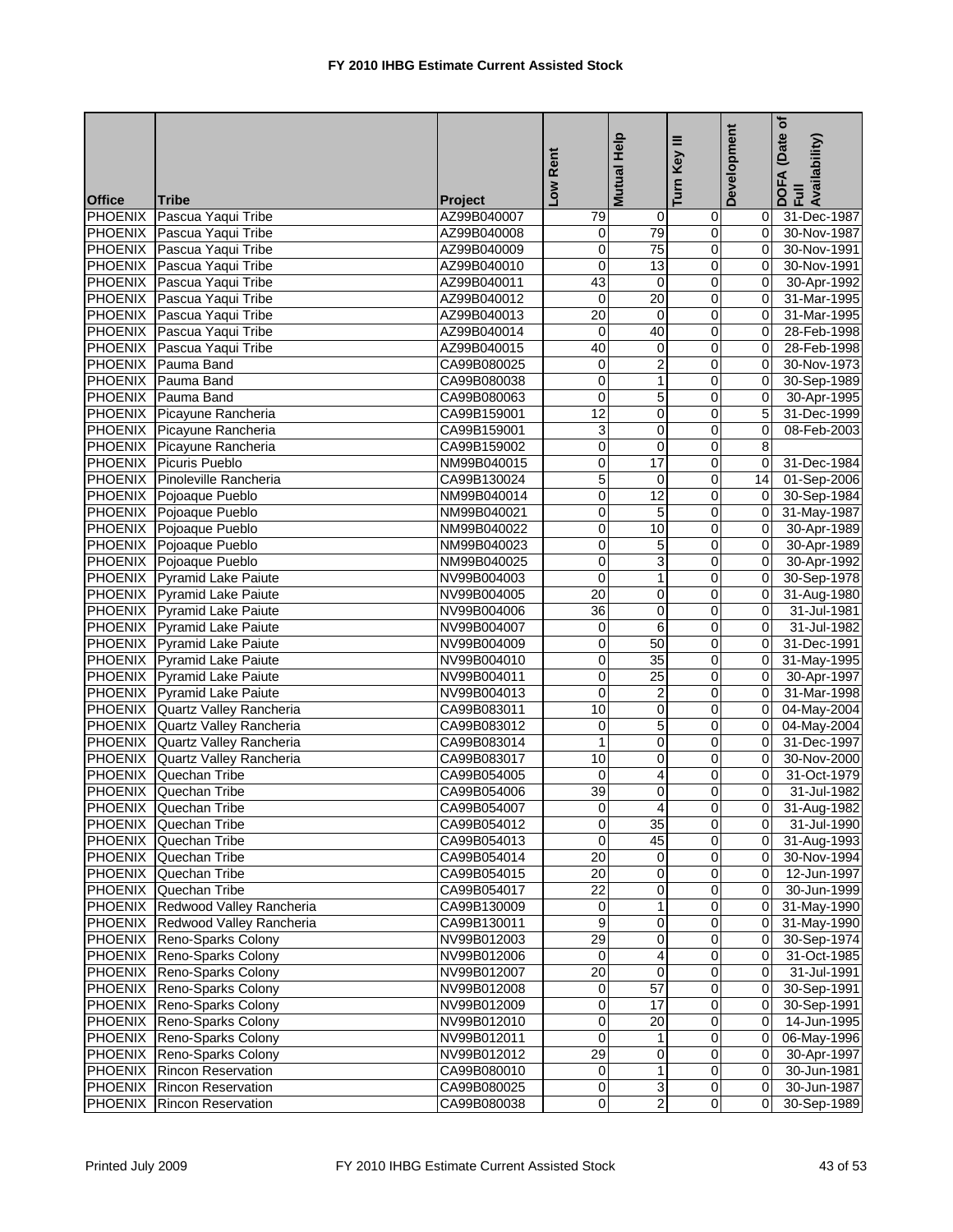|                                 |                                           |                        | Low Rent                | Mutual Help     | Key III                       | Development    | (Date of<br>DOFA (Date <sub>)</sub><br>Full<br>Availability) |
|---------------------------------|-------------------------------------------|------------------------|-------------------------|-----------------|-------------------------------|----------------|--------------------------------------------------------------|
|                                 |                                           |                        |                         |                 | Turn                          |                |                                                              |
| <b>Office</b><br><b>PHOENIX</b> | <b>Tribe</b><br><b>Rincon Reservation</b> | Project<br>CA99B080049 | 0                       | 17              |                               | 01             | 31-Jul-1991                                                  |
|                                 | PHOENIX Rincon Reservation                | CA99B080054            | 9                       | 0               | $\overline{0}$<br>$\mathbf 0$ | $\Omega$       | 30-Apr-1994                                                  |
|                                 | PHOENIX Rincon Reservation                | CA99B080061            | 0                       | $\mathbf{1}$    | $\pmb{0}$                     | $\overline{0}$ | 07-May-1996                                                  |
| <b>PHOENIX</b>                  | <b>Rincon Reservation</b>                 | CA99B080065            | 0                       | 10              | 0                             | $\overline{0}$ | 31-Jan-1996                                                  |
| <b>PHOENIX</b>                  | <b>Rincon Reservation</b>                 | CA99B080066            | 6                       | 0               | 0                             | 0l             | 31-Jan-1996                                                  |
|                                 | PHOENIX Robinson Rancheria                | CA99B130003            | 0                       | 20              | 0                             | 0l             | 28-Feb-1988                                                  |
|                                 | PHOENIX Robinson Rancheria                | CA99B130005            | 11                      | 0               | $\mathbf 0$                   | 0I             | 30-Apr-1988                                                  |
|                                 | PHOENIX Robinson Rancheria                | CA99B130007            | 0                       | 10              | 0                             | οI             | 31-Mar-1988                                                  |
|                                 | PHOENIX Round Valley Rancheria            | CA99B097001            | 0                       | $\overline{38}$ | 0                             | 0l             | 31-Aug-1978                                                  |
|                                 | PHOENIX Round Valley Rancheria            | CA99B097002            | 29                      | 0               | 0                             | 0l             | 31-Aug-1978                                                  |
| <b>PHOENIX</b>                  | Round Valley Rancheria                    | CA99B097004            | $\overline{0}$          | $\overline{22}$ | 0                             | $\overline{0}$ | 31-Aug-1981                                                  |
|                                 | PHOENIX Round Valley Rancheria            | CA99B097005            | $\overline{22}$         | 0               | $\mathbf 0$                   | $\overline{0}$ | 31-Aug-1981                                                  |
|                                 | PHOENIX Salt River Pima-Maricopa          | AZ99B014002            | 0                       | 4               | 0                             | 0l             | 31-Dec-1974                                                  |
|                                 | PHOENIX Salt River Pima-Maricopa          | AZ99B014004            | 0                       | 30              | 0                             | $\overline{0}$ | 28-Feb-1979                                                  |
| <b>PHOENIX</b>                  | Salt River Pima-Maricopa                  | AZ99B014005            | 0                       | 13              | $\mathbf 0$                   | $\overline{0}$ | 28-Feb-1979                                                  |
|                                 | PHOENIX Salt River Pima-Maricopa          | AZ99B014006            | 0                       | $\overline{22}$ | $\mathbf 0$                   | 0l             | 30-Sep-1979                                                  |
|                                 | PHOENIX Salt River Pima-Maricopa          | AZ99B014007            | $\overline{25}$         | 0               | 0                             | 0l             | 30-Jun-1980                                                  |
|                                 | PHOENIX Salt River Pima-Maricopa          | AZ99B014008            | $\mathbf 0$             | 12              | 0                             | $\Omega$       | 31-Jul-1981                                                  |
|                                 | PHOENIX Salt River Pima-Maricopa          | AZ99B014009            | 60                      | 0               | $\overline{0}$                | $\overline{0}$ |                                                              |
|                                 | PHOENIX Salt River Pima-Maricopa          | AZ99B014011            | 28                      | $\overline{0}$  | $\mathbf 0$                   | $\Omega$       | 30-Sep-1980                                                  |
|                                 |                                           | AZ99B014013            | 0                       | 34              | $\overline{\mathbf{0}}$       | $\overline{0}$ | 31-Jan-1986                                                  |
|                                 | PHOENIX Salt River Pima-Maricopa          |                        | 0                       |                 | 0                             | $\Omega$       | 31-Jan-1989                                                  |
|                                 | PHOENIX Salt River Pima-Maricopa          | AZ99B014014            |                         | 13              | $\overline{0}$                |                | 31-Jul-1990                                                  |
|                                 | PHOENIX Salt River Pima-Maricopa          | AZ99B014015            | 0                       | 16              |                               | $\mathbf{0}$   | 31-Oct-1991                                                  |
| <b>PHOENIX</b>                  | Salt River Pima-Maricopa                  | AZ99B014016            | 0                       | $\overline{24}$ | $\pmb{0}$                     | $\overline{0}$ | 31-May-1993                                                  |
|                                 | PHOENIX Salt River Pima-Maricopa          | AZ99B014017            | 40                      | 0               | 0                             | $\overline{0}$ | 31-Oct-1995                                                  |
| <b>PHOENIX</b>                  | Salt River Pima-Maricopa                  | AZ99B014018            | 20                      | 0               | 0                             | 0l             | 09-Feb-1999                                                  |
| <b>PHOENIX</b>                  | San Carlos Apache                         | AZ99B011012            | 0                       | 1               | 0                             | $\overline{0}$ | 30-Sep-1979                                                  |
| <b>PHOENIX</b>                  | San Carlos Apache                         | AZ99B011013            | 0                       | $\overline{2}$  | $\pmb{0}$                     | $\overline{0}$ | 31-Jan-1980                                                  |
| <b>PHOENIX</b>                  | San Carlos Apache                         | AZ99B011015            | 0                       | 1               | 0                             | $\overline{0}$ | 31-Oct-1979                                                  |
| <b>PHOENIX</b>                  | San Carlos Apache                         | AZ99B011016            | 99                      | 1               | 0                             | ΟI             | 30-Jul-1980                                                  |
| <b>PHOENIX</b>                  | San Carlos Apache                         | AZ99B011017            | 20                      | 0               | 0                             | 0              | 31-Dec-1981                                                  |
| <b>PHOENIX</b>                  | San Carlos Apache                         | AZ99B011018            | 0                       | 160             | 0                             | $\overline{0}$ | 31-May-1987                                                  |
|                                 | PHOENIX San Carlos Apache                 | AZ99B011019            | 4                       | 0               | 0                             | 0I             | 30-Apr-1983                                                  |
|                                 | PHOENIX San Carlos Apache                 | AZ99B011020            | 50                      | 0               | 0                             | 0I             | 30-Nov-1987                                                  |
|                                 | PHOENIX San Carlos Apache                 | AZ99B011021            | 50                      | 0               | 0                             | $\Omega$       | 30-Nov-1987                                                  |
| <b>PHOENIX</b>                  | San Carlos Apache                         | AZ99B011022            | 60                      | $\overline{0}$  | 0                             | $\overline{0}$ | 30-Nov-1987                                                  |
|                                 | PHOENIX San Carlos Apache                 | AZ99B011023            | 20                      | $\overline{0}$  |                               | $\overline{0}$ | 30-Nov-1987                                                  |
|                                 | PHOENIX San Carlos Apache                 | AZ99B011024            | $\overline{0}$          | 54              | $\overline{0}$                | 01             | 30-Jun-1990                                                  |
|                                 | PHOENIX San Carlos Apache                 | AZ99B011025            | 73                      | 7               | 0                             | 01             | 30-Nov-1992                                                  |
|                                 | PHOENIX San Carlos Apache                 | AZ99B011026            | $\overline{0}$          | 20              | $\pmb{0}$                     | ΟI             | 31-Jan-1994                                                  |
|                                 | PHOENIX San Carlos Apache                 | AZ99B011027            | 38                      | $\overline{2}$  | 0                             | 01             | 30-Nov-1994                                                  |
|                                 | PHOENIX San Carlos Apache                 | AZ99B011029            | $\mathbf 0$             | 8               | $\overline{\mathsf{o}}$       | ΟI             | 01-Jan-2000                                                  |
|                                 | PHOENIX San Carlos Apache                 | AZ99B011030            | 2                       | 0               | 0                             | 01             | 01-Jan-2000                                                  |
|                                 | PHOENIX San Ildefonso Pueblo              | NM99B040006            | 0                       | 1               | $\overline{O}$                |                | 0 31-Aug-1978                                                |
|                                 | PHOENIX San Ildefonso Pueblo              | NM99B040012            | 0                       | $\overline{c}$  | 0                             | 01             | 28-Feb-1981                                                  |
|                                 | PHOENIX San Ildefonso Pueblo              | NM99B040020            | 0                       | 10              | $\pmb{0}$                     | ΟI             | 31-May-1987                                                  |
|                                 | PHOENIX San Ildefonso Pueblo              | NM99B040022            | 0                       | 9               | 0                             | ΟI             | 30-Apr-1989                                                  |
|                                 | PHOENIX San Ildefonso Pueblo              | NM99B040026            | $\overline{\mathbf{0}}$ | 19              | $\overline{\mathsf{o}}$       |                | 0 31-Dec-1994                                                |
| <b>PHOENIX</b>                  | San Ildefonso Pueblo                      | NM99B040029            | $\overline{20}$         | $\overline{0}$  | 0                             | 01             | 31-Jan-2000                                                  |
| <b>PHOENIX</b>                  | San Pasqual Band                          | CA99B080042            | 0                       | 28              | $\mathbf 0$                   | 01             | 31-Jul-1989                                                  |
| <b>PHOENIX</b>                  | San Pasqual Band                          | CA99B080055            | 10                      | $\overline{0}$  | 0                             |                | 31-May-1993                                                  |
| <b>PHOENIX</b>                  | San Pasqual Band                          | CA99B080059            | 0                       | $\overline{21}$ | $\pmb{0}$                     | $\overline{0}$ | 31-Oct-1995                                                  |
| <b>PHOENIX</b>                  | San Pasqual Band                          | CA99B080072            | $\overline{11}$         | $\mathbf 0$     | $\pmb{0}$                     | $\overline{0}$ | 28-Nov-1995                                                  |
|                                 | PHOENIX San Rosa Band of Cahuilla         | CA99B080061            | 0                       | $\mathbf{1}$    | $\overline{0}$                | ΟI             | 30-May-1995                                                  |
| <b>PHOENIX</b>                  | San Rosa Band of Cahuilla                 | CA99B080069            | $\overline{0}$          | 3               | $\overline{0}$                | 01             | 30-May-1995                                                  |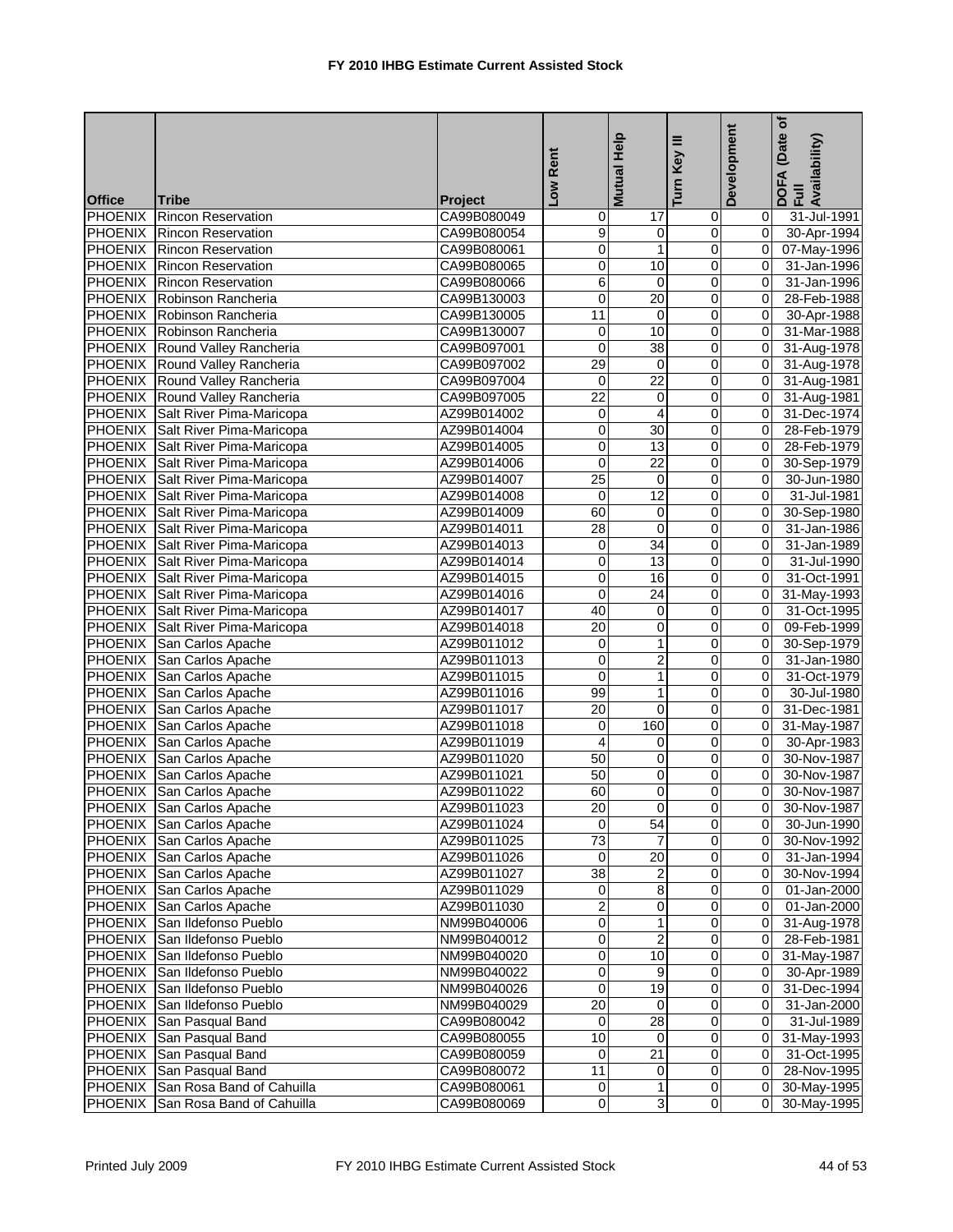|                 |                                    |                | Low Rent        | Help<br><b>Mutual</b>   | Turn Key III            | Development     | (Date of<br>DOFA (Date <sub>)</sub><br>Full<br>Availability) |
|-----------------|------------------------------------|----------------|-----------------|-------------------------|-------------------------|-----------------|--------------------------------------------------------------|
| <b>Office</b>   | <b>Tribe</b>                       | <b>Project</b> |                 |                         |                         |                 |                                                              |
| <b>PHOENIX</b>  | San Rosa Band of Cahuilla          | CA99B080070    | 0               | $\mathbf 0$             | 0                       | 3 <sup>1</sup>  |                                                              |
|                 | PHOENIX Sandia Pueblo              | NM99B031067    | 0               | 19                      | $\mathbf 0$             | $\overline{0}$  | 30-Sep-1995                                                  |
| <b>PHOENIX</b>  | Sandia Pueblo                      | NM99B031080    | 1               | 0                       | $\pmb{0}$               | $\overline{0}$  | 30-Sep-1995                                                  |
| <b>PHOENIX</b>  | Sandia Pueblo                      | NM99B087012    | 0               | $\overline{2}$          | 0                       | $\Omega$        | 31-Jan-2000                                                  |
| <b>PHOENIX</b>  | Santa Ana Pueblo                   | NM99B087013    | 6               | 0                       | 0                       | Οl              | 30-Nov-1999                                                  |
| PHOENIX         | Santa Clara Pueblo                 | NM99B082004    | 0               | $\overline{5}$          | 0                       | $\Omega$        | 31-Jul-1980                                                  |
| <b>PHOENIX</b>  | Santa Clara Pueblo                 | NM99B082005    | 0               | $\overline{8}$          | $\overline{\mathbf{0}}$ | 0I              | 30-Nov-1987                                                  |
|                 | PHOENIX Santa Clara Pueblo         | NM99B082006    | 0               | 40                      | $\mathbf 0$             | ΟI              | 31-Mar-1992                                                  |
|                 | PHOENIX Santa Clara Pueblo         | NM99B082007    | 0               | 18                      | 0                       | ΟI              | 31-Mar-1992                                                  |
|                 | PHOENIX Santa Clara Pueblo         | NM99B082008    | $\mathbf 0$     | 13                      | 0                       | 01              | 31-Dec-2004                                                  |
|                 | PHOENIX Santa Clara Pueblo         | NM99B082009    | $\overline{22}$ | $\overline{\mathbf{0}}$ | $\overline{0}$          | Οl              | 31-Dec-2004                                                  |
|                 | PHOENIX Santa Rosa Rancheria       | CA99B129001    | 23              | $\pmb{0}$               | $\mathbf 0$             | ΟI              | 31-Jul-1982                                                  |
|                 | PHOENIX Santa Rosa Rancheria       | CA99B129007    | 20              | 0                       | $\overline{0}$          | Οl              | 31-Dec-1987                                                  |
|                 | PHOENIX Santa Rosa Rancheria       | CA99B129015    | 0               | 1                       | 0                       | $\Omega$        | 31-Jul-1982                                                  |
|                 | PHOENIX Santa Rosa Rancheria       | CA99B129018    | 0               | $\mathbf{1}$            | $\overline{0}$          | $\overline{0}$  | 31-Dec-1987                                                  |
|                 | PHOENIX Santa Ynez Band of Chumash | CA99B080013    | 0               | $\mathbf{1}$            | $\mathbf 0$             | $\Omega$        | 31-Jan-1981                                                  |
|                 | PHOENIX Santa Ynez Band of Chumash | CA99B080026    | 1               | 4                       | 0                       | Οl              | 31-Aug-1989                                                  |
|                 | PHOENIX Santo Domingo Pueblo       |                | 32              | 0                       | 0                       | Οl              |                                                              |
|                 | PHOENIX Santo Domingo Pueblo       | NM99B078001    | 0               | 38                      | 0                       | 10 <sub>1</sub> | 30-Sep-1998                                                  |
|                 |                                    | NM99B078002    | $\mathbf 0$     |                         |                         | $\overline{0}$  | 30-Sep-1998                                                  |
|                 | PHOENIX Santo Domingo Pueblo       | NM99B078003    | 19              | 3                       | 0                       | $\overline{0}$  | 30-Nov-2004                                                  |
|                 | PHOENIX Sherwood Valley Rancheria  | CA99B130014    |                 | 0                       | 0                       |                 | 30-Apr-1993                                                  |
|                 | PHOENIX Sherwood Valley Rancheria  | CA99B130015    | 0               | 7                       | 0                       | $\overline{0}$  | 30-Apr-1993                                                  |
|                 | PHOENIX Sherwood Valley Rancheria  | CA99B130027    | 0               | $\overline{\mathbf{0}}$ | 0                       | 15              |                                                              |
| <b>PHOENIX</b>  | Soboba Band                        | CA99B080016    | 0               | $\mathbf{1}$            | $\pmb{0}$               | $\overline{0}$  | 31-Jul-1980                                                  |
|                 | PHOENIX Soboba Band                | CA99B080047    | 0               | 3                       | 0                       | 0I              | 30-Apr-1991                                                  |
|                 | PHOENIX Soboba Band                | CA99B080051    | 0               | 11                      | 0                       | Οl              | 31-Jul-1992                                                  |
|                 | PHOENIX Soboba Band                | CA99B080067    | 0               | 9                       | 0                       | 0l              | 30-May-1995                                                  |
| <b>PHOENIX</b>  | Soboba Band                        | CA99B080068    | 6               | 0                       | 0                       | $\overline{0}$  | 30-May-1995                                                  |
| <b>PHOENIX</b>  | Soboba Band                        | CA99B080073    | 8               | 0                       | 0                       | $\overline{0}$  | 30-Jun-1998                                                  |
| <b>PHOENIX</b>  | <b>Stewarts Point Rancheria</b>    | CA99B130032    | 0               | 0                       | 0                       | $\overline{15}$ |                                                              |
| <b>PHOENIX</b>  | Susanville Rancheria               | CA99B083002    | 0               | 3                       | 0                       | 01              | 30-Jun-1980                                                  |
| <b>PHOENIX</b>  | Susanville Rancheria               | CA99B083004    | 0               | 21                      | 0                       | $\overline{0}$  | 31-May-1984                                                  |
|                 | PHOENIX Susanville Rancheria       | CA99B083008    | 25              | $\mathbf 0$             | 0                       | $\mathbf{0}$    | 30-Sep-1993                                                  |
|                 | PHOENIX Susanville Rancheria       | CA99B083010    | 6               | 0                       | 0                       | $\overline{0}$  | 31-Dec-1995                                                  |
|                 | PHOENIX Taos Pueblo                | NM99B040016    | 0               | 44                      | 0                       | 0l              | 31-Mar-1985                                                  |
|                 | <b>PHOENIX Taos Pueblo</b>         | NM99B040018    | 0               | 55                      | $\overline{0}$          | $\overline{0}$  | 31-Jul-1987                                                  |
|                 | PHOENIX Taos Pueblo                | NM99B040022    |                 | 10                      |                         |                 | 30-Apr-1989                                                  |
| PHOENIX Te-Moak |                                    | NV99B016003    | $\overline{0}$  | $\overline{2}$          | $\overline{0}$          |                 | 0 31-Dec-1980                                                |
| PHOENIX Te-Moak |                                    | NV99B016004    | 10              | $\mathbf 0$             | $\mathbf 0$             |                 | 0 30-Nov-1980                                                |
| PHOENIX Te-Moak |                                    | NV99B016005    | 49              | $\overline{0}$          | $\overline{0}$          |                 | 0 28-Feb-1982                                                |
| PHOENIX Te-Moak |                                    | NV99B016006    | 0               | $\overline{20}$         | $\pmb{0}$               | $\overline{0}$  | 28-Feb-1982                                                  |
| <b>PHOENIX</b>  | Te-Moak                            | NV99B016008    | 0               | 36                      | 0                       | ΟI              | 31-Aug-1986                                                  |
| <b>PHOENIX</b>  | Te-Moak                            | NV99B016009    | 0               | 43                      | 0                       | 0I              | 31-Aug-1988                                                  |
| <b>PHOENIX</b>  | Te-Moak                            | NV99B016010    | 0               | 11                      | $\pmb{0}$               | $\overline{0}$  | 28-Feb-1989                                                  |
| <b>PHOENIX</b>  | Te-Moak                            | NV99B016011    | 28              | 0                       | 0                       | 01              | 28-Feb-1998                                                  |
| <b>PHOENIX</b>  | Tesuque Pueblo                     | NM99B040018    | 0               | 4                       | 0                       | 0I              | 31-Jul-1987                                                  |
| <b>PHOENIX</b>  | <b>Tesuque Pueblo</b>              | NM99B040025    | 0               | 8                       | 0                       | 01              | 30-Apr-1992                                                  |
| <b>PHOENIX</b>  | Tesuque Pueblo                     | NM99B040028    | 0               | $\overline{10}$         | $\overline{0}$          | $\overline{0}$  | 28-Feb-1995                                                  |
| <b>PHOENIX</b>  | Tohono O'Odham Nation              | AZ99B026001    | 0               | 1                       | $\pmb{0}$               | $\overline{0}$  | 31-May-1974                                                  |
| <b>PHOENIX</b>  | Tohono O'Odham Nation              | AZ99B026005    | 0               | $\mathbf{1}$            | $\mathbf 0$             | 0I              | 31-Jan-1974                                                  |
| <b>PHOENIX</b>  | Tohono O'Odham Nation              | AZ99B026006    | 0               | 1                       | $\mathbf 0$             | 0I              | 31-Jul-1976                                                  |
| <b>PHOENIX</b>  | Tohono O'Odham Nation              | AZ99B026008    | 10              | $\mathbf 0$             | $\mathbf 0$             | $\overline{0}$  | 30-Sep-1978                                                  |
| <b>PHOENIX</b>  | Tohono O'Odham Nation              | AZ99B026009    | $\overline{0}$  | $\overline{2}$          | $\overline{O}$          | $\overline{0}$  | 30-Sep-1978                                                  |
| <b>PHOENIX</b>  | Tohono O'Odham Nation              | AZ99B026011    | $\Omega$        | $\mathbf{1}$            | $\mathbf 0$             | 0l              | 30-Jun-1972                                                  |
| <b>PHOENIX</b>  | Tohono O'Odham Nation              | AZ99B026012    | 50              | $\mathbf 0$             | $\mathbf{0}$            |                 | 31-May-1974                                                  |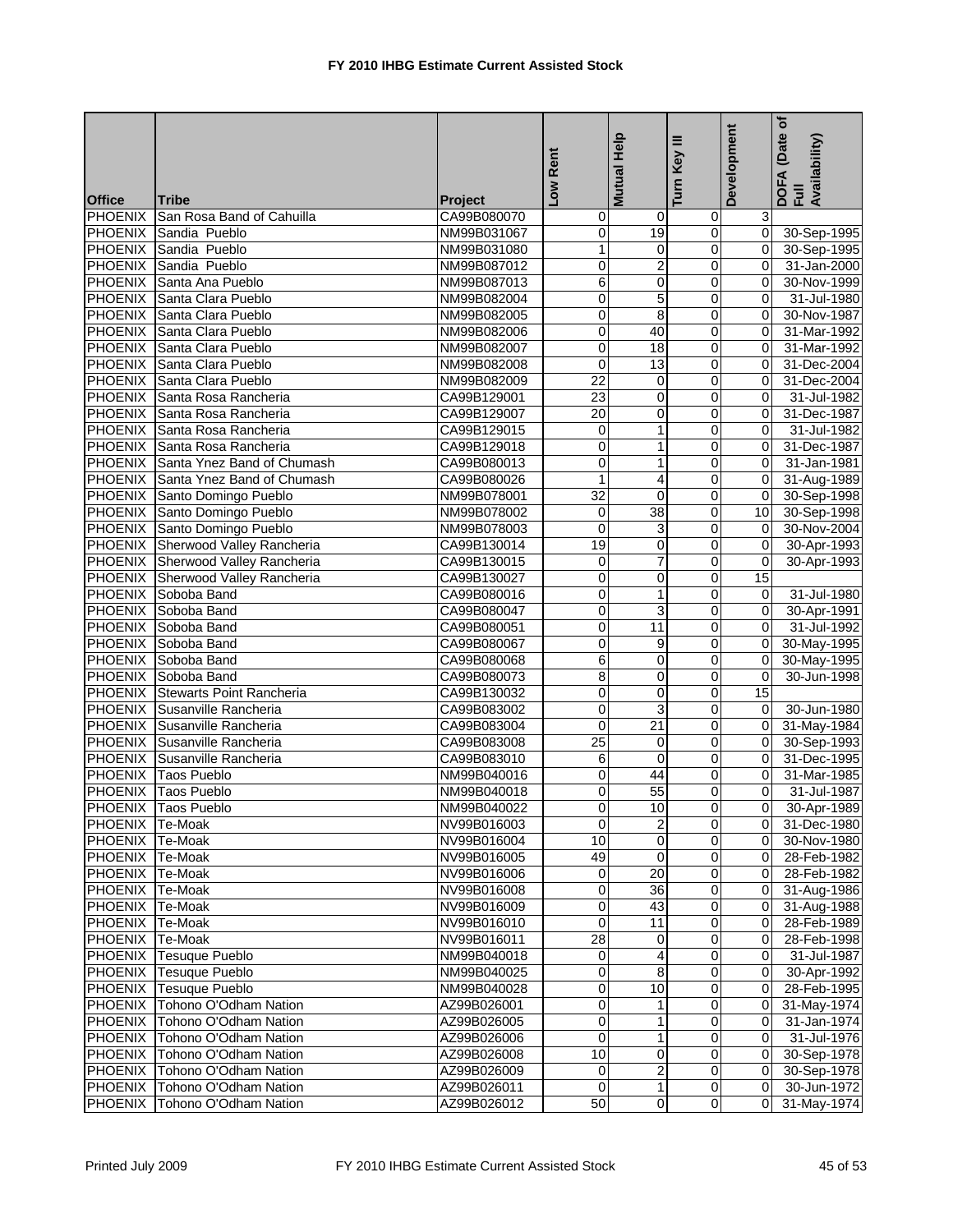| Help                                                                                 | Development                               | (Date of<br>DOFA (Date<br>Full<br>Availability) |
|--------------------------------------------------------------------------------------|-------------------------------------------|-------------------------------------------------|
| Turn Key<br>Low Rent<br><b>Mutual</b>                                                |                                           |                                                 |
| <b>Office</b><br><b>Tribe</b><br><b>Project</b>                                      |                                           |                                                 |
| PHOENIX<br>Tohono O'Odham Nation<br>AZ99B026016<br>0<br>24                           | 0                                         | 0 30-Sep-1980                                   |
| PHOENIX Tohono O'Odham Nation<br>0<br>39<br>AZ99B026019                              | $\mathbf 0$<br>ΟI                         | 30-Jun-1981                                     |
| $\overline{12}$<br>PHOENIX Tohono O'Odham Nation<br>$\mathbf 0$<br>AZ99B026020       | $\pmb{0}$<br>0l                           | 28-Feb-1983                                     |
| 88<br><b>PHOENIX</b><br>Tohono O'Odham Nation<br>$\mathbf 0$<br>AZ99B026021          | 0<br>$\overline{0}$                       | 31-May-1983                                     |
| <b>PHOENIX</b><br>Tohono O'Odham Nation<br>50<br>AZ99B026022<br>0                    | 0<br>0I                                   | 30-Jun-1986                                     |
| PHOENIX<br>39<br>Tohono O'Odham Nation<br>AZ99B026023<br>0                           | 0<br>$\overline{0}$                       | 30-Jun-1986                                     |
| 59<br>0<br>PHOENIX<br>Tohono O'Odham Nation<br>AZ99B026024                           | $\overline{\mathbf{0}}$<br>$\overline{0}$ | 30-Nov-1987                                     |
| PHOENIX Tohono O'Odham Nation<br>0<br>$\overline{7}$<br>AZ99B026025                  | 0<br>$\Omega$                             | 30-Jun-1987                                     |
| 0<br>35<br>PHOENIX Tohono O'Odham Nation<br>AZ99B026026                              | 0<br>ΟI                                   | 31-Mar-1989                                     |
| 0<br>PHOENIX Tohono O'Odham Nation<br>33<br>AZ99B026028                              | 0<br>$\Omega$                             | 31-Mar-1989                                     |
| PHOENIX Tohono O'Odham Nation<br>0<br>10<br>AZ99B026029                              | $\overline{0}$<br>$\overline{0}$          | 31-Dec-1991                                     |
| PHOENIX Tohono O'Odham Nation<br>0<br>66<br>AZ99B026030                              | $\pmb{0}$<br>$\overline{0}$               | 30-Apr-1992                                     |
| 0<br>PHOENIX Tohono O'Odham Nation<br>AZ99B026031<br>19                              | $\overline{\mathbf{0}}$<br>οI             | 31-Mar-1994                                     |
| PHOENIX Tohono O'Odham Nation<br>0<br>AZ99B026032<br>114                             | 0<br>ΟI                                   | 30-Jan-1999                                     |
| 10<br>$\overline{22}$<br>PHOENIX Torres-Martinez Band of Cahuilla<br>CA99B080035     | $\overline{\mathbf{0}}$<br>$\overline{0}$ | 29-Feb-1988                                     |
| PHOENIX Torres-Martinez Band of Cahuilla<br>CA99B080045<br>1<br>0                    | $\mathbf 0$<br>$\overline{0}$             | 30-Apr-1989                                     |
| <b>PHOENIX</b> Tule River Indian Tribe<br>0<br>3<br>CA99B099001                      | 0<br>0I                                   | 31-May-1979                                     |
| PHOENIX Tule River Indian Tribe<br>0<br>9<br>CA99B099002                             | 0<br>οI                                   | 30-Jun-1988                                     |
| $\overline{7}$<br>PHOENIX Tule River Indian Tribe<br>0<br>CA99B099003                | 0<br>$\overline{0}$                       | 30-Jun-1988                                     |
| 19<br>PHOENIX Tule River Indian Tribe<br>0<br>CA99B099006                            | $\pmb{0}$<br>$\Omega$                     | 29-Mar-1996                                     |
| PHOENIX Tule River Indian Tribe<br>0<br>19<br>CA99B099007                            | 0<br>$\overline{0}$                       | 29-Mar-1996                                     |
| 35<br>PHOENIX<br>Tule River Indian Tribe<br>CA99B099009<br>0                         | 0<br>$\overline{0}$                       | 10-Feb-2004                                     |
| PHOENIX<br><b>Tulomne Rancheria</b><br>CA99B129005<br>0<br>11                        | $\overline{\mathbf{0}}$<br>01             | 31-Jul-1982                                     |
| 7<br>PHOENIX Tulomne Rancheria<br>CA99B129006<br>0                                   | $\pmb{0}$<br>Οl                           | 31-Jul-1982                                     |
| PHOENIX Tulomne Rancheria<br>3<br>0<br>CA99B129012                                   | $\mathbf 0$<br>Οl                         | 31-May-1999                                     |
| PHOENIX Tulomne Rancheria<br>0<br>10<br>CA99B129013                                  | 0<br>01                                   | 31-May-1999                                     |
| PHOENIX Tulomne Rancheria<br>0<br>1<br>CA99B129014                                   | $\pmb{0}$<br>01                           | $31 -$ Jul-1982                                 |
| PHOENIX Tulomne Rancheria<br>0<br>$\mathbf{1}$<br>CA99B129015                        | 0<br>0                                    | 31-Jul-1982                                     |
| <b>PHOENIX</b><br>0<br>3<br>Viejas Group of Capitan Grande<br>CA99B080044            | 0<br>$\overline{0}$                       | 30-May-1988                                     |
| <b>PHOENIX</b><br>9<br>Viejas Group of Capitan Grande<br>0<br>CA99B080056            | 0<br>$\overline{0}$                       | 30-Nov-1993                                     |
| <b>PHOENIX</b><br>Viejas Group of Capitan Grande<br>0<br>6<br>CA99B080060            | 0<br>$\overline{0}$                       | 31-Oct-1995                                     |
| $\overline{22}$<br>0<br>PHOENIX<br><b>Walker River Paiute Tribe</b><br>NV99B008005   | $\mathbf 0$<br>0                          | 31-Oct-1981                                     |
| <b>PHOENIX</b> Walker River Paiute Tribe<br>10<br>NV99B008006<br>0                   | 0<br>$\Omega$                             | 31-Mar-1982                                     |
| <b>PHOENIX</b> Walker River Paiute Tribe<br>0<br>24<br>NV99B008007                   | $\overline{0}$<br>ΟI                      | 30-Jul-1982                                     |
| $\mathbf 0$<br><b>PHOENIX</b> Walker River Paiute Tribe<br>24<br>NV99B008008         | 0<br>ΟI                                   | 31-Oct-1986                                     |
| <b>PHOENIX</b> Walker River Paiute Tribe<br>$\overline{10}$<br>Ō<br>NV99B008009      | $\overline{0}$<br>$\overline{0}$          | 31-Oct-1986                                     |
| 15<br>PHOENIX Walker River Paiute Tribe<br>NV99B008010                               |                                           | 0 31-May-1988                                   |
| Ō<br>PHOENIX Walker River Paiute Tribe<br>NV99B008011<br>20                          | $\overline{0}$                            | $\overline{0}$ 31-Dec-1992                      |
| $\overline{15}$<br>PHOENIX Walker River Paiute Tribe<br>NV99B008012<br>0             | $\overline{\mathbf{0}}$                   | 0 31-Dec-1992                                   |
| $\overline{13}$<br>PHOENIX Walker River Paiute Tribe<br>$\mathbf 0$<br>NV99B008013   | $\overline{0}$                            | 0 30-Sep-1994                                   |
| $\overline{13}$<br>0<br>PHOENIX Walker River Paiute Tribe<br>NV99B008014             | $\pmb{0}$<br>01                           | 30-Sep-1994                                     |
| $\overline{22}$<br>PHOENIX Walker River Paiute Tribe<br>NV99B008015<br>0             | 0<br>01                                   | 30-Nov-2001                                     |
| PHOENIX Washoe Tribe<br>NV99B003007<br>15<br>0                                       | 0<br>01                                   | 31-Jul-1980                                     |
| 45<br>PHOENIX<br><b>Washoe Tribe</b><br>NV99B003008<br>0                             | $\pmb{0}$<br>$\overline{0}$               | 30-Jun-1984                                     |
| 25<br>PHOENIX Washoe Tribe<br>NV99B003009<br>0                                       | $\pmb{0}$<br>01                           | 30-Jun-1984                                     |
| 40<br>0<br>PHOENIX Washoe Tribe<br>NV99B003010                                       | $\pmb{0}$<br>ΟI                           | 31-Jul-1989                                     |
| $\overline{25}$<br>PHOENIX Washoe Tribe<br>NV99B003011<br>0                          | $\mathbf 0$<br>01                         | 31-May-1989                                     |
| 20<br>PHOENIX<br><b>Washoe Tribe</b><br>0<br>NV99B003012                             | $\overline{\mathsf{o}}$<br>01             | 29-Feb-1992                                     |
| 20<br><b>PHOENIX</b><br>0<br><b>Washoe Tribe</b><br>NV99B003013                      | $\overline{0}$<br>$\overline{0}$          | 30-Sep-1995                                     |
| PHOENIX White Mountain Apache (Fort Apache)<br>AZ99B016007<br>35<br>0                | 0<br>ΟI                                   | 30-Jun-1971                                     |
| PHOENIX White Mountain Apache (Fort Apache)<br>65<br>0<br>AZ99B016017                | $\mathbf 0$<br>01                         | 31-Dec-1972                                     |
| 2<br><b>PHOENIX</b> White Mountain Apache (Fort Apache)<br>0<br>AZ99B016025          | $\mathbf 0$<br>01                         | 31-Mar-1980                                     |
| 30<br>PHOENIX White Mountain Apache (Fort Apache)<br>$\mathbf 0$<br>AZ99B016026      | $\mathbf 0$<br>$\overline{0}$             | 31-Dec-1979                                     |
| 0<br>PHOENIX White Mountain Apache (Fort Apache)<br>AZ99B016027<br>48                | 0<br>0I                                   | 31-Aug-1980                                     |
| PHOENIX<br>White Mountain Apache (Fort Apache)<br>AZ99B016028<br>$\overline{0}$<br>1 | $\overline{\mathbf{0}}$<br>0I             | 31-Aug-1980                                     |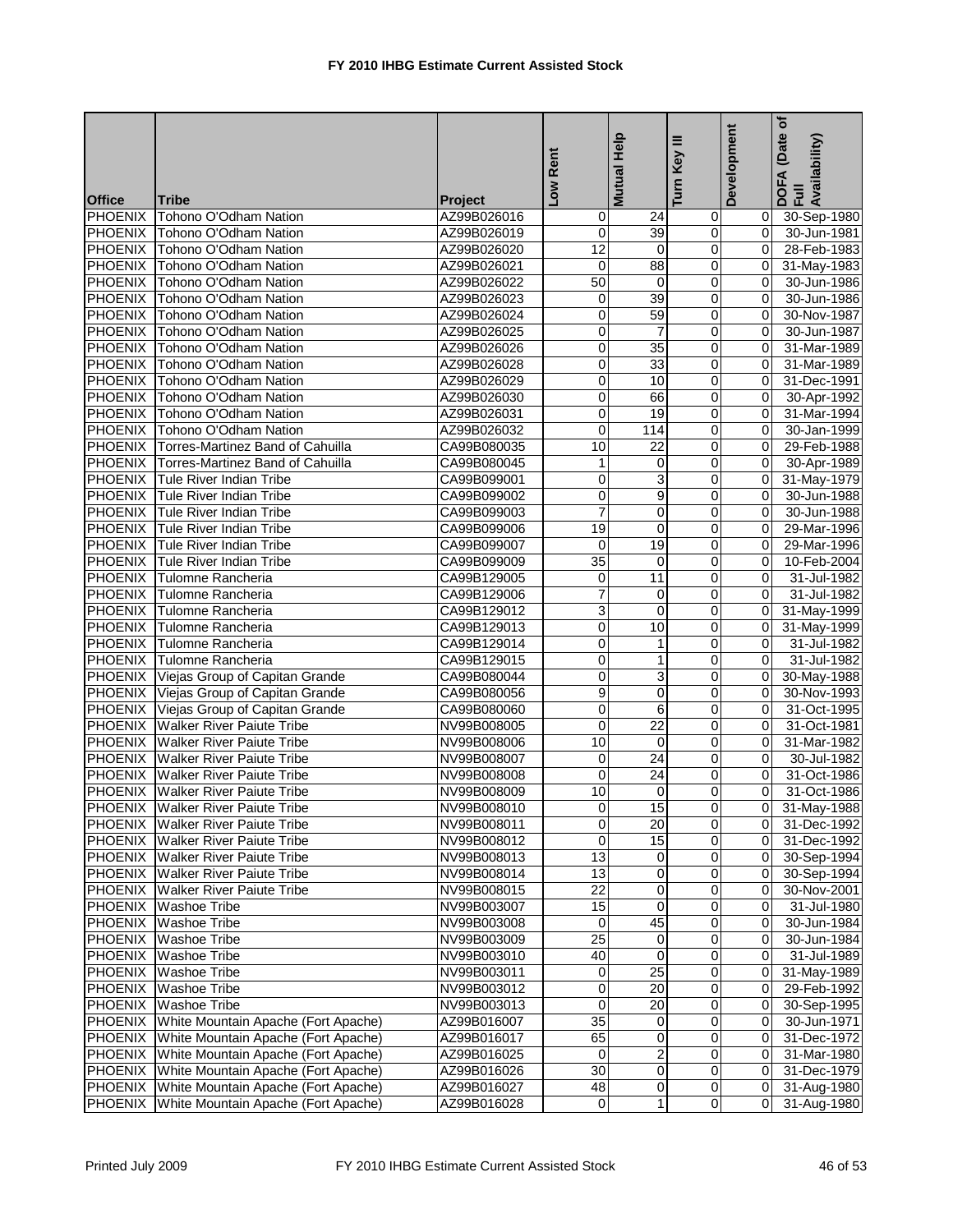|                    |                                                                            |                            | Low Rent                | Help<br><b>Mutual</b>   | Key III<br>Turn         | Development                      | (Date of<br>DOFA (Date <sub>(</sub><br>Full<br>Availability) |
|--------------------|----------------------------------------------------------------------------|----------------------------|-------------------------|-------------------------|-------------------------|----------------------------------|--------------------------------------------------------------|
| <b>Office</b>      | <b>Tribe</b>                                                               | <b>Project</b>             |                         |                         |                         |                                  |                                                              |
| <b>PHOENIX</b>     | White Mountain Apache (Fort Apache)                                        | AZ99B016029                | 50                      | $\mathbf 0$             | 0                       | 01                               | 28-Feb-1981                                                  |
|                    | PHOENIX White Mountain Apache (Fort Apache)                                | AZ99B016030                | 0                       | 80                      | $\mathbf 0$             | 01                               | 31-Jul-1986                                                  |
| <b>PHOENIX</b>     | White Mountain Apache (Fort Apache)                                        | AZ99B016031                | 5                       | $\pmb{0}$               | $\pmb{0}$               | $\overline{0}$                   | 31-May-1986                                                  |
| <b>PHOENIX</b>     | White Mountain Apache (Fort Apache)                                        | AZ99B016034                | 40                      | $\overline{0}$          | 0                       | $\overline{0}$                   | 31-Oct-1987                                                  |
| <b>PHOENIX</b>     | White Mountain Apache (Fort Apache)                                        | AZ99B016036                | 50                      | 0                       | 0                       | $\overline{0}$                   | 31-Jan-1988                                                  |
| <b>PHOENIX</b>     | White Mountain Apache (Fort Apache)                                        | AZ99B016037                | 0                       | 40                      | 0                       | $\overline{0}$                   | 31-Oct-1987                                                  |
| <b>PHOENIX</b>     | White Mountain Apache (Fort Apache)                                        | AZ99B016038                | 50                      | 0                       | 0                       | $\overline{0}$                   | 31-Jan-1988                                                  |
| PHOENIX            | White Mountain Apache (Fort Apache)                                        | AZ99B016039                | 0                       | 44                      | $\mathbf 0$             | $\overline{0}$                   | 30-Jun-1988                                                  |
| <b>PHOENIX</b>     | White Mountain Apache (Fort Apache)                                        | AZ99B016040                | 0                       | 19                      | 0                       | $\overline{0}$                   | 31-Oct-1988                                                  |
|                    | PHOENIX White Mountain Apache (Fort Apache)                                | AZ99B016042                | 0                       | 46                      | 0                       | $\overline{0}$                   | 31-Oct-1988                                                  |
|                    | PHOENIX White Mountain Apache (Fort Apache)                                | AZ99B016043                | 0                       | 69                      | $\overline{0}$          | $\overline{0}$                   | 31-Oct-1991                                                  |
|                    | PHOENIX White Mountain Apache (Fort Apache)                                | AZ99B016044                | 0                       | 19                      | $\mathbf 0$             | $\overline{0}$                   | 31-Oct-1991                                                  |
|                    | PHOENIX White Mountain Apache (Fort Apache)                                | AZ99B016045                | 0                       | 39                      | $\overline{\mathbf{0}}$ | $\overline{0}$                   | 31-Oct-1991                                                  |
|                    | PHOENIX White Mountain Apache (Fort Apache)                                | AZ99B016046                | 20                      | $\mathbf 0$             | 0                       | $\overline{0}$                   | 30-Apr-1993                                                  |
|                    | PHOENIX White Mountain Apache (Fort Apache)                                | AZ99B016047                | $\mathbf 0$             | 19                      | $\overline{0}$          | $\overline{0}$                   | 30-Apr-1993                                                  |
|                    | PHOENIX White Mountain Apache (Fort Apache)                                | AZ99B016048                | $\overline{75}$         | $\mathbf 0$             | $\mathbf 0$             | $\overline{0}$                   | 31-Jul-1994                                                  |
|                    | PHOENIX White Mountain Apache (Fort Apache)                                | AZ99B016049                | 0                       | $\overline{75}$         | 0                       | $\Omega$                         | 31-Jul-1994                                                  |
| <b>PHOENIX</b>     | White Mountain Apache (Fort Apache)                                        | AZ99B016050                | 75                      | 0                       | 0                       | $\overline{0}$                   | 31-May-1997                                                  |
| <b>PHOENIX</b>     | White Mountain Apache (Fort Apache)                                        | AZ99B016051                | 0                       | 84                      | 0                       | $\overline{0}$<br>$\overline{0}$ | 30-Apr-1998                                                  |
| <b>PHOENIX</b>     | Yavapai-Apache (Camp Verde)                                                | AZ99B022004                | 1                       | 0<br>0                  | 0<br>0                  | οI                               | 28-Feb-1983<br>31-Jul-1986                                   |
|                    | PHOENIX Yavapai-Apache (Camp Verde)<br>PHOENIX Yavapai-Apache (Camp Verde) | AZ99B022006                | 15<br>20                | 0                       | 0                       | 0I                               | 30-Jun-1986                                                  |
|                    | PHOENIX Yavapai-Apache (Camp Verde)                                        | AZ99B022007<br>AZ99B022008 | 0                       | $\overline{9}$          | ō                       | $\overline{0}$                   | 31-Mar-1987                                                  |
| <b>PHOENIX</b>     |                                                                            |                            | 0                       | 16                      | $\overline{0}$          | Οl                               | 30-Jun-1988                                                  |
|                    | Yavapai-Apache (Camp Verde)<br>PHOENIX Yavapai-Apache (Camp Verde)         | AZ99B022009<br>AZ99B022010 | 15                      | 0                       | 0                       | 0I                               | 31-May-1991                                                  |
|                    | PHOENIX Yavapai-Apache (Camp Verde)                                        | AZ99B022011                | 0                       | 9                       | 0                       | 0I                               | 31-May-1992                                                  |
|                    | PHOENIX Yavapai-Apache (Camp Verde)                                        | AZ99B022012                | 13                      | 0                       | 0                       | $\overline{0}$                   | 30-Sep-1997                                                  |
| <b>PHOENIX</b>     | Yavapai-Apache (Camp Verde)                                                | AZ99B022013                | $\mathbf{1}$            | 0                       | 0                       | $\overline{0}$                   | 30-Sep-1997                                                  |
| <b>PHOENIX</b>     | Yerington Paiute Tribe                                                     | NV99B010005                | $\overline{14}$         | 0                       | 0                       | $\overline{0}$                   | 30-Jun-1980                                                  |
| <b>PHOENIX</b>     | Yerington Paiute Tribe                                                     | NV99B010007                | 0                       | $\overline{17}$         | 0                       | 0                                | 30-Nov-1987                                                  |
| PHOENIX            | <b>Yerington Paiute Tribe</b>                                              | NV99B010008                | 0                       | 11                      | 0                       | $\mathbf{0}$                     | 30-Nov-1987                                                  |
| <b>PHOENIX</b>     | Yerington Paiute Tribe                                                     | NV99B010009                | 0                       | 8                       | 0                       | $\mathbf{0}$                     | 31-Mar-1988                                                  |
|                    | PHOENIX Yerington Paiute Tribe                                             | NV99B010010                | 0                       | $\overline{9}$          | $\mathbf 0$             | οI                               | 30-Sep-1989                                                  |
|                    | PHOENIX Yerington Paiute Tribe                                             | NV99B010011                | 0                       | 5                       | 0                       | $\mathbf{0}$                     | 30-Sep-1992                                                  |
|                    | PHOENIX Yomba Shoshone Tribe                                               | NV99B020001                | 22                      | 0                       | 0                       | οI                               | 30-Jun-1981                                                  |
|                    | PHOENIX Ysleta Del Sur                                                     | TX99B429001                | $\overline{\mathbf{0}}$ | 3                       | $\overline{0}$          | $\overline{0}$                   | 31-Aug-1976                                                  |
|                    | PHOENIX Ysleta Del Sur                                                     | TX99B429002                |                         |                         |                         |                                  | 31-Oct-1977                                                  |
|                    | PHOENIX Ysleta Del Sur                                                     | TX99B429003                | $\overline{0}$          | 24                      | $\overline{\mathbf{0}}$ |                                  | 0 04-Jan-1999                                                |
|                    | PHOENIX Yurok Tribe                                                        | CA99B158001                | 11                      | 0                       | 0                       |                                  | 4 31-Dec-2001                                                |
|                    | PHOENIX Yurok Tribe                                                        | CA99B158002                | 7                       | $\pmb{0}$               | $\overline{0}$          |                                  | 25 30-Sep-2004                                               |
|                    | PHOENIX Yurok Tribe                                                        | CA99B158003                | 0                       | $\mathbf{1}$            | $\mathbf 0$             | $\overline{O}$                   | 16-Apr-2001                                                  |
|                    | <b>PHOENIX</b> Yurok Tribe                                                 | CA99B158003                | 0                       | 2                       | 0                       | $\overline{0}$                   | 12-Jun-2001                                                  |
| <b>PHOENIX</b>     | <b>Yurok Tribe</b>                                                         | CA99B158003                | 0                       | 1                       | 0                       | ΟI                               | 22-Jun-2001                                                  |
| PHOENIX            | <b>Yurok Tribe</b>                                                         | CA99B158003                | 0                       | 1                       | $\mathbf 0$             | 01                               | 10-Jul-2001                                                  |
| <b>PHOENIX</b>     | <b>Yurok Tribe</b>                                                         | CA99B158003                | 0                       | 1                       | 0                       | ΟI                               | 31-Dec-2001                                                  |
| PHOENIX            | <b>Yurok Tribe</b>                                                         | CA99B158003                | 0                       | 1                       | 0                       |                                  | 0 31-Aug-2002                                                |
| <b>PHOENIX</b>     | Yurok Tribe                                                                | CA99B158003                | 0                       | 2                       | 0                       |                                  | 0 30-Sep-2002                                                |
| PHOENIX            | <b>Yurok Tribe</b>                                                         | CA99B158003                | 0                       | $\overline{\mathbf{0}}$ | $\overline{0}$          |                                  | 19 30-Sep-2002                                               |
| <b>PHOENIX</b>     | <b>Yurok Tribe</b>                                                         | CA99B158003                | 0                       | 1                       | $\pmb{0}$               |                                  | 0 18-Mar-2004                                                |
|                    | PHOENIX Yurok Tribe                                                        | CA99B158003                | 0                       | 1                       | $\mathbf 0$             | $\overline{O}$                   | 04-May-2004                                                  |
|                    | PHOENIX Yurok Tribe                                                        | CA99B158003                | 0                       | 2                       | $\overline{0}$          | $\overline{O}$                   | 30-Sep-2005                                                  |
| PHOENIX Zia Pueblo |                                                                            | NM99B031061                | 0                       | 10                      | $\mathbf 0$             | 01                               | 30-Nov-1987                                                  |
| PHOENIX Zia Pueblo |                                                                            | NM99B031062                | 0                       | $\overline{2}$          | $\mathbf 0$             | $\overline{O}$                   | 30-Nov-1987                                                  |
| PHOENIX Zia Pueblo |                                                                            | NM99B031068                | 0                       | 21                      | 0                       | $\overline{O}$                   | 30-Jun-1996                                                  |
| PHOENIX Zuni Tribe |                                                                            | NM99B019001                | $\overline{0}$          | $\mathbf{1}$            | $\overline{O}$          | $\overline{0}$                   | 28-Feb-1970                                                  |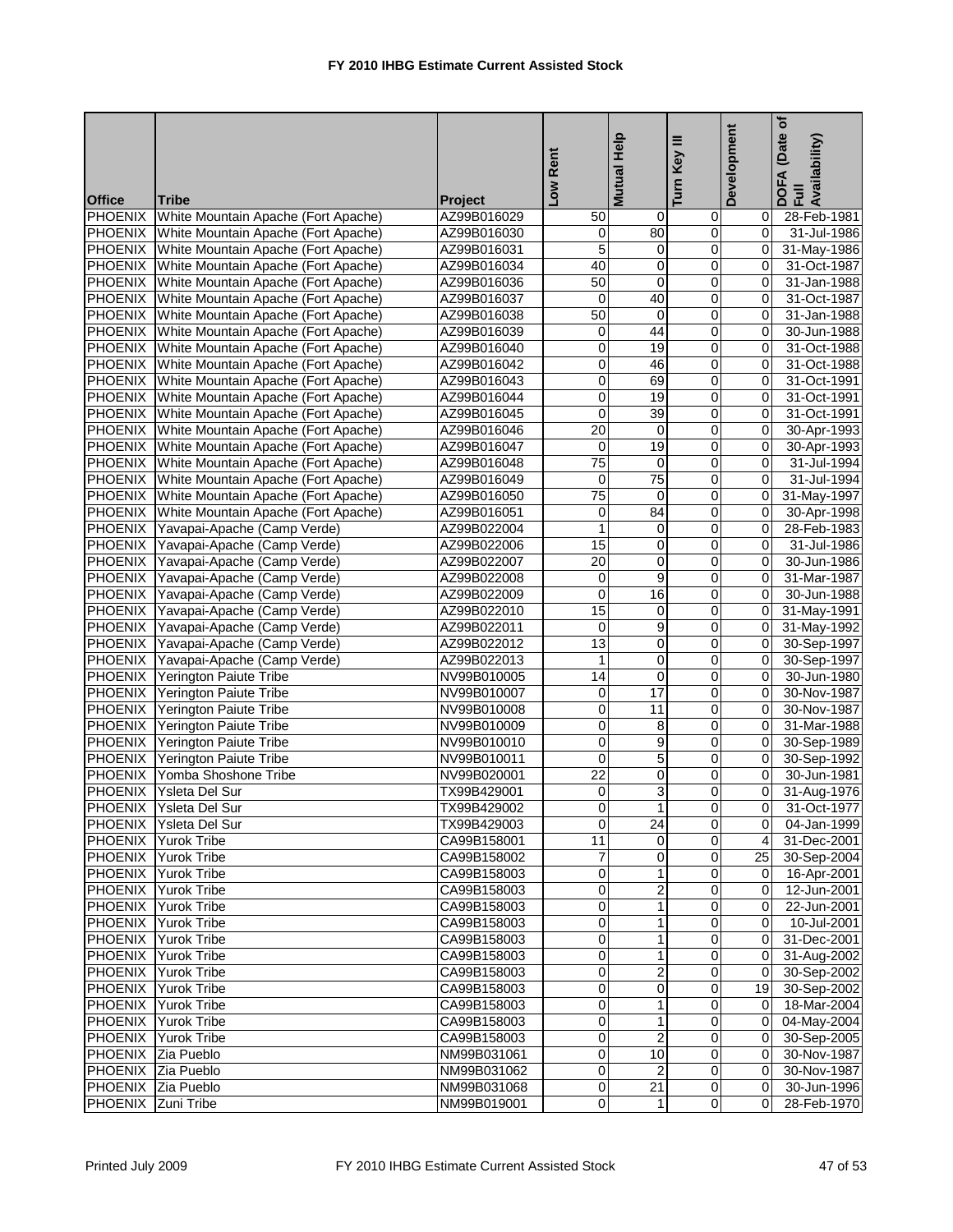## **FY 2010 IHBG Estimate Current Assisted Stock**

| <b>Office</b>             | <b>Tribe</b> | <b>Project</b> |                | deH<br>gu<br><u>Š</u> | Ξ<br>Key        | Development    | đ<br>(Date<br>vailability)<br>효 |
|---------------------------|--------------|----------------|----------------|-----------------------|-----------------|----------------|---------------------------------|
| <b>PHOENIX</b>            | Zuni Tribe   | NM99B019003    | 0              | 0                     | 6               | $\overline{0}$ | 31-Aug-1970                     |
| <b>PHOENIX</b>            | Zuni Tribe   | NM99B019004    | 0              |                       | 0               | 0              | 28-Feb-1971                     |
| PHOENIX Zuni Tribe        |              | NM99B019005    | $\overline{2}$ | 0                     | 4               | 0              | 31-Oct-1972                     |
| <b>PHOENIX</b>            | Zuni Tribe   | NM99B019006    | $\overline{0}$ | 17                    | 0               |                | 31-May-1972                     |
| <b>PHOENIX Zuni Tribe</b> |              | NM99B019007    | 0              |                       | 0               | 0              | 31-Jan-1978                     |
| <b>PHOENIX</b>            | Zuni Tribe   | NM99B019008    | 50             | 0                     | $\overline{0}$  |                | 31-Mar-1977                     |
| <b>PHOENIX</b>            | Zuni Tribe   | NM99B019009    | 74             | 0                     | 0               | 0              | 28-Feb-1982                     |
| PHOENIX Zuni Tribe        |              | NM99B019010    | $\overline{0}$ | 22                    | 0               | 0              | 30-Jun-1982                     |
| <b>PHOENIX</b>            | Zuni Tribe   | NM99B019011    | 3              | 0                     | 0               | 0              | 30-Sep-1982                     |
| <b>PHOENIX</b>            | Zuni Tribe   | NM99B019012    | 0              | 46                    | $\overline{0}$  | 0              | 31-Jul-1986                     |
| <b>PHOENIX</b>            | Zuni Tribe   | NM99B019013    | 40             | 0                     | 0               | 0              | 31-Jul-1986                     |
| <b>PHOENIX</b>            | Zuni Tribe   | NM99B019015    | 22             | 0                     | 0               | 0              | 31-Dec-1997                     |
| <b>PHOENIX</b>            | Zuni Tribe   | NM99B019016    | 0              | 5                     | 0               |                | 30-Apr-2007                     |
| PHOENIX Zuni Tribe        |              | NM99B019017    | 5              | 0                     | $\Omega$        |                | 30-Apr-2007                     |
| <b>PHOENIX</b>            | <b>TOTAL</b> |                | 9,251          | 7,493                 | 10 <sub>l</sub> | 207            |                                 |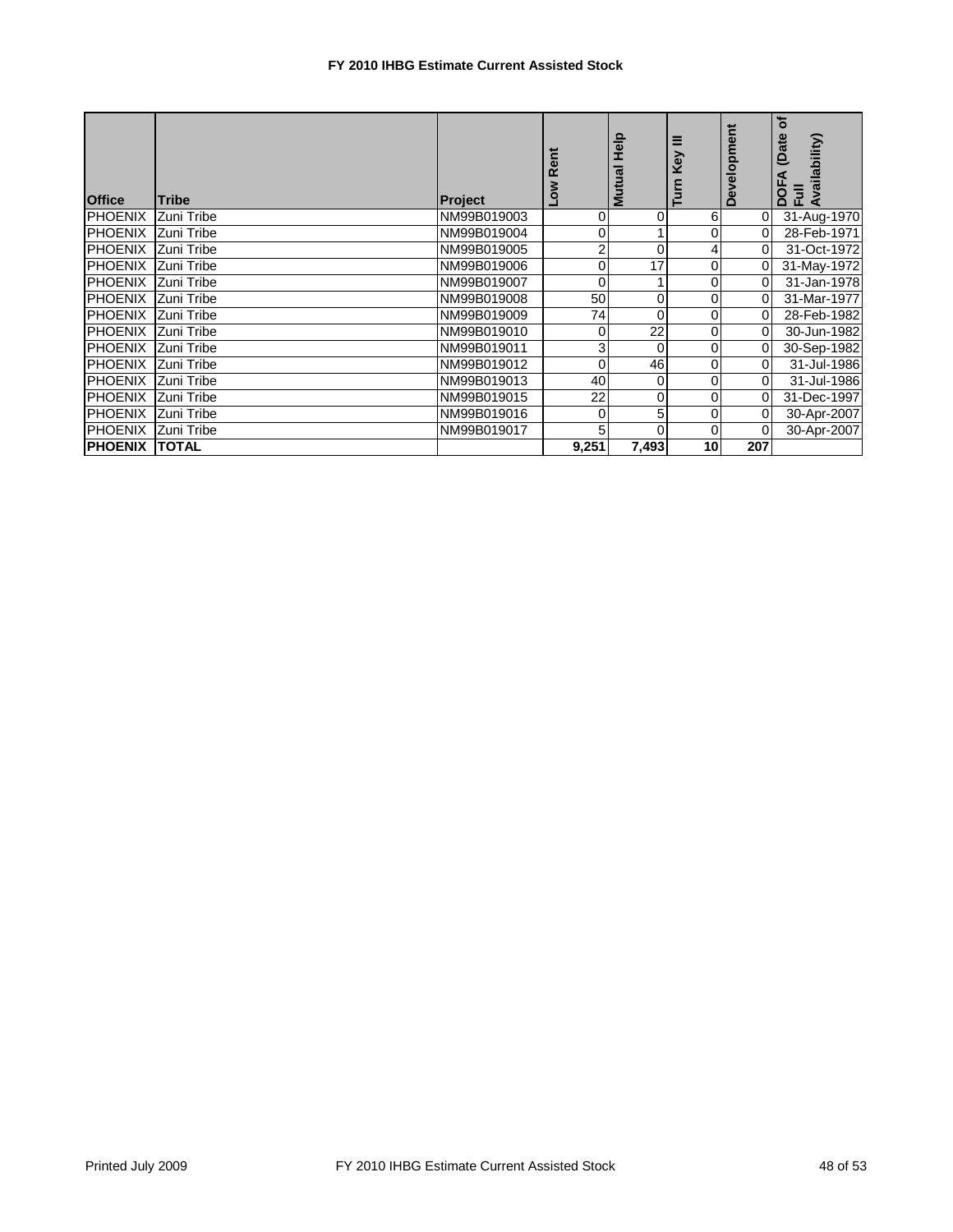| Low Rent<br><b>Mutual</b><br><b>Office</b><br><b>Tribe</b><br><b>Project</b><br><b>SEATTLE</b><br><b>Burns Paiute Colony</b><br>OR97B039001<br>0<br>18<br>31-Mar-1999<br>0<br>01<br><b>SEATTLE</b><br><b>Chehalis Confederated Tribes</b><br>29<br>WA19B048002<br>0<br>0<br>01<br>30-Nov-1983<br>$\overline{2}$<br><b>SEATTLE</b><br>0<br><b>Chehalis Confederated Tribes</b><br>WA97B048001<br>0<br>$\overline{0}$<br>28-Feb-1978<br>$\overline{0}$<br><b>SEATTLE</b><br>$\overline{21}$<br>0<br><b>Chehalis Confederated Tribes</b><br>WA97B048003<br>$\Omega$<br>30-Jun-1987<br><b>SEATTLE</b><br><b>Chehalis Confederated Tribes</b><br>0<br>0<br>WA97B048005<br>4<br>$\overline{0}$<br>25-Nov-1997<br>$\overline{c}$<br><b>SEATTLE</b><br>0<br>0<br><b>Chehalis Confederated Tribes</b><br>WA97B048007<br>$\overline{0}$<br>31-Jan-2000<br>$\overline{\mathsf{o}}$<br>$\overline{\mathbf{0}}$<br><b>SEATTLE</b><br>0<br><b>Chehalis Confederated Tribes</b><br>WA97B048008<br>5<br>$\overline{37}$<br><b>SEATTLE</b><br>Coeur D'Alene Tribe<br>0<br>0<br>$\overline{0}$<br>ID16B007008<br>31-Aug-1984<br>SEATTLE Coeur D'Alene Tribe<br>16<br>0<br>0<br>ID16B007009<br>0I<br>30-Apr-1984<br>19<br>SEATTLE<br>Coeur D'Alene Tribe<br>0<br>0<br>0I<br>31-Aug-1984<br>ID16B007010<br>45<br>$\overline{0}$<br>0<br><b>SEATTLE</b><br>Coeur D'Alene Tribe<br>ID97B007006<br>$\overline{0}$<br>30-Sep-1981<br>Coeur D'Alene Tribe<br>13<br>$\mathbf 0$<br><b>SEATTLE</b><br>0<br>$\overline{0}$<br>ID97B007013<br>31-Aug-1984<br><b>SEATTLE</b><br>Coeur D'Alene Tribe<br>$\overline{\mathbf{0}}$<br>ID97B007015<br>11<br>0<br>οI<br>31-Mar-1990<br><b>SEATTLE</b><br>Coeur D'Alene Tribe<br>10<br>0<br>ID97B007016<br>0<br>$\overline{0}$<br>31-May-1990<br><b>SEATTLE</b> Coeur D'Alene Tribe<br>0<br>15<br>$\pmb{0}$<br>ID97B007018<br>$\overline{0}$<br>31-Aug-1994<br>$\mathbf 0$<br><b>SEATTLE</b><br>Coeur D'Alene Tribe<br>9<br>$\mathbf 0$<br>1 <sup>1</sup><br>ID97B007021<br>31-Dec-1998<br><b>SEATTLE</b><br>Coeur D'Alene Tribe<br>0<br>19<br>ID97B007022<br>0<br>1 <sup>1</sup><br>31-Dec-1998<br>5<br><b>SEATTLE</b><br>Coeur D'Alene Tribe<br>ID97B007025<br>0<br>0<br>$\Omega$<br>31-Dec-1998<br><b>SEATTLE</b><br>48<br>$\overline{2}$<br><b>Colville Confederated Tribes</b><br>0<br>WA19B043007<br>$\overline{0}$<br>31-Dec-1980<br>$\overline{2}$<br><b>SEATTLE</b><br>$\mathbf 0$<br>0<br><b>Colville Confederated Tribes</b><br>WA19B043008<br>Οl<br>30-Apr-1981<br><b>SEATTLE</b><br>56<br>$\overline{c}$<br><b>Colville Confederated Tribes</b><br>0<br>$\Omega$<br>30-Jun-1982<br>WA19B043009<br>$\overline{2}$<br><b>SEATTLE</b><br>43<br>30-Jun-1977<br><b>Colville Confederated Tribes</b><br>WA97B043002<br>0<br>$\overline{0}$<br><b>SEATTLE</b><br>30<br><b>Colville Confederated Tribes</b><br>WA97B043003<br>$\mathbf{1}$<br>$\overline{\mathbf{0}}$<br>$\overline{0}$<br>31-Aug-1978<br>6<br>$\pmb{0}$<br><b>SEATTLE</b><br><b>Colville Confederated Tribes</b><br>WA97B043004<br>31-Jan-1979<br>0<br>$\mathbf{0}$<br><b>SEATTLE</b><br>$\overline{c}$<br>40<br>$\pmb{0}$<br><b>Colville Confederated Tribes</b><br>WA97B043005<br>$\mathbf{0}$<br>31-Jan-1980<br><b>SEATTLE</b><br>$\mathbf{1}$<br><b>Colville Confederated Tribes</b><br>WA97B043006<br>0<br>0<br>$\overline{0}$<br>31-Jan-1980<br><b>SEATTLE</b><br>$\overline{2}$<br><b>Colville Confederated Tribes</b><br>61<br>$\mathbf 0$<br>$\mathbf{0}$<br>30-Jun-1983<br>WA97B043012<br>$\overline{17}$<br><b>SEATTLE</b><br>0<br><b>Colville Confederated Tribes</b><br>WA97B043014<br>0<br>$\mathbf{0}$<br>31-May-1986<br><b>SEATTLE</b><br>$\mathbf 0$<br>8<br>0<br>$\Omega$<br><b>Colville Confederated Tribes</b><br>WA97B043017<br>31-Mar-1999<br><b>SEATTLE</b><br>0<br>0<br>Coos Bay Confederated Tribes<br>OR97B036001<br>15<br>$\overline{0}$<br>28-Feb-2001<br><b>SEATTLE</b><br>Coquille Indian Tribe<br>50<br>0<br>OR97B038001<br>0<br>$\overline{0}$<br>30-Jun-1997<br><b>SEATTLE</b><br>Coquille Indian Tribe<br>19<br>0<br>OR97B038002<br>0<br>30-Jun-1997<br>0<br>9<br>SEATTLE Fort Hall Shoshone-Bannock<br>$\mathbf 0$<br>$\mathbf 0$<br>ID16B009005<br>$\Omega$<br>31-Jan-1984<br>SEATTLE   Fort Hall Shoshone-Bannock<br>0<br>0<br>ID16B009006<br>19<br>$\Omega$<br>31-Mar-1983<br>SEATTLE   Fort Hall Shoshone-Bannock<br>0<br><b>ID97B009003</b><br>60<br>0<br>$\Omega$<br>31-Oct-1975<br>$\overline{2}$<br><b>SEATTLE</b> Fort Hall Shoshone-Bannock<br>Ō<br>ō<br>$\overline{0}$<br>30-Jun-1980<br>ID97B009004<br>SEATTLE Fort Hall Shoshone-Bannock<br>29<br>0 31-Aug-1992<br>ID97B009009<br>$\overline{\mathbf{0}}$<br>15<br>$\mathbf 0$<br>SEATTLE   Fort Hall Shoshone-Bannock<br>ID97B009010<br>0 30-Sep-1991<br>SEATTLE   Fort Hall Shoshone-Bannock<br>30<br>0<br>0 31-May-1994<br>ID97B009011<br>0<br>5<br>$\overline{O}$<br>SEATTLE   Fort Hall Shoshone-Bannock<br>$\mathbf 0$<br>$\overline{0}$ 31-Oct-2000<br>ID97B009014<br>5<br>$\pmb{0}$<br>0<br>SEATTLE Fort Hall Shoshone-Bannock<br>ID97B009015<br>0 31-May-2001<br>SEATTLE Fort Hall Shoshone-Bannock<br>ID97B009016<br>5<br>0<br>0<br>$\overline{0}$<br>31-May-2001<br>SEATTLE<br><b>Grand Ronde</b><br>OR97B040001<br>15<br>0<br>0I<br>31-Aug-2000<br>0<br>$\pmb{0}$<br><b>SEATTLE</b><br><b>Grand Ronde</b><br>OR97B040002<br>5<br>0<br>$\overline{31}$ -Aug-2000<br>ΟI<br>$\overline{12}$<br>0<br><b>SEATTLE</b><br>Hoh Indian Tribe<br>0<br>WA19B052006<br>ΟI<br>$\overline{30}$ -Nov-1983<br>SEATTLE Hoh Indian Tribe<br>WA97B052032<br>4<br>0<br>0<br>0 01-Feb-1997<br>3<br><b>SEATTLE</b> Kalispel Indian Community<br>0<br>0<br>WA97B037009<br>30-Nov-1990<br>9<br>$\overline{0}$<br><b>SEATTLE</b> Kalispel Indian Community<br>0<br>31-Dec-1996<br>WA97B037012<br>$\overline{0}$<br>$\pmb{0}$<br><b>SEATTLE</b><br>Kalispel Indian Community<br>$\mathbf 0$<br>WA97B600371<br>4<br>01<br>30-Sep-2000<br><b>SEATTLE</b><br>0<br>$\mathbf{3}$<br>Kalispel Indian Community<br>WA97B600372<br>0<br>$\overline{O}$<br>30-Sep-2000<br><b>SEATTLE</b><br>Klamath Indian Tribe<br>OR97B037001<br>0<br>0<br>$\mathbf 0$<br>3 <sub>l</sub><br>31-Mar-1997<br><b>SEATTLE</b><br>5<br>Klamath Indian Tribe<br>0<br>$\mathbf 0$<br>OR97B037004<br>28-Feb-1999<br>01<br>$\mathbf{O}$<br>$\pmb{0}$<br><b>SEATTLE</b><br>Klamath Indian Tribe<br>6<br>OR97B037005<br>01<br>28-Feb-1999<br>$\overline{12}$<br><b>SEATTLE</b><br>Kootenai Tribe<br>0<br>$\mathbf 0$<br>ID97B022001<br>01<br>28-Feb-1986<br><b>SEATTLE</b><br>Lower Elwha Tribal Community<br>WA19B050003<br>$\overline{0}$<br>17<br>$\mathbf 0$<br>01<br>31-Aug-1984 |  |  | Help | Turn Key III | Development | (Date of<br>DOFA (Date<br>Full<br>Availability) |
|------------------------------------------------------------------------------------------------------------------------------------------------------------------------------------------------------------------------------------------------------------------------------------------------------------------------------------------------------------------------------------------------------------------------------------------------------------------------------------------------------------------------------------------------------------------------------------------------------------------------------------------------------------------------------------------------------------------------------------------------------------------------------------------------------------------------------------------------------------------------------------------------------------------------------------------------------------------------------------------------------------------------------------------------------------------------------------------------------------------------------------------------------------------------------------------------------------------------------------------------------------------------------------------------------------------------------------------------------------------------------------------------------------------------------------------------------------------------------------------------------------------------------------------------------------------------------------------------------------------------------------------------------------------------------------------------------------------------------------------------------------------------------------------------------------------------------------------------------------------------------------------------------------------------------------------------------------------------------------------------------------------------------------------------------------------------------------------------------------------------------------------------------------------------------------------------------------------------------------------------------------------------------------------------------------------------------------------------------------------------------------------------------------------------------------------------------------------------------------------------------------------------------------------------------------------------------------------------------------------------------------------------------------------------------------------------------------------------------------------------------------------------------------------------------------------------------------------------------------------------------------------------------------------------------------------------------------------------------------------------------------------------------------------------------------------------------------------------------------------------------------------------------------------------------------------------------------------------------------------------------------------------------------------------------------------------------------------------------------------------------------------------------------------------------------------------------------------------------------------------------------------------------------------------------------------------------------------------------------------------------------------------------------------------------------------------------------------------------------------------------------------------------------------------------------------------------------------------------------------------------------------------------------------------------------------------------------------------------------------------------------------------------------------------------------------------------------------------------------------------------------------------------------------------------------------------------------------------------------------------------------------------------------------------------------------------------------------------------------------------------------------------------------------------------------------------------------------------------------------------------------------------------------------------------------------------------------------------------------------------------------------------------------------------------------------------------------------------------------------------------------------------------------------------------------------------------------------------------------------------------------------------------------------------------------------------------------------------------------------------------------------------------------------------------------------------------------------------------------------------------------------------------------------------------------------------------------------------------------------------------------------------------------------------------------------------------------------------------------------------------------------------------------------------------------------------------------------------------------------------------------------------------------------------------------------------------------------------------------------------------------------------------------------------------------------------------------------------------------------------------------------------------------------------------------------------------------------------------------------------------------------------------------------------------------------------------------------------------------------------------------------------------------------------------------------------------------------------------------------------------------------------------------------------------------------------------------------------------------------------------------------------------------------------------------------------------------------------------------------------------------------------------------------------------------------------------------------------------------------------------------------------------------------------------------------------------------------------------------------------|--|--|------|--------------|-------------|-------------------------------------------------|
|                                                                                                                                                                                                                                                                                                                                                                                                                                                                                                                                                                                                                                                                                                                                                                                                                                                                                                                                                                                                                                                                                                                                                                                                                                                                                                                                                                                                                                                                                                                                                                                                                                                                                                                                                                                                                                                                                                                                                                                                                                                                                                                                                                                                                                                                                                                                                                                                                                                                                                                                                                                                                                                                                                                                                                                                                                                                                                                                                                                                                                                                                                                                                                                                                                                                                                                                                                                                                                                                                                                                                                                                                                                                                                                                                                                                                                                                                                                                                                                                                                                                                                                                                                                                                                                                                                                                                                                                                                                                                                                                                                                                                                                                                                                                                                                                                                                                                                                                                                                                                                                                                                                                                                                                                                                                                                                                                                                                                                                                                                                                                                                                                                                                                                                                                                                                                                                                                                                                                                                                                                                                                                                                                                                                                                                                                                                                                                                                                                                                                                                                                                                                                        |  |  |      |              |             |                                                 |
|                                                                                                                                                                                                                                                                                                                                                                                                                                                                                                                                                                                                                                                                                                                                                                                                                                                                                                                                                                                                                                                                                                                                                                                                                                                                                                                                                                                                                                                                                                                                                                                                                                                                                                                                                                                                                                                                                                                                                                                                                                                                                                                                                                                                                                                                                                                                                                                                                                                                                                                                                                                                                                                                                                                                                                                                                                                                                                                                                                                                                                                                                                                                                                                                                                                                                                                                                                                                                                                                                                                                                                                                                                                                                                                                                                                                                                                                                                                                                                                                                                                                                                                                                                                                                                                                                                                                                                                                                                                                                                                                                                                                                                                                                                                                                                                                                                                                                                                                                                                                                                                                                                                                                                                                                                                                                                                                                                                                                                                                                                                                                                                                                                                                                                                                                                                                                                                                                                                                                                                                                                                                                                                                                                                                                                                                                                                                                                                                                                                                                                                                                                                                                        |  |  |      |              |             |                                                 |
|                                                                                                                                                                                                                                                                                                                                                                                                                                                                                                                                                                                                                                                                                                                                                                                                                                                                                                                                                                                                                                                                                                                                                                                                                                                                                                                                                                                                                                                                                                                                                                                                                                                                                                                                                                                                                                                                                                                                                                                                                                                                                                                                                                                                                                                                                                                                                                                                                                                                                                                                                                                                                                                                                                                                                                                                                                                                                                                                                                                                                                                                                                                                                                                                                                                                                                                                                                                                                                                                                                                                                                                                                                                                                                                                                                                                                                                                                                                                                                                                                                                                                                                                                                                                                                                                                                                                                                                                                                                                                                                                                                                                                                                                                                                                                                                                                                                                                                                                                                                                                                                                                                                                                                                                                                                                                                                                                                                                                                                                                                                                                                                                                                                                                                                                                                                                                                                                                                                                                                                                                                                                                                                                                                                                                                                                                                                                                                                                                                                                                                                                                                                                                        |  |  |      |              |             |                                                 |
|                                                                                                                                                                                                                                                                                                                                                                                                                                                                                                                                                                                                                                                                                                                                                                                                                                                                                                                                                                                                                                                                                                                                                                                                                                                                                                                                                                                                                                                                                                                                                                                                                                                                                                                                                                                                                                                                                                                                                                                                                                                                                                                                                                                                                                                                                                                                                                                                                                                                                                                                                                                                                                                                                                                                                                                                                                                                                                                                                                                                                                                                                                                                                                                                                                                                                                                                                                                                                                                                                                                                                                                                                                                                                                                                                                                                                                                                                                                                                                                                                                                                                                                                                                                                                                                                                                                                                                                                                                                                                                                                                                                                                                                                                                                                                                                                                                                                                                                                                                                                                                                                                                                                                                                                                                                                                                                                                                                                                                                                                                                                                                                                                                                                                                                                                                                                                                                                                                                                                                                                                                                                                                                                                                                                                                                                                                                                                                                                                                                                                                                                                                                                                        |  |  |      |              |             |                                                 |
|                                                                                                                                                                                                                                                                                                                                                                                                                                                                                                                                                                                                                                                                                                                                                                                                                                                                                                                                                                                                                                                                                                                                                                                                                                                                                                                                                                                                                                                                                                                                                                                                                                                                                                                                                                                                                                                                                                                                                                                                                                                                                                                                                                                                                                                                                                                                                                                                                                                                                                                                                                                                                                                                                                                                                                                                                                                                                                                                                                                                                                                                                                                                                                                                                                                                                                                                                                                                                                                                                                                                                                                                                                                                                                                                                                                                                                                                                                                                                                                                                                                                                                                                                                                                                                                                                                                                                                                                                                                                                                                                                                                                                                                                                                                                                                                                                                                                                                                                                                                                                                                                                                                                                                                                                                                                                                                                                                                                                                                                                                                                                                                                                                                                                                                                                                                                                                                                                                                                                                                                                                                                                                                                                                                                                                                                                                                                                                                                                                                                                                                                                                                                                        |  |  |      |              |             |                                                 |
|                                                                                                                                                                                                                                                                                                                                                                                                                                                                                                                                                                                                                                                                                                                                                                                                                                                                                                                                                                                                                                                                                                                                                                                                                                                                                                                                                                                                                                                                                                                                                                                                                                                                                                                                                                                                                                                                                                                                                                                                                                                                                                                                                                                                                                                                                                                                                                                                                                                                                                                                                                                                                                                                                                                                                                                                                                                                                                                                                                                                                                                                                                                                                                                                                                                                                                                                                                                                                                                                                                                                                                                                                                                                                                                                                                                                                                                                                                                                                                                                                                                                                                                                                                                                                                                                                                                                                                                                                                                                                                                                                                                                                                                                                                                                                                                                                                                                                                                                                                                                                                                                                                                                                                                                                                                                                                                                                                                                                                                                                                                                                                                                                                                                                                                                                                                                                                                                                                                                                                                                                                                                                                                                                                                                                                                                                                                                                                                                                                                                                                                                                                                                                        |  |  |      |              |             |                                                 |
|                                                                                                                                                                                                                                                                                                                                                                                                                                                                                                                                                                                                                                                                                                                                                                                                                                                                                                                                                                                                                                                                                                                                                                                                                                                                                                                                                                                                                                                                                                                                                                                                                                                                                                                                                                                                                                                                                                                                                                                                                                                                                                                                                                                                                                                                                                                                                                                                                                                                                                                                                                                                                                                                                                                                                                                                                                                                                                                                                                                                                                                                                                                                                                                                                                                                                                                                                                                                                                                                                                                                                                                                                                                                                                                                                                                                                                                                                                                                                                                                                                                                                                                                                                                                                                                                                                                                                                                                                                                                                                                                                                                                                                                                                                                                                                                                                                                                                                                                                                                                                                                                                                                                                                                                                                                                                                                                                                                                                                                                                                                                                                                                                                                                                                                                                                                                                                                                                                                                                                                                                                                                                                                                                                                                                                                                                                                                                                                                                                                                                                                                                                                                                        |  |  |      |              |             |                                                 |
|                                                                                                                                                                                                                                                                                                                                                                                                                                                                                                                                                                                                                                                                                                                                                                                                                                                                                                                                                                                                                                                                                                                                                                                                                                                                                                                                                                                                                                                                                                                                                                                                                                                                                                                                                                                                                                                                                                                                                                                                                                                                                                                                                                                                                                                                                                                                                                                                                                                                                                                                                                                                                                                                                                                                                                                                                                                                                                                                                                                                                                                                                                                                                                                                                                                                                                                                                                                                                                                                                                                                                                                                                                                                                                                                                                                                                                                                                                                                                                                                                                                                                                                                                                                                                                                                                                                                                                                                                                                                                                                                                                                                                                                                                                                                                                                                                                                                                                                                                                                                                                                                                                                                                                                                                                                                                                                                                                                                                                                                                                                                                                                                                                                                                                                                                                                                                                                                                                                                                                                                                                                                                                                                                                                                                                                                                                                                                                                                                                                                                                                                                                                                                        |  |  |      |              |             |                                                 |
|                                                                                                                                                                                                                                                                                                                                                                                                                                                                                                                                                                                                                                                                                                                                                                                                                                                                                                                                                                                                                                                                                                                                                                                                                                                                                                                                                                                                                                                                                                                                                                                                                                                                                                                                                                                                                                                                                                                                                                                                                                                                                                                                                                                                                                                                                                                                                                                                                                                                                                                                                                                                                                                                                                                                                                                                                                                                                                                                                                                                                                                                                                                                                                                                                                                                                                                                                                                                                                                                                                                                                                                                                                                                                                                                                                                                                                                                                                                                                                                                                                                                                                                                                                                                                                                                                                                                                                                                                                                                                                                                                                                                                                                                                                                                                                                                                                                                                                                                                                                                                                                                                                                                                                                                                                                                                                                                                                                                                                                                                                                                                                                                                                                                                                                                                                                                                                                                                                                                                                                                                                                                                                                                                                                                                                                                                                                                                                                                                                                                                                                                                                                                                        |  |  |      |              |             |                                                 |
|                                                                                                                                                                                                                                                                                                                                                                                                                                                                                                                                                                                                                                                                                                                                                                                                                                                                                                                                                                                                                                                                                                                                                                                                                                                                                                                                                                                                                                                                                                                                                                                                                                                                                                                                                                                                                                                                                                                                                                                                                                                                                                                                                                                                                                                                                                                                                                                                                                                                                                                                                                                                                                                                                                                                                                                                                                                                                                                                                                                                                                                                                                                                                                                                                                                                                                                                                                                                                                                                                                                                                                                                                                                                                                                                                                                                                                                                                                                                                                                                                                                                                                                                                                                                                                                                                                                                                                                                                                                                                                                                                                                                                                                                                                                                                                                                                                                                                                                                                                                                                                                                                                                                                                                                                                                                                                                                                                                                                                                                                                                                                                                                                                                                                                                                                                                                                                                                                                                                                                                                                                                                                                                                                                                                                                                                                                                                                                                                                                                                                                                                                                                                                        |  |  |      |              |             |                                                 |
|                                                                                                                                                                                                                                                                                                                                                                                                                                                                                                                                                                                                                                                                                                                                                                                                                                                                                                                                                                                                                                                                                                                                                                                                                                                                                                                                                                                                                                                                                                                                                                                                                                                                                                                                                                                                                                                                                                                                                                                                                                                                                                                                                                                                                                                                                                                                                                                                                                                                                                                                                                                                                                                                                                                                                                                                                                                                                                                                                                                                                                                                                                                                                                                                                                                                                                                                                                                                                                                                                                                                                                                                                                                                                                                                                                                                                                                                                                                                                                                                                                                                                                                                                                                                                                                                                                                                                                                                                                                                                                                                                                                                                                                                                                                                                                                                                                                                                                                                                                                                                                                                                                                                                                                                                                                                                                                                                                                                                                                                                                                                                                                                                                                                                                                                                                                                                                                                                                                                                                                                                                                                                                                                                                                                                                                                                                                                                                                                                                                                                                                                                                                                                        |  |  |      |              |             |                                                 |
|                                                                                                                                                                                                                                                                                                                                                                                                                                                                                                                                                                                                                                                                                                                                                                                                                                                                                                                                                                                                                                                                                                                                                                                                                                                                                                                                                                                                                                                                                                                                                                                                                                                                                                                                                                                                                                                                                                                                                                                                                                                                                                                                                                                                                                                                                                                                                                                                                                                                                                                                                                                                                                                                                                                                                                                                                                                                                                                                                                                                                                                                                                                                                                                                                                                                                                                                                                                                                                                                                                                                                                                                                                                                                                                                                                                                                                                                                                                                                                                                                                                                                                                                                                                                                                                                                                                                                                                                                                                                                                                                                                                                                                                                                                                                                                                                                                                                                                                                                                                                                                                                                                                                                                                                                                                                                                                                                                                                                                                                                                                                                                                                                                                                                                                                                                                                                                                                                                                                                                                                                                                                                                                                                                                                                                                                                                                                                                                                                                                                                                                                                                                                                        |  |  |      |              |             |                                                 |
|                                                                                                                                                                                                                                                                                                                                                                                                                                                                                                                                                                                                                                                                                                                                                                                                                                                                                                                                                                                                                                                                                                                                                                                                                                                                                                                                                                                                                                                                                                                                                                                                                                                                                                                                                                                                                                                                                                                                                                                                                                                                                                                                                                                                                                                                                                                                                                                                                                                                                                                                                                                                                                                                                                                                                                                                                                                                                                                                                                                                                                                                                                                                                                                                                                                                                                                                                                                                                                                                                                                                                                                                                                                                                                                                                                                                                                                                                                                                                                                                                                                                                                                                                                                                                                                                                                                                                                                                                                                                                                                                                                                                                                                                                                                                                                                                                                                                                                                                                                                                                                                                                                                                                                                                                                                                                                                                                                                                                                                                                                                                                                                                                                                                                                                                                                                                                                                                                                                                                                                                                                                                                                                                                                                                                                                                                                                                                                                                                                                                                                                                                                                                                        |  |  |      |              |             |                                                 |
|                                                                                                                                                                                                                                                                                                                                                                                                                                                                                                                                                                                                                                                                                                                                                                                                                                                                                                                                                                                                                                                                                                                                                                                                                                                                                                                                                                                                                                                                                                                                                                                                                                                                                                                                                                                                                                                                                                                                                                                                                                                                                                                                                                                                                                                                                                                                                                                                                                                                                                                                                                                                                                                                                                                                                                                                                                                                                                                                                                                                                                                                                                                                                                                                                                                                                                                                                                                                                                                                                                                                                                                                                                                                                                                                                                                                                                                                                                                                                                                                                                                                                                                                                                                                                                                                                                                                                                                                                                                                                                                                                                                                                                                                                                                                                                                                                                                                                                                                                                                                                                                                                                                                                                                                                                                                                                                                                                                                                                                                                                                                                                                                                                                                                                                                                                                                                                                                                                                                                                                                                                                                                                                                                                                                                                                                                                                                                                                                                                                                                                                                                                                                                        |  |  |      |              |             |                                                 |
|                                                                                                                                                                                                                                                                                                                                                                                                                                                                                                                                                                                                                                                                                                                                                                                                                                                                                                                                                                                                                                                                                                                                                                                                                                                                                                                                                                                                                                                                                                                                                                                                                                                                                                                                                                                                                                                                                                                                                                                                                                                                                                                                                                                                                                                                                                                                                                                                                                                                                                                                                                                                                                                                                                                                                                                                                                                                                                                                                                                                                                                                                                                                                                                                                                                                                                                                                                                                                                                                                                                                                                                                                                                                                                                                                                                                                                                                                                                                                                                                                                                                                                                                                                                                                                                                                                                                                                                                                                                                                                                                                                                                                                                                                                                                                                                                                                                                                                                                                                                                                                                                                                                                                                                                                                                                                                                                                                                                                                                                                                                                                                                                                                                                                                                                                                                                                                                                                                                                                                                                                                                                                                                                                                                                                                                                                                                                                                                                                                                                                                                                                                                                                        |  |  |      |              |             |                                                 |
|                                                                                                                                                                                                                                                                                                                                                                                                                                                                                                                                                                                                                                                                                                                                                                                                                                                                                                                                                                                                                                                                                                                                                                                                                                                                                                                                                                                                                                                                                                                                                                                                                                                                                                                                                                                                                                                                                                                                                                                                                                                                                                                                                                                                                                                                                                                                                                                                                                                                                                                                                                                                                                                                                                                                                                                                                                                                                                                                                                                                                                                                                                                                                                                                                                                                                                                                                                                                                                                                                                                                                                                                                                                                                                                                                                                                                                                                                                                                                                                                                                                                                                                                                                                                                                                                                                                                                                                                                                                                                                                                                                                                                                                                                                                                                                                                                                                                                                                                                                                                                                                                                                                                                                                                                                                                                                                                                                                                                                                                                                                                                                                                                                                                                                                                                                                                                                                                                                                                                                                                                                                                                                                                                                                                                                                                                                                                                                                                                                                                                                                                                                                                                        |  |  |      |              |             |                                                 |
|                                                                                                                                                                                                                                                                                                                                                                                                                                                                                                                                                                                                                                                                                                                                                                                                                                                                                                                                                                                                                                                                                                                                                                                                                                                                                                                                                                                                                                                                                                                                                                                                                                                                                                                                                                                                                                                                                                                                                                                                                                                                                                                                                                                                                                                                                                                                                                                                                                                                                                                                                                                                                                                                                                                                                                                                                                                                                                                                                                                                                                                                                                                                                                                                                                                                                                                                                                                                                                                                                                                                                                                                                                                                                                                                                                                                                                                                                                                                                                                                                                                                                                                                                                                                                                                                                                                                                                                                                                                                                                                                                                                                                                                                                                                                                                                                                                                                                                                                                                                                                                                                                                                                                                                                                                                                                                                                                                                                                                                                                                                                                                                                                                                                                                                                                                                                                                                                                                                                                                                                                                                                                                                                                                                                                                                                                                                                                                                                                                                                                                                                                                                                                        |  |  |      |              |             |                                                 |
|                                                                                                                                                                                                                                                                                                                                                                                                                                                                                                                                                                                                                                                                                                                                                                                                                                                                                                                                                                                                                                                                                                                                                                                                                                                                                                                                                                                                                                                                                                                                                                                                                                                                                                                                                                                                                                                                                                                                                                                                                                                                                                                                                                                                                                                                                                                                                                                                                                                                                                                                                                                                                                                                                                                                                                                                                                                                                                                                                                                                                                                                                                                                                                                                                                                                                                                                                                                                                                                                                                                                                                                                                                                                                                                                                                                                                                                                                                                                                                                                                                                                                                                                                                                                                                                                                                                                                                                                                                                                                                                                                                                                                                                                                                                                                                                                                                                                                                                                                                                                                                                                                                                                                                                                                                                                                                                                                                                                                                                                                                                                                                                                                                                                                                                                                                                                                                                                                                                                                                                                                                                                                                                                                                                                                                                                                                                                                                                                                                                                                                                                                                                                                        |  |  |      |              |             |                                                 |
|                                                                                                                                                                                                                                                                                                                                                                                                                                                                                                                                                                                                                                                                                                                                                                                                                                                                                                                                                                                                                                                                                                                                                                                                                                                                                                                                                                                                                                                                                                                                                                                                                                                                                                                                                                                                                                                                                                                                                                                                                                                                                                                                                                                                                                                                                                                                                                                                                                                                                                                                                                                                                                                                                                                                                                                                                                                                                                                                                                                                                                                                                                                                                                                                                                                                                                                                                                                                                                                                                                                                                                                                                                                                                                                                                                                                                                                                                                                                                                                                                                                                                                                                                                                                                                                                                                                                                                                                                                                                                                                                                                                                                                                                                                                                                                                                                                                                                                                                                                                                                                                                                                                                                                                                                                                                                                                                                                                                                                                                                                                                                                                                                                                                                                                                                                                                                                                                                                                                                                                                                                                                                                                                                                                                                                                                                                                                                                                                                                                                                                                                                                                                                        |  |  |      |              |             |                                                 |
|                                                                                                                                                                                                                                                                                                                                                                                                                                                                                                                                                                                                                                                                                                                                                                                                                                                                                                                                                                                                                                                                                                                                                                                                                                                                                                                                                                                                                                                                                                                                                                                                                                                                                                                                                                                                                                                                                                                                                                                                                                                                                                                                                                                                                                                                                                                                                                                                                                                                                                                                                                                                                                                                                                                                                                                                                                                                                                                                                                                                                                                                                                                                                                                                                                                                                                                                                                                                                                                                                                                                                                                                                                                                                                                                                                                                                                                                                                                                                                                                                                                                                                                                                                                                                                                                                                                                                                                                                                                                                                                                                                                                                                                                                                                                                                                                                                                                                                                                                                                                                                                                                                                                                                                                                                                                                                                                                                                                                                                                                                                                                                                                                                                                                                                                                                                                                                                                                                                                                                                                                                                                                                                                                                                                                                                                                                                                                                                                                                                                                                                                                                                                                        |  |  |      |              |             |                                                 |
|                                                                                                                                                                                                                                                                                                                                                                                                                                                                                                                                                                                                                                                                                                                                                                                                                                                                                                                                                                                                                                                                                                                                                                                                                                                                                                                                                                                                                                                                                                                                                                                                                                                                                                                                                                                                                                                                                                                                                                                                                                                                                                                                                                                                                                                                                                                                                                                                                                                                                                                                                                                                                                                                                                                                                                                                                                                                                                                                                                                                                                                                                                                                                                                                                                                                                                                                                                                                                                                                                                                                                                                                                                                                                                                                                                                                                                                                                                                                                                                                                                                                                                                                                                                                                                                                                                                                                                                                                                                                                                                                                                                                                                                                                                                                                                                                                                                                                                                                                                                                                                                                                                                                                                                                                                                                                                                                                                                                                                                                                                                                                                                                                                                                                                                                                                                                                                                                                                                                                                                                                                                                                                                                                                                                                                                                                                                                                                                                                                                                                                                                                                                                                        |  |  |      |              |             |                                                 |
|                                                                                                                                                                                                                                                                                                                                                                                                                                                                                                                                                                                                                                                                                                                                                                                                                                                                                                                                                                                                                                                                                                                                                                                                                                                                                                                                                                                                                                                                                                                                                                                                                                                                                                                                                                                                                                                                                                                                                                                                                                                                                                                                                                                                                                                                                                                                                                                                                                                                                                                                                                                                                                                                                                                                                                                                                                                                                                                                                                                                                                                                                                                                                                                                                                                                                                                                                                                                                                                                                                                                                                                                                                                                                                                                                                                                                                                                                                                                                                                                                                                                                                                                                                                                                                                                                                                                                                                                                                                                                                                                                                                                                                                                                                                                                                                                                                                                                                                                                                                                                                                                                                                                                                                                                                                                                                                                                                                                                                                                                                                                                                                                                                                                                                                                                                                                                                                                                                                                                                                                                                                                                                                                                                                                                                                                                                                                                                                                                                                                                                                                                                                                                        |  |  |      |              |             |                                                 |
|                                                                                                                                                                                                                                                                                                                                                                                                                                                                                                                                                                                                                                                                                                                                                                                                                                                                                                                                                                                                                                                                                                                                                                                                                                                                                                                                                                                                                                                                                                                                                                                                                                                                                                                                                                                                                                                                                                                                                                                                                                                                                                                                                                                                                                                                                                                                                                                                                                                                                                                                                                                                                                                                                                                                                                                                                                                                                                                                                                                                                                                                                                                                                                                                                                                                                                                                                                                                                                                                                                                                                                                                                                                                                                                                                                                                                                                                                                                                                                                                                                                                                                                                                                                                                                                                                                                                                                                                                                                                                                                                                                                                                                                                                                                                                                                                                                                                                                                                                                                                                                                                                                                                                                                                                                                                                                                                                                                                                                                                                                                                                                                                                                                                                                                                                                                                                                                                                                                                                                                                                                                                                                                                                                                                                                                                                                                                                                                                                                                                                                                                                                                                                        |  |  |      |              |             |                                                 |
|                                                                                                                                                                                                                                                                                                                                                                                                                                                                                                                                                                                                                                                                                                                                                                                                                                                                                                                                                                                                                                                                                                                                                                                                                                                                                                                                                                                                                                                                                                                                                                                                                                                                                                                                                                                                                                                                                                                                                                                                                                                                                                                                                                                                                                                                                                                                                                                                                                                                                                                                                                                                                                                                                                                                                                                                                                                                                                                                                                                                                                                                                                                                                                                                                                                                                                                                                                                                                                                                                                                                                                                                                                                                                                                                                                                                                                                                                                                                                                                                                                                                                                                                                                                                                                                                                                                                                                                                                                                                                                                                                                                                                                                                                                                                                                                                                                                                                                                                                                                                                                                                                                                                                                                                                                                                                                                                                                                                                                                                                                                                                                                                                                                                                                                                                                                                                                                                                                                                                                                                                                                                                                                                                                                                                                                                                                                                                                                                                                                                                                                                                                                                                        |  |  |      |              |             |                                                 |
|                                                                                                                                                                                                                                                                                                                                                                                                                                                                                                                                                                                                                                                                                                                                                                                                                                                                                                                                                                                                                                                                                                                                                                                                                                                                                                                                                                                                                                                                                                                                                                                                                                                                                                                                                                                                                                                                                                                                                                                                                                                                                                                                                                                                                                                                                                                                                                                                                                                                                                                                                                                                                                                                                                                                                                                                                                                                                                                                                                                                                                                                                                                                                                                                                                                                                                                                                                                                                                                                                                                                                                                                                                                                                                                                                                                                                                                                                                                                                                                                                                                                                                                                                                                                                                                                                                                                                                                                                                                                                                                                                                                                                                                                                                                                                                                                                                                                                                                                                                                                                                                                                                                                                                                                                                                                                                                                                                                                                                                                                                                                                                                                                                                                                                                                                                                                                                                                                                                                                                                                                                                                                                                                                                                                                                                                                                                                                                                                                                                                                                                                                                                                                        |  |  |      |              |             |                                                 |
|                                                                                                                                                                                                                                                                                                                                                                                                                                                                                                                                                                                                                                                                                                                                                                                                                                                                                                                                                                                                                                                                                                                                                                                                                                                                                                                                                                                                                                                                                                                                                                                                                                                                                                                                                                                                                                                                                                                                                                                                                                                                                                                                                                                                                                                                                                                                                                                                                                                                                                                                                                                                                                                                                                                                                                                                                                                                                                                                                                                                                                                                                                                                                                                                                                                                                                                                                                                                                                                                                                                                                                                                                                                                                                                                                                                                                                                                                                                                                                                                                                                                                                                                                                                                                                                                                                                                                                                                                                                                                                                                                                                                                                                                                                                                                                                                                                                                                                                                                                                                                                                                                                                                                                                                                                                                                                                                                                                                                                                                                                                                                                                                                                                                                                                                                                                                                                                                                                                                                                                                                                                                                                                                                                                                                                                                                                                                                                                                                                                                                                                                                                                                                        |  |  |      |              |             |                                                 |
|                                                                                                                                                                                                                                                                                                                                                                                                                                                                                                                                                                                                                                                                                                                                                                                                                                                                                                                                                                                                                                                                                                                                                                                                                                                                                                                                                                                                                                                                                                                                                                                                                                                                                                                                                                                                                                                                                                                                                                                                                                                                                                                                                                                                                                                                                                                                                                                                                                                                                                                                                                                                                                                                                                                                                                                                                                                                                                                                                                                                                                                                                                                                                                                                                                                                                                                                                                                                                                                                                                                                                                                                                                                                                                                                                                                                                                                                                                                                                                                                                                                                                                                                                                                                                                                                                                                                                                                                                                                                                                                                                                                                                                                                                                                                                                                                                                                                                                                                                                                                                                                                                                                                                                                                                                                                                                                                                                                                                                                                                                                                                                                                                                                                                                                                                                                                                                                                                                                                                                                                                                                                                                                                                                                                                                                                                                                                                                                                                                                                                                                                                                                                                        |  |  |      |              |             |                                                 |
|                                                                                                                                                                                                                                                                                                                                                                                                                                                                                                                                                                                                                                                                                                                                                                                                                                                                                                                                                                                                                                                                                                                                                                                                                                                                                                                                                                                                                                                                                                                                                                                                                                                                                                                                                                                                                                                                                                                                                                                                                                                                                                                                                                                                                                                                                                                                                                                                                                                                                                                                                                                                                                                                                                                                                                                                                                                                                                                                                                                                                                                                                                                                                                                                                                                                                                                                                                                                                                                                                                                                                                                                                                                                                                                                                                                                                                                                                                                                                                                                                                                                                                                                                                                                                                                                                                                                                                                                                                                                                                                                                                                                                                                                                                                                                                                                                                                                                                                                                                                                                                                                                                                                                                                                                                                                                                                                                                                                                                                                                                                                                                                                                                                                                                                                                                                                                                                                                                                                                                                                                                                                                                                                                                                                                                                                                                                                                                                                                                                                                                                                                                                                                        |  |  |      |              |             |                                                 |
|                                                                                                                                                                                                                                                                                                                                                                                                                                                                                                                                                                                                                                                                                                                                                                                                                                                                                                                                                                                                                                                                                                                                                                                                                                                                                                                                                                                                                                                                                                                                                                                                                                                                                                                                                                                                                                                                                                                                                                                                                                                                                                                                                                                                                                                                                                                                                                                                                                                                                                                                                                                                                                                                                                                                                                                                                                                                                                                                                                                                                                                                                                                                                                                                                                                                                                                                                                                                                                                                                                                                                                                                                                                                                                                                                                                                                                                                                                                                                                                                                                                                                                                                                                                                                                                                                                                                                                                                                                                                                                                                                                                                                                                                                                                                                                                                                                                                                                                                                                                                                                                                                                                                                                                                                                                                                                                                                                                                                                                                                                                                                                                                                                                                                                                                                                                                                                                                                                                                                                                                                                                                                                                                                                                                                                                                                                                                                                                                                                                                                                                                                                                                                        |  |  |      |              |             |                                                 |
|                                                                                                                                                                                                                                                                                                                                                                                                                                                                                                                                                                                                                                                                                                                                                                                                                                                                                                                                                                                                                                                                                                                                                                                                                                                                                                                                                                                                                                                                                                                                                                                                                                                                                                                                                                                                                                                                                                                                                                                                                                                                                                                                                                                                                                                                                                                                                                                                                                                                                                                                                                                                                                                                                                                                                                                                                                                                                                                                                                                                                                                                                                                                                                                                                                                                                                                                                                                                                                                                                                                                                                                                                                                                                                                                                                                                                                                                                                                                                                                                                                                                                                                                                                                                                                                                                                                                                                                                                                                                                                                                                                                                                                                                                                                                                                                                                                                                                                                                                                                                                                                                                                                                                                                                                                                                                                                                                                                                                                                                                                                                                                                                                                                                                                                                                                                                                                                                                                                                                                                                                                                                                                                                                                                                                                                                                                                                                                                                                                                                                                                                                                                                                        |  |  |      |              |             |                                                 |
|                                                                                                                                                                                                                                                                                                                                                                                                                                                                                                                                                                                                                                                                                                                                                                                                                                                                                                                                                                                                                                                                                                                                                                                                                                                                                                                                                                                                                                                                                                                                                                                                                                                                                                                                                                                                                                                                                                                                                                                                                                                                                                                                                                                                                                                                                                                                                                                                                                                                                                                                                                                                                                                                                                                                                                                                                                                                                                                                                                                                                                                                                                                                                                                                                                                                                                                                                                                                                                                                                                                                                                                                                                                                                                                                                                                                                                                                                                                                                                                                                                                                                                                                                                                                                                                                                                                                                                                                                                                                                                                                                                                                                                                                                                                                                                                                                                                                                                                                                                                                                                                                                                                                                                                                                                                                                                                                                                                                                                                                                                                                                                                                                                                                                                                                                                                                                                                                                                                                                                                                                                                                                                                                                                                                                                                                                                                                                                                                                                                                                                                                                                                                                        |  |  |      |              |             |                                                 |
|                                                                                                                                                                                                                                                                                                                                                                                                                                                                                                                                                                                                                                                                                                                                                                                                                                                                                                                                                                                                                                                                                                                                                                                                                                                                                                                                                                                                                                                                                                                                                                                                                                                                                                                                                                                                                                                                                                                                                                                                                                                                                                                                                                                                                                                                                                                                                                                                                                                                                                                                                                                                                                                                                                                                                                                                                                                                                                                                                                                                                                                                                                                                                                                                                                                                                                                                                                                                                                                                                                                                                                                                                                                                                                                                                                                                                                                                                                                                                                                                                                                                                                                                                                                                                                                                                                                                                                                                                                                                                                                                                                                                                                                                                                                                                                                                                                                                                                                                                                                                                                                                                                                                                                                                                                                                                                                                                                                                                                                                                                                                                                                                                                                                                                                                                                                                                                                                                                                                                                                                                                                                                                                                                                                                                                                                                                                                                                                                                                                                                                                                                                                                                        |  |  |      |              |             |                                                 |
|                                                                                                                                                                                                                                                                                                                                                                                                                                                                                                                                                                                                                                                                                                                                                                                                                                                                                                                                                                                                                                                                                                                                                                                                                                                                                                                                                                                                                                                                                                                                                                                                                                                                                                                                                                                                                                                                                                                                                                                                                                                                                                                                                                                                                                                                                                                                                                                                                                                                                                                                                                                                                                                                                                                                                                                                                                                                                                                                                                                                                                                                                                                                                                                                                                                                                                                                                                                                                                                                                                                                                                                                                                                                                                                                                                                                                                                                                                                                                                                                                                                                                                                                                                                                                                                                                                                                                                                                                                                                                                                                                                                                                                                                                                                                                                                                                                                                                                                                                                                                                                                                                                                                                                                                                                                                                                                                                                                                                                                                                                                                                                                                                                                                                                                                                                                                                                                                                                                                                                                                                                                                                                                                                                                                                                                                                                                                                                                                                                                                                                                                                                                                                        |  |  |      |              |             |                                                 |
|                                                                                                                                                                                                                                                                                                                                                                                                                                                                                                                                                                                                                                                                                                                                                                                                                                                                                                                                                                                                                                                                                                                                                                                                                                                                                                                                                                                                                                                                                                                                                                                                                                                                                                                                                                                                                                                                                                                                                                                                                                                                                                                                                                                                                                                                                                                                                                                                                                                                                                                                                                                                                                                                                                                                                                                                                                                                                                                                                                                                                                                                                                                                                                                                                                                                                                                                                                                                                                                                                                                                                                                                                                                                                                                                                                                                                                                                                                                                                                                                                                                                                                                                                                                                                                                                                                                                                                                                                                                                                                                                                                                                                                                                                                                                                                                                                                                                                                                                                                                                                                                                                                                                                                                                                                                                                                                                                                                                                                                                                                                                                                                                                                                                                                                                                                                                                                                                                                                                                                                                                                                                                                                                                                                                                                                                                                                                                                                                                                                                                                                                                                                                                        |  |  |      |              |             |                                                 |
|                                                                                                                                                                                                                                                                                                                                                                                                                                                                                                                                                                                                                                                                                                                                                                                                                                                                                                                                                                                                                                                                                                                                                                                                                                                                                                                                                                                                                                                                                                                                                                                                                                                                                                                                                                                                                                                                                                                                                                                                                                                                                                                                                                                                                                                                                                                                                                                                                                                                                                                                                                                                                                                                                                                                                                                                                                                                                                                                                                                                                                                                                                                                                                                                                                                                                                                                                                                                                                                                                                                                                                                                                                                                                                                                                                                                                                                                                                                                                                                                                                                                                                                                                                                                                                                                                                                                                                                                                                                                                                                                                                                                                                                                                                                                                                                                                                                                                                                                                                                                                                                                                                                                                                                                                                                                                                                                                                                                                                                                                                                                                                                                                                                                                                                                                                                                                                                                                                                                                                                                                                                                                                                                                                                                                                                                                                                                                                                                                                                                                                                                                                                                                        |  |  |      |              |             |                                                 |
|                                                                                                                                                                                                                                                                                                                                                                                                                                                                                                                                                                                                                                                                                                                                                                                                                                                                                                                                                                                                                                                                                                                                                                                                                                                                                                                                                                                                                                                                                                                                                                                                                                                                                                                                                                                                                                                                                                                                                                                                                                                                                                                                                                                                                                                                                                                                                                                                                                                                                                                                                                                                                                                                                                                                                                                                                                                                                                                                                                                                                                                                                                                                                                                                                                                                                                                                                                                                                                                                                                                                                                                                                                                                                                                                                                                                                                                                                                                                                                                                                                                                                                                                                                                                                                                                                                                                                                                                                                                                                                                                                                                                                                                                                                                                                                                                                                                                                                                                                                                                                                                                                                                                                                                                                                                                                                                                                                                                                                                                                                                                                                                                                                                                                                                                                                                                                                                                                                                                                                                                                                                                                                                                                                                                                                                                                                                                                                                                                                                                                                                                                                                                                        |  |  |      |              |             |                                                 |
|                                                                                                                                                                                                                                                                                                                                                                                                                                                                                                                                                                                                                                                                                                                                                                                                                                                                                                                                                                                                                                                                                                                                                                                                                                                                                                                                                                                                                                                                                                                                                                                                                                                                                                                                                                                                                                                                                                                                                                                                                                                                                                                                                                                                                                                                                                                                                                                                                                                                                                                                                                                                                                                                                                                                                                                                                                                                                                                                                                                                                                                                                                                                                                                                                                                                                                                                                                                                                                                                                                                                                                                                                                                                                                                                                                                                                                                                                                                                                                                                                                                                                                                                                                                                                                                                                                                                                                                                                                                                                                                                                                                                                                                                                                                                                                                                                                                                                                                                                                                                                                                                                                                                                                                                                                                                                                                                                                                                                                                                                                                                                                                                                                                                                                                                                                                                                                                                                                                                                                                                                                                                                                                                                                                                                                                                                                                                                                                                                                                                                                                                                                                                                        |  |  |      |              |             |                                                 |
|                                                                                                                                                                                                                                                                                                                                                                                                                                                                                                                                                                                                                                                                                                                                                                                                                                                                                                                                                                                                                                                                                                                                                                                                                                                                                                                                                                                                                                                                                                                                                                                                                                                                                                                                                                                                                                                                                                                                                                                                                                                                                                                                                                                                                                                                                                                                                                                                                                                                                                                                                                                                                                                                                                                                                                                                                                                                                                                                                                                                                                                                                                                                                                                                                                                                                                                                                                                                                                                                                                                                                                                                                                                                                                                                                                                                                                                                                                                                                                                                                                                                                                                                                                                                                                                                                                                                                                                                                                                                                                                                                                                                                                                                                                                                                                                                                                                                                                                                                                                                                                                                                                                                                                                                                                                                                                                                                                                                                                                                                                                                                                                                                                                                                                                                                                                                                                                                                                                                                                                                                                                                                                                                                                                                                                                                                                                                                                                                                                                                                                                                                                                                                        |  |  |      |              |             |                                                 |
|                                                                                                                                                                                                                                                                                                                                                                                                                                                                                                                                                                                                                                                                                                                                                                                                                                                                                                                                                                                                                                                                                                                                                                                                                                                                                                                                                                                                                                                                                                                                                                                                                                                                                                                                                                                                                                                                                                                                                                                                                                                                                                                                                                                                                                                                                                                                                                                                                                                                                                                                                                                                                                                                                                                                                                                                                                                                                                                                                                                                                                                                                                                                                                                                                                                                                                                                                                                                                                                                                                                                                                                                                                                                                                                                                                                                                                                                                                                                                                                                                                                                                                                                                                                                                                                                                                                                                                                                                                                                                                                                                                                                                                                                                                                                                                                                                                                                                                                                                                                                                                                                                                                                                                                                                                                                                                                                                                                                                                                                                                                                                                                                                                                                                                                                                                                                                                                                                                                                                                                                                                                                                                                                                                                                                                                                                                                                                                                                                                                                                                                                                                                                                        |  |  |      |              |             |                                                 |
|                                                                                                                                                                                                                                                                                                                                                                                                                                                                                                                                                                                                                                                                                                                                                                                                                                                                                                                                                                                                                                                                                                                                                                                                                                                                                                                                                                                                                                                                                                                                                                                                                                                                                                                                                                                                                                                                                                                                                                                                                                                                                                                                                                                                                                                                                                                                                                                                                                                                                                                                                                                                                                                                                                                                                                                                                                                                                                                                                                                                                                                                                                                                                                                                                                                                                                                                                                                                                                                                                                                                                                                                                                                                                                                                                                                                                                                                                                                                                                                                                                                                                                                                                                                                                                                                                                                                                                                                                                                                                                                                                                                                                                                                                                                                                                                                                                                                                                                                                                                                                                                                                                                                                                                                                                                                                                                                                                                                                                                                                                                                                                                                                                                                                                                                                                                                                                                                                                                                                                                                                                                                                                                                                                                                                                                                                                                                                                                                                                                                                                                                                                                                                        |  |  |      |              |             |                                                 |
|                                                                                                                                                                                                                                                                                                                                                                                                                                                                                                                                                                                                                                                                                                                                                                                                                                                                                                                                                                                                                                                                                                                                                                                                                                                                                                                                                                                                                                                                                                                                                                                                                                                                                                                                                                                                                                                                                                                                                                                                                                                                                                                                                                                                                                                                                                                                                                                                                                                                                                                                                                                                                                                                                                                                                                                                                                                                                                                                                                                                                                                                                                                                                                                                                                                                                                                                                                                                                                                                                                                                                                                                                                                                                                                                                                                                                                                                                                                                                                                                                                                                                                                                                                                                                                                                                                                                                                                                                                                                                                                                                                                                                                                                                                                                                                                                                                                                                                                                                                                                                                                                                                                                                                                                                                                                                                                                                                                                                                                                                                                                                                                                                                                                                                                                                                                                                                                                                                                                                                                                                                                                                                                                                                                                                                                                                                                                                                                                                                                                                                                                                                                                                        |  |  |      |              |             |                                                 |
|                                                                                                                                                                                                                                                                                                                                                                                                                                                                                                                                                                                                                                                                                                                                                                                                                                                                                                                                                                                                                                                                                                                                                                                                                                                                                                                                                                                                                                                                                                                                                                                                                                                                                                                                                                                                                                                                                                                                                                                                                                                                                                                                                                                                                                                                                                                                                                                                                                                                                                                                                                                                                                                                                                                                                                                                                                                                                                                                                                                                                                                                                                                                                                                                                                                                                                                                                                                                                                                                                                                                                                                                                                                                                                                                                                                                                                                                                                                                                                                                                                                                                                                                                                                                                                                                                                                                                                                                                                                                                                                                                                                                                                                                                                                                                                                                                                                                                                                                                                                                                                                                                                                                                                                                                                                                                                                                                                                                                                                                                                                                                                                                                                                                                                                                                                                                                                                                                                                                                                                                                                                                                                                                                                                                                                                                                                                                                                                                                                                                                                                                                                                                                        |  |  |      |              |             |                                                 |
|                                                                                                                                                                                                                                                                                                                                                                                                                                                                                                                                                                                                                                                                                                                                                                                                                                                                                                                                                                                                                                                                                                                                                                                                                                                                                                                                                                                                                                                                                                                                                                                                                                                                                                                                                                                                                                                                                                                                                                                                                                                                                                                                                                                                                                                                                                                                                                                                                                                                                                                                                                                                                                                                                                                                                                                                                                                                                                                                                                                                                                                                                                                                                                                                                                                                                                                                                                                                                                                                                                                                                                                                                                                                                                                                                                                                                                                                                                                                                                                                                                                                                                                                                                                                                                                                                                                                                                                                                                                                                                                                                                                                                                                                                                                                                                                                                                                                                                                                                                                                                                                                                                                                                                                                                                                                                                                                                                                                                                                                                                                                                                                                                                                                                                                                                                                                                                                                                                                                                                                                                                                                                                                                                                                                                                                                                                                                                                                                                                                                                                                                                                                                                        |  |  |      |              |             |                                                 |
|                                                                                                                                                                                                                                                                                                                                                                                                                                                                                                                                                                                                                                                                                                                                                                                                                                                                                                                                                                                                                                                                                                                                                                                                                                                                                                                                                                                                                                                                                                                                                                                                                                                                                                                                                                                                                                                                                                                                                                                                                                                                                                                                                                                                                                                                                                                                                                                                                                                                                                                                                                                                                                                                                                                                                                                                                                                                                                                                                                                                                                                                                                                                                                                                                                                                                                                                                                                                                                                                                                                                                                                                                                                                                                                                                                                                                                                                                                                                                                                                                                                                                                                                                                                                                                                                                                                                                                                                                                                                                                                                                                                                                                                                                                                                                                                                                                                                                                                                                                                                                                                                                                                                                                                                                                                                                                                                                                                                                                                                                                                                                                                                                                                                                                                                                                                                                                                                                                                                                                                                                                                                                                                                                                                                                                                                                                                                                                                                                                                                                                                                                                                                                        |  |  |      |              |             |                                                 |
|                                                                                                                                                                                                                                                                                                                                                                                                                                                                                                                                                                                                                                                                                                                                                                                                                                                                                                                                                                                                                                                                                                                                                                                                                                                                                                                                                                                                                                                                                                                                                                                                                                                                                                                                                                                                                                                                                                                                                                                                                                                                                                                                                                                                                                                                                                                                                                                                                                                                                                                                                                                                                                                                                                                                                                                                                                                                                                                                                                                                                                                                                                                                                                                                                                                                                                                                                                                                                                                                                                                                                                                                                                                                                                                                                                                                                                                                                                                                                                                                                                                                                                                                                                                                                                                                                                                                                                                                                                                                                                                                                                                                                                                                                                                                                                                                                                                                                                                                                                                                                                                                                                                                                                                                                                                                                                                                                                                                                                                                                                                                                                                                                                                                                                                                                                                                                                                                                                                                                                                                                                                                                                                                                                                                                                                                                                                                                                                                                                                                                                                                                                                                                        |  |  |      |              |             |                                                 |
|                                                                                                                                                                                                                                                                                                                                                                                                                                                                                                                                                                                                                                                                                                                                                                                                                                                                                                                                                                                                                                                                                                                                                                                                                                                                                                                                                                                                                                                                                                                                                                                                                                                                                                                                                                                                                                                                                                                                                                                                                                                                                                                                                                                                                                                                                                                                                                                                                                                                                                                                                                                                                                                                                                                                                                                                                                                                                                                                                                                                                                                                                                                                                                                                                                                                                                                                                                                                                                                                                                                                                                                                                                                                                                                                                                                                                                                                                                                                                                                                                                                                                                                                                                                                                                                                                                                                                                                                                                                                                                                                                                                                                                                                                                                                                                                                                                                                                                                                                                                                                                                                                                                                                                                                                                                                                                                                                                                                                                                                                                                                                                                                                                                                                                                                                                                                                                                                                                                                                                                                                                                                                                                                                                                                                                                                                                                                                                                                                                                                                                                                                                                                                        |  |  |      |              |             |                                                 |
|                                                                                                                                                                                                                                                                                                                                                                                                                                                                                                                                                                                                                                                                                                                                                                                                                                                                                                                                                                                                                                                                                                                                                                                                                                                                                                                                                                                                                                                                                                                                                                                                                                                                                                                                                                                                                                                                                                                                                                                                                                                                                                                                                                                                                                                                                                                                                                                                                                                                                                                                                                                                                                                                                                                                                                                                                                                                                                                                                                                                                                                                                                                                                                                                                                                                                                                                                                                                                                                                                                                                                                                                                                                                                                                                                                                                                                                                                                                                                                                                                                                                                                                                                                                                                                                                                                                                                                                                                                                                                                                                                                                                                                                                                                                                                                                                                                                                                                                                                                                                                                                                                                                                                                                                                                                                                                                                                                                                                                                                                                                                                                                                                                                                                                                                                                                                                                                                                                                                                                                                                                                                                                                                                                                                                                                                                                                                                                                                                                                                                                                                                                                                                        |  |  |      |              |             |                                                 |
|                                                                                                                                                                                                                                                                                                                                                                                                                                                                                                                                                                                                                                                                                                                                                                                                                                                                                                                                                                                                                                                                                                                                                                                                                                                                                                                                                                                                                                                                                                                                                                                                                                                                                                                                                                                                                                                                                                                                                                                                                                                                                                                                                                                                                                                                                                                                                                                                                                                                                                                                                                                                                                                                                                                                                                                                                                                                                                                                                                                                                                                                                                                                                                                                                                                                                                                                                                                                                                                                                                                                                                                                                                                                                                                                                                                                                                                                                                                                                                                                                                                                                                                                                                                                                                                                                                                                                                                                                                                                                                                                                                                                                                                                                                                                                                                                                                                                                                                                                                                                                                                                                                                                                                                                                                                                                                                                                                                                                                                                                                                                                                                                                                                                                                                                                                                                                                                                                                                                                                                                                                                                                                                                                                                                                                                                                                                                                                                                                                                                                                                                                                                                                        |  |  |      |              |             |                                                 |
|                                                                                                                                                                                                                                                                                                                                                                                                                                                                                                                                                                                                                                                                                                                                                                                                                                                                                                                                                                                                                                                                                                                                                                                                                                                                                                                                                                                                                                                                                                                                                                                                                                                                                                                                                                                                                                                                                                                                                                                                                                                                                                                                                                                                                                                                                                                                                                                                                                                                                                                                                                                                                                                                                                                                                                                                                                                                                                                                                                                                                                                                                                                                                                                                                                                                                                                                                                                                                                                                                                                                                                                                                                                                                                                                                                                                                                                                                                                                                                                                                                                                                                                                                                                                                                                                                                                                                                                                                                                                                                                                                                                                                                                                                                                                                                                                                                                                                                                                                                                                                                                                                                                                                                                                                                                                                                                                                                                                                                                                                                                                                                                                                                                                                                                                                                                                                                                                                                                                                                                                                                                                                                                                                                                                                                                                                                                                                                                                                                                                                                                                                                                                                        |  |  |      |              |             |                                                 |
|                                                                                                                                                                                                                                                                                                                                                                                                                                                                                                                                                                                                                                                                                                                                                                                                                                                                                                                                                                                                                                                                                                                                                                                                                                                                                                                                                                                                                                                                                                                                                                                                                                                                                                                                                                                                                                                                                                                                                                                                                                                                                                                                                                                                                                                                                                                                                                                                                                                                                                                                                                                                                                                                                                                                                                                                                                                                                                                                                                                                                                                                                                                                                                                                                                                                                                                                                                                                                                                                                                                                                                                                                                                                                                                                                                                                                                                                                                                                                                                                                                                                                                                                                                                                                                                                                                                                                                                                                                                                                                                                                                                                                                                                                                                                                                                                                                                                                                                                                                                                                                                                                                                                                                                                                                                                                                                                                                                                                                                                                                                                                                                                                                                                                                                                                                                                                                                                                                                                                                                                                                                                                                                                                                                                                                                                                                                                                                                                                                                                                                                                                                                                                        |  |  |      |              |             |                                                 |
|                                                                                                                                                                                                                                                                                                                                                                                                                                                                                                                                                                                                                                                                                                                                                                                                                                                                                                                                                                                                                                                                                                                                                                                                                                                                                                                                                                                                                                                                                                                                                                                                                                                                                                                                                                                                                                                                                                                                                                                                                                                                                                                                                                                                                                                                                                                                                                                                                                                                                                                                                                                                                                                                                                                                                                                                                                                                                                                                                                                                                                                                                                                                                                                                                                                                                                                                                                                                                                                                                                                                                                                                                                                                                                                                                                                                                                                                                                                                                                                                                                                                                                                                                                                                                                                                                                                                                                                                                                                                                                                                                                                                                                                                                                                                                                                                                                                                                                                                                                                                                                                                                                                                                                                                                                                                                                                                                                                                                                                                                                                                                                                                                                                                                                                                                                                                                                                                                                                                                                                                                                                                                                                                                                                                                                                                                                                                                                                                                                                                                                                                                                                                                        |  |  |      |              |             |                                                 |
|                                                                                                                                                                                                                                                                                                                                                                                                                                                                                                                                                                                                                                                                                                                                                                                                                                                                                                                                                                                                                                                                                                                                                                                                                                                                                                                                                                                                                                                                                                                                                                                                                                                                                                                                                                                                                                                                                                                                                                                                                                                                                                                                                                                                                                                                                                                                                                                                                                                                                                                                                                                                                                                                                                                                                                                                                                                                                                                                                                                                                                                                                                                                                                                                                                                                                                                                                                                                                                                                                                                                                                                                                                                                                                                                                                                                                                                                                                                                                                                                                                                                                                                                                                                                                                                                                                                                                                                                                                                                                                                                                                                                                                                                                                                                                                                                                                                                                                                                                                                                                                                                                                                                                                                                                                                                                                                                                                                                                                                                                                                                                                                                                                                                                                                                                                                                                                                                                                                                                                                                                                                                                                                                                                                                                                                                                                                                                                                                                                                                                                                                                                                                                        |  |  |      |              |             |                                                 |
|                                                                                                                                                                                                                                                                                                                                                                                                                                                                                                                                                                                                                                                                                                                                                                                                                                                                                                                                                                                                                                                                                                                                                                                                                                                                                                                                                                                                                                                                                                                                                                                                                                                                                                                                                                                                                                                                                                                                                                                                                                                                                                                                                                                                                                                                                                                                                                                                                                                                                                                                                                                                                                                                                                                                                                                                                                                                                                                                                                                                                                                                                                                                                                                                                                                                                                                                                                                                                                                                                                                                                                                                                                                                                                                                                                                                                                                                                                                                                                                                                                                                                                                                                                                                                                                                                                                                                                                                                                                                                                                                                                                                                                                                                                                                                                                                                                                                                                                                                                                                                                                                                                                                                                                                                                                                                                                                                                                                                                                                                                                                                                                                                                                                                                                                                                                                                                                                                                                                                                                                                                                                                                                                                                                                                                                                                                                                                                                                                                                                                                                                                                                                                        |  |  |      |              |             |                                                 |
|                                                                                                                                                                                                                                                                                                                                                                                                                                                                                                                                                                                                                                                                                                                                                                                                                                                                                                                                                                                                                                                                                                                                                                                                                                                                                                                                                                                                                                                                                                                                                                                                                                                                                                                                                                                                                                                                                                                                                                                                                                                                                                                                                                                                                                                                                                                                                                                                                                                                                                                                                                                                                                                                                                                                                                                                                                                                                                                                                                                                                                                                                                                                                                                                                                                                                                                                                                                                                                                                                                                                                                                                                                                                                                                                                                                                                                                                                                                                                                                                                                                                                                                                                                                                                                                                                                                                                                                                                                                                                                                                                                                                                                                                                                                                                                                                                                                                                                                                                                                                                                                                                                                                                                                                                                                                                                                                                                                                                                                                                                                                                                                                                                                                                                                                                                                                                                                                                                                                                                                                                                                                                                                                                                                                                                                                                                                                                                                                                                                                                                                                                                                                                        |  |  |      |              |             |                                                 |
|                                                                                                                                                                                                                                                                                                                                                                                                                                                                                                                                                                                                                                                                                                                                                                                                                                                                                                                                                                                                                                                                                                                                                                                                                                                                                                                                                                                                                                                                                                                                                                                                                                                                                                                                                                                                                                                                                                                                                                                                                                                                                                                                                                                                                                                                                                                                                                                                                                                                                                                                                                                                                                                                                                                                                                                                                                                                                                                                                                                                                                                                                                                                                                                                                                                                                                                                                                                                                                                                                                                                                                                                                                                                                                                                                                                                                                                                                                                                                                                                                                                                                                                                                                                                                                                                                                                                                                                                                                                                                                                                                                                                                                                                                                                                                                                                                                                                                                                                                                                                                                                                                                                                                                                                                                                                                                                                                                                                                                                                                                                                                                                                                                                                                                                                                                                                                                                                                                                                                                                                                                                                                                                                                                                                                                                                                                                                                                                                                                                                                                                                                                                                                        |  |  |      |              |             |                                                 |
|                                                                                                                                                                                                                                                                                                                                                                                                                                                                                                                                                                                                                                                                                                                                                                                                                                                                                                                                                                                                                                                                                                                                                                                                                                                                                                                                                                                                                                                                                                                                                                                                                                                                                                                                                                                                                                                                                                                                                                                                                                                                                                                                                                                                                                                                                                                                                                                                                                                                                                                                                                                                                                                                                                                                                                                                                                                                                                                                                                                                                                                                                                                                                                                                                                                                                                                                                                                                                                                                                                                                                                                                                                                                                                                                                                                                                                                                                                                                                                                                                                                                                                                                                                                                                                                                                                                                                                                                                                                                                                                                                                                                                                                                                                                                                                                                                                                                                                                                                                                                                                                                                                                                                                                                                                                                                                                                                                                                                                                                                                                                                                                                                                                                                                                                                                                                                                                                                                                                                                                                                                                                                                                                                                                                                                                                                                                                                                                                                                                                                                                                                                                                                        |  |  |      |              |             |                                                 |
|                                                                                                                                                                                                                                                                                                                                                                                                                                                                                                                                                                                                                                                                                                                                                                                                                                                                                                                                                                                                                                                                                                                                                                                                                                                                                                                                                                                                                                                                                                                                                                                                                                                                                                                                                                                                                                                                                                                                                                                                                                                                                                                                                                                                                                                                                                                                                                                                                                                                                                                                                                                                                                                                                                                                                                                                                                                                                                                                                                                                                                                                                                                                                                                                                                                                                                                                                                                                                                                                                                                                                                                                                                                                                                                                                                                                                                                                                                                                                                                                                                                                                                                                                                                                                                                                                                                                                                                                                                                                                                                                                                                                                                                                                                                                                                                                                                                                                                                                                                                                                                                                                                                                                                                                                                                                                                                                                                                                                                                                                                                                                                                                                                                                                                                                                                                                                                                                                                                                                                                                                                                                                                                                                                                                                                                                                                                                                                                                                                                                                                                                                                                                                        |  |  |      |              |             |                                                 |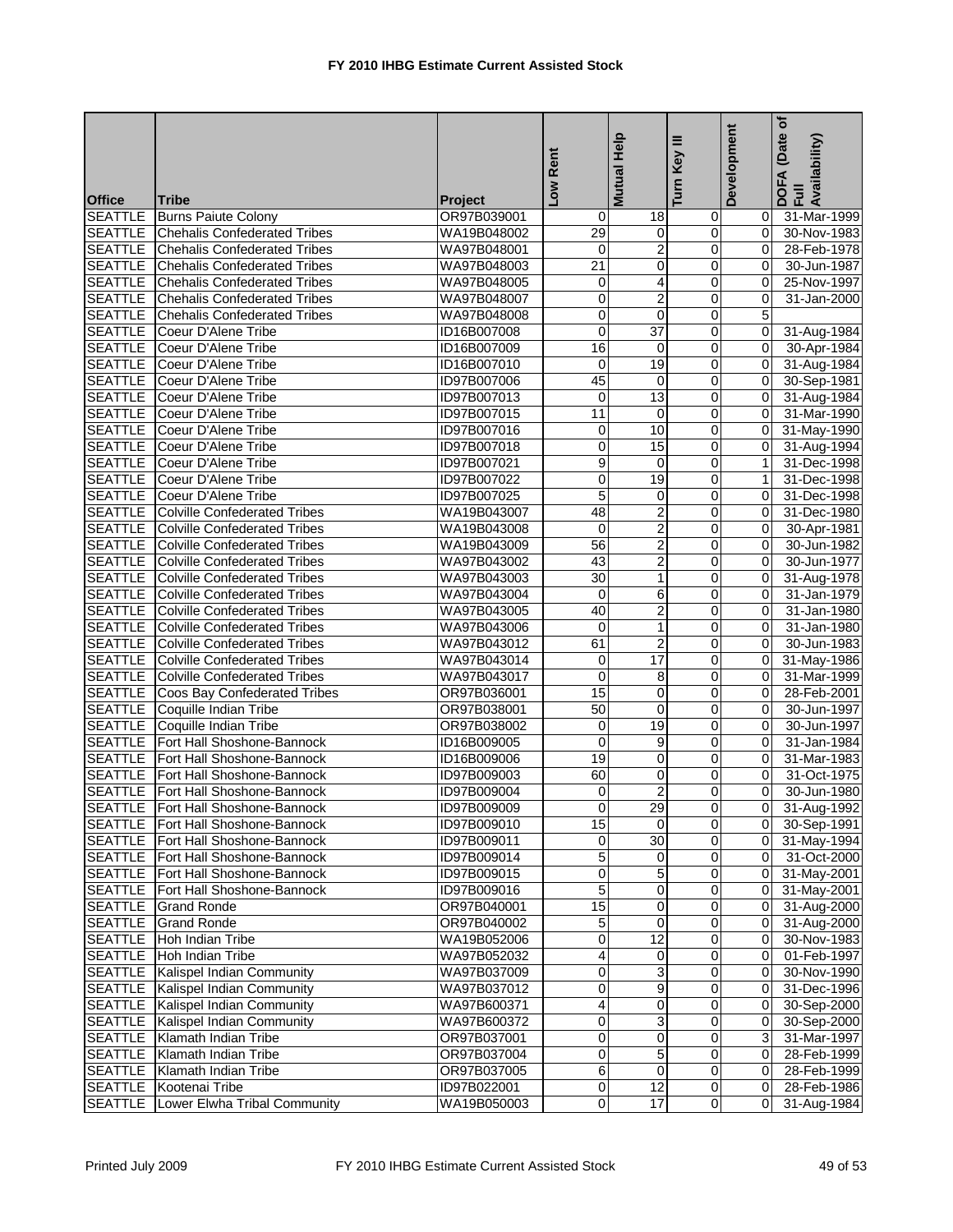|                |                                             |                            |                 | Help                    | Turn Key III            | Development    | (Date of<br>DOFA (Date<br>Full<br>Availability) |
|----------------|---------------------------------------------|----------------------------|-----------------|-------------------------|-------------------------|----------------|-------------------------------------------------|
|                |                                             |                            | Low Rent        | <b>Mutual</b>           |                         |                |                                                 |
| <b>Office</b>  | <b>Tribe</b>                                | <b>Project</b>             |                 |                         |                         |                |                                                 |
|                | <b>SEATTLE</b> Lower Elwha Tribal Community | WA97B050004                | 0               | 10                      | 0                       | 01             | 16-Apr-1994                                     |
|                | SEATTLE Lower Elwha Tribal Community        | WA97B050005                | 0               | 10                      | $\mathbf 0$             | 0I             | 30-Apr-1994                                     |
|                | SEATTLE Lower Elwha Tribal Community        | WA97B050007                | 0               | 21                      | $\pmb{0}$               | Οl             | 30-Apr-1994                                     |
| <b>SEATTLE</b> | <b>Lower Elwha Tribal Community</b>         | WA97B050009                | 0               | $\overline{22}$         | 0                       | $\overline{0}$ | 31-Aug-1996                                     |
|                | <b>SEATTLE</b> Lower Elwha Tribal Community | WA97B050011                | 5               | 0                       | 0                       | Οl             | 31-Jul-1999                                     |
| <b>SEATTLE</b> | Lower Elwha Tribal Community                | WA97B050012                | $\mathbf 0$     | $\overline{5}$          | 0                       | $\Omega$       | 31-Jul-1999                                     |
|                | SEATTLE Lummi Tribe                         | WA97B028004                | 25              | $\overline{\mathbf{0}}$ | $\overline{\mathbf{0}}$ | $\overline{0}$ | 30-Apr-1975                                     |
| <b>SEATTLE</b> | Lummi Tribe                                 | WA97B028007                | 35              | 0                       | 0                       | $\Omega$       | 30-Jun-1989                                     |
|                | SEATTLE Lummi Tribe                         | WA97B028011                | 0               | 33                      | 0                       | $\overline{0}$ | 31-Aug-1995                                     |
|                | SEATTLE Lummi Tribe                         | WA97B028012                | 15              | 0                       | 0                       | Οl             | 31-Mar-1996                                     |
|                | <b>SEATTLE</b> Lummi Tribe                  | WA97B028013                | Ō               | 39                      | $\overline{0}$          | $\overline{0}$ | 30-Sep-1996                                     |
|                | SEATTLE Lummi Tribe                         | WA97B028014                | $\overline{20}$ | $\mathbf 0$             | $\overline{0}$          | $\overline{0}$ | 30-Mar-1997                                     |
|                | <b>SEATTLE</b> Lummi Tribe                  | WA97B028015                | 0               | 42                      | $\overline{\mathbf{0}}$ | $\overline{0}$ | 30-Sep-1998                                     |
|                | SEATTLE Lummi Tribe                         | WA97B028023                | $\mathbf 0$     | 5                       | 0                       | $\overline{0}$ | 31-Dec-1998                                     |
|                | <b>SEATTLE</b> Makah Indian Tribe           | WA19B029004                | $\overline{22}$ | 0                       | $\overline{\mathbf{0}}$ | $\mathbf{0}$   | 31-Mar-1982                                     |
|                | SEATTLE Makah Indian Tribe                  | WA97B029008                | $\mathbf 0$     | 4                       | $\mathbf 0$             | $\mathbf{0}$   | 30-Sep-1989                                     |
|                | <b>SEATTLE</b> Makah Indian Tribe           | WA97B029010                | 0               |                         | 0                       | ΟI             | 31-Jan-1995                                     |
|                | <b>SEATTLE</b> Makah Indian Tribe           | WA97B029013                | 18              | 0                       | 0                       | ΟI             | 31-Dec-1996                                     |
|                | <b>SEATTLE</b> Makah Indian Tribe           | WA97B029014                | 5               | 0                       | 0                       | Οl             | 30-Nov-1999                                     |
| <b>SEATTLE</b> | Muckleshoot Indian Tribe                    | WA97B040001                | 40              | 0                       | 0                       | $\overline{0}$ | 31-Dec-1980                                     |
|                | SEATTLE Muckleshoot Indian Tribe            | WA97B040003                | $\overline{24}$ | 0                       | 0                       | $\overline{0}$ | 30-Sep-1998                                     |
|                | SEATTLE Muckleshoot Indian Tribe            | WA97B040004                | 40              | 0                       | 0                       | $\overline{0}$ | 28-Sep-2007                                     |
|                | <b>SEATTLE</b> Nez Perce Tribe              | ID97B008007                | 60              | $\overline{\mathbf{0}}$ | ō                       | $\overline{0}$ | 30-Sep-1977                                     |
|                | SEATTLE Nez Perce Tribe                     | ID97B008008                | 0               | 3                       | $\pmb{0}$               | $\overline{0}$ | 31-Aug-1980                                     |
|                | <b>SEATTLE</b> Nez Perce Tribe              | ID97B008011                | $\mathbf 0$     | 5                       | $\mathbf 0$             | $\mathbf{0}$   | 30-Apr-1984                                     |
|                | <b>SEATTLE</b> Nez Perce Tribe              | ID97B008013                | 0               | 3                       | 0                       | $\overline{0}$ | 31-Aug-1988                                     |
|                | <b>SEATTLE</b> Nez Perce Tribe              | ID97B008014                | $\mathbf 0$     | 21                      | $\mathbf 0$             | $\overline{0}$ | 31-Aug-1991                                     |
|                | <b>SEATTLE</b> Nez Perce Tribe              | ID97B008015                | 29              | 0                       | 0                       | $\overline{0}$ | 30-Sep-1993                                     |
| <b>SEATTLE</b> | Nez Perce Tribe                             | ID97B008017                | $\mathbf 0$     | 19                      | 0                       | $\overline{0}$ | 31-Dec-1994                                     |
|                | <b>SEATTLE</b> Nez Perce Tribe              | ID97B008021                | 0               | 6                       | 0                       | 0              | 30-Sep-1996                                     |
|                | <b>SEATTLE</b> Nez Perce Tribe              | ID97B008022                | 0               | 1                       | 0                       | $\mathbf{0}$   |                                                 |
|                | <b>SEATTLE</b> Nisqually Indian Community   | WA19B052006                | 0               | 6                       | $\mathbf 0$             | $\mathbf{0}$   | 30-Sep-1996<br>30-Nov-1983                      |
|                | <b>SEATTLE</b> Nisqually Indian Community   | WA97B052002                | 0               | $\mathbf{1}$            | 0                       | $\Omega$       |                                                 |
|                |                                             |                            | $\overline{0}$  | 7                       | 0                       | $\mathbf{0}$   | 31-Dec-1980                                     |
|                | <b>SEATTLE</b> Nisqually Indian Community   | WA97B052008                |                 |                         |                         | $\overline{0}$ | 30-Apr-1986                                     |
|                | <b>SEATTLE</b> Nisqually Indian Community   | WA97B052011<br>WA97B052012 | 0               | 19<br>$\overline{11}$   | 0<br>$\overline{0}$     | $\overline{0}$ | 28-Feb-1987                                     |
|                | <b>SEATTLE</b> Nisqually Indian Community   |                            | 0               |                         |                         |                | 30-Apr-1988                                     |
|                | <b>SEATTLE</b> Nisqually Indian Community   | WA97B052016                |                 | $\overline{3}$          |                         |                | 30-Apr-1988                                     |
|                | <b>SEATTLE</b> Nisqually Indian Community   | WA97B052032                | 5               | $\overline{0}$          | $\overline{\mathbf{0}}$ |                | 0 30-Sep-2000                                   |
|                | SEATTLE Nisqually Indian Community          | WA97B052035                | 5               | 0                       | 0                       |                | $\overline{0}$ 31-Mar-1999                      |
|                | SEATTLE Nisqually Indian Community          | WA97B052040                | 0               | 5                       | $\overline{0}$          | 01             | 31-Jul-1998                                     |
| <b>SEATTLE</b> | Nooksack Tribe                              | WA19B056002                | 0               | 6                       | $\pmb{0}$               | 01             | 31-Dec-1980                                     |
| <b>SEATTLE</b> | Nooksack Tribe                              | WA97B056001                | 0               | 3                       | 0                       | 01             | 31-Dec-1979                                     |
| <b>SEATTLE</b> | Nooksack Tribe                              | WA97B056003                | 0               | $\overline{26}$         | 0                       |                | 31-Aug-1984                                     |
| <b>SEATTLE</b> | Nooksack Tribe                              | WA97B056005                | 0               | 12                      | 0                       | 0              | 31-Jan-1992                                     |
| <b>SEATTLE</b> | Nooksack Tribe                              | WA97B056006                | 0               | 18                      | 0                       | 01             | 31-Jul-1994                                     |
| <b>SEATTLE</b> | Nooksack Tribe                              | WA97B056007                | 0               | 7                       | 0                       | ΟI             | 31-Jul-1994                                     |
| <b>SEATTLE</b> | Nooksack Tribe                              | WA97B056008                | 7               | 0                       | 0                       |                | 30-Sep-1999                                     |
| <b>SEATTLE</b> | Port Gamble Indian Community                | WA19B044004                | 10              | $\overline{\mathbf{0}}$ | $\overline{\mathsf{o}}$ | 01             | 31-Mar-1983                                     |
| <b>SEATTLE</b> | Port Gamble Indian Community                | WA97B044001                | 5               | $\pmb{0}$               | $\pmb{0}$               | $\overline{0}$ | 30-May-1974                                     |
| <b>SEATTLE</b> | Port Gamble Indian Community                | WA97B044003                | 20              | 0                       | 0                       | 0I             | 31-Oct-1977                                     |
| <b>SEATTLE</b> | Port Gamble Indian Community                | WA97B044006                | $\overline{0}$  | 10                      | $\mathbf 0$             | 01             | 31-May-1993                                     |
| <b>SEATTLE</b> | Port Gamble Indian Community                | WA97B044008                | 0               | 10                      | $\pmb{0}$               | 01             | 31-Jan-1996                                     |
| <b>SEATTLE</b> | Port Gamble Indian Community                | WA97B044010                | 0               | $\boldsymbol{9}$        | $\pmb{0}$               | $\overline{0}$ | 30-Apr-1998                                     |
| <b>SEATTLE</b> | Port Gamble Indian Community                | WA97B044011                | 6               | 0                       | 0                       | $\mathbf{0}$   | 30-Apr-1998                                     |
| <b>SEATTLE</b> | <b>Puyallup Tribe</b>                       | WA97B063002                | $\overline{27}$ | $\overline{0}$          | $\overline{0}$          |                | 31-Jul-1990                                     |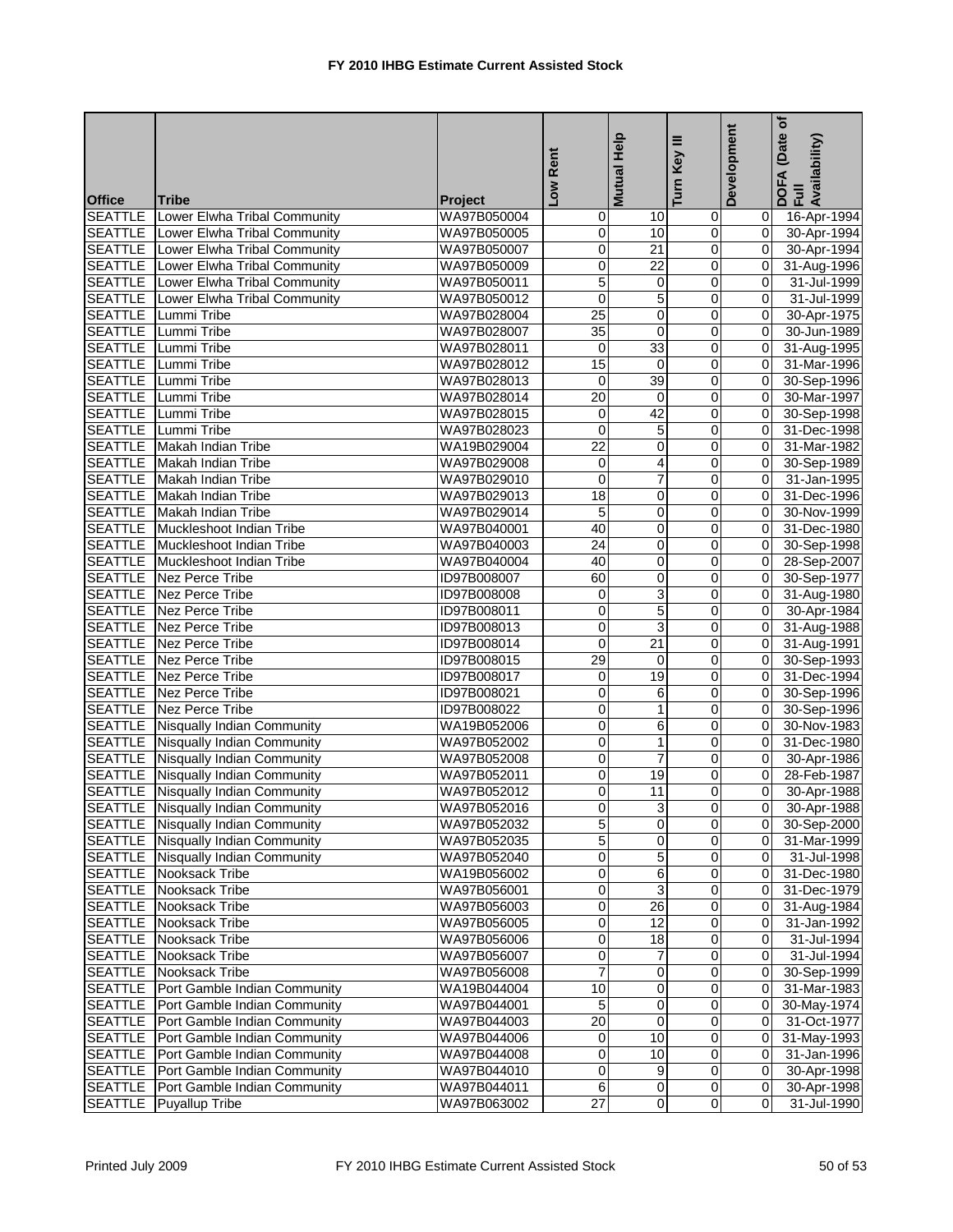|                                  |                                                  |                            | Rent            | Mutual Help     | Ξ<br>Key                | Development                | (Date of<br>DOFA (Date<br>Full<br>Availability) |
|----------------------------------|--------------------------------------------------|----------------------------|-----------------|-----------------|-------------------------|----------------------------|-------------------------------------------------|
| <b>Office</b>                    | <b>Tribe</b>                                     | Project                    | <b>NOT</b>      |                 | Turn                    |                            |                                                 |
|                                  | <b>SEATTLE</b> Puyallup Tribe                    | WA97B063005                | 0               | $\overline{23}$ | 0                       | $\overline{0}$             | 31-Jul-1990                                     |
|                                  | <b>SEATTLE</b> Puyallup Tribe                    | WA97B063006                | 0               | $\mathbf 0$     | $\overline{0}$          | 5 <sup>1</sup>             |                                                 |
|                                  | <b>SEATTLE</b> Puyallup Tribe                    | WA97B063007                | 0               | $\mathbf 0$     | $\mathbf 0$             | 5                          |                                                 |
| <b>SEATTLE</b>                   | Quileute Tribe                                   | WA19B047001                | 0               | $\overline{21}$ | Ō                       | $\overline{0}$             | 30-Sep-1982                                     |
|                                  | <b>SEATTLE</b> Quileute Tribe                    | WA97B047002                | 0               | $\overline{24}$ | $\mathbf 0$             | $\Omega$                   | 31-Mar-1996                                     |
| <b>SEATTLE</b>                   | <b>Quileute Tribe</b>                            | WA97B047003                | 0               | 4               | $\mathbf 0$             | $\overline{0}$             | 30-Sep-1997                                     |
| <b>SEATTLE</b>                   | Quileute Tribe                                   | WA97B047004                | 0               | 4               | $\mathbf 0$             | $\overline{0}$             | 30-Sep-1997                                     |
|                                  | <b>SEATTLE</b> Quileute Tribe                    | WA97B047005                | 3               | 3               | 0                       | $\overline{0}$             | 31-Dec-1998                                     |
| <b>SEATTLE</b> Quinault          |                                                  | WA97B027005                | 0               | 1               | 0                       | $\overline{0}$             | 31-Jan-1980                                     |
| <b>SEATTLE</b>                   | Quinault                                         | WA97B027006                | $\mathbf 0$     | 5               | 0                       | $\overline{0}$             | 31-Jul-1981                                     |
| <b>SEATTLE</b>                   | <b>Quinault Tribe</b>                            | WA97B027003                | 40              | $\mathbf 0$     | $\mathbf 0$             | $\overline{0}$             | 30-Jul-1974                                     |
| <b>SEATTLE</b>                   | <b>Quinault Tribe</b>                            | WA97B027007                | 10              | $\overline{0}$  | 0                       | $\Omega$                   | 31-Jul-1981                                     |
|                                  | <b>SEATTLE</b> Quinault Tribe                    | WA97B027009                | 0               | 7               | 0                       | $\Omega$                   | 30-Apr-1985                                     |
|                                  | <b>SEATTLE</b> Quinault Tribe                    | WA97B027010                | 0               | 20              | 0                       | $\mathbf{0}$               | 30-Sep-1995                                     |
|                                  | <b>SEATTLE</b> Quinault Tribe                    | WA97B027011                | 5               | $\mathbf 0$     | 0                       | $\overline{0}$             | 02-Feb-2005                                     |
|                                  | <b>SEATTLE</b> Quinault Tribe                    | WA97B027012                | 0               | 5               | 0                       | $\mathbf{0}$               | 02-Feb-2005                                     |
|                                  | SEATTLE Sauk-Suiattle Indian Tribe               | WA97B062003                | 0               | $\overline{17}$ | 0                       | $\Omega$                   | 31-Jul-1984                                     |
|                                  | <b>SEATTLE</b> Shoalwater Bay Tribe              | WA97B052008                | 0               | 8               | 0                       | $\Omega$                   | 30-Apr-1986                                     |
|                                  | <b>SEATTLE</b> Shoalwater Bay Tribe              | WA97B052021                | 1               | $\pmb{0}$       | $\overline{0}$          | $\overline{0}$             | 28-Feb-2000                                     |
|                                  | <b>SEATTLE</b> Shoalwater Bay Tribe              | WA97B052046                | 3               | $\mathbf 0$     | $\mathbf 0$             | $\mathbf{0}$               | 30-Apr-2003                                     |
|                                  | <b>SEATTLE</b> Shoalwater Bay Tribe              | WA97B052051                | 0               | 4               | $\overline{0}$          | $\mathbf{1}$               | 31-Jul-2000                                     |
|                                  | <b>SEATTLE</b> Siletz Confederated Tribes        | OR97B035001                | 0               | 39              | 0                       | $\Omega$                   | 31-Mar-1989                                     |
|                                  | <b>SEATTLE</b> Siletz Confederated Tribes        | OR97B035002                | $\mathbf 0$     | 15              | Ō                       | $\overline{0}$             | 31-Aug-1991                                     |
| <b>SEATTLE</b>                   | <b>Siletz Confederated Tribes</b>                | OR97B035004                | 26              | $\mathbf 0$     | 0                       | $\overline{0}$             | 30-Apr-1996                                     |
|                                  | <b>SEATTLE</b> Siletz Confederated Tribes        | OR97B035007                | $\overline{25}$ | $\mathbf 0$     | 0                       | $\overline{0}$             | 30-Sep-1997                                     |
| <b>SEATTLE</b>                   | <b>Siletz Confederated Tribes</b>                | OR97B035008                | 0               | 5               | 0                       | $\Omega$                   | 28-Feb-2001                                     |
| <b>SEATTLE</b>                   | <b>Siletz Confederated Tribes</b>                | OR97B035009                | 0               | 5               | $\mathbf 0$             | $\overline{0}$             | 28-Feb-2001                                     |
| <b>SEATTLE</b>                   | <b>Siletz Confederated Tribes</b>                | OR97B035010                | 1               | $\mathbf 0$     | $\mathbf 0$             | $\mathbf{0}$               | 28-Feb-2001                                     |
| <b>SEATTLE</b>                   | Siletz Confederated Tribes                       | OR97B035011                | 0               | 5               | Ō                       | $\Omega$                   | 28-Feb-2001                                     |
| <b>SEATTLE</b>                   | <b>Siletz Confederated Tribes</b>                | OR97B035012                | 5               | 0               | $\mathbf 0$             | $\Omega$                   | 28-Feb-2001                                     |
| <b>SEATTLE</b>                   | Skokomish Indian Tribe                           | WA97B052002                | 0               | 1               | $\mathbf 0$             | $\overline{0}$             | 31-Dec-1980                                     |
| <b>SEATTLE</b>                   | Skokomish Indian Tribe                           | WA97B052008                | 0               | 17              | $\mathbf 0$             | $\overline{0}$             | 30-Apr-1986                                     |
|                                  | SEATTLE Skokomish Indian Tribe                   | WA97B052019                | 0               | 21              | $\mathbf 0$             | $\Omega$                   | 31-Mar-1992                                     |
|                                  | <b>SEATTLE</b> Skokomish Indian Tribe            | WA97B052021                | 9               | 0               | 0                       | $\overline{0}$             | 28-Feb-1999                                     |
|                                  | <b>SEATTLE</b> Skokomish Indian Tribe            | WA97B052038                | 5               | $\mathbf 0$     | 0                       | $\Omega$                   | 31-Mar-2000                                     |
|                                  | <b>SEATTLE</b> Spokane Tribe                     | WA19B037004                | $\overline{32}$ | o               | $\overline{0}$          | $\overline{0}$             | 31-Dec-1981                                     |
|                                  | <b>SEATTLE</b> Spokane Tribe                     | WA97B037003                | $\overline{0}$  | 3               | $\overline{\text{o}}$   | $\overline{0}$             | 30-Jun-1981                                     |
|                                  | SEATTLE Spokane Tribe                            | WA97B037005                | 52              | $\mathbf{0}$    | 0                       | $\Omega$                   | 29-Feb-1984                                     |
|                                  | <b>SEATTLE</b> Spokane Tribe                     | WA97B037006                | 0               | 11              | 0                       | $\overline{0}$             | 30-Apr-1986                                     |
|                                  | <b>SEATTLE</b> Spokane Tribe                     | WA97B037008                | 2               | 25              | $\mathbf 0$             |                            | 0 30-Nov-1987                                   |
|                                  | SEATTLE Spokane Tribe                            | WA97B037009                | 1               | 33              | 0                       | $\Omega$                   | 30-Nov-1990                                     |
|                                  | <b>SEATTLE</b> Spokane Tribe                     | WA97B037013                | 0               | 9               | Ō                       | $\overline{0}$             | 31-Jan-1997                                     |
|                                  | <b>SEATTLE</b> Spokane Tribe                     | WA97B037014                | 16              | 0               | $\overline{0}$          | $\overline{0}$             | 31-Aug-1997                                     |
|                                  | <b>SEATTLE</b> Spokane Tribe                     | WA97B037024                | 0               | 4               | $\overline{\mathbf{0}}$ | $\overline{0}$             | 31-Aug-2000                                     |
|                                  | SEATTLE Spokane Tribe                            | WA97B037025                | 6               | 0               | $\mathbf 0$             | $\overline{0}$             | 31-Mar-2000                                     |
|                                  | <b>SEATTLE</b> Squaxin Island Tribe              | WA97B052001                | 0               |                 | $\overline{\mathbf{0}}$ | $\overline{0}$             | 31-Dec-1977                                     |
|                                  | SEATTLE Squaxin Island Tribe                     | WA97B052003                | 0               | 3               | 0                       | $\overline{0}$             | 28-Feb-1982                                     |
| <b>SEATTLE</b>                   | Squaxin Island Tribe                             | WA97B052017                | 0               | $\overline{20}$ | $\mathbf 0$             | $\overline{0}$             |                                                 |
| <b>SEATTLE</b>                   |                                                  |                            | $\overline{10}$ | 0               | 0                       | 01                         | 29-Feb-1992                                     |
| <b>SEATTLE</b>                   | Squaxin Island Tribe                             | WA97B052021                | 7               | 0               |                         |                            | 23-Oct-1997                                     |
|                                  | Squaxin Island Tribe                             | WA97B052032                |                 |                 | $\mathbf 0$             | $\overline{0}$<br>$\Omega$ | 01-Jun-1998                                     |
| <b>SEATTLE</b>                   | Squaxin Island Tribe                             | WA97B052036                | 2               | 0               | 0                       |                            | 01-Jun-1998                                     |
| <b>SEATTLE</b>                   | Squaxin Island Tribe                             | WA97B052042                | $\overline{2}$  | 0               | $\mathbf 0$             | $\overline{0}$             | 31-Jan-2002                                     |
| <b>SEATTLE</b><br><b>SEATTLE</b> | Squaxin Island Tribe<br>Suquamish Tribal Council | WA97B052052<br>WA97B052002 | 0               | 5<br>7          | $\mathbf 0$             | $\overline{0}$<br>$\Omega$ | 31-Jan-2002                                     |
|                                  |                                                  |                            | 0               |                 | $\mathbf 0$             | $\Omega$                   | 31-Dec-1980                                     |
| <b>SEATTLE</b>                   | Suquamish Tribal Council                         | WA97B052008                | 0               | 17              | 0                       |                            | 30-Apr-1986                                     |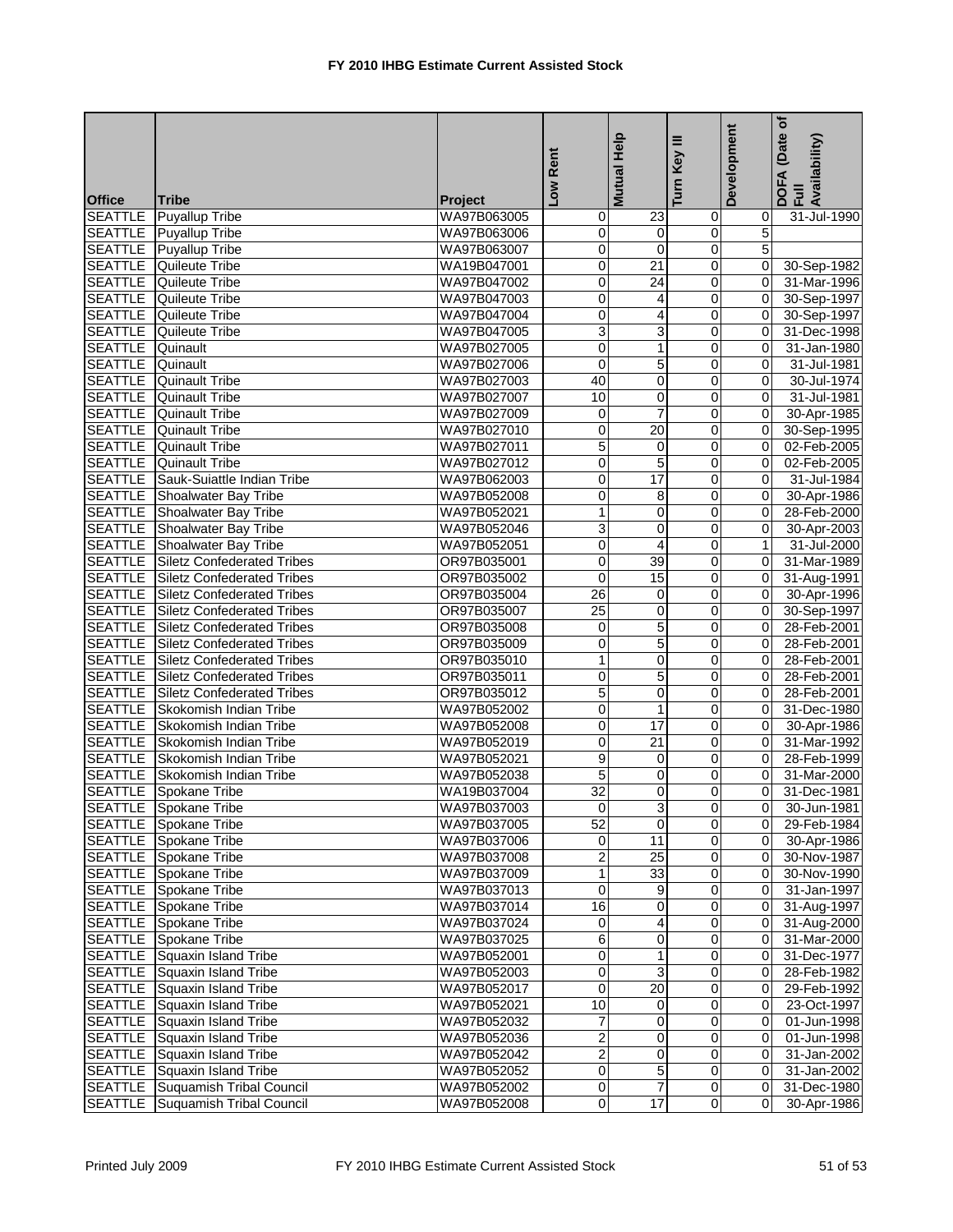|                                 |                                                 |                | Rent            | <b>Mutual Help</b> | Ξ<br>Key       | Development             | (Date of<br>DOFA (Date<br>Full<br>Availability) |
|---------------------------------|-------------------------------------------------|----------------|-----------------|--------------------|----------------|-------------------------|-------------------------------------------------|
|                                 |                                                 | <b>Project</b> | Low             |                    | Turn           |                         |                                                 |
| <b>Office</b><br><b>SEATTLE</b> | <b>Tribe</b><br>Suquamish Tribal Council        | WA97B052014    | 0               | $\overline{25}$    | $\overline{0}$ | ΟI                      | 31-Mar-1992                                     |
|                                 | <b>SEATTLE</b> Suquamish Tribal Council         | WA97B052020    | 4               | $\pmb{0}$          | $\mathbf 0$    | 0l                      | 30-Sep-1993                                     |
| <b>SEATTLE</b>                  | <b>Suquamish Tribal Council</b>                 | WA97B052034    | 5               | 0                  | 0              | $\overline{0}$          | 28-Feb-1999                                     |
| <b>SEATTLE</b>                  | <b>Suquamish Tribal Council</b>                 | WA97B052041    | 0               | 5                  | $\mathbf 0$    | 0I                      | 31-Aug-1998                                     |
| <b>SEATTLE</b>                  | Swinomish Indians                               | WA97B023003    | $\overline{16}$ | 0                  | 0              | 0l                      | 31-Dec-1972                                     |
| <b>SEATTLE</b>                  | Swinomish Indians                               | WA97B023004    | 16              | $\mathbf{O}$       | 0              | 0l                      | 30-Apr-1980                                     |
| <b>SEATTLE</b>                  | Swinomish Indians                               | WA97B023006    | 36              | 0                  | $\pmb{0}$      | $\overline{0}$          | 31-Aug-1985                                     |
|                                 | SEATTLE Swinomish Indians                       | WA97B023007    | 10              | 0                  | 0              | $\mathbf{0}$            | 31-Dec-1993                                     |
|                                 | <b>SEATTLE</b> Swinomish Indians                | WA97B023008    | 0               | 8                  | 0              | 0l                      | 30-Jun-1998                                     |
| <b>SEATTLE</b>                  | <b>Tulalip Tribes</b>                           | WA19B051002    | $\mathbf 0$     | $\mathbf{1}$       | 0              | 0l                      | 31-Mar-1982                                     |
| <b>SEATTLE</b>                  | <b>Tulalip Tribes</b>                           | WA19B051003    | 19              | 0                  | 0              | 0l                      | 31-Jan-1982                                     |
| <b>SEATTLE</b>                  | <b>Tulalip Tribes</b>                           | WA19B051004    | $\mathbf 0$     | $\overline{7}$     | $\mathbf 0$    | Οl                      | 31-May-1986                                     |
| <b>SEATTLE</b>                  | <b>Tulalip Tribes</b>                           | WA19B051005    | 14              | 0                  | 0              | 0I                      | 31-May-1986                                     |
| <b>SEATTLE</b>                  | <b>Tulalip Tribes</b>                           | WA97B051001    | 40              | 0                  | 0              | Οl                      | 31-May-1978                                     |
|                                 | <b>SEATTLE</b> Tulalip Tribes                   | WA97B051006    | $\mathbf 0$     | $\mathbf{1}$       | $\mathbf 0$    | $\overline{0}$          | 31-May-1986                                     |
|                                 | <b>SEATTLE</b> Tulalip Tribes                   | WA97B051007    | 17              | $\overline{0}$     | $\mathbf 0$    | $\mathbf{0}$            |                                                 |
|                                 | <b>SEATTLE</b>   Tulalip Tribes                 |                | 4               | 0                  | 0              | Οl                      | 31-Oct-1991<br>31-Oct-1991                      |
|                                 |                                                 | WA97B051009    |                 |                    |                |                         |                                                 |
|                                 | <b>SEATTLE</b> Tulalip Tribes                   | WA97B051010    | $\mathbf 0$     | 15                 | 0              | Οl                      | 31-Oct-1991                                     |
|                                 | <b>SEATTLE</b> Tulalip Tribes                   | WA97B051011    | $\overline{20}$ | 0                  | $\overline{0}$ | $\mathbf{0}$            | 31-Oct-1991                                     |
|                                 | <b>SEATTLE</b> Tulalip Tribes                   | WA97B051013    | 0               | 17                 | $\mathbf 0$    | $\Omega$                | 31-Dec-1992                                     |
|                                 | <b>SEATTLE</b> Tulalip Tribes                   | WA97B051016    | 0               | 11                 | $\mathbf 0$    | $\Omega$                | 31-Dec-1991                                     |
|                                 | <b>SEATTLE</b> Tulalip Tribes                   | WA97B051017    | $\mathbf 0$     | 5                  | 0              | $\mathbf{0}$            | 31-Dec-1991                                     |
|                                 | <b>SEATTLE</b> Tulalip Tribes                   | WA97B051018    | $\overline{19}$ | $\overline{0}$     | $\overline{0}$ | $\overline{0}$          | 30-Nov-1994                                     |
| <b>SEATTLE</b>                  | <b>Tulalip Tribes</b>                           | WA97B051019    | 0               | 34                 | $\pmb{0}$      | $\mathbf{0}$            | 30-Nov-1994                                     |
|                                 | <b>SEATTLE</b> Tulalip Tribes                   | WA97B051022    | $\overline{0}$  | 15                 | 0              | οI                      | 31-Dec-1996                                     |
|                                 | <b>SEATTLE</b> Umatilla Confederated Tribes     | OR97B012002    | 50              | 0                  | 0              | Οl                      | 28-Feb-1974                                     |
| <b>SEATTLE</b>                  | <b>Umatilla Confederated Tribes</b>             | OR97B012005    | 10              | 0                  | 0              | Οl                      | 30-Jun-1978                                     |
| <b>SEATTLE</b>                  | <b>Umatilla Confederated Tribes</b>             | OR97B012006    | 50              | 0                  | 0              | Οl                      | 28-Feb-1981                                     |
| <b>SEATTLE</b>                  | <b>Umatilla Confederated Tribes</b>             | OR97B012007    | 0               | $\overline{7}$     | 0              | Οl                      | 31-Mar-1984                                     |
| <b>SEATTLE</b>                  | <b>Umatilla Confederated Tribes</b>             | OR97B012009    | 0               | 10                 | 0              | ΟI                      | 31-May-1991                                     |
| <b>SEATTLE</b>                  | Umatilla Confederated Tribes                    | OR97B012010    | 0               | 15                 | 0              | 01                      | 31-May-1994                                     |
| <b>SEATTLE</b>                  | Umatilla Confederated Tribes                    | OR97B012013    | 0               | 15                 | $\pmb{0}$      | 3                       | 31-Oct-2000                                     |
|                                 | <b>SEATTLE</b> Umatilla Confederated Tribes     | OR97B012014    | 20              | $\pmb{0}$          | 0              | Οl                      | 31-Dec-1997                                     |
|                                 | <b>SEATTLE</b> Upper Skagit Tribe               | WA97B062001    | 0               | 31                 | 0              | 0I                      | 30-Apr-1983                                     |
|                                 | <b>SEATTLE</b> Upper Skagit Tribe               | WA97B062004    | 20              | 0                  | 0              | $\mathbf{0}$            | 30-Jun-1999                                     |
|                                 | <b>SEATTLE</b> Upper Skagit Tribe               | WA97B062006    | 6               | $\overline{0}$     | $\overline{0}$ | $\overline{0}$          | 30-Jun-1999                                     |
|                                 | <b>SEATTLE</b> Warm Springs Confederated Tribes | OR97B013001    | 50              | $\overline{0}$     |                | $\overline{\mathsf{d}}$ | 01-May-1973                                     |
|                                 | <b>SEATTLE</b> Warm Springs Confederated Tribes | OR97B013002    | 50              | $\overline{0}$     | $\overline{0}$ |                         | 0 28-Feb-1979                                   |
| SEATTLE                         | Warm Springs Confederated Tribes                | OR97B013003    | 0               | 34                 | 0              | 01                      | 31-Jan-1987                                     |
| <b>SEATTLE</b>                  | Warm Springs Confederated Tribes                | OR97B013008    | 0               | 15                 | $\pmb{0}$      | $\overline{0}$          | 31-Jan-1995                                     |
| <b>SEATTLE</b>                  | Warm Springs Confederated Tribes                | OR97B013009    | 0               | 36                 | 0              | 41                      | 31-Aug-1997                                     |
| <b>SEATTLE</b>                  | Warm Springs Confederated Tribes                | OR97B013011    | 0               | $\sqrt{5}$         | $\mathbf 0$    | 01                      | 31-Mar-2000                                     |
| <b>SEATTLE</b>                  | Yakama Indian Nation                            | WA19B022013    | 0               | 8                  | 0              | 01                      | 31-May-1981                                     |
|                                 | SEATTLE Yakama Indian Nation                    | WA19B022014    | 24              | $\pmb{0}$          | $\overline{O}$ | 01                      | 31-Jul-1981                                     |
| SEATTLE                         | Yakama Indian Nation                            | WA19B022015    | 0               | 18                 | 0              |                         | 0 31-Aug-1982                                   |
| SEATTLE                         | Yakama Indian Nation                            | WA97B022002    | 30              | $\mathbf 0$        | 0              | ΟI                      | 31-Jul-1967                                     |
| <b>SEATTLE</b>                  | Yakama Indian Nation                            | WA97B022006    | 60              | 0                  | 0              | 01                      | 31-Dec-1973                                     |
| <b>SEATTLE</b>                  | Yakama Indian Nation                            | WA97B022008    | 30              | $\mathbf 0$        | $\mathbf 0$    | 01                      | 30-Nov-1977                                     |
| <b>SEATTLE</b>                  | Yakama Indian Nation                            | WA97B022009    | 30              | 0                  | 0              | 01                      | 31-Mar-1978                                     |
| <b>SEATTLE</b>                  | Yakama Indian Nation                            | WA97B022010    | 0               | 6                  | 0              | ΟI                      | 30-Oct-1977                                     |
| <b>SEATTLE</b>                  | Yakama Indian Nation                            | WA97B022011    | 45              | $\mathbf 0$        | 0              |                         | 31-Aug-1980                                     |
| <b>SEATTLE</b>                  | Yakama Indian Nation                            | WA97B022012    | 0               | 6                  | $\mathbf 0$    | 01                      | 31-Jul-1980                                     |
| <b>SEATTLE</b>                  | Yakama Indian Nation                            | WA97B022017    | 0               | 94                 | $\mathbf 0$    | $\overline{0}$          | 28-Feb-1985                                     |
| <b>SEATTLE</b>                  | Yakama Indian Nation                            | WA97B022018    | 0               | 21                 | $\overline{0}$ | ΟI                      | 30-Jun-1986                                     |
| <b>SEATTLE</b>                  | Yakama Indian Nation                            | WA97B022020    | $\overline{0}$  | 22                 | $\overline{0}$ |                         | 31-Dec-1987                                     |